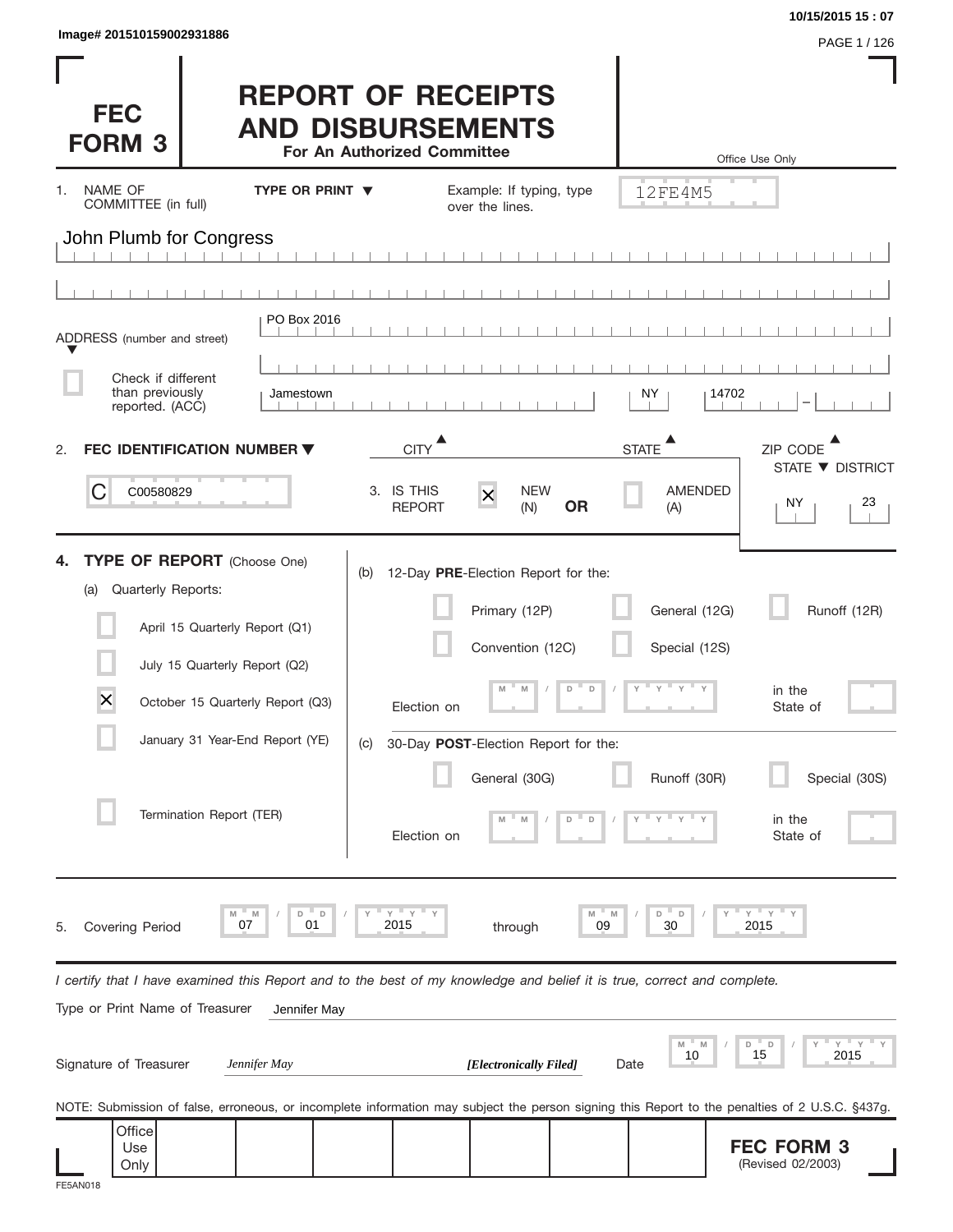|    |     | Image# 201510159002931887                                                                           |                                                      |                                                            |
|----|-----|-----------------------------------------------------------------------------------------------------|------------------------------------------------------|------------------------------------------------------------|
|    |     | FEC Form 3 (Revised 02/2003)                                                                        | <b>SUMMARY PAGE</b><br>of Receipts and Disbursements | PAGE 2 / 126                                               |
|    |     | Write or Type Committee Name<br>John Plumb for Congress                                             |                                                      |                                                            |
|    |     | Report Covering the Period:<br>From:                                                                | $Y$ $Y$ $Y$<br>D<br>D<br>M<br>07<br>01<br>2015       | $Y = Y = Y$<br>M<br>M<br>D<br>D<br>30<br>09<br>2015<br>To: |
| 6. |     | Net Contributions (other than loans)                                                                | <b>COLUMN A</b><br><b>This Period</b>                | <b>COLUMN B</b><br><b>Election Cycle-to-Date</b>           |
|    | (a) | <b>Total Contributions</b><br>(other than loans) (from Line 11(e))                                  | 225351.05                                            | 225351.05                                                  |
|    | (b) | <b>Total Contribution Refunds</b>                                                                   | 0.00                                                 | 0.00                                                       |
|    | (C) | Net Contributions (other than loans)<br>(subtract Line 6(b) from Line 6(a))                         | 225351.05                                            | 225351.05                                                  |
| 7. |     | Net Operating Expenditures                                                                          |                                                      |                                                            |
|    | (a) | <b>Total Operating Expenditures</b>                                                                 | 20089.59                                             | 20089.59                                                   |
|    | (b) | Total Offsets to Operating<br>Expenditures (from Line 14)                                           | 0.00                                                 | 0.00                                                       |
|    | (C) | Net Operating Expenditures<br>(subtract Line 7(b) from Line 7(a))                                   | 20089.59                                             | 20089.59                                                   |
| 8  |     | Cash on Hand at Close of<br>Reporting Period (from Line 27)                                         | 205261.46                                            |                                                            |
| 9. |     | Debts and Obligations Owed TO<br>the Committee (Itemize all on<br>Schedule C and/or Schedule D)     | 0.00                                                 |                                                            |
|    |     | 10. Debts and Obligations Owed BY<br>the Committee (Itemize all on<br>Schedule C and/or Schedule D) | 0.00                                                 |                                                            |

## **For further information contact:**

Federal Election Commission 999 E Street, NW Washington, DC 20463

> Toll Free 800-424-9530 Local 202-694-1100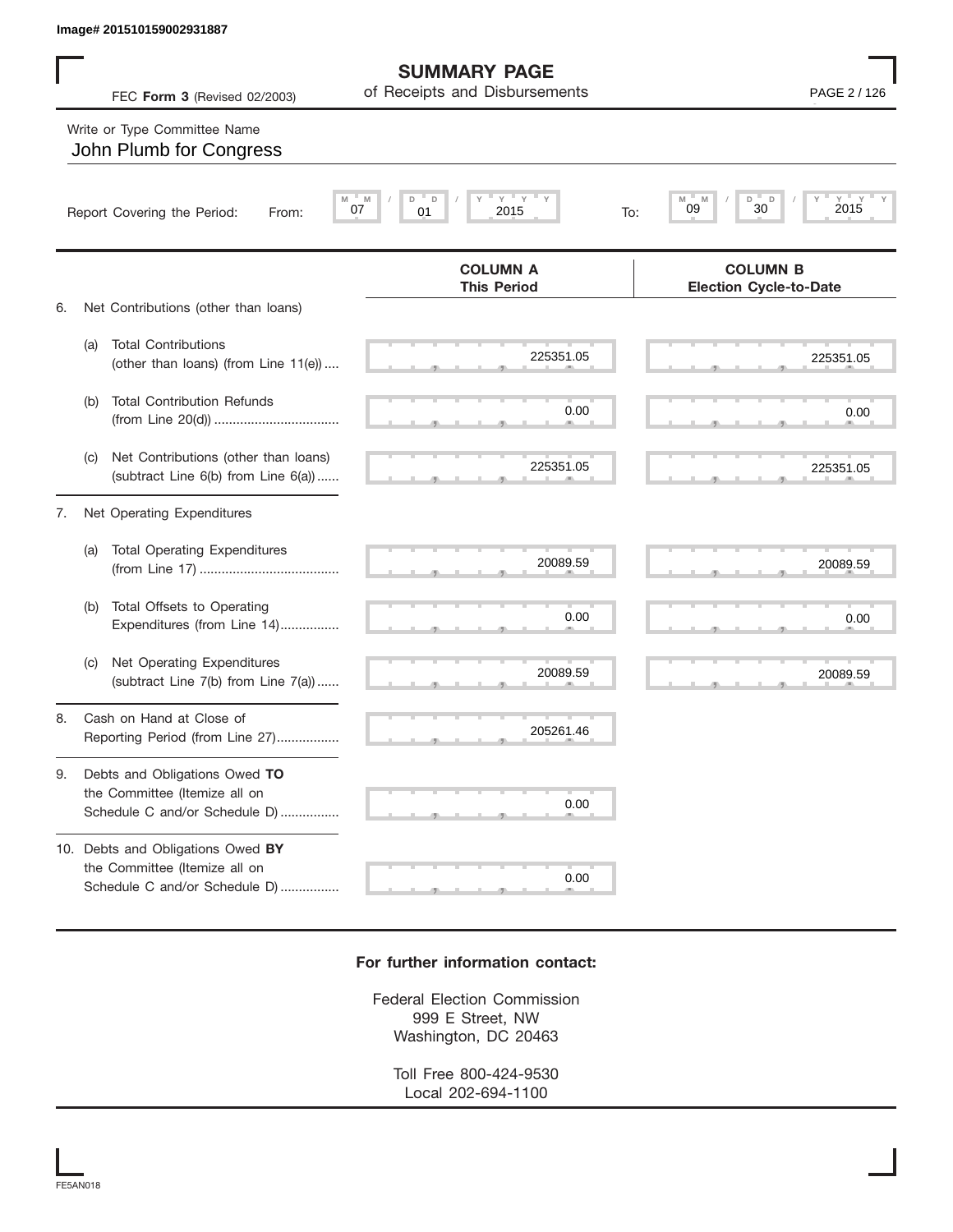|  |  | Image# 201510159002931888 |  |
|--|--|---------------------------|--|
|--|--|---------------------------|--|

| Image# 201510159002931888                                                                          |                                                             |                                                  |
|----------------------------------------------------------------------------------------------------|-------------------------------------------------------------|--------------------------------------------------|
|                                                                                                    | <b>DETAILED SUMMARY PAGE</b>                                |                                                  |
| FEC Form 3 (Revised 12/2003)                                                                       | of Receipts                                                 | PAGE 3 / 126                                     |
| Write or Type Committee Name                                                                       |                                                             |                                                  |
| John Plumb for Congress                                                                            |                                                             |                                                  |
| Report Covering the Period:<br>From:                                                               | $Y$ $Y$ $Y$<br>$M = M$<br>D<br>D<br>07<br>01<br>2015<br>To: | $Y$ $Y$ $Y$<br>M<br>D<br>D<br>30<br>09<br>2015   |
| <b>I. RECEIPTS</b>                                                                                 | <b>COLUMN A</b><br><b>Total This Period</b>                 | <b>COLUMN B</b><br><b>Election Cycle-to-Date</b> |
| 11. CONTRIBUTIONS (other than loans) FROM:                                                         |                                                             |                                                  |
| Individuals/Persons Other Than<br>(a)<br><b>Political Committees</b>                               |                                                             |                                                  |
| Itemized (use Schedule A)<br>(i)                                                                   | 157696.05                                                   | 157696.05                                        |
| (ii)                                                                                               | 32555.00                                                    | 32555.00                                         |
| (iii) TOTAL of contributions<br>from individuals                                                   | 190251.05                                                   | 190251.05                                        |
| Political Party Committees<br>(b)                                                                  | 1500.00                                                     | 1500.00                                          |
| <b>Other Political Committees</b><br>(c)                                                           | 33600.00                                                    | 33600.00                                         |
|                                                                                                    | 0.00                                                        | 0.00                                             |
| (d)<br>TOTAL CONTRIBUTIONS<br>(e)                                                                  |                                                             |                                                  |
| (other than loans)<br>(add Lines 11(a)(iii), (b), (c), and (d))                                    | 225351.05                                                   | 225351.05                                        |
| 12. TRANSFERS FROM OTHER                                                                           |                                                             |                                                  |
| AUTHORIZED COMMITTEES                                                                              | 0.00                                                        | 0.00                                             |
| 13. LOANS:                                                                                         |                                                             |                                                  |
| Made or Guaranteed by the<br>(a)                                                                   | 0.00                                                        | 0.00                                             |
| (b)                                                                                                | 0.00                                                        | 0.00                                             |
| <b>TOTAL LOANS</b><br>(c)<br>(add Lines 13(a) and (b))                                             | 0.00                                                        | 0.00                                             |
|                                                                                                    |                                                             |                                                  |
| 14. OFFSETS TO OPERATING<br><b>EXPENDITURES</b>                                                    |                                                             |                                                  |
| (Refunds, Rebates, etc.)                                                                           | 0.00                                                        | 0.00                                             |
| 15. OTHER RECEIPTS                                                                                 |                                                             |                                                  |
|                                                                                                    | 0.00                                                        | 0.00                                             |
| 16. TOTAL RECEIPTS (add Lines<br>11(e), 12, 13(c), 14, and 15)<br>(Carry Total to Line 24, page 4) | 225351.05                                                   | 225351.05<br>- 9                                 |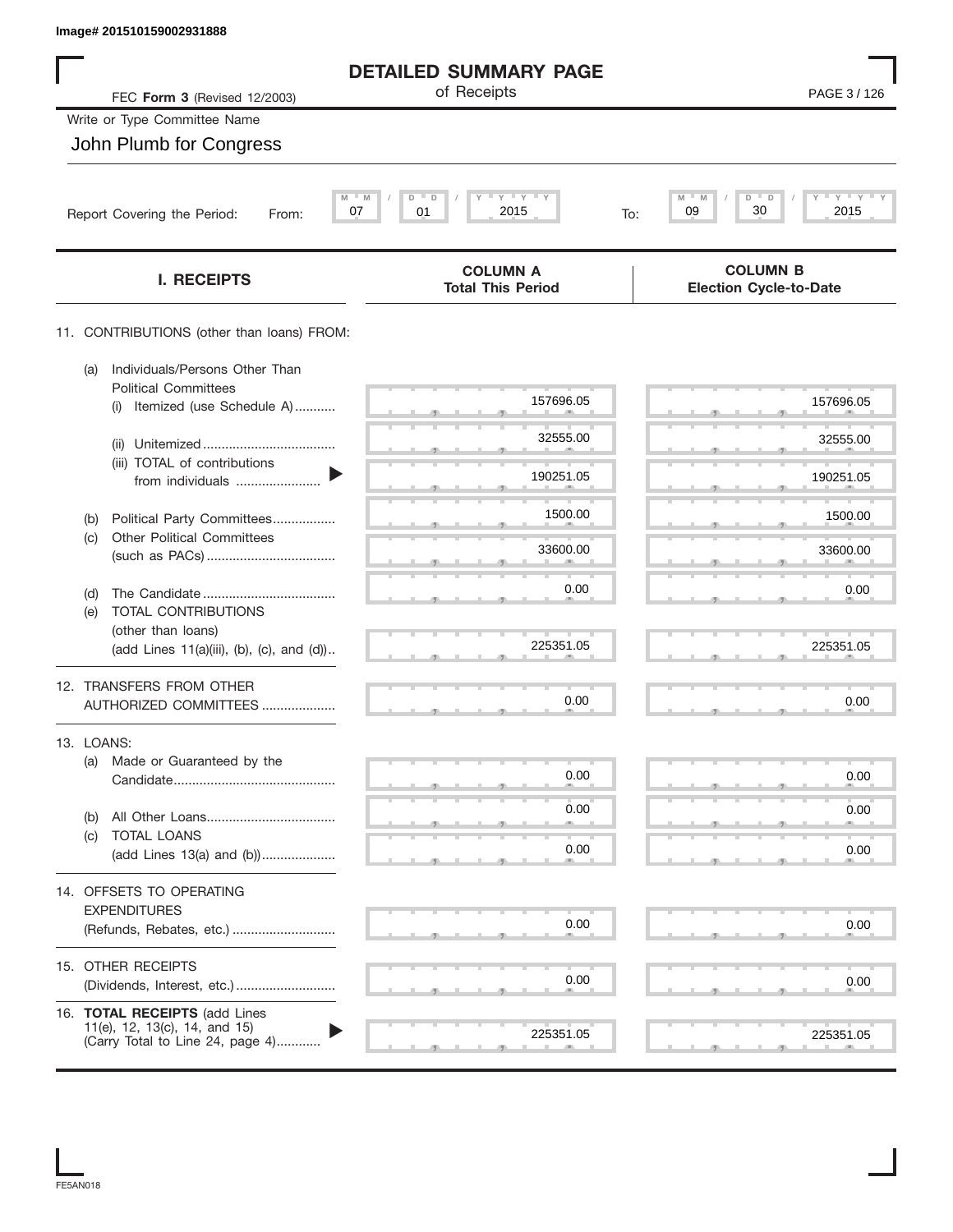## **DETAILED SUMMARY PAGE**<br>of Disbursements

| Image# 201510159002931889                                                                         | <b>DETAILED SUMMARY PAGE</b><br>of Disbursements | PAGE 4 / 126                                     |
|---------------------------------------------------------------------------------------------------|--------------------------------------------------|--------------------------------------------------|
| FEC Form 3 (Revised 02/2003)<br><b>II. DISBURSEMENTS</b>                                          | <b>COLUMN A</b><br><b>Total This Period</b>      | <b>COLUMN B</b><br><b>Election Cycle-to-Date</b> |
| 17. OPERATING EXPENDITURES                                                                        | 20089.59                                         | 20089.59                                         |
| 18. TRANSFERS TO OTHER                                                                            | 0.00                                             | 0.00                                             |
| AUTHORIZED COMMITTEES                                                                             |                                                  |                                                  |
| 19. LOAN REPAYMENTS:<br>(a) Of Loans Made or Guaranteed<br>by the Candidate                       | 0.00                                             | 0.00                                             |
| Of All Other Loans<br>(b)                                                                         | 0.00                                             | 0.00                                             |
| TOTAL LOAN REPAYMENTS<br>(c)<br>(add Lines 19(a) and (b))                                         | 0.00                                             | 0.00                                             |
| 20. REFUNDS OF CONTRIBUTIONS TO:<br>Individuals/Persons Other<br>(a)<br>Than Political Committees | 0.00                                             | 0.00                                             |
| Political Party Committees<br>(b)                                                                 | 0.00                                             | 0.00                                             |
| <b>Other Political Committees</b><br>(c)                                                          | 0.00                                             | 0.00                                             |
| TOTAL CONTRIBUTION REFUNDS<br>(d)<br>(add Lines 20(a), (b), and (c))                              | 0.00                                             | 0.00                                             |
| 21. OTHER DISBURSEMENTS                                                                           | 0.00                                             | 0.00                                             |
| 22. TOTAL DISBURSEMENTS<br>(add Lines 17, 18, 19(c), 20(d), and 21)                               | 20089.59                                         | 20089.59                                         |
| <b>III. CASH SUMMARY</b>                                                                          |                                                  |                                                  |
|                                                                                                   |                                                  | 0.00                                             |
| 24                                                                                                |                                                  | 225351.05                                        |
|                                                                                                   |                                                  | 225351.05                                        |
|                                                                                                   |                                                  | 20089.59                                         |
| 27. CASH ON HAND AT CLOSE OF REPORTING PERIOD                                                     |                                                  | 205261.46                                        |

## **III. CASH SUMMARY**

|                                               |  |  |  |           | 0.00 |
|-----------------------------------------------|--|--|--|-----------|------|
|                                               |  |  |  |           |      |
|                                               |  |  |  | 225351.05 |      |
|                                               |  |  |  | 225351.05 |      |
|                                               |  |  |  | 20089.59  |      |
| 27. CASH ON HAND AT CLOSE OF REPORTING PERIOD |  |  |  | 205261.46 |      |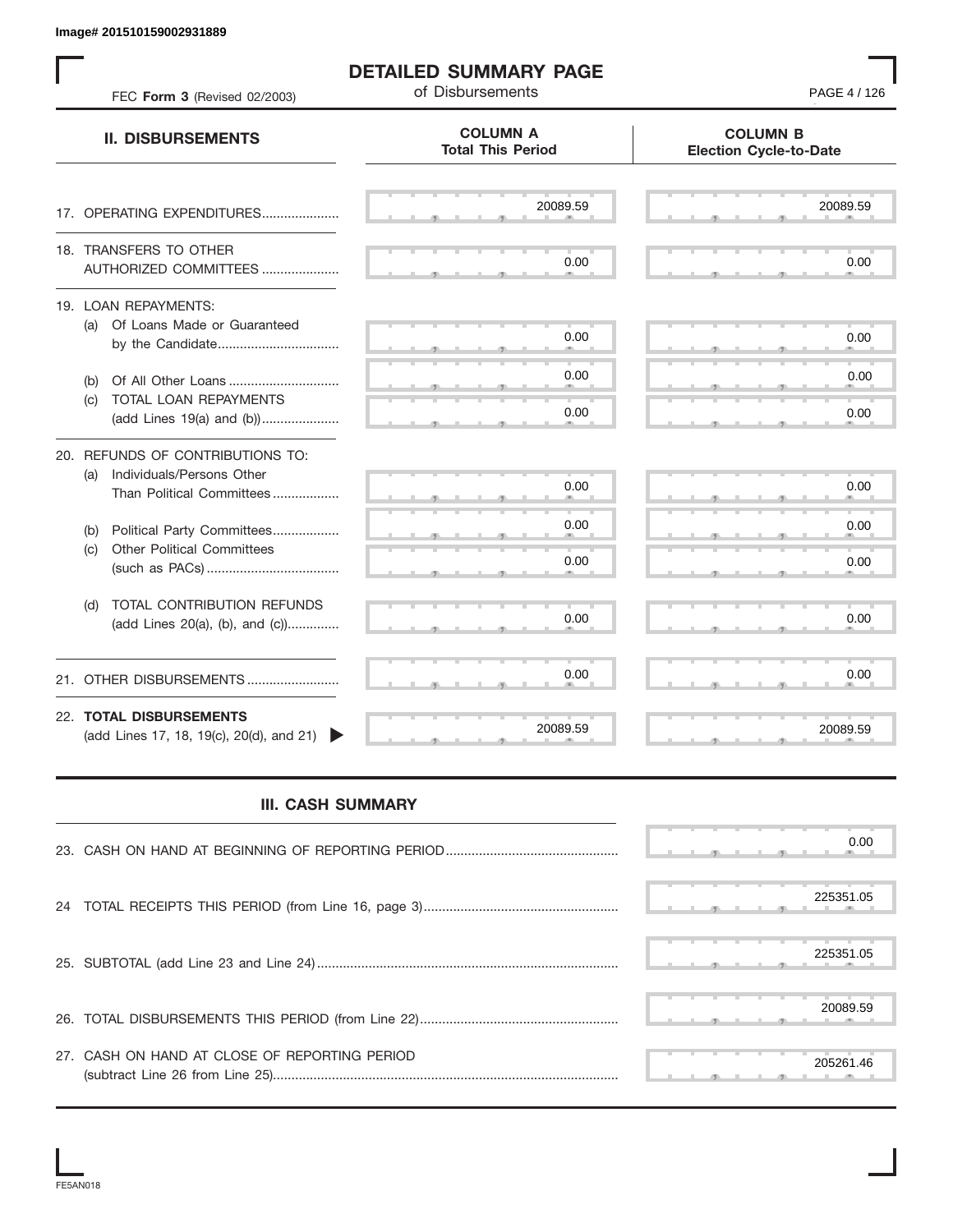|                                                            | Image# 201510159002931890                                     |             |                                                           |                                                                                                                                                                                                                                                                                         |  |  |
|------------------------------------------------------------|---------------------------------------------------------------|-------------|-----------------------------------------------------------|-----------------------------------------------------------------------------------------------------------------------------------------------------------------------------------------------------------------------------------------------------------------------------------------|--|--|
| <b>SCHEDULE A (FEC Form 3)</b><br><b>ITEMIZED RECEIPTS</b> |                                                               |             | Use separate schedule(s)<br>for each category of the      | PAGE<br>OF<br>5<br>126<br>FOR LINE NUMBER:<br>(check only one)<br>×<br>11a<br>11 <sub>b</sub><br>11c<br>11d                                                                                                                                                                             |  |  |
|                                                            |                                                               |             | Detailed Summary Page                                     | 12<br>13a<br>14<br>13 <sub>b</sub><br>15                                                                                                                                                                                                                                                |  |  |
|                                                            |                                                               |             |                                                           | Any information copied from such Reports and Statements may not be sold or used by any person for the purpose of soliciting contributions<br>or for commercial purposes, other than using the name and address of any political committee to solicit contributions from such committee. |  |  |
|                                                            | NAME OF COMMITTEE (In Full)<br>John Plumb for Congress        |             |                                                           |                                                                                                                                                                                                                                                                                         |  |  |
|                                                            | Full Name (Last, First, Middle Initial)                       |             |                                                           |                                                                                                                                                                                                                                                                                         |  |  |
| Α.                                                         | Govind Acharya<br>Mailing Address 3033 Tample Place           |             |                                                           | Date of Receipt                                                                                                                                                                                                                                                                         |  |  |
|                                                            | Apt 268                                                       |             |                                                           | $M - M$<br><b>LYLYLY</b><br>$D$ $D$<br>09<br>26<br>2015                                                                                                                                                                                                                                 |  |  |
|                                                            | City<br>Davis                                                 | State<br>CA | Zip Code<br>95618                                         | Transaction ID: VR074CC6600                                                                                                                                                                                                                                                             |  |  |
|                                                            | FEC ID number of contributing<br>federal political committee. | C           |                                                           | Amount of Each Receipt this Period                                                                                                                                                                                                                                                      |  |  |
|                                                            | Name of Employer                                              | Occupation  |                                                           | 250.00                                                                                                                                                                                                                                                                                  |  |  |
|                                                            | <b>UC Davis</b><br>Receipt For: 2016                          | Researcher  | Election Cycle-to-Date                                    |                                                                                                                                                                                                                                                                                         |  |  |
|                                                            | Primary<br>General                                            |             |                                                           |                                                                                                                                                                                                                                                                                         |  |  |
|                                                            | Other (specify)                                               |             | 250.00                                                    |                                                                                                                                                                                                                                                                                         |  |  |
| В.                                                         | Full Name (Last, First, Middle Initial)<br>Laura Alexander    |             |                                                           | Date of Receipt                                                                                                                                                                                                                                                                         |  |  |
|                                                            | Mailing Address 3830 10th Street NW                           |             | <b>LY LY LY</b><br>$M - M$<br>$D$ $D$<br>09<br>23<br>2015 |                                                                                                                                                                                                                                                                                         |  |  |
|                                                            | City<br>Washington                                            | State<br>DC | Zip Code<br>20011                                         | <b>Transaction ID: VR074CAYKG7</b>                                                                                                                                                                                                                                                      |  |  |
|                                                            | FEC ID number of contributing<br>federal political committee. | C           |                                                           | Amount of Each Receipt this Period                                                                                                                                                                                                                                                      |  |  |
|                                                            | Name of Employer                                              | Occupation  |                                                           | 1000.00                                                                                                                                                                                                                                                                                 |  |  |
|                                                            | Cohen Milstein Sellers & Toll PLLC                            | Attorney    |                                                           |                                                                                                                                                                                                                                                                                         |  |  |
|                                                            | Receipt For: 2016<br>General<br>Primary<br>Other (specify)    |             | Election Cycle-to-Date<br>1000.00                         |                                                                                                                                                                                                                                                                                         |  |  |
|                                                            | Full Name (Last, First, Middle Initial)<br>Dawn Alley         |             |                                                           | Date of Receipt                                                                                                                                                                                                                                                                         |  |  |
| C.                                                         | Mailing Address 1336 E St SE                                  |             |                                                           | $D$ $D$<br>$T + Y = Y + Y$<br>$M - M$                                                                                                                                                                                                                                                   |  |  |
|                                                            |                                                               |             |                                                           | 07<br>15<br>2015                                                                                                                                                                                                                                                                        |  |  |
|                                                            | City<br>Washington                                            | State<br>DC | Zip Code<br>20003-3005                                    | <b>Transaction ID: VR074AT5MH6</b>                                                                                                                                                                                                                                                      |  |  |
|                                                            | FEC ID number of contributing<br>federal political committee. | C           |                                                           | Amount of Each Receipt this Period                                                                                                                                                                                                                                                      |  |  |
|                                                            | Name of Employer                                              | Occupation  |                                                           | 250.00                                                                                                                                                                                                                                                                                  |  |  |
|                                                            | US DHHS<br>Receipt For: 2016                                  | Manager     | Election Cycle-to-Date                                    |                                                                                                                                                                                                                                                                                         |  |  |
|                                                            | Primary<br>General<br>Other (specify)                         |             | 250.00                                                    | * Earmarked Contribution: See Below                                                                                                                                                                                                                                                     |  |  |
|                                                            |                                                               |             |                                                           | 1500.00                                                                                                                                                                                                                                                                                 |  |  |
|                                                            |                                                               |             |                                                           |                                                                                                                                                                                                                                                                                         |  |  |
|                                                            |                                                               |             |                                                           | FEC Schedule A (Form 3) (Revised 02/2009)                                                                                                                                                                                                                                               |  |  |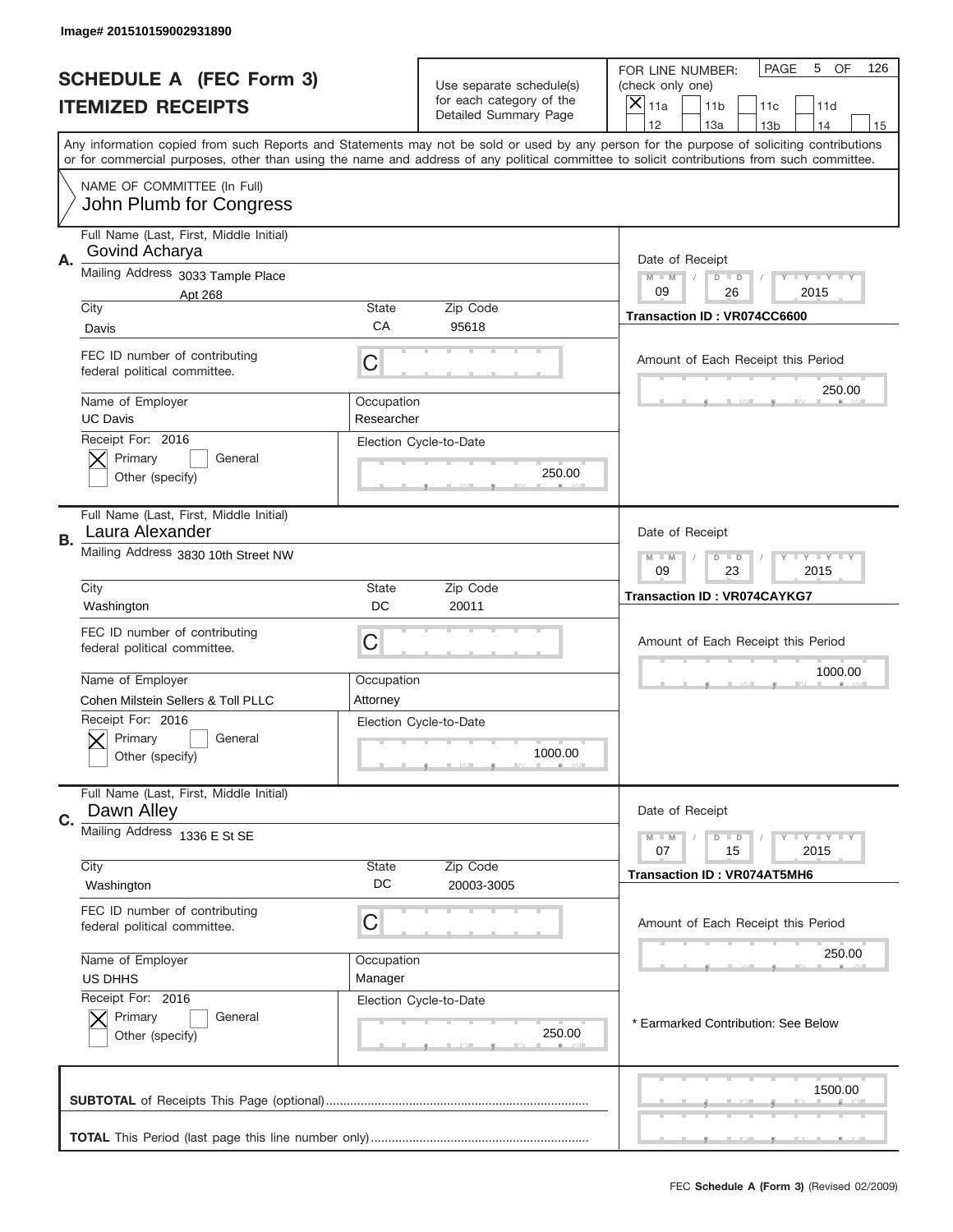| Image# 201510159002931891                                      |                                                              |                                                      |                                                                                                                                                                                                                                                                                         |  |  |  |
|----------------------------------------------------------------|--------------------------------------------------------------|------------------------------------------------------|-----------------------------------------------------------------------------------------------------------------------------------------------------------------------------------------------------------------------------------------------------------------------------------------|--|--|--|
| <b>SCHEDULE A (FEC Form 3)</b>                                 |                                                              | Use separate schedule(s)<br>for each category of the | PAGE<br>6 OF<br>126<br>FOR LINE NUMBER:<br>(check only one)<br>$\times$                                                                                                                                                                                                                 |  |  |  |
| <b>ITEMIZED RECEIPTS</b>                                       |                                                              | Detailed Summary Page                                | 11a<br>11 <sub>b</sub><br>11c<br>11d<br>12<br>13a<br>14<br>13 <sub>b</sub><br>15                                                                                                                                                                                                        |  |  |  |
|                                                                |                                                              |                                                      | Any information copied from such Reports and Statements may not be sold or used by any person for the purpose of soliciting contributions<br>or for commercial purposes, other than using the name and address of any political committee to solicit contributions from such committee. |  |  |  |
| NAME OF COMMITTEE (In Full)<br>John Plumb for Congress         |                                                              |                                                      |                                                                                                                                                                                                                                                                                         |  |  |  |
| Full Name (Last, First, Middle Initial)                        |                                                              |                                                      |                                                                                                                                                                                                                                                                                         |  |  |  |
| <b>ACTBLUE</b><br>Α.                                           |                                                              |                                                      | Date of Receipt                                                                                                                                                                                                                                                                         |  |  |  |
| Mailing Address PO Box 441146                                  |                                                              |                                                      | $M - M$<br>$D$ $D$<br>$Y - Y - Y - Y - Y$<br>07                                                                                                                                                                                                                                         |  |  |  |
| City                                                           | State                                                        | Zip Code                                             | 19<br>2015<br><b>Transaction ID: VR074AT5MH6E</b>                                                                                                                                                                                                                                       |  |  |  |
| <b>West Somerville</b>                                         | МA                                                           | 02144-0031                                           |                                                                                                                                                                                                                                                                                         |  |  |  |
| FEC ID number of contributing<br>federal political committee.  | С                                                            | C00401224                                            | Amount of Each Receipt this Period                                                                                                                                                                                                                                                      |  |  |  |
| Name of Employer                                               | Occupation                                                   |                                                      | 250.00                                                                                                                                                                                                                                                                                  |  |  |  |
|                                                                |                                                              | Conduit total listed in Agg. field                   | [MEMO ITEM]                                                                                                                                                                                                                                                                             |  |  |  |
| Primary<br>General                                             | Receipt For: 2016<br>Election Cycle-to-Date                  |                                                      |                                                                                                                                                                                                                                                                                         |  |  |  |
| Other (specify)                                                |                                                              | 26263.00                                             | Note: Above Contribution earmarked through this<br>organization.                                                                                                                                                                                                                        |  |  |  |
| Full Name (Last, First, Middle Initial)<br>John Anderson<br>В. |                                                              |                                                      | Date of Receipt                                                                                                                                                                                                                                                                         |  |  |  |
| Mailing Address 97 W Summit St                                 | <b>TEY TEY TEY</b><br>$M - M$<br>$D$ $D$<br>09<br>30<br>2015 |                                                      |                                                                                                                                                                                                                                                                                         |  |  |  |
| City<br>Lakewood                                               | State<br>NY                                                  | Zip Code<br>14750-1054                               | <b>Transaction ID: VR074CERZ30</b>                                                                                                                                                                                                                                                      |  |  |  |
| FEC ID number of contributing<br>federal political committee.  | C                                                            |                                                      |                                                                                                                                                                                                                                                                                         |  |  |  |
| Name of Employer                                               | Occupation                                                   |                                                      | 250.00                                                                                                                                                                                                                                                                                  |  |  |  |
| Bodell Overcash Anderson & Co                                  | President                                                    |                                                      |                                                                                                                                                                                                                                                                                         |  |  |  |
| Receipt For: 2016                                              |                                                              | Election Cycle-to-Date                               |                                                                                                                                                                                                                                                                                         |  |  |  |
| Primary<br>General<br>Other (specify)                          |                                                              | 250.00                                               |                                                                                                                                                                                                                                                                                         |  |  |  |
| Full Name (Last, First, Middle Initial)                        |                                                              |                                                      |                                                                                                                                                                                                                                                                                         |  |  |  |
| RAJINDRA ANEJA<br>C.                                           |                                                              |                                                      | Date of Receipt                                                                                                                                                                                                                                                                         |  |  |  |
| Mailing Address 322 SUNNYVIEW LANE                             |                                                              |                                                      | $D$ $D$<br>Y - Y - Y - Y<br>$M - M$<br>22<br>2015<br>09                                                                                                                                                                                                                                 |  |  |  |
| City                                                           | State                                                        | Zip Code                                             | Transaction ID: VR074C96WA9                                                                                                                                                                                                                                                             |  |  |  |
| Ithaca                                                         | NY.                                                          | 14850                                                |                                                                                                                                                                                                                                                                                         |  |  |  |
| FEC ID number of contributing<br>federal political committee.  | С                                                            |                                                      | Amount of Each Receipt this Period                                                                                                                                                                                                                                                      |  |  |  |
| Name of Employer                                               | Occupation                                                   |                                                      | 500.00                                                                                                                                                                                                                                                                                  |  |  |  |
| Nutrimed Biotech                                               | President & CSO                                              |                                                      |                                                                                                                                                                                                                                                                                         |  |  |  |
| Receipt For: 2016<br>Primary<br>General                        |                                                              | Election Cycle-to-Date                               |                                                                                                                                                                                                                                                                                         |  |  |  |
| Other (specify)                                                |                                                              | 500.00                                               |                                                                                                                                                                                                                                                                                         |  |  |  |
|                                                                |                                                              |                                                      | 750.00                                                                                                                                                                                                                                                                                  |  |  |  |
|                                                                |                                                              |                                                      |                                                                                                                                                                                                                                                                                         |  |  |  |
|                                                                |                                                              |                                                      |                                                                                                                                                                                                                                                                                         |  |  |  |
|                                                                |                                                              |                                                      | FEC Schedule A (Form 3) (Revised 02/2009)                                                                                                                                                                                                                                               |  |  |  |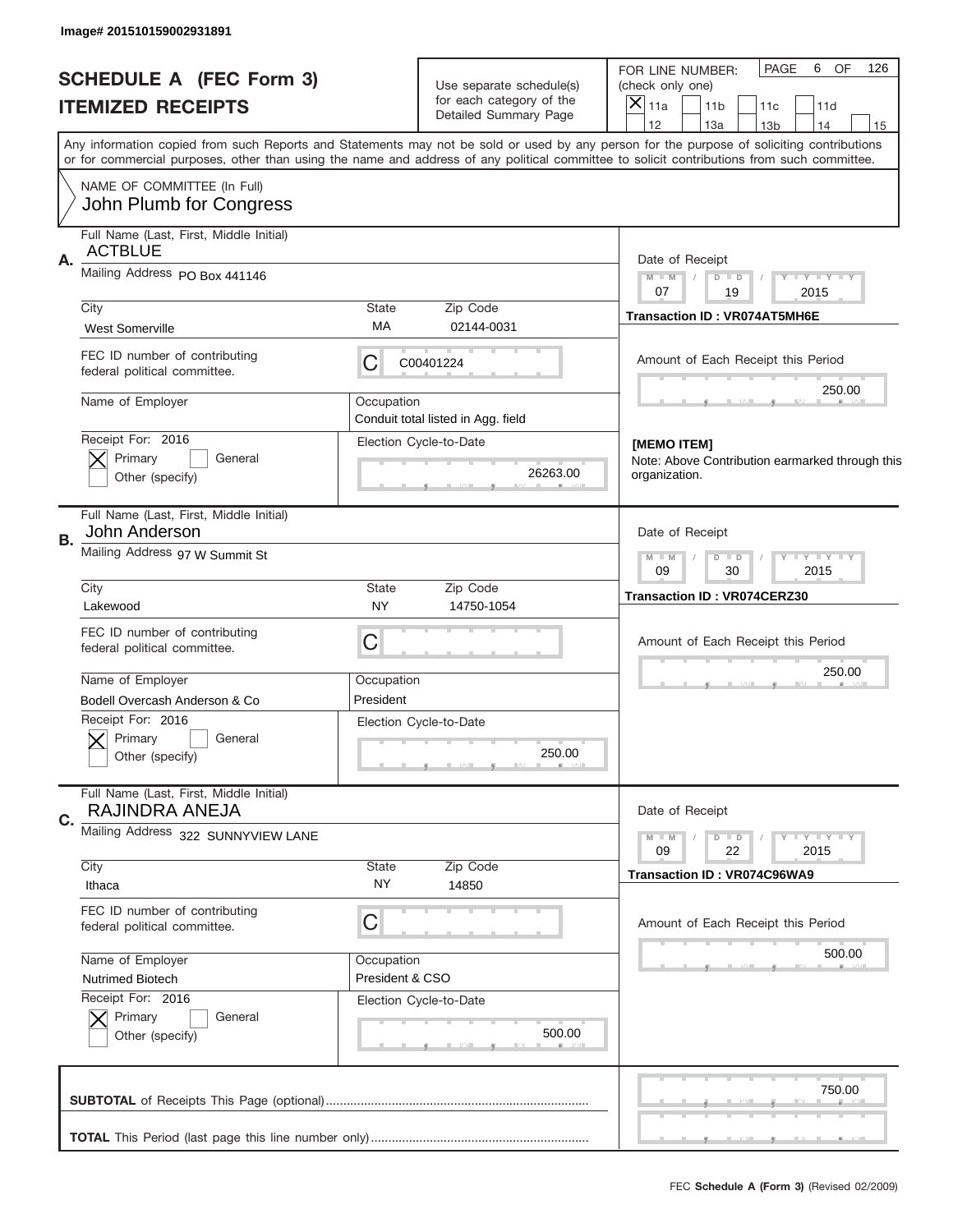|                          | Image# 201510159002931892                                           |                                                         |                                                   |                                                                                                                                                                                                                                                                                                                                     |  |  |  |
|--------------------------|---------------------------------------------------------------------|---------------------------------------------------------|---------------------------------------------------|-------------------------------------------------------------------------------------------------------------------------------------------------------------------------------------------------------------------------------------------------------------------------------------------------------------------------------------|--|--|--|
|                          | <b>SCHEDULE A (FEC Form 3)</b>                                      |                                                         | Use separate schedule(s)                          | PAGE<br>OF<br>$\overline{7}$<br>126<br>FOR LINE NUMBER:<br>(check only one)                                                                                                                                                                                                                                                         |  |  |  |
| <b>ITEMIZED RECEIPTS</b> |                                                                     |                                                         | for each category of the<br>Detailed Summary Page | ×<br>11a<br>11 <sub>b</sub><br>11c<br>11d                                                                                                                                                                                                                                                                                           |  |  |  |
|                          |                                                                     |                                                         |                                                   | 12<br>13a<br>14<br>13 <sub>b</sub><br>15<br>Any information copied from such Reports and Statements may not be sold or used by any person for the purpose of soliciting contributions<br>or for commercial purposes, other than using the name and address of any political committee to solicit contributions from such committee. |  |  |  |
|                          | NAME OF COMMITTEE (In Full)<br>John Plumb for Congress              |                                                         |                                                   |                                                                                                                                                                                                                                                                                                                                     |  |  |  |
| Α.                       | Full Name (Last, First, Middle Initial)<br>Peter Bahor              |                                                         |                                                   | Date of Receipt                                                                                                                                                                                                                                                                                                                     |  |  |  |
|                          | Mailing Address 85 S Street, NW                                     | $M - M$<br><b>LYLYLY</b><br>$D$ $D$<br>08<br>07<br>2015 |                                                   |                                                                                                                                                                                                                                                                                                                                     |  |  |  |
|                          | City<br>Washington                                                  | State<br>DC                                             | Zip Code<br>20001                                 | Transaction ID: VR074AX5C93                                                                                                                                                                                                                                                                                                         |  |  |  |
|                          | FEC ID number of contributing<br>federal political committee.       | C                                                       |                                                   | Amount of Each Receipt this Period<br>500.00                                                                                                                                                                                                                                                                                        |  |  |  |
|                          | Name of Employer<br><b>USEPA</b>                                    | Occupation<br>Civil Servant                             |                                                   |                                                                                                                                                                                                                                                                                                                                     |  |  |  |
|                          | Receipt For: 2016<br>Primary<br>General<br>Other (specify)          |                                                         | Election Cycle-to-Date<br>500.00                  |                                                                                                                                                                                                                                                                                                                                     |  |  |  |
| В.                       | Full Name (Last, First, Middle Initial)<br><b>Brent Baird</b>       | Date of Receipt                                         |                                                   |                                                                                                                                                                                                                                                                                                                                     |  |  |  |
|                          | Mailing Address 17 Tudor PI                                         | <b>LY LY LY</b><br>$M$ M<br>$D$ $D$<br>09<br>30<br>2015 |                                                   |                                                                                                                                                                                                                                                                                                                                     |  |  |  |
|                          | City<br><b>Buffalo</b>                                              | State<br><b>NY</b>                                      | Zip Code<br>14222-1615                            | <b>Transaction ID: VR074CERXS1</b>                                                                                                                                                                                                                                                                                                  |  |  |  |
|                          | FEC ID number of contributing<br>federal political committee.       | C                                                       |                                                   | Amount of Each Receipt this Period<br>1000.00                                                                                                                                                                                                                                                                                       |  |  |  |
|                          | Name of Employer<br><b>M&amp;T Bank Corporation</b>                 | Occupation<br>Attorney                                  |                                                   |                                                                                                                                                                                                                                                                                                                                     |  |  |  |
|                          | Receipt For: 2016<br>General<br>Primary                             |                                                         | Election Cycle-to-Date                            |                                                                                                                                                                                                                                                                                                                                     |  |  |  |
|                          | Other (specify)                                                     |                                                         | 1000.00                                           |                                                                                                                                                                                                                                                                                                                                     |  |  |  |
| C.                       | Full Name (Last, First, Middle Initial)<br><b>Charles E Balbach</b> |                                                         |                                                   | Date of Receipt                                                                                                                                                                                                                                                                                                                     |  |  |  |
|                          | Mailing Address 7811 Quaker Rd                                      |                                                         |                                                   | <b>LEY LEY LEY</b><br>$M - M$<br>$D$ $D$<br>09<br>2015<br>30                                                                                                                                                                                                                                                                        |  |  |  |
|                          | City<br>Orchard Park                                                | State<br>NY.                                            | Zip Code<br>14127-2061                            | <b>Transaction ID: VR074CERXW4</b>                                                                                                                                                                                                                                                                                                  |  |  |  |
|                          | FEC ID number of contributing<br>federal political committee.       | C                                                       |                                                   | Amount of Each Receipt this Period                                                                                                                                                                                                                                                                                                  |  |  |  |
|                          | Name of Employer<br>N/A                                             | Occupation<br>Retired                                   |                                                   | 1000.00                                                                                                                                                                                                                                                                                                                             |  |  |  |
|                          | Receipt For: 2016<br>Primary<br>General<br>Other (specify)          |                                                         | Election Cycle-to-Date<br>1000.00                 |                                                                                                                                                                                                                                                                                                                                     |  |  |  |
|                          |                                                                     |                                                         |                                                   | 2500.00                                                                                                                                                                                                                                                                                                                             |  |  |  |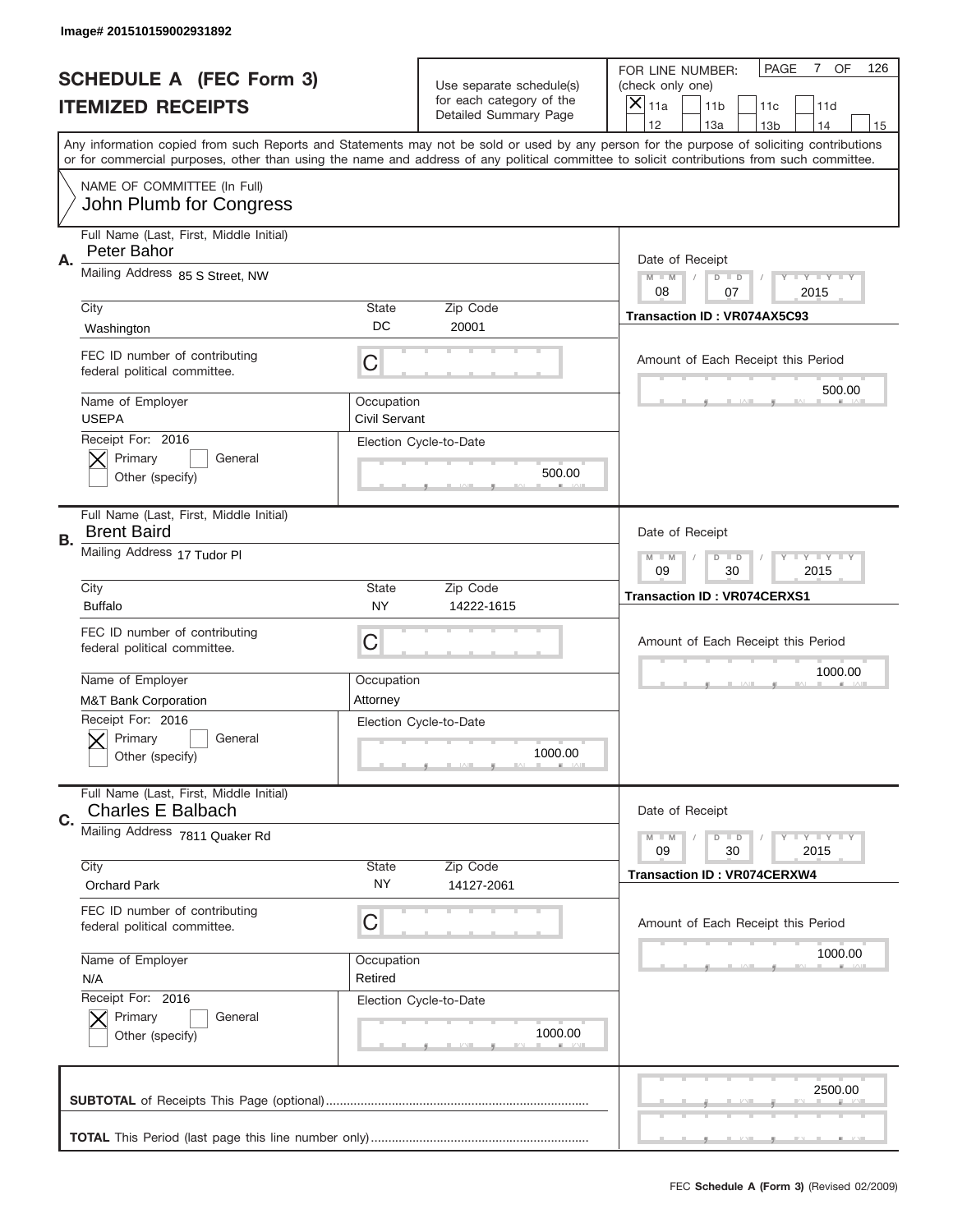|                          | Image# 201510159002931893                                     |                                                           |                                                   |                                                                                                                                                                                                                                                                                                                                     |  |  |  |
|--------------------------|---------------------------------------------------------------|-----------------------------------------------------------|---------------------------------------------------|-------------------------------------------------------------------------------------------------------------------------------------------------------------------------------------------------------------------------------------------------------------------------------------------------------------------------------------|--|--|--|
|                          | <b>SCHEDULE A (FEC Form 3)</b>                                |                                                           | Use separate schedule(s)                          | PAGE<br>OF<br>8<br>126<br>FOR LINE NUMBER:<br>(check only one)                                                                                                                                                                                                                                                                      |  |  |  |
| <b>ITEMIZED RECEIPTS</b> |                                                               |                                                           | for each category of the<br>Detailed Summary Page | ×<br>11a<br>11 <sub>b</sub><br>11c<br>11d                                                                                                                                                                                                                                                                                           |  |  |  |
|                          |                                                               |                                                           |                                                   | 12<br>13a<br>14<br>13 <sub>b</sub><br>15<br>Any information copied from such Reports and Statements may not be sold or used by any person for the purpose of soliciting contributions<br>or for commercial purposes, other than using the name and address of any political committee to solicit contributions from such committee. |  |  |  |
|                          | NAME OF COMMITTEE (In Full)<br>John Plumb for Congress        |                                                           |                                                   |                                                                                                                                                                                                                                                                                                                                     |  |  |  |
| Α.                       | Full Name (Last, First, Middle Initial)<br>Blythe C. Baldwin  |                                                           |                                                   | Date of Receipt                                                                                                                                                                                                                                                                                                                     |  |  |  |
|                          | Mailing Address 149 Pine Tree Rd                              |                                                           |                                                   | $M - M$<br><b>LEY LEY LEY</b><br>$D$ $D$<br>09<br>30<br>2015                                                                                                                                                                                                                                                                        |  |  |  |
|                          | City<br>Ithaca                                                | State<br><b>NY</b>                                        | Zip Code<br>14850-6331                            | <b>Transaction ID: VR074CENNR1</b>                                                                                                                                                                                                                                                                                                  |  |  |  |
|                          | FEC ID number of contributing<br>federal political committee. | C                                                         |                                                   | Amount of Each Receipt this Period<br>500.00                                                                                                                                                                                                                                                                                        |  |  |  |
|                          | Name of Employer<br><b>Orthopedic Associates</b>              | Occupation<br>Surgeon                                     |                                                   |                                                                                                                                                                                                                                                                                                                                     |  |  |  |
|                          | Receipt For: 2016<br>Primary<br>General<br>Other (specify)    |                                                           | Election Cycle-to-Date<br>500.00                  |                                                                                                                                                                                                                                                                                                                                     |  |  |  |
| В.                       | Full Name (Last, First, Middle Initial)<br>Robert L Barber    | Date of Receipt                                           |                                                   |                                                                                                                                                                                                                                                                                                                                     |  |  |  |
|                          | Mailing Address 10 Parkdale Dr                                | $M$ M<br><b>LEYTEY LEY</b><br>$D$ $D$<br>09<br>23<br>2015 |                                                   |                                                                                                                                                                                                                                                                                                                                     |  |  |  |
|                          | City<br>Jamestown                                             | State<br><b>NY</b>                                        | Zip Code<br>14701-7661                            | Transaction ID: VR074CB9Y18                                                                                                                                                                                                                                                                                                         |  |  |  |
|                          | FEC ID number of contributing<br>federal political committee. | C                                                         |                                                   | Amount of Each Receipt this Period<br>250.00                                                                                                                                                                                                                                                                                        |  |  |  |
|                          |                                                               |                                                           |                                                   |                                                                                                                                                                                                                                                                                                                                     |  |  |  |
|                          | Name of Employer<br>Merrill Lynch                             | Occupation<br><b>Managing Director</b>                    |                                                   |                                                                                                                                                                                                                                                                                                                                     |  |  |  |
|                          | Receipt For: 2016<br>General<br>Primary<br>Other (specify)    |                                                           | Election Cycle-to-Date<br>250.00                  |                                                                                                                                                                                                                                                                                                                                     |  |  |  |
| C.                       | Full Name (Last, First, Middle Initial)<br>Nancy Bargar       |                                                           |                                                   | Date of Receipt                                                                                                                                                                                                                                                                                                                     |  |  |  |
|                          | Mailing Address P.O. Box 401                                  |                                                           |                                                   | <b>LEY LEY LEY</b><br>$M - M$<br>$D$ $D$<br>09<br>2015<br>16                                                                                                                                                                                                                                                                        |  |  |  |
|                          | City<br>Lakewood                                              | <b>State</b><br>NY.                                       | Zip Code<br>14750                                 | <b>Transaction ID: VR074C7EBQ5</b>                                                                                                                                                                                                                                                                                                  |  |  |  |
|                          | FEC ID number of contributing<br>federal political committee. | C                                                         |                                                   | Amount of Each Receipt this Period                                                                                                                                                                                                                                                                                                  |  |  |  |
|                          | Name of Employer<br><b>Fluvanna Realty</b>                    | Occupation<br>Company Director                            |                                                   | 500.00                                                                                                                                                                                                                                                                                                                              |  |  |  |
|                          | Receipt For: 2016<br>Primary<br>General<br>Other (specify)    |                                                           | Election Cycle-to-Date<br>500.00                  |                                                                                                                                                                                                                                                                                                                                     |  |  |  |
|                          |                                                               |                                                           |                                                   | 1250.00                                                                                                                                                                                                                                                                                                                             |  |  |  |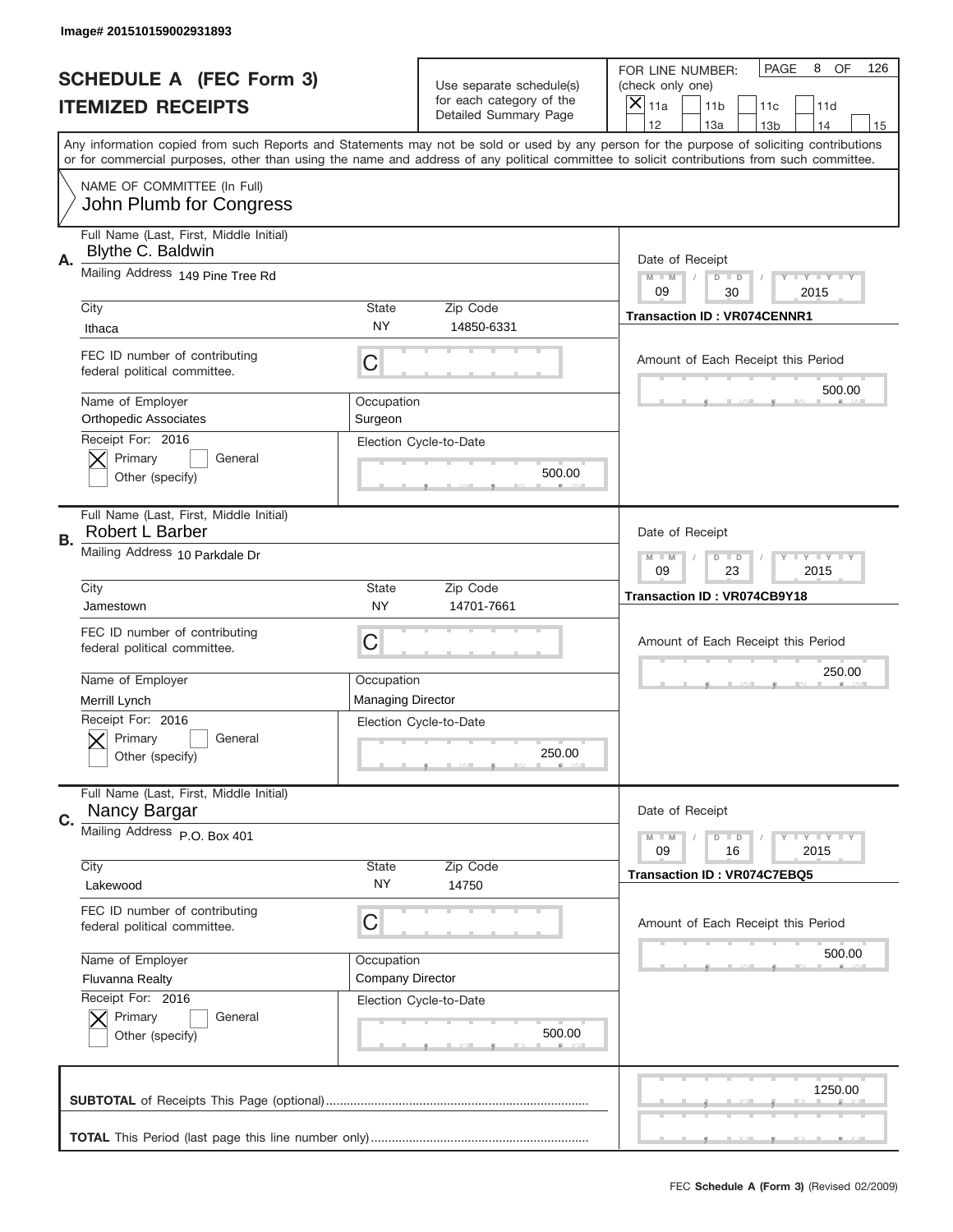|    | Image# 201510159002931894                                     |                                                           |                                                      |                                                                                                                                                                                                                                                                                         |  |  |
|----|---------------------------------------------------------------|-----------------------------------------------------------|------------------------------------------------------|-----------------------------------------------------------------------------------------------------------------------------------------------------------------------------------------------------------------------------------------------------------------------------------------|--|--|
|    | <b>SCHEDULE A (FEC Form 3)</b><br><b>ITEMIZED RECEIPTS</b>    |                                                           | Use separate schedule(s)<br>for each category of the | PAGE<br>9 OF<br>126<br>FOR LINE NUMBER:<br>(check only one)<br>X<br>11a<br>11 <sub>b</sub><br>11c<br>11d                                                                                                                                                                                |  |  |
|    |                                                               |                                                           | Detailed Summary Page                                | 12<br>13a<br>13 <sub>b</sub><br>14<br>15                                                                                                                                                                                                                                                |  |  |
|    |                                                               |                                                           |                                                      | Any information copied from such Reports and Statements may not be sold or used by any person for the purpose of soliciting contributions<br>or for commercial purposes, other than using the name and address of any political committee to solicit contributions from such committee. |  |  |
|    | NAME OF COMMITTEE (In Full)<br>John Plumb for Congress        |                                                           |                                                      |                                                                                                                                                                                                                                                                                         |  |  |
|    | Full Name (Last, First, Middle Initial)                       |                                                           |                                                      |                                                                                                                                                                                                                                                                                         |  |  |
| Α. | J. Robert Barlow                                              | Mailing Address 5 Lone Oak Rd                             |                                                      |                                                                                                                                                                                                                                                                                         |  |  |
|    |                                                               |                                                           |                                                      | $M - M$<br>Y FY FY FY<br>$D$ $D$<br>07<br>24<br>2015                                                                                                                                                                                                                                    |  |  |
|    | City                                                          | <b>State</b><br>NY                                        | Zip Code<br>14850-9607                               | <b>Transaction ID: VR074AT92F6</b>                                                                                                                                                                                                                                                      |  |  |
|    | Ithaca                                                        |                                                           |                                                      |                                                                                                                                                                                                                                                                                         |  |  |
|    | FEC ID number of contributing<br>federal political committee. | С                                                         |                                                      | Amount of Each Receipt this Period<br>1000.00                                                                                                                                                                                                                                           |  |  |
|    | Name of Employer                                              | Occupation                                                |                                                      |                                                                                                                                                                                                                                                                                         |  |  |
|    | N/A<br>Receipt For: 2016                                      | Retired                                                   | Election Cycle-to-Date                               |                                                                                                                                                                                                                                                                                         |  |  |
|    | Primary<br>General                                            |                                                           |                                                      | * Earmarked Contribution: See Below                                                                                                                                                                                                                                                     |  |  |
|    | Other (specify)                                               |                                                           | 1000.00                                              |                                                                                                                                                                                                                                                                                         |  |  |
| В. | Full Name (Last, First, Middle Initial)<br><b>ACTBLUE</b>     |                                                           |                                                      | Date of Receipt                                                                                                                                                                                                                                                                         |  |  |
|    | Mailing Address PO Box 441146                                 | <b>LY LY LY</b><br>$M - M$<br>$D$ $D$<br>07<br>26<br>2015 |                                                      |                                                                                                                                                                                                                                                                                         |  |  |
|    | City<br><b>West Somerville</b>                                | Zip Code<br><b>State</b><br>МA<br>02144-0031              |                                                      |                                                                                                                                                                                                                                                                                         |  |  |
|    | FEC ID number of contributing<br>federal political committee. | C                                                         | C00401224                                            | Amount of Each Receipt this Period                                                                                                                                                                                                                                                      |  |  |
|    | Name of Employer                                              | Occupation                                                | Conduit total listed in Agg. field                   | 1000.00                                                                                                                                                                                                                                                                                 |  |  |
|    | Receipt For: 2016<br>General<br>Primary                       |                                                           | Election Cycle-to-Date                               | [MEMO ITEM]<br>Note: Above Contribution earmarked through this                                                                                                                                                                                                                          |  |  |
|    | Other (specify)                                               |                                                           | 26263.00                                             | organization.                                                                                                                                                                                                                                                                           |  |  |
|    | Full Name (Last, First, Middle Initial)                       |                                                           |                                                      |                                                                                                                                                                                                                                                                                         |  |  |
| C. | Michael C. Barris                                             |                                                           |                                                      | Date of Receipt                                                                                                                                                                                                                                                                         |  |  |
|    | Mailing Address 154 Center St                                 |                                                           |                                                      | <b>LY LY LY</b><br>$M - M$<br>$D$ $D$<br>2015<br>09<br>17                                                                                                                                                                                                                               |  |  |
|    | City                                                          | State<br>NY.                                              | Zip Code                                             | <b>Transaction ID: VR074CC8H09</b>                                                                                                                                                                                                                                                      |  |  |
|    | Fredonia<br>FEC ID number of contributing                     |                                                           | 14063-1740                                           |                                                                                                                                                                                                                                                                                         |  |  |
|    | federal political committee.                                  | C                                                         |                                                      | Amount of Each Receipt this Period                                                                                                                                                                                                                                                      |  |  |
|    | Name of Employer                                              | Occupation                                                |                                                      | 1000.00                                                                                                                                                                                                                                                                                 |  |  |
|    | N/A<br>Receipt For: 2016                                      | Retired                                                   | Election Cycle-to-Date                               |                                                                                                                                                                                                                                                                                         |  |  |
|    | Primary<br>General                                            |                                                           |                                                      |                                                                                                                                                                                                                                                                                         |  |  |
|    | Other (specify)                                               |                                                           | 1000.00                                              |                                                                                                                                                                                                                                                                                         |  |  |
|    |                                                               |                                                           |                                                      | 2000.00                                                                                                                                                                                                                                                                                 |  |  |
|    |                                                               |                                                           |                                                      |                                                                                                                                                                                                                                                                                         |  |  |
|    |                                                               |                                                           |                                                      |                                                                                                                                                                                                                                                                                         |  |  |
|    |                                                               |                                                           |                                                      |                                                                                                                                                                                                                                                                                         |  |  |
|    |                                                               |                                                           |                                                      | FEC Schedule A (Form 3) (Revised 02/2009)                                                                                                                                                                                                                                               |  |  |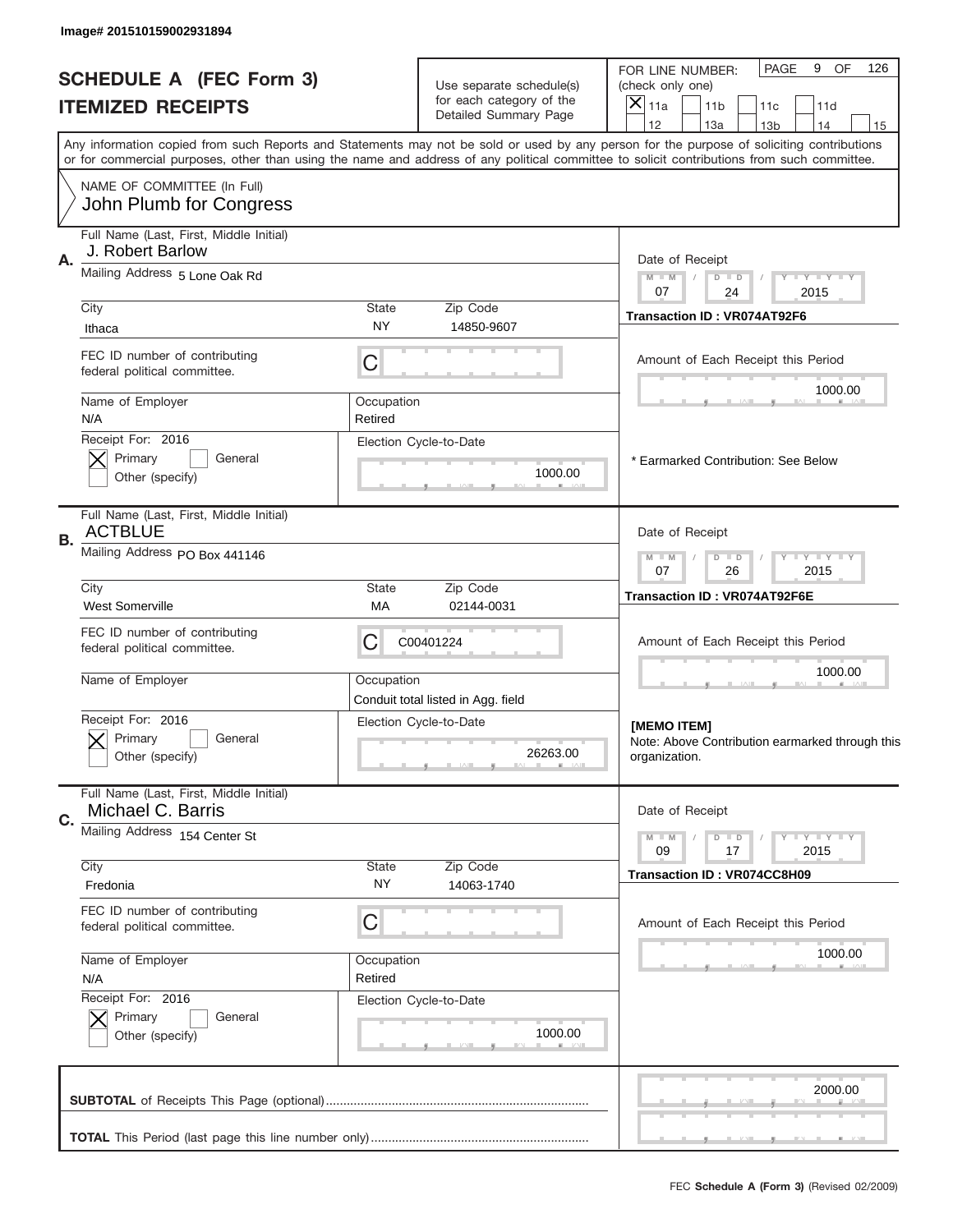|           | Image# 201510159002931895                                                      |                                                             |                                                      |                                                                                                                                                                                                                                                                                                                         |
|-----------|--------------------------------------------------------------------------------|-------------------------------------------------------------|------------------------------------------------------|-------------------------------------------------------------------------------------------------------------------------------------------------------------------------------------------------------------------------------------------------------------------------------------------------------------------------|
|           | <b>SCHEDULE A (FEC Form 3)</b>                                                 |                                                             | Use separate schedule(s)<br>for each category of the | PAGE<br>10 OF<br>126<br>FOR LINE NUMBER:<br>(check only one)                                                                                                                                                                                                                                                            |
|           | <b>ITEMIZED RECEIPTS</b>                                                       |                                                             | Detailed Summary Page                                | ×<br>11a<br>11 <sub>b</sub><br>11c<br>11d<br>12<br>14                                                                                                                                                                                                                                                                   |
|           | NAME OF COMMITTEE (In Full)                                                    |                                                             |                                                      | 13a<br>13 <sub>b</sub><br>15<br>Any information copied from such Reports and Statements may not be sold or used by any person for the purpose of soliciting contributions<br>or for commercial purposes, other than using the name and address of any political committee to solicit contributions from such committee. |
|           | John Plumb for Congress                                                        |                                                             |                                                      |                                                                                                                                                                                                                                                                                                                         |
| Α.        | Full Name (Last, First, Middle Initial)<br>Christian Bastian                   |                                                             |                                                      | Date of Receipt                                                                                                                                                                                                                                                                                                         |
|           | Mailing Address 38 Sidney Place                                                | $M - M$<br><b>LYLYLY</b><br>$D$ $D$<br>09<br>30<br>2015     |                                                      |                                                                                                                                                                                                                                                                                                                         |
|           | City<br><b>Brooklyn</b>                                                        | State<br>NY                                                 | Zip Code<br>11201                                    | Transaction ID: VR074CD9331                                                                                                                                                                                                                                                                                             |
|           | FEC ID number of contributing<br>federal political committee.                  | C                                                           |                                                      | Amount of Each Receipt this Period<br>250.00                                                                                                                                                                                                                                                                            |
|           | Name of Employer<br>Metropolitan Transportation Authority<br>Receipt For: 2016 | Occupation                                                  | <b>Transportation Planner</b>                        |                                                                                                                                                                                                                                                                                                                         |
|           | Primary<br>General<br>Other (specify)                                          |                                                             | Election Cycle-to-Date<br>250.00                     |                                                                                                                                                                                                                                                                                                                         |
| <b>B.</b> | Full Name (Last, First, Middle Initial)<br><b>Avery Beer</b>                   |                                                             |                                                      | Date of Receipt                                                                                                                                                                                                                                                                                                         |
|           | Mailing Address PO Box 370                                                     | $M - M$<br><b>LEYTEY LEY</b><br>$D$ $D$<br>09<br>29<br>2015 |                                                      |                                                                                                                                                                                                                                                                                                                         |
|           | City<br>Bloomfield                                                             | <b>State</b><br>NY                                          | Zip Code<br>14469                                    | <b>Transaction ID: VR074CCM413</b>                                                                                                                                                                                                                                                                                      |
|           | FEC ID number of contributing                                                  |                                                             |                                                      | Amount of Each Receipt this Period                                                                                                                                                                                                                                                                                      |
|           | federal political committee.                                                   | C                                                           |                                                      |                                                                                                                                                                                                                                                                                                                         |
|           | Name of Employer<br>N/A                                                        | Occupation<br>Retired                                       |                                                      | 1000.00                                                                                                                                                                                                                                                                                                                 |
|           | Receipt For: 2016<br>General<br>Primary<br>Other (specify)                     |                                                             | Election Cycle-to-Date<br>1000.00                    |                                                                                                                                                                                                                                                                                                                         |
| C.        | Full Name (Last, First, Middle Initial)<br><b>Stephanie Beer</b>               |                                                             |                                                      | Date of Receipt                                                                                                                                                                                                                                                                                                         |
|           | Mailing Address 512 Pendleton St<br>Apt 1                                      |                                                             |                                                      | <b>LEY LEY LEY</b><br>$M - M$<br>$D$ $D$<br>09<br>2015<br>08                                                                                                                                                                                                                                                            |
|           | City<br>Alexandria                                                             | <b>State</b><br>VA                                          | Zip Code<br>22314-1945                               | Transaction ID: VR074C1KJ03                                                                                                                                                                                                                                                                                             |
|           | FEC ID number of contributing<br>federal political committee.                  | С                                                           |                                                      | Amount of Each Receipt this Period                                                                                                                                                                                                                                                                                      |
|           | Name of Employer<br>Morningstar                                                | Occupation                                                  | <b>Product Marketing Manager</b>                     | 250.00                                                                                                                                                                                                                                                                                                                  |
|           | Receipt For: 2016<br>Primary<br>General<br>Other (specify)                     |                                                             | Election Cycle-to-Date<br>250.00                     |                                                                                                                                                                                                                                                                                                                         |
|           |                                                                                |                                                             |                                                      | 1500.00                                                                                                                                                                                                                                                                                                                 |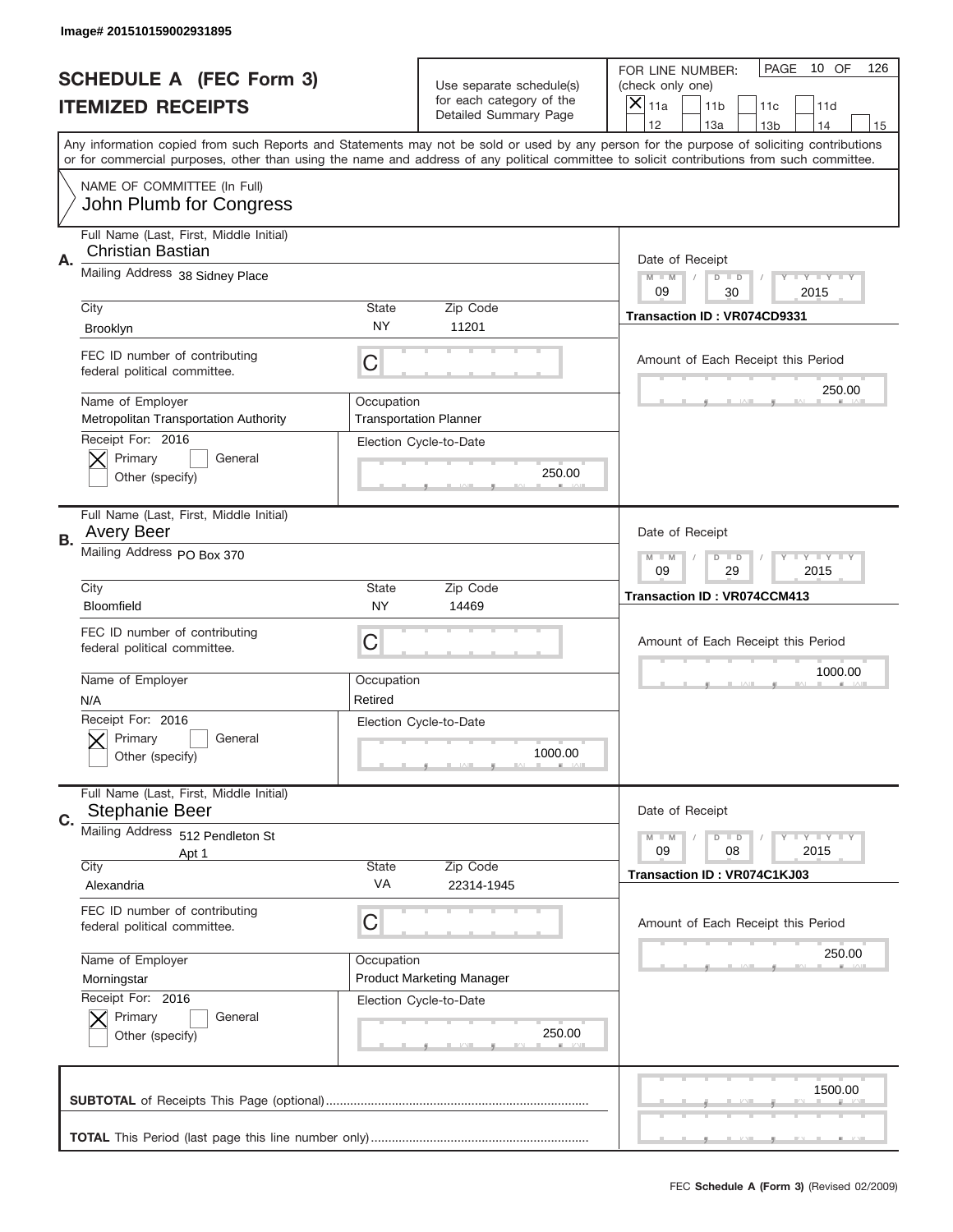|    | Image# 201510159002931896                                       |                                                           |                                                      |                                                                                                                                                                                                                                                                                         |
|----|-----------------------------------------------------------------|-----------------------------------------------------------|------------------------------------------------------|-----------------------------------------------------------------------------------------------------------------------------------------------------------------------------------------------------------------------------------------------------------------------------------------|
|    | <b>SCHEDULE A (FEC Form 3)</b><br><b>ITEMIZED RECEIPTS</b>      |                                                           | Use separate schedule(s)<br>for each category of the | PAGE<br>11 OF<br>126<br>FOR LINE NUMBER:<br>(check only one)<br>×<br>11a<br>11 <sub>b</sub><br>11c<br>11d                                                                                                                                                                               |
|    |                                                                 |                                                           | Detailed Summary Page                                | 12<br>13a<br>13 <sub>b</sub><br>14<br>15                                                                                                                                                                                                                                                |
|    |                                                                 |                                                           |                                                      | Any information copied from such Reports and Statements may not be sold or used by any person for the purpose of soliciting contributions<br>or for commercial purposes, other than using the name and address of any political committee to solicit contributions from such committee. |
|    | NAME OF COMMITTEE (In Full)<br>John Plumb for Congress          |                                                           |                                                      |                                                                                                                                                                                                                                                                                         |
|    | Full Name (Last, First, Middle Initial)                         |                                                           |                                                      |                                                                                                                                                                                                                                                                                         |
| Α. | Alexandra Bell                                                  |                                                           |                                                      | Date of Receipt                                                                                                                                                                                                                                                                         |
|    | Mailing Address 1462 Chapin Street NW<br>Apt 1                  |                                                           |                                                      | $M - M$<br>$D$ $D$<br>Y FY FY FY<br>09<br>22<br>2015                                                                                                                                                                                                                                    |
|    | City                                                            | <b>State</b>                                              | Zip Code                                             | Transaction ID: VR074C961N7                                                                                                                                                                                                                                                             |
|    | Washington                                                      | DC                                                        | 20009                                                |                                                                                                                                                                                                                                                                                         |
|    | FEC ID number of contributing<br>federal political committee.   | C                                                         |                                                      | Amount of Each Receipt this Period<br>250.00                                                                                                                                                                                                                                            |
|    | Name of Employer<br><b>DOS</b>                                  | Occupation                                                | Director for Strategic Outreach                      |                                                                                                                                                                                                                                                                                         |
|    | Receipt For: 2016                                               |                                                           | Election Cycle-to-Date                               |                                                                                                                                                                                                                                                                                         |
|    | Primary<br>General<br>Other (specify)                           |                                                           | 250.00                                               |                                                                                                                                                                                                                                                                                         |
|    |                                                                 |                                                           |                                                      |                                                                                                                                                                                                                                                                                         |
| В. | Full Name (Last, First, Middle Initial)<br>Michael G Bend PhD   |                                                           |                                                      | Date of Receipt                                                                                                                                                                                                                                                                         |
|    | Mailing Address 127 Warren Rd                                   | <b>LY LY LY</b><br>$M - M$<br>$D$ $D$<br>09<br>25<br>2015 |                                                      |                                                                                                                                                                                                                                                                                         |
|    | City<br>Ithaca                                                  | <b>State</b><br>NY                                        | Zip Code<br>14850-2761                               | <b>Transaction ID: VR074CBPCR6</b>                                                                                                                                                                                                                                                      |
|    | FEC ID number of contributing<br>federal political committee.   | C                                                         |                                                      | Amount of Each Receipt this Period                                                                                                                                                                                                                                                      |
|    | Name of Employer                                                | Occupation                                                |                                                      | 250.00                                                                                                                                                                                                                                                                                  |
|    | ABeCeDarian Company                                             | Teacher                                                   |                                                      |                                                                                                                                                                                                                                                                                         |
|    | Receipt For: 2016                                               |                                                           | Election Cycle-to-Date                               |                                                                                                                                                                                                                                                                                         |
|    | General<br>Primary<br>Other (specify)                           |                                                           | 250.00                                               |                                                                                                                                                                                                                                                                                         |
|    |                                                                 |                                                           |                                                      |                                                                                                                                                                                                                                                                                         |
|    | Full Name (Last, First, Middle Initial)<br><b>Andrew Bettwy</b> |                                                           |                                                      | Date of Receipt                                                                                                                                                                                                                                                                         |
| C. | Mailing Address 200 E 87th St                                   |                                                           |                                                      | $D$ $D$<br><b>LY LY LY</b><br>$M - M$                                                                                                                                                                                                                                                   |
|    | Apt 10J                                                         | State                                                     |                                                      | 07<br>26<br>2015                                                                                                                                                                                                                                                                        |
|    | City<br>New York                                                | Zip Code<br>10128-3131                                    | <b>Transaction ID: VR074AT92K7</b>                   |                                                                                                                                                                                                                                                                                         |
|    | FEC ID number of contributing<br>federal political committee.   | С                                                         |                                                      | Amount of Each Receipt this Period                                                                                                                                                                                                                                                      |
|    | Name of Employer                                                | Occupation                                                |                                                      | 2700.00                                                                                                                                                                                                                                                                                 |
|    | Proskauer Rose LLP                                              | Attorney                                                  |                                                      |                                                                                                                                                                                                                                                                                         |
|    | Receipt For: 2016<br>Primary<br>General                         |                                                           | Election Cycle-to-Date                               |                                                                                                                                                                                                                                                                                         |
|    | Other (specify)                                                 |                                                           | 2700.00                                              | * Earmarked Contribution: See Below                                                                                                                                                                                                                                                     |
|    |                                                                 |                                                           |                                                      | 3200.00                                                                                                                                                                                                                                                                                 |
|    |                                                                 |                                                           |                                                      |                                                                                                                                                                                                                                                                                         |
|    |                                                                 |                                                           |                                                      |                                                                                                                                                                                                                                                                                         |
|    |                                                                 |                                                           |                                                      | FEC Schedule A (Form 3) (Revised 02/2009)                                                                                                                                                                                                                                               |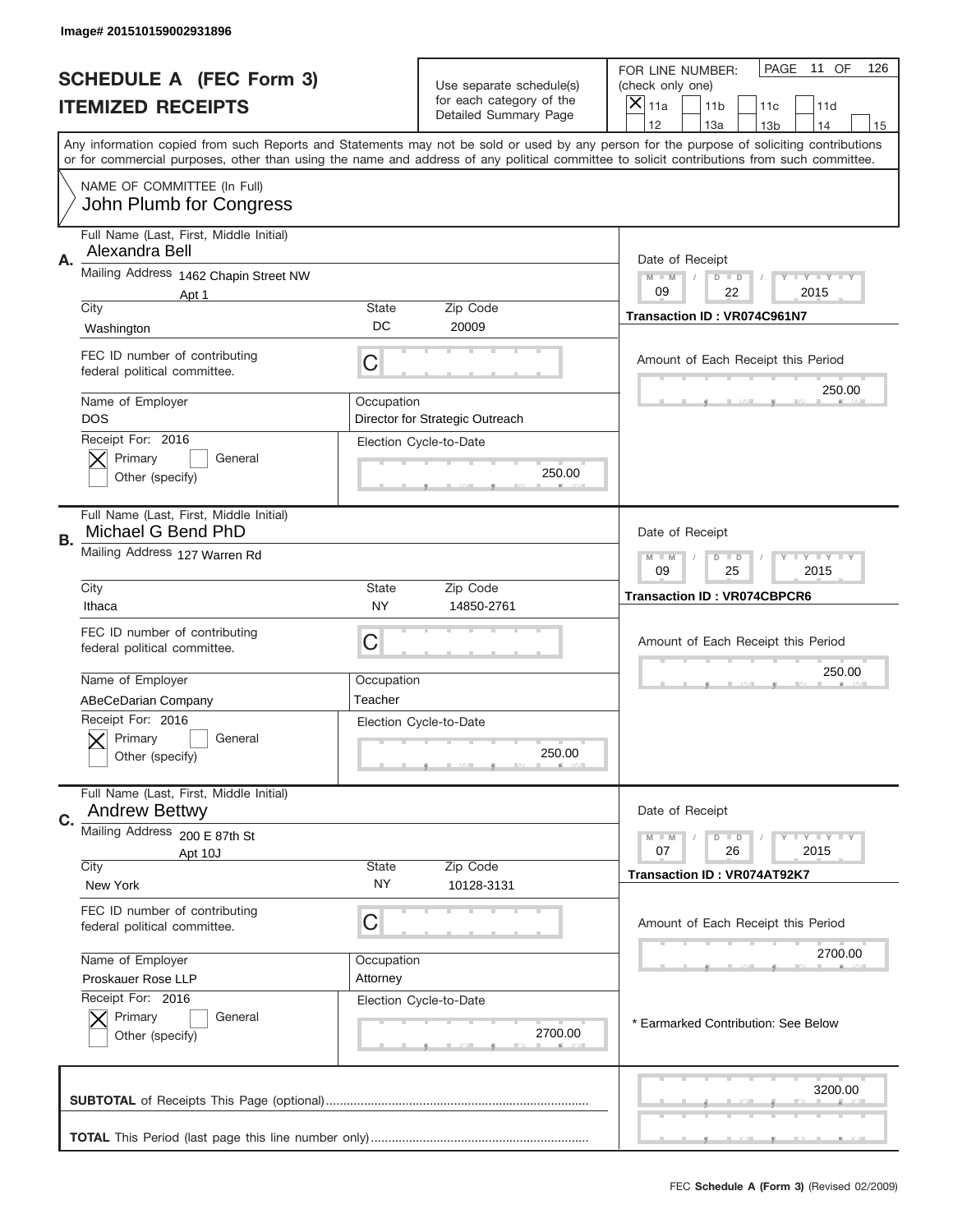| Image# 201510159002931897                                     |                                                               |                                                      |                                                                                                                                                                                                                                                                                         |  |
|---------------------------------------------------------------|---------------------------------------------------------------|------------------------------------------------------|-----------------------------------------------------------------------------------------------------------------------------------------------------------------------------------------------------------------------------------------------------------------------------------------|--|
| <b>SCHEDULE A (FEC Form 3)</b>                                |                                                               | Use separate schedule(s)<br>for each category of the | PAGE<br>12 OF<br>126<br>FOR LINE NUMBER:<br>(check only one)<br>$\boldsymbol{\times}$                                                                                                                                                                                                   |  |
| <b>ITEMIZED RECEIPTS</b>                                      |                                                               | Detailed Summary Page                                | 11a<br>11 <sub>b</sub><br>11c<br>11d<br>12<br>13a<br>14<br>13 <sub>b</sub><br>15                                                                                                                                                                                                        |  |
|                                                               |                                                               |                                                      | Any information copied from such Reports and Statements may not be sold or used by any person for the purpose of soliciting contributions<br>or for commercial purposes, other than using the name and address of any political committee to solicit contributions from such committee. |  |
| NAME OF COMMITTEE (In Full)<br>John Plumb for Congress        |                                                               |                                                      |                                                                                                                                                                                                                                                                                         |  |
| Full Name (Last, First, Middle Initial)                       |                                                               |                                                      |                                                                                                                                                                                                                                                                                         |  |
| <b>ACTBLUE</b><br>Α.                                          |                                                               |                                                      | Date of Receipt                                                                                                                                                                                                                                                                         |  |
| Mailing Address PO Box 441146                                 | $M$ M<br>$D$ $D$<br>Y FY FY FY<br>07<br>26<br>2015            |                                                      |                                                                                                                                                                                                                                                                                         |  |
| City                                                          | State                                                         | Zip Code                                             | Transaction ID: VR074AT92K7E                                                                                                                                                                                                                                                            |  |
| <b>West Somerville</b>                                        | МA                                                            | 02144-0031                                           |                                                                                                                                                                                                                                                                                         |  |
| FEC ID number of contributing<br>federal political committee. | С                                                             | C00401224                                            | Amount of Each Receipt this Period                                                                                                                                                                                                                                                      |  |
| Name of Employer                                              | Occupation                                                    |                                                      | 2700.00                                                                                                                                                                                                                                                                                 |  |
| Receipt For: 2016                                             |                                                               | Conduit total listed in Agg. field                   |                                                                                                                                                                                                                                                                                         |  |
| Primary<br>General                                            |                                                               | Election Cycle-to-Date                               | <b>IMEMO ITEM1</b><br>Note: Above Contribution earmarked through this                                                                                                                                                                                                                   |  |
| Other (specify)                                               |                                                               | 26263.00                                             | organization.                                                                                                                                                                                                                                                                           |  |
| Full Name (Last, First, Middle Initial)<br>Anika Binnendijk   |                                                               |                                                      | Date of Receipt                                                                                                                                                                                                                                                                         |  |
| В.<br>Mailing Address 5535 Nevada Ave NW                      | $D$ $D$<br>$T$ $Y$ $Y$ $Y$ $Y$<br>$M - M$<br>08<br>2015<br>07 |                                                      |                                                                                                                                                                                                                                                                                         |  |
| City<br>Washington                                            | State<br>DC                                                   | Zip Code<br>20015-1768                               | Transaction ID: VR074AX5PY1                                                                                                                                                                                                                                                             |  |
| FEC ID number of contributing<br>federal political committee. | C                                                             |                                                      |                                                                                                                                                                                                                                                                                         |  |
| Name of Employer                                              | Occupation                                                    |                                                      | 500.00                                                                                                                                                                                                                                                                                  |  |
| U.S. Government                                               | <b>State Department</b>                                       |                                                      |                                                                                                                                                                                                                                                                                         |  |
| Receipt For: 2016                                             |                                                               | Election Cycle-to-Date                               |                                                                                                                                                                                                                                                                                         |  |
| General<br>Primary<br>Other (specify)                         |                                                               | 500.00                                               |                                                                                                                                                                                                                                                                                         |  |
| Full Name (Last, First, Middle Initial)                       |                                                               |                                                      |                                                                                                                                                                                                                                                                                         |  |
| <b>Steve Black</b><br>C.                                      |                                                               |                                                      | Date of Receipt                                                                                                                                                                                                                                                                         |  |
| Mailing Address 3844 21st St.                                 |                                                               |                                                      | $D$ $D$<br>Y - Y - Y - Y<br>$M - M$<br>2015<br>09<br>16                                                                                                                                                                                                                                 |  |
| City                                                          | <b>State</b>                                                  | Zip Code                                             | Transaction ID: VR074C7Q7D8                                                                                                                                                                                                                                                             |  |
| San Francisco                                                 | СA                                                            | 94114                                                |                                                                                                                                                                                                                                                                                         |  |
| FEC ID number of contributing<br>federal political committee. | C                                                             |                                                      | Amount of Each Receipt this Period                                                                                                                                                                                                                                                      |  |
| Name of Employer                                              | Occupation                                                    |                                                      | 250.00                                                                                                                                                                                                                                                                                  |  |
| Morgan Lewis<br>Receipt For: 2016                             | Attorney                                                      |                                                      |                                                                                                                                                                                                                                                                                         |  |
| Primary<br>General                                            |                                                               | Election Cycle-to-Date                               |                                                                                                                                                                                                                                                                                         |  |
| Other (specify)                                               |                                                               | 250.00                                               |                                                                                                                                                                                                                                                                                         |  |
|                                                               |                                                               |                                                      | 750.00                                                                                                                                                                                                                                                                                  |  |
|                                                               |                                                               |                                                      |                                                                                                                                                                                                                                                                                         |  |
|                                                               |                                                               |                                                      |                                                                                                                                                                                                                                                                                         |  |
|                                                               |                                                               |                                                      | FEC Schedule A (Form 3) (Revised 02/2009)                                                                                                                                                                                                                                               |  |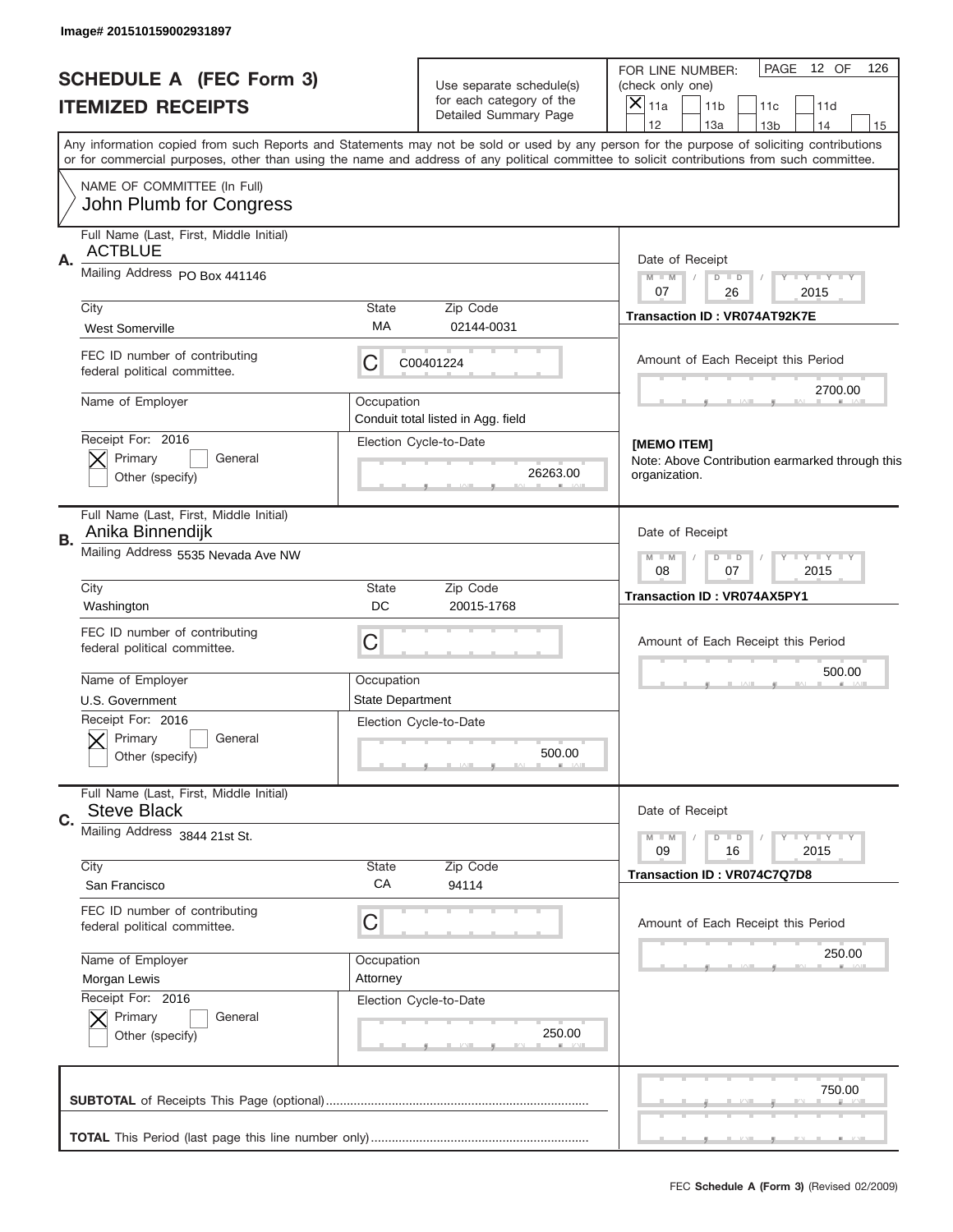|           | Image# 201510159002931898                                      |                                                           |                                                      |                                                                                                                                                                                                                                                                                         |
|-----------|----------------------------------------------------------------|-----------------------------------------------------------|------------------------------------------------------|-----------------------------------------------------------------------------------------------------------------------------------------------------------------------------------------------------------------------------------------------------------------------------------------|
|           | <b>SCHEDULE A (FEC Form 3)</b><br><b>ITEMIZED RECEIPTS</b>     |                                                           | Use separate schedule(s)<br>for each category of the | PAGE<br>13 OF<br>126<br>FOR LINE NUMBER:<br>(check only one)<br>$\overline{X} _{11a}$<br>11 <sub>b</sub><br>11c<br>11d                                                                                                                                                                  |
|           |                                                                |                                                           | <b>Detailed Summary Page</b>                         | 12<br>13a<br>14<br>13 <sub>b</sub><br>15                                                                                                                                                                                                                                                |
|           |                                                                |                                                           |                                                      | Any information copied from such Reports and Statements may not be sold or used by any person for the purpose of soliciting contributions<br>or for commercial purposes, other than using the name and address of any political committee to solicit contributions from such committee. |
|           | NAME OF COMMITTEE (In Full)<br>John Plumb for Congress         |                                                           |                                                      |                                                                                                                                                                                                                                                                                         |
|           | Full Name (Last, First, Middle Initial)                        |                                                           |                                                      |                                                                                                                                                                                                                                                                                         |
| Α.        | Pamela B Bleiwas                                               |                                                           |                                                      | Date of Receipt                                                                                                                                                                                                                                                                         |
|           | Mailing Address 20 Orchard Hill Rd                             |                                                           |                                                      | $M$ $M$<br>$D$ $D$<br>Y FY FY FY<br>09<br>06<br>2015                                                                                                                                                                                                                                    |
|           | City                                                           | State                                                     | Zip Code                                             | Transaction ID: VR074C1J971                                                                                                                                                                                                                                                             |
|           | Ithaca                                                         | NY                                                        | 14850-9558                                           |                                                                                                                                                                                                                                                                                         |
|           | FEC ID number of contributing<br>federal political committee.  | C                                                         |                                                      | Amount of Each Receipt this Period<br>250.00                                                                                                                                                                                                                                            |
|           | Name of Employer                                               | Occupation                                                |                                                      |                                                                                                                                                                                                                                                                                         |
|           | Law Office of Pamela Bleiwas<br>Receipt For: 2016              | Attorney                                                  |                                                      |                                                                                                                                                                                                                                                                                         |
|           | Primary<br>General                                             |                                                           | Election Cycle-to-Date                               |                                                                                                                                                                                                                                                                                         |
|           | Other (specify)                                                |                                                           | 250.00                                               |                                                                                                                                                                                                                                                                                         |
|           | Full Name (Last, First, Middle Initial)<br>Tamar F. Bloomfield |                                                           |                                                      | Date of Receipt                                                                                                                                                                                                                                                                         |
| <b>B.</b> | Mailing Address 216 Overlook Rd                                | <b>LY LY LY</b><br>$D$ $D$<br>$M - M$<br>09<br>01<br>2015 |                                                      |                                                                                                                                                                                                                                                                                         |
|           | City<br>Ithaca                                                 | <b>State</b><br>NY                                        | Zip Code<br>14850                                    | <b>Transaction ID: VR074BPKX77</b>                                                                                                                                                                                                                                                      |
|           | FEC ID number of contributing<br>federal political committee.  | C                                                         |                                                      | Amount of Each Receipt this Period                                                                                                                                                                                                                                                      |
|           | Name of Employer                                               | Occupation                                                |                                                      | 280.00                                                                                                                                                                                                                                                                                  |
|           | Self-Employed                                                  | Piano Teacher                                             |                                                      |                                                                                                                                                                                                                                                                                         |
|           | Receipt For: 2016<br>General<br>Primary<br>Other (specify)     |                                                           | Election Cycle-to-Date<br>280.00                     |                                                                                                                                                                                                                                                                                         |
|           | Full Name (Last, First, Middle Initial)                        |                                                           |                                                      |                                                                                                                                                                                                                                                                                         |
| C.        | Sam Brannen                                                    |                                                           |                                                      | Date of Receipt                                                                                                                                                                                                                                                                         |
|           | Mailing Address 203 Aspen St                                   |                                                           |                                                      | $D$ $D$<br><b>LYLYLY</b><br>$M - M$<br>07<br>18<br>2015                                                                                                                                                                                                                                 |
|           | City                                                           | State                                                     | Zip Code                                             | <b>Transaction ID: VR074AT5MG9</b>                                                                                                                                                                                                                                                      |
|           | Alexandria                                                     | VA                                                        | 22305-1813                                           |                                                                                                                                                                                                                                                                                         |
|           | FEC ID number of contributing<br>federal political committee.  | C                                                         |                                                      | Amount of Each Receipt this Period                                                                                                                                                                                                                                                      |
|           | Name of Employer                                               | Occupation                                                |                                                      | 250.00                                                                                                                                                                                                                                                                                  |
|           | A.T. Kearney, Inc.<br>Receipt For: 2016                        |                                                           | Management Consultant                                |                                                                                                                                                                                                                                                                                         |
|           | Primary<br>General                                             |                                                           | Election Cycle-to-Date                               | * Earmarked Contribution: See Below                                                                                                                                                                                                                                                     |
|           | Other (specify)                                                |                                                           | 250.00                                               |                                                                                                                                                                                                                                                                                         |
|           |                                                                |                                                           |                                                      | 780.00                                                                                                                                                                                                                                                                                  |
|           |                                                                |                                                           |                                                      |                                                                                                                                                                                                                                                                                         |
|           |                                                                |                                                           |                                                      | FEC Schedule A (Form 3) (Revised 02/2009)                                                                                                                                                                                                                                               |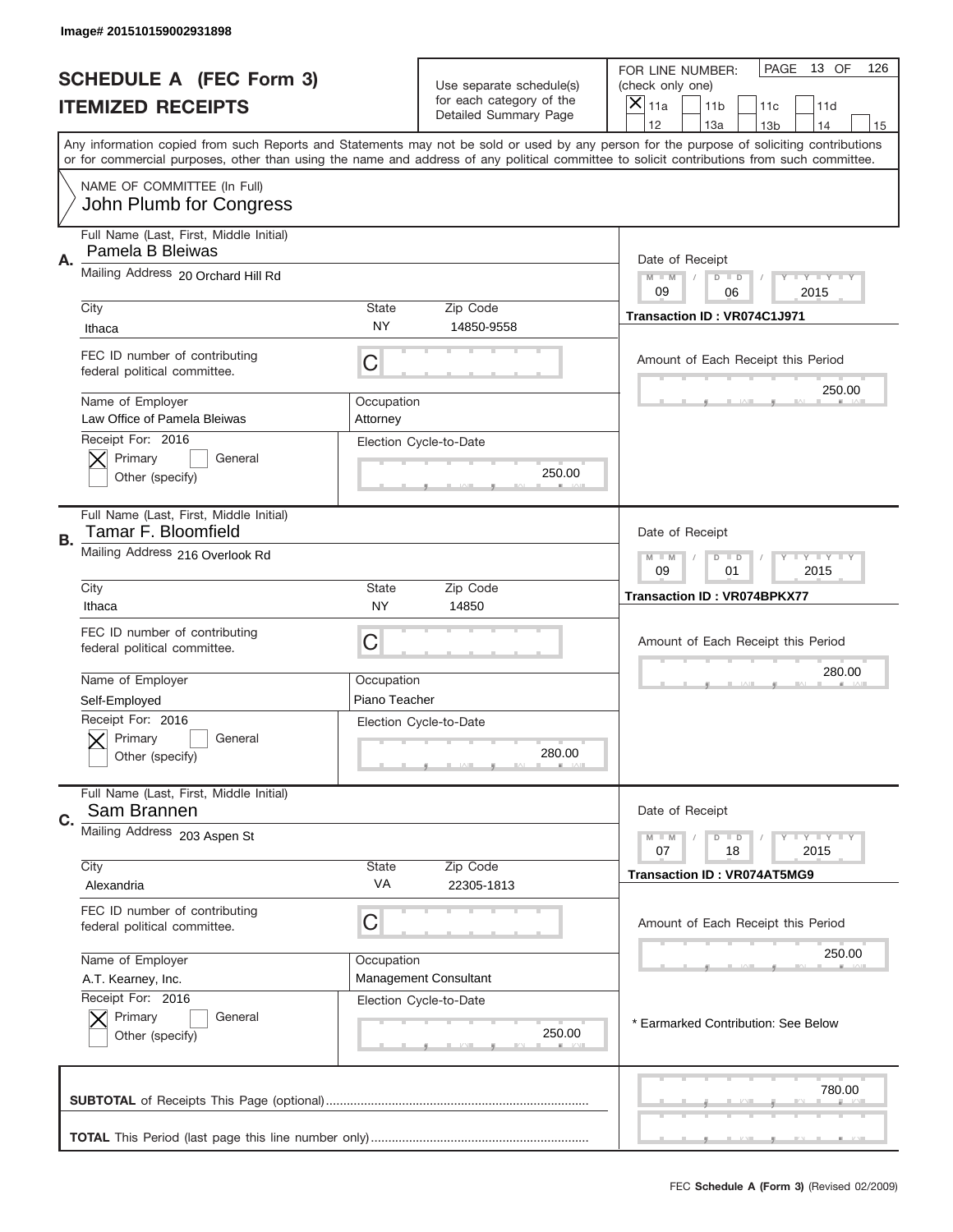| Image# 201510159002931899                                               |                                                              |                                                      |                                                                                                                                                                                                                                                                                         |
|-------------------------------------------------------------------------|--------------------------------------------------------------|------------------------------------------------------|-----------------------------------------------------------------------------------------------------------------------------------------------------------------------------------------------------------------------------------------------------------------------------------------|
| <b>SCHEDULE A (FEC Form 3)</b>                                          |                                                              | Use separate schedule(s)<br>for each category of the | PAGE<br>14 OF<br>126<br>FOR LINE NUMBER:<br>(check only one)                                                                                                                                                                                                                            |
| <b>ITEMIZED RECEIPTS</b>                                                |                                                              | Detailed Summary Page                                | $\overline{X} _{11a}$<br>11 <sub>b</sub><br>11c<br>11d<br>12<br>13a<br>14<br>13 <sub>b</sub><br>15                                                                                                                                                                                      |
|                                                                         |                                                              |                                                      | Any information copied from such Reports and Statements may not be sold or used by any person for the purpose of soliciting contributions<br>or for commercial purposes, other than using the name and address of any political committee to solicit contributions from such committee. |
| NAME OF COMMITTEE (In Full)<br>John Plumb for Congress                  |                                                              |                                                      |                                                                                                                                                                                                                                                                                         |
| Full Name (Last, First, Middle Initial)                                 |                                                              |                                                      |                                                                                                                                                                                                                                                                                         |
| <b>ACTBLUE</b><br>A.                                                    |                                                              |                                                      | Date of Receipt                                                                                                                                                                                                                                                                         |
| Mailing Address PO Box 441146                                           |                                                              |                                                      | $M$ M<br>Y FY FY FY<br>$D$ $D$<br>07<br>19                                                                                                                                                                                                                                              |
| City                                                                    | State                                                        | Zip Code                                             | 2015<br><b>Transaction ID: VR074AT5MG9E</b>                                                                                                                                                                                                                                             |
| <b>West Somerville</b>                                                  | МA                                                           | 02144-0031                                           |                                                                                                                                                                                                                                                                                         |
| FEC ID number of contributing<br>federal political committee.           | C                                                            | C00401224                                            | Amount of Each Receipt this Period                                                                                                                                                                                                                                                      |
| Name of Employer                                                        | Occupation                                                   |                                                      | 250.00                                                                                                                                                                                                                                                                                  |
| Receipt For: 2016                                                       |                                                              | Conduit total listed in Agg. field                   |                                                                                                                                                                                                                                                                                         |
| Primary<br>General                                                      |                                                              | Election Cycle-to-Date                               | [MEMO ITEM]<br>Note: Above Contribution earmarked through this                                                                                                                                                                                                                          |
| Other (specify)                                                         |                                                              | 26263.00                                             | organization.                                                                                                                                                                                                                                                                           |
| Full Name (Last, First, Middle Initial)<br><b>Barbara Bridges</b><br>В. |                                                              |                                                      | Date of Receipt                                                                                                                                                                                                                                                                         |
| Mailing Address 5750 South Beech Court                                  | <b>TEY TEY TEY</b><br>$M - M$<br>$D$ $D$<br>09<br>30<br>2015 |                                                      |                                                                                                                                                                                                                                                                                         |
| City<br>Greenwood Village                                               | State<br>CO                                                  | Zip Code<br>80121                                    | Transaction ID: VR074CD9Q83                                                                                                                                                                                                                                                             |
| FEC ID number of contributing<br>federal political committee.           | C                                                            |                                                      | Amount of Each Receipt this Period                                                                                                                                                                                                                                                      |
| Name of Employer                                                        | Occupation                                                   |                                                      | 250.00                                                                                                                                                                                                                                                                                  |
| N/A                                                                     | Retired                                                      |                                                      |                                                                                                                                                                                                                                                                                         |
| Receipt For: 2016<br>General<br>Primary                                 |                                                              | Election Cycle-to-Date                               |                                                                                                                                                                                                                                                                                         |
| Other (specify)                                                         |                                                              | 250.00                                               |                                                                                                                                                                                                                                                                                         |
| Full Name (Last, First, Middle Initial)                                 |                                                              |                                                      |                                                                                                                                                                                                                                                                                         |
| Peter V. Browning<br>C.                                                 |                                                              |                                                      | Date of Receipt                                                                                                                                                                                                                                                                         |
| Mailing Address 870 Highland Rd                                         |                                                              |                                                      | $D$ $D$<br>$T$ $Y$ $Y$ $Y$ $Y$<br>$M - M$<br>24<br>2015<br>08                                                                                                                                                                                                                           |
| City                                                                    | <b>State</b>                                                 | Zip Code                                             | <b>Transaction ID: VR074BJFBD8</b>                                                                                                                                                                                                                                                      |
| Ithaca                                                                  | NY.                                                          | 14850                                                |                                                                                                                                                                                                                                                                                         |
| FEC ID number of contributing<br>federal political committee.           | C                                                            |                                                      | Amount of Each Receipt this Period                                                                                                                                                                                                                                                      |
| Name of Employer                                                        | Occupation                                                   |                                                      | 1000.00                                                                                                                                                                                                                                                                                 |
| Viva Taqueria<br>Receipt For: 2016                                      | Owner                                                        |                                                      |                                                                                                                                                                                                                                                                                         |
| Primary<br>General                                                      |                                                              | Election Cycle-to-Date                               |                                                                                                                                                                                                                                                                                         |
| Other (specify)                                                         |                                                              | 1000.00                                              |                                                                                                                                                                                                                                                                                         |
|                                                                         |                                                              |                                                      | 1250.00                                                                                                                                                                                                                                                                                 |
|                                                                         |                                                              |                                                      |                                                                                                                                                                                                                                                                                         |
|                                                                         |                                                              |                                                      |                                                                                                                                                                                                                                                                                         |
|                                                                         |                                                              |                                                      | FEC Schedule A (Form 3) (Revised 02/2009)                                                                                                                                                                                                                                               |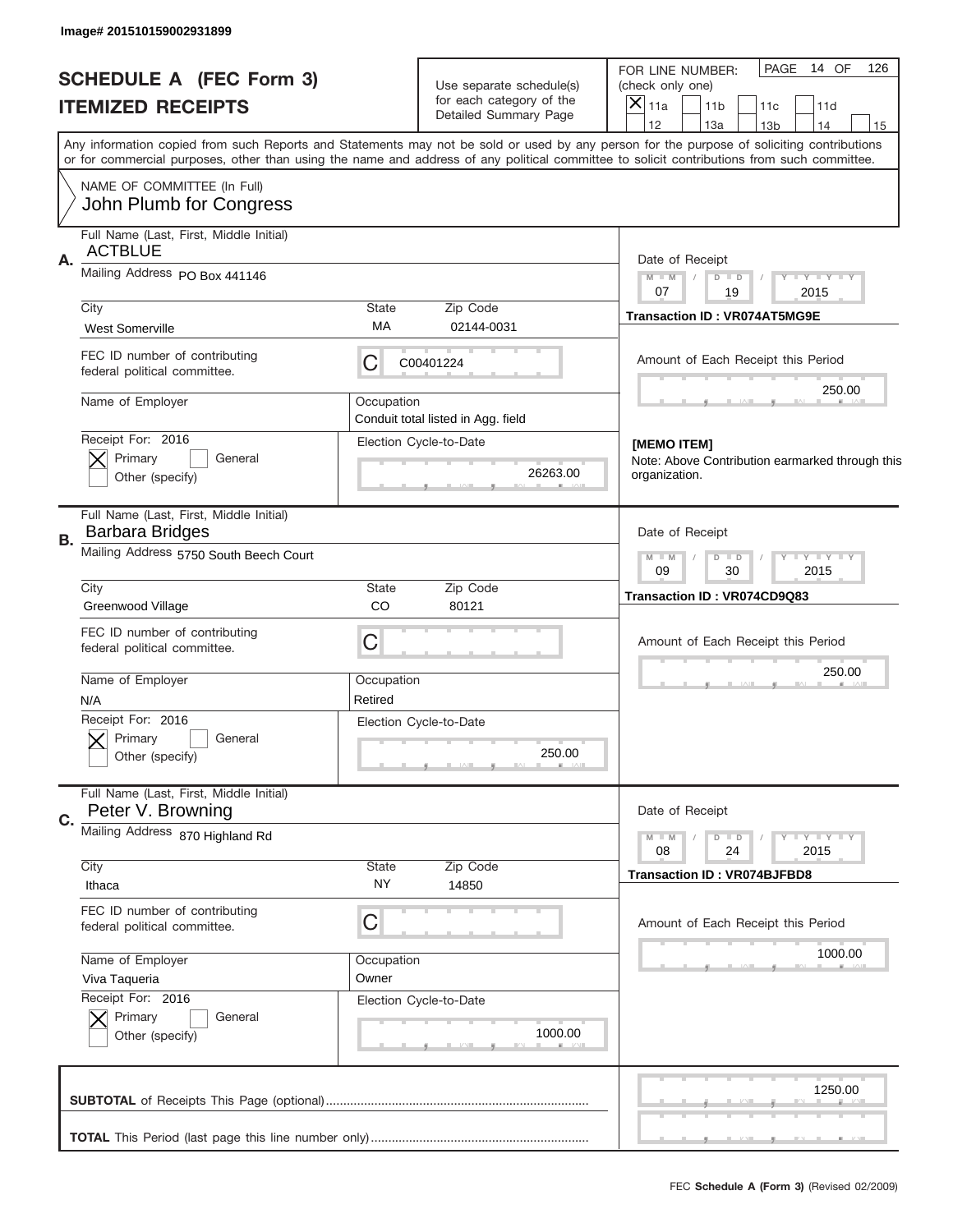|    | Image# 201510159002931900                                       |                                                           |                                                   |                                                                                                                                                                                                                                                                                                                                     |
|----|-----------------------------------------------------------------|-----------------------------------------------------------|---------------------------------------------------|-------------------------------------------------------------------------------------------------------------------------------------------------------------------------------------------------------------------------------------------------------------------------------------------------------------------------------------|
|    | <b>SCHEDULE A (FEC Form 3)</b>                                  |                                                           | Use separate schedule(s)                          | PAGE<br>15 OF<br>126<br>FOR LINE NUMBER:<br>(check only one)                                                                                                                                                                                                                                                                        |
|    | <b>ITEMIZED RECEIPTS</b>                                        |                                                           | for each category of the<br>Detailed Summary Page | $\boldsymbol{\times}$<br>11a<br>11 <sub>b</sub><br>11c<br>11d                                                                                                                                                                                                                                                                       |
|    |                                                                 |                                                           |                                                   | 12<br>13a<br>14<br>13 <sub>b</sub><br>15<br>Any information copied from such Reports and Statements may not be sold or used by any person for the purpose of soliciting contributions<br>or for commercial purposes, other than using the name and address of any political committee to solicit contributions from such committee. |
|    | NAME OF COMMITTEE (In Full)<br>John Plumb for Congress          |                                                           |                                                   |                                                                                                                                                                                                                                                                                                                                     |
| Α. | Full Name (Last, First, Middle Initial)<br>Priscilla E Browning |                                                           |                                                   | Date of Receipt                                                                                                                                                                                                                                                                                                                     |
|    | Mailing Address 1 Pleasant Grove Ln                             | <b>LYLYLY</b><br>$M - M$<br>$D$ $D$<br>09<br>03<br>2015   |                                                   |                                                                                                                                                                                                                                                                                                                                     |
|    | City<br>Ithaca                                                  | <b>State</b><br>NY.                                       | Zip Code<br>14850-2548                            | Transaction ID: VR074C1HD63                                                                                                                                                                                                                                                                                                         |
|    | FEC ID number of contributing<br>federal political committee.   | С                                                         |                                                   | Amount of Each Receipt this Period<br>1000.00                                                                                                                                                                                                                                                                                       |
|    | Name of Employer<br>N/A                                         | Occupation<br>Retired                                     |                                                   |                                                                                                                                                                                                                                                                                                                                     |
|    | Receipt For: 2016<br>Primary<br>General<br>Other (specify)      |                                                           | Election Cycle-to-Date<br>1000.00                 |                                                                                                                                                                                                                                                                                                                                     |
| В. | Full Name (Last, First, Middle Initial)<br>Diane V. Bruns       |                                                           |                                                   | Date of Receipt                                                                                                                                                                                                                                                                                                                     |
|    | Mailing Address 7 Nottingham Drive                              | <b>LY LY LY</b><br>$M - M$<br>$D$ $D$<br>09<br>30<br>2015 |                                                   |                                                                                                                                                                                                                                                                                                                                     |
|    | City<br>Ithaca                                                  | <b>State</b><br>NY                                        | Zip Code<br>14850                                 | Transaction ID: VR074CD9NM3                                                                                                                                                                                                                                                                                                         |
|    | FEC ID number of contributing<br>federal political committee.   | С                                                         |                                                   | Amount of Each Receipt this Period                                                                                                                                                                                                                                                                                                  |
|    | Name of Employer<br>Schlther, Stumbar, Parks & Salk, LLP        | Occupation<br>Attorney                                    |                                                   | 100.00                                                                                                                                                                                                                                                                                                                              |
|    | Receipt For: 2016<br>General<br>Primary<br>Other (specify)      |                                                           | Election Cycle-to-Date<br>600.00                  |                                                                                                                                                                                                                                                                                                                                     |
| C. | Full Name (Last, First, Middle Initial)<br>Diane V. Bruns       |                                                           |                                                   | Date of Receipt                                                                                                                                                                                                                                                                                                                     |
|    | Mailing Address 7 Nottingham Drive                              | <b>LY LY LY</b><br>$M - M$<br>$D$ $D$<br>2015<br>09<br>30 |                                                   |                                                                                                                                                                                                                                                                                                                                     |
|    | City<br>Ithaca                                                  | <b>State</b><br>NY.                                       | Zip Code<br>14850                                 | <b>Transaction ID: VR074CENK81</b>                                                                                                                                                                                                                                                                                                  |
|    |                                                                 |                                                           |                                                   |                                                                                                                                                                                                                                                                                                                                     |
|    | FEC ID number of contributing<br>federal political committee.   | С                                                         |                                                   | Amount of Each Receipt this Period                                                                                                                                                                                                                                                                                                  |
|    | Name of Employer<br>Schlther, Stumbar, Parks & Salk, LLP        | Occupation<br>Attorney                                    |                                                   | 500.00                                                                                                                                                                                                                                                                                                                              |
|    | Receipt For: 2016<br>Primary<br>General<br>Other (specify)      |                                                           | Election Cycle-to-Date<br>600.00                  |                                                                                                                                                                                                                                                                                                                                     |
|    |                                                                 |                                                           |                                                   | 1600.00                                                                                                                                                                                                                                                                                                                             |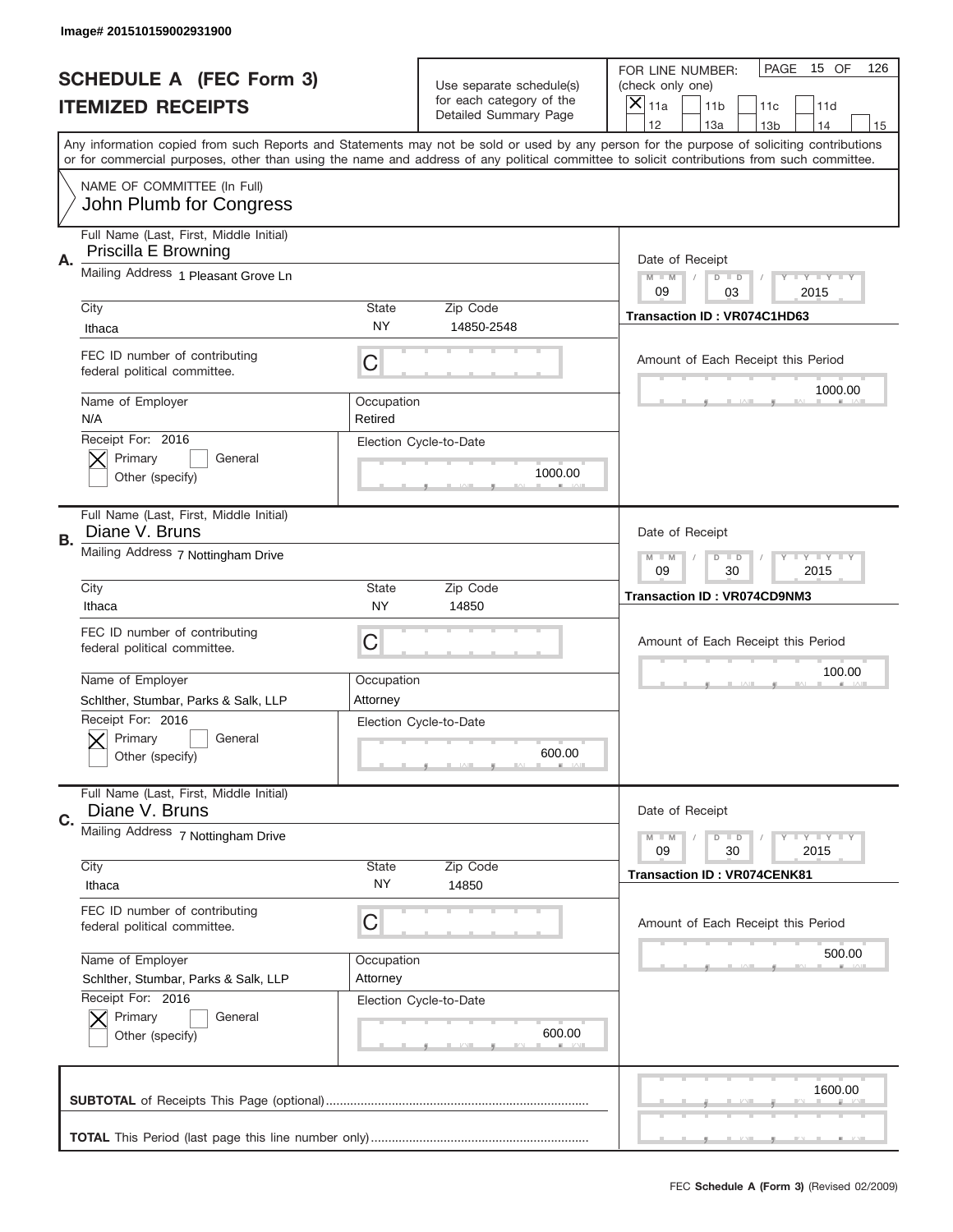|    | Image# 201510159002931901                                     |                                                           |                                                      |                                                                                                                                                                                                                                                                                         |  |
|----|---------------------------------------------------------------|-----------------------------------------------------------|------------------------------------------------------|-----------------------------------------------------------------------------------------------------------------------------------------------------------------------------------------------------------------------------------------------------------------------------------------|--|
|    | <b>SCHEDULE A (FEC Form 3)</b><br><b>ITEMIZED RECEIPTS</b>    | Use separate schedule(s)<br>for each category of the      |                                                      | PAGE<br>16 OF<br>126<br>FOR LINE NUMBER:<br>(check only one)<br>$\boldsymbol{\times}$<br>11a<br>11 <sub>b</sub><br>11c<br>11d                                                                                                                                                           |  |
|    |                                                               |                                                           | Detailed Summary Page                                | 12<br>13a<br>14<br>13 <sub>b</sub><br>15                                                                                                                                                                                                                                                |  |
|    |                                                               |                                                           |                                                      | Any information copied from such Reports and Statements may not be sold or used by any person for the purpose of soliciting contributions<br>or for commercial purposes, other than using the name and address of any political committee to solicit contributions from such committee. |  |
|    | NAME OF COMMITTEE (In Full)<br>John Plumb for Congress        |                                                           |                                                      |                                                                                                                                                                                                                                                                                         |  |
|    | Full Name (Last, First, Middle Initial)                       |                                                           |                                                      |                                                                                                                                                                                                                                                                                         |  |
| Α. | Jennifer Bruton                                               |                                                           |                                                      | Date of Receipt                                                                                                                                                                                                                                                                         |  |
|    | Mailing Address 618 C St SE                                   |                                                           | $M$ $M$<br>Y FY FY FY<br>$D$ $D$<br>07<br>13<br>2015 |                                                                                                                                                                                                                                                                                         |  |
|    | City                                                          | State<br>DC                                               | Zip Code                                             | <b>Transaction ID: VR074AT5MB2</b>                                                                                                                                                                                                                                                      |  |
|    | Washington                                                    |                                                           | 20003-4302                                           |                                                                                                                                                                                                                                                                                         |  |
|    | FEC ID number of contributing<br>federal political committee. | C                                                         |                                                      | Amount of Each Receipt this Period<br>1000.00                                                                                                                                                                                                                                           |  |
|    | Name of Employer<br>Venable LLP                               | Occupation                                                |                                                      |                                                                                                                                                                                                                                                                                         |  |
|    | Receipt For: 2016                                             | Attorney                                                  | Election Cycle-to-Date                               |                                                                                                                                                                                                                                                                                         |  |
|    | Primary<br>General                                            |                                                           |                                                      | * Earmarked Contribution: See Below                                                                                                                                                                                                                                                     |  |
|    | Other (specify)                                               |                                                           | 1302.23                                              |                                                                                                                                                                                                                                                                                         |  |
| В. | Full Name (Last, First, Middle Initial)<br><b>ACTBLUE</b>     |                                                           |                                                      | Date of Receipt                                                                                                                                                                                                                                                                         |  |
|    | Mailing Address PO Box 441146                                 | $M - M$<br>$D$ $D$<br><b>LY LY LY</b><br>07<br>19<br>2015 |                                                      |                                                                                                                                                                                                                                                                                         |  |
|    | City<br><b>West Somerville</b>                                | <b>State</b><br>МA                                        | <b>Transaction ID: VR074AT5MB2E</b>                  |                                                                                                                                                                                                                                                                                         |  |
|    | FEC ID number of contributing<br>federal political committee. | 02144-0031<br>C<br>C00401224                              |                                                      |                                                                                                                                                                                                                                                                                         |  |
|    | Name of Employer                                              | Occupation                                                | Conduit total listed in Agg. field                   | 1000.00                                                                                                                                                                                                                                                                                 |  |
|    | Receipt For: 2016                                             |                                                           | Election Cycle-to-Date                               | [MEMO ITEM]                                                                                                                                                                                                                                                                             |  |
|    | General<br>Primary<br>Other (specify)                         |                                                           | 26263.00                                             | Note: Above Contribution earmarked through this<br>organization.                                                                                                                                                                                                                        |  |
|    | Full Name (Last, First, Middle Initial)                       |                                                           |                                                      |                                                                                                                                                                                                                                                                                         |  |
| C. | Jennifer Bruton                                               |                                                           |                                                      | Date of Receipt                                                                                                                                                                                                                                                                         |  |
|    | Mailing Address 618 C St SE                                   |                                                           |                                                      | <b>LYLYLY</b><br>$M - M$<br>$D$ $D$<br>09<br>25<br>2015                                                                                                                                                                                                                                 |  |
|    | City                                                          | State                                                     | Zip Code                                             | <b>Transaction ID: VR074CD8Z91</b>                                                                                                                                                                                                                                                      |  |
|    | Washington                                                    | DC                                                        | 20003-4302                                           |                                                                                                                                                                                                                                                                                         |  |
|    | FEC ID number of contributing<br>federal political committee. | C                                                         |                                                      | Amount of Each Receipt this Period                                                                                                                                                                                                                                                      |  |
|    | Name of Employer                                              | Occupation                                                |                                                      | 302.23                                                                                                                                                                                                                                                                                  |  |
|    | Venable LLP<br>Receipt For: 2016                              | Attorney                                                  |                                                      |                                                                                                                                                                                                                                                                                         |  |
|    | Primary<br>General                                            |                                                           | Election Cycle-to-Date                               | * In-Kind: Event Catering                                                                                                                                                                                                                                                               |  |
|    | Other (specify)                                               |                                                           | 1302.23                                              |                                                                                                                                                                                                                                                                                         |  |
|    |                                                               |                                                           |                                                      | 1302.23                                                                                                                                                                                                                                                                                 |  |
|    |                                                               |                                                           |                                                      |                                                                                                                                                                                                                                                                                         |  |
|    |                                                               |                                                           |                                                      |                                                                                                                                                                                                                                                                                         |  |
|    |                                                               |                                                           |                                                      | FEC Schedule A (Form 3) (Revised 02/2009)                                                                                                                                                                                                                                               |  |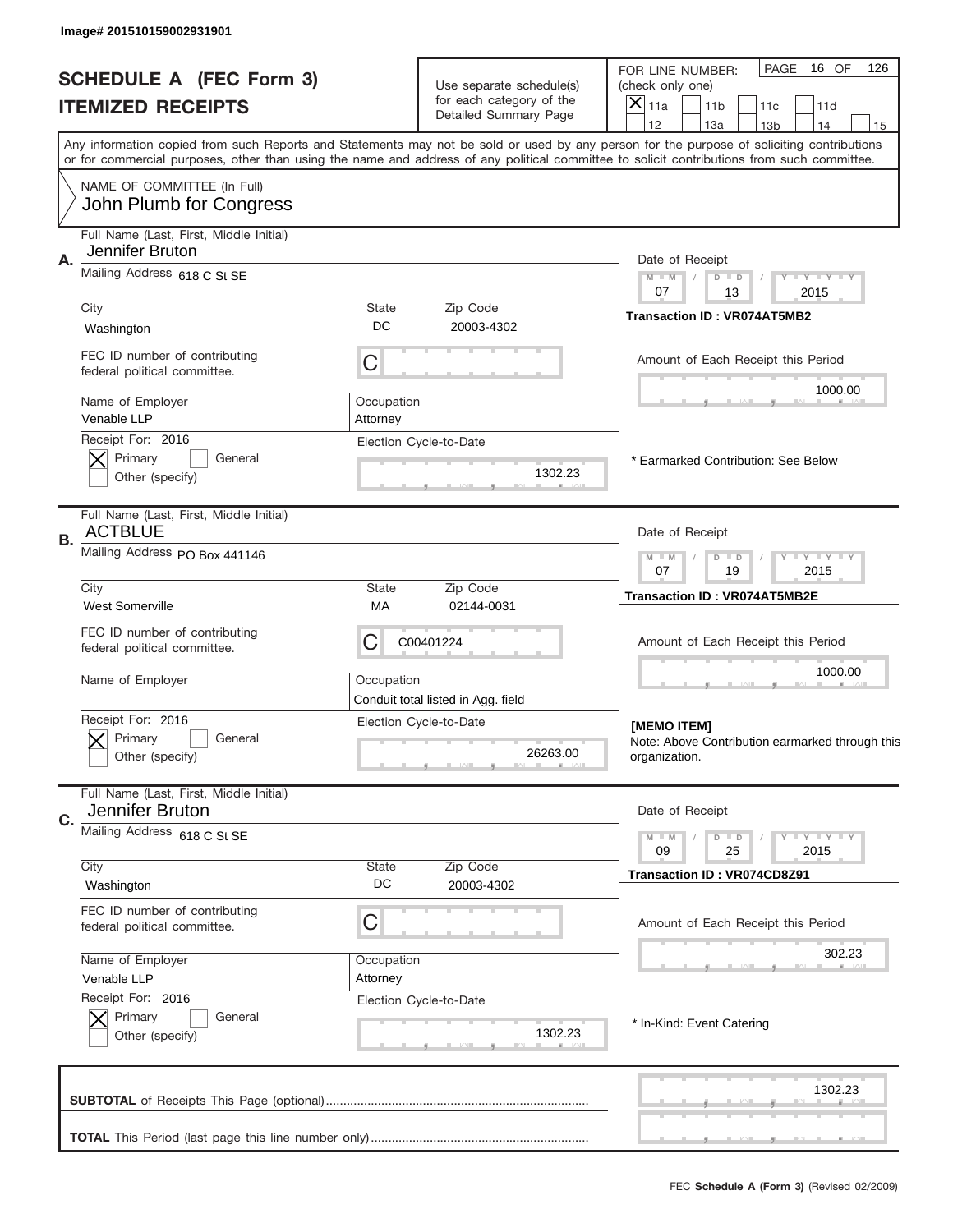|    | Image# 201510159002931902                                     |                                                           |                                                                                                           |                                                                                                                                                                                                                                                                                         |  |
|----|---------------------------------------------------------------|-----------------------------------------------------------|-----------------------------------------------------------------------------------------------------------|-----------------------------------------------------------------------------------------------------------------------------------------------------------------------------------------------------------------------------------------------------------------------------------------|--|
|    | <b>SCHEDULE A (FEC Form 3)</b><br><b>ITEMIZED RECEIPTS</b>    |                                                           | PAGE<br>17 OF<br>126<br>FOR LINE NUMBER:<br>(check only one)<br>X<br>11a<br>11 <sub>b</sub><br>11c<br>11d |                                                                                                                                                                                                                                                                                         |  |
|    |                                                               |                                                           | Detailed Summary Page                                                                                     | 12<br>13a<br>13 <sub>b</sub><br>14<br>15                                                                                                                                                                                                                                                |  |
|    |                                                               |                                                           |                                                                                                           | Any information copied from such Reports and Statements may not be sold or used by any person for the purpose of soliciting contributions<br>or for commercial purposes, other than using the name and address of any political committee to solicit contributions from such committee. |  |
|    | NAME OF COMMITTEE (In Full)<br>John Plumb for Congress        |                                                           |                                                                                                           |                                                                                                                                                                                                                                                                                         |  |
|    | Full Name (Last, First, Middle Initial)                       |                                                           |                                                                                                           |                                                                                                                                                                                                                                                                                         |  |
| Α. | Nicholas Burger<br>Mailing Address 1336 E St SE               |                                                           |                                                                                                           | Date of Receipt                                                                                                                                                                                                                                                                         |  |
|    |                                                               |                                                           | $M - M$<br>Y FY FY FY<br>$D$ $D$<br>07<br>26<br>2015                                                      |                                                                                                                                                                                                                                                                                         |  |
|    | City                                                          | <b>State</b><br>DC                                        | Zip Code<br>20003-3005                                                                                    | Transaction ID: VR074AT91H1                                                                                                                                                                                                                                                             |  |
|    | Washington                                                    |                                                           |                                                                                                           |                                                                                                                                                                                                                                                                                         |  |
|    | FEC ID number of contributing<br>federal political committee. | С                                                         |                                                                                                           | Amount of Each Receipt this Period<br>250.00                                                                                                                                                                                                                                            |  |
|    | Name of Employer<br>RAND                                      | Occupation<br>Economist                                   |                                                                                                           |                                                                                                                                                                                                                                                                                         |  |
|    | Receipt For: 2016                                             |                                                           | Election Cycle-to-Date                                                                                    |                                                                                                                                                                                                                                                                                         |  |
|    | Primary<br>General                                            |                                                           |                                                                                                           | * Earmarked Contribution: See Below                                                                                                                                                                                                                                                     |  |
|    | Other (specify)                                               |                                                           | 250.00                                                                                                    |                                                                                                                                                                                                                                                                                         |  |
| В. | Full Name (Last, First, Middle Initial)<br><b>ACTBLUE</b>     |                                                           |                                                                                                           | Date of Receipt                                                                                                                                                                                                                                                                         |  |
|    | Mailing Address PO Box 441146                                 | <b>LY LY LY</b><br>$M - M$<br>$D$ $D$<br>07<br>26<br>2015 |                                                                                                           |                                                                                                                                                                                                                                                                                         |  |
|    | City<br><b>West Somerville</b>                                | <b>State</b><br>МA                                        | Zip Code<br>02144-0031                                                                                    | Transaction ID: VR074AT91H1E                                                                                                                                                                                                                                                            |  |
|    | FEC ID number of contributing<br>federal political committee. | C<br>C00401224                                            |                                                                                                           |                                                                                                                                                                                                                                                                                         |  |
|    | Name of Employer                                              | Occupation                                                | Conduit total listed in Agg. field                                                                        | 250.00                                                                                                                                                                                                                                                                                  |  |
|    | Receipt For: 2016                                             |                                                           | Election Cycle-to-Date                                                                                    | [MEMO ITEM]                                                                                                                                                                                                                                                                             |  |
|    | General<br>Primary<br>Other (specify)                         |                                                           | 26263.00                                                                                                  | Note: Above Contribution earmarked through this<br>organization.                                                                                                                                                                                                                        |  |
|    | Full Name (Last, First, Middle Initial)                       |                                                           |                                                                                                           |                                                                                                                                                                                                                                                                                         |  |
| C. | <b>Terry Byrnes</b>                                           |                                                           |                                                                                                           | Date of Receipt                                                                                                                                                                                                                                                                         |  |
|    | Mailing Address 872 Highland Rd                               |                                                           |                                                                                                           | <b>LY LY LY</b><br>$M - M$<br>$D$ $D$<br>2015<br>09<br>30                                                                                                                                                                                                                               |  |
|    | City                                                          | State                                                     | Zip Code                                                                                                  | <b>Transaction ID: VR074CENN43</b>                                                                                                                                                                                                                                                      |  |
|    | Ithaca                                                        | NY.                                                       | 14850-1444                                                                                                |                                                                                                                                                                                                                                                                                         |  |
|    | FEC ID number of contributing<br>federal political committee. | С                                                         |                                                                                                           | Amount of Each Receipt this Period                                                                                                                                                                                                                                                      |  |
|    | Name of Employer                                              | Occupation                                                |                                                                                                           | 1000.00                                                                                                                                                                                                                                                                                 |  |
|    | N/A<br>Receipt For: 2016                                      | Retired                                                   |                                                                                                           |                                                                                                                                                                                                                                                                                         |  |
|    | Primary<br>General                                            |                                                           | Election Cycle-to-Date                                                                                    |                                                                                                                                                                                                                                                                                         |  |
|    | Other (specify)                                               |                                                           | 1000.00                                                                                                   |                                                                                                                                                                                                                                                                                         |  |
|    |                                                               |                                                           |                                                                                                           | 1250.00                                                                                                                                                                                                                                                                                 |  |
|    |                                                               |                                                           |                                                                                                           |                                                                                                                                                                                                                                                                                         |  |
|    |                                                               |                                                           |                                                                                                           |                                                                                                                                                                                                                                                                                         |  |
|    |                                                               |                                                           |                                                                                                           |                                                                                                                                                                                                                                                                                         |  |
|    |                                                               |                                                           |                                                                                                           | FEC Schedule A (Form 3) (Revised 02/2009)                                                                                                                                                                                                                                               |  |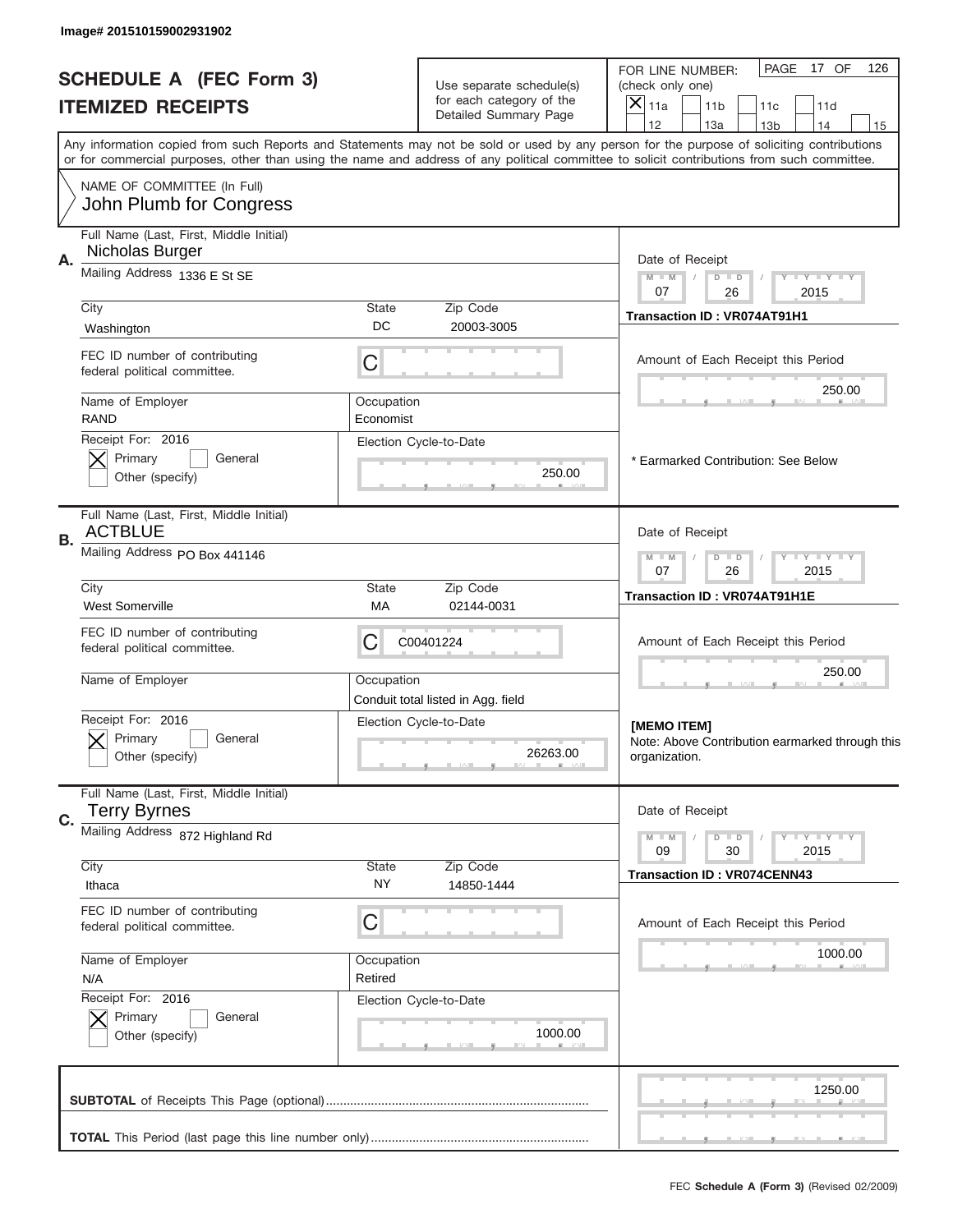|    | Image# 201510159002931903                                               |                                                                   |                                                      |                                                                                                                                                                                                                                                                                                                               |
|----|-------------------------------------------------------------------------|-------------------------------------------------------------------|------------------------------------------------------|-------------------------------------------------------------------------------------------------------------------------------------------------------------------------------------------------------------------------------------------------------------------------------------------------------------------------------|
|    | <b>SCHEDULE A (FEC Form 3)</b>                                          |                                                                   | Use separate schedule(s)<br>for each category of the | PAGE<br>18 OF<br>126<br>FOR LINE NUMBER:<br>(check only one)                                                                                                                                                                                                                                                                  |
|    | <b>ITEMIZED RECEIPTS</b>                                                |                                                                   | Detailed Summary Page                                | ×<br>11a<br>11 <sub>b</sub><br>11c<br>11d<br>12                                                                                                                                                                                                                                                                               |
|    |                                                                         |                                                                   |                                                      | 13a<br>14<br>13 <sub>b</sub><br>15<br>Any information copied from such Reports and Statements may not be sold or used by any person for the purpose of soliciting contributions<br>or for commercial purposes, other than using the name and address of any political committee to solicit contributions from such committee. |
|    | NAME OF COMMITTEE (In Full)<br>John Plumb for Congress                  |                                                                   |                                                      |                                                                                                                                                                                                                                                                                                                               |
| Α. | Full Name (Last, First, Middle Initial)<br>David Cameron                |                                                                   |                                                      | Date of Receipt                                                                                                                                                                                                                                                                                                               |
|    | Mailing Address 21 Jay St                                               | $M - M$<br>Y FY FY FY<br>$D$ $D$<br>09<br>08<br>2015              |                                                      |                                                                                                                                                                                                                                                                                                                               |
|    | City                                                                    | State<br><b>NY</b>                                                | Zip Code<br>14456                                    | Transaction ID: VR074C1KJ94                                                                                                                                                                                                                                                                                                   |
|    | Geneva<br>FEC ID number of contributing<br>federal political committee. | C                                                                 |                                                      | Amount of Each Receipt this Period                                                                                                                                                                                                                                                                                            |
|    | Name of Employer<br>Self-Employed                                       | Occupation<br>Scientist                                           |                                                      | 500.00                                                                                                                                                                                                                                                                                                                        |
|    | Receipt For: 2016<br>Primary<br>General<br>Other (specify)              |                                                                   | Election Cycle-to-Date<br>500.00                     |                                                                                                                                                                                                                                                                                                                               |
| В. | Full Name (Last, First, Middle Initial)<br><b>Edward Carp</b>           |                                                                   |                                                      | Date of Receipt                                                                                                                                                                                                                                                                                                               |
|    | Mailing Address 1223 Decatur St NW                                      | $T$ $Y$ $T$ $Y$ $T$ $Y$<br>$M - M$<br>$D$ $D$<br>09<br>22<br>2015 |                                                      |                                                                                                                                                                                                                                                                                                                               |
|    | City<br>Washington                                                      | State<br>DC                                                       | Zip Code<br>20011                                    | Transaction ID: VR074C95YE5                                                                                                                                                                                                                                                                                                   |
|    | FEC ID number of contributing<br>federal political committee.           | C                                                                 |                                                      | Amount of Each Receipt this Period                                                                                                                                                                                                                                                                                            |
|    | Name of Employer<br>Self-Employed                                       | Occupation<br>Realtor                                             |                                                      | 250.00                                                                                                                                                                                                                                                                                                                        |
|    | Receipt For: 2016<br>General<br>Primary<br>Other (specify)              |                                                                   | Election Cycle-to-Date<br>250.00                     |                                                                                                                                                                                                                                                                                                                               |
| C. | Full Name (Last, First, Middle Initial)<br>James Carpenter              |                                                                   |                                                      | Date of Receipt                                                                                                                                                                                                                                                                                                               |
|    | Mailing Address 10849 East Crestridge Circle                            | <b>TEY TEY TEY</b><br>$M - M$<br>$D$ $D$<br>2015<br>09<br>15      |                                                      |                                                                                                                                                                                                                                                                                                                               |
|    | City<br>Englewood                                                       | State<br>CO                                                       | Zip Code<br>80111                                    | Transaction ID: VR074C7DZ65                                                                                                                                                                                                                                                                                                   |
|    | FEC ID number of contributing<br>federal political committee.           | C                                                                 |                                                      | Amount of Each Receipt this Period                                                                                                                                                                                                                                                                                            |
|    | Name of Employer<br>Stratton-Carpenter& Associates                      | Occupation<br>Partner                                             |                                                      | 500.00                                                                                                                                                                                                                                                                                                                        |
|    | Receipt For: 2016<br>Primary<br>General<br>Other (specify)              |                                                                   | Election Cycle-to-Date<br>500.00                     |                                                                                                                                                                                                                                                                                                                               |
|    |                                                                         |                                                                   |                                                      | 1250.00                                                                                                                                                                                                                                                                                                                       |
|    |                                                                         |                                                                   |                                                      |                                                                                                                                                                                                                                                                                                                               |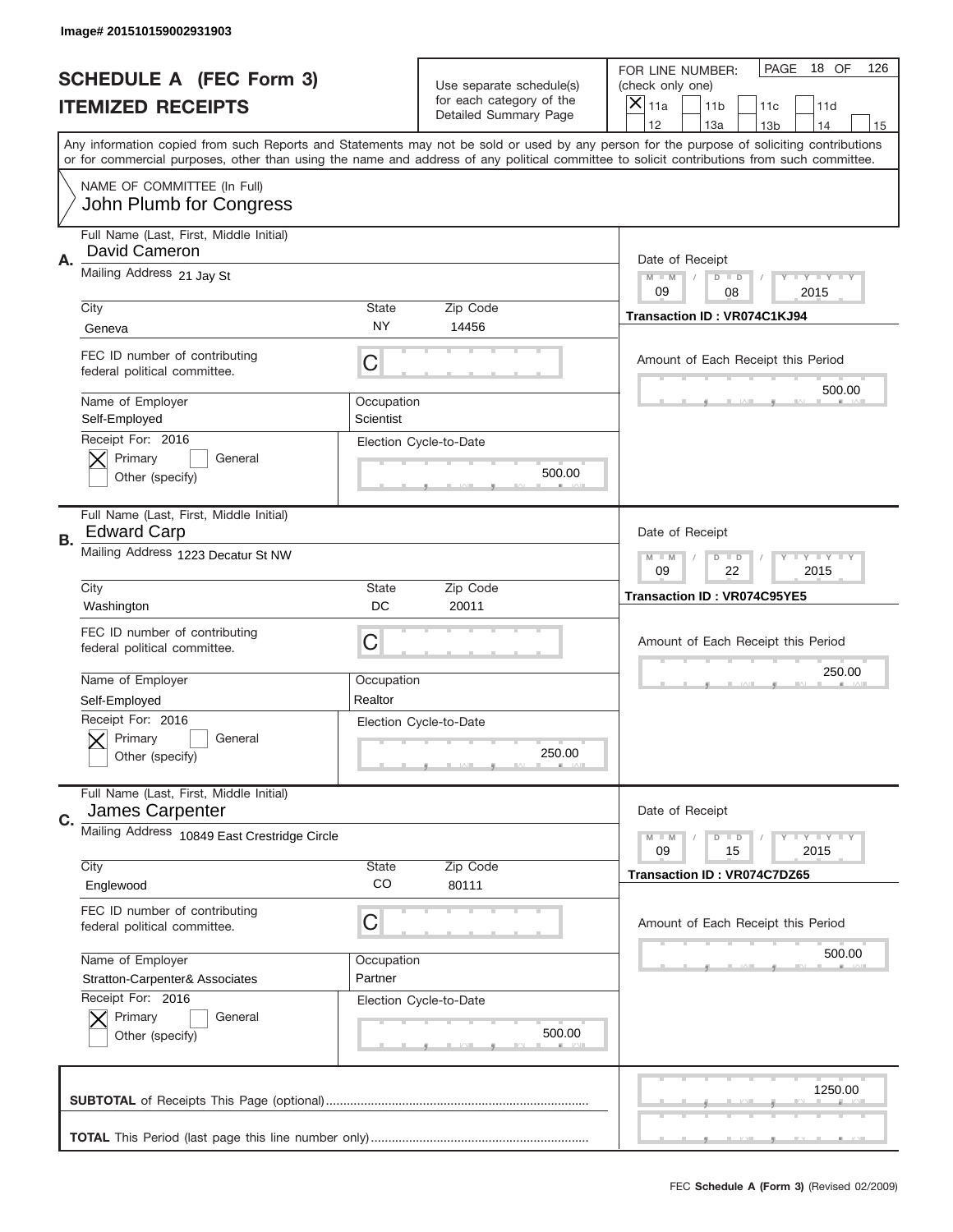|    | Image# 201510159002931904                                            |                                                         |                                                      |                                                                                                                                                                                                                                                                                                                                     |
|----|----------------------------------------------------------------------|---------------------------------------------------------|------------------------------------------------------|-------------------------------------------------------------------------------------------------------------------------------------------------------------------------------------------------------------------------------------------------------------------------------------------------------------------------------------|
|    | <b>SCHEDULE A (FEC Form 3)</b>                                       |                                                         | Use separate schedule(s)<br>for each category of the | PAGE<br>19 OF<br>126<br>FOR LINE NUMBER:<br>(check only one)                                                                                                                                                                                                                                                                        |
|    | <b>ITEMIZED RECEIPTS</b>                                             |                                                         | Detailed Summary Page                                | ×<br>11a<br>11 <sub>b</sub><br>11c<br>11d                                                                                                                                                                                                                                                                                           |
|    |                                                                      |                                                         |                                                      | 12<br>13a<br>14<br>13 <sub>b</sub><br>15<br>Any information copied from such Reports and Statements may not be sold or used by any person for the purpose of soliciting contributions<br>or for commercial purposes, other than using the name and address of any political committee to solicit contributions from such committee. |
|    | NAME OF COMMITTEE (In Full)<br>John Plumb for Congress               |                                                         |                                                      |                                                                                                                                                                                                                                                                                                                                     |
| Α. | Full Name (Last, First, Middle Initial)<br><b>Matthew T Carr</b>     |                                                         |                                                      | Date of Receipt                                                                                                                                                                                                                                                                                                                     |
|    | Mailing Address 123 Commonwealth Ave                                 |                                                         |                                                      | $M - M$<br><b>LEY LEY LEY</b><br>$D$ $D$<br>08<br>07<br>2015                                                                                                                                                                                                                                                                        |
|    | City<br>Alexandria                                                   | State<br>VA                                             | Zip Code<br>22301-2315                               | Transaction ID: VR074AX5Q07                                                                                                                                                                                                                                                                                                         |
|    | FEC ID number of contributing<br>federal political committee.        | C                                                       |                                                      | Amount of Each Receipt this Period<br>100.00                                                                                                                                                                                                                                                                                        |
|    | Name of Employer<br>Algae Biomass Organization<br>Receipt For: 2016  | Occupation<br><b>Executive Director</b>                 |                                                      |                                                                                                                                                                                                                                                                                                                                     |
|    | Primary<br>General<br>Other (specify)                                |                                                         | Election Cycle-to-Date<br>350.00                     |                                                                                                                                                                                                                                                                                                                                     |
| В. | Full Name (Last, First, Middle Initial)<br><b>Matthew T Carr</b>     |                                                         |                                                      | Date of Receipt                                                                                                                                                                                                                                                                                                                     |
|    | Mailing Address 123 Commonwealth Ave                                 | $M - M$<br>$D$ $D$<br><b>LYLYLY</b><br>09<br>23<br>2015 |                                                      |                                                                                                                                                                                                                                                                                                                                     |
|    | City<br>Alexandria                                                   | State<br><b>VA</b>                                      | Zip Code<br>22301-2315                               | <b>Transaction ID: VR074CB9Y26</b>                                                                                                                                                                                                                                                                                                  |
|    | FEC ID number of contributing<br>federal political committee.        | C                                                       |                                                      | Amount of Each Receipt this Period                                                                                                                                                                                                                                                                                                  |
|    | Name of Employer<br>Algae Biomass Organization                       | Occupation<br><b>Executive Director</b>                 |                                                      | 250.00                                                                                                                                                                                                                                                                                                                              |
|    |                                                                      |                                                         |                                                      |                                                                                                                                                                                                                                                                                                                                     |
|    | Receipt For: 2016<br>General<br>Primary<br>Other (specify)           |                                                         | Election Cycle-to-Date<br>350.00                     |                                                                                                                                                                                                                                                                                                                                     |
| C. | Full Name (Last, First, Middle Initial)<br><b>Francisco Carrillo</b> |                                                         |                                                      | Date of Receipt                                                                                                                                                                                                                                                                                                                     |
|    | Mailing Address 1515 Jefferson Davis Hwy<br>#422                     |                                                         |                                                      | <b>LY LY LY</b><br>$M - M$<br>$D$ $D$<br>09<br>2015<br>27                                                                                                                                                                                                                                                                           |
|    | City<br>Arlington                                                    | State<br>VA                                             | Zip Code<br>22202                                    | <b>Transaction ID: VR074CC6AW7</b>                                                                                                                                                                                                                                                                                                  |
|    | FEC ID number of contributing<br>federal political committee.        | C                                                       |                                                      | Amount of Each Receipt this Period                                                                                                                                                                                                                                                                                                  |
|    | Name of Employer<br>U.S. Department of Energy                        | Occupation                                              | Deputy Assistant Secretary for Intergo               | 250.00                                                                                                                                                                                                                                                                                                                              |
|    | Receipt For: 2016<br>Primary<br>General<br>Other (specify)           |                                                         | Election Cycle-to-Date<br>275.00                     |                                                                                                                                                                                                                                                                                                                                     |
|    |                                                                      |                                                         |                                                      | 600.00                                                                                                                                                                                                                                                                                                                              |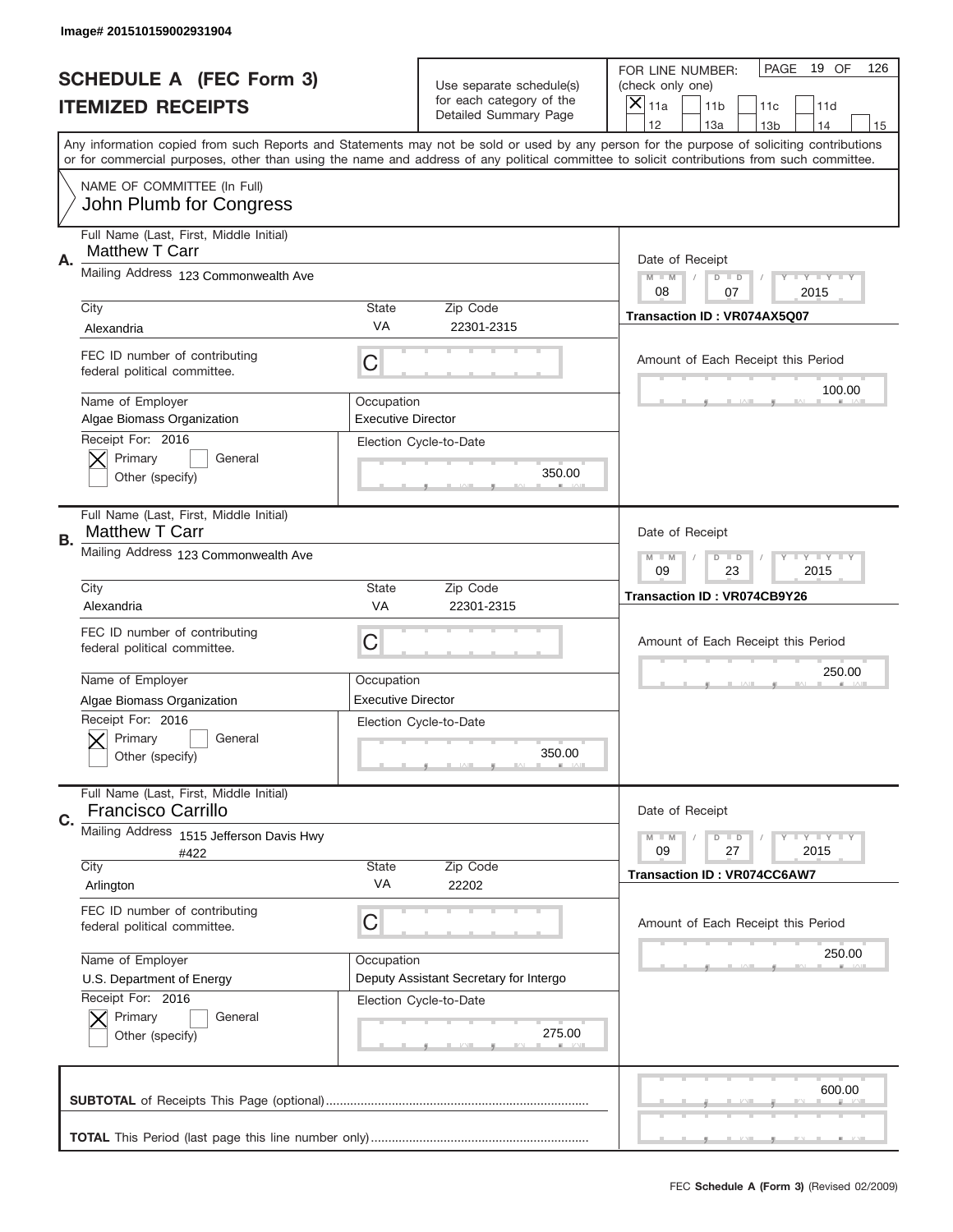|    | Image# 201510159002931905                                                               |                                                       |                                                   |                                                                                                                                                                                                                                                                                                                                     |
|----|-----------------------------------------------------------------------------------------|-------------------------------------------------------|---------------------------------------------------|-------------------------------------------------------------------------------------------------------------------------------------------------------------------------------------------------------------------------------------------------------------------------------------------------------------------------------------|
|    | <b>SCHEDULE A (FEC Form 3)</b>                                                          |                                                       | Use separate schedule(s)                          | PAGE 20 OF<br>126<br>FOR LINE NUMBER:<br>(check only one)                                                                                                                                                                                                                                                                           |
|    | <b>ITEMIZED RECEIPTS</b>                                                                |                                                       | for each category of the<br>Detailed Summary Page | ×<br>11a<br>11 <sub>b</sub><br>11c<br>11d                                                                                                                                                                                                                                                                                           |
|    |                                                                                         |                                                       |                                                   | 12<br>13a<br>14<br>13 <sub>b</sub><br>15<br>Any information copied from such Reports and Statements may not be sold or used by any person for the purpose of soliciting contributions<br>or for commercial purposes, other than using the name and address of any political committee to solicit contributions from such committee. |
|    | NAME OF COMMITTEE (In Full)<br>John Plumb for Congress                                  |                                                       |                                                   |                                                                                                                                                                                                                                                                                                                                     |
| Α. | Full Name (Last, First, Middle Initial)<br>Francisco Carrillo                           |                                                       |                                                   | Date of Receipt                                                                                                                                                                                                                                                                                                                     |
|    | Mailing Address 1515 Jefferson Davis Hwy<br>#422                                        |                                                       |                                                   | $M - M$<br><b>LYLYLY</b><br>$D$ $D$<br>09<br>30<br>2015                                                                                                                                                                                                                                                                             |
|    | City<br>Arlington                                                                       | State<br>VA                                           | Zip Code<br>22202                                 | <b>Transaction ID: VR074CD9TE7</b>                                                                                                                                                                                                                                                                                                  |
|    | FEC ID number of contributing<br>federal political committee.                           | C                                                     |                                                   | Amount of Each Receipt this Period<br>25.00                                                                                                                                                                                                                                                                                         |
|    | Name of Employer<br>U.S. Department of Energy<br>Receipt For: 2016                      | Occupation                                            | Deputy Assistant Secretary for Intergo            |                                                                                                                                                                                                                                                                                                                                     |
|    | Primary<br>General<br>Other (specify)                                                   |                                                       | Election Cycle-to-Date<br>275.00                  |                                                                                                                                                                                                                                                                                                                                     |
| В. | Full Name (Last, First, Middle Initial)<br>John H Cawley                                |                                                       |                                                   | Date of Receipt                                                                                                                                                                                                                                                                                                                     |
|    | Mailing Address 25 Cedar Lane                                                           | $M$ M<br>$D$ $D$<br><b>LYLYLY</b><br>09<br>17<br>2015 |                                                   |                                                                                                                                                                                                                                                                                                                                     |
|    | City<br>Ithaca                                                                          | State<br>NY                                           | Zip Code<br>14850                                 | Transaction ID: VR074C7RZ38                                                                                                                                                                                                                                                                                                         |
|    |                                                                                         |                                                       |                                                   |                                                                                                                                                                                                                                                                                                                                     |
|    | FEC ID number of contributing<br>federal political committee.                           | C                                                     |                                                   | Amount of Each Receipt this Period                                                                                                                                                                                                                                                                                                  |
|    | Name of Employer                                                                        | Occupation<br>Professor                               |                                                   | 500.00                                                                                                                                                                                                                                                                                                                              |
|    | <b>Cornell University</b><br>Receipt For: 2016<br>General<br>Primary<br>Other (specify) |                                                       | Election Cycle-to-Date<br>500.00                  |                                                                                                                                                                                                                                                                                                                                     |
| C. | Full Name (Last, First, Middle Initial)<br>Brian F. Chabot                              |                                                       |                                                   | Date of Receipt                                                                                                                                                                                                                                                                                                                     |
|    | Mailing Address 511 Strawberry Hill Cir, Apt 6<br>Apt 6                                 |                                                       |                                                   | <b>LEY LEY LEY</b><br>$M - M$<br>$D$ $D$<br>08<br>2015<br>30                                                                                                                                                                                                                                                                        |
|    | City<br>Ithaca                                                                          | State<br>NY.                                          | Zip Code<br>14850                                 | <b>Transaction ID: VR074BPA5G6</b>                                                                                                                                                                                                                                                                                                  |
|    | FEC ID number of contributing<br>federal political committee.                           | C                                                     |                                                   | Amount of Each Receipt this Period                                                                                                                                                                                                                                                                                                  |
|    | Name of Employer<br>N/A                                                                 | Occupation<br>Retired                                 |                                                   | 250.00                                                                                                                                                                                                                                                                                                                              |
|    | Receipt For: 2016<br>Primary<br>General<br>Other (specify)                              |                                                       | Election Cycle-to-Date<br>750.00                  |                                                                                                                                                                                                                                                                                                                                     |
|    |                                                                                         |                                                       |                                                   | 775.00                                                                                                                                                                                                                                                                                                                              |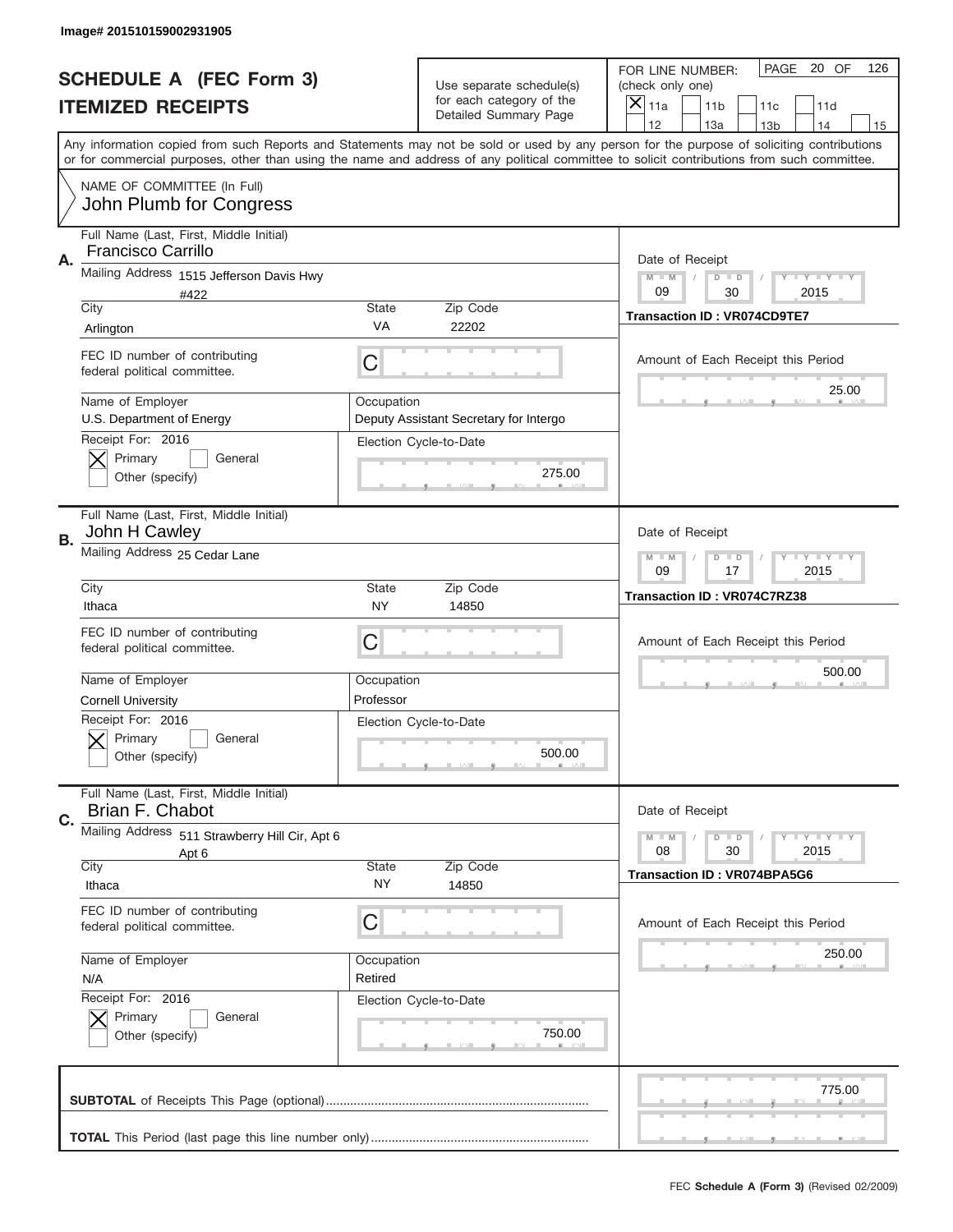| Image# 201510159002931906                                          |                                  |                                                      |                                                                                                                                                                                                                                                                                         |
|--------------------------------------------------------------------|----------------------------------|------------------------------------------------------|-----------------------------------------------------------------------------------------------------------------------------------------------------------------------------------------------------------------------------------------------------------------------------------------|
| <b>SCHEDULE A (FEC Form 3)</b>                                     |                                  |                                                      | PAGE 21 OF<br>126<br>FOR LINE NUMBER:                                                                                                                                                                                                                                                   |
|                                                                    |                                  | Use separate schedule(s)<br>for each category of the | (check only one)<br>$\boldsymbol{\times}$                                                                                                                                                                                                                                               |
| <b>ITEMIZED RECEIPTS</b>                                           |                                  | Detailed Summary Page                                | 11a<br>11 <sub>b</sub><br>11d<br>11c<br>12<br>13a<br>14<br>13 <sub>b</sub><br>15                                                                                                                                                                                                        |
|                                                                    |                                  |                                                      | Any information copied from such Reports and Statements may not be sold or used by any person for the purpose of soliciting contributions<br>or for commercial purposes, other than using the name and address of any political committee to solicit contributions from such committee. |
| NAME OF COMMITTEE (In Full)<br>John Plumb for Congress             |                                  |                                                      |                                                                                                                                                                                                                                                                                         |
| Full Name (Last, First, Middle Initial)                            |                                  |                                                      |                                                                                                                                                                                                                                                                                         |
| Brian F. Chabot<br>Α.                                              |                                  |                                                      | Date of Receipt                                                                                                                                                                                                                                                                         |
| Mailing Address 511 Strawberry Hill Cir, Apt 6                     | Y LY LY LY<br>$M - M$<br>$D$ $D$ |                                                      |                                                                                                                                                                                                                                                                                         |
| Apt 6<br>City                                                      | <b>State</b>                     | Zip Code                                             | 09<br>24<br>2015                                                                                                                                                                                                                                                                        |
| Ithaca                                                             | NY.                              | 14850                                                | <b>Transaction ID: VR074CBN8X8</b>                                                                                                                                                                                                                                                      |
| FEC ID number of contributing<br>federal political committee.      | C                                |                                                      | Amount of Each Receipt this Period                                                                                                                                                                                                                                                      |
| Name of Employer                                                   | Occupation                       |                                                      | 500.00                                                                                                                                                                                                                                                                                  |
| N/A<br>Receipt For: 2016                                           | Retired                          |                                                      |                                                                                                                                                                                                                                                                                         |
| Primary<br>General                                                 |                                  | Election Cycle-to-Date                               |                                                                                                                                                                                                                                                                                         |
| Other (specify)                                                    |                                  | 750.00                                               |                                                                                                                                                                                                                                                                                         |
| Full Name (Last, First, Middle Initial)<br>Darol Chamberlain<br>В. |                                  |                                                      | Date of Receipt                                                                                                                                                                                                                                                                         |
| Mailing Address 604 Mitchell St                                    |                                  |                                                      | Y LY LY LY<br>$D$ $D$<br>$M - M$<br>07<br>23<br>2015                                                                                                                                                                                                                                    |
| City<br>Ithaca                                                     | <b>State</b><br><b>NY</b>        | Zip Code<br>14850-4917                               | Transaction ID: VR074AT9231                                                                                                                                                                                                                                                             |
| FEC ID number of contributing<br>federal political committee.      | C                                |                                                      | Amount of Each Receipt this Period                                                                                                                                                                                                                                                      |
| Name of Employer                                                   | Occupation                       |                                                      | 250.00                                                                                                                                                                                                                                                                                  |
| <b>Cornell University</b>                                          | Engineer                         |                                                      |                                                                                                                                                                                                                                                                                         |
| Receipt For: 2016<br>General<br>Primary<br>Other (specify)         |                                  | Election Cycle-to-Date<br>250.00                     | * Earmarked Contribution: See Below                                                                                                                                                                                                                                                     |
| Full Name (Last, First, Middle Initial)<br><b>ACTBLUE</b>          |                                  |                                                      | Date of Receipt                                                                                                                                                                                                                                                                         |
| C.<br>Mailing Address PO Box 441146                                |                                  |                                                      |                                                                                                                                                                                                                                                                                         |
|                                                                    |                                  |                                                      | $D$ $D$<br>$T + Y = Y + Y$<br>$M - M$<br>26<br>2015<br>07                                                                                                                                                                                                                               |
| City<br><b>West Somerville</b>                                     | State<br>МA                      | Zip Code<br>02144-0031                               | Transaction ID: VR074AT9231E                                                                                                                                                                                                                                                            |
| FEC ID number of contributing<br>federal political committee.      | C                                | C00401224                                            | Amount of Each Receipt this Period                                                                                                                                                                                                                                                      |
| Name of Employer                                                   | Occupation                       | Conduit total listed in Agg. field                   | 250.00                                                                                                                                                                                                                                                                                  |
| Receipt For: 2016<br>Primary<br>General<br>Other (specify)         |                                  | Election Cycle-to-Date<br>26263.00                   | [MEMO ITEM]<br>Note: Above Contribution earmarked through this<br>organization.                                                                                                                                                                                                         |
|                                                                    |                                  |                                                      | 750.00                                                                                                                                                                                                                                                                                  |
|                                                                    |                                  |                                                      |                                                                                                                                                                                                                                                                                         |
|                                                                    |                                  |                                                      |                                                                                                                                                                                                                                                                                         |
|                                                                    |                                  |                                                      | FEC Schedule A (Form 3) (Revised 02/2009)                                                                                                                                                                                                                                               |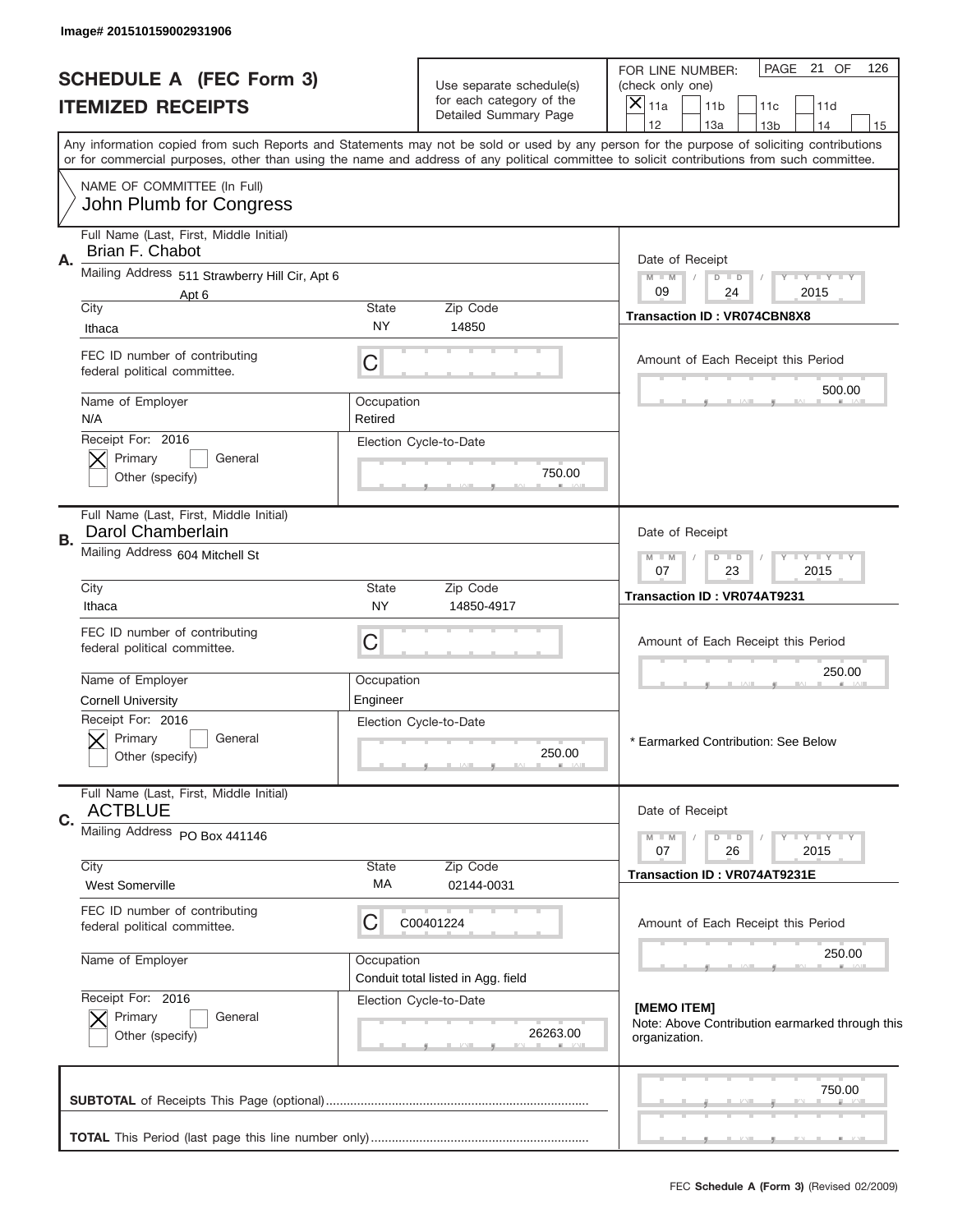|                                                            | Image# 201510159002931907                                     |                                                                                                                                                                                                                                                                                         |                                                      |                                                                                                        |
|------------------------------------------------------------|---------------------------------------------------------------|-----------------------------------------------------------------------------------------------------------------------------------------------------------------------------------------------------------------------------------------------------------------------------------------|------------------------------------------------------|--------------------------------------------------------------------------------------------------------|
| <b>SCHEDULE A (FEC Form 3)</b><br><b>ITEMIZED RECEIPTS</b> |                                                               |                                                                                                                                                                                                                                                                                         | Use separate schedule(s)<br>for each category of the | PAGE 22 OF<br>126<br>FOR LINE NUMBER:<br>(check only one)<br>X<br>11a<br>11 <sub>b</sub><br>11c<br>11d |
|                                                            |                                                               |                                                                                                                                                                                                                                                                                         | Detailed Summary Page                                | 12<br>13a<br>14<br>13 <sub>b</sub><br>15                                                               |
|                                                            |                                                               | Any information copied from such Reports and Statements may not be sold or used by any person for the purpose of soliciting contributions<br>or for commercial purposes, other than using the name and address of any political committee to solicit contributions from such committee. |                                                      |                                                                                                        |
|                                                            | NAME OF COMMITTEE (In Full)<br>John Plumb for Congress        |                                                                                                                                                                                                                                                                                         |                                                      |                                                                                                        |
|                                                            | Full Name (Last, First, Middle Initial)                       |                                                                                                                                                                                                                                                                                         |                                                      |                                                                                                        |
| Α.                                                         | Janice H Chen<br>Mailing Address PSC 303 BOX 27               |                                                                                                                                                                                                                                                                                         |                                                      | Date of Receipt                                                                                        |
|                                                            |                                                               |                                                                                                                                                                                                                                                                                         |                                                      | $M - M$<br>Y FY FY FY<br>$D$ $D$<br>07<br>24<br>2015                                                   |
|                                                            | City<br><b>APO</b>                                            | <b>State</b><br>AP                                                                                                                                                                                                                                                                      | Zip Code<br>96204                                    | Transaction ID: VR074AT91D9                                                                            |
|                                                            | FEC ID number of contributing<br>federal political committee. | С                                                                                                                                                                                                                                                                                       |                                                      | Amount of Each Receipt this Period                                                                     |
|                                                            | Name of Employer<br><b>CFC/USFK</b>                           | Occupation                                                                                                                                                                                                                                                                              | Chief, CFC/USFK CJ38 AMDD                            | 500.00                                                                                                 |
|                                                            | Receipt For: 2016                                             |                                                                                                                                                                                                                                                                                         | Election Cycle-to-Date                               |                                                                                                        |
|                                                            | Primary<br>General<br>Other (specify)                         |                                                                                                                                                                                                                                                                                         | 800.00                                               | * Earmarked Contribution: See Below                                                                    |
| В.                                                         | Full Name (Last, First, Middle Initial)<br><b>ACTBLUE</b>     |                                                                                                                                                                                                                                                                                         |                                                      | Date of Receipt                                                                                        |
|                                                            | Mailing Address PO Box 441146                                 |                                                                                                                                                                                                                                                                                         |                                                      | <b>LY LY LY</b><br>$M - M$<br>$D$ $D$<br>07<br>26<br>2015                                              |
|                                                            | City<br><b>West Somerville</b>                                | <b>State</b><br>МA                                                                                                                                                                                                                                                                      | Zip Code<br>02144-0031                               | Transaction ID: VR074AT91D9E                                                                           |
|                                                            | FEC ID number of contributing<br>federal political committee. | C                                                                                                                                                                                                                                                                                       | C00401224                                            | Amount of Each Receipt this Period                                                                     |
|                                                            | Name of Employer                                              | Occupation                                                                                                                                                                                                                                                                              | Conduit total listed in Agg. field                   | 500.00                                                                                                 |
|                                                            | Receipt For: 2016<br>General<br>Primary<br>Other (specify)    |                                                                                                                                                                                                                                                                                         | Election Cycle-to-Date<br>26263.00                   | [MEMO ITEM]<br>Note: Above Contribution earmarked through this<br>organization.                        |
|                                                            | Full Name (Last, First, Middle Initial)                       |                                                                                                                                                                                                                                                                                         |                                                      |                                                                                                        |
| C.                                                         | Janice H Chen<br>Mailing Address PSC 303 BOX 27               |                                                                                                                                                                                                                                                                                         |                                                      | Date of Receipt<br><b>LY LY LY</b>                                                                     |
|                                                            |                                                               |                                                                                                                                                                                                                                                                                         |                                                      | $M - M$<br>$D$ $D$<br>2015<br>09<br>30                                                                 |
|                                                            | City<br><b>APO</b>                                            | State<br>AP                                                                                                                                                                                                                                                                             | Zip Code<br>96204                                    | <b>Transaction ID: VR074CD7Z19</b>                                                                     |
|                                                            | FEC ID number of contributing<br>federal political committee. | С                                                                                                                                                                                                                                                                                       |                                                      | Amount of Each Receipt this Period                                                                     |
|                                                            | Name of Employer                                              | Occupation                                                                                                                                                                                                                                                                              |                                                      | 300.00                                                                                                 |
|                                                            | <b>CFC/USFK</b><br>Receipt For: 2016                          |                                                                                                                                                                                                                                                                                         | Chief, CFC/USFK CJ38 AMDD<br>Election Cycle-to-Date  |                                                                                                        |
|                                                            | Primary<br>General<br>Other (specify)                         |                                                                                                                                                                                                                                                                                         | 800.00                                               |                                                                                                        |
|                                                            |                                                               |                                                                                                                                                                                                                                                                                         |                                                      | 800.00                                                                                                 |
|                                                            |                                                               |                                                                                                                                                                                                                                                                                         |                                                      |                                                                                                        |
|                                                            |                                                               |                                                                                                                                                                                                                                                                                         |                                                      | FEC Schedule A (Form 3) (Revised 02/2009)                                                              |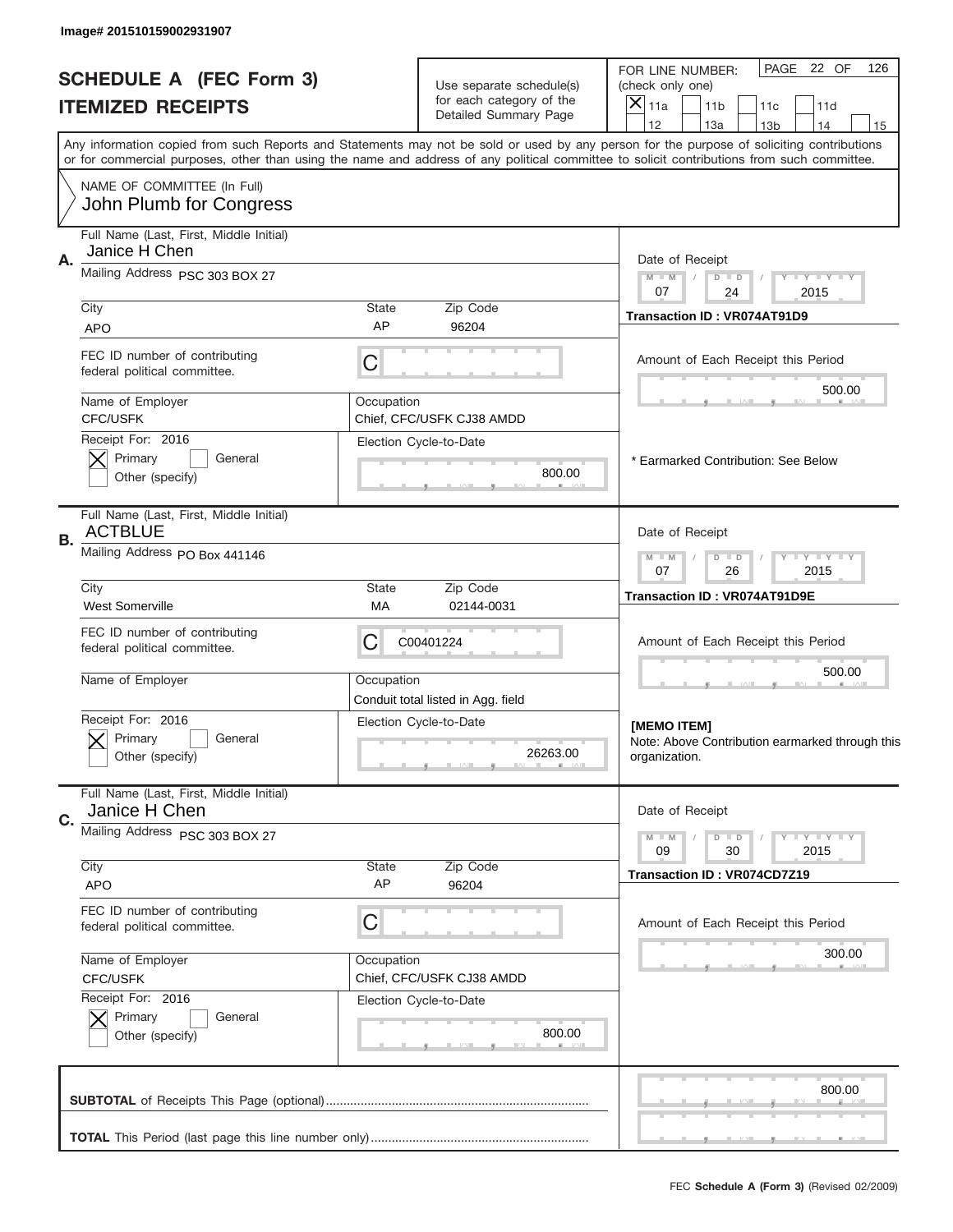|           | Image# 201510159002931908                                       |                                                         |                                                      |                                                                                                                                                                                                                                                                                                                               |
|-----------|-----------------------------------------------------------------|---------------------------------------------------------|------------------------------------------------------|-------------------------------------------------------------------------------------------------------------------------------------------------------------------------------------------------------------------------------------------------------------------------------------------------------------------------------|
|           | <b>SCHEDULE A (FEC Form 3)</b>                                  |                                                         | Use separate schedule(s)<br>for each category of the | PAGE 23 OF<br>126<br>FOR LINE NUMBER:<br>(check only one)                                                                                                                                                                                                                                                                     |
|           | <b>ITEMIZED RECEIPTS</b>                                        |                                                         | Detailed Summary Page                                | ×<br>11a<br>11 <sub>b</sub><br>11c<br>11d<br>12                                                                                                                                                                                                                                                                               |
|           |                                                                 |                                                         |                                                      | 13a<br>14<br>13 <sub>b</sub><br>15<br>Any information copied from such Reports and Statements may not be sold or used by any person for the purpose of soliciting contributions<br>or for commercial purposes, other than using the name and address of any political committee to solicit contributions from such committee. |
|           | NAME OF COMMITTEE (In Full)<br>John Plumb for Congress          |                                                         |                                                      |                                                                                                                                                                                                                                                                                                                               |
| Α.        | Full Name (Last, First, Middle Initial)<br>Susan C Cobb         |                                                         |                                                      | Date of Receipt                                                                                                                                                                                                                                                                                                               |
|           | Mailing Address 49 Gardner St                                   |                                                         |                                                      | $M - M$<br><b>LYLYLY</b><br>$D$ $D$<br>09<br>17<br>2015                                                                                                                                                                                                                                                                       |
|           | City<br>Fredonia                                                | State<br>NY                                             | Zip Code<br>14063-1614                               | Transaction ID: VR074CC8H24                                                                                                                                                                                                                                                                                                   |
|           | FEC ID number of contributing<br>federal political committee.   | C                                                       |                                                      | Amount of Each Receipt this Period<br>250.00                                                                                                                                                                                                                                                                                  |
|           | Name of Employer<br><b>Fredonia Central Schools</b>             | Occupation<br>Teacher                                   |                                                      |                                                                                                                                                                                                                                                                                                                               |
|           | Receipt For: 2016<br>Primary<br>General<br>Other (specify)      |                                                         | Election Cycle-to-Date<br>250.00                     |                                                                                                                                                                                                                                                                                                                               |
| <b>B.</b> | Full Name (Last, First, Middle Initial)<br><b>Gerald Codner</b> |                                                         |                                                      | Date of Receipt                                                                                                                                                                                                                                                                                                               |
|           | Mailing Address 433 Sheldon Rd                                  | $M - M$<br><b>LYLYLY</b><br>$D$ $D$<br>09<br>30<br>2015 |                                                      |                                                                                                                                                                                                                                                                                                                               |
|           | City<br>Freeville                                               | State<br>NY                                             | Zip Code<br>13068                                    | Transaction ID: VR074CD85N0                                                                                                                                                                                                                                                                                                   |
|           | FEC ID number of contributing<br>federal political committee.   | C                                                       |                                                      | Amount of Each Receipt this Period                                                                                                                                                                                                                                                                                            |
|           | Name of Employer                                                | Occupation<br>Accelerator Engineer                      |                                                      | 250.00                                                                                                                                                                                                                                                                                                                        |
|           | <b>Cornell University</b><br>Receipt For: 2016                  |                                                         |                                                      |                                                                                                                                                                                                                                                                                                                               |
|           | General<br>Primary<br>Other (specify)                           | Election Cycle-to-Date                                  | 250.00                                               |                                                                                                                                                                                                                                                                                                                               |
| C.        | Full Name (Last, First, Middle Initial)<br>Thomas B. Colbert    |                                                         |                                                      | Date of Receipt                                                                                                                                                                                                                                                                                                               |
|           | Mailing Address 120 White Park Rd                               |                                                         |                                                      | <b>LEY LEY LEY</b><br>$M - M$<br>$D$ $D$<br>09<br>2015<br>30                                                                                                                                                                                                                                                                  |
|           | City<br>Ithaca                                                  | State<br><b>NY</b>                                      | Zip Code<br>14850-2259                               | <b>Transaction ID: VR074CENNM9</b>                                                                                                                                                                                                                                                                                            |
|           | FEC ID number of contributing<br>federal political committee.   | С                                                       |                                                      | Amount of Each Receipt this Period                                                                                                                                                                                                                                                                                            |
|           | Name of Employer<br>Self-Employed                               | Occupation<br>Real Estate Agent                         |                                                      | 500.00                                                                                                                                                                                                                                                                                                                        |
|           | Receipt For: 2016<br>Primary<br>General<br>Other (specify)      |                                                         | Election Cycle-to-Date<br>500.00                     |                                                                                                                                                                                                                                                                                                                               |
|           |                                                                 |                                                         |                                                      | 1000.00                                                                                                                                                                                                                                                                                                                       |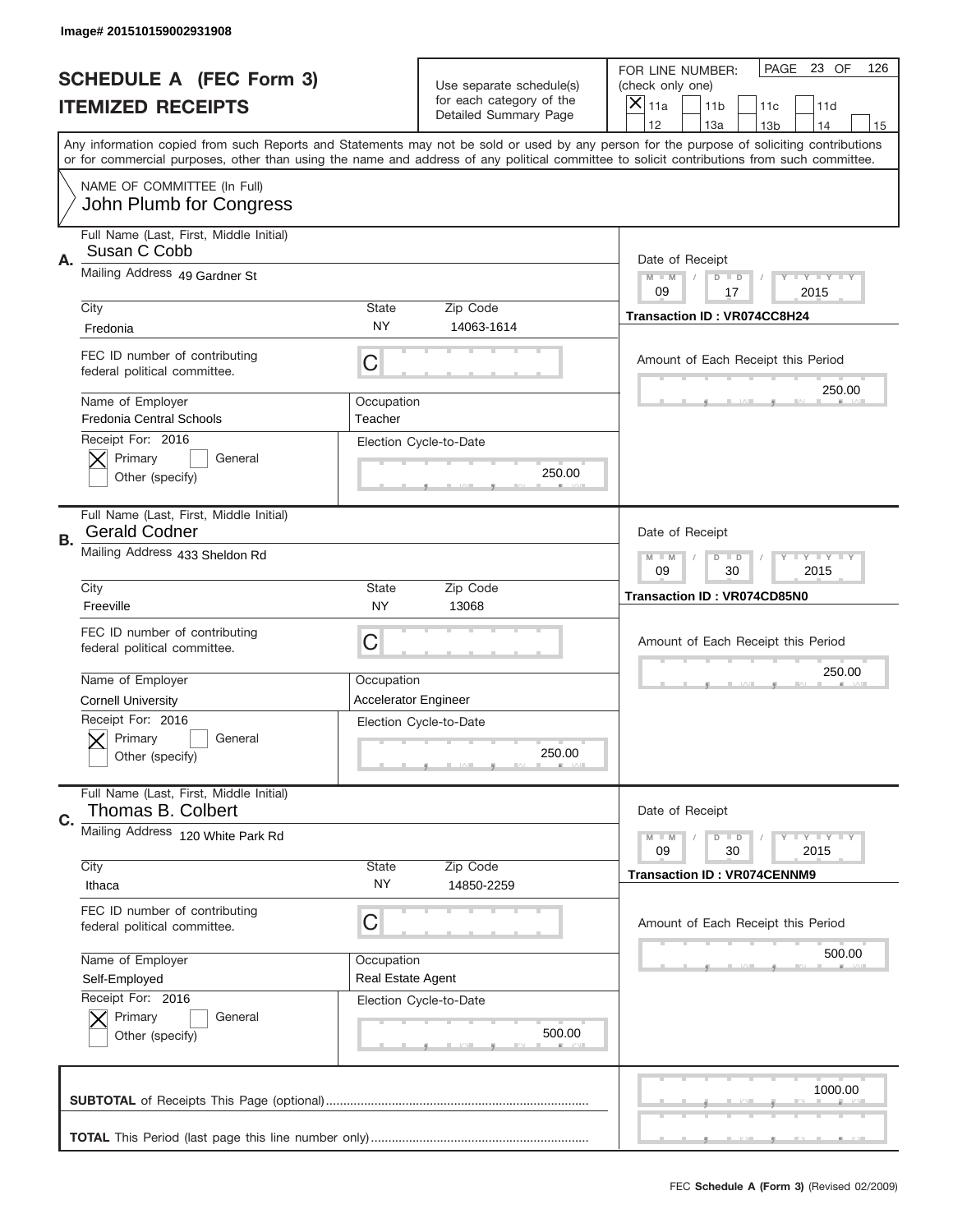|    | Image# 201510159002931909                                     |                                          |                                                      |                                                                                                                                                                                                                                                                                         |
|----|---------------------------------------------------------------|------------------------------------------|------------------------------------------------------|-----------------------------------------------------------------------------------------------------------------------------------------------------------------------------------------------------------------------------------------------------------------------------------------|
|    | <b>SCHEDULE A (FEC Form 3)</b>                                |                                          | Use separate schedule(s)<br>for each category of the | PAGE 24 OF<br>126<br>FOR LINE NUMBER:<br>(check only one)                                                                                                                                                                                                                               |
|    | <b>ITEMIZED RECEIPTS</b>                                      |                                          | Detailed Summary Page                                | ×<br>11a<br>11 <sub>b</sub><br>11c<br>11d<br>12<br>13a<br>14<br>13 <sub>b</sub><br>15                                                                                                                                                                                                   |
|    |                                                               |                                          |                                                      | Any information copied from such Reports and Statements may not be sold or used by any person for the purpose of soliciting contributions<br>or for commercial purposes, other than using the name and address of any political committee to solicit contributions from such committee. |
|    | NAME OF COMMITTEE (In Full)<br>John Plumb for Congress        |                                          |                                                      |                                                                                                                                                                                                                                                                                         |
| Α. | Full Name (Last, First, Middle Initial)<br>Natalia Comella    |                                          |                                                      | Date of Receipt                                                                                                                                                                                                                                                                         |
|    | Mailing Address 4545 Connecticut Ave NW<br>Apt 815            |                                          |                                                      | $M - M$<br><b>LYLYLY</b><br>$D$ $D$<br>09<br>17<br>2015                                                                                                                                                                                                                                 |
|    | City<br>Washington                                            | State<br>DC                              | Zip Code<br>20008-6006                               | Transaction ID: VR074CC8H40                                                                                                                                                                                                                                                             |
|    | FEC ID number of contributing<br>federal political committee. | C                                        |                                                      | Amount of Each Receipt this Period                                                                                                                                                                                                                                                      |
|    | Name of Employer<br><b>FDA</b>                                | Occupation<br><b>Scientific Reviewer</b> |                                                      | 750.00                                                                                                                                                                                                                                                                                  |
|    | Receipt For: 2016<br>Primary<br>General<br>Other (specify)    |                                          | Election Cycle-to-Date<br>750.00                     |                                                                                                                                                                                                                                                                                         |
| В. | Full Name (Last, First, Middle Initial)<br>Jon Cook           |                                          |                                                      | Date of Receipt                                                                                                                                                                                                                                                                         |
|    | Mailing Address 4053 vacation lane                            |                                          |                                                      | $M$ M<br><b>LYLYLY</b><br>$D$ $D$<br>09<br>24<br>2015                                                                                                                                                                                                                                   |
|    | City<br>Arlington                                             | State<br>VA                              | Zip Code<br>22207                                    | <b>Transaction ID: VR074CBNT97</b>                                                                                                                                                                                                                                                      |
|    | FEC ID number of contributing                                 | C                                        |                                                      | Amount of Each Receipt this Period                                                                                                                                                                                                                                                      |
|    | federal political committee.                                  |                                          |                                                      |                                                                                                                                                                                                                                                                                         |
|    | Name of Employer<br>Fujitsu                                   | Occupation<br>Sales Rep                  |                                                      | 500.00                                                                                                                                                                                                                                                                                  |
|    | Receipt For: 2016<br>General<br>Primary<br>Other (specify)    |                                          | Election Cycle-to-Date<br>500.00                     |                                                                                                                                                                                                                                                                                         |
| C. | Full Name (Last, First, Middle Initial)<br>Debra Craig        |                                          |                                                      | Date of Receipt                                                                                                                                                                                                                                                                         |
|    | Mailing Address 225 Rt. 54 East Lake Rd                       |                                          |                                                      | <b>LYLYLY</b><br>$M - M$<br>$D$ $D$<br>09<br>2015<br>02                                                                                                                                                                                                                                 |
|    | City<br>Penn Yan                                              | State<br>NY.                             | Zip Code<br>14527                                    | <b>Transaction ID: VR074BPMEQ1</b>                                                                                                                                                                                                                                                      |
|    | FEC ID number of contributing<br>federal political committee. | C                                        |                                                      | Amount of Each Receipt this Period                                                                                                                                                                                                                                                      |
|    | Name of Employer<br>N/A                                       | Occupation<br>Retired                    |                                                      | 500.00                                                                                                                                                                                                                                                                                  |
|    | Receipt For: 2016<br>Primary<br>General<br>Other (specify)    |                                          | Election Cycle-to-Date<br>500.00                     |                                                                                                                                                                                                                                                                                         |
|    |                                                               |                                          |                                                      | 1750.00                                                                                                                                                                                                                                                                                 |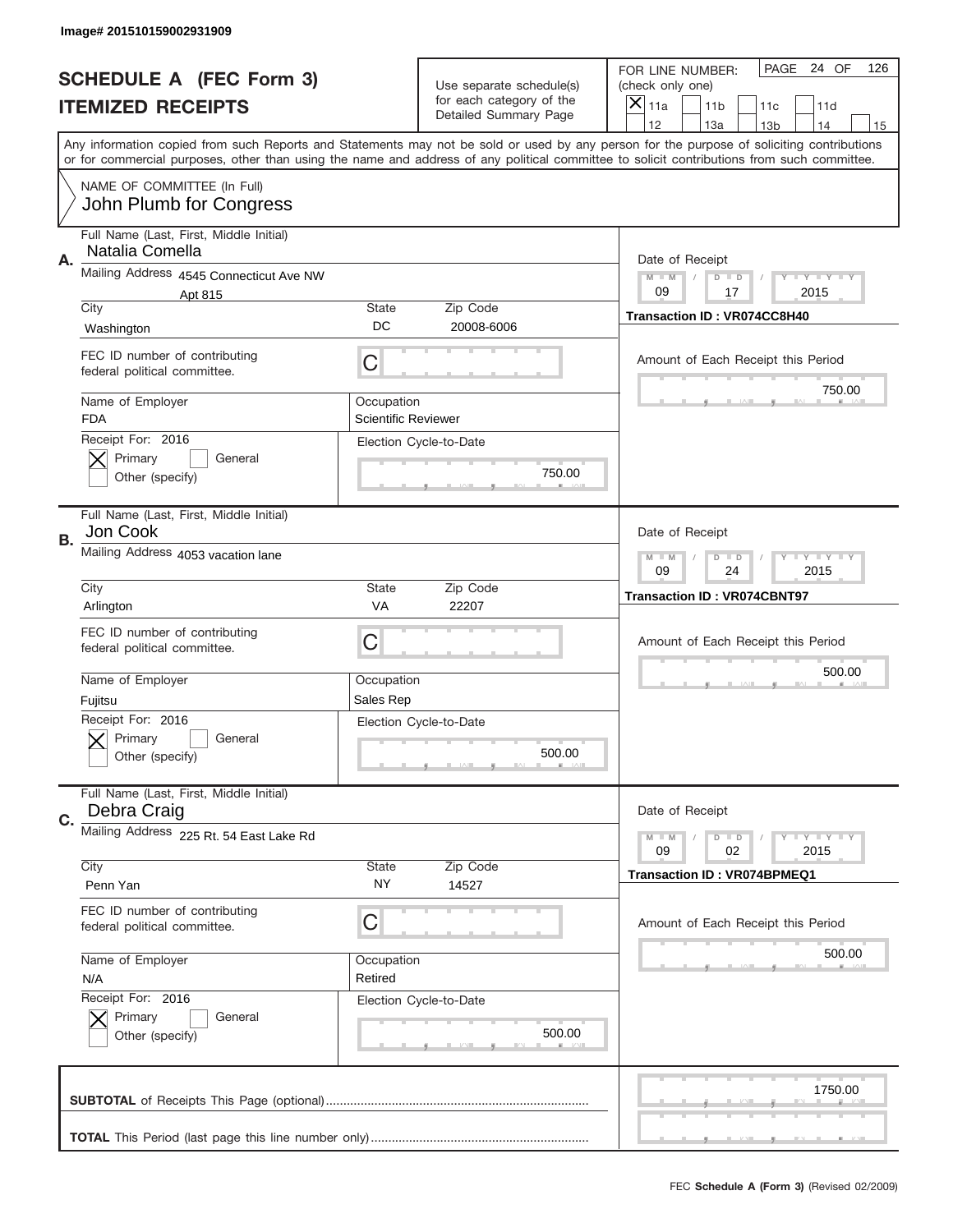| Image# 201510159002931910                                              |                    |                                                      |                                                                                                                                                                                                                                                                                         |  |
|------------------------------------------------------------------------|--------------------|------------------------------------------------------|-----------------------------------------------------------------------------------------------------------------------------------------------------------------------------------------------------------------------------------------------------------------------------------------|--|
| <b>SCHEDULE A (FEC Form 3)</b><br><b>ITEMIZED RECEIPTS</b>             |                    | Use separate schedule(s)<br>for each category of the | PAGE<br>25 OF<br>126<br>FOR LINE NUMBER:<br>(check only one)                                                                                                                                                                                                                            |  |
|                                                                        |                    | Detailed Summary Page                                | $\left. \times \right $<br>11a<br>11 <sub>b</sub><br>11d<br>11c<br>12<br>13a<br>14<br>13 <sub>b</sub><br>15                                                                                                                                                                             |  |
|                                                                        |                    |                                                      | Any information copied from such Reports and Statements may not be sold or used by any person for the purpose of soliciting contributions<br>or for commercial purposes, other than using the name and address of any political committee to solicit contributions from such committee. |  |
| NAME OF COMMITTEE (In Full)<br>John Plumb for Congress                 |                    |                                                      |                                                                                                                                                                                                                                                                                         |  |
| Full Name (Last, First, Middle Initial)                                |                    |                                                      |                                                                                                                                                                                                                                                                                         |  |
| Mike Crane<br>Α.                                                       |                    |                                                      | Date of Receipt                                                                                                                                                                                                                                                                         |  |
| Mailing Address 5438 Fitztown Road                                     |                    |                                                      | $M$ $M$<br>$D$ $D$<br>Y FY FY FY<br>$\sqrt{2}$<br>09<br>26<br>2015                                                                                                                                                                                                                      |  |
| City                                                                   | <b>State</b>       | Zip Code                                             | Transaction ID: VR074CC65Y4                                                                                                                                                                                                                                                             |  |
| Virginia Beach                                                         | VA                 | 23457                                                |                                                                                                                                                                                                                                                                                         |  |
| FEC ID number of contributing<br>federal political committee.          | C                  |                                                      | Amount of Each Receipt this Period                                                                                                                                                                                                                                                      |  |
| Name of Employer                                                       | Occupation         |                                                      | 350.00                                                                                                                                                                                                                                                                                  |  |
| <b>American Airlines</b><br>Receipt For: 2016                          | Pilot              |                                                      |                                                                                                                                                                                                                                                                                         |  |
| Primary<br>General                                                     |                    | Election Cycle-to-Date                               |                                                                                                                                                                                                                                                                                         |  |
| Other (specify)                                                        |                    | 350.00                                               |                                                                                                                                                                                                                                                                                         |  |
| Full Name (Last, First, Middle Initial)<br>David Cruz-Glaudemans<br>В. |                    |                                                      | Date of Receipt                                                                                                                                                                                                                                                                         |  |
| Mailing Address 918 7th St NE                                          |                    |                                                      | <b>TEY LY LY</b><br>$M$ M<br>$D$ $D$<br>07<br>15<br>2015                                                                                                                                                                                                                                |  |
| City<br>Washington                                                     | <b>State</b><br>DC | Zip Code<br>20002-3612                               | Transaction ID: VR074AT5MF1                                                                                                                                                                                                                                                             |  |
| FEC ID number of contributing<br>federal political committee.          | C                  |                                                      | Amount of Each Receipt this Period                                                                                                                                                                                                                                                      |  |
| Name of Employer                                                       | Occupation         |                                                      | 250.00                                                                                                                                                                                                                                                                                  |  |
| Office of Management and Budget                                        | Analyst            |                                                      |                                                                                                                                                                                                                                                                                         |  |
| Receipt For: 2016<br>Primary<br>General<br>Other (specify)             |                    | Election Cycle-to-Date<br>250.00                     | * Earmarked Contribution: See Below                                                                                                                                                                                                                                                     |  |
| Full Name (Last, First, Middle Initial)                                |                    |                                                      |                                                                                                                                                                                                                                                                                         |  |
| <b>ACTBLUE</b><br>C.<br>Mailing Address PO Box 441146                  |                    |                                                      | Date of Receipt                                                                                                                                                                                                                                                                         |  |
|                                                                        |                    |                                                      | $D$ $D$<br>$T - Y = T - Y$<br>$M$ $M$<br>19<br>2015<br>07                                                                                                                                                                                                                               |  |
| City<br><b>West Somerville</b>                                         | <b>State</b><br>МA | Zip Code<br>02144-0031                               | <b>Transaction ID: VR074AT5MF1E</b>                                                                                                                                                                                                                                                     |  |
| FEC ID number of contributing<br>federal political committee.          | С                  | C00401224                                            | Amount of Each Receipt this Period                                                                                                                                                                                                                                                      |  |
| Name of Employer                                                       | Occupation         | Conduit total listed in Agg. field                   | 250.00                                                                                                                                                                                                                                                                                  |  |
| Receipt For: 2016                                                      |                    | Election Cycle-to-Date                               | [MEMO ITEM]                                                                                                                                                                                                                                                                             |  |
| Primary<br>General<br>Other (specify)                                  |                    | 26263.00                                             | Note: Above Contribution earmarked through this<br>organization.                                                                                                                                                                                                                        |  |
|                                                                        |                    |                                                      | 600.00                                                                                                                                                                                                                                                                                  |  |
|                                                                        |                    |                                                      |                                                                                                                                                                                                                                                                                         |  |
|                                                                        |                    |                                                      |                                                                                                                                                                                                                                                                                         |  |
|                                                                        |                    |                                                      | FEC Schedule A (Form 3) (Revised 02/2009)                                                                                                                                                                                                                                               |  |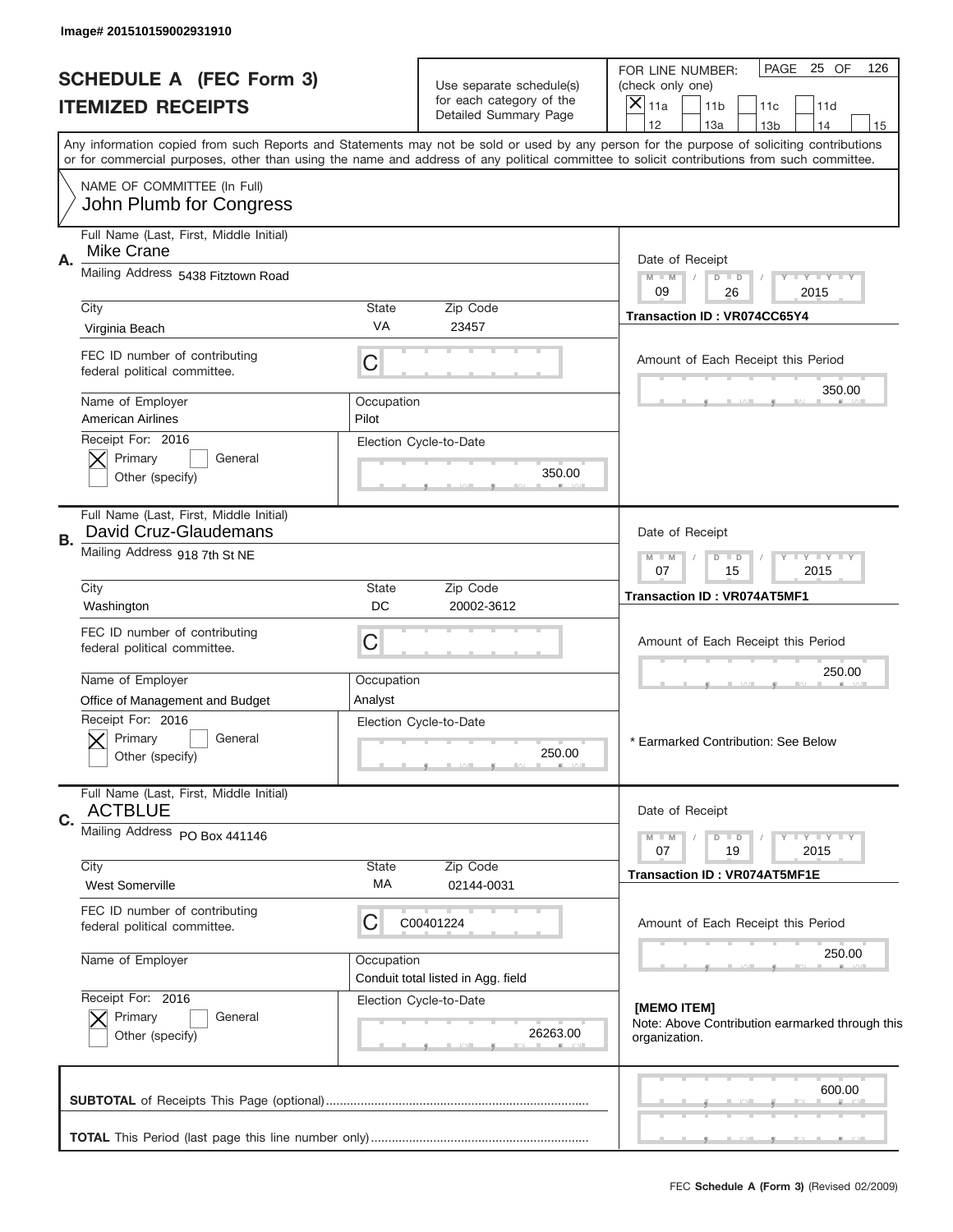|                                                                                                                                           | Image# 201510159002931911                                           |                        |                                                                               |                                                                                                                                            |
|-------------------------------------------------------------------------------------------------------------------------------------------|---------------------------------------------------------------------|------------------------|-------------------------------------------------------------------------------|--------------------------------------------------------------------------------------------------------------------------------------------|
|                                                                                                                                           | <b>SCHEDULE A (FEC Form 3)</b><br><b>ITEMIZED RECEIPTS</b>          |                        | Use separate schedule(s)<br>for each category of the<br>Detailed Summary Page | PAGE 26 OF<br>126<br>FOR LINE NUMBER:<br>(check only one)<br>×<br>11a<br>11 <sub>b</sub><br>11c<br>11d                                     |
| Any information copied from such Reports and Statements may not be sold or used by any person for the purpose of soliciting contributions |                                                                     |                        |                                                                               | 12<br>13a<br>14<br>13 <sub>b</sub><br>15                                                                                                   |
|                                                                                                                                           |                                                                     |                        |                                                                               | or for commercial purposes, other than using the name and address of any political committee to solicit contributions from such committee. |
|                                                                                                                                           | NAME OF COMMITTEE (In Full)<br>John Plumb for Congress              |                        |                                                                               |                                                                                                                                            |
|                                                                                                                                           | Full Name (Last, First, Middle Initial)<br>Leslie Danks Danks Burke |                        |                                                                               |                                                                                                                                            |
| Α.                                                                                                                                        | Mailing Address 109 Oak Hill Road                                   |                        |                                                                               | Date of Receipt<br>$M - M$<br><b>LYLYLY</b><br>$D$ $D$<br>08<br>11<br>2015                                                                 |
|                                                                                                                                           | City                                                                | State<br>NY            | Zip Code                                                                      | Transaction ID: VR074B29MA2                                                                                                                |
|                                                                                                                                           | Ithaca                                                              |                        | 14850                                                                         |                                                                                                                                            |
|                                                                                                                                           | FEC ID number of contributing<br>federal political committee.       | C                      |                                                                               | Amount of Each Receipt this Period<br>250.00                                                                                               |
|                                                                                                                                           | Name of Employer<br>Pinnisi & Anderson                              | Occupation<br>Attorney |                                                                               |                                                                                                                                            |
|                                                                                                                                           | Receipt For: 2016                                                   |                        | Election Cycle-to-Date                                                        |                                                                                                                                            |
|                                                                                                                                           | Primary<br>General<br>Other (specify)                               |                        | 250.00                                                                        |                                                                                                                                            |
|                                                                                                                                           | Full Name (Last, First, Middle Initial)                             |                        |                                                                               |                                                                                                                                            |
| <b>B.</b>                                                                                                                                 | Gordon Day<br>Mailing Address 1470 Findlay Way                      |                        |                                                                               | Date of Receipt<br>$M - M$<br>$D$ $D$<br><b>LYLYLY</b>                                                                                     |
|                                                                                                                                           |                                                                     |                        | 07<br>31<br>2015                                                              |                                                                                                                                            |
|                                                                                                                                           | City<br><b>Boulder</b>                                              | State<br>CO            | Zip Code<br>80305                                                             | <b>Transaction ID: VR074ATE670</b>                                                                                                         |
|                                                                                                                                           | FEC ID number of contributing<br>federal political committee.       | C                      |                                                                               | Amount of Each Receipt this Period                                                                                                         |
|                                                                                                                                           | Name of Employer                                                    | Occupation             |                                                                               | 500.00                                                                                                                                     |
|                                                                                                                                           | N/A<br>Receipt For: 2016                                            | Retired                | Election Cycle-to-Date                                                        |                                                                                                                                            |
|                                                                                                                                           | General<br>Primary<br>Other (specify)                               |                        | 500.00                                                                        |                                                                                                                                            |
|                                                                                                                                           | Full Name (Last, First, Middle Initial)                             |                        |                                                                               |                                                                                                                                            |
| C.                                                                                                                                        | Norma DeJoy<br>Mailing Address 310 Arlington Ave                    |                        |                                                                               | Date of Receipt                                                                                                                            |
|                                                                                                                                           |                                                                     |                        |                                                                               | <b>LYLYLY</b><br>$M - M$<br>$D$ $D$<br>09<br>18<br>2015                                                                                    |
|                                                                                                                                           | City<br>Jamestown                                                   | State<br>ΝY            | Zip Code<br>14701-2108                                                        | <b>Transaction ID: VR074CGNBZ1</b>                                                                                                         |
|                                                                                                                                           | FEC ID number of contributing<br>federal political committee.       | С                      |                                                                               | Amount of Each Receipt this Period                                                                                                         |
|                                                                                                                                           | Name of Employer                                                    | Occupation             |                                                                               | 404.60                                                                                                                                     |
|                                                                                                                                           | Jamestown Public Schools<br>Receipt For: 2016                       | School Teacher         | Election Cycle-to-Date                                                        |                                                                                                                                            |
|                                                                                                                                           | Primary<br>General<br>Other (specify)                               |                        | 404.60                                                                        | * In-Kind: Food & Beverages for Event                                                                                                      |
|                                                                                                                                           |                                                                     |                        |                                                                               | 1154.60                                                                                                                                    |
|                                                                                                                                           |                                                                     |                        |                                                                               |                                                                                                                                            |
|                                                                                                                                           |                                                                     |                        |                                                                               | FEC Schedule A (Form 3) (Revised 02/2009)                                                                                                  |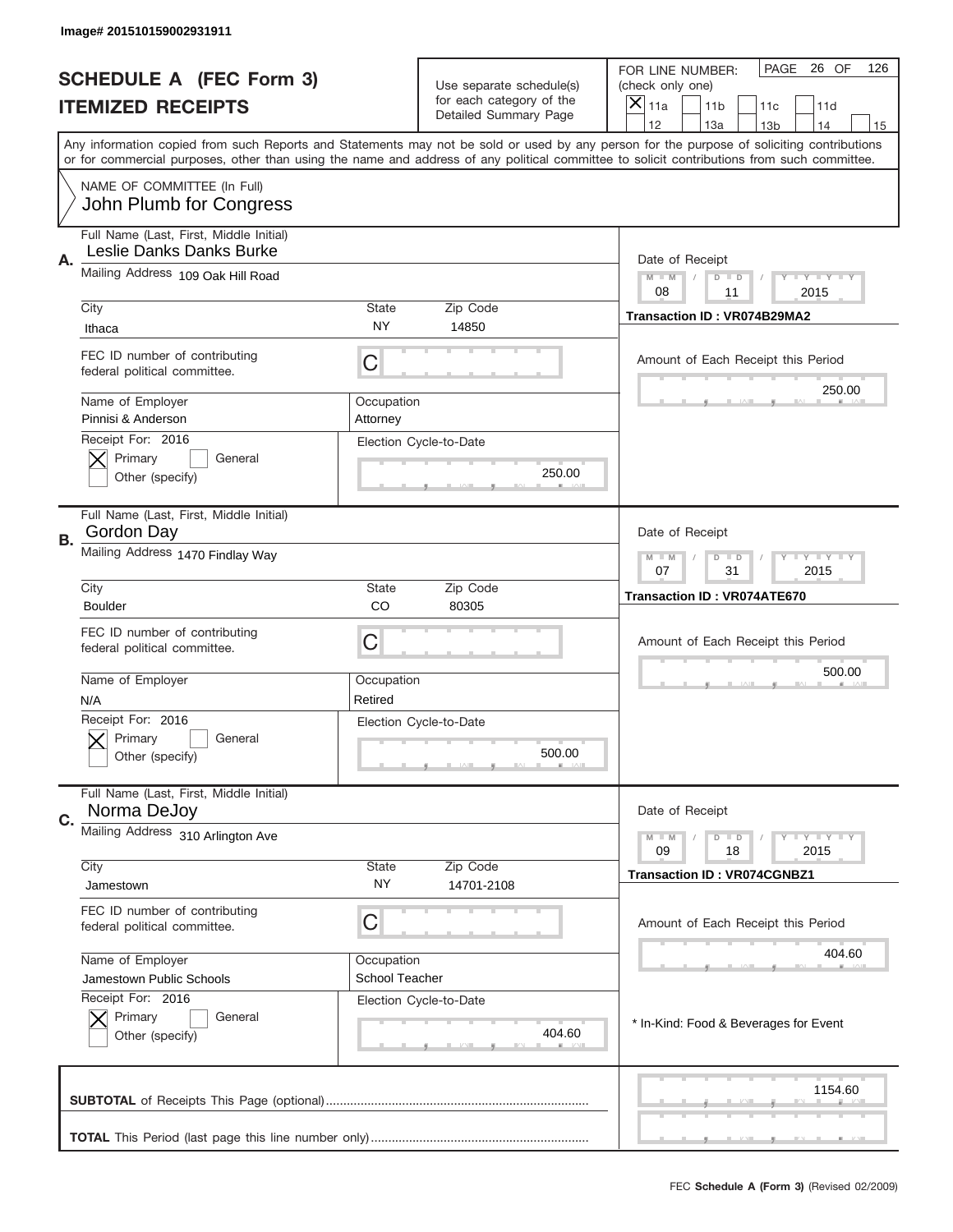|    | Image# 201510159002931912                                     |                       |                                                      |                                                                                                                                                                                                                                                                                                                                     |
|----|---------------------------------------------------------------|-----------------------|------------------------------------------------------|-------------------------------------------------------------------------------------------------------------------------------------------------------------------------------------------------------------------------------------------------------------------------------------------------------------------------------------|
|    | <b>SCHEDULE A (FEC Form 3)</b>                                |                       | Use separate schedule(s)<br>for each category of the | PAGE 27 OF<br>126<br>FOR LINE NUMBER:<br>(check only one)                                                                                                                                                                                                                                                                           |
|    | <b>ITEMIZED RECEIPTS</b>                                      |                       | <b>Detailed Summary Page</b>                         | ×<br>11 <sub>b</sub><br>11a<br>11c<br>11d                                                                                                                                                                                                                                                                                           |
|    |                                                               |                       |                                                      | 12<br>13a<br>14<br>13 <sub>b</sub><br>15<br>Any information copied from such Reports and Statements may not be sold or used by any person for the purpose of soliciting contributions<br>or for commercial purposes, other than using the name and address of any political committee to solicit contributions from such committee. |
|    | NAME OF COMMITTEE (In Full)<br>John Plumb for Congress        |                       |                                                      |                                                                                                                                                                                                                                                                                                                                     |
| Α. | Full Name (Last, First, Middle Initial)<br>James Dennis       |                       |                                                      | Date of Receipt                                                                                                                                                                                                                                                                                                                     |
|    | Mailing Address 47 Elm St.                                    |                       |                                                      | $M$ M<br><b>LYLYLY</b><br>$D$ $D$<br>09<br>30<br>2015                                                                                                                                                                                                                                                                               |
|    | City<br>TrumansburgTrumansburg                                | State<br>NY.          | Zip Code<br>14886                                    | <b>Transaction ID: VR074CD7YY6</b>                                                                                                                                                                                                                                                                                                  |
|    | FEC ID number of contributing<br>federal political committee. | C                     |                                                      | Amount of Each Receipt this Period                                                                                                                                                                                                                                                                                                  |
|    | Name of Employer<br>N/A                                       | Occupation<br>Retired |                                                      | 300.00                                                                                                                                                                                                                                                                                                                              |
|    | Receipt For: 2016<br>Primary<br>General<br>Other (specify)    |                       | Election Cycle-to-Date<br>300.00                     |                                                                                                                                                                                                                                                                                                                                     |
| В. | Full Name (Last, First, Middle Initial)<br>John Dennis        |                       |                                                      | Date of Receipt                                                                                                                                                                                                                                                                                                                     |
|    | Mailing Address 893 Cayuga Heights Road                       |                       |                                                      | $M - M$<br><b>LEYTEY LEY</b><br>$D$ $D$<br>09<br>29<br>2015                                                                                                                                                                                                                                                                         |
|    | City<br>Ithaca                                                | State<br><b>NY</b>    | Zip Code<br>14850                                    | Transaction ID: VR074CD70S3                                                                                                                                                                                                                                                                                                         |
|    |                                                               |                       |                                                      |                                                                                                                                                                                                                                                                                                                                     |
|    | FEC ID number of contributing<br>federal political committee. | C                     |                                                      | Amount of Each Receipt this Period                                                                                                                                                                                                                                                                                                  |
|    | Name of Employer                                              | Occupation            |                                                      | 1000.00                                                                                                                                                                                                                                                                                                                             |
|    | Self-Employed                                                 |                       | <b>Environmental Planner</b>                         |                                                                                                                                                                                                                                                                                                                                     |
|    | Receipt For: 2016<br>General<br>Primary<br>Other (specify)    |                       | Election Cycle-to-Date<br>1000.00                    |                                                                                                                                                                                                                                                                                                                                     |
| C. | Full Name (Last, First, Middle Initial)<br>Jerry Dietz        |                       |                                                      | Date of Receipt                                                                                                                                                                                                                                                                                                                     |
|    | Mailing Address 407 W. Seneca St.                             |                       |                                                      | <b>LY LY LY</b><br>$M - M$<br>$D$ $D$<br>09<br>2015<br>28                                                                                                                                                                                                                                                                           |
|    | City<br>Ithaca                                                | State<br>NY.          | Zip Code<br>14850                                    | <b>Transaction ID: VR074CCJRD5</b>                                                                                                                                                                                                                                                                                                  |
|    | FEC ID number of contributing<br>federal political committee. | C                     |                                                      | Amount of Each Receipt this Period                                                                                                                                                                                                                                                                                                  |
|    | Name of Employer                                              | Occupation            |                                                      | 1000.00                                                                                                                                                                                                                                                                                                                             |
|    | C.S.P. Management, LLC                                        | Realtor               |                                                      |                                                                                                                                                                                                                                                                                                                                     |
|    | Receipt For: 2016<br>Primary<br>General<br>Other (specify)    |                       | Election Cycle-to-Date<br>1000.00                    |                                                                                                                                                                                                                                                                                                                                     |
|    |                                                               |                       |                                                      | 2300.00                                                                                                                                                                                                                                                                                                                             |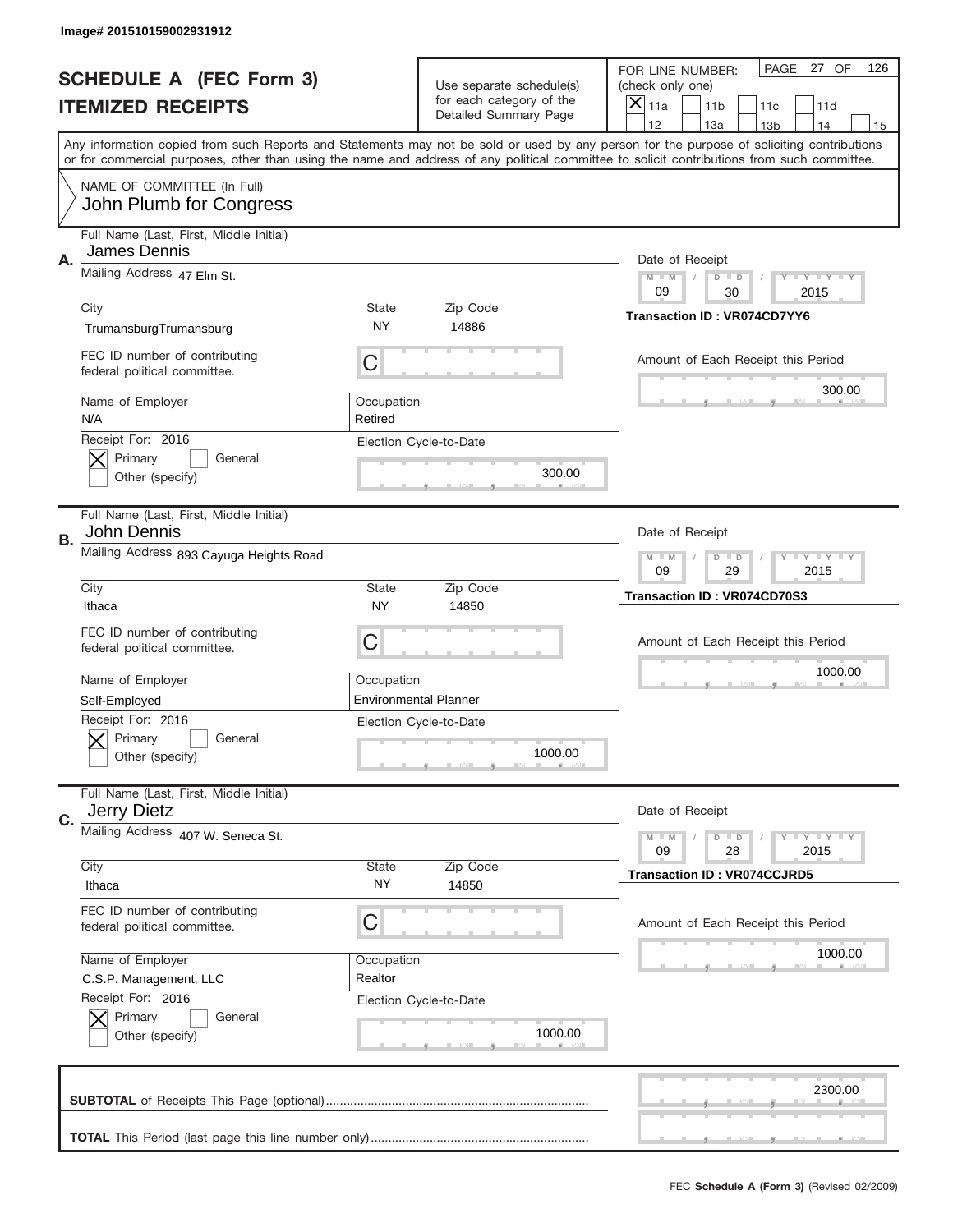|                          | Image# 201510159002931913                                     |                                                                                                                                                                                                                                                                                         |                                                      |                                                                                  |
|--------------------------|---------------------------------------------------------------|-----------------------------------------------------------------------------------------------------------------------------------------------------------------------------------------------------------------------------------------------------------------------------------------|------------------------------------------------------|----------------------------------------------------------------------------------|
|                          | <b>SCHEDULE A (FEC Form 3)</b>                                |                                                                                                                                                                                                                                                                                         | Use separate schedule(s)<br>for each category of the | PAGE<br>28 OF<br>126<br>FOR LINE NUMBER:<br>(check only one)<br>$\times$         |
| <b>ITEMIZED RECEIPTS</b> |                                                               |                                                                                                                                                                                                                                                                                         | Detailed Summary Page                                | 11a<br>11 <sub>b</sub><br>11c<br>11d<br>12<br>13a<br>14<br>13 <sub>b</sub><br>15 |
|                          |                                                               | Any information copied from such Reports and Statements may not be sold or used by any person for the purpose of soliciting contributions<br>or for commercial purposes, other than using the name and address of any political committee to solicit contributions from such committee. |                                                      |                                                                                  |
|                          | NAME OF COMMITTEE (In Full)<br>John Plumb for Congress        |                                                                                                                                                                                                                                                                                         |                                                      |                                                                                  |
|                          | Full Name (Last, First, Middle Initial)                       |                                                                                                                                                                                                                                                                                         |                                                      |                                                                                  |
| А.                       | Charlie Donaldson                                             |                                                                                                                                                                                                                                                                                         |                                                      | Date of Receipt                                                                  |
|                          | Mailing Address 432 Fourth Street<br>#21U                     |                                                                                                                                                                                                                                                                                         |                                                      | $M$ $M$<br>Y FY FY FY<br>$D$ $D$<br>07<br>22<br>2015                             |
|                          | City                                                          | State                                                                                                                                                                                                                                                                                   | Zip Code                                             | Transaction ID: VR074AT9215                                                      |
|                          | <b>Brooklyn</b>                                               | NY                                                                                                                                                                                                                                                                                      | 11215                                                |                                                                                  |
|                          | FEC ID number of contributing<br>federal political committee. | C                                                                                                                                                                                                                                                                                       |                                                      | Amount of Each Receipt this Period                                               |
|                          | Name of Employer                                              | Occupation                                                                                                                                                                                                                                                                              |                                                      | 500.00                                                                           |
|                          | New York State Attorney General's Offi<br>Receipt For: 2016   | Attorney                                                                                                                                                                                                                                                                                | Election Cycle-to-Date                               |                                                                                  |
|                          | Primary<br>General                                            |                                                                                                                                                                                                                                                                                         |                                                      | * Earmarked Contribution: See Below                                              |
|                          | Other (specify)                                               |                                                                                                                                                                                                                                                                                         | 1500.00                                              |                                                                                  |
| В.                       | Full Name (Last, First, Middle Initial)<br><b>ACTBLUE</b>     |                                                                                                                                                                                                                                                                                         |                                                      | Date of Receipt                                                                  |
|                          | Mailing Address PO Box 441146                                 |                                                                                                                                                                                                                                                                                         |                                                      | $D$ $D$<br><b>LY LY LY</b><br>$M - M$<br>07<br>26<br>2015                        |
|                          | City<br><b>West Somerville</b>                                | <b>State</b><br>МA                                                                                                                                                                                                                                                                      | Zip Code<br>02144-0031                               | Transaction ID: VR074AT9215E                                                     |
|                          | FEC ID number of contributing<br>federal political committee. | C                                                                                                                                                                                                                                                                                       | C00401224                                            | Amount of Each Receipt this Period                                               |
|                          | Name of Employer                                              | Occupation                                                                                                                                                                                                                                                                              | Conduit total listed in Agg. field                   | 500.00                                                                           |
|                          | Receipt For: 2016                                             |                                                                                                                                                                                                                                                                                         | Election Cycle-to-Date                               | [MEMO ITEM]                                                                      |
|                          | General<br>Primary<br>Other (specify)                         |                                                                                                                                                                                                                                                                                         | 26263.00                                             | Note: Above Contribution earmarked through this<br>organization.                 |
|                          | Full Name (Last, First, Middle Initial)                       |                                                                                                                                                                                                                                                                                         |                                                      |                                                                                  |
| C.                       | <b>Charlie Donaldson</b>                                      |                                                                                                                                                                                                                                                                                         |                                                      | Date of Receipt                                                                  |
|                          | Mailing Address 432 Fourth Street<br>#21U                     |                                                                                                                                                                                                                                                                                         |                                                      | <b>LYLYLY</b><br>$M - M$<br>$D$ $D$<br>08<br>2015<br>10                          |
|                          | City<br>Brooklyn                                              | State<br>ΝY                                                                                                                                                                                                                                                                             | Zip Code<br>11215                                    | Transaction ID: VR074B1K4X3                                                      |
|                          | FEC ID number of contributing                                 |                                                                                                                                                                                                                                                                                         |                                                      |                                                                                  |
|                          | federal political committee.                                  | C                                                                                                                                                                                                                                                                                       |                                                      | Amount of Each Receipt this Period                                               |
|                          | Name of Employer                                              | Occupation                                                                                                                                                                                                                                                                              |                                                      | 500.00                                                                           |
|                          | New York State Attorney General's Offi<br>Receipt For: 2016   | Attorney                                                                                                                                                                                                                                                                                | Election Cycle-to-Date                               |                                                                                  |
|                          | Primary<br>General                                            |                                                                                                                                                                                                                                                                                         |                                                      |                                                                                  |
|                          | Other (specify)                                               |                                                                                                                                                                                                                                                                                         | 1500.00                                              |                                                                                  |
|                          |                                                               |                                                                                                                                                                                                                                                                                         |                                                      | 1000.00                                                                          |
|                          |                                                               |                                                                                                                                                                                                                                                                                         |                                                      |                                                                                  |
|                          |                                                               |                                                                                                                                                                                                                                                                                         |                                                      |                                                                                  |
|                          |                                                               |                                                                                                                                                                                                                                                                                         |                                                      | FEC Schedule A (Form 3) (Revised 02/2009)                                        |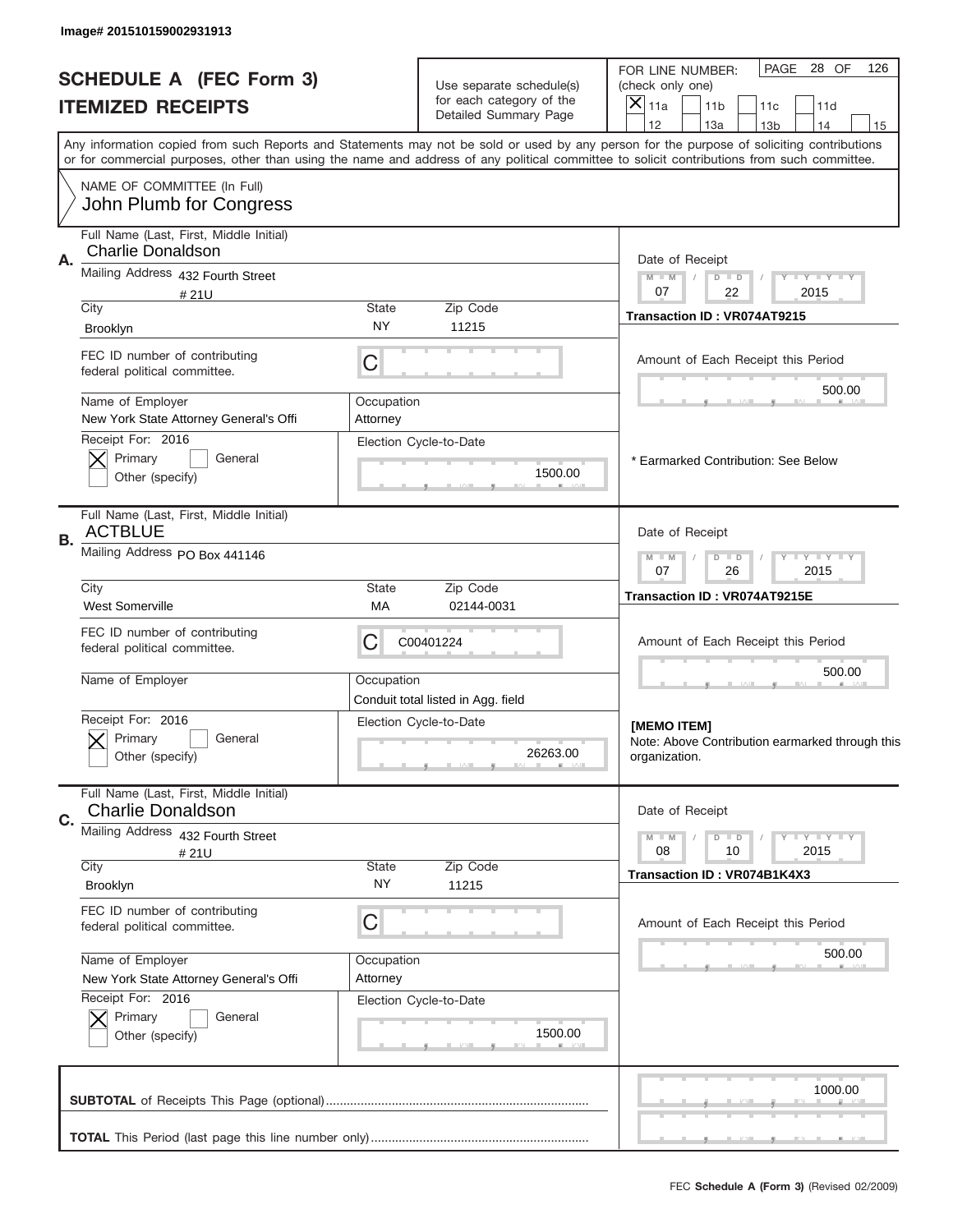|    | Image# 201510159002931914                                           |                        |                                                            |                                                                                                                                                                                                                                                                                         |
|----|---------------------------------------------------------------------|------------------------|------------------------------------------------------------|-----------------------------------------------------------------------------------------------------------------------------------------------------------------------------------------------------------------------------------------------------------------------------------------|
|    | <b>SCHEDULE A (FEC Form 3)</b>                                      |                        | Use separate schedule(s)<br>for each category of the       | PAGE<br>29 OF<br>126<br>FOR LINE NUMBER:<br>(check only one)                                                                                                                                                                                                                            |
|    | <b>ITEMIZED RECEIPTS</b>                                            |                        | Detailed Summary Page                                      | $\overline{\mathsf{x}}$<br>11a<br>11 <sub>b</sub><br>11c<br>11d<br>12<br>13a<br>14<br>13 <sub>b</sub><br>15                                                                                                                                                                             |
|    |                                                                     |                        |                                                            | Any information copied from such Reports and Statements may not be sold or used by any person for the purpose of soliciting contributions<br>or for commercial purposes, other than using the name and address of any political committee to solicit contributions from such committee. |
|    | NAME OF COMMITTEE (In Full)<br>John Plumb for Congress              |                        |                                                            |                                                                                                                                                                                                                                                                                         |
| Α. | Full Name (Last, First, Middle Initial)<br><b>Charlie Donaldson</b> |                        |                                                            | Date of Receipt                                                                                                                                                                                                                                                                         |
|    | Mailing Address 432 Fourth Street<br>#21U                           |                        |                                                            | $M - M$<br>Y FY FY FY<br>$D$ $D$<br>08<br>23<br>2015                                                                                                                                                                                                                                    |
|    | City<br>Brooklyn                                                    | State<br><b>NY</b>     | Zip Code<br>11215                                          | Transaction ID: VR074BH3FM4                                                                                                                                                                                                                                                             |
|    | FEC ID number of contributing<br>federal political committee.       | C                      |                                                            | Amount of Each Receipt this Period                                                                                                                                                                                                                                                      |
|    | Name of Employer<br>New York State Attorney General's Offi          | Occupation<br>Attorney |                                                            | 500.00                                                                                                                                                                                                                                                                                  |
|    | Receipt For: 2016<br>Primary<br>General<br>Other (specify)          |                        | Election Cycle-to-Date<br>1500.00                          |                                                                                                                                                                                                                                                                                         |
| В. | Full Name (Last, First, Middle Initial)<br>Robin A. Dubovi          |                        |                                                            | Date of Receipt                                                                                                                                                                                                                                                                         |
|    | Mailing Address 33 Chelseas Walk                                    |                        |                                                            | $T$ $Y$ $T$ $Y$ $T$ $Y$<br>$M - M$<br>$D$ $D$<br>09<br>16<br>2015                                                                                                                                                                                                                       |
|    | City<br>Ithaca                                                      | State<br>NY            | Zip Code<br>14850                                          | Transaction ID: VR074C7Q322                                                                                                                                                                                                                                                             |
|    | FEC ID number of contributing<br>federal political committee.       | C                      |                                                            | Amount of Each Receipt this Period                                                                                                                                                                                                                                                      |
|    | Name of Employer<br>N/A                                             | Occupation<br>Retired  |                                                            | 500.00                                                                                                                                                                                                                                                                                  |
|    | Receipt For: 2016<br>General<br>Primary<br>Other (specify)          |                        | Election Cycle-to-Date<br>500.00                           |                                                                                                                                                                                                                                                                                         |
| C. | Full Name (Last, First, Middle Initial)<br>Elizabeth D Earle        |                        |                                                            | Date of Receipt                                                                                                                                                                                                                                                                         |
|    | Mailing Address 314 Elmwood Avenue<br>City                          | Zip Code               | <b>TEY LY LY</b><br>$M - M$<br>$D$ $D$<br>28<br>2015<br>09 |                                                                                                                                                                                                                                                                                         |
|    | Ithaca                                                              | State<br>NY            | 14850                                                      | <b>Transaction ID: VR074CCDXY0</b>                                                                                                                                                                                                                                                      |
|    | FEC ID number of contributing<br>federal political committee.       | C                      |                                                            | Amount of Each Receipt this Period                                                                                                                                                                                                                                                      |
|    | Name of Employer<br>N/A                                             | Occupation<br>Retired  |                                                            | 250.00                                                                                                                                                                                                                                                                                  |
|    | Receipt For: 2016<br>Primary<br>General<br>Other (specify)          |                        | Election Cycle-to-Date<br>250.00                           |                                                                                                                                                                                                                                                                                         |
|    |                                                                     |                        |                                                            |                                                                                                                                                                                                                                                                                         |
|    |                                                                     |                        |                                                            | 1250.00                                                                                                                                                                                                                                                                                 |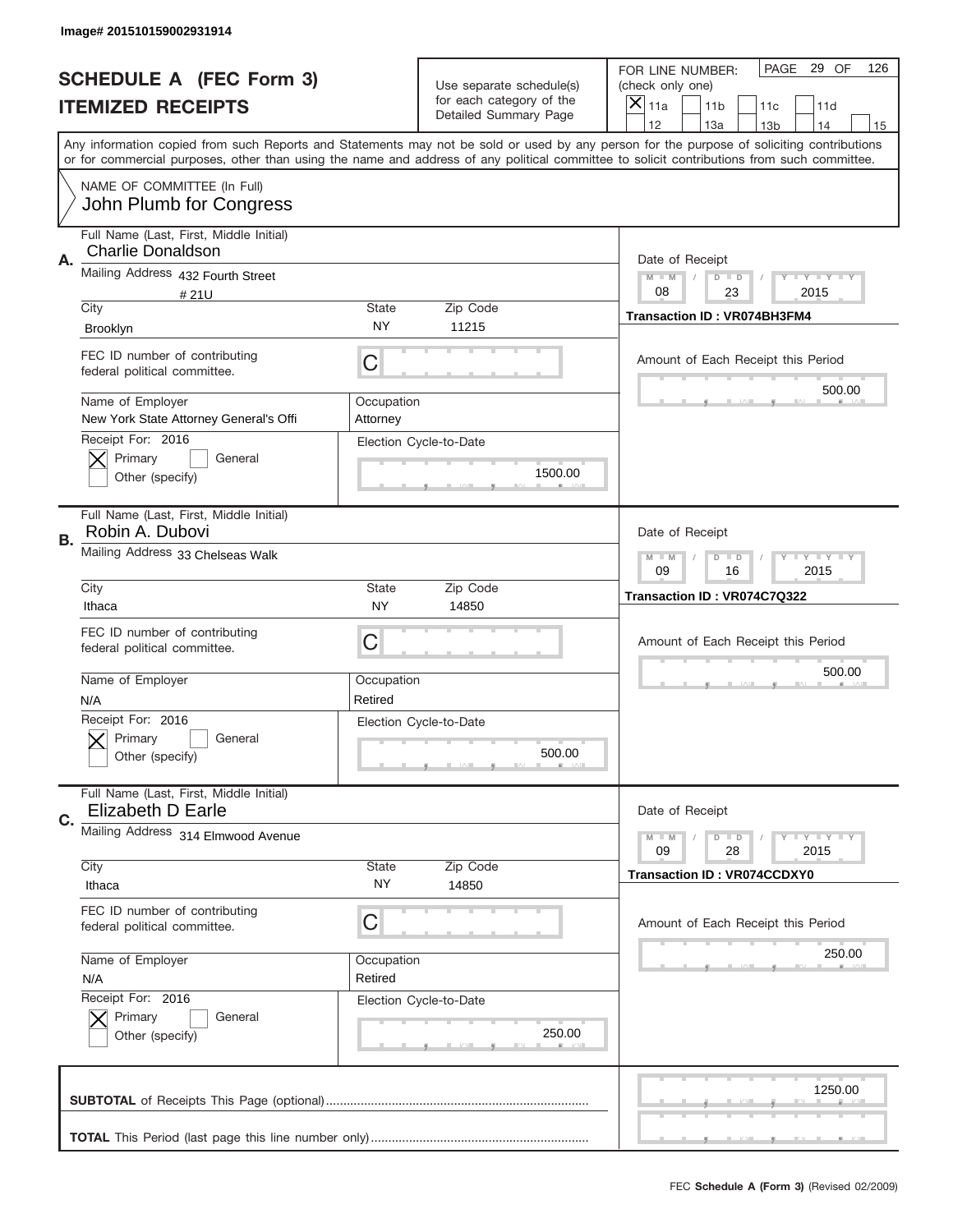|           | Image# 201510159002931915                                     |             |                                                                               |                                                                                                                                                                                                                                                                                         |
|-----------|---------------------------------------------------------------|-------------|-------------------------------------------------------------------------------|-----------------------------------------------------------------------------------------------------------------------------------------------------------------------------------------------------------------------------------------------------------------------------------------|
|           | <b>SCHEDULE A (FEC Form 3)</b><br><b>ITEMIZED RECEIPTS</b>    |             | Use separate schedule(s)<br>for each category of the<br>Detailed Summary Page | PAGE<br>30 OF<br>126<br>FOR LINE NUMBER:<br>(check only one)<br>×<br>11a<br>11 <sub>b</sub><br>11c<br>11d                                                                                                                                                                               |
|           |                                                               |             |                                                                               | 12<br>13a<br>14<br>13 <sub>b</sub><br>15                                                                                                                                                                                                                                                |
|           |                                                               |             |                                                                               | Any information copied from such Reports and Statements may not be sold or used by any person for the purpose of soliciting contributions<br>or for commercial purposes, other than using the name and address of any political committee to solicit contributions from such committee. |
|           | NAME OF COMMITTEE (In Full)<br>John Plumb for Congress        |             |                                                                               |                                                                                                                                                                                                                                                                                         |
|           | Full Name (Last, First, Middle Initial)                       |             |                                                                               |                                                                                                                                                                                                                                                                                         |
| Α.        | <b>Cynthia E Emmer</b><br>Mailing Address 858 Davis St        |             |                                                                               | Date of Receipt                                                                                                                                                                                                                                                                         |
|           |                                                               |             |                                                                               | $M - M$<br><b>LYLYLY</b><br>$D$ $D$<br>09<br>30<br>2015                                                                                                                                                                                                                                 |
|           | City<br>Elmira                                                | State<br>NY | Zip Code<br>14901-2028                                                        | <b>Transaction ID: VR074CENJS2</b>                                                                                                                                                                                                                                                      |
|           | FEC ID number of contributing<br>federal political committee. | C           |                                                                               | Amount of Each Receipt this Period                                                                                                                                                                                                                                                      |
|           | Name of Employer                                              | Occupation  |                                                                               | 250.00                                                                                                                                                                                                                                                                                  |
|           | N/A<br>Receipt For: 2016                                      | Retired     | Election Cycle-to-Date                                                        |                                                                                                                                                                                                                                                                                         |
|           | Primary<br>General                                            |             |                                                                               |                                                                                                                                                                                                                                                                                         |
|           | Other (specify)                                               |             | 250.00                                                                        |                                                                                                                                                                                                                                                                                         |
| <b>B.</b> | Full Name (Last, First, Middle Initial)<br>Mieke Y Eoyang     |             |                                                                               | Date of Receipt                                                                                                                                                                                                                                                                         |
|           | Mailing Address 1801 Calvert St NW<br>Apt 410                 |             |                                                                               | $M - M$<br>$D$ $D$<br><b>LYLYLY</b><br>09<br>25<br>2015                                                                                                                                                                                                                                 |
|           | City<br>Washington                                            | State<br>DC | Zip Code<br>20009-1912                                                        | Transaction ID: VR074CC8JT5                                                                                                                                                                                                                                                             |
|           | FEC ID number of contributing<br>federal political committee. | C           |                                                                               | Amount of Each Receipt this Period                                                                                                                                                                                                                                                      |
|           | Name of Employer                                              | Occupation  |                                                                               | 300.00                                                                                                                                                                                                                                                                                  |
|           | Third Way                                                     |             | <b>Director for National Security</b>                                         |                                                                                                                                                                                                                                                                                         |
|           | Receipt For: 2016<br>General<br>Primary                       |             | Election Cycle-to-Date                                                        |                                                                                                                                                                                                                                                                                         |
|           | Other (specify)                                               |             | 489.89                                                                        |                                                                                                                                                                                                                                                                                         |
|           | Full Name (Last, First, Middle Initial)                       |             |                                                                               |                                                                                                                                                                                                                                                                                         |
| C.        | Mieke Y Eoyang                                                |             |                                                                               | Date of Receipt                                                                                                                                                                                                                                                                         |
|           | Mailing Address 1801 Calvert St NW<br>Apt 410                 |             |                                                                               | <b>LEY LEY LEY</b><br>$M - M$<br>$D$ $D$<br>09<br>28<br>2015                                                                                                                                                                                                                            |
|           | City<br>Washington                                            | State<br>DC | Zip Code<br>20009-1912                                                        | <b>Transaction ID: VR074CCJMA2</b>                                                                                                                                                                                                                                                      |
|           | FEC ID number of contributing                                 |             |                                                                               |                                                                                                                                                                                                                                                                                         |
|           | federal political committee.                                  | С           |                                                                               | Amount of Each Receipt this Period                                                                                                                                                                                                                                                      |
|           | Name of Employer                                              | Occupation  |                                                                               | 189.89                                                                                                                                                                                                                                                                                  |
|           | Third Way                                                     |             | <b>Director for National Security</b>                                         |                                                                                                                                                                                                                                                                                         |
|           | Receipt For: 2016<br>Primary<br>General                       |             | Election Cycle-to-Date                                                        |                                                                                                                                                                                                                                                                                         |
|           | Other (specify)                                               |             | 489.89                                                                        | * In-Kind: Event Catering                                                                                                                                                                                                                                                               |
|           |                                                               |             |                                                                               | 739.89                                                                                                                                                                                                                                                                                  |
|           |                                                               |             |                                                                               |                                                                                                                                                                                                                                                                                         |
|           |                                                               |             |                                                                               |                                                                                                                                                                                                                                                                                         |
|           |                                                               |             |                                                                               | FEC Schedule A (Form 3) (Revised 02/2009)                                                                                                                                                                                                                                               |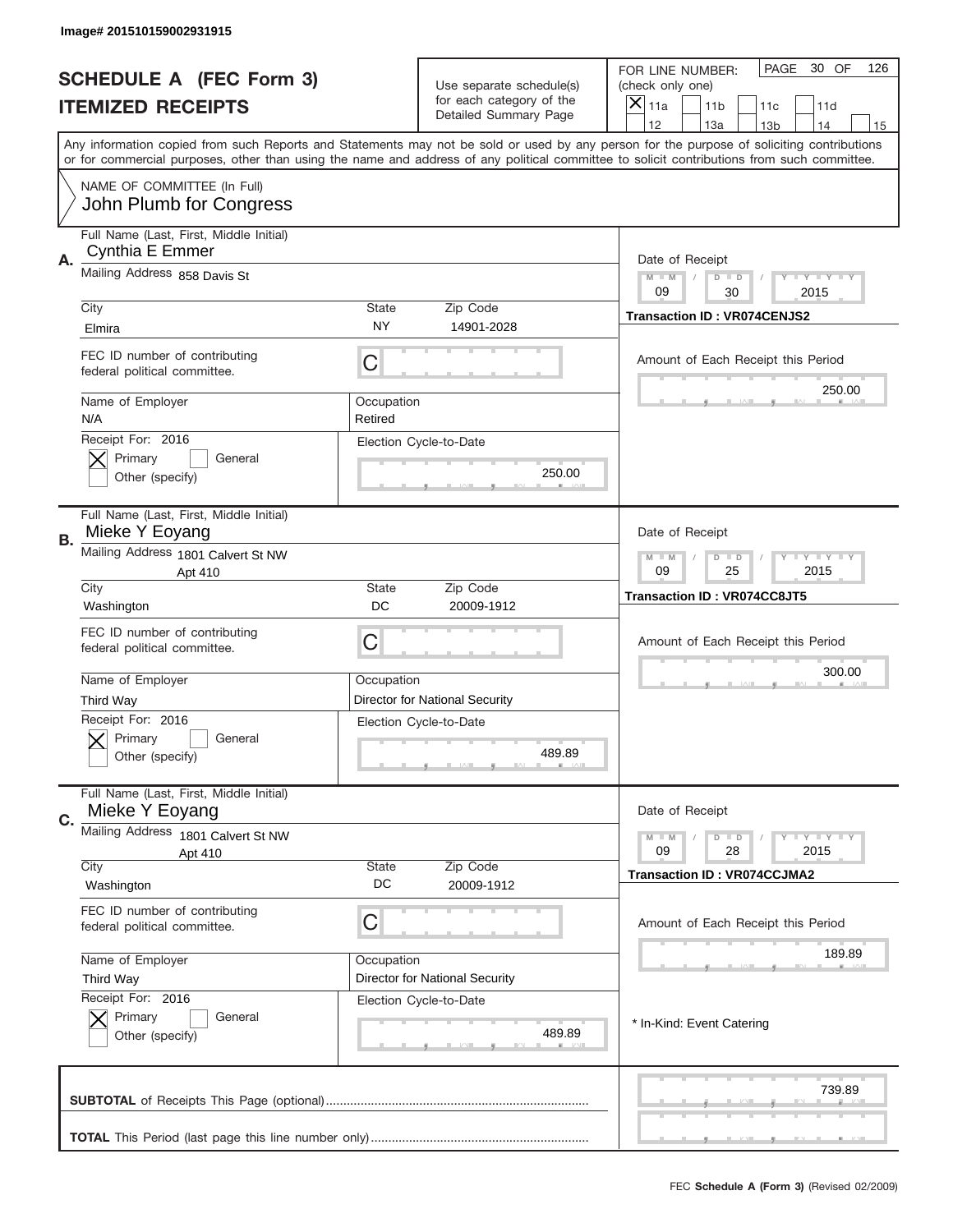|                                                            | Image# 201510159002931916                                     |                    |                                                      |                                                                                                                                                                                                                                                                                         |
|------------------------------------------------------------|---------------------------------------------------------------|--------------------|------------------------------------------------------|-----------------------------------------------------------------------------------------------------------------------------------------------------------------------------------------------------------------------------------------------------------------------------------------|
| <b>SCHEDULE A (FEC Form 3)</b><br><b>ITEMIZED RECEIPTS</b> |                                                               |                    | Use separate schedule(s)<br>for each category of the | PAGE<br>31 OF<br>126<br>FOR LINE NUMBER:<br>(check only one)<br>$\overline{X} _{11a}$<br>11 <sub>b</sub><br>11c<br>11d                                                                                                                                                                  |
|                                                            |                                                               |                    | Detailed Summary Page                                | 12<br>13a<br>14<br>13 <sub>b</sub><br>15                                                                                                                                                                                                                                                |
|                                                            |                                                               |                    |                                                      | Any information copied from such Reports and Statements may not be sold or used by any person for the purpose of soliciting contributions<br>or for commercial purposes, other than using the name and address of any political committee to solicit contributions from such committee. |
|                                                            | NAME OF COMMITTEE (In Full)<br>John Plumb for Congress        |                    |                                                      |                                                                                                                                                                                                                                                                                         |
|                                                            | Full Name (Last, First, Middle Initial)                       |                    |                                                      |                                                                                                                                                                                                                                                                                         |
| Α.                                                         | Wes Ernsberger                                                |                    |                                                      | Date of Receipt                                                                                                                                                                                                                                                                         |
|                                                            | Mailing Address 19 Lake St.                                   |                    |                                                      | $M$ $M$<br>Y FY FY FY<br>$D$ $D$<br>07<br>20<br>2015                                                                                                                                                                                                                                    |
|                                                            | City                                                          | State              | Zip Code                                             | Transaction ID: VR074AT9257                                                                                                                                                                                                                                                             |
|                                                            | Owego                                                         | NY                 | 13827                                                |                                                                                                                                                                                                                                                                                         |
|                                                            | FEC ID number of contributing<br>federal political committee. | C                  |                                                      | Amount of Each Receipt this Period<br>200.00                                                                                                                                                                                                                                            |
|                                                            | Name of Employer                                              | Occupation         |                                                      |                                                                                                                                                                                                                                                                                         |
|                                                            | N/A<br>Receipt For: 2016                                      | Retired            | Election Cycle-to-Date                               |                                                                                                                                                                                                                                                                                         |
|                                                            | Primary<br>General                                            |                    |                                                      | * Earmarked Contribution: See Below                                                                                                                                                                                                                                                     |
|                                                            | Other (specify)                                               |                    | 600.00                                               |                                                                                                                                                                                                                                                                                         |
| В.                                                         | Full Name (Last, First, Middle Initial)<br><b>ACTBLUE</b>     |                    |                                                      | Date of Receipt                                                                                                                                                                                                                                                                         |
|                                                            | Mailing Address PO Box 441146                                 |                    | Zip Code                                             | <b>LY LY LY</b><br>$D$ $D$<br>$M - M$<br>07<br>26<br>2015                                                                                                                                                                                                                               |
|                                                            | City<br><b>West Somerville</b>                                | <b>State</b><br>МA | Transaction ID: VR074AT9257E                         |                                                                                                                                                                                                                                                                                         |
|                                                            | FEC ID number of contributing<br>federal political committee. | C                  | C00401224                                            | Amount of Each Receipt this Period                                                                                                                                                                                                                                                      |
|                                                            | Name of Employer                                              | Occupation         | Conduit total listed in Agg. field                   | 200.00                                                                                                                                                                                                                                                                                  |
|                                                            | Receipt For: 2016                                             |                    | Election Cycle-to-Date                               | [MEMO ITEM]                                                                                                                                                                                                                                                                             |
|                                                            | General<br>Primary<br>Other (specify)                         |                    | 26263.00                                             | Note: Above Contribution earmarked through this<br>organization.                                                                                                                                                                                                                        |
|                                                            | Full Name (Last, First, Middle Initial)                       |                    |                                                      |                                                                                                                                                                                                                                                                                         |
| C.                                                         | Wes Ernsberger                                                |                    |                                                      | Date of Receipt                                                                                                                                                                                                                                                                         |
|                                                            | Mailing Address 19 Lake St.                                   |                    |                                                      | <b>LY LY LY</b><br>$M - M$<br>$D$ $D$<br>08<br>28<br>2015                                                                                                                                                                                                                               |
|                                                            | City                                                          | <b>State</b>       | Zip Code                                             | Transaction ID: VR074BP9E02                                                                                                                                                                                                                                                             |
|                                                            | Owego                                                         | ΝY                 | 13827                                                |                                                                                                                                                                                                                                                                                         |
|                                                            | FEC ID number of contributing<br>federal political committee. | C                  |                                                      | Amount of Each Receipt this Period                                                                                                                                                                                                                                                      |
|                                                            | Name of Employer                                              | Occupation         |                                                      | 200.00                                                                                                                                                                                                                                                                                  |
|                                                            | N/A<br>Receipt For: 2016                                      | Retired            |                                                      |                                                                                                                                                                                                                                                                                         |
|                                                            | Primary<br>General                                            |                    | Election Cycle-to-Date                               |                                                                                                                                                                                                                                                                                         |
|                                                            | Other (specify)                                               |                    | 600.00                                               |                                                                                                                                                                                                                                                                                         |
|                                                            |                                                               |                    |                                                      | 400.00                                                                                                                                                                                                                                                                                  |
|                                                            |                                                               |                    |                                                      |                                                                                                                                                                                                                                                                                         |
|                                                            |                                                               |                    |                                                      |                                                                                                                                                                                                                                                                                         |
|                                                            |                                                               |                    |                                                      |                                                                                                                                                                                                                                                                                         |
|                                                            |                                                               |                    |                                                      | FEC Schedule A (Form 3) (Revised 02/2009)                                                                                                                                                                                                                                               |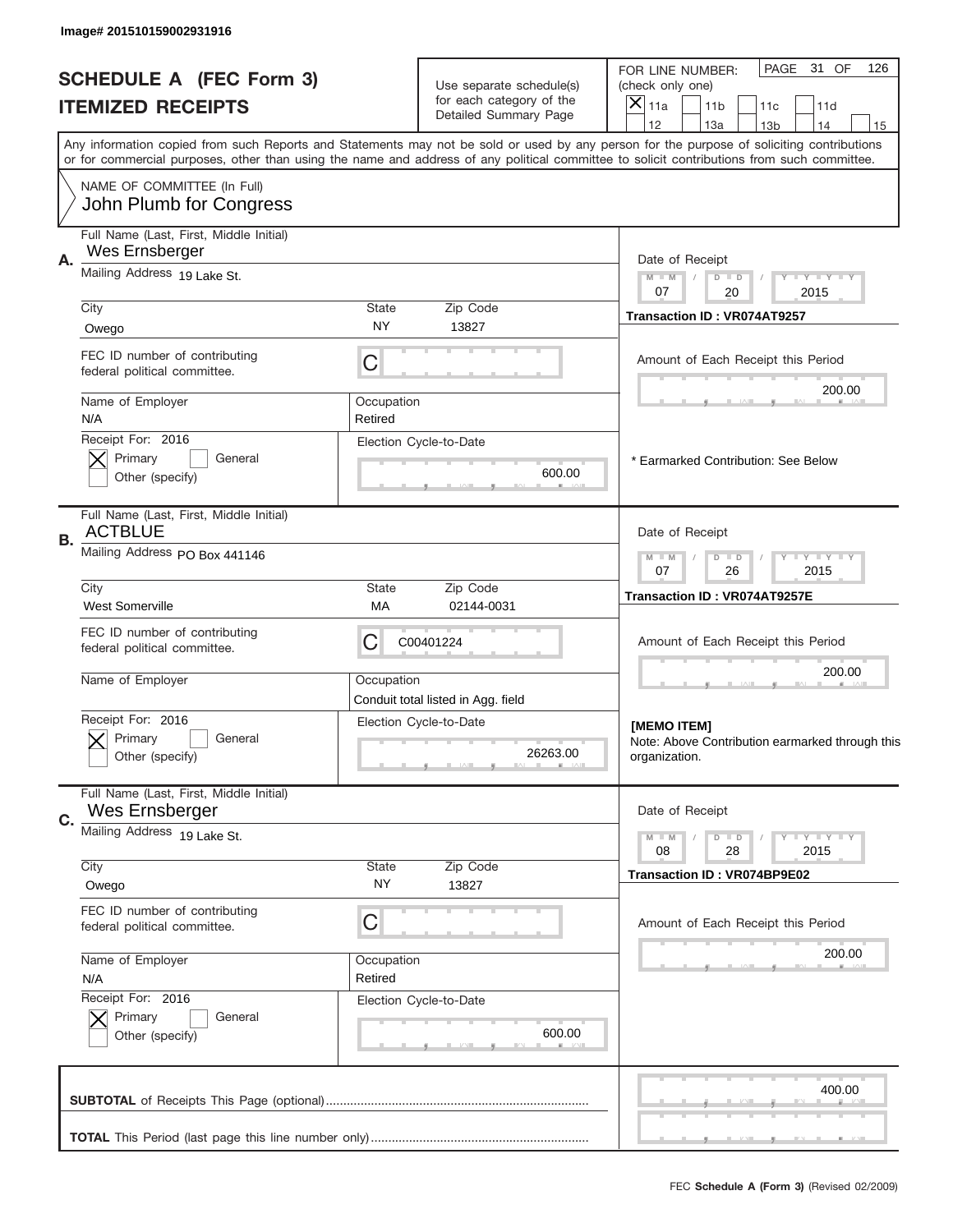|                | Image# 201510159002931917                                                   |                            |                                                   |                                                                                                                                                                                                                                                                                                                                     |
|----------------|-----------------------------------------------------------------------------|----------------------------|---------------------------------------------------|-------------------------------------------------------------------------------------------------------------------------------------------------------------------------------------------------------------------------------------------------------------------------------------------------------------------------------------|
|                | <b>SCHEDULE A (FEC Form 3)</b>                                              |                            | Use separate schedule(s)                          | PAGE<br>32 OF<br>126<br>FOR LINE NUMBER:<br>(check only one)                                                                                                                                                                                                                                                                        |
|                | <b>ITEMIZED RECEIPTS</b>                                                    |                            | for each category of the<br>Detailed Summary Page | ×<br>11a<br>11 <sub>b</sub><br>11c<br>11d                                                                                                                                                                                                                                                                                           |
|                |                                                                             |                            |                                                   | 12<br>13a<br>14<br>13 <sub>b</sub><br>15<br>Any information copied from such Reports and Statements may not be sold or used by any person for the purpose of soliciting contributions<br>or for commercial purposes, other than using the name and address of any political committee to solicit contributions from such committee. |
|                | NAME OF COMMITTEE (In Full)<br>John Plumb for Congress                      |                            |                                                   |                                                                                                                                                                                                                                                                                                                                     |
| Α.             | Full Name (Last, First, Middle Initial)<br>Wes Ernsberger                   |                            |                                                   | Date of Receipt                                                                                                                                                                                                                                                                                                                     |
|                | Mailing Address 19 Lake St.                                                 |                            |                                                   | $M - M$<br><b>LYLYLY</b><br>$D$ $D$<br>09<br>28<br>2015                                                                                                                                                                                                                                                                             |
|                | City<br>Owego                                                               | State<br>NY                | Zip Code<br>13827                                 | <b>Transaction ID: VR074CCJRM0</b>                                                                                                                                                                                                                                                                                                  |
|                | FEC ID number of contributing<br>federal political committee.               | C                          |                                                   | Amount of Each Receipt this Period<br>200.00                                                                                                                                                                                                                                                                                        |
|                | Name of Employer<br>N/A                                                     | Occupation<br>Retired      |                                                   |                                                                                                                                                                                                                                                                                                                                     |
|                | Receipt For: 2016<br>Primary<br>General<br>Other (specify)                  |                            | Election Cycle-to-Date<br>600.00                  |                                                                                                                                                                                                                                                                                                                                     |
| В.             | Full Name (Last, First, Middle Initial)<br><b>Greg Fallon</b>               |                            |                                                   | Date of Receipt                                                                                                                                                                                                                                                                                                                     |
|                | Mailing Address 794 27th Ave N.                                             |                            |                                                   | $M - M$<br><b>LYLYLY</b><br>$D$ $D$<br>09<br>29<br>2015                                                                                                                                                                                                                                                                             |
|                | City<br>St. Petersburg                                                      | State<br>FL                | Zip Code<br>33704                                 | <b>Transaction ID: VR074CD6KG4</b>                                                                                                                                                                                                                                                                                                  |
|                |                                                                             |                            |                                                   |                                                                                                                                                                                                                                                                                                                                     |
|                | FEC ID number of contributing<br>federal political committee.               | C                          |                                                   | Amount of Each Receipt this Period                                                                                                                                                                                                                                                                                                  |
|                | Name of Employer<br>N/A                                                     | Occupation<br>Not Employed |                                                   | 250.00                                                                                                                                                                                                                                                                                                                              |
|                | Receipt For: 2016<br>General<br>Primary<br>Other (specify)                  |                            | Election Cycle-to-Date<br>250.00                  |                                                                                                                                                                                                                                                                                                                                     |
| $\mathbf{C}$ . | Full Name (Last, First, Middle Initial)<br>Evelyn Farkas                    |                            |                                                   | Date of Receipt                                                                                                                                                                                                                                                                                                                     |
|                | Mailing Address 3601 Connecticut Ave NW                                     |                            |                                                   | <b>LEY LEY LEY</b><br>$M - M$<br>$D$ $D$                                                                                                                                                                                                                                                                                            |
|                | Apt 512<br>City                                                             | State<br>DC                | Zip Code                                          | 09<br>22<br>2015<br><b>Transaction ID: VR074C96TN0</b>                                                                                                                                                                                                                                                                              |
|                | Washington<br>FEC ID number of contributing<br>federal political committee. | С                          | 20008                                             | Amount of Each Receipt this Period                                                                                                                                                                                                                                                                                                  |
|                | Name of Employer<br>Dept. of Defense                                        | Occupation                 | Government Employee                               | 250.00                                                                                                                                                                                                                                                                                                                              |
|                | Receipt For: 2016<br>Primary<br>General<br>Other (specify)                  |                            | Election Cycle-to-Date<br>250.00                  |                                                                                                                                                                                                                                                                                                                                     |
|                |                                                                             |                            |                                                   | 700.00                                                                                                                                                                                                                                                                                                                              |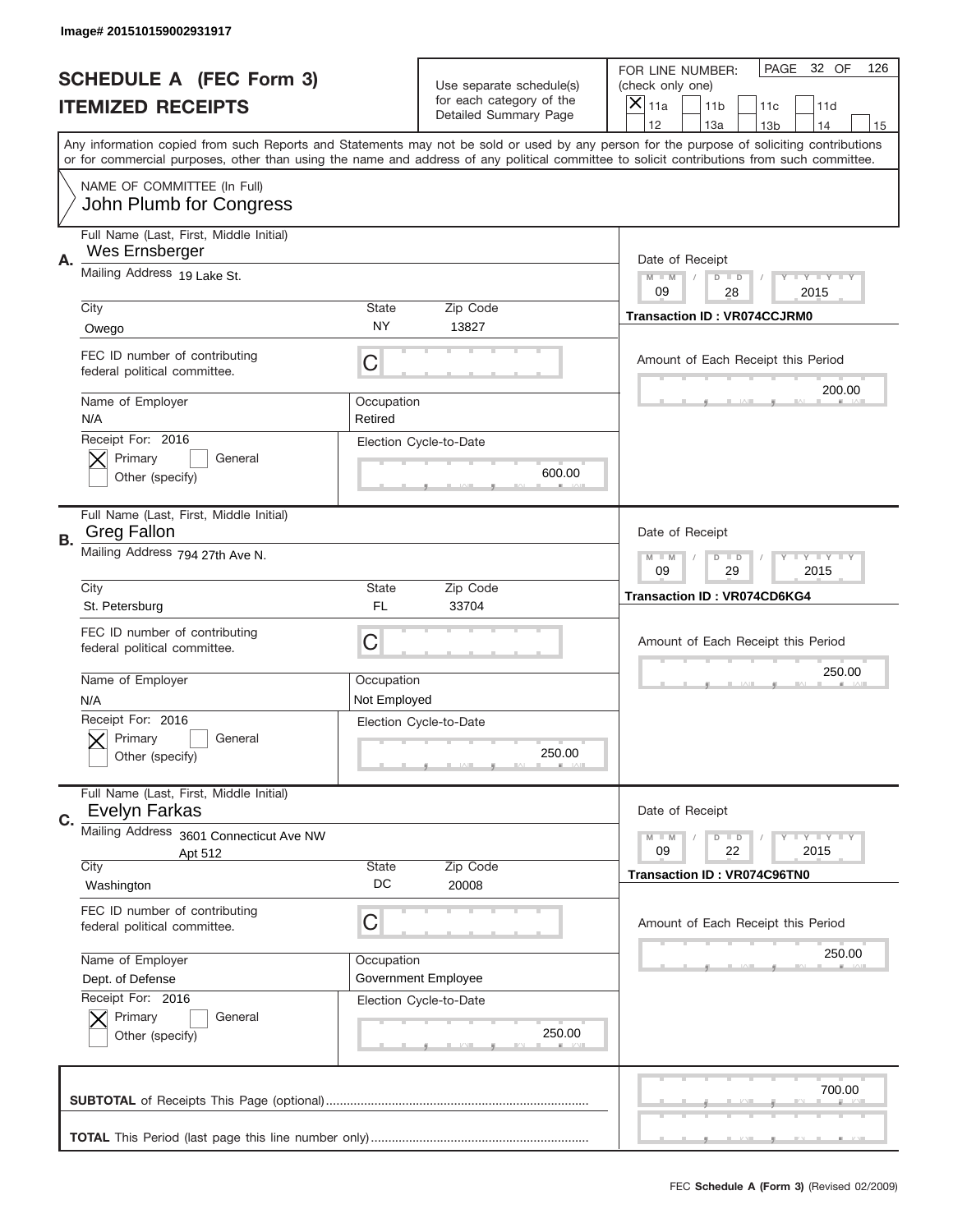|    | Image# 201510159002931918                                       |                           |                                                           |                                                                                                                                                                                       |
|----|-----------------------------------------------------------------|---------------------------|-----------------------------------------------------------|---------------------------------------------------------------------------------------------------------------------------------------------------------------------------------------|
|    | <b>SCHEDULE A (FEC Form 3)</b>                                  |                           | Use separate schedule(s)                                  | PAGE<br>33 OF<br>126<br>FOR LINE NUMBER:<br>(check only one)                                                                                                                          |
|    | <b>ITEMIZED RECEIPTS</b>                                        |                           | for each category of the<br>Detailed Summary Page         | ×<br>11a<br>11 <sub>b</sub><br>11c<br>11d                                                                                                                                             |
|    |                                                                 |                           |                                                           | 12<br>13a<br>14<br>13 <sub>b</sub><br>15<br>Any information copied from such Reports and Statements may not be sold or used by any person for the purpose of soliciting contributions |
|    |                                                                 |                           |                                                           | or for commercial purposes, other than using the name and address of any political committee to solicit contributions from such committee.                                            |
|    | NAME OF COMMITTEE (In Full)<br>John Plumb for Congress          |                           |                                                           |                                                                                                                                                                                       |
| Α. | Full Name (Last, First, Middle Initial)<br>Paul P. Feeny        |                           |                                                           | Date of Receipt                                                                                                                                                                       |
|    | Mailing Address 105 Devon Road                                  |                           |                                                           | $M - M$<br>Y I Y I Y I Y<br>$D$ $D$<br>09<br>21<br>2015                                                                                                                               |
|    | City                                                            | <b>State</b>              | Zip Code                                                  | Transaction ID: VR074C814W8                                                                                                                                                           |
|    | Ithaca                                                          | <b>NY</b>                 | 14850                                                     |                                                                                                                                                                                       |
|    | FEC ID number of contributing<br>federal political committee.   | C                         |                                                           | Amount of Each Receipt this Period                                                                                                                                                    |
|    | Name of Employer<br>N/A                                         | Occupation<br>Retired     |                                                           | 500.00                                                                                                                                                                                |
|    | Receipt For: 2016<br>Primary<br>General<br>Other (specify)      |                           | Election Cycle-to-Date<br>500.00                          |                                                                                                                                                                                       |
| В. | Full Name (Last, First, Middle Initial)<br>Martha Ferger        |                           |                                                           | Date of Receipt                                                                                                                                                                       |
|    | Mailing Address PO Box 8 6 Union St                             |                           | <b>LY LY LY</b><br>$M - M$<br>$D$ $D$<br>09<br>18<br>2015 |                                                                                                                                                                                       |
|    | City<br>Dryden                                                  | <b>State</b><br><b>NY</b> | Zip Code<br>13053                                         | Transaction ID: VR074C7YH68                                                                                                                                                           |
|    | FEC ID number of contributing<br>federal political committee.   | C                         |                                                           | Amount of Each Receipt this Period                                                                                                                                                    |
|    | Name of Employer<br>N/A                                         | Occupation<br>Retired     |                                                           | 300.00                                                                                                                                                                                |
|    | Receipt For: 2016<br>General<br>Primary<br>Other (specify)      |                           | Election Cycle-to-Date<br>300.00                          |                                                                                                                                                                                       |
| C. | Full Name (Last, First, Middle Initial)<br><b>Brian Fishman</b> |                           |                                                           | Date of Receipt                                                                                                                                                                       |
|    | Mailing Address 210 Waverley Street<br>#1                       |                           |                                                           | <b>TEY LY LY</b><br>$M - M$<br>$D$ $D$<br>09<br>24<br>2015                                                                                                                            |
|    | City<br>Menlo Park                                              | <b>State</b><br>CA        | Zip Code<br>94025                                         | <b>Transaction ID: VR074CBP873</b>                                                                                                                                                    |
|    | FEC ID number of contributing<br>federal political committee.   | C                         |                                                           | Amount of Each Receipt this Period                                                                                                                                                    |
|    | Name of Employer                                                | Occupation                |                                                           | 250.00                                                                                                                                                                                |
|    | New America Foundation                                          | Fellow                    |                                                           |                                                                                                                                                                                       |
|    | Receipt For: 2016<br>Primary<br>General<br>Other (specify)      |                           | Election Cycle-to-Date<br>250.00                          |                                                                                                                                                                                       |
|    |                                                                 |                           |                                                           | 1050.00                                                                                                                                                                               |
|    |                                                                 |                           |                                                           |                                                                                                                                                                                       |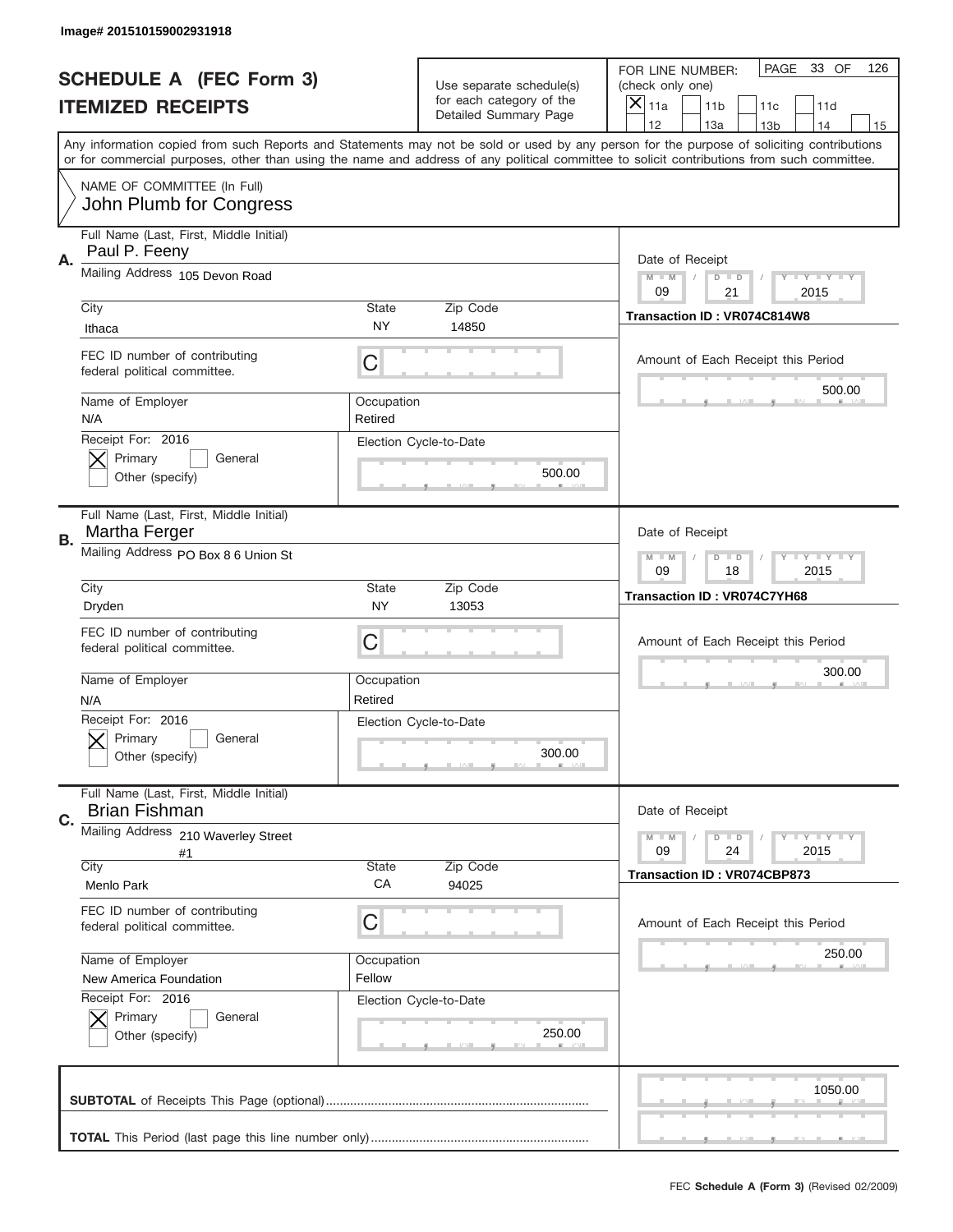|                          | Image# 201510159002931919                                     |                                                           |                                                   |                                                                                                                                                                                                                                                                                                                                     |  |  |
|--------------------------|---------------------------------------------------------------|-----------------------------------------------------------|---------------------------------------------------|-------------------------------------------------------------------------------------------------------------------------------------------------------------------------------------------------------------------------------------------------------------------------------------------------------------------------------------|--|--|
|                          | <b>SCHEDULE A (FEC Form 3)</b>                                |                                                           | Use separate schedule(s)                          | PAGE<br>34 OF<br>126<br>FOR LINE NUMBER:<br>(check only one)                                                                                                                                                                                                                                                                        |  |  |
| <b>ITEMIZED RECEIPTS</b> |                                                               |                                                           | for each category of the<br>Detailed Summary Page | $\overline{X} _{11a}$<br>11 <sub>b</sub><br>11c<br>11d                                                                                                                                                                                                                                                                              |  |  |
|                          |                                                               |                                                           |                                                   | 12<br>13a<br>14<br>13 <sub>b</sub><br>15<br>Any information copied from such Reports and Statements may not be sold or used by any person for the purpose of soliciting contributions<br>or for commercial purposes, other than using the name and address of any political committee to solicit contributions from such committee. |  |  |
|                          | NAME OF COMMITTEE (In Full)<br>John Plumb for Congress        |                                                           |                                                   |                                                                                                                                                                                                                                                                                                                                     |  |  |
| Α.                       | Full Name (Last, First, Middle Initial)<br>Tessa S. Flores    | Date of Receipt                                           |                                                   |                                                                                                                                                                                                                                                                                                                                     |  |  |
|                          | Mailing Address 154 Compton Rd                                | <b>LYLYLY</b><br>$M - M$<br>$D$ $D$<br>09<br>28<br>2015   |                                                   |                                                                                                                                                                                                                                                                                                                                     |  |  |
|                          | City<br>Ithaca                                                | <b>State</b><br>NY                                        | Zip Code<br>14850                                 | Transaction ID: VR074CCJQ19                                                                                                                                                                                                                                                                                                         |  |  |
|                          | FEC ID number of contributing<br>federal political committee. | C                                                         |                                                   | Amount of Each Receipt this Period<br>500.00                                                                                                                                                                                                                                                                                        |  |  |
|                          | Name of Employer<br>N/A                                       | Occupation<br>Retired                                     |                                                   |                                                                                                                                                                                                                                                                                                                                     |  |  |
|                          | Receipt For: 2016<br>Primary<br>General<br>Other (specify)    |                                                           | Election Cycle-to-Date<br>500.00                  |                                                                                                                                                                                                                                                                                                                                     |  |  |
| <b>B.</b>                | Full Name (Last, First, Middle Initial)<br>Michele Flournoy   |                                                           |                                                   | Date of Receipt                                                                                                                                                                                                                                                                                                                     |  |  |
|                          | Mailing Address 6725 Honesty Drive                            | <b>LY LY LY</b><br>$D$ $D$<br>$M - M$<br>09<br>17<br>2015 |                                                   |                                                                                                                                                                                                                                                                                                                                     |  |  |
|                          | City<br>Bethesda                                              | <b>State</b><br>MD                                        | Zip Code<br>20817                                 | Transaction ID: VR074C7WD65                                                                                                                                                                                                                                                                                                         |  |  |
|                          | FEC ID number of contributing<br>federal political committee. | С                                                         |                                                   | Amount of Each Receipt this Period                                                                                                                                                                                                                                                                                                  |  |  |
|                          | Name of Employer<br><b>CNAS</b>                               | Occupation<br>CEO                                         |                                                   | 250.00                                                                                                                                                                                                                                                                                                                              |  |  |
|                          | Receipt For: 2016                                             |                                                           | Election Cycle-to-Date                            |                                                                                                                                                                                                                                                                                                                                     |  |  |
|                          | General<br>Primary<br>Other (specify)                         |                                                           | 250.00                                            |                                                                                                                                                                                                                                                                                                                                     |  |  |
| C.                       | Full Name (Last, First, Middle Initial)<br>Jason Forrester    |                                                           |                                                   | Date of Receipt                                                                                                                                                                                                                                                                                                                     |  |  |
|                          | Mailing Address 1746 Kenyon St NW                             |                                                           |                                                   | <b>LY LY LY</b><br>$M - M$<br>$D$ $D$<br>09<br>22<br>2015                                                                                                                                                                                                                                                                           |  |  |
|                          | City<br>Washington                                            | <b>State</b><br>DC                                        | Zip Code<br>20010                                 | <b>Transaction ID: VR074C97CW4</b>                                                                                                                                                                                                                                                                                                  |  |  |
|                          | FEC ID number of contributing<br>federal political committee. | С                                                         |                                                   | Amount of Each Receipt this Period                                                                                                                                                                                                                                                                                                  |  |  |
|                          | Name of Employer<br>Jason Forrester Consulting LLC            | Occupation<br>Consultant                                  |                                                   | 250.00                                                                                                                                                                                                                                                                                                                              |  |  |
|                          | Receipt For: 2016<br>Primary<br>General<br>Other (specify)    |                                                           | Election Cycle-to-Date<br>250.00                  |                                                                                                                                                                                                                                                                                                                                     |  |  |
|                          |                                                               |                                                           |                                                   | 1000.00                                                                                                                                                                                                                                                                                                                             |  |  |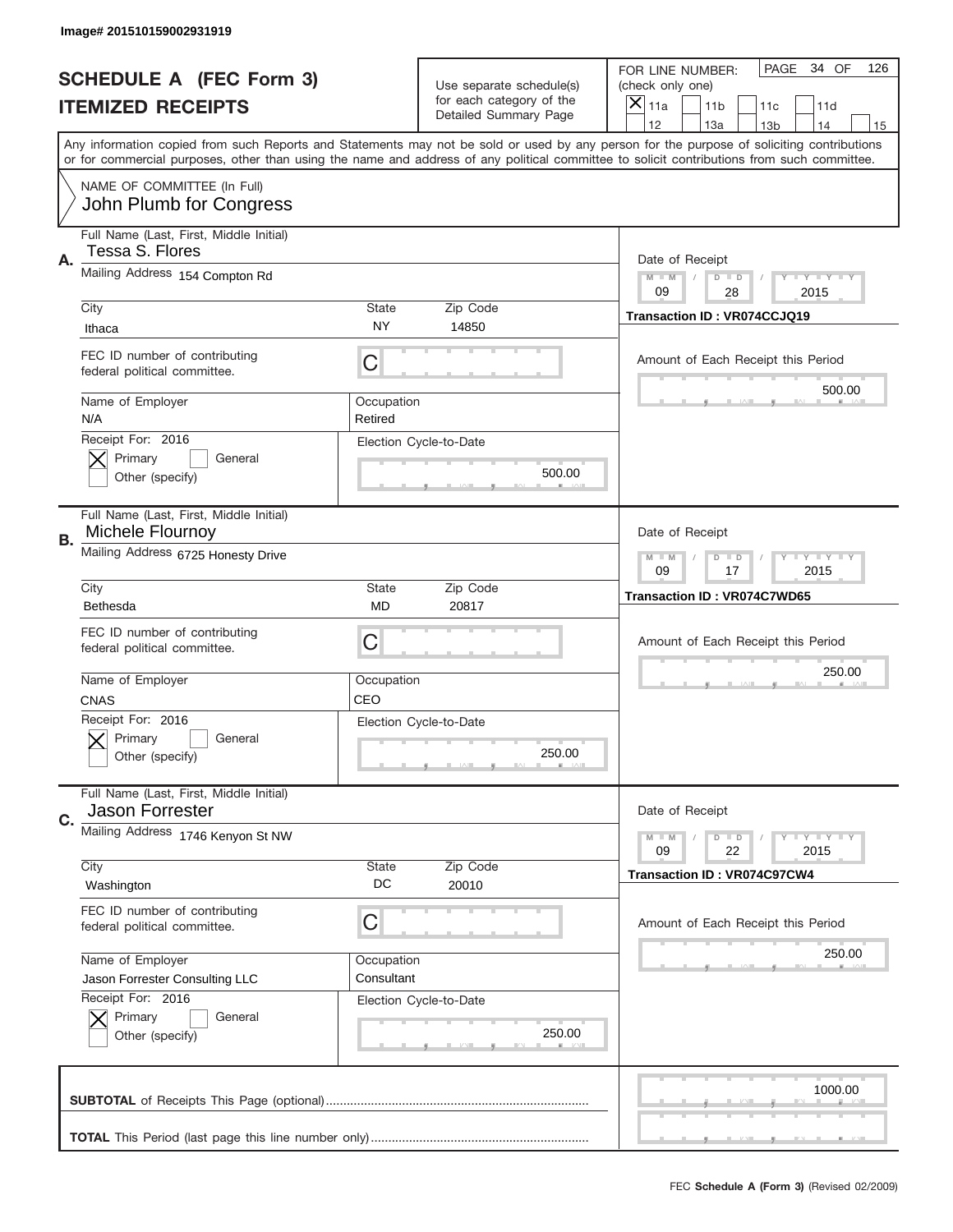|                                | Image# 201510159002931920                                     |                                                           |                                                      |                                                                                                                                                                                                                                                                                         |  |  |
|--------------------------------|---------------------------------------------------------------|-----------------------------------------------------------|------------------------------------------------------|-----------------------------------------------------------------------------------------------------------------------------------------------------------------------------------------------------------------------------------------------------------------------------------------|--|--|
| <b>SCHEDULE A (FEC Form 3)</b> |                                                               |                                                           | Use separate schedule(s)<br>for each category of the | PAGE<br>35 OF<br>126<br>FOR LINE NUMBER:<br>(check only one)<br>X                                                                                                                                                                                                                       |  |  |
| <b>ITEMIZED RECEIPTS</b>       |                                                               |                                                           | Detailed Summary Page                                | 11a<br>11 <sub>b</sub><br>11c<br>11d<br>12<br>13a<br>14<br>13 <sub>b</sub><br>15                                                                                                                                                                                                        |  |  |
|                                |                                                               |                                                           |                                                      | Any information copied from such Reports and Statements may not be sold or used by any person for the purpose of soliciting contributions<br>or for commercial purposes, other than using the name and address of any political committee to solicit contributions from such committee. |  |  |
|                                | NAME OF COMMITTEE (In Full)<br>John Plumb for Congress        |                                                           |                                                      |                                                                                                                                                                                                                                                                                         |  |  |
|                                | Full Name (Last, First, Middle Initial)                       |                                                           |                                                      |                                                                                                                                                                                                                                                                                         |  |  |
| Α.                             | <b>Daniel Foster</b>                                          | Date of Receipt                                           |                                                      |                                                                                                                                                                                                                                                                                         |  |  |
|                                | Mailing Address 2197 Historic Decatur Rd<br>Unit 53           | $M - M$<br>Y FY FY FY<br>$D$ $D$<br>07<br>10<br>2015      |                                                      |                                                                                                                                                                                                                                                                                         |  |  |
|                                | City                                                          | Zip Code                                                  | Transaction ID: VR074ASQ1B0                          |                                                                                                                                                                                                                                                                                         |  |  |
|                                | San Diego                                                     | CA                                                        | 92106-6096                                           |                                                                                                                                                                                                                                                                                         |  |  |
|                                | FEC ID number of contributing<br>federal political committee. | C                                                         |                                                      | Amount of Each Receipt this Period                                                                                                                                                                                                                                                      |  |  |
|                                | Name of Employer                                              | Occupation                                                |                                                      | 2700.00                                                                                                                                                                                                                                                                                 |  |  |
|                                | Self-Employed<br>Receipt For: 2016                            | <b>CPA</b>                                                | Election Cycle-to-Date                               |                                                                                                                                                                                                                                                                                         |  |  |
|                                | Primary<br>General                                            |                                                           |                                                      | * Earmarked Contribution: See Below                                                                                                                                                                                                                                                     |  |  |
|                                | Other (specify)                                               |                                                           | 5400.00                                              |                                                                                                                                                                                                                                                                                         |  |  |
| В.                             | Full Name (Last, First, Middle Initial)<br><b>ACTBLUE</b>     | Date of Receipt                                           |                                                      |                                                                                                                                                                                                                                                                                         |  |  |
|                                | Mailing Address PO Box 441146                                 | $D$ $D$<br><b>LY LY LY</b><br>$M - M$<br>07<br>12<br>2015 |                                                      |                                                                                                                                                                                                                                                                                         |  |  |
|                                | City<br><b>West Somerville</b>                                | <b>State</b><br>МA                                        | Zip Code<br>02144-0031                               | Transaction ID: VR074ASQ1B0E                                                                                                                                                                                                                                                            |  |  |
|                                | FEC ID number of contributing<br>federal political committee. | C                                                         | C00401224                                            | Amount of Each Receipt this Period                                                                                                                                                                                                                                                      |  |  |
|                                | Name of Employer                                              | Occupation                                                | Conduit total listed in Agg. field                   | 2700.00                                                                                                                                                                                                                                                                                 |  |  |
|                                | Receipt For: 2016                                             |                                                           | Election Cycle-to-Date                               | [MEMO ITEM]                                                                                                                                                                                                                                                                             |  |  |
|                                | Primary<br>General<br>Other (specify)                         |                                                           | 26263.00                                             | Note: Above Contribution earmarked through this<br>organization.                                                                                                                                                                                                                        |  |  |
|                                | Full Name (Last, First, Middle Initial)                       |                                                           |                                                      |                                                                                                                                                                                                                                                                                         |  |  |
| C.                             | <b>Daniel Foster</b>                                          |                                                           |                                                      | Date of Receipt                                                                                                                                                                                                                                                                         |  |  |
|                                | Mailing Address 2197 Historic Decatur Rd<br>Unit 53           |                                                           |                                                      | <b>LY LY LY</b><br>$M - M$<br>$D$ $D$<br>07<br>2015<br>10                                                                                                                                                                                                                               |  |  |
|                                | City                                                          | <b>Transaction ID: VR074ASQ1F2</b>                        |                                                      |                                                                                                                                                                                                                                                                                         |  |  |
|                                | San Diego                                                     | CA                                                        | 92106-6096                                           |                                                                                                                                                                                                                                                                                         |  |  |
|                                | FEC ID number of contributing<br>federal political committee. | C                                                         |                                                      | Amount of Each Receipt this Period                                                                                                                                                                                                                                                      |  |  |
|                                | Name of Employer                                              | Occupation                                                |                                                      | 2700.00                                                                                                                                                                                                                                                                                 |  |  |
|                                | Self-Employed                                                 | <b>CPA</b>                                                |                                                      |                                                                                                                                                                                                                                                                                         |  |  |
|                                | Receipt For: 2016<br>Primary<br>General                       |                                                           | Election Cycle-to-Date                               |                                                                                                                                                                                                                                                                                         |  |  |
|                                | Other (specify)                                               |                                                           | 5400.00                                              | * Earmarked Contribution: See Below                                                                                                                                                                                                                                                     |  |  |
|                                |                                                               |                                                           |                                                      | 5400.00                                                                                                                                                                                                                                                                                 |  |  |
|                                |                                                               |                                                           |                                                      |                                                                                                                                                                                                                                                                                         |  |  |
|                                |                                                               |                                                           |                                                      |                                                                                                                                                                                                                                                                                         |  |  |
|                                |                                                               |                                                           |                                                      | FEC Schedule A (Form 3) (Revised 02/2009)                                                                                                                                                                                                                                               |  |  |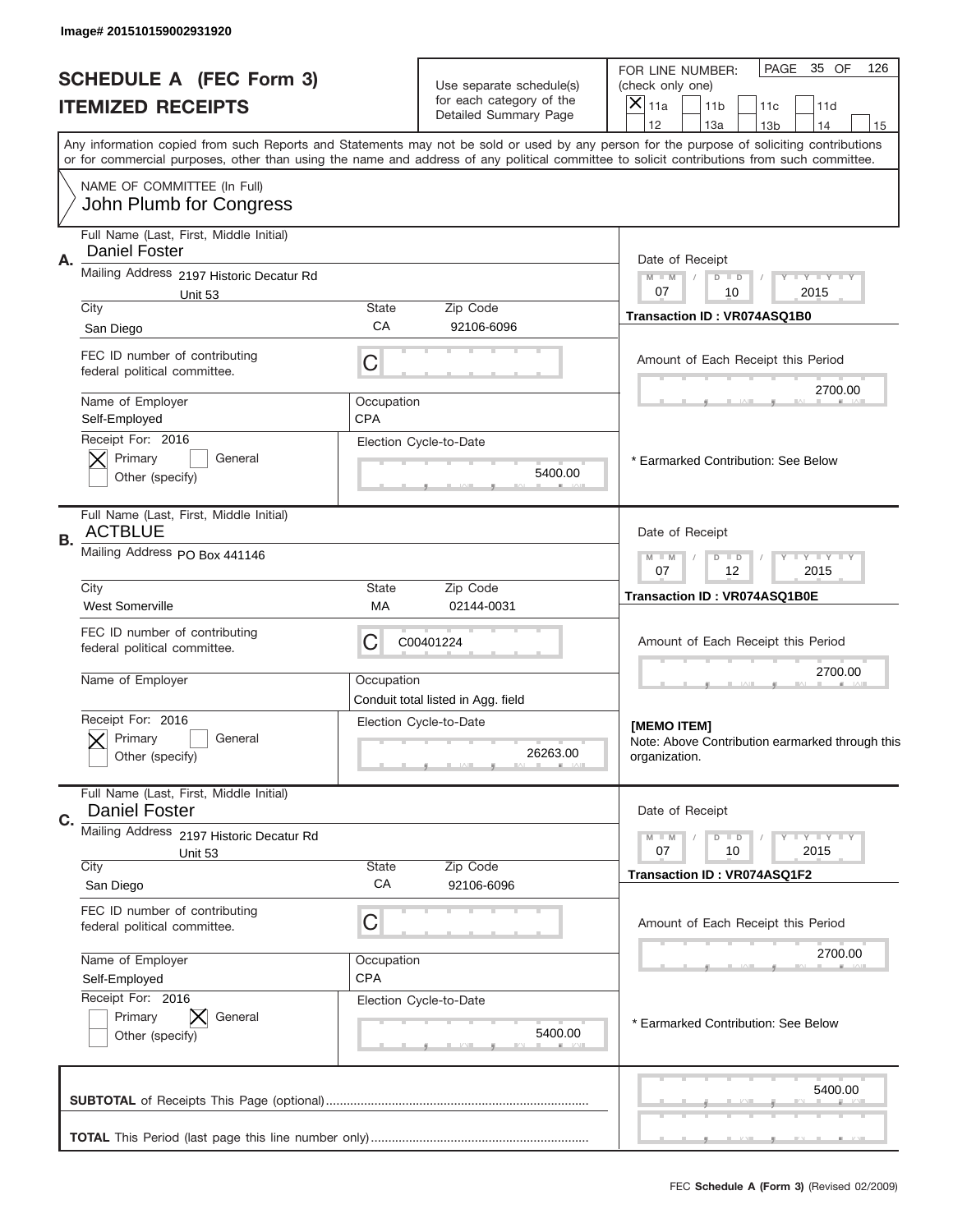| Image# 201510159002931921                                           |                                                               |                                                      |                                                                                                                                                                                                                                                                                         |  |  |  |
|---------------------------------------------------------------------|---------------------------------------------------------------|------------------------------------------------------|-----------------------------------------------------------------------------------------------------------------------------------------------------------------------------------------------------------------------------------------------------------------------------------------|--|--|--|
| <b>SCHEDULE A (FEC Form 3)</b>                                      |                                                               | Use separate schedule(s)<br>for each category of the | PAGE<br>36 OF<br>126<br>FOR LINE NUMBER:<br>(check only one)<br>$\overline{X} _{11a}$                                                                                                                                                                                                   |  |  |  |
| <b>ITEMIZED RECEIPTS</b>                                            |                                                               | Detailed Summary Page                                | 11 <sub>b</sub><br>11c<br>11d<br>12<br>13a<br>14<br>13 <sub>b</sub><br>15                                                                                                                                                                                                               |  |  |  |
|                                                                     |                                                               |                                                      | Any information copied from such Reports and Statements may not be sold or used by any person for the purpose of soliciting contributions<br>or for commercial purposes, other than using the name and address of any political committee to solicit contributions from such committee. |  |  |  |
| NAME OF COMMITTEE (In Full)<br>John Plumb for Congress              |                                                               |                                                      |                                                                                                                                                                                                                                                                                         |  |  |  |
| Full Name (Last, First, Middle Initial)                             |                                                               |                                                      |                                                                                                                                                                                                                                                                                         |  |  |  |
| <b>ACTBLUE</b><br>Α.                                                | Date of Receipt                                               |                                                      |                                                                                                                                                                                                                                                                                         |  |  |  |
| Mailing Address PO Box 441146                                       | $M$ M<br>$Y - Y - Y - Y - Y$<br>$D$ $D$                       |                                                      |                                                                                                                                                                                                                                                                                         |  |  |  |
| City                                                                | 07<br>12<br>2015                                              |                                                      |                                                                                                                                                                                                                                                                                         |  |  |  |
| <b>West Somerville</b>                                              | State<br>МA                                                   | Zip Code<br>02144-0031                               | Transaction ID: VR074ASQ1F2E                                                                                                                                                                                                                                                            |  |  |  |
| FEC ID number of contributing<br>federal political committee.       | С                                                             | C00401224                                            | Amount of Each Receipt this Period                                                                                                                                                                                                                                                      |  |  |  |
| Name of Employer                                                    | Occupation                                                    | Conduit total listed in Agg. field                   | 2700.00                                                                                                                                                                                                                                                                                 |  |  |  |
| Receipt For: 2016                                                   |                                                               | Election Cycle-to-Date                               | [MEMO ITEM]                                                                                                                                                                                                                                                                             |  |  |  |
| ⋉<br>Primary<br>General                                             |                                                               |                                                      | Note: Above Contribution earmarked through this                                                                                                                                                                                                                                         |  |  |  |
| Other (specify)                                                     |                                                               | 26263.00                                             | organization.                                                                                                                                                                                                                                                                           |  |  |  |
| Full Name (Last, First, Middle Initial)<br><b>Clayt Freed</b><br>В. | Date of Receipt                                               |                                                      |                                                                                                                                                                                                                                                                                         |  |  |  |
| Mailing Address 305 SARANAC WAY                                     | $T$ $Y$ $Y$ $Y$ $Y$<br>$M - M$<br>$D$ $D$<br>09<br>29<br>2015 |                                                      |                                                                                                                                                                                                                                                                                         |  |  |  |
| City<br><b>ITHACA</b>                                               | State<br>NY                                                   | Zip Code<br>14850                                    | Transaction ID: VR074CCQ4C4                                                                                                                                                                                                                                                             |  |  |  |
| FEC ID number of contributing<br>federal political committee.       | C                                                             |                                                      | Amount of Each Receipt this Period                                                                                                                                                                                                                                                      |  |  |  |
| Name of Employer                                                    | 250.00                                                        |                                                      |                                                                                                                                                                                                                                                                                         |  |  |  |
| 360 Campaign Consulting LLC                                         | Consultant                                                    |                                                      |                                                                                                                                                                                                                                                                                         |  |  |  |
| Receipt For: 2016<br>General<br>Primary                             |                                                               | Election Cycle-to-Date                               |                                                                                                                                                                                                                                                                                         |  |  |  |
| Other (specify)                                                     |                                                               | 250.00                                               |                                                                                                                                                                                                                                                                                         |  |  |  |
| Full Name (Last, First, Middle Initial)                             |                                                               |                                                      |                                                                                                                                                                                                                                                                                         |  |  |  |
| Jennifer Frost<br>C.                                                |                                                               |                                                      | Date of Receipt                                                                                                                                                                                                                                                                         |  |  |  |
|                                                                     | Mailing Address 3701 Porter St NW                             |                                                      |                                                                                                                                                                                                                                                                                         |  |  |  |
| City                                                                | Zip Code                                                      | 2015<br><b>Transaction ID: VR074C1KGB6</b>           |                                                                                                                                                                                                                                                                                         |  |  |  |
| Washington                                                          | DC                                                            | 20016                                                |                                                                                                                                                                                                                                                                                         |  |  |  |
| FEC ID number of contributing<br>federal political committee.       | C                                                             |                                                      | Amount of Each Receipt this Period                                                                                                                                                                                                                                                      |  |  |  |
| Name of Employer                                                    | Occupation                                                    |                                                      | 250.00                                                                                                                                                                                                                                                                                  |  |  |  |
| The Frost Group<br>Receipt For: 2016                                | Principal                                                     | Election Cycle-to-Date                               |                                                                                                                                                                                                                                                                                         |  |  |  |
| Primary<br>General                                                  |                                                               |                                                      |                                                                                                                                                                                                                                                                                         |  |  |  |
| Other (specify)                                                     |                                                               | 250.00                                               |                                                                                                                                                                                                                                                                                         |  |  |  |
|                                                                     |                                                               |                                                      | 500.00                                                                                                                                                                                                                                                                                  |  |  |  |
|                                                                     |                                                               |                                                      |                                                                                                                                                                                                                                                                                         |  |  |  |
|                                                                     |                                                               |                                                      |                                                                                                                                                                                                                                                                                         |  |  |  |
|                                                                     |                                                               |                                                      | FEC Schedule A (Form 3) (Revised 02/2009)                                                                                                                                                                                                                                               |  |  |  |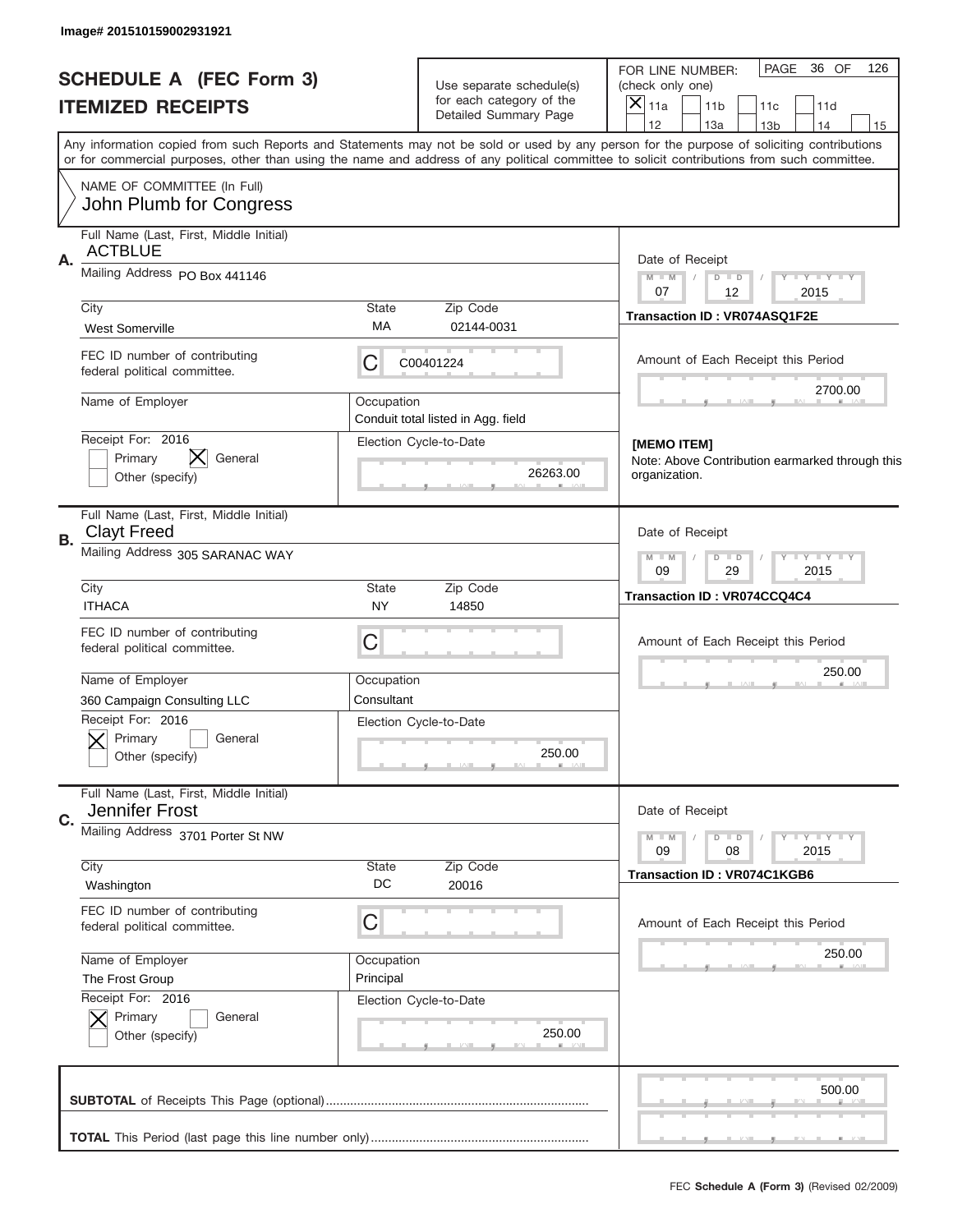|      | Image# 201510159002931922                                     |                                          |                                                      |                                                                                                                                                                                                                                                                                         |
|------|---------------------------------------------------------------|------------------------------------------|------------------------------------------------------|-----------------------------------------------------------------------------------------------------------------------------------------------------------------------------------------------------------------------------------------------------------------------------------------|
|      | <b>SCHEDULE A (FEC Form 3)</b><br><b>ITEMIZED RECEIPTS</b>    |                                          | Use separate schedule(s)<br>for each category of the | PAGE<br>37 OF<br>126<br>FOR LINE NUMBER:<br>(check only one)<br>X<br>11a<br>11 <sub>b</sub><br>11c<br>11d                                                                                                                                                                               |
|      |                                                               |                                          | Detailed Summary Page                                | 12<br>13a<br>14<br>13 <sub>b</sub><br>15                                                                                                                                                                                                                                                |
|      |                                                               |                                          |                                                      | Any information copied from such Reports and Statements may not be sold or used by any person for the purpose of soliciting contributions<br>or for commercial purposes, other than using the name and address of any political committee to solicit contributions from such committee. |
|      | NAME OF COMMITTEE (In Full)<br>John Plumb for Congress        |                                          |                                                      |                                                                                                                                                                                                                                                                                         |
|      | Full Name (Last, First, Middle Initial)                       |                                          |                                                      |                                                                                                                                                                                                                                                                                         |
| Α.   | lan Fyfe                                                      |                                          |                                                      | Date of Receipt                                                                                                                                                                                                                                                                         |
|      | Mailing Address 131 Oak St                                    |                                          |                                                      | $M - M$<br>Y FY FY FY<br>$D$ $D$<br>07<br>24<br>2015                                                                                                                                                                                                                                    |
| City |                                                               | <b>State</b><br>МA                       | Zip Code                                             | Transaction ID: VR074AT91M4                                                                                                                                                                                                                                                             |
|      | <b>Braintree</b>                                              |                                          | 02184-4509                                           |                                                                                                                                                                                                                                                                                         |
|      | FEC ID number of contributing<br>federal political committee. | С                                        |                                                      | Amount of Each Receipt this Period<br>250.00                                                                                                                                                                                                                                            |
|      | Name of Employer<br><b>Fidelity Investments</b>               | Occupation<br><b>Compliance Director</b> |                                                      |                                                                                                                                                                                                                                                                                         |
|      | Receipt For: 2016                                             |                                          | Election Cycle-to-Date                               |                                                                                                                                                                                                                                                                                         |
|      | Primary<br>General<br>Other (specify)                         |                                          | 250.00                                               | * Earmarked Contribution: See Below                                                                                                                                                                                                                                                     |
|      |                                                               |                                          |                                                      |                                                                                                                                                                                                                                                                                         |
| В.   | Full Name (Last, First, Middle Initial)<br><b>ACTBLUE</b>     |                                          |                                                      | Date of Receipt                                                                                                                                                                                                                                                                         |
|      | Mailing Address PO Box 441146                                 |                                          |                                                      | <b>LY LY LY</b><br>$M - M$<br>$D$ $D$<br>07<br>26<br>2015                                                                                                                                                                                                                               |
| City | <b>West Somerville</b>                                        | <b>State</b><br>МA                       | Zip Code<br>02144-0031                               | <b>Transaction ID: VR074AT91M4E</b>                                                                                                                                                                                                                                                     |
|      | FEC ID number of contributing<br>federal political committee. | C                                        | C00401224                                            | Amount of Each Receipt this Period                                                                                                                                                                                                                                                      |
|      | Name of Employer                                              | Occupation                               | Conduit total listed in Agg. field                   | 250.00                                                                                                                                                                                                                                                                                  |
|      | Receipt For: 2016                                             |                                          | Election Cycle-to-Date                               | [MEMO ITEM]                                                                                                                                                                                                                                                                             |
|      | General<br>Primary<br>Other (specify)                         |                                          | 26263.00                                             | Note: Above Contribution earmarked through this<br>organization.                                                                                                                                                                                                                        |
|      | Full Name (Last, First, Middle Initial)                       |                                          |                                                      |                                                                                                                                                                                                                                                                                         |
| C.   | <b>Anthony Gareffa</b>                                        |                                          |                                                      | Date of Receipt                                                                                                                                                                                                                                                                         |
|      | Mailing Address 5468 Lynbrook Lane                            |                                          |                                                      | $I - Y - I - Y - I - Y$<br>$M - M$<br>$D$ $D$<br>2015<br>09<br>30                                                                                                                                                                                                                       |
| City |                                                               | <b>State</b><br>OH                       | Zip Code                                             | <b>Transaction ID: VR074CDA6Q4</b>                                                                                                                                                                                                                                                      |
|      | Westerville                                                   |                                          | 43082                                                |                                                                                                                                                                                                                                                                                         |
|      | FEC ID number of contributing<br>federal political committee. | C                                        |                                                      | Amount of Each Receipt this Period                                                                                                                                                                                                                                                      |
|      | Name of Employer                                              | Occupation                               |                                                      | 250.00                                                                                                                                                                                                                                                                                  |
|      | US Department of Defense<br>Receipt For: 2016                 |                                          | N1, NR CNO Ops & Plans<br>Election Cycle-to-Date     |                                                                                                                                                                                                                                                                                         |
|      | Primary<br>General                                            |                                          |                                                      |                                                                                                                                                                                                                                                                                         |
|      | Other (specify)                                               |                                          | 250.00                                               |                                                                                                                                                                                                                                                                                         |
|      |                                                               |                                          |                                                      | 500.00                                                                                                                                                                                                                                                                                  |
|      |                                                               |                                          |                                                      |                                                                                                                                                                                                                                                                                         |
|      |                                                               |                                          |                                                      |                                                                                                                                                                                                                                                                                         |
|      |                                                               |                                          |                                                      | FEC Schedule A (Form 3) (Revised 02/2009)                                                                                                                                                                                                                                               |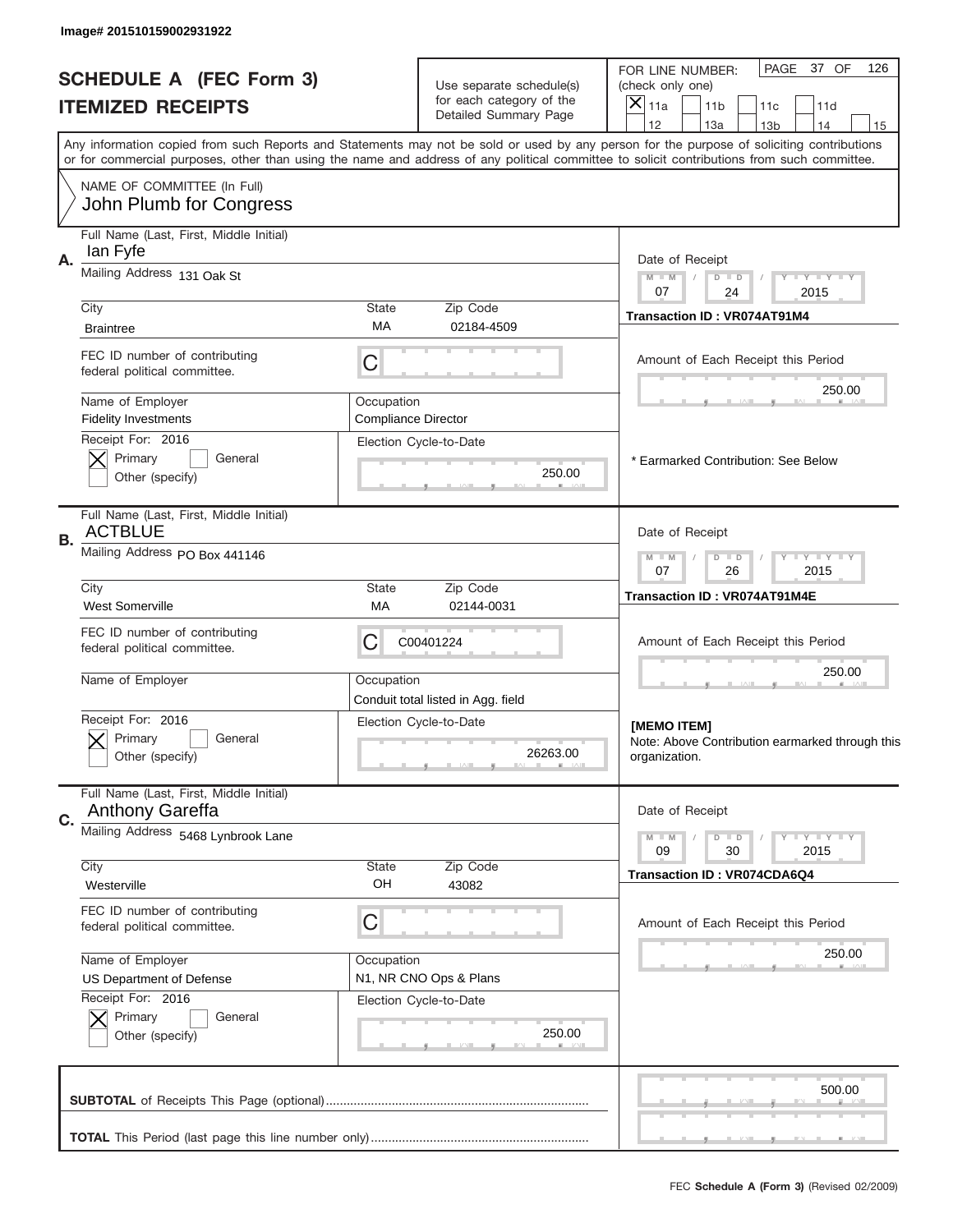| Image# 201510159002931923                                           |                    |                                                   |                                                                                                                                                                                       |
|---------------------------------------------------------------------|--------------------|---------------------------------------------------|---------------------------------------------------------------------------------------------------------------------------------------------------------------------------------------|
| <b>SCHEDULE A (FEC Form 3)</b>                                      |                    | Use separate schedule(s)                          | PAGE<br>38 OF<br>126<br>FOR LINE NUMBER:<br>(check only one)                                                                                                                          |
| <b>ITEMIZED RECEIPTS</b>                                            |                    | for each category of the<br>Detailed Summary Page | $\boldsymbol{\times}$<br>11a<br>11 <sub>b</sub><br>11d<br>11c                                                                                                                         |
|                                                                     |                    |                                                   | 12<br>13a<br>14<br>13 <sub>b</sub><br>15<br>Any information copied from such Reports and Statements may not be sold or used by any person for the purpose of soliciting contributions |
| NAME OF COMMITTEE (In Full)                                         |                    |                                                   | or for commercial purposes, other than using the name and address of any political committee to solicit contributions from such committee.                                            |
| John Plumb for Congress                                             |                    |                                                   |                                                                                                                                                                                       |
| Full Name (Last, First, Middle Initial)<br>Andy C. Germanow         |                    |                                                   |                                                                                                                                                                                       |
| Α.<br>Mailing Address 83 Hawthorne St.                              |                    |                                                   | Date of Receipt<br>Y TY TY TY<br>$M - M$<br>$D$ $D$                                                                                                                                   |
| City                                                                | State              | Zip Code                                          | 09<br>29<br>2015                                                                                                                                                                      |
| Rochester                                                           | NY.                | 14610                                             | Transaction ID: VR074CD5ZQ6                                                                                                                                                           |
| FEC ID number of contributing<br>federal political committee.       | C                  |                                                   | Amount of Each Receipt this Period                                                                                                                                                    |
| Name of Employer                                                    | Occupation         |                                                   | 500.00                                                                                                                                                                                |
| Germanow-Simon Corp.<br>Receipt For: 2016                           | Executive          | Election Cycle-to-Date                            |                                                                                                                                                                                       |
| Primary<br>General                                                  |                    |                                                   |                                                                                                                                                                                       |
| Other (specify)                                                     |                    | 500.00                                            |                                                                                                                                                                                       |
| Full Name (Last, First, Middle Initial)<br><b>Rose Gilroy</b><br>В. |                    |                                                   | Date of Receipt                                                                                                                                                                       |
| Mailing Address 8860 N. Rhode Ave<br>#207                           |                    |                                                   | Y LY LY LY<br>$M$ M<br>$D$ $D$<br>07<br>17<br>2015                                                                                                                                    |
| City<br><b>Kansas City</b>                                          | <b>State</b><br>МO | Zip Code<br>64153                                 | Transaction ID: VR074AT5MK2                                                                                                                                                           |
| FEC ID number of contributing<br>federal political committee.       | C                  |                                                   | Amount of Each Receipt this Period                                                                                                                                                    |
| Name of Employer                                                    | Occupation         |                                                   | 333.00                                                                                                                                                                                |
| Army National Guard                                                 |                    | Major, Student, Command and General St            |                                                                                                                                                                                       |
| Receipt For: 2016<br>General<br>Primary<br>Other (specify)          |                    | Election Cycle-to-Date<br>1000.00                 | * Earmarked Contribution: See Below                                                                                                                                                   |
| Full Name (Last, First, Middle Initial)<br><b>ACTBLUE</b>           |                    |                                                   | Date of Receipt                                                                                                                                                                       |
| C.<br>Mailing Address PO Box 441146                                 |                    |                                                   | $D$ $D$<br>$T - Y = Y - T Y$<br>$M - M$                                                                                                                                               |
| City                                                                | State              | Zip Code                                          | 19<br>2015<br>07                                                                                                                                                                      |
| <b>West Somerville</b>                                              | МA                 | 02144-0031                                        | <b>Transaction ID: VR074AT5MK2E</b>                                                                                                                                                   |
| FEC ID number of contributing<br>federal political committee.       | C                  | C00401224                                         | Amount of Each Receipt this Period                                                                                                                                                    |
| Name of Employer                                                    | Occupation         | Conduit total listed in Agg. field                | 333.00                                                                                                                                                                                |
| Receipt For: 2016                                                   |                    | Election Cycle-to-Date                            | [MEMO ITEM]                                                                                                                                                                           |
| Primary<br>General<br>Other (specify)                               |                    | 26263.00                                          | Note: Above Contribution earmarked through this<br>organization.                                                                                                                      |
|                                                                     |                    |                                                   | 833.00                                                                                                                                                                                |
|                                                                     |                    |                                                   |                                                                                                                                                                                       |
|                                                                     |                    |                                                   |                                                                                                                                                                                       |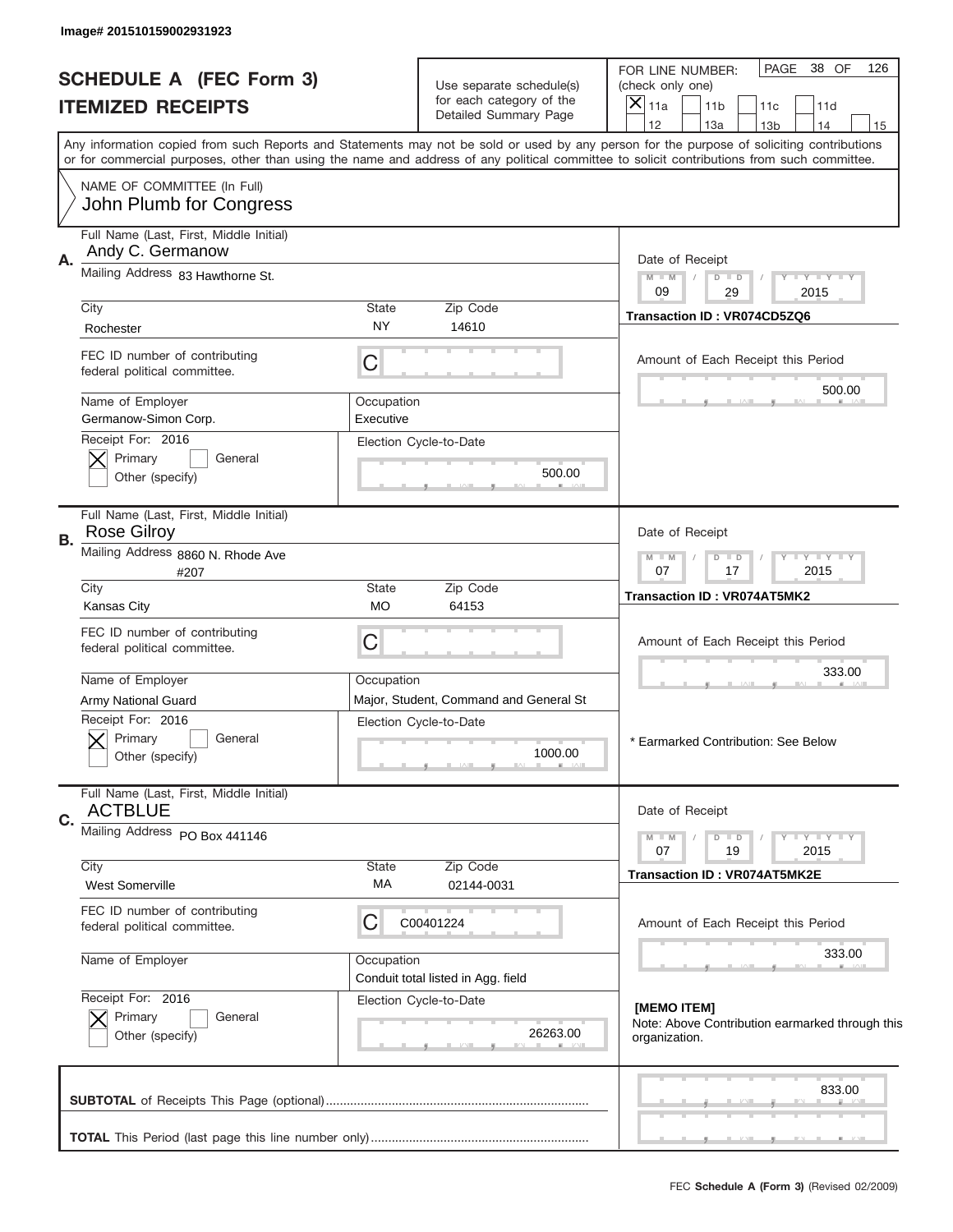|    | Image# 201510159002931924                                     |                           |                                                   |                                                                                                                                                                                                                                                                                                                                     |
|----|---------------------------------------------------------------|---------------------------|---------------------------------------------------|-------------------------------------------------------------------------------------------------------------------------------------------------------------------------------------------------------------------------------------------------------------------------------------------------------------------------------------|
|    | <b>SCHEDULE A (FEC Form 3)</b>                                |                           | Use separate schedule(s)                          | PAGE<br>39 OF<br>126<br>FOR LINE NUMBER:<br>(check only one)                                                                                                                                                                                                                                                                        |
|    | <b>ITEMIZED RECEIPTS</b>                                      |                           | for each category of the<br>Detailed Summary Page | ×<br>11a<br>11 <sub>b</sub><br>11c<br>11d                                                                                                                                                                                                                                                                                           |
|    |                                                               |                           |                                                   | 12<br>13a<br>14<br>13 <sub>b</sub><br>15<br>Any information copied from such Reports and Statements may not be sold or used by any person for the purpose of soliciting contributions<br>or for commercial purposes, other than using the name and address of any political committee to solicit contributions from such committee. |
|    | NAME OF COMMITTEE (In Full)<br>John Plumb for Congress        |                           |                                                   |                                                                                                                                                                                                                                                                                                                                     |
| Α. | Full Name (Last, First, Middle Initial)<br><b>Rose Gilroy</b> |                           |                                                   | Date of Receipt                                                                                                                                                                                                                                                                                                                     |
|    | Mailing Address 8860 N. Rhode Ave<br>#207                     |                           |                                                   | $M - M$<br><b>LYLYLY</b><br>$D$ $D$<br>08<br>16<br>2015                                                                                                                                                                                                                                                                             |
|    | City<br><b>Kansas City</b>                                    | State<br>МO               | Zip Code<br>64153                                 | Transaction ID: VR074B72743                                                                                                                                                                                                                                                                                                         |
|    | FEC ID number of contributing<br>federal political committee. | C                         |                                                   | Amount of Each Receipt this Period<br>333.00                                                                                                                                                                                                                                                                                        |
|    | Name of Employer<br><b>Army National Guard</b>                | Occupation                | Major, Student, Command and General St            |                                                                                                                                                                                                                                                                                                                                     |
|    | Receipt For: 2016<br>Primary<br>General<br>Other (specify)    |                           | Election Cycle-to-Date<br>1000.00                 |                                                                                                                                                                                                                                                                                                                                     |
| В. | Full Name (Last, First, Middle Initial)<br><b>Rose Gilroy</b> |                           |                                                   | Date of Receipt                                                                                                                                                                                                                                                                                                                     |
|    | Mailing Address 8860 N. Rhode Ave<br>#207                     |                           |                                                   | $M - M$<br><b>LEYTEY LEY</b><br>$D$ $D$<br>09<br>30<br>2015                                                                                                                                                                                                                                                                         |
|    | City<br><b>Kansas City</b>                                    | State<br><b>MO</b>        | Zip Code<br>64153                                 | <b>Transaction ID: VR074CDA0T5</b>                                                                                                                                                                                                                                                                                                  |
|    |                                                               |                           |                                                   |                                                                                                                                                                                                                                                                                                                                     |
|    | FEC ID number of contributing<br>federal political committee. | C                         |                                                   | Amount of Each Receipt this Period                                                                                                                                                                                                                                                                                                  |
|    | Name of Employer                                              | Occupation                |                                                   | 334.00                                                                                                                                                                                                                                                                                                                              |
|    | <b>Army National Guard</b>                                    |                           | Major, Student, Command and General St            |                                                                                                                                                                                                                                                                                                                                     |
|    | Receipt For: 2016<br>Primary<br>General<br>Other (specify)    |                           | Election Cycle-to-Date<br>1000.00                 |                                                                                                                                                                                                                                                                                                                                     |
| C. | Full Name (Last, First, Middle Initial)<br>Steven Glickman    |                           |                                                   | Date of Receipt                                                                                                                                                                                                                                                                                                                     |
|    | Mailing Address 919 Florida Avenue NW #301                    |                           |                                                   | <b>LEY LEY LEY</b><br>$M - M$<br>$D$ $D$<br>09<br>09<br>2015                                                                                                                                                                                                                                                                        |
|    | City<br>Washington                                            | State<br>DC               | Zip Code<br>20001                                 | Transaction ID: VR074C2NJ17                                                                                                                                                                                                                                                                                                         |
|    | FEC ID number of contributing<br>federal political committee. | C                         |                                                   | Amount of Each Receipt this Period                                                                                                                                                                                                                                                                                                  |
|    | Name of Employer                                              | Occupation                |                                                   | 250.00                                                                                                                                                                                                                                                                                                                              |
|    | Economic Innovation Group                                     | <b>Executive Director</b> |                                                   |                                                                                                                                                                                                                                                                                                                                     |
|    | Receipt For: 2016<br>Primary<br>General<br>Other (specify)    |                           | Election Cycle-to-Date<br>250.00                  |                                                                                                                                                                                                                                                                                                                                     |
|    |                                                               |                           |                                                   | 917.00                                                                                                                                                                                                                                                                                                                              |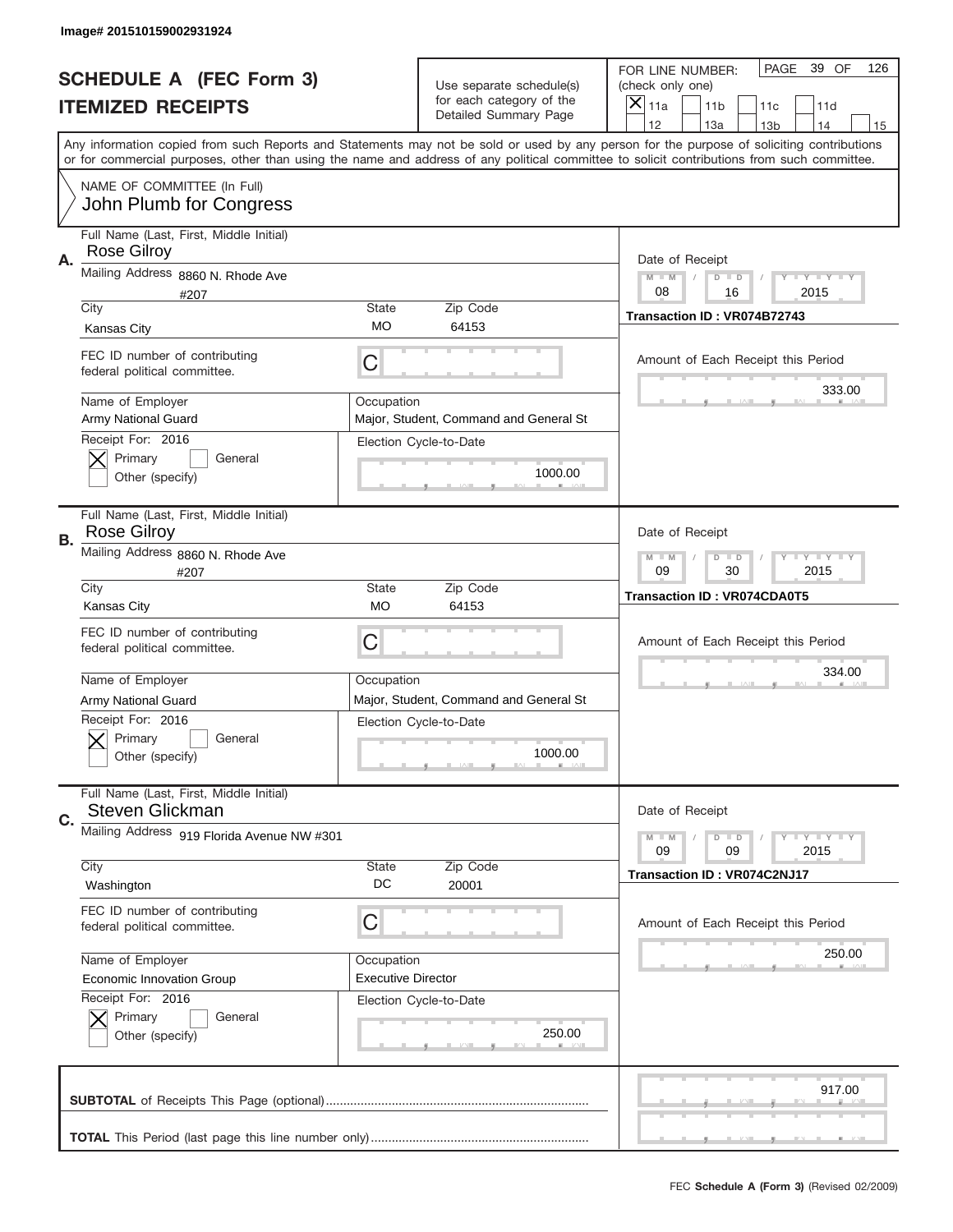|    | Image# 201510159002931925                                                       |                     |                                                      |                                                                                                                                                                                                                                                                                                                               |
|----|---------------------------------------------------------------------------------|---------------------|------------------------------------------------------|-------------------------------------------------------------------------------------------------------------------------------------------------------------------------------------------------------------------------------------------------------------------------------------------------------------------------------|
|    | <b>SCHEDULE A (FEC Form 3)</b>                                                  |                     | Use separate schedule(s)<br>for each category of the | PAGE<br>40 OF<br>126<br>FOR LINE NUMBER:<br>(check only one)                                                                                                                                                                                                                                                                  |
|    | <b>ITEMIZED RECEIPTS</b>                                                        |                     | Detailed Summary Page                                | ×<br>11a<br>11 <sub>b</sub><br>11c<br>11d<br>12                                                                                                                                                                                                                                                                               |
|    |                                                                                 |                     |                                                      | 13a<br>14<br>13 <sub>b</sub><br>15<br>Any information copied from such Reports and Statements may not be sold or used by any person for the purpose of soliciting contributions<br>or for commercial purposes, other than using the name and address of any political committee to solicit contributions from such committee. |
|    | NAME OF COMMITTEE (In Full)<br>John Plumb for Congress                          |                     |                                                      |                                                                                                                                                                                                                                                                                                                               |
| Α. | Full Name (Last, First, Middle Initial)<br>Stephen Godino                       |                     |                                                      | Date of Receipt                                                                                                                                                                                                                                                                                                               |
|    | Mailing Address 1 Dylan Dr                                                      |                     |                                                      | $M - M$<br><b>LEY LEY LEY</b><br>$D$ $D$<br>08<br>04<br>2015                                                                                                                                                                                                                                                                  |
|    | City<br>Newtown                                                                 | State<br><b>CT</b>  | Zip Code<br>06470                                    | Transaction ID: VR074AVB8Z1                                                                                                                                                                                                                                                                                                   |
|    | FEC ID number of contributing<br>federal political committee.                   | C                   |                                                      | Amount of Each Receipt this Period                                                                                                                                                                                                                                                                                            |
|    | Name of Employer<br><b>Viking Capital</b>                                       | Occupation<br>CIO   |                                                      | 1500.00                                                                                                                                                                                                                                                                                                                       |
|    | Receipt For: 2016<br>Primary<br>General<br>Other (specify)                      |                     | Election Cycle-to-Date<br>1500.00                    |                                                                                                                                                                                                                                                                                                                               |
| В. | Full Name (Last, First, Middle Initial)<br>Marc Goldman                         |                     |                                                      | Date of Receipt                                                                                                                                                                                                                                                                                                               |
|    | Mailing Address 2109 1/2 O St., NW                                              |                     |                                                      | $M$ M<br><b>LYLYLY</b><br>$D$ $D$<br>09<br>30<br>2015                                                                                                                                                                                                                                                                         |
|    | City<br>Washington                                                              | State<br>DC         | Zip Code<br>20037                                    | <b>Transaction ID: VR074CD9Y89</b>                                                                                                                                                                                                                                                                                            |
|    |                                                                                 |                     |                                                      |                                                                                                                                                                                                                                                                                                                               |
|    | FEC ID number of contributing<br>federal political committee.                   | C                   |                                                      | Amount of Each Receipt this Period                                                                                                                                                                                                                                                                                            |
|    | Name of Employer                                                                | Occupation          |                                                      | 250.00                                                                                                                                                                                                                                                                                                                        |
|    | Massey & Gail LLP<br>Receipt For: 2016<br>General<br>Primary<br>Other (specify) | Attorney            | Election Cycle-to-Date<br>250.00                     |                                                                                                                                                                                                                                                                                                                               |
| C. | Full Name (Last, First, Middle Initial)<br>William D. Goodman                   |                     |                                                      | Date of Receipt                                                                                                                                                                                                                                                                                                               |
|    | Mailing Address 231 Rachel Carson Way                                           |                     |                                                      | <b>LEY LEY LEY</b><br>$M - M$<br>$D$ $D$<br>09<br>2015<br>30                                                                                                                                                                                                                                                                  |
|    | City<br>Ithaca                                                                  | <b>State</b><br>NY. | Zip Code<br>14850-8401                               | <b>Transaction ID: VR074CENHX1</b>                                                                                                                                                                                                                                                                                            |
|    | FEC ID number of contributing<br>federal political committee.                   | C                   |                                                      | Amount of Each Receipt this Period                                                                                                                                                                                                                                                                                            |
|    | Name of Employer                                                                | Occupation          |                                                      | 500.00                                                                                                                                                                                                                                                                                                                        |
|    | The Law Office of William D. Goodman<br>Receipt For: 2016                       | Attorney            | Election Cycle-to-Date                               |                                                                                                                                                                                                                                                                                                                               |
|    | Primary<br>General<br>Other (specify)                                           |                     | 500.00                                               |                                                                                                                                                                                                                                                                                                                               |
|    |                                                                                 |                     |                                                      | 2250.00                                                                                                                                                                                                                                                                                                                       |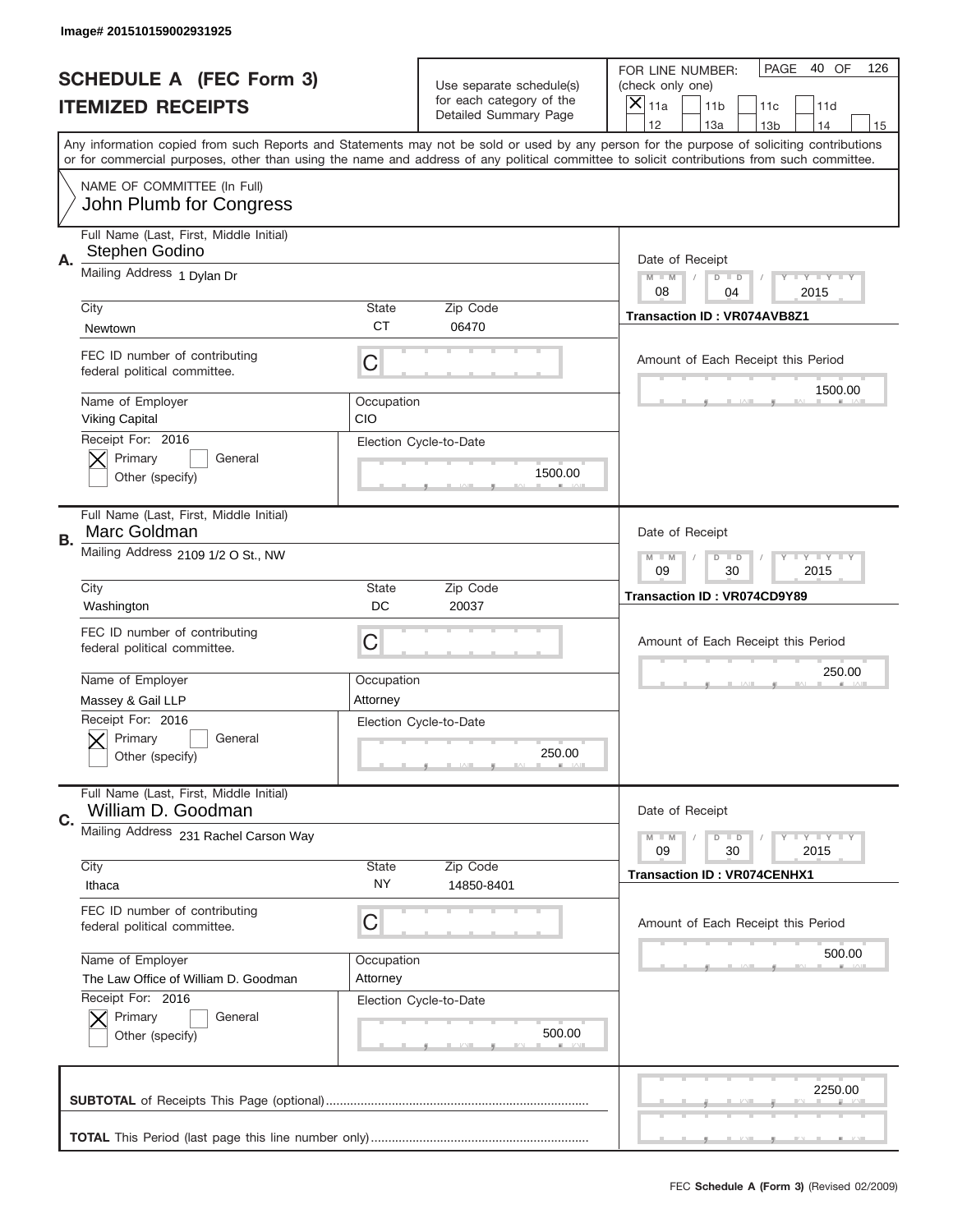|    | Image# 201510159002931926                                     |                    |                                                                               |                                                                                                                                                                                       |
|----|---------------------------------------------------------------|--------------------|-------------------------------------------------------------------------------|---------------------------------------------------------------------------------------------------------------------------------------------------------------------------------------|
|    | <b>SCHEDULE A (FEC Form 3)</b><br><b>ITEMIZED RECEIPTS</b>    |                    | Use separate schedule(s)<br>for each category of the<br>Detailed Summary Page | PAGE<br>41 OF<br>126<br>FOR LINE NUMBER:<br>(check only one)<br>$\overline{\mathsf{x}}$<br>11a<br>11 <sub>b</sub><br>11c<br>11d                                                       |
|    |                                                               |                    |                                                                               | 12<br>13a<br>14<br>13 <sub>b</sub><br>15<br>Any information copied from such Reports and Statements may not be sold or used by any person for the purpose of soliciting contributions |
|    |                                                               |                    |                                                                               | or for commercial purposes, other than using the name and address of any political committee to solicit contributions from such committee.                                            |
|    | NAME OF COMMITTEE (In Full)<br>John Plumb for Congress        |                    |                                                                               |                                                                                                                                                                                       |
|    | Full Name (Last, First, Middle Initial)<br>Robert G. Gottlieb |                    |                                                                               |                                                                                                                                                                                       |
| Α. | Mailing Address 10500 Great Arbor Dr                          |                    |                                                                               | Date of Receipt<br>$M - M$<br>Y FY FY FY<br>$D$ $D$                                                                                                                                   |
|    |                                                               | State              | Zip Code                                                                      | 09<br>25<br>2015                                                                                                                                                                      |
|    | City<br>Potomac                                               | <b>MD</b>          | 20854-4217                                                                    | Transaction ID: VR074CC8JW1                                                                                                                                                           |
|    | FEC ID number of contributing<br>federal political committee. | C                  |                                                                               | Amount of Each Receipt this Period                                                                                                                                                    |
|    | Name of Employer                                              | Occupation         |                                                                               | 250.00                                                                                                                                                                                |
|    | Venable LLP<br>Receipt For: 2016                              | Partner            |                                                                               |                                                                                                                                                                                       |
|    | Primary<br>General                                            |                    | Election Cycle-to-Date                                                        |                                                                                                                                                                                       |
|    | Other (specify)                                               |                    | 250.00                                                                        |                                                                                                                                                                                       |
| В. | Full Name (Last, First, Middle Initial)<br>Mary Grainger      |                    |                                                                               | Date of Receipt                                                                                                                                                                       |
|    | Mailing Address 421 Highland Rd                               |                    |                                                                               | <b>LY LY LY</b><br>$M - M$<br>$D$ $D$<br>09<br>29<br>2015                                                                                                                             |
|    | City<br>Ithaca                                                | State<br><b>NY</b> | Zip Code<br>14850-2215                                                        | <b>Transaction ID: VR074CDAS36</b>                                                                                                                                                    |
|    | FEC ID number of contributing<br>federal political committee. | C                  |                                                                               | Amount of Each Receipt this Period                                                                                                                                                    |
|    | Name of Employer                                              | Occupation         |                                                                               | 2560.50                                                                                                                                                                               |
|    | Self-Employed                                                 |                    | Independent Public Relations, Communica                                       |                                                                                                                                                                                       |
|    | Receipt For: 2016<br>General<br>Primary<br>Other (specify)    |                    | Election Cycle-to-Date<br>2560.50                                             | * In-Kind: Event Catering                                                                                                                                                             |
|    | Full Name (Last, First, Middle Initial)                       |                    |                                                                               | Date of Receipt                                                                                                                                                                       |
| C. | Douglas H. Green<br>Mailing Address 3106 33rd PI NW           |                    |                                                                               | <b>TEY LY LY</b><br>$M - M$<br>$D$ $D$                                                                                                                                                |
|    |                                                               |                    |                                                                               | 25<br>2015<br>09                                                                                                                                                                      |
|    | City<br>Washington                                            | State<br>DC        | Zip Code<br>20008-3301                                                        | Transaction ID: VR074CC8JV3                                                                                                                                                           |
|    | FEC ID number of contributing<br>federal political committee. | C                  |                                                                               | Amount of Each Receipt this Period                                                                                                                                                    |
|    | Name of Employer                                              | Occupation         |                                                                               | 300.00                                                                                                                                                                                |
|    | Venable LLP<br>Receipt For: 2016                              | Partner            | Election Cycle-to-Date                                                        |                                                                                                                                                                                       |
|    | Primary<br>General                                            |                    |                                                                               |                                                                                                                                                                                       |
|    | Other (specify)                                               |                    | 300.00                                                                        |                                                                                                                                                                                       |
|    |                                                               |                    |                                                                               | 3110.50                                                                                                                                                                               |
|    |                                                               |                    |                                                                               |                                                                                                                                                                                       |
|    |                                                               |                    |                                                                               | FEC Schedule A (Form 3) (Revised 02/2009)                                                                                                                                             |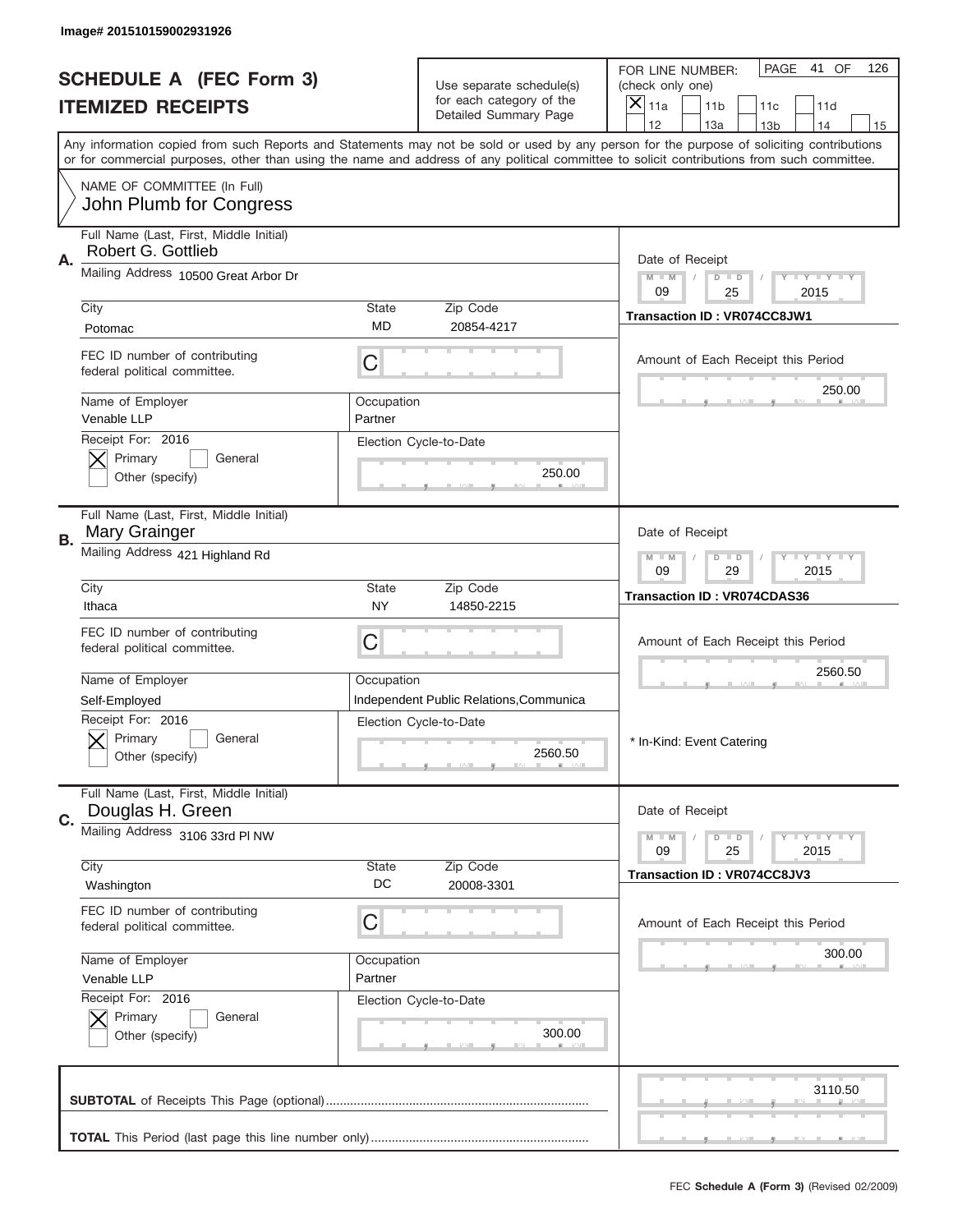|    | Image# 201510159002931927                                     |                    |                                                      |                                                                                                                                                                                                                                                                                         |
|----|---------------------------------------------------------------|--------------------|------------------------------------------------------|-----------------------------------------------------------------------------------------------------------------------------------------------------------------------------------------------------------------------------------------------------------------------------------------|
|    | <b>SCHEDULE A (FEC Form 3)</b><br><b>ITEMIZED RECEIPTS</b>    |                    | Use separate schedule(s)<br>for each category of the | PAGE<br>42 OF<br>126<br>FOR LINE NUMBER:<br>(check only one)<br>×<br>11a<br>11 <sub>b</sub><br>11c<br>11d                                                                                                                                                                               |
|    |                                                               |                    | Detailed Summary Page                                | 12<br>13a<br>14<br>13 <sub>b</sub><br>15                                                                                                                                                                                                                                                |
|    |                                                               |                    |                                                      | Any information copied from such Reports and Statements may not be sold or used by any person for the purpose of soliciting contributions<br>or for commercial purposes, other than using the name and address of any political committee to solicit contributions from such committee. |
|    | NAME OF COMMITTEE (In Full)<br>John Plumb for Congress        |                    |                                                      |                                                                                                                                                                                                                                                                                         |
|    | Full Name (Last, First, Middle Initial)                       |                    |                                                      |                                                                                                                                                                                                                                                                                         |
| Α. | <b>Bryan Greene</b>                                           |                    |                                                      | Date of Receipt                                                                                                                                                                                                                                                                         |
|    | Mailing Address 1329 Park Rd., NW                             |                    |                                                      | $M - M$<br><b>LY LY LY</b><br>$D$ $D$<br>08<br>23<br>2015                                                                                                                                                                                                                               |
|    | City                                                          | State<br>DC        | Zip Code<br>20010                                    | <b>Transaction ID: VR074BH3EG9</b>                                                                                                                                                                                                                                                      |
|    | Washington                                                    |                    |                                                      |                                                                                                                                                                                                                                                                                         |
|    | FEC ID number of contributing<br>federal political committee. | C                  |                                                      | Amount of Each Receipt this Period<br>250.00                                                                                                                                                                                                                                            |
|    | Name of Employer<br>U.S. Dept of HUD                          | Occupation         | <b>US Government Executive</b>                       |                                                                                                                                                                                                                                                                                         |
|    | Receipt For: 2016                                             |                    | Election Cycle-to-Date                               |                                                                                                                                                                                                                                                                                         |
|    | Primary<br>General                                            |                    |                                                      |                                                                                                                                                                                                                                                                                         |
|    | Other (specify)                                               |                    | 250.00                                               |                                                                                                                                                                                                                                                                                         |
| В. | Full Name (Last, First, Middle Initial)<br>Jeffrey R. Gural   |                    |                                                      | Date of Receipt                                                                                                                                                                                                                                                                         |
|    | Mailing Address 125 Park Ave                                  |                    |                                                      | <b>LEY LEY LEY</b><br>$M - M$<br>$D$ $D$<br>09<br>28<br>2015                                                                                                                                                                                                                            |
|    | City<br>New York                                              | State<br><b>NY</b> | Zip Code<br>10017-5529                               | <b>Transaction ID: VR074CCKXB7</b>                                                                                                                                                                                                                                                      |
|    | FEC ID number of contributing<br>federal political committee. | C                  |                                                      | Amount of Each Receipt this Period                                                                                                                                                                                                                                                      |
|    | Name of Employer                                              | Occupation         |                                                      | 2700.00                                                                                                                                                                                                                                                                                 |
|    | Newmark Grubb Knight Frank                                    | Chairman           |                                                      |                                                                                                                                                                                                                                                                                         |
|    | Receipt For: 2016<br>General<br>Primary<br>Other (specify)    |                    | Election Cycle-to-Date<br>2700.00                    |                                                                                                                                                                                                                                                                                         |
|    | Full Name (Last, First, Middle Initial)                       |                    |                                                      |                                                                                                                                                                                                                                                                                         |
| C. | Elaine Hahaj                                                  |                    |                                                      | Date of Receipt                                                                                                                                                                                                                                                                         |
|    | Mailing Address 120 S Elder St                                |                    |                                                      | $D$ $D$<br><b>LY LY LY</b><br>$M - M$<br>2015<br>07<br>21                                                                                                                                                                                                                               |
|    | City                                                          | State              | Zip Code                                             | <b>Transaction ID: VR074AT9249</b>                                                                                                                                                                                                                                                      |
|    | Mishawaka                                                     | IN                 | 46544-4032                                           |                                                                                                                                                                                                                                                                                         |
|    | FEC ID number of contributing<br>federal political committee. | C                  |                                                      | Amount of Each Receipt this Period                                                                                                                                                                                                                                                      |
|    | Name of Employer                                              | Occupation         |                                                      | 500.00                                                                                                                                                                                                                                                                                  |
|    | N/A<br>Receipt For: 2016                                      | Not Employed       |                                                      |                                                                                                                                                                                                                                                                                         |
|    | Primary<br>General                                            |                    | Election Cycle-to-Date                               | * Earmarked Contribution: See Below                                                                                                                                                                                                                                                     |
|    | Other (specify)                                               |                    | 600.00                                               |                                                                                                                                                                                                                                                                                         |
|    |                                                               |                    |                                                      | 3450.00                                                                                                                                                                                                                                                                                 |
|    |                                                               |                    |                                                      |                                                                                                                                                                                                                                                                                         |
|    |                                                               |                    |                                                      | FEC Schedule A (Form 3) (Revised 02/2009)                                                                                                                                                                                                                                               |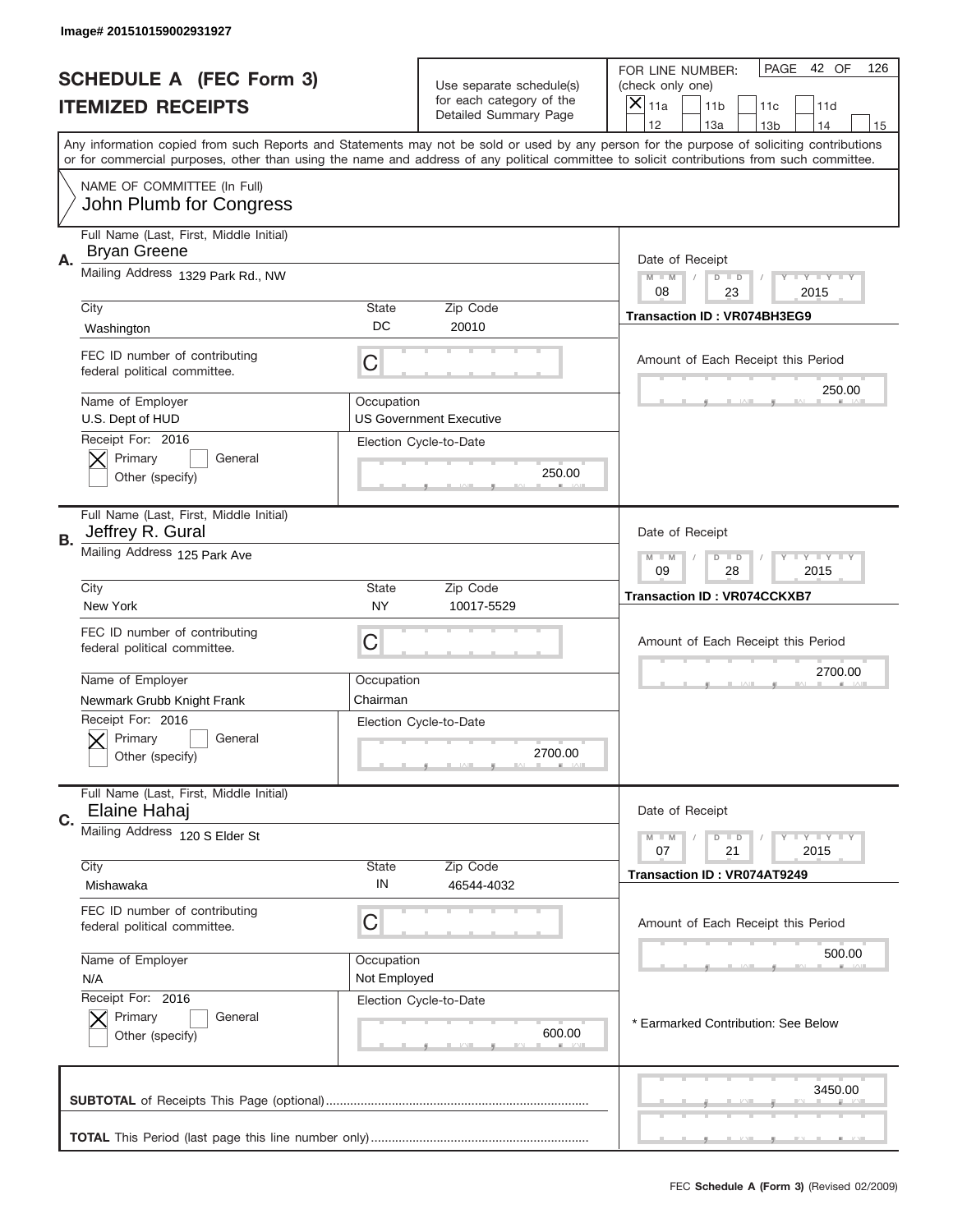| Image# 201510159002931928                                                                                                                                                                                                                                                               |                                |                    |                                                      |                                                |                                                 |                        |                             |     |
|-----------------------------------------------------------------------------------------------------------------------------------------------------------------------------------------------------------------------------------------------------------------------------------------|--------------------------------|--------------------|------------------------------------------------------|------------------------------------------------|-------------------------------------------------|------------------------|-----------------------------|-----|
|                                                                                                                                                                                                                                                                                         | <b>SCHEDULE A (FEC Form 3)</b> |                    | Use separate schedule(s)<br>for each category of the | FOR LINE NUMBER:<br>(check only one)           |                                                 |                        | PAGE 43 OF                  | 126 |
| <b>ITEMIZED RECEIPTS</b>                                                                                                                                                                                                                                                                |                                |                    | Detailed Summary Page                                | $ \mathsf{\overline{X}} _{\mathsf{11a}}$<br>12 | 11 <sub>b</sub><br>13a                          | 11c<br>13 <sub>b</sub> | 11d<br>14                   | 15  |
| Any information copied from such Reports and Statements may not be sold or used by any person for the purpose of soliciting contributions<br>or for commercial purposes, other than using the name and address of any political committee to solicit contributions from such committee. |                                |                    |                                                      |                                                |                                                 |                        |                             |     |
| NAME OF COMMITTEE (In Full)                                                                                                                                                                                                                                                             | John Plumb for Congress        |                    |                                                      |                                                |                                                 |                        |                             |     |
| Full Name (Last, First, Middle Initial)                                                                                                                                                                                                                                                 |                                |                    |                                                      |                                                |                                                 |                        |                             |     |
| <b>ACTBLUE</b><br>Α.                                                                                                                                                                                                                                                                    |                                |                    |                                                      |                                                | Date of Receipt                                 |                        |                             |     |
| Mailing Address PO Box 441146                                                                                                                                                                                                                                                           |                                |                    |                                                      | $M$ $M$                                        | $D$ $D$                                         |                        | Y LY LY LY                  |     |
| City                                                                                                                                                                                                                                                                                    |                                | State              | Zip Code                                             | 07                                             | 26                                              |                        | 2015                        |     |
| <b>West Somerville</b>                                                                                                                                                                                                                                                                  |                                | МA                 | 02144-0031                                           |                                                | Transaction ID: VR074AT9249E                    |                        |                             |     |
| FEC ID number of contributing<br>federal political committee.                                                                                                                                                                                                                           |                                | C                  | C00401224                                            |                                                | Amount of Each Receipt this Period              |                        |                             |     |
| Name of Employer                                                                                                                                                                                                                                                                        |                                | Occupation         | Conduit total listed in Agg. field                   |                                                |                                                 |                        | 500.00                      |     |
| Receipt For: 2016                                                                                                                                                                                                                                                                       |                                |                    | Election Cycle-to-Date                               | [MEMO ITEM]                                    |                                                 |                        |                             |     |
| Primary                                                                                                                                                                                                                                                                                 | General                        |                    |                                                      |                                                | Note: Above Contribution earmarked through this |                        |                             |     |
| Other (specify)                                                                                                                                                                                                                                                                         |                                |                    | 26263.00                                             | organization.                                  |                                                 |                        |                             |     |
| Full Name (Last, First, Middle Initial)<br>Elaine Hahaj<br>В.                                                                                                                                                                                                                           |                                |                    |                                                      |                                                | Date of Receipt                                 |                        |                             |     |
| Mailing Address 120 S Elder St                                                                                                                                                                                                                                                          |                                |                    |                                                      | $M - M$<br>08                                  | $D$ $D$<br>31                                   |                        | $Y - Y - Y - Y - Y$<br>2015 |     |
| City<br>Mishawaka                                                                                                                                                                                                                                                                       |                                | State<br>IN        | Zip Code<br>46544-4032                               |                                                | <b>Transaction ID: VR074BPADE7</b>              |                        |                             |     |
| FEC ID number of contributing<br>federal political committee.                                                                                                                                                                                                                           |                                | C                  |                                                      |                                                | Amount of Each Receipt this Period              |                        |                             |     |
| Name of Employer                                                                                                                                                                                                                                                                        |                                | Occupation         |                                                      |                                                |                                                 |                        | 100.00                      |     |
| N/A                                                                                                                                                                                                                                                                                     |                                | Not Employed       |                                                      |                                                |                                                 |                        |                             |     |
| Receipt For: 2016                                                                                                                                                                                                                                                                       |                                |                    | Election Cycle-to-Date                               |                                                |                                                 |                        |                             |     |
| Primary<br>Other (specify)                                                                                                                                                                                                                                                              | General                        |                    | 600.00                                               |                                                |                                                 |                        |                             |     |
| Full Name (Last, First, Middle Initial)<br>Nathan Hall                                                                                                                                                                                                                                  |                                |                    |                                                      |                                                | Date of Receipt                                 |                        |                             |     |
| $C_{1}$<br>Mailing Address 505 Newport dr                                                                                                                                                                                                                                               |                                |                    |                                                      |                                                |                                                 |                        |                             |     |
|                                                                                                                                                                                                                                                                                         |                                |                    |                                                      | $M - M$<br>09                                  | $D$ $D$<br>29                                   |                        | $T$ $Y$ $Y$ $Y$ $Y$<br>2015 |     |
| City<br>Pittsburgh                                                                                                                                                                                                                                                                      |                                | <b>State</b><br>PA | Zip Code<br>15235                                    |                                                | <b>Transaction ID: VR074CD5YZ6</b>              |                        |                             |     |
| FEC ID number of contributing                                                                                                                                                                                                                                                           |                                | C                  |                                                      |                                                |                                                 |                        |                             |     |
| federal political committee.                                                                                                                                                                                                                                                            |                                |                    |                                                      |                                                | Amount of Each Receipt this Period              |                        |                             |     |
| Name of Employer                                                                                                                                                                                                                                                                        |                                | Occupation         |                                                      |                                                |                                                 |                        | 500.00                      |     |
| Westinghouse                                                                                                                                                                                                                                                                            |                                | Engineer           |                                                      |                                                |                                                 |                        |                             |     |
| Receipt For: 2016<br>Primary                                                                                                                                                                                                                                                            | General                        |                    | Election Cycle-to-Date                               |                                                |                                                 |                        |                             |     |
| Other (specify)                                                                                                                                                                                                                                                                         |                                |                    | 500.00                                               |                                                |                                                 |                        |                             |     |
|                                                                                                                                                                                                                                                                                         |                                |                    |                                                      |                                                |                                                 |                        | 600.00                      |     |
|                                                                                                                                                                                                                                                                                         |                                |                    |                                                      |                                                |                                                 |                        |                             |     |
|                                                                                                                                                                                                                                                                                         |                                |                    |                                                      |                                                |                                                 |                        |                             |     |
|                                                                                                                                                                                                                                                                                         |                                |                    |                                                      |                                                | FEC Schedule A (Form 3) (Revised 02/2009)       |                        |                             |     |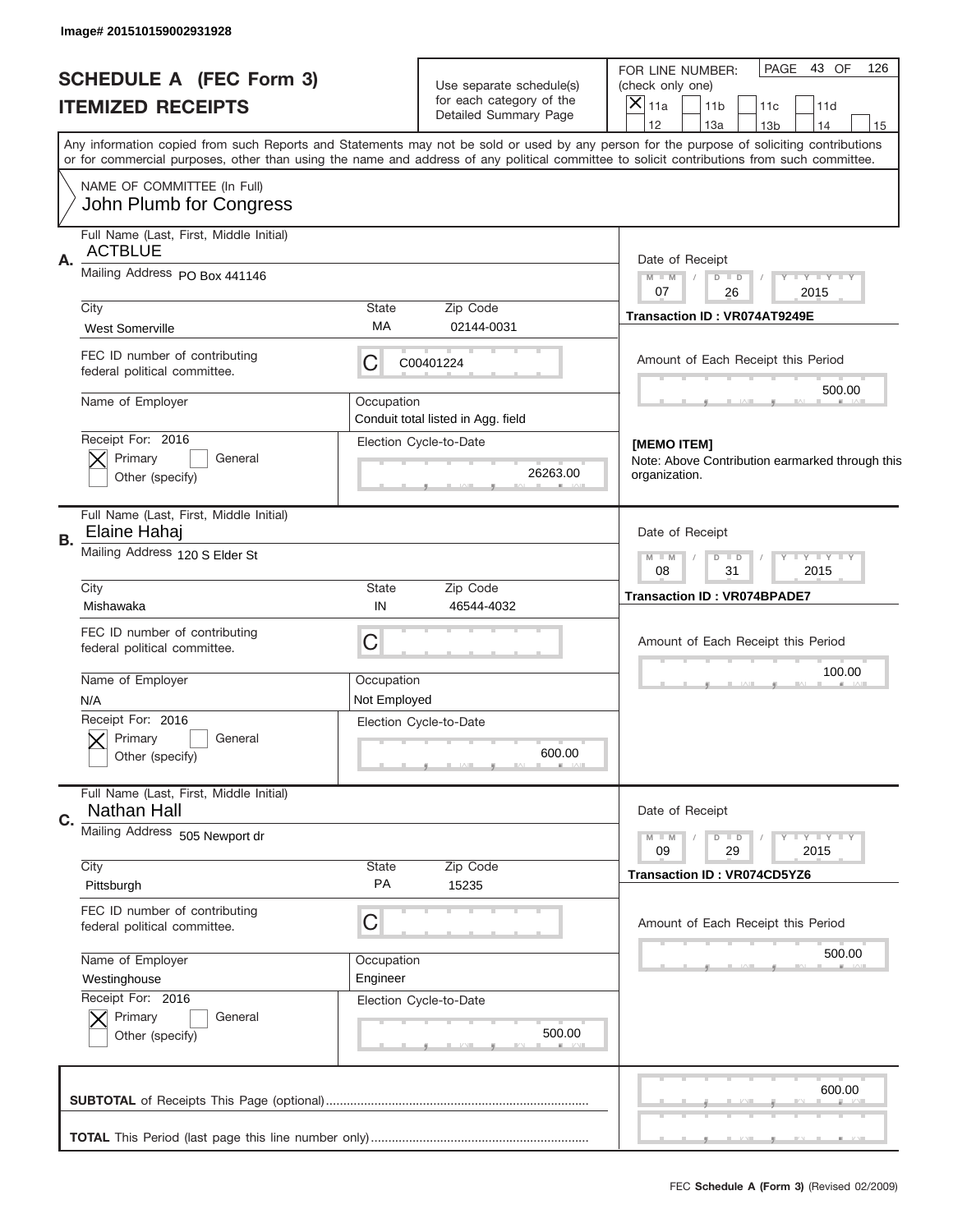|    | Image# 201510159002931929                                           |                        |                                                      |                                                                                                                                                                                                                                                                                         |
|----|---------------------------------------------------------------------|------------------------|------------------------------------------------------|-----------------------------------------------------------------------------------------------------------------------------------------------------------------------------------------------------------------------------------------------------------------------------------------|
|    | <b>SCHEDULE A (FEC Form 3)</b>                                      |                        | Use separate schedule(s)<br>for each category of the | PAGE<br>44 OF<br>126<br>FOR LINE NUMBER:<br>(check only one)                                                                                                                                                                                                                            |
|    | <b>ITEMIZED RECEIPTS</b>                                            |                        | Detailed Summary Page                                | $\overline{\mathsf{x}}$<br>11a<br>11 <sub>b</sub><br>11c<br>11d<br>12<br>13a<br>14<br>13 <sub>b</sub><br>15                                                                                                                                                                             |
|    |                                                                     |                        |                                                      | Any information copied from such Reports and Statements may not be sold or used by any person for the purpose of soliciting contributions<br>or for commercial purposes, other than using the name and address of any political committee to solicit contributions from such committee. |
|    | NAME OF COMMITTEE (In Full)<br>John Plumb for Congress              |                        |                                                      |                                                                                                                                                                                                                                                                                         |
| Α. | Full Name (Last, First, Middle Initial)<br><b>Christian Haller</b>  |                        |                                                      | Date of Receipt                                                                                                                                                                                                                                                                         |
|    | Mailing Address 31 Park Forest Dr                                   |                        |                                                      | Y TY TY TY<br>$M - M$<br>$D$ $D$<br>09<br>30<br>2015                                                                                                                                                                                                                                    |
|    | City<br>Pittsford                                                   | State<br><b>NY</b>     | Zip Code<br>14534-3560                               | Transaction ID: VR074CERXQ5                                                                                                                                                                                                                                                             |
|    | FEC ID number of contributing<br>federal political committee.       | C                      |                                                      | Amount of Each Receipt this Period<br>1000.00                                                                                                                                                                                                                                           |
|    | Name of Employer<br>N/A                                             | Occupation<br>Retired  |                                                      |                                                                                                                                                                                                                                                                                         |
|    | Receipt For: 2016<br>Primary<br>General<br>Other (specify)          |                        | Election Cycle-to-Date<br>1000.00                    |                                                                                                                                                                                                                                                                                         |
| В. | Full Name (Last, First, Middle Initial)<br>Sharon Hamilton          |                        |                                                      | Date of Receipt                                                                                                                                                                                                                                                                         |
|    | Mailing Address 267 Camp St                                         |                        |                                                      | $T$ $Y$ $T$ $Y$ $T$ $Y$<br>$M - M$<br>$D$ $D$<br>09<br>23<br>2015                                                                                                                                                                                                                       |
|    | City<br>Jamestown                                                   | State<br><b>NY</b>     | Zip Code<br>14701-7345                               | Transaction ID: VR074CB9Y50                                                                                                                                                                                                                                                             |
|    | FEC ID number of contributing<br>federal political committee.       | C                      |                                                      | Amount of Each Receipt this Period                                                                                                                                                                                                                                                      |
|    | Name of Employer<br>N/A                                             | Occupation<br>Retired  |                                                      | 250.00                                                                                                                                                                                                                                                                                  |
|    | Receipt For: 2016<br>General<br>Primary<br>Other (specify)          |                        | Election Cycle-to-Date<br>250.00                     |                                                                                                                                                                                                                                                                                         |
| C. | Full Name (Last, First, Middle Initial)<br><b>Elisabeth Harding</b> |                        |                                                      | Date of Receipt                                                                                                                                                                                                                                                                         |
|    | Mailing Address 39 Homesdale Road                                   |                        |                                                      | <b>TEY LY LY</b><br>$M - M$<br>$D$ $D$<br>27<br>2015<br>09                                                                                                                                                                                                                              |
|    | City<br><b>Bronxville</b>                                           | State<br>NY            | Zip Code<br>10708                                    | <b>Transaction ID: VR074CC6KH1</b>                                                                                                                                                                                                                                                      |
|    | FEC ID number of contributing<br>federal political committee.       | C                      |                                                      | Amount of Each Receipt this Period                                                                                                                                                                                                                                                      |
|    | Name of Employer<br>Self-Employed                                   | Occupation<br>Attorney |                                                      | 500.00                                                                                                                                                                                                                                                                                  |
|    | Receipt For: 2016<br>Primary<br>General<br>Other (specify)          |                        | Election Cycle-to-Date<br>500.00                     |                                                                                                                                                                                                                                                                                         |
|    |                                                                     |                        |                                                      | 1750.00                                                                                                                                                                                                                                                                                 |
|    |                                                                     |                        |                                                      |                                                                                                                                                                                                                                                                                         |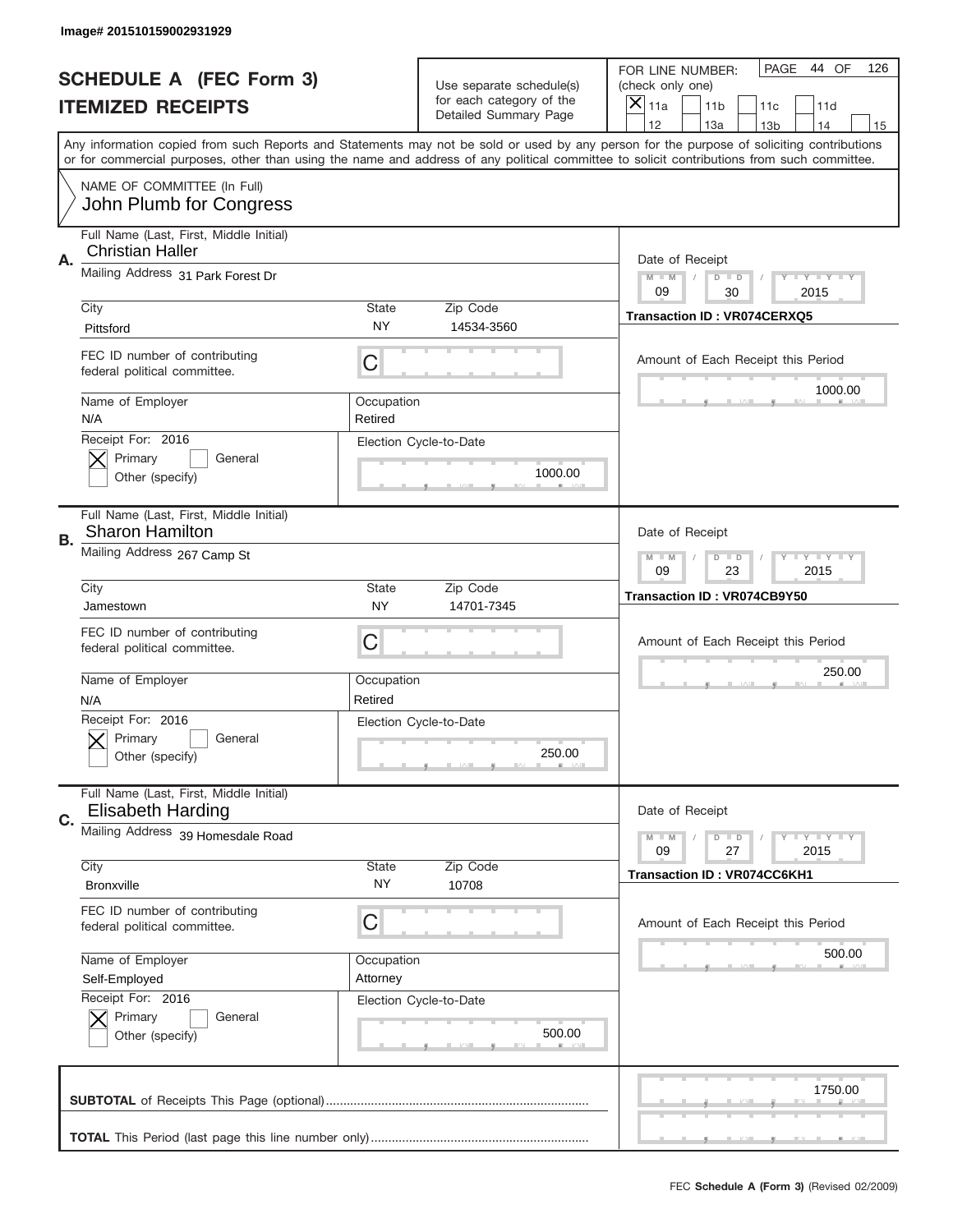|    | Image# 201510159002931930                                      |                         |                                                   |                                                                                                                                                                                                                                                                                                                                     |
|----|----------------------------------------------------------------|-------------------------|---------------------------------------------------|-------------------------------------------------------------------------------------------------------------------------------------------------------------------------------------------------------------------------------------------------------------------------------------------------------------------------------------|
|    | <b>SCHEDULE A (FEC Form 3)</b>                                 |                         | Use separate schedule(s)                          | PAGE<br>45 OF<br>126<br>FOR LINE NUMBER:<br>(check only one)                                                                                                                                                                                                                                                                        |
|    | <b>ITEMIZED RECEIPTS</b>                                       |                         | for each category of the<br>Detailed Summary Page | $\overline{X} _{11a}$<br>11 <sub>b</sub><br>11c<br>11d                                                                                                                                                                                                                                                                              |
|    |                                                                |                         |                                                   | 12<br>13a<br>14<br>13 <sub>b</sub><br>15<br>Any information copied from such Reports and Statements may not be sold or used by any person for the purpose of soliciting contributions<br>or for commercial purposes, other than using the name and address of any political committee to solicit contributions from such committee. |
|    | NAME OF COMMITTEE (In Full)<br>John Plumb for Congress         |                         |                                                   |                                                                                                                                                                                                                                                                                                                                     |
| Α. | Full Name (Last, First, Middle Initial)<br>Richard G. Harrison |                         |                                                   | Date of Receipt                                                                                                                                                                                                                                                                                                                     |
|    | Mailing Address 2050 Ellis Hollow Road                         |                         |                                                   | <b>LYLYLY</b><br>$M - M$<br>$D$ $D$<br>09<br>02<br>2015                                                                                                                                                                                                                                                                             |
|    | City<br>Ithaca                                                 | <b>State</b><br>NY.     | Zip Code<br>14850                                 | <b>Transaction ID: VR074BPMCM1</b>                                                                                                                                                                                                                                                                                                  |
|    | FEC ID number of contributing<br>federal political committee.  | С                       |                                                   | Amount of Each Receipt this Period<br>1000.00                                                                                                                                                                                                                                                                                       |
|    | Name of Employer<br><b>Cornell University</b>                  | Occupation<br>Professor |                                                   |                                                                                                                                                                                                                                                                                                                                     |
|    | Receipt For: 2016<br>Primary<br>General<br>Other (specify)     |                         | Election Cycle-to-Date<br>2000.00                 |                                                                                                                                                                                                                                                                                                                                     |
| В. | Full Name (Last, First, Middle Initial)<br>Richard G. Harrison |                         |                                                   | Date of Receipt                                                                                                                                                                                                                                                                                                                     |
|    | Mailing Address 2050 Ellis Hollow Road                         |                         |                                                   | <b>LY LY LY</b><br>$M - M$<br>$D$ $D$<br>09<br>30<br>2015                                                                                                                                                                                                                                                                           |
|    | City<br>Ithaca                                                 | <b>State</b><br>NY      | Zip Code<br>14850                                 | <b>Transaction ID: VR074CENNG7</b>                                                                                                                                                                                                                                                                                                  |
|    | FEC ID number of contributing<br>federal political committee.  | С                       |                                                   | Amount of Each Receipt this Period                                                                                                                                                                                                                                                                                                  |
|    | Name of Employer<br><b>Cornell University</b>                  | Occupation<br>Professor |                                                   | 1000.00                                                                                                                                                                                                                                                                                                                             |
|    | Receipt For: 2016<br>General<br>Primary<br>Other (specify)     |                         | Election Cycle-to-Date<br>2000.00                 |                                                                                                                                                                                                                                                                                                                                     |
| C. | Full Name (Last, First, Middle Initial)<br>Ed Harvey           |                         |                                                   | Date of Receipt                                                                                                                                                                                                                                                                                                                     |
|    | Mailing Address 125 Winch Rd.<br>City                          | <b>State</b>            | Zip Code                                          | <b>LYLYLY</b><br>$M - M$<br>$D$ $D$<br>21<br>2015<br>09                                                                                                                                                                                                                                                                             |
|    | Lakewood                                                       | NY.                     | 14750                                             | Transaction ID: VR074C813K6                                                                                                                                                                                                                                                                                                         |
|    | FEC ID number of contributing<br>federal political committee.  | С                       |                                                   | Amount of Each Receipt this Period                                                                                                                                                                                                                                                                                                  |
|    | Name of Employer<br>N/A<br>Receipt For: 2016                   | Occupation<br>Retired   |                                                   | 250.00                                                                                                                                                                                                                                                                                                                              |
|    | Primary<br>General<br>Other (specify)                          |                         | Election Cycle-to-Date<br>250.00                  |                                                                                                                                                                                                                                                                                                                                     |
|    |                                                                |                         |                                                   |                                                                                                                                                                                                                                                                                                                                     |
|    |                                                                |                         |                                                   | 2250.00                                                                                                                                                                                                                                                                                                                             |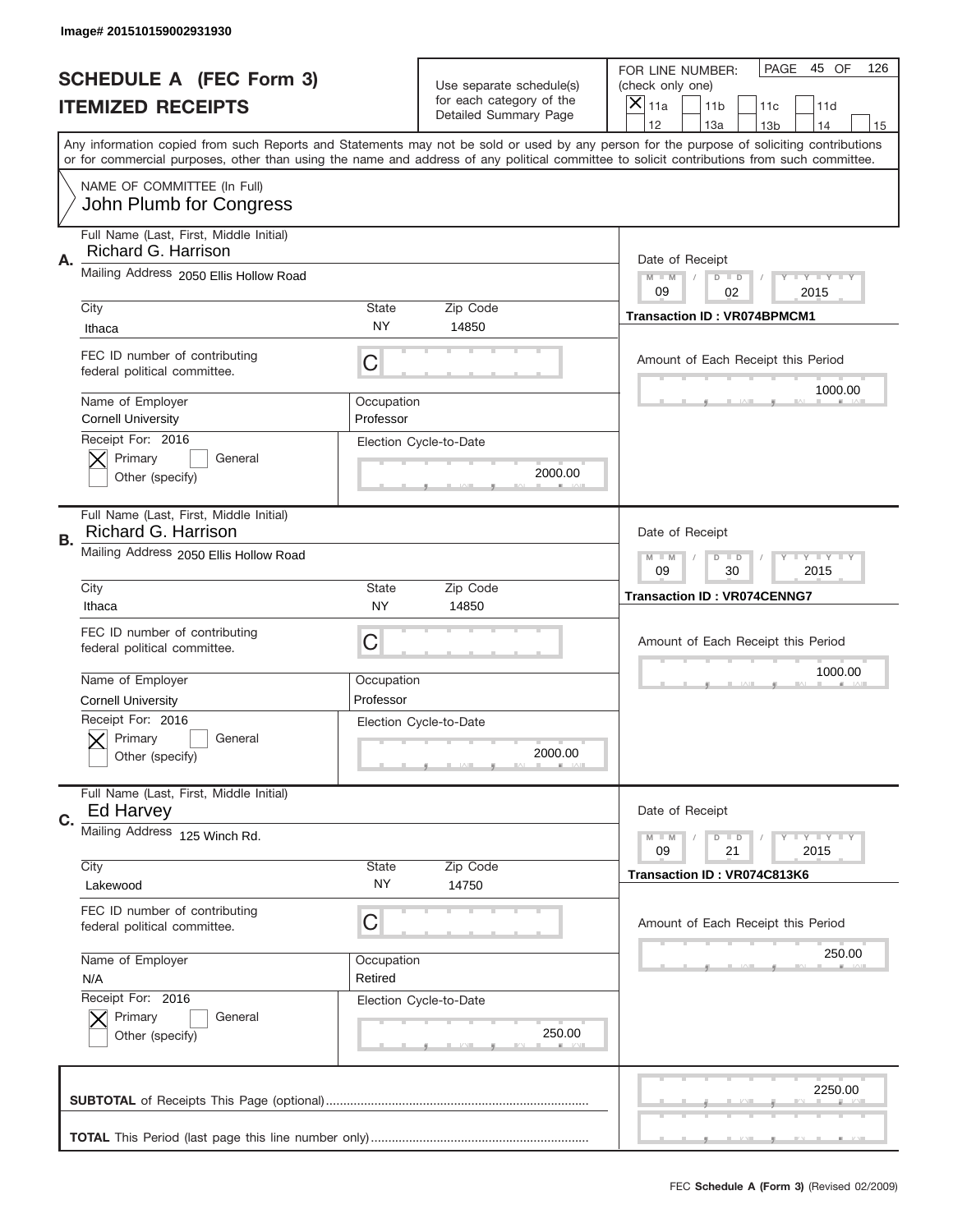|    | Image# 201510159002931931                                       |                                       |                                                      |                                                                                                                                                                                                                                                                                         |
|----|-----------------------------------------------------------------|---------------------------------------|------------------------------------------------------|-----------------------------------------------------------------------------------------------------------------------------------------------------------------------------------------------------------------------------------------------------------------------------------------|
|    | <b>SCHEDULE A (FEC Form 3)</b>                                  |                                       | Use separate schedule(s)<br>for each category of the | PAGE<br>46 OF<br>126<br>FOR LINE NUMBER:<br>(check only one)                                                                                                                                                                                                                            |
|    | <b>ITEMIZED RECEIPTS</b>                                        |                                       | Detailed Summary Page                                | ×<br>11a<br>11 <sub>b</sub><br>11c<br>11d<br>12<br>13a<br>14<br>13 <sub>b</sub><br>15                                                                                                                                                                                                   |
|    |                                                                 |                                       |                                                      | Any information copied from such Reports and Statements may not be sold or used by any person for the purpose of soliciting contributions<br>or for commercial purposes, other than using the name and address of any political committee to solicit contributions from such committee. |
|    | NAME OF COMMITTEE (In Full)<br>John Plumb for Congress          |                                       |                                                      |                                                                                                                                                                                                                                                                                         |
| Α. | Full Name (Last, First, Middle Initial)<br><b>Edmund Harvey</b> |                                       |                                                      | Date of Receipt                                                                                                                                                                                                                                                                         |
|    | Mailing Address 2802 Farmview Dr.                               |                                       |                                                      | $M - M$<br><b>LYLYLY</b><br>$D$ $D$<br>09<br>18<br>2015                                                                                                                                                                                                                                 |
|    | City<br>Blacksburg                                              | State<br>VA                           | Zip Code<br>24060                                    | Transaction ID: VR074C803W9                                                                                                                                                                                                                                                             |
|    | FEC ID number of contributing<br>federal political committee.   | C                                     |                                                      | Amount of Each Receipt this Period                                                                                                                                                                                                                                                      |
|    | Name of Employer<br>Automation Creations Inc.                   | Occupation<br><b>Graphic Designer</b> |                                                      | 250.00                                                                                                                                                                                                                                                                                  |
|    | Receipt For: 2016<br>Primary<br>General<br>Other (specify)      |                                       | Election Cycle-to-Date<br>250.00                     |                                                                                                                                                                                                                                                                                         |
| В. | Full Name (Last, First, Middle Initial)<br>Susan Herbert        |                                       |                                                      | Date of Receipt                                                                                                                                                                                                                                                                         |
|    | Mailing Address 6254 Beard St.                                  |                                       |                                                      | <b>LY LY LY</b><br>$M$ M<br>$D$ $D$<br>08<br>29<br>2015                                                                                                                                                                                                                                 |
|    | City<br>Hector                                                  | State<br><b>NY</b>                    | Zip Code<br>14841                                    | Transaction ID: VR074BP9QQ1                                                                                                                                                                                                                                                             |
|    | FEC ID number of contributing                                   |                                       |                                                      | Amount of Each Receipt this Period                                                                                                                                                                                                                                                      |
|    | federal political committee.                                    | C                                     |                                                      |                                                                                                                                                                                                                                                                                         |
|    | Name of Employer<br>N/A                                         | Occupation<br>Retired                 |                                                      | 250.00                                                                                                                                                                                                                                                                                  |
|    | Receipt For: 2016<br>General<br>Primary<br>Other (specify)      |                                       | Election Cycle-to-Date<br>350.00                     |                                                                                                                                                                                                                                                                                         |
|    | Full Name (Last, First, Middle Initial)<br><b>Susan Herbert</b> |                                       |                                                      | Date of Receipt                                                                                                                                                                                                                                                                         |
| C. | Mailing Address 6254 Beard St.                                  |                                       |                                                      | <b>LY LY LY</b><br>$M - M$<br>$D$ $D$<br>09<br>2015<br>29                                                                                                                                                                                                                               |
|    | City<br>Hector                                                  | <b>State</b><br>NY.                   | Zip Code<br>14841                                    | Transaction ID: VR074CD5ZW5                                                                                                                                                                                                                                                             |
|    | FEC ID number of contributing<br>federal political committee.   | C                                     |                                                      | Amount of Each Receipt this Period                                                                                                                                                                                                                                                      |
|    | Name of Employer<br>N/A                                         | Occupation<br>Retired                 |                                                      | 100.00                                                                                                                                                                                                                                                                                  |
|    | Receipt For: 2016<br>Primary<br>General<br>Other (specify)      |                                       | Election Cycle-to-Date<br>350.00                     |                                                                                                                                                                                                                                                                                         |
|    |                                                                 |                                       |                                                      | 600.00                                                                                                                                                                                                                                                                                  |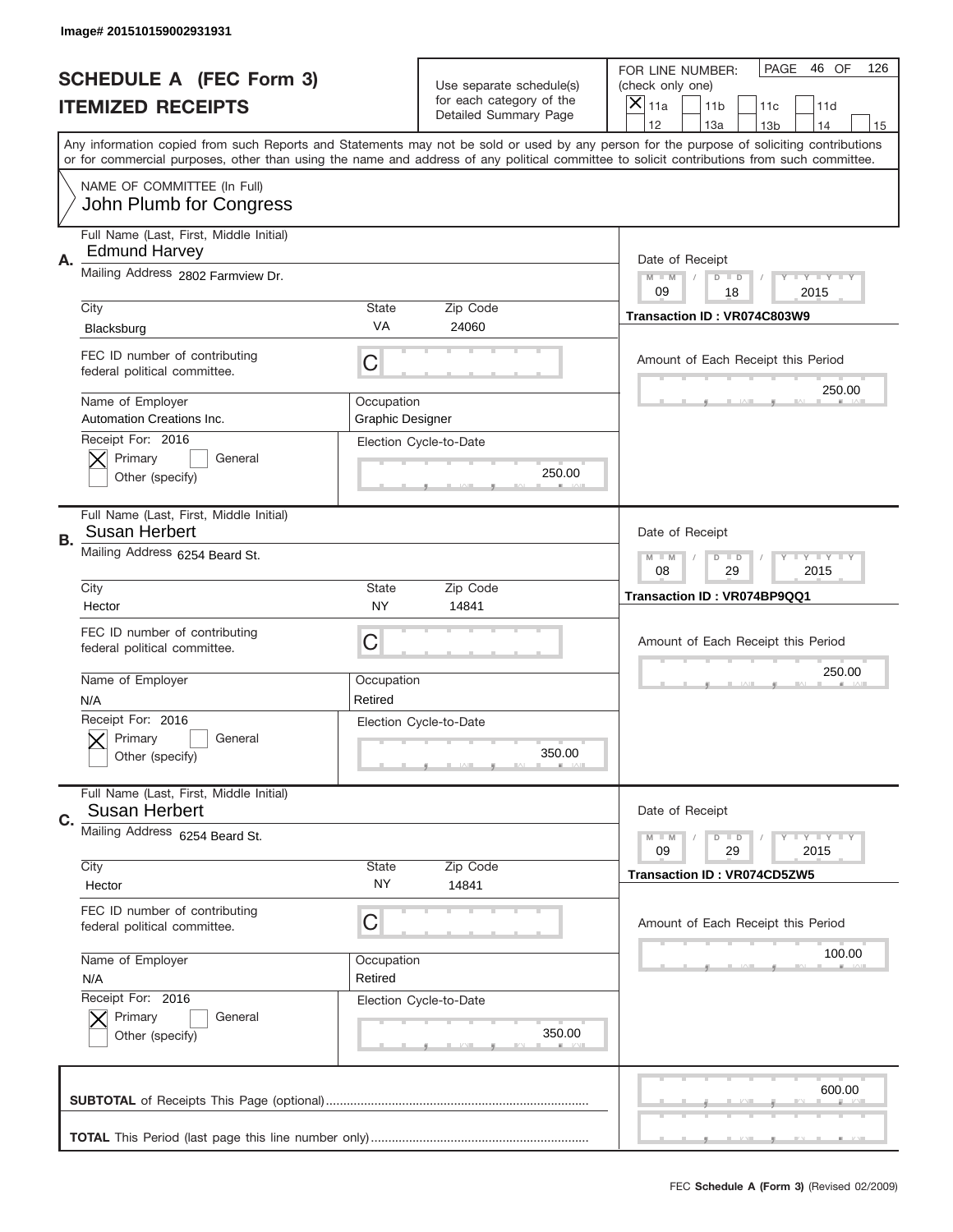|    | Image# 201510159002931932                                       |                        |                                                   |                                                                                                                                                                                                                                                                                                                               |
|----|-----------------------------------------------------------------|------------------------|---------------------------------------------------|-------------------------------------------------------------------------------------------------------------------------------------------------------------------------------------------------------------------------------------------------------------------------------------------------------------------------------|
|    | <b>SCHEDULE A (FEC Form 3)</b>                                  |                        | Use separate schedule(s)                          | PAGE 47 OF<br>126<br>FOR LINE NUMBER:<br>(check only one)                                                                                                                                                                                                                                                                     |
|    | <b>ITEMIZED RECEIPTS</b>                                        |                        | for each category of the<br>Detailed Summary Page | ×<br>11a<br>11 <sub>b</sub><br>11c<br>11d<br>12                                                                                                                                                                                                                                                                               |
|    |                                                                 |                        |                                                   | 13a<br>14<br>13 <sub>b</sub><br>15<br>Any information copied from such Reports and Statements may not be sold or used by any person for the purpose of soliciting contributions<br>or for commercial purposes, other than using the name and address of any political committee to solicit contributions from such committee. |
|    | NAME OF COMMITTEE (In Full)<br>John Plumb for Congress          |                        |                                                   |                                                                                                                                                                                                                                                                                                                               |
| Α. | Full Name (Last, First, Middle Initial)<br><b>Matthew Hersh</b> |                        |                                                   | Date of Receipt                                                                                                                                                                                                                                                                                                               |
|    | Mailing Address 1633 Q Street NW                                |                        |                                                   | $M - M$<br><b>LYLYLY</b><br>$D$ $D$<br>09<br>19<br>2015                                                                                                                                                                                                                                                                       |
|    | Apt 601<br>City                                                 | State                  | Zip Code                                          |                                                                                                                                                                                                                                                                                                                               |
|    | Washington                                                      | DC                     | 20009                                             | Transaction ID: VR074C80D00                                                                                                                                                                                                                                                                                                   |
|    | FEC ID number of contributing<br>federal political committee.   | C                      |                                                   | Amount of Each Receipt this Period                                                                                                                                                                                                                                                                                            |
|    | Name of Employer<br>Self-Employed                               | Occupation<br>Attorney |                                                   | 250.00                                                                                                                                                                                                                                                                                                                        |
|    | Receipt For: 2016<br>Primary<br>General<br>Other (specify)      |                        | Election Cycle-to-Date<br>250.00                  |                                                                                                                                                                                                                                                                                                                               |
| В. | Full Name (Last, First, Middle Initial)<br>David Hiller         |                        |                                                   | Date of Receipt                                                                                                                                                                                                                                                                                                               |
|    | Mailing Address 8101 E Dartmouth Ave<br>Unit 65                 |                        |                                                   | $M - M$<br>$D$ $D$<br><b>LEYTEY LEY</b><br>08<br>21<br>2015                                                                                                                                                                                                                                                                   |
|    | City<br>Denver                                                  | State<br>CO            | Zip Code<br>80231-4260                            | <b>Transaction ID: VR074B9JMM8</b>                                                                                                                                                                                                                                                                                            |
|    |                                                                 |                        |                                                   |                                                                                                                                                                                                                                                                                                                               |
|    | FEC ID number of contributing<br>federal political committee.   | C                      |                                                   | Amount of Each Receipt this Period                                                                                                                                                                                                                                                                                            |
|    | Name of Employer                                                | Occupation             |                                                   | 250.00                                                                                                                                                                                                                                                                                                                        |
|    | Self-Employed                                                   |                        | Independent Contractor                            |                                                                                                                                                                                                                                                                                                                               |
|    | Receipt For: 2016<br>General<br>Primary<br>Other (specify)      |                        | Election Cycle-to-Date<br>250.00                  |                                                                                                                                                                                                                                                                                                                               |
| C. | Full Name (Last, First, Middle Initial)<br>Melissa Ho           |                        |                                                   | Date of Receipt                                                                                                                                                                                                                                                                                                               |
|    | Mailing Address 1006 Massachusetts Ave NE                       |                        |                                                   | <b>LEY LEY LEY</b><br>$M - M$<br>$D$ $D$                                                                                                                                                                                                                                                                                      |
|    | City                                                            | State                  | Zip Code                                          | 08<br>2015<br>08                                                                                                                                                                                                                                                                                                              |
|    | Washington                                                      | DC                     | 20002                                             | Transaction ID: VR074B1J6C6                                                                                                                                                                                                                                                                                                   |
|    | FEC ID number of contributing<br>federal political committee.   | С                      |                                                   | Amount of Each Receipt this Period                                                                                                                                                                                                                                                                                            |
|    | Name of Employer                                                | Occupation             |                                                   | 500.00                                                                                                                                                                                                                                                                                                                        |
|    | <b>USAID</b>                                                    |                        | <b>Technical Division Director</b>                |                                                                                                                                                                                                                                                                                                                               |
|    | Receipt For: 2016<br>Primary<br>General<br>Other (specify)      |                        | Election Cycle-to-Date<br>500.00                  |                                                                                                                                                                                                                                                                                                                               |
|    |                                                                 |                        |                                                   | 1000.00                                                                                                                                                                                                                                                                                                                       |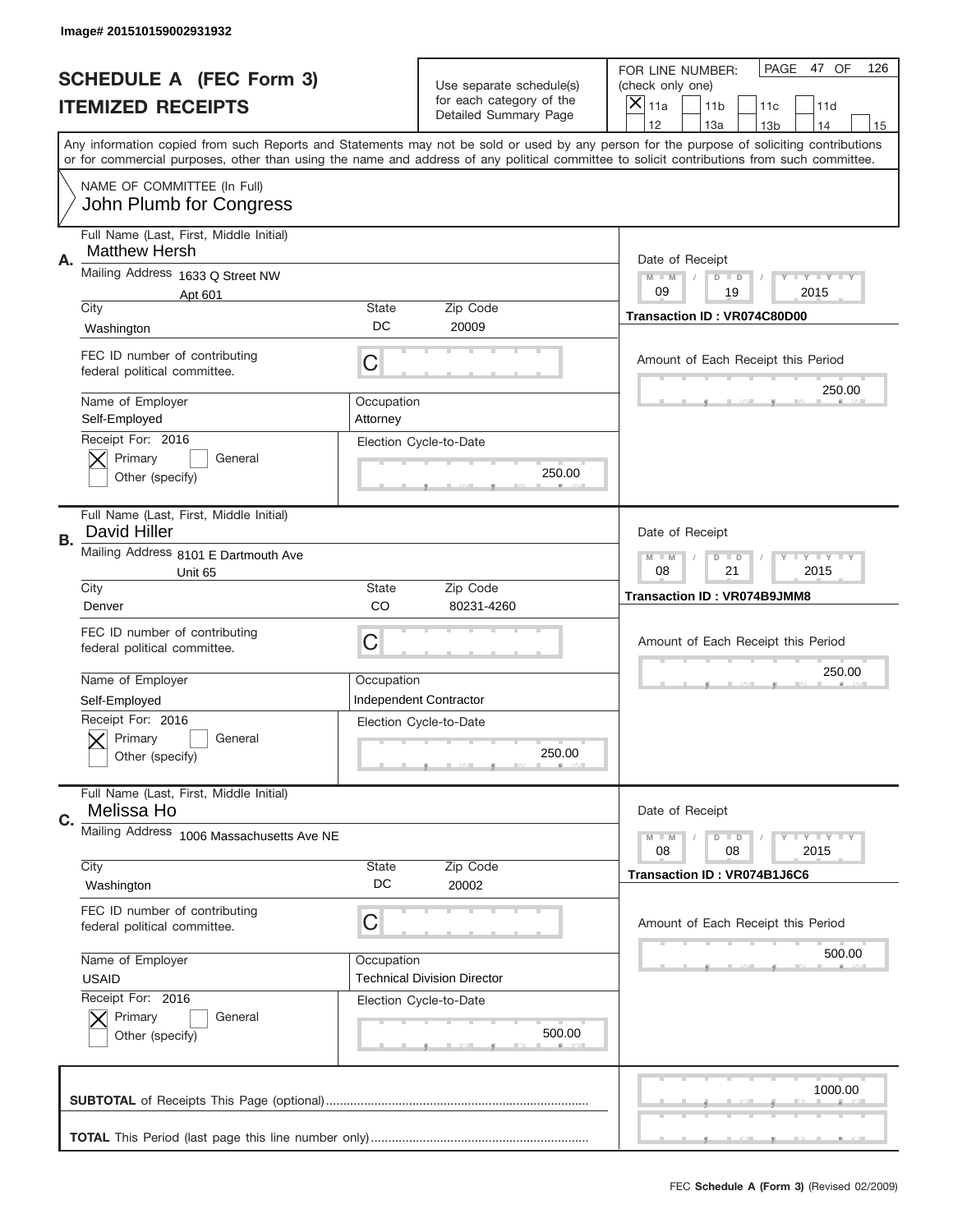|    | Image# 201510159002931933                                                               |                             |                                                                            |                                                                                                                                                                                                                                                                                                                                     |
|----|-----------------------------------------------------------------------------------------|-----------------------------|----------------------------------------------------------------------------|-------------------------------------------------------------------------------------------------------------------------------------------------------------------------------------------------------------------------------------------------------------------------------------------------------------------------------------|
|    | <b>SCHEDULE A (FEC Form 3)</b>                                                          |                             | Use separate schedule(s)                                                   | PAGE<br>48 OF<br>126<br>FOR LINE NUMBER:<br>(check only one)                                                                                                                                                                                                                                                                        |
|    | <b>ITEMIZED RECEIPTS</b>                                                                |                             | for each category of the<br>Detailed Summary Page                          | $\boldsymbol{\times}$<br>11a<br>11 <sub>b</sub><br>11c<br>11d                                                                                                                                                                                                                                                                       |
|    |                                                                                         |                             |                                                                            | 12<br>13a<br>14<br>13 <sub>b</sub><br>15<br>Any information copied from such Reports and Statements may not be sold or used by any person for the purpose of soliciting contributions<br>or for commercial purposes, other than using the name and address of any political committee to solicit contributions from such committee. |
|    | NAME OF COMMITTEE (In Full)<br>John Plumb for Congress                                  |                             |                                                                            |                                                                                                                                                                                                                                                                                                                                     |
| Α. | Full Name (Last, First, Middle Initial)<br>Linda E. Hoffmann                            |                             |                                                                            | Date of Receipt                                                                                                                                                                                                                                                                                                                     |
|    | Mailing Address 17 John St                                                              |                             |                                                                            | <b>LYLYLY</b><br>$M - M$<br>$D$ $D$<br>08<br>16<br>2015                                                                                                                                                                                                                                                                             |
|    | City<br>Ithaca                                                                          | <b>State</b><br>NY.         | Zip Code<br>14850-6350                                                     | Transaction ID: VR074B72FQ0                                                                                                                                                                                                                                                                                                         |
|    | FEC ID number of contributing<br>federal political committee.                           | С                           |                                                                            | Amount of Each Receipt this Period<br>500.00                                                                                                                                                                                                                                                                                        |
|    | Name of Employer<br><b>Cornell University</b>                                           | Occupation<br>Administrator |                                                                            |                                                                                                                                                                                                                                                                                                                                     |
|    | Receipt For: 2016<br>Primary<br>General<br>Other (specify)                              |                             | Election Cycle-to-Date<br>500.00                                           |                                                                                                                                                                                                                                                                                                                                     |
| В. | Full Name (Last, First, Middle Initial)<br>Mike and Linda Hoffmann                      |                             |                                                                            | Date of Receipt                                                                                                                                                                                                                                                                                                                     |
|    | Mailing Address 17 John St.                                                             |                             |                                                                            | <b>LY LY LY</b><br>$M - M$<br>$D$ $D$<br>09<br>29<br>2015                                                                                                                                                                                                                                                                           |
|    | City<br>Ithaca                                                                          | <b>State</b><br>NY          | Zip Code<br>14850                                                          | <b>Transaction ID: VR074CD5YY8</b>                                                                                                                                                                                                                                                                                                  |
|    | FEC ID number of contributing<br>federal political committee.                           | С                           |                                                                            | Amount of Each Receipt this Period                                                                                                                                                                                                                                                                                                  |
|    |                                                                                         |                             |                                                                            | 300.00                                                                                                                                                                                                                                                                                                                              |
|    | Name of Employer                                                                        | Occupation                  |                                                                            |                                                                                                                                                                                                                                                                                                                                     |
|    | <b>Cornell University</b><br>Receipt For: 2016<br>General<br>Primary<br>Other (specify) |                             | University Administrator and Faculty M<br>Election Cycle-to-Date<br>300.00 |                                                                                                                                                                                                                                                                                                                                     |
| C. | Full Name (Last, First, Middle Initial)<br>Bruce S. Hudson                              |                             |                                                                            | Date of Receipt                                                                                                                                                                                                                                                                                                                     |
|    | Mailing Address 114 Miles Avenue                                                        |                             |                                                                            | <b>LY LY LY</b><br>$M - M$<br>$D$ $D$<br>09<br>25<br>2015                                                                                                                                                                                                                                                                           |
|    | City<br>Syracuse                                                                        | <b>State</b><br>NY.         | Zip Code<br>13210                                                          | <b>Transaction ID: VR074CC4PV9</b>                                                                                                                                                                                                                                                                                                  |
|    | FEC ID number of contributing<br>federal political committee.                           | С                           |                                                                            | Amount of Each Receipt this Period                                                                                                                                                                                                                                                                                                  |
|    | Name of Employer<br><b>Syracuse University</b>                                          | Occupation<br>Professor     |                                                                            | 1000.00                                                                                                                                                                                                                                                                                                                             |
|    | Receipt For: 2016<br>Primary<br>General<br>Other (specify)                              |                             | Election Cycle-to-Date<br>1000.00                                          |                                                                                                                                                                                                                                                                                                                                     |
|    |                                                                                         |                             |                                                                            | 1800.00                                                                                                                                                                                                                                                                                                                             |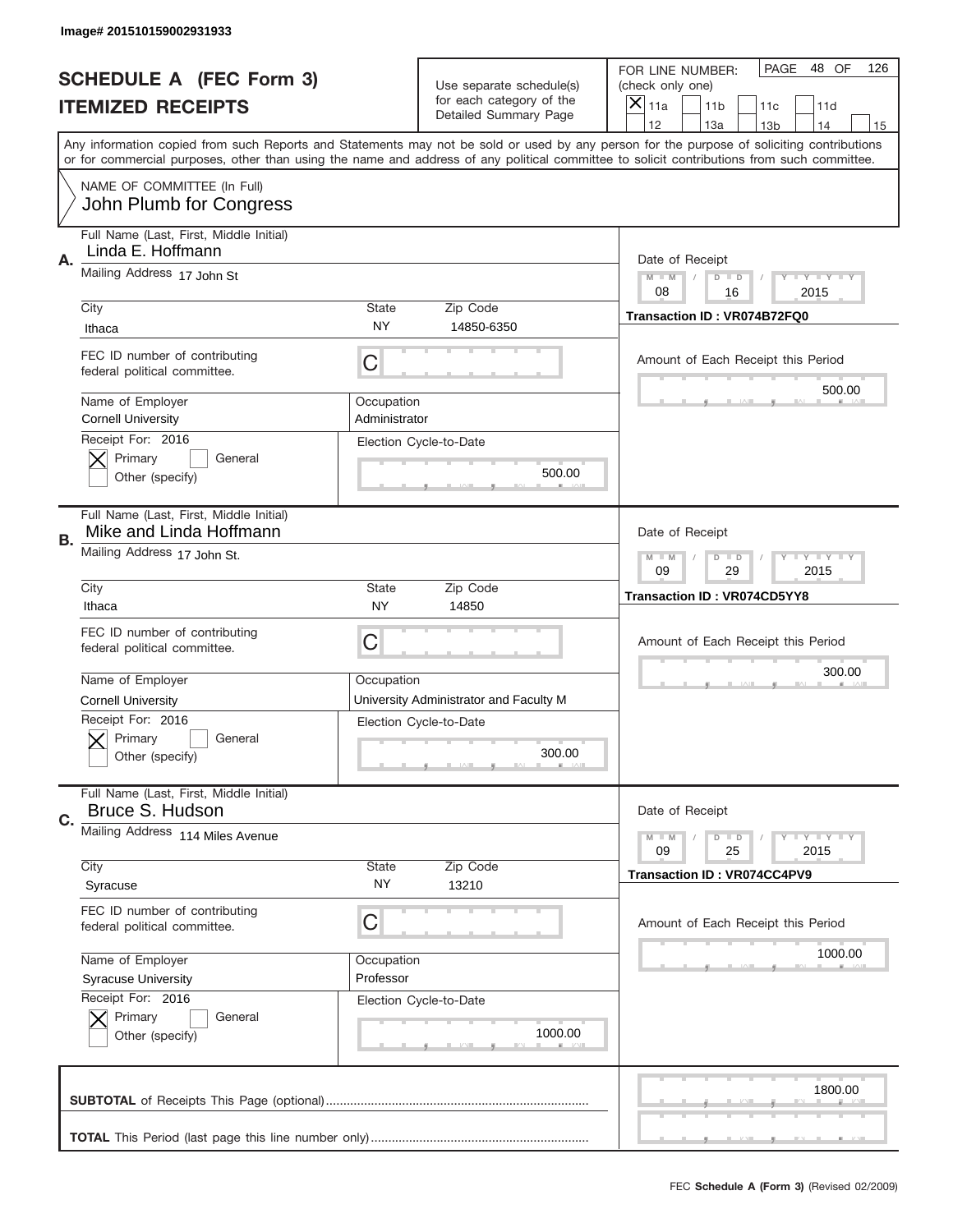|           | Image# 201510159002931934                                     |                    |                                                      |                                                                                                                                                                                                                                                                                         |
|-----------|---------------------------------------------------------------|--------------------|------------------------------------------------------|-----------------------------------------------------------------------------------------------------------------------------------------------------------------------------------------------------------------------------------------------------------------------------------------|
|           | <b>SCHEDULE A (FEC Form 3)</b><br><b>ITEMIZED RECEIPTS</b>    |                    | Use separate schedule(s)<br>for each category of the | PAGE<br>49 OF<br>126<br>FOR LINE NUMBER:<br>(check only one)<br>$\overline{X} _{11a}$<br>11 <sub>b</sub><br>11c<br>11d                                                                                                                                                                  |
|           |                                                               |                    | <b>Detailed Summary Page</b>                         | 12<br>13a<br>14<br>13 <sub>b</sub><br>15                                                                                                                                                                                                                                                |
|           |                                                               |                    |                                                      | Any information copied from such Reports and Statements may not be sold or used by any person for the purpose of soliciting contributions<br>or for commercial purposes, other than using the name and address of any political committee to solicit contributions from such committee. |
|           | NAME OF COMMITTEE (In Full)<br>John Plumb for Congress        |                    |                                                      |                                                                                                                                                                                                                                                                                         |
|           | Full Name (Last, First, Middle Initial)                       |                    |                                                      |                                                                                                                                                                                                                                                                                         |
| А.        | Penelope Hughes                                               |                    |                                                      | Date of Receipt                                                                                                                                                                                                                                                                         |
|           | Mailing Address 514 11th St. SE                               |                    |                                                      | $M$ $M$<br>$D$ $D$<br>Y FY FY FY<br>08<br>28<br>2015                                                                                                                                                                                                                                    |
|           | City                                                          | State              | Zip Code                                             | Transaction ID: VR074BP9N63                                                                                                                                                                                                                                                             |
|           | Washington                                                    | DC                 | 20003                                                |                                                                                                                                                                                                                                                                                         |
|           | FEC ID number of contributing<br>federal political committee. | C                  |                                                      | Amount of Each Receipt this Period<br>50.00                                                                                                                                                                                                                                             |
|           | Name of Employer                                              | Occupation         |                                                      |                                                                                                                                                                                                                                                                                         |
|           | <b>DHHS</b><br>Receipt For: 2016                              | Attorney           |                                                      |                                                                                                                                                                                                                                                                                         |
|           | Primary<br>General                                            |                    | Election Cycle-to-Date                               |                                                                                                                                                                                                                                                                                         |
|           | Other (specify)                                               |                    | 250.00                                               |                                                                                                                                                                                                                                                                                         |
| <b>B.</b> | Full Name (Last, First, Middle Initial)<br>Penelope Hughes    |                    |                                                      | Date of Receipt                                                                                                                                                                                                                                                                         |
|           | Mailing Address 514 11th St. SE                               |                    |                                                      | Y TY TY TY<br>$M - M$<br>$D$ $D$<br>09<br>24<br>2015                                                                                                                                                                                                                                    |
|           | City<br>Washington                                            | <b>State</b><br>DC | Zip Code<br>20003                                    | <b>Transaction ID: VR074CB9DQ5</b>                                                                                                                                                                                                                                                      |
|           | FEC ID number of contributing<br>federal political committee. | C                  |                                                      | Amount of Each Receipt this Period                                                                                                                                                                                                                                                      |
|           | Name of Employer                                              | Occupation         |                                                      | 200.00                                                                                                                                                                                                                                                                                  |
|           | <b>DHHS</b>                                                   | Attorney           |                                                      |                                                                                                                                                                                                                                                                                         |
|           | Receipt For: 2016<br>General<br>Primary<br>Other (specify)    |                    | Election Cycle-to-Date<br>250.00                     |                                                                                                                                                                                                                                                                                         |
|           | Full Name (Last, First, Middle Initial)                       |                    |                                                      |                                                                                                                                                                                                                                                                                         |
| C.        | Nicole Hushla                                                 |                    |                                                      | Date of Receipt                                                                                                                                                                                                                                                                         |
|           | Mailing Address 15 Ridgewood Dr                               |                    |                                                      | $D$ $D$<br><b>LYLYLY</b><br>$M - M$                                                                                                                                                                                                                                                     |
|           | City                                                          | State              | Zip Code                                             | 07<br>08<br>2015                                                                                                                                                                                                                                                                        |
|           | Rochester                                                     | ΝY                 | 14622-2617                                           | Transaction ID: VR074ASQ145                                                                                                                                                                                                                                                             |
|           | FEC ID number of contributing<br>federal political committee. | C                  |                                                      | Amount of Each Receipt this Period                                                                                                                                                                                                                                                      |
|           | Name of Employer                                              | Occupation         |                                                      | 25.00                                                                                                                                                                                                                                                                                   |
|           | Self-Employed                                                 |                    | Development Consultant                               |                                                                                                                                                                                                                                                                                         |
|           | Receipt For: 2016<br>Primary<br>General                       |                    | Election Cycle-to-Date                               |                                                                                                                                                                                                                                                                                         |
|           | Other (specify)                                               |                    | 1525.00                                              | * Earmarked Contribution: See Below                                                                                                                                                                                                                                                     |
|           |                                                               |                    |                                                      | 275.00                                                                                                                                                                                                                                                                                  |
|           |                                                               |                    |                                                      |                                                                                                                                                                                                                                                                                         |
|           |                                                               |                    |                                                      |                                                                                                                                                                                                                                                                                         |
|           |                                                               |                    |                                                      | FEC Schedule A (Form 3) (Revised 02/2009)                                                                                                                                                                                                                                               |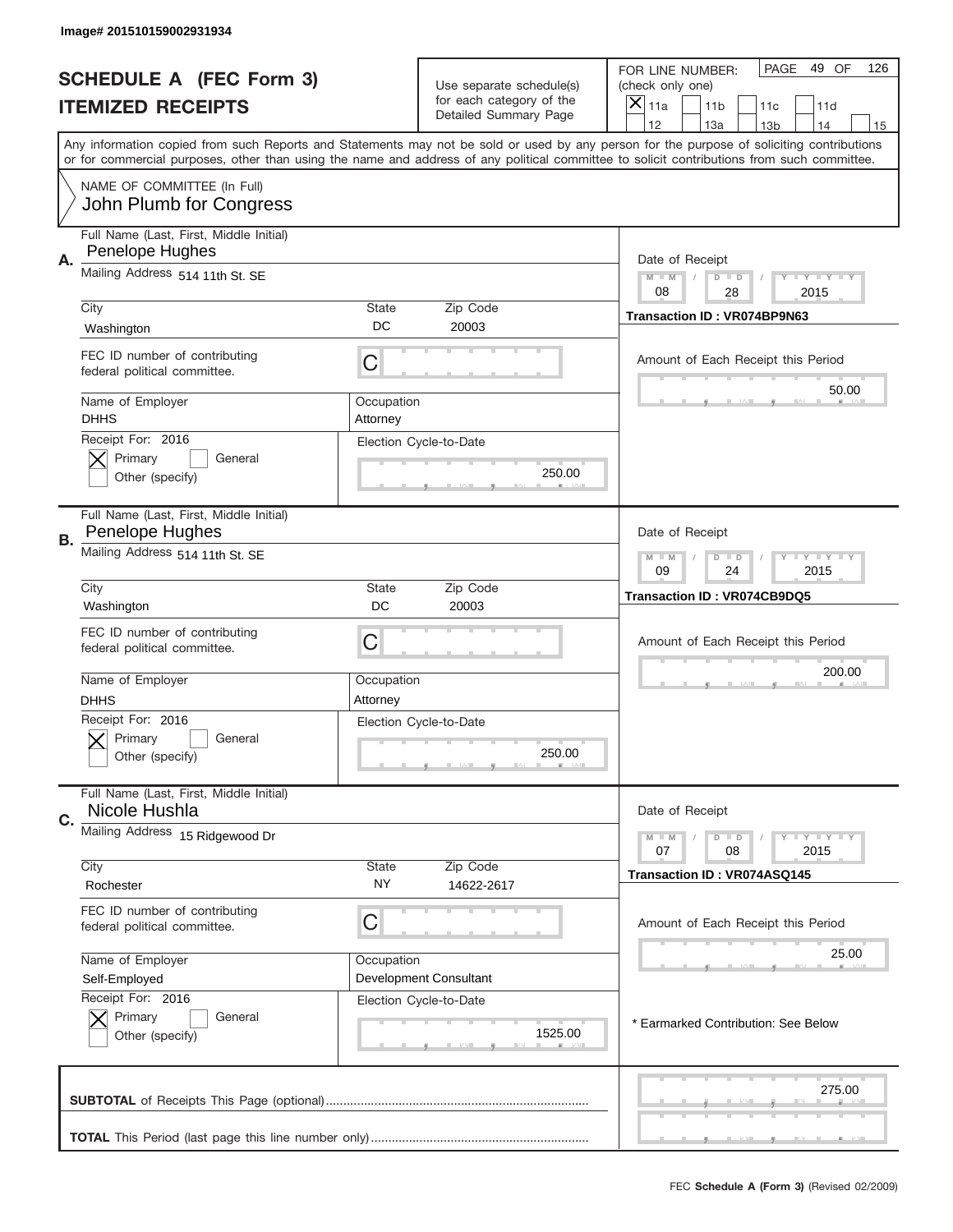| Image# 201510159002931935                                      |                    |                                                      |                                                                                                                                                                                                                                                                                         |
|----------------------------------------------------------------|--------------------|------------------------------------------------------|-----------------------------------------------------------------------------------------------------------------------------------------------------------------------------------------------------------------------------------------------------------------------------------------|
| <b>SCHEDULE A (FEC Form 3)</b>                                 |                    | Use separate schedule(s)<br>for each category of the | PAGE<br>50 OF<br>126<br>FOR LINE NUMBER:<br>(check only one)                                                                                                                                                                                                                            |
| <b>ITEMIZED RECEIPTS</b>                                       |                    | Detailed Summary Page                                | $\times$<br>11a<br>11 <sub>b</sub><br>11c<br>11d<br>12<br>13a<br>14<br>13 <sub>b</sub><br>15                                                                                                                                                                                            |
|                                                                |                    |                                                      | Any information copied from such Reports and Statements may not be sold or used by any person for the purpose of soliciting contributions<br>or for commercial purposes, other than using the name and address of any political committee to solicit contributions from such committee. |
| NAME OF COMMITTEE (In Full)<br>John Plumb for Congress         |                    |                                                      |                                                                                                                                                                                                                                                                                         |
| Full Name (Last, First, Middle Initial)                        |                    |                                                      |                                                                                                                                                                                                                                                                                         |
| <b>ACTBLUE</b><br>Α.                                           |                    |                                                      | Date of Receipt                                                                                                                                                                                                                                                                         |
| Mailing Address PO Box 441146                                  |                    |                                                      | Y LY LY LY<br>$M$ M<br>$D$ $D$<br>07                                                                                                                                                                                                                                                    |
| City                                                           | State              | Zip Code                                             | 12<br>2015                                                                                                                                                                                                                                                                              |
| <b>West Somerville</b>                                         | МA                 | 02144-0031                                           | Transaction ID: VR074ASQ145E                                                                                                                                                                                                                                                            |
| FEC ID number of contributing<br>federal political committee.  | С                  | C00401224                                            | Amount of Each Receipt this Period                                                                                                                                                                                                                                                      |
| Name of Employer                                               | Occupation         | Conduit total listed in Agg. field                   | 25.00                                                                                                                                                                                                                                                                                   |
| Receipt For: 2016                                              |                    | Election Cycle-to-Date                               |                                                                                                                                                                                                                                                                                         |
| Primary<br>General                                             |                    |                                                      | [MEMO ITEM]<br>Note: Above Contribution earmarked through this                                                                                                                                                                                                                          |
| Other (specify)                                                |                    | 26263.00                                             | organization.                                                                                                                                                                                                                                                                           |
| Full Name (Last, First, Middle Initial)<br>Nicole Hushla<br>В. |                    |                                                      | Date of Receipt                                                                                                                                                                                                                                                                         |
| Mailing Address 15 Ridgewood Dr                                |                    |                                                      | $D$ $D$<br><b>LYLYLY</b><br>$M - M$<br>07<br>30<br>2015                                                                                                                                                                                                                                 |
| City<br>Rochester                                              | State<br><b>NY</b> | Zip Code<br>14622-2617                               | Transaction ID: VR074CEV3R1                                                                                                                                                                                                                                                             |
| FEC ID number of contributing<br>federal political committee.  | C                  |                                                      | Amount of Each Receipt this Period                                                                                                                                                                                                                                                      |
| Name of Employer                                               | Occupation         |                                                      | 1500.00                                                                                                                                                                                                                                                                                 |
| Self-Employed                                                  |                    | <b>Development Consultant</b>                        |                                                                                                                                                                                                                                                                                         |
| Receipt For: 2016                                              |                    | Election Cycle-to-Date                               |                                                                                                                                                                                                                                                                                         |
| General<br>Primary<br>Other (specify)                          |                    | 1525.00                                              | * In-Kind: Consultant - Fundraising                                                                                                                                                                                                                                                     |
| Full Name (Last, First, Middle Initial)                        |                    |                                                      |                                                                                                                                                                                                                                                                                         |
| Ann Hwang<br>C.<br>Mailing Address 86 Jersey St. Apt 42        |                    |                                                      | Date of Receipt                                                                                                                                                                                                                                                                         |
|                                                                |                    |                                                      | $D$ $D$<br>$T$ $Y$ $Y$ $Y$ $Y$<br>$M - M$<br>2015<br>08<br>14                                                                                                                                                                                                                           |
| City<br><b>Boston</b>                                          | <b>State</b><br>МA | Zip Code<br>02215                                    | <b>Transaction ID: VR074B5AP02</b>                                                                                                                                                                                                                                                      |
| FEC ID number of contributing<br>federal political committee.  | C                  |                                                      | Amount of Each Receipt this Period                                                                                                                                                                                                                                                      |
| Name of Employer                                               | Occupation         |                                                      | 250.00                                                                                                                                                                                                                                                                                  |
| <b>Harvard Medical School</b>                                  |                    | Visiting Fellow, Department of Health                |                                                                                                                                                                                                                                                                                         |
| Receipt For: 2016                                              |                    | Election Cycle-to-Date                               |                                                                                                                                                                                                                                                                                         |
| Primary<br>General<br>Other (specify)                          |                    | 250.00                                               |                                                                                                                                                                                                                                                                                         |
|                                                                |                    |                                                      | 1750.00                                                                                                                                                                                                                                                                                 |
|                                                                |                    |                                                      |                                                                                                                                                                                                                                                                                         |
|                                                                |                    |                                                      |                                                                                                                                                                                                                                                                                         |
|                                                                |                    |                                                      | FEC Schedule A (Form 3) (Revised 02/2009)                                                                                                                                                                                                                                               |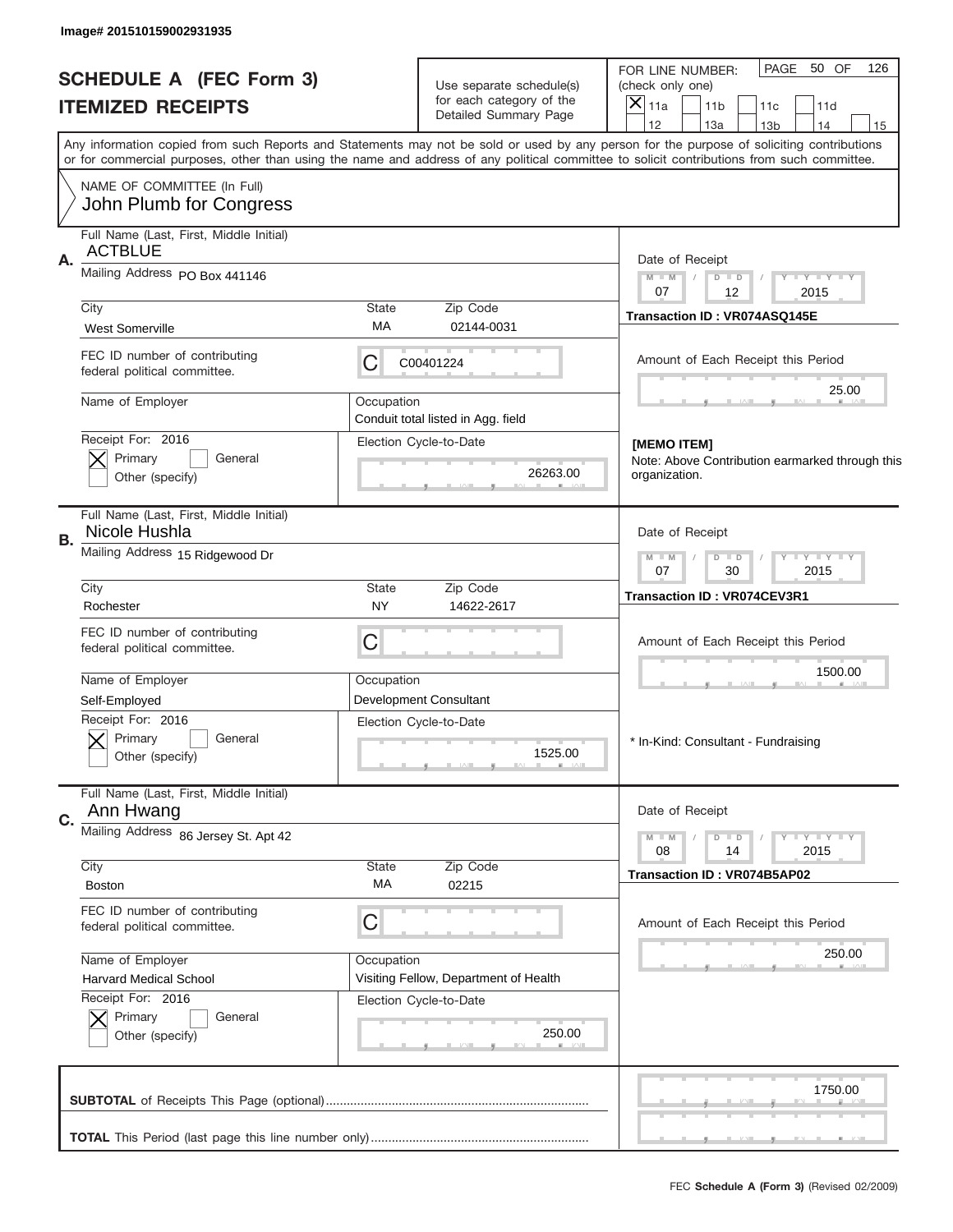|    | Image# 201510159002931936                                     |                                     |                                                   |                                                                                                                                                                                                                                                                                                                                     |
|----|---------------------------------------------------------------|-------------------------------------|---------------------------------------------------|-------------------------------------------------------------------------------------------------------------------------------------------------------------------------------------------------------------------------------------------------------------------------------------------------------------------------------------|
|    | <b>SCHEDULE A (FEC Form 3)</b>                                |                                     | Use separate schedule(s)                          | PAGE 51 OF<br>126<br>FOR LINE NUMBER:<br>(check only one)                                                                                                                                                                                                                                                                           |
|    | <b>ITEMIZED RECEIPTS</b>                                      |                                     | for each category of the<br>Detailed Summary Page | ×<br>11a<br>11 <sub>b</sub><br>11c<br>11d                                                                                                                                                                                                                                                                                           |
|    |                                                               |                                     |                                                   | 12<br>13a<br>14<br>13 <sub>b</sub><br>15<br>Any information copied from such Reports and Statements may not be sold or used by any person for the purpose of soliciting contributions<br>or for commercial purposes, other than using the name and address of any political committee to solicit contributions from such committee. |
|    | NAME OF COMMITTEE (In Full)<br>John Plumb for Congress        |                                     |                                                   |                                                                                                                                                                                                                                                                                                                                     |
| Α. | Full Name (Last, First, Middle Initial)<br>Radha Iyengar      |                                     |                                                   | Date of Receipt                                                                                                                                                                                                                                                                                                                     |
|    | Mailing Address 329 1/2 6th St SE                             |                                     |                                                   | $M - M$<br><b>LEY LEY LEY</b><br>$D$ $D$<br>08<br>13<br>2015                                                                                                                                                                                                                                                                        |
|    | City<br>Washington                                            | State<br>DC                         | Zip Code<br>20003-2997                            | Transaction ID: VR074B5A0G2                                                                                                                                                                                                                                                                                                         |
|    | FEC ID number of contributing<br>federal political committee. | C                                   |                                                   | Amount of Each Receipt this Period<br>1000.00                                                                                                                                                                                                                                                                                       |
|    | Name of Employer<br>Department of Energy                      | Occupation<br>Deputy Chief of Staff |                                                   |                                                                                                                                                                                                                                                                                                                                     |
|    | Receipt For: 2016<br>Primary<br>General<br>Other (specify)    |                                     | Election Cycle-to-Date<br>1000.00                 |                                                                                                                                                                                                                                                                                                                                     |
| В. | Full Name (Last, First, Middle Initial)<br>Rama S Iyengar     |                                     |                                                   | Date of Receipt                                                                                                                                                                                                                                                                                                                     |
|    | Mailing Address 3254 S Shelley St                             |                                     |                                                   | $M$ M<br>$D$ $D$<br><b>LEYTEY LEY</b><br>09<br>23<br>2015                                                                                                                                                                                                                                                                           |
|    | City<br>Mohegan Lake                                          | State<br><b>NY</b>                  | Zip Code<br>10547-1908                            | <b>Transaction ID: VR074CB9Y42</b>                                                                                                                                                                                                                                                                                                  |
|    | FEC ID number of contributing<br>federal political committee. | C                                   |                                                   | Amount of Each Receipt this Period                                                                                                                                                                                                                                                                                                  |
|    |                                                               |                                     |                                                   | 2700.00                                                                                                                                                                                                                                                                                                                             |
|    | Name of Employer                                              | Occupation                          |                                                   |                                                                                                                                                                                                                                                                                                                                     |
|    | Mount Sinai Hospital                                          | Associate Dean                      |                                                   |                                                                                                                                                                                                                                                                                                                                     |
|    | Receipt For: 2016<br>General<br>Primary<br>Other (specify)    |                                     | Election Cycle-to-Date<br>2700.00                 |                                                                                                                                                                                                                                                                                                                                     |
| C. | Full Name (Last, First, Middle Initial)<br><b>Todd Joseph</b> |                                     |                                                   | Date of Receipt                                                                                                                                                                                                                                                                                                                     |
|    | Mailing Address 58 Silver Thorne Drive                        |                                     |                                                   | <b>LEY LEY LEY</b><br>$M - M$<br>$D$ $D$<br>09<br>2015<br>29                                                                                                                                                                                                                                                                        |
|    | City<br><b>Buffalo</b>                                        | <b>State</b><br>NY.                 | Zip Code<br>14221                                 | <b>Transaction ID: VR074CCMTS0</b>                                                                                                                                                                                                                                                                                                  |
|    | FEC ID number of contributing<br>federal political committee. | C                                   |                                                   | Amount of Each Receipt this Period                                                                                                                                                                                                                                                                                                  |
|    | Name of Employer                                              | Occupation                          |                                                   | 500.00                                                                                                                                                                                                                                                                                                                              |
|    | Hodgson Russ LLP                                              | Attorney                            |                                                   |                                                                                                                                                                                                                                                                                                                                     |
|    | Receipt For: 2016<br>Primary<br>General<br>Other (specify)    |                                     | Election Cycle-to-Date<br>500.00                  |                                                                                                                                                                                                                                                                                                                                     |
|    |                                                               |                                     |                                                   | 4200.00                                                                                                                                                                                                                                                                                                                             |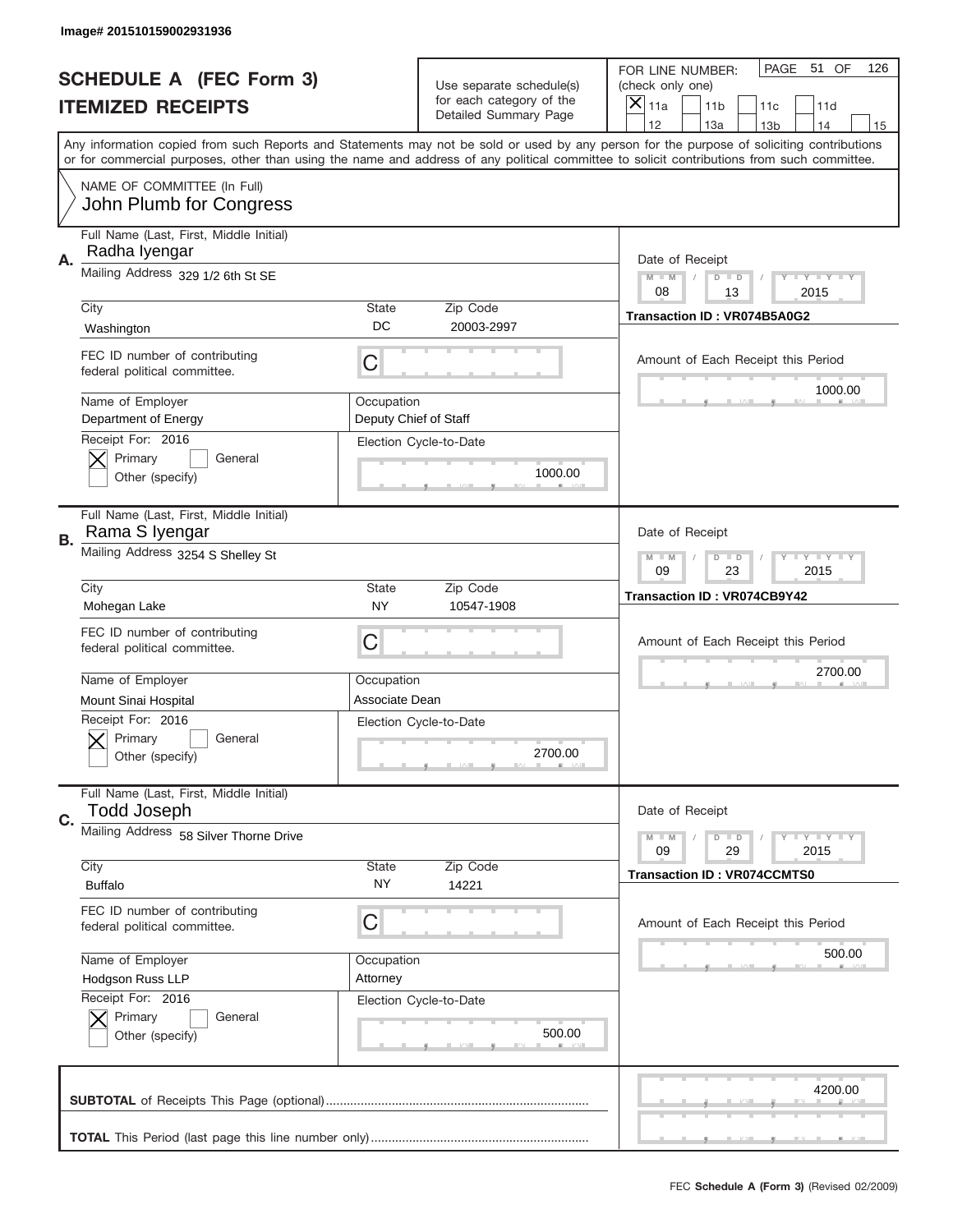|    | Image# 201510159002931937                                                       |                              |                                                      |                                                                                                                                                                                                                                                                                                                               |
|----|---------------------------------------------------------------------------------|------------------------------|------------------------------------------------------|-------------------------------------------------------------------------------------------------------------------------------------------------------------------------------------------------------------------------------------------------------------------------------------------------------------------------------|
|    | <b>SCHEDULE A (FEC Form 3)</b>                                                  |                              | Use separate schedule(s)<br>for each category of the | PAGE<br>52 OF<br>126<br>FOR LINE NUMBER:<br>(check only one)                                                                                                                                                                                                                                                                  |
|    | <b>ITEMIZED RECEIPTS</b>                                                        |                              | Detailed Summary Page                                | $\times$<br>11a<br>11 <sub>b</sub><br>11c<br>11d<br>12                                                                                                                                                                                                                                                                        |
|    |                                                                                 |                              |                                                      | 13a<br>13 <sub>b</sub><br>14<br>15<br>Any information copied from such Reports and Statements may not be sold or used by any person for the purpose of soliciting contributions<br>or for commercial purposes, other than using the name and address of any political committee to solicit contributions from such committee. |
|    | NAME OF COMMITTEE (In Full)<br>John Plumb for Congress                          |                              |                                                      |                                                                                                                                                                                                                                                                                                                               |
| А. | Full Name (Last, First, Middle Initial)<br>Ruth G Kahn                          |                              |                                                      | Date of Receipt                                                                                                                                                                                                                                                                                                               |
|    | Mailing Address 8315 State Route 227                                            |                              |                                                      | $M$ $M$<br>Y I Y I Y I Y<br>$D$ $D$<br>09<br>28<br>2015                                                                                                                                                                                                                                                                       |
|    | City<br>Trumansburg                                                             | State<br><b>NY</b>           | Zip Code<br>14886                                    | Transaction ID: VR074CC8M47                                                                                                                                                                                                                                                                                                   |
|    | FEC ID number of contributing<br>federal political committee.                   | C                            |                                                      | Amount of Each Receipt this Period<br>500.00                                                                                                                                                                                                                                                                                  |
|    | Name of Employer<br>N/A                                                         | Occupation<br>Retired        |                                                      |                                                                                                                                                                                                                                                                                                                               |
|    | Receipt For: 2016<br>Primary<br>General<br>Other (specify)                      |                              | Election Cycle-to-Date<br>500.00                     |                                                                                                                                                                                                                                                                                                                               |
| В. | Full Name (Last, First, Middle Initial)<br>Janet L. Keefe                       |                              |                                                      | Date of Receipt                                                                                                                                                                                                                                                                                                               |
|    | Mailing Address 17 Green St                                                     |                              |                                                      | $T$ $Y$ $Y$ $Y$ $Y$<br>$M$ $M$<br>$D$ $D$<br>09<br>23<br>2015                                                                                                                                                                                                                                                                 |
|    | City<br>Fredonia                                                                | State<br><b>NY</b>           | Zip Code<br>14063-1915                               | <b>Transaction ID: VR074CB9Y91</b>                                                                                                                                                                                                                                                                                            |
|    |                                                                                 |                              |                                                      |                                                                                                                                                                                                                                                                                                                               |
|    | FEC ID number of contributing<br>federal political committee.                   | C                            |                                                      | Amount of Each Receipt this Period                                                                                                                                                                                                                                                                                            |
|    | Name of Employer                                                                | Occupation                   |                                                      | 250.00                                                                                                                                                                                                                                                                                                                        |
|    | Chautauqua County<br>Receipt For: 2016<br>General<br>Primary<br>Other (specify) | County Legislator            | Election Cycle-to-Date<br>250.00                     |                                                                                                                                                                                                                                                                                                                               |
|    | Full Name (Last, First, Middle Initial)<br>J. Michael Kelleher                  |                              |                                                      | Date of Receipt                                                                                                                                                                                                                                                                                                               |
| C. | Mailing Address 43 Central Ave                                                  |                              |                                                      | <b>TEY TEY TEY</b><br>$M - M$<br>$D$ $D$<br>09<br>30<br>2015                                                                                                                                                                                                                                                                  |
|    | City<br>Lancaster                                                               | State<br>NY                  | Zip Code<br>14086-2151                               | <b>Transaction ID: VR074CENK65</b>                                                                                                                                                                                                                                                                                            |
|    | FEC ID number of contributing<br>federal political committee.                   | C                            |                                                      | Amount of Each Receipt this Period                                                                                                                                                                                                                                                                                            |
|    | Name of Employer<br>HoganWillig Attorneys at Law                                | Occupation<br>Senior Counsel |                                                      | 250.00                                                                                                                                                                                                                                                                                                                        |
|    | Receipt For: 2016<br>Primary<br>General<br>Other (specify)                      |                              | Election Cycle-to-Date<br>250.00                     |                                                                                                                                                                                                                                                                                                                               |
|    |                                                                                 |                              |                                                      | 1000.00                                                                                                                                                                                                                                                                                                                       |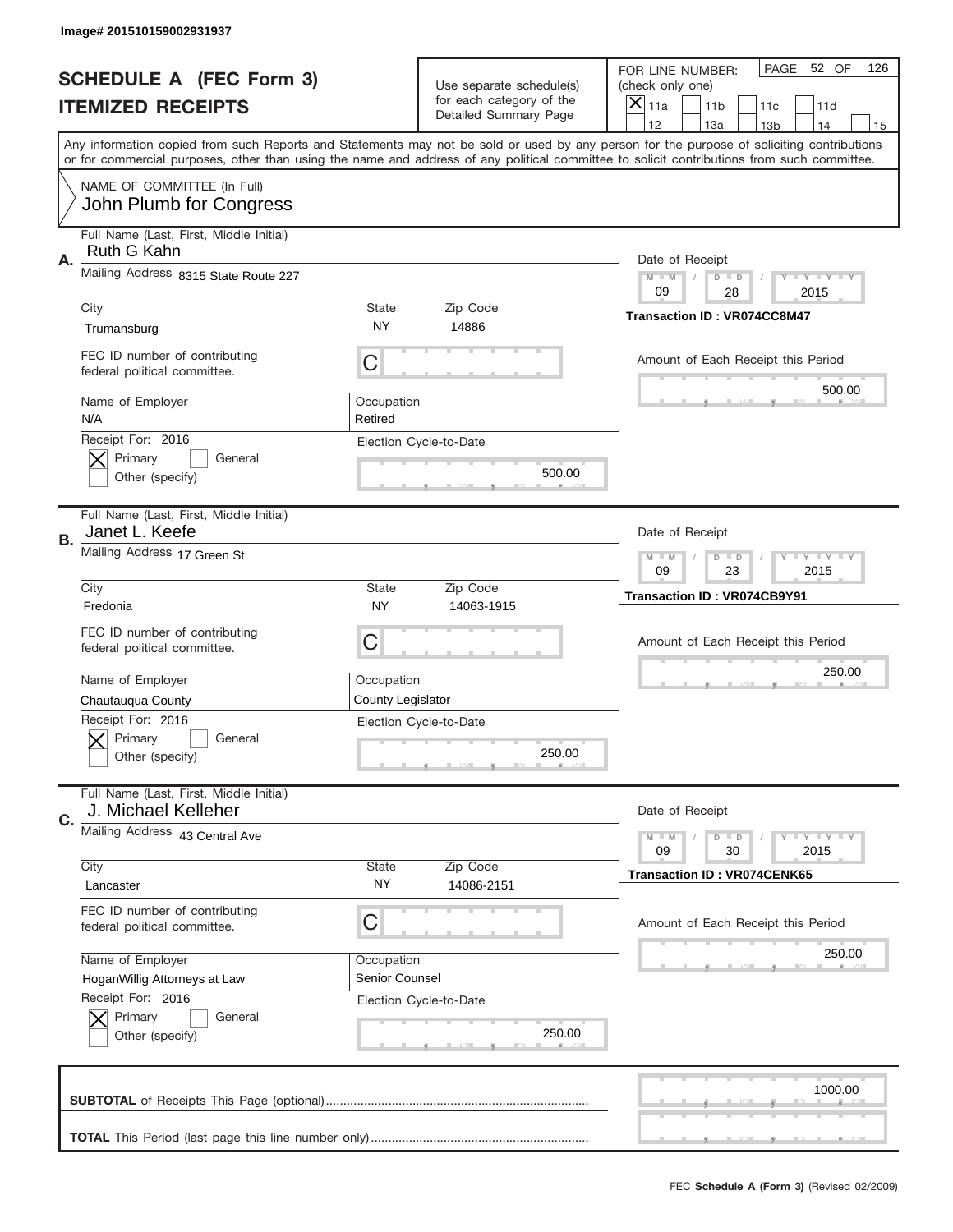|    | Image# 201510159002931938                                      |                     |                                                                               |                                                                                                                                                                                                                                                                                         |
|----|----------------------------------------------------------------|---------------------|-------------------------------------------------------------------------------|-----------------------------------------------------------------------------------------------------------------------------------------------------------------------------------------------------------------------------------------------------------------------------------------|
|    | <b>SCHEDULE A (FEC Form 3)</b><br><b>ITEMIZED RECEIPTS</b>     |                     | Use separate schedule(s)<br>for each category of the<br>Detailed Summary Page | PAGE 53 OF<br>126<br>FOR LINE NUMBER:<br>(check only one)<br>×<br>11a<br>11 <sub>b</sub><br>11c<br>11d                                                                                                                                                                                  |
|    |                                                                |                     |                                                                               | 12<br>13a<br>14<br>13 <sub>b</sub><br>15                                                                                                                                                                                                                                                |
|    |                                                                |                     |                                                                               | Any information copied from such Reports and Statements may not be sold or used by any person for the purpose of soliciting contributions<br>or for commercial purposes, other than using the name and address of any political committee to solicit contributions from such committee. |
|    | NAME OF COMMITTEE (In Full)<br>John Plumb for Congress         |                     |                                                                               |                                                                                                                                                                                                                                                                                         |
|    | Full Name (Last, First, Middle Initial)                        |                     |                                                                               |                                                                                                                                                                                                                                                                                         |
| Α. | Justin M Kinney<br>Mailing Address 12306 Route 394             |                     |                                                                               | Date of Receipt                                                                                                                                                                                                                                                                         |
|    |                                                                |                     |                                                                               | $M - M$<br><b>LYLYLY</b><br>$D$ $D$<br>09<br>30<br>2015                                                                                                                                                                                                                                 |
|    | City<br>Randolph                                               | State<br>NY         | Zip Code<br>14772-9540                                                        | <b>Transaction ID: VR074CENMS6</b>                                                                                                                                                                                                                                                      |
|    | FEC ID number of contributing<br>federal political committee.  | C                   |                                                                               | Amount of Each Receipt this Period                                                                                                                                                                                                                                                      |
|    | Name of Employer                                               | Occupation          |                                                                               | 250.00                                                                                                                                                                                                                                                                                  |
|    | Cold Spring Harbor Laboratory<br>Receipt For: 2016             | Assistant Professor |                                                                               |                                                                                                                                                                                                                                                                                         |
|    | Primary<br>General                                             |                     | Election Cycle-to-Date                                                        |                                                                                                                                                                                                                                                                                         |
|    | Other (specify)                                                |                     | 250.00                                                                        |                                                                                                                                                                                                                                                                                         |
| В. | Full Name (Last, First, Middle Initial)<br><b>Israel Klein</b> |                     |                                                                               | Date of Receipt                                                                                                                                                                                                                                                                         |
|    | Mailing Address 8019 Ellingson Drive                           |                     |                                                                               | <b>LY LY LY</b><br>$M - M$<br>$D$ $D$<br>09<br>30<br>2015                                                                                                                                                                                                                               |
|    | City<br>Chevy Chase                                            | State<br><b>MD</b>  | Zip Code<br>20815                                                             | <b>Transaction ID: VR074CD8YT3</b>                                                                                                                                                                                                                                                      |
|    | FEC ID number of contributing<br>federal political committee.  | C                   |                                                                               | Amount of Each Receipt this Period                                                                                                                                                                                                                                                      |
|    | Name of Employer                                               | Occupation          |                                                                               | 250.00                                                                                                                                                                                                                                                                                  |
|    | Podesta Group                                                  | Consultant          |                                                                               |                                                                                                                                                                                                                                                                                         |
|    | Receipt For: 2016<br>General<br>Primary<br>Other (specify)     |                     | Election Cycle-to-Date<br>250.00                                              |                                                                                                                                                                                                                                                                                         |
|    | Full Name (Last, First, Middle Initial)<br>James Koehler       |                     |                                                                               | Date of Receipt                                                                                                                                                                                                                                                                         |
| C. | Mailing Address 2326 Huidekoper PI NW                          |                     |                                                                               | $D$ $D$<br><b>LY LY LY</b><br>$M - M$                                                                                                                                                                                                                                                   |
|    |                                                                |                     |                                                                               | 07<br>22<br>2015                                                                                                                                                                                                                                                                        |
|    | City<br>Washington                                             | State<br>DC         | Zip Code<br>20007                                                             | Transaction ID: VR074AT91V8                                                                                                                                                                                                                                                             |
|    | FEC ID number of contributing<br>federal political committee.  | C                   |                                                                               | Amount of Each Receipt this Period                                                                                                                                                                                                                                                      |
|    | Name of Employer                                               | Occupation          |                                                                               | 250.00                                                                                                                                                                                                                                                                                  |
|    | Berkeley Research Group<br>Receipt For: 2016                   | Associate Director  | Election Cycle-to-Date                                                        |                                                                                                                                                                                                                                                                                         |
|    | Primary<br>General<br>Other (specify)                          |                     | 500.00                                                                        | * Earmarked Contribution: See Below                                                                                                                                                                                                                                                     |
|    |                                                                |                     |                                                                               | 750.00                                                                                                                                                                                                                                                                                  |
|    |                                                                |                     |                                                                               |                                                                                                                                                                                                                                                                                         |
|    |                                                                |                     |                                                                               | FEC Schedule A (Form 3) (Revised 02/2009)                                                                                                                                                                                                                                               |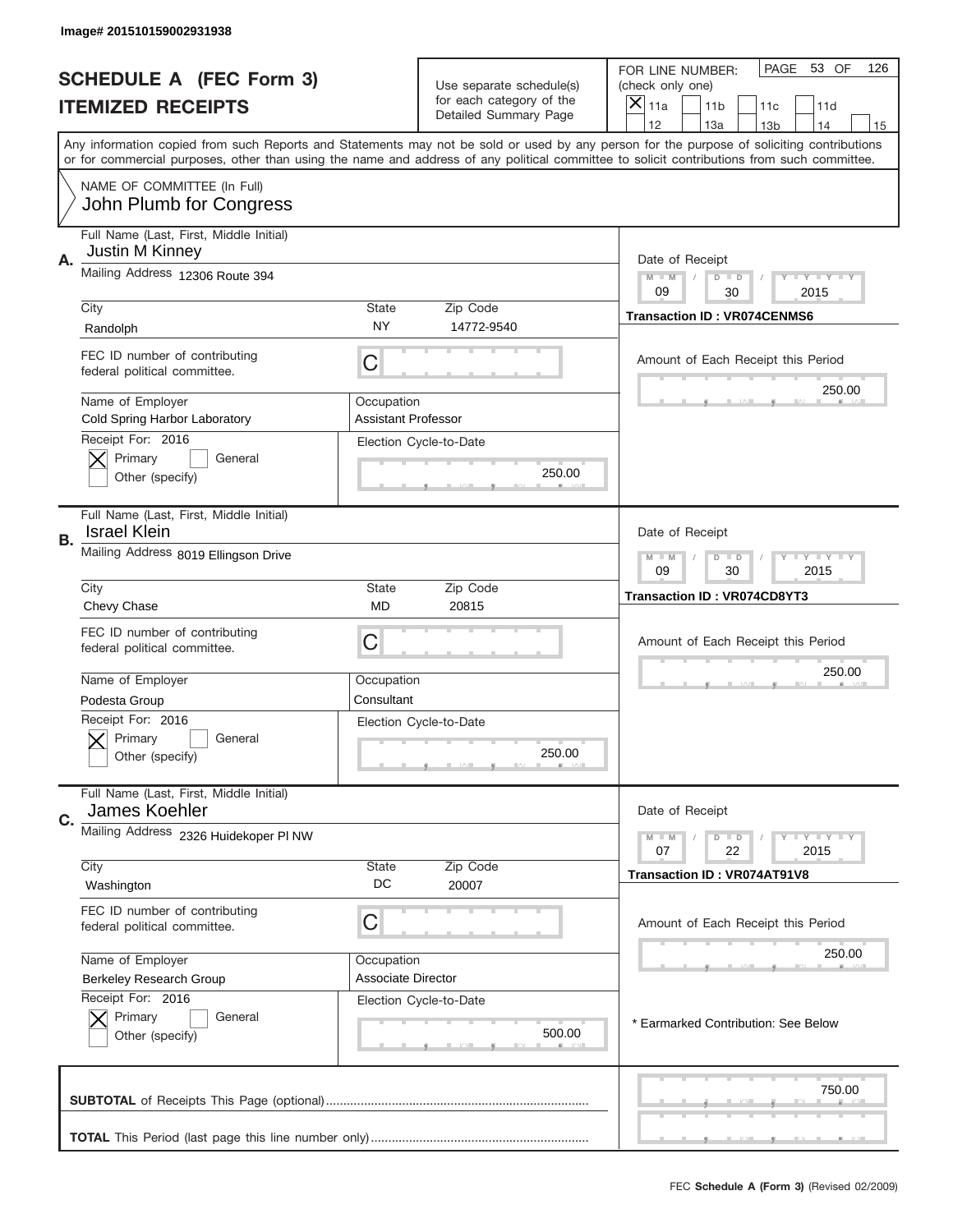| Image# 201510159002931939                                      |                    |                                                      |                                                                                                                                                                                                                                                                                         |
|----------------------------------------------------------------|--------------------|------------------------------------------------------|-----------------------------------------------------------------------------------------------------------------------------------------------------------------------------------------------------------------------------------------------------------------------------------------|
| <b>SCHEDULE A (FEC Form 3)</b>                                 |                    | Use separate schedule(s)<br>for each category of the | PAGE 54 OF<br>126<br>FOR LINE NUMBER:<br>(check only one)<br>$\times$                                                                                                                                                                                                                   |
| <b>ITEMIZED RECEIPTS</b>                                       |                    | Detailed Summary Page                                | 11a<br>11 <sub>b</sub><br>11c<br>11d<br>12<br>13a<br>14<br>13 <sub>b</sub><br>15                                                                                                                                                                                                        |
|                                                                |                    |                                                      | Any information copied from such Reports and Statements may not be sold or used by any person for the purpose of soliciting contributions<br>or for commercial purposes, other than using the name and address of any political committee to solicit contributions from such committee. |
| NAME OF COMMITTEE (In Full)<br>John Plumb for Congress         |                    |                                                      |                                                                                                                                                                                                                                                                                         |
| Full Name (Last, First, Middle Initial)                        |                    |                                                      |                                                                                                                                                                                                                                                                                         |
| <b>ACTBLUE</b><br>Α.                                           |                    |                                                      | Date of Receipt                                                                                                                                                                                                                                                                         |
| Mailing Address PO Box 441146                                  |                    |                                                      | $M$ M<br>$D$ $D$<br>$Y - Y - Y - Y - Y$<br>07<br>26<br>2015                                                                                                                                                                                                                             |
| City                                                           | State              | Zip Code                                             | Transaction ID: VR074AT91V8E                                                                                                                                                                                                                                                            |
| <b>West Somerville</b>                                         | МA                 | 02144-0031                                           |                                                                                                                                                                                                                                                                                         |
| FEC ID number of contributing<br>federal political committee.  | С                  | C00401224                                            | Amount of Each Receipt this Period                                                                                                                                                                                                                                                      |
| Name of Employer                                               | Occupation         |                                                      | 250.00                                                                                                                                                                                                                                                                                  |
| Receipt For: 2016                                              |                    | Conduit total listed in Agg. field                   |                                                                                                                                                                                                                                                                                         |
| Primary<br>General                                             |                    | Election Cycle-to-Date                               | [MEMO ITEM]<br>Note: Above Contribution earmarked through this                                                                                                                                                                                                                          |
| Other (specify)                                                |                    | 26263.00                                             | organization.                                                                                                                                                                                                                                                                           |
| Full Name (Last, First, Middle Initial)<br>James Koehler<br>В. |                    |                                                      | Date of Receipt                                                                                                                                                                                                                                                                         |
| Mailing Address 2326 Huidekoper PI NW                          |                    |                                                      | $T$ $Y$ $Y$ $Y$ $Y$<br>$M - M$<br>$D$ $D$<br>08<br>2015<br>14                                                                                                                                                                                                                           |
| City<br>Washington                                             | <b>State</b><br>DC | Zip Code<br>20007                                    | Transaction ID: VR074B60276                                                                                                                                                                                                                                                             |
| FEC ID number of contributing<br>federal political committee.  | C                  |                                                      | Amount of Each Receipt this Period                                                                                                                                                                                                                                                      |
| Name of Employer                                               | Occupation         |                                                      | 125.00                                                                                                                                                                                                                                                                                  |
| <b>Berkeley Research Group</b>                                 | Associate Director |                                                      |                                                                                                                                                                                                                                                                                         |
| Receipt For: 2016                                              |                    | Election Cycle-to-Date                               |                                                                                                                                                                                                                                                                                         |
| General<br>Primary<br>Other (specify)                          |                    | 500.00                                               |                                                                                                                                                                                                                                                                                         |
| Full Name (Last, First, Middle Initial)                        |                    |                                                      |                                                                                                                                                                                                                                                                                         |
| James Koehler<br>C.                                            |                    |                                                      | Date of Receipt                                                                                                                                                                                                                                                                         |
| Mailing Address 2326 Huidekoper PI NW                          |                    |                                                      | $D$ $D$<br><b>TEY LY LY</b><br>$M - M$<br>28<br>2015<br>09                                                                                                                                                                                                                              |
| City                                                           | <b>State</b>       | Zip Code                                             | <b>Transaction ID: VR074CCDQD3</b>                                                                                                                                                                                                                                                      |
| Washington                                                     | DC                 | 20007                                                |                                                                                                                                                                                                                                                                                         |
| FEC ID number of contributing<br>federal political committee.  | C                  |                                                      | Amount of Each Receipt this Period                                                                                                                                                                                                                                                      |
| Name of Employer                                               | Occupation         |                                                      | 125.00                                                                                                                                                                                                                                                                                  |
| <b>Berkeley Research Group</b><br>Receipt For: 2016            | Associate Director |                                                      |                                                                                                                                                                                                                                                                                         |
| Primary<br>General                                             |                    | Election Cycle-to-Date                               |                                                                                                                                                                                                                                                                                         |
| Other (specify)                                                |                    | 500.00                                               |                                                                                                                                                                                                                                                                                         |
|                                                                |                    |                                                      | 250.00                                                                                                                                                                                                                                                                                  |
|                                                                |                    |                                                      |                                                                                                                                                                                                                                                                                         |
|                                                                |                    |                                                      |                                                                                                                                                                                                                                                                                         |
|                                                                |                    |                                                      | FEC Schedule A (Form 3) (Revised 02/2009)                                                                                                                                                                                                                                               |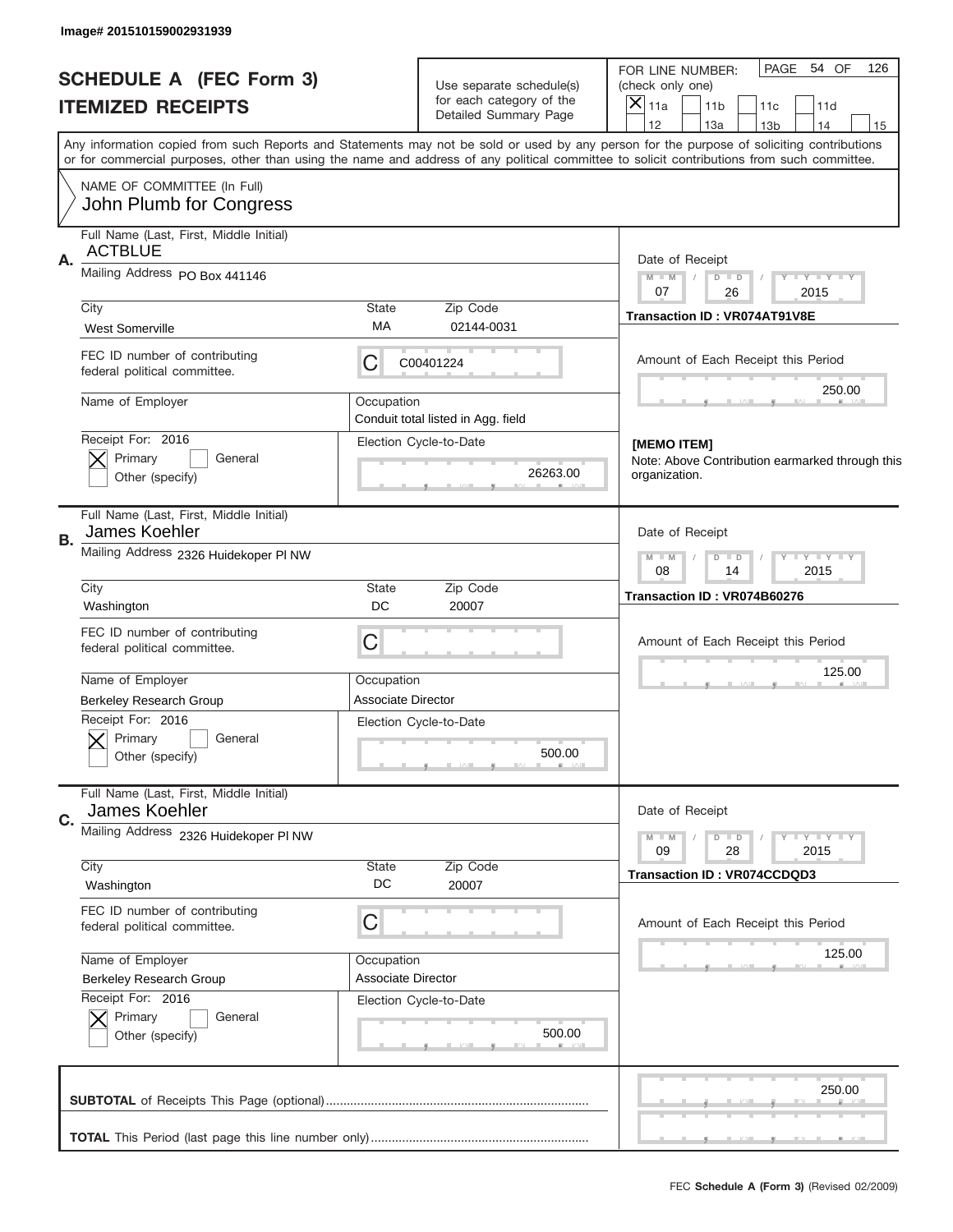|    | Image# 201510159002931940                                     |                            |                                                      |                                                                                                                                                                                                                                                                                         |
|----|---------------------------------------------------------------|----------------------------|------------------------------------------------------|-----------------------------------------------------------------------------------------------------------------------------------------------------------------------------------------------------------------------------------------------------------------------------------------|
|    | <b>SCHEDULE A (FEC Form 3)</b><br><b>ITEMIZED RECEIPTS</b>    |                            | Use separate schedule(s)<br>for each category of the | PAGE<br>55 OF<br>126<br>FOR LINE NUMBER:<br>(check only one)<br>$\boldsymbol{\times}$<br>11a<br>11 <sub>b</sub><br>11c<br>11d                                                                                                                                                           |
|    |                                                               |                            | Detailed Summary Page                                | 12<br>13a<br>14<br>13 <sub>b</sub><br>15                                                                                                                                                                                                                                                |
|    |                                                               |                            |                                                      | Any information copied from such Reports and Statements may not be sold or used by any person for the purpose of soliciting contributions<br>or for commercial purposes, other than using the name and address of any political committee to solicit contributions from such committee. |
|    | NAME OF COMMITTEE (In Full)<br>John Plumb for Congress        |                            |                                                      |                                                                                                                                                                                                                                                                                         |
|    | Full Name (Last, First, Middle Initial)                       |                            |                                                      |                                                                                                                                                                                                                                                                                         |
| А. | Melissa Koenigsberg<br>Mailing Address 148 3rd Avenue         |                            |                                                      | Date of Receipt                                                                                                                                                                                                                                                                         |
|    |                                                               |                            |                                                      | $M$ $M$<br>Y FY FY FY<br>$D$ $D$<br>07<br>23<br>2015                                                                                                                                                                                                                                    |
|    | City                                                          | State<br>СA                | Zip Code<br>94118                                    | Transaction ID: VR074AT91N2                                                                                                                                                                                                                                                             |
|    | San Francisco                                                 |                            |                                                      |                                                                                                                                                                                                                                                                                         |
|    | FEC ID number of contributing<br>federal political committee. | C                          |                                                      | Amount of Each Receipt this Period<br>250.00                                                                                                                                                                                                                                            |
|    | Name of Employer<br>N/A                                       | Occupation<br>Not Employed |                                                      |                                                                                                                                                                                                                                                                                         |
|    | Receipt For: 2016                                             |                            | Election Cycle-to-Date                               |                                                                                                                                                                                                                                                                                         |
|    | Primary<br>General                                            |                            |                                                      | * Earmarked Contribution: See Below                                                                                                                                                                                                                                                     |
|    | Other (specify)                                               |                            | 350.00                                               |                                                                                                                                                                                                                                                                                         |
| В. | Full Name (Last, First, Middle Initial)<br><b>ACTBLUE</b>     |                            |                                                      | Date of Receipt                                                                                                                                                                                                                                                                         |
|    | Mailing Address PO Box 441146                                 |                            |                                                      | $D$ $D$<br><b>LY LY LY</b><br>$M - M$<br>07<br>26<br>2015                                                                                                                                                                                                                               |
|    | City<br><b>West Somerville</b>                                | <b>State</b><br>МA         | Zip Code<br>02144-0031                               | Transaction ID: VR074AT91N2E                                                                                                                                                                                                                                                            |
|    | FEC ID number of contributing<br>federal political committee. | C                          | C00401224                                            | Amount of Each Receipt this Period                                                                                                                                                                                                                                                      |
|    | Name of Employer                                              | Occupation                 | Conduit total listed in Agg. field                   | 250.00                                                                                                                                                                                                                                                                                  |
|    | Receipt For: 2016                                             |                            | Election Cycle-to-Date                               | [MEMO ITEM]                                                                                                                                                                                                                                                                             |
|    | General<br>Primary<br>Other (specify)                         |                            | 26263.00                                             | Note: Above Contribution earmarked through this<br>organization.                                                                                                                                                                                                                        |
|    | Full Name (Last, First, Middle Initial)                       |                            |                                                      |                                                                                                                                                                                                                                                                                         |
| C. | Melissa Koenigsberg                                           |                            |                                                      | Date of Receipt                                                                                                                                                                                                                                                                         |
|    | Mailing Address 148 3rd Avenue                                |                            |                                                      | <b>LYLYLY</b><br>$M - M$<br>$D$ $D$<br>09<br>25<br>2015                                                                                                                                                                                                                                 |
|    | City                                                          | <b>State</b><br>СA         | Zip Code                                             | <b>Transaction ID: VR074CBP968</b>                                                                                                                                                                                                                                                      |
|    | San Francisco                                                 |                            | 94118                                                |                                                                                                                                                                                                                                                                                         |
|    | FEC ID number of contributing<br>federal political committee. | C                          |                                                      | Amount of Each Receipt this Period                                                                                                                                                                                                                                                      |
|    | Name of Employer                                              | Occupation                 |                                                      | 100.00                                                                                                                                                                                                                                                                                  |
|    | N/A<br>Receipt For: 2016                                      | Not Employed               | Election Cycle-to-Date                               |                                                                                                                                                                                                                                                                                         |
|    | Primary<br>General                                            |                            |                                                      |                                                                                                                                                                                                                                                                                         |
|    | Other (specify)                                               |                            | 350.00                                               |                                                                                                                                                                                                                                                                                         |
|    |                                                               |                            |                                                      | 350.00                                                                                                                                                                                                                                                                                  |
|    |                                                               |                            |                                                      |                                                                                                                                                                                                                                                                                         |
|    |                                                               |                            |                                                      |                                                                                                                                                                                                                                                                                         |
|    |                                                               |                            |                                                      |                                                                                                                                                                                                                                                                                         |
|    |                                                               |                            |                                                      | FEC Schedule A (Form 3) (Revised 02/2009)                                                                                                                                                                                                                                               |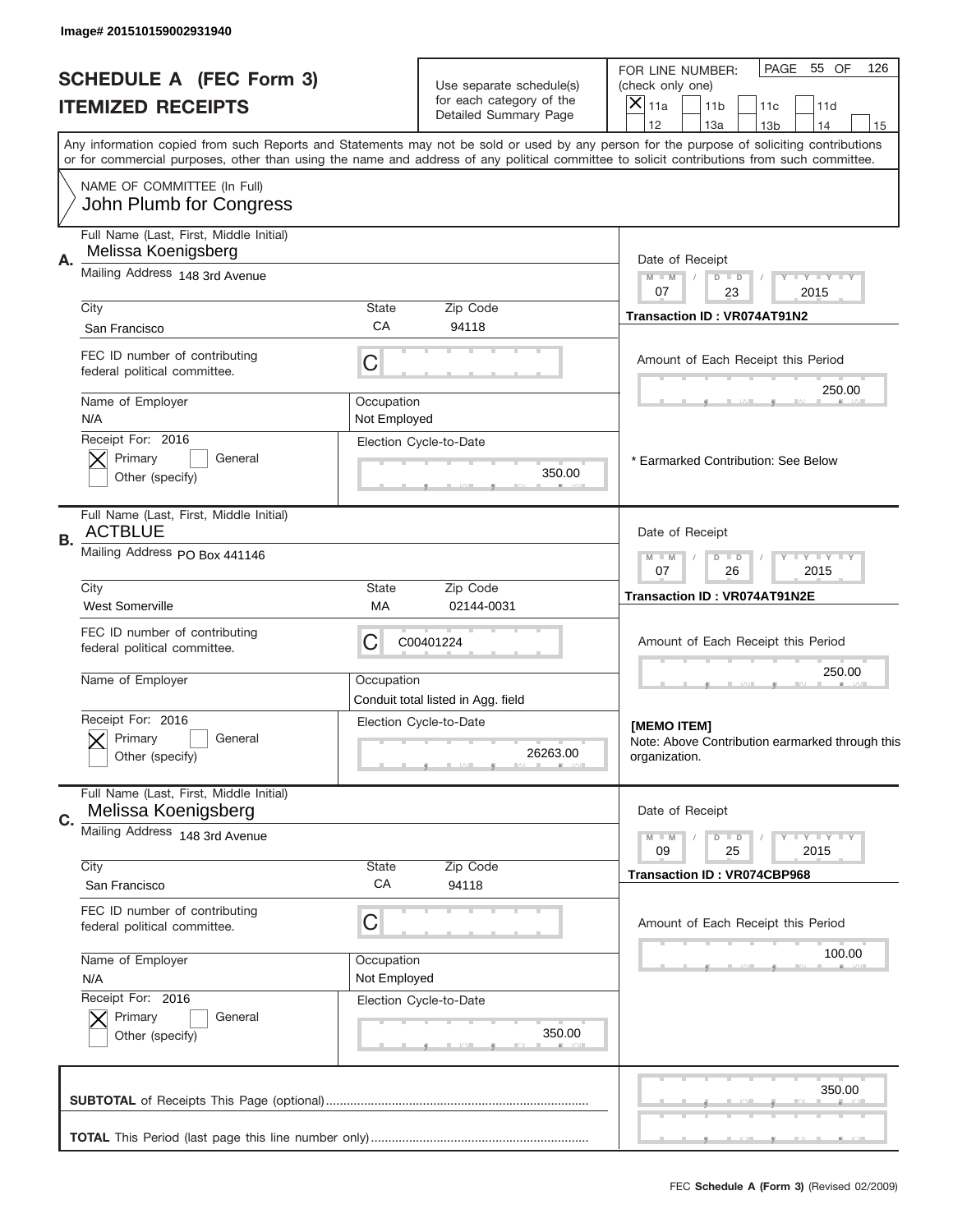|    | Image# 201510159002931941                                                                           |                     |                                                   |                                                                                                                                                                                                                                                                                                                                     |
|----|-----------------------------------------------------------------------------------------------------|---------------------|---------------------------------------------------|-------------------------------------------------------------------------------------------------------------------------------------------------------------------------------------------------------------------------------------------------------------------------------------------------------------------------------------|
|    | <b>SCHEDULE A (FEC Form 3)</b>                                                                      |                     | Use separate schedule(s)                          | PAGE<br>56 OF<br>126<br>FOR LINE NUMBER:<br>(check only one)                                                                                                                                                                                                                                                                        |
|    | <b>ITEMIZED RECEIPTS</b>                                                                            |                     | for each category of the<br>Detailed Summary Page | ×<br>11a<br>11 <sub>b</sub><br>11c<br>11d                                                                                                                                                                                                                                                                                           |
|    |                                                                                                     |                     |                                                   | 12<br>13a<br>14<br>13 <sub>b</sub><br>15<br>Any information copied from such Reports and Statements may not be sold or used by any person for the purpose of soliciting contributions<br>or for commercial purposes, other than using the name and address of any political committee to solicit contributions from such committee. |
|    | NAME OF COMMITTEE (In Full)<br>John Plumb for Congress                                              |                     |                                                   |                                                                                                                                                                                                                                                                                                                                     |
| Α. | Full Name (Last, First, Middle Initial)<br>David B. Kraskow                                         |                     |                                                   | Date of Receipt                                                                                                                                                                                                                                                                                                                     |
|    | Mailing Address 704 S Plain St                                                                      |                     |                                                   | $M - M$<br><b>LYLYLY</b><br>$D$ $D$<br>08<br>29<br>2015                                                                                                                                                                                                                                                                             |
|    | City<br>Ithaca                                                                                      | State<br><b>NY</b>  | Zip Code<br>14850                                 | <b>Transaction ID: VR074BPA1Z5</b>                                                                                                                                                                                                                                                                                                  |
|    | FEC ID number of contributing<br>federal political committee.                                       | C                   |                                                   | Amount of Each Receipt this Period<br>250.00                                                                                                                                                                                                                                                                                        |
|    | Name of Employer<br>Cayuga Medical Center<br>Receipt For: 2016                                      | Occupation<br>Nurse |                                                   |                                                                                                                                                                                                                                                                                                                                     |
|    | Primary<br>General<br>Other (specify)                                                               |                     | Election Cycle-to-Date<br>250.00                  |                                                                                                                                                                                                                                                                                                                                     |
| В. | Full Name (Last, First, Middle Initial)<br><b>Arthur F Kuckes</b>                                   |                     |                                                   | Date of Receipt                                                                                                                                                                                                                                                                                                                     |
|    | Mailing Address 114 E Court St                                                                      |                     |                                                   | <b>LY LY LY</b><br>$M$ M<br>$D$ $D$<br>09<br>30<br>2015                                                                                                                                                                                                                                                                             |
|    | City<br>Ithaca                                                                                      | State<br><b>NY</b>  | Zip Code<br>14850-4211                            | Transaction ID: VR074CE93N4                                                                                                                                                                                                                                                                                                         |
|    | FEC ID number of contributing<br>federal political committee.                                       | C                   |                                                   | Amount of Each Receipt this Period                                                                                                                                                                                                                                                                                                  |
|    |                                                                                                     |                     |                                                   | 1000.00                                                                                                                                                                                                                                                                                                                             |
|    | Name of Employer                                                                                    | Occupation          |                                                   |                                                                                                                                                                                                                                                                                                                                     |
|    | <b>Vector Magnetics</b><br>Receipt For: 2016<br>General<br>Primary<br>Other (specify)               | Founder/CEO         | Election Cycle-to-Date<br>1000.00                 |                                                                                                                                                                                                                                                                                                                                     |
| C. | Full Name (Last, First, Middle Initial)<br>Devendra Kumar                                           |                     |                                                   | Date of Receipt                                                                                                                                                                                                                                                                                                                     |
|    | Mailing Address 1301 U Street NW Apt 321                                                            |                     |                                                   | <b>LEY LEY LEY</b><br>$M - M$<br>$D$ $D$<br>09<br>22<br>2015                                                                                                                                                                                                                                                                        |
|    | City<br>Washington                                                                                  | State<br>DC         | Zip Code<br>20009                                 | Transaction ID: VR074C960S8                                                                                                                                                                                                                                                                                                         |
|    | FEC ID number of contributing<br>federal political committee.                                       | C                   |                                                   | Amount of Each Receipt this Period                                                                                                                                                                                                                                                                                                  |
|    | Name of Employer                                                                                    | Occupation          |                                                   | 250.00                                                                                                                                                                                                                                                                                                                              |
|    | Goldberg, Godles, Wiener & Wright LLP<br>Receipt For: 2016<br>Primary<br>General<br>Other (specify) | Attorney            | Election Cycle-to-Date<br>250.00                  |                                                                                                                                                                                                                                                                                                                                     |
|    |                                                                                                     |                     |                                                   | 1500.00                                                                                                                                                                                                                                                                                                                             |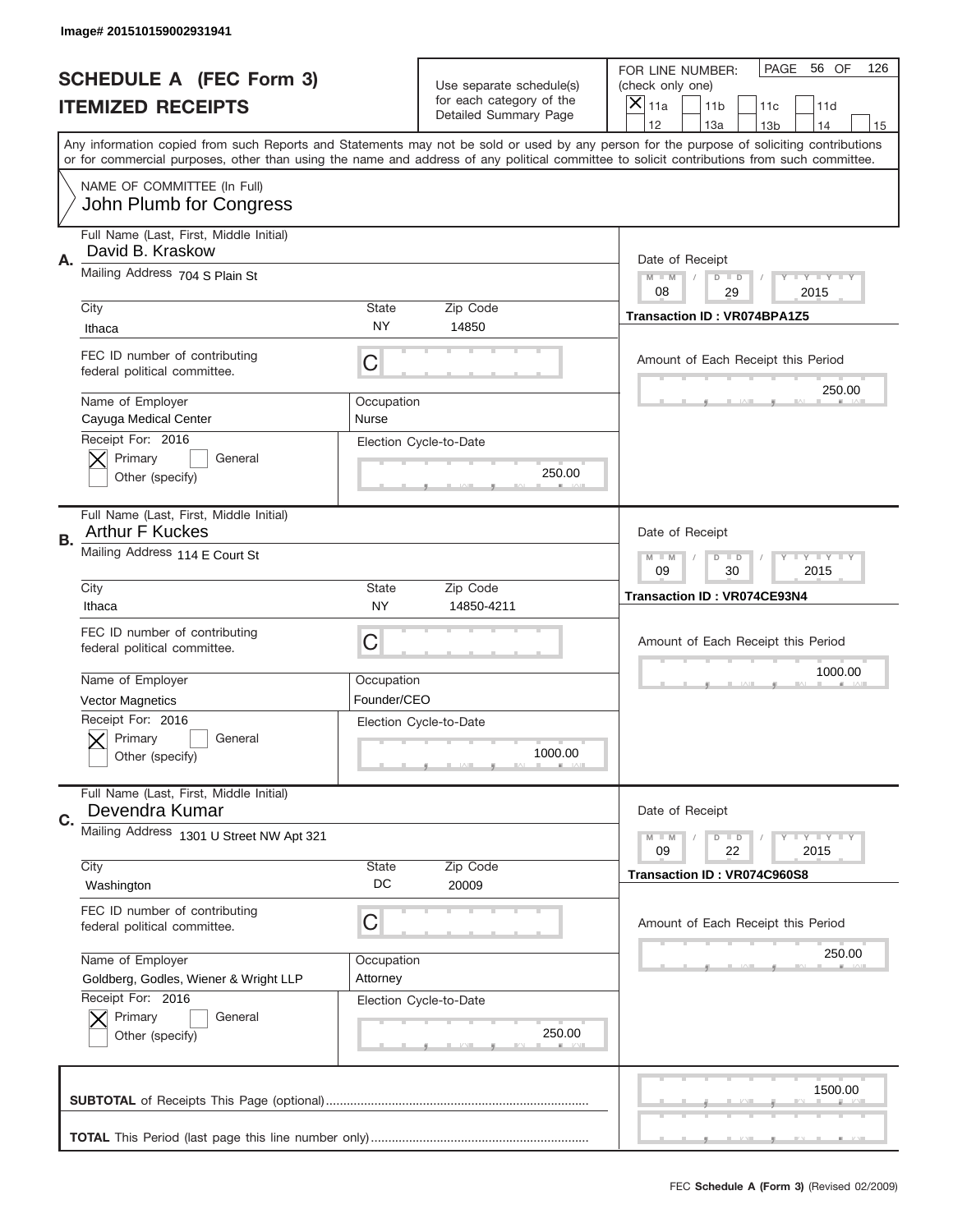|           | Image# 201510159002931942                                                                       |                        |                                                      |                                                                                                                                                                                                                                                                                                                         |
|-----------|-------------------------------------------------------------------------------------------------|------------------------|------------------------------------------------------|-------------------------------------------------------------------------------------------------------------------------------------------------------------------------------------------------------------------------------------------------------------------------------------------------------------------------|
|           | <b>SCHEDULE A (FEC Form 3)</b>                                                                  |                        | Use separate schedule(s)<br>for each category of the | PAGE 57 OF<br>126<br>FOR LINE NUMBER:<br>(check only one)                                                                                                                                                                                                                                                               |
|           | <b>ITEMIZED RECEIPTS</b>                                                                        |                        | Detailed Summary Page                                | ×<br>11a<br>11 <sub>b</sub><br>11c<br>11d<br>12<br>14                                                                                                                                                                                                                                                                   |
|           |                                                                                                 |                        |                                                      | 13a<br>13 <sub>b</sub><br>15<br>Any information copied from such Reports and Statements may not be sold or used by any person for the purpose of soliciting contributions<br>or for commercial purposes, other than using the name and address of any political committee to solicit contributions from such committee. |
|           | NAME OF COMMITTEE (In Full)<br>John Plumb for Congress                                          |                        |                                                      |                                                                                                                                                                                                                                                                                                                         |
| Α.        | Full Name (Last, First, Middle Initial)<br>Jonathan Lalley                                      |                        |                                                      | Date of Receipt                                                                                                                                                                                                                                                                                                         |
|           | Mailing Address 114 Freeboard Dr                                                                |                        |                                                      | $M - M$<br><b>THEY THEY</b><br>$D$ $D$<br>08<br>11<br>2015                                                                                                                                                                                                                                                              |
|           | City<br>Moneta                                                                                  | State<br>VA            | Zip Code<br>24121                                    | <b>Transaction ID: VR074B1KAT2</b>                                                                                                                                                                                                                                                                                      |
|           | FEC ID number of contributing<br>federal political committee.                                   | C                      |                                                      | Amount of Each Receipt this Period                                                                                                                                                                                                                                                                                      |
|           | Name of Employer<br>U.S. Department of State                                                    | Occupation<br>Diplomat |                                                      | 500.00                                                                                                                                                                                                                                                                                                                  |
|           | Receipt For: 2016<br>Primary<br>General<br>Other (specify)                                      |                        | Election Cycle-to-Date<br>500.00                     |                                                                                                                                                                                                                                                                                                                         |
| <b>B.</b> | Full Name (Last, First, Middle Initial)<br>Kenneth L Lane                                       |                        |                                                      | Date of Receipt                                                                                                                                                                                                                                                                                                         |
|           | Mailing Address 1640 S Emerson St                                                               |                        |                                                      | $T$ $Y$ $T$ $Y$ $T$ $Y$<br>$M - M$<br>$D$ $D$<br>09<br>17<br>2015                                                                                                                                                                                                                                                       |
|           | City<br>Denver                                                                                  | State<br>CO            | Zip Code<br>80210-2757                               | Transaction ID: VR074CC8H74                                                                                                                                                                                                                                                                                             |
|           |                                                                                                 |                        |                                                      |                                                                                                                                                                                                                                                                                                                         |
|           | FEC ID number of contributing<br>federal political committee.                                   | C                      |                                                      | Amount of Each Receipt this Period                                                                                                                                                                                                                                                                                      |
|           | Name of Employer                                                                                | Occupation             |                                                      | 500.00                                                                                                                                                                                                                                                                                                                  |
|           | United States Senator Ken Salazar<br>Receipt For: 2016<br>General<br>Primary<br>Other (specify) | <b>Senior Counsel</b>  | Election Cycle-to-Date<br>500.00                     |                                                                                                                                                                                                                                                                                                                         |
| C.        | Full Name (Last, First, Middle Initial)<br>Moira Lang                                           |                        |                                                      | Date of Receipt                                                                                                                                                                                                                                                                                                         |
|           | Mailing Address 231 Elm Street                                                                  |                        |                                                      | <b>LY LY LY</b><br>$M - M$<br>$D$ $D$<br>09<br>2015<br>24                                                                                                                                                                                                                                                               |
|           | City<br>Ithaca                                                                                  | State<br>ΝY            | Zip Code<br>14850                                    | <b>Transaction ID: VR074CBNR78</b>                                                                                                                                                                                                                                                                                      |
|           | FEC ID number of contributing<br>federal political committee.                                   | С                      |                                                      | Amount of Each Receipt this Period                                                                                                                                                                                                                                                                                      |
|           | Name of Employer<br>N/A                                                                         | Occupation<br>Retired  |                                                      | 250.00                                                                                                                                                                                                                                                                                                                  |
|           | Receipt For: 2016<br>Primary<br>General<br>Other (specify)                                      |                        | Election Cycle-to-Date<br>250.00                     |                                                                                                                                                                                                                                                                                                                         |
|           |                                                                                                 |                        |                                                      | 1250.00                                                                                                                                                                                                                                                                                                                 |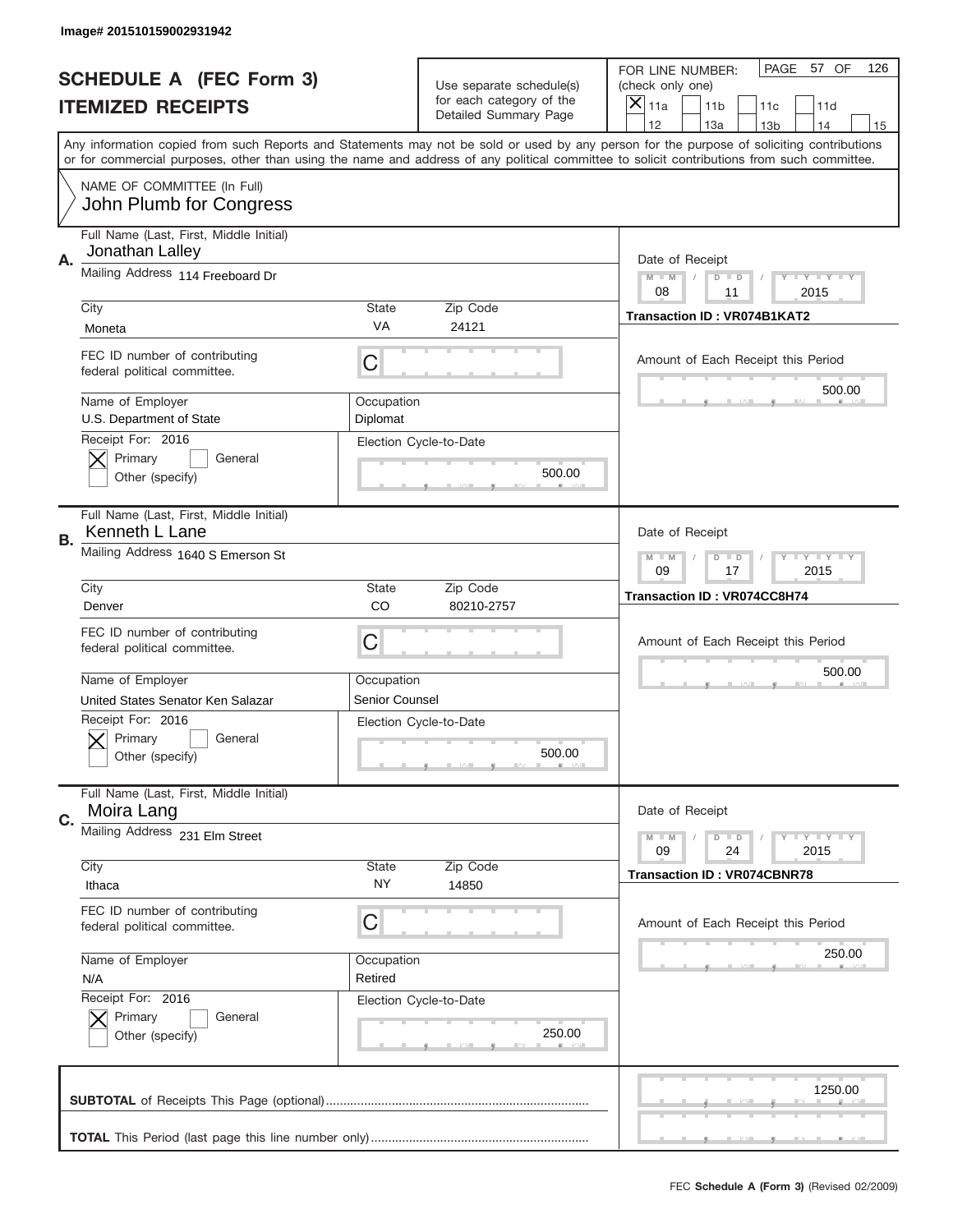|    | Image# 201510159002931943                                     |                       |                                                      |                                                                                                                                                                                                                                                                                         |
|----|---------------------------------------------------------------|-----------------------|------------------------------------------------------|-----------------------------------------------------------------------------------------------------------------------------------------------------------------------------------------------------------------------------------------------------------------------------------------|
|    | <b>SCHEDULE A (FEC Form 3)</b>                                |                       | Use separate schedule(s)<br>for each category of the | PAGE<br>58 OF<br>126<br>FOR LINE NUMBER:<br>(check only one)                                                                                                                                                                                                                            |
|    | <b>ITEMIZED RECEIPTS</b>                                      |                       | Detailed Summary Page                                | ×<br>11a<br>11 <sub>b</sub><br>11c<br>11d<br>12<br>13a<br>14<br>13 <sub>b</sub><br>15                                                                                                                                                                                                   |
|    |                                                               |                       |                                                      | Any information copied from such Reports and Statements may not be sold or used by any person for the purpose of soliciting contributions<br>or for commercial purposes, other than using the name and address of any political committee to solicit contributions from such committee. |
|    | NAME OF COMMITTEE (In Full)<br>John Plumb for Congress        |                       |                                                      |                                                                                                                                                                                                                                                                                         |
| Α. | Full Name (Last, First, Middle Initial)<br>Marjorie T. Lawlor |                       |                                                      | Date of Receipt                                                                                                                                                                                                                                                                         |
|    | Mailing Address 106 E 5th St                                  |                       |                                                      | $M - M$<br>Y I Y I Y I Y<br>$D$ $D$<br>09<br>16<br>2015                                                                                                                                                                                                                                 |
|    | City<br>Corning                                               | State<br><b>NY</b>    | Zip Code<br>14830-3219                               | Transaction ID: VR074C7Q364                                                                                                                                                                                                                                                             |
|    | FEC ID number of contributing<br>federal political committee. | C                     |                                                      | Amount of Each Receipt this Period<br>250.00                                                                                                                                                                                                                                            |
|    | Name of Employer<br>Nonprofit Research & Management Servic    | Occupation            | Nonprofit Organizational Effectiveness               |                                                                                                                                                                                                                                                                                         |
|    | Receipt For: 2016<br>Primary<br>General<br>Other (specify)    |                       | Election Cycle-to-Date<br>250.00                     |                                                                                                                                                                                                                                                                                         |
| В. | Full Name (Last, First, Middle Initial)<br>Matthew Lee-Ashley |                       |                                                      | Date of Receipt                                                                                                                                                                                                                                                                         |
|    | Mailing Address 307   St SE                                   |                       |                                                      | <b>LY LY LY</b><br>$M - M$<br>$D$ $D$<br>08<br>16<br>2015                                                                                                                                                                                                                               |
|    | City<br>Washington                                            | State<br>DC           | Zip Code<br>20003                                    | Transaction ID: VR074B72G27                                                                                                                                                                                                                                                             |
|    | FEC ID number of contributing<br>federal political committee. | C                     |                                                      | Amount of Each Receipt this Period                                                                                                                                                                                                                                                      |
|    | Name of Employer<br><b>Center for American Progress</b>       | Occupation<br>Fellow  |                                                      | 500.00                                                                                                                                                                                                                                                                                  |
|    | Receipt For: 2016<br>General<br>Primary<br>Other (specify)    |                       | Election Cycle-to-Date<br>500.00                     |                                                                                                                                                                                                                                                                                         |
| C. | Full Name (Last, First, Middle Initial)<br>Susan B Lesser     |                       |                                                      | Date of Receipt                                                                                                                                                                                                                                                                         |
|    | Mailing Address 406 Coddington road<br>Ithaca                 |                       |                                                      | <b>TEY TEY TEY</b><br>$M - M$<br>$D$ $D$<br>30<br>2015<br>09                                                                                                                                                                                                                            |
|    | City<br>Ithaca                                                | State<br>NY           | Zip Code<br>14850                                    | <b>Transaction ID: VR074CD9XQ5</b>                                                                                                                                                                                                                                                      |
|    | FEC ID number of contributing<br>federal political committee. | C                     |                                                      | Amount of Each Receipt this Period                                                                                                                                                                                                                                                      |
|    | Name of Employer<br>N/A                                       | Occupation<br>Retired |                                                      | 400.00                                                                                                                                                                                                                                                                                  |
|    | Receipt For: 2016<br>Primary<br>General<br>Other (specify)    |                       | Election Cycle-to-Date<br>400.00                     |                                                                                                                                                                                                                                                                                         |
|    |                                                               |                       |                                                      | 1150.00                                                                                                                                                                                                                                                                                 |
|    |                                                               |                       |                                                      |                                                                                                                                                                                                                                                                                         |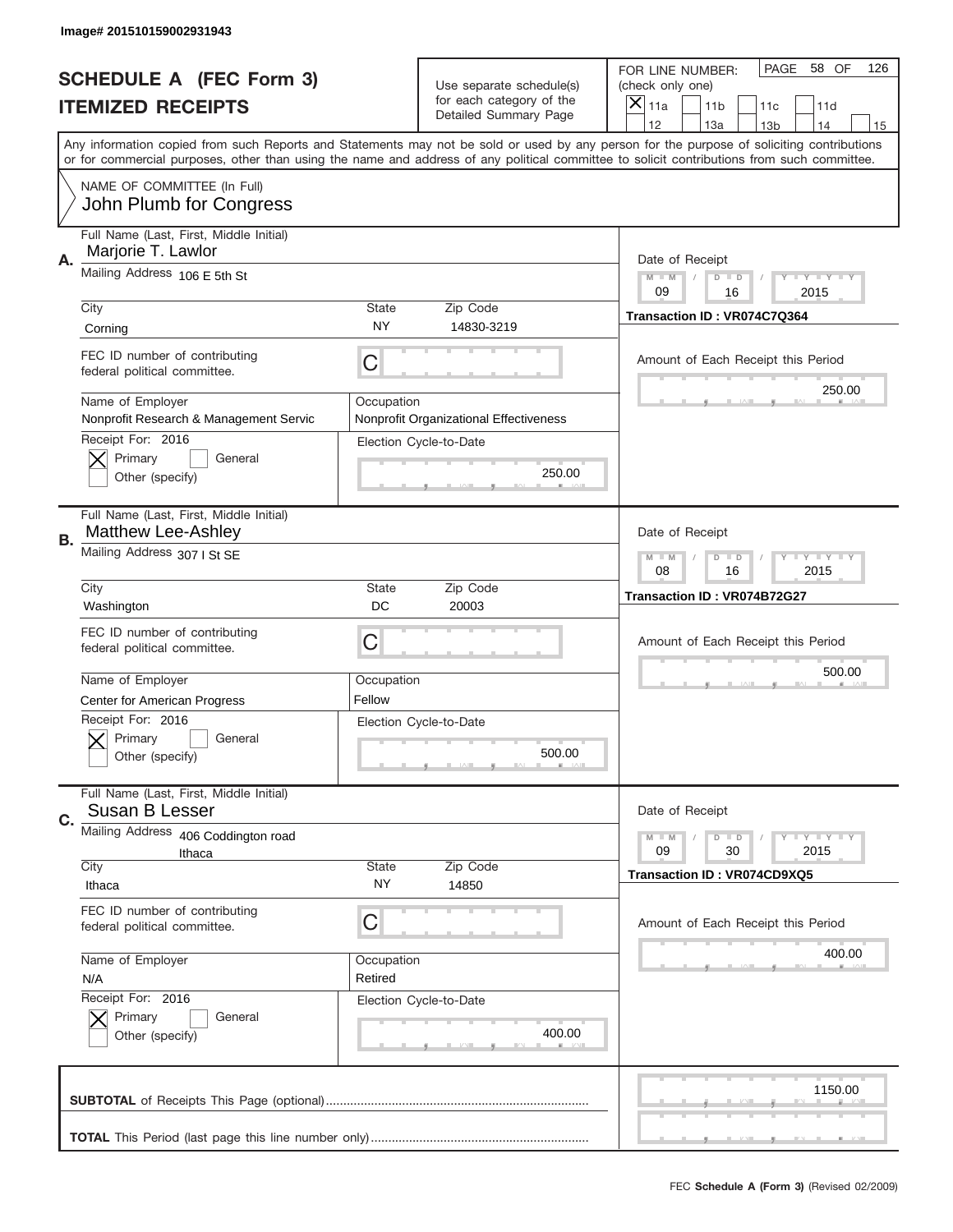|    | Image# 201510159002931944                                     |                           |                                                   |                                                                                                                                                                                                                                                                                                                                     |
|----|---------------------------------------------------------------|---------------------------|---------------------------------------------------|-------------------------------------------------------------------------------------------------------------------------------------------------------------------------------------------------------------------------------------------------------------------------------------------------------------------------------------|
|    | <b>SCHEDULE A (FEC Form 3)</b>                                |                           | Use separate schedule(s)                          | PAGE<br>59 OF<br>126<br>FOR LINE NUMBER:<br>(check only one)                                                                                                                                                                                                                                                                        |
|    | <b>ITEMIZED RECEIPTS</b>                                      |                           | for each category of the<br>Detailed Summary Page | $\overline{X} _{11a}$<br>11 <sub>b</sub><br>11c<br>11d                                                                                                                                                                                                                                                                              |
|    |                                                               |                           |                                                   | 12<br>13a<br>14<br>13 <sub>b</sub><br>15<br>Any information copied from such Reports and Statements may not be sold or used by any person for the purpose of soliciting contributions<br>or for commercial purposes, other than using the name and address of any political committee to solicit contributions from such committee. |
|    | NAME OF COMMITTEE (In Full)<br>John Plumb for Congress        |                           |                                                   |                                                                                                                                                                                                                                                                                                                                     |
| Α. | Full Name (Last, First, Middle Initial)<br>John Levine        |                           |                                                   | Date of Receipt                                                                                                                                                                                                                                                                                                                     |
|    | Mailing Address PO Box 727                                    |                           |                                                   | <b>LYLYLYLY</b><br>$M - M$<br>$D$ $D$<br>08<br>28<br>2015                                                                                                                                                                                                                                                                           |
|    | City<br>Trumansburg                                           | <b>State</b><br><b>NY</b> | Zip Code<br>14886                                 | Transaction ID: VR074BP9H09                                                                                                                                                                                                                                                                                                         |
|    | FEC ID number of contributing<br>federal political committee. | C                         |                                                   | Amount of Each Receipt this Period                                                                                                                                                                                                                                                                                                  |
|    | Name of Employer<br>Self-Employed                             | Occupation<br>Consultant  |                                                   | 150.00                                                                                                                                                                                                                                                                                                                              |
|    | Receipt For: 2016<br>Primary<br>General<br>Other (specify)    |                           | Election Cycle-to-Date<br>250.00                  |                                                                                                                                                                                                                                                                                                                                     |
| В. | Full Name (Last, First, Middle Initial)<br>John Levine        |                           |                                                   | Date of Receipt                                                                                                                                                                                                                                                                                                                     |
|    | Mailing Address PO Box 727                                    |                           |                                                   | <b>LY LY LY</b><br>$M - M$<br>$D$ $D$<br>09<br>26<br>2015                                                                                                                                                                                                                                                                           |
|    | City<br>Trumansburg                                           | <b>State</b><br><b>NY</b> | Zip Code<br>14886                                 | <b>Transaction ID: VR074CC65F5</b>                                                                                                                                                                                                                                                                                                  |
|    | FEC ID number of contributing<br>federal political committee. | С                         |                                                   | Amount of Each Receipt this Period                                                                                                                                                                                                                                                                                                  |
|    | Name of Employer<br>Self-Employed                             | Occupation<br>Consultant  |                                                   | 100.00                                                                                                                                                                                                                                                                                                                              |
|    | Receipt For: 2016<br>General<br>Primary                       |                           | Election Cycle-to-Date                            |                                                                                                                                                                                                                                                                                                                                     |
|    | Other (specify)                                               |                           | 250.00                                            |                                                                                                                                                                                                                                                                                                                                     |
| C. | Full Name (Last, First, Middle Initial)<br>Nancy Libin        |                           |                                                   | Date of Receipt                                                                                                                                                                                                                                                                                                                     |
|    | Mailing Address 1177 22nd Street, NW                          |                           |                                                   | <b>LYLYLY</b><br>$M \perp M$<br>$D$ $D$<br>2015<br>09<br>15                                                                                                                                                                                                                                                                         |
|    | City<br>Washington                                            | <b>State</b><br>DC        | Zip Code<br>20037                                 | Transaction ID: VR074C7D0W1                                                                                                                                                                                                                                                                                                         |
|    | FEC ID number of contributing<br>federal political committee. | С                         |                                                   | Amount of Each Receipt this Period                                                                                                                                                                                                                                                                                                  |
|    | Name of Employer<br><b>WBK</b>                                | Occupation<br>Lawyer      |                                                   | 250.00                                                                                                                                                                                                                                                                                                                              |
|    | Receipt For: 2016<br>Primary<br>General<br>Other (specify)    |                           | Election Cycle-to-Date<br>250.00                  |                                                                                                                                                                                                                                                                                                                                     |
|    |                                                               |                           |                                                   | 500.00                                                                                                                                                                                                                                                                                                                              |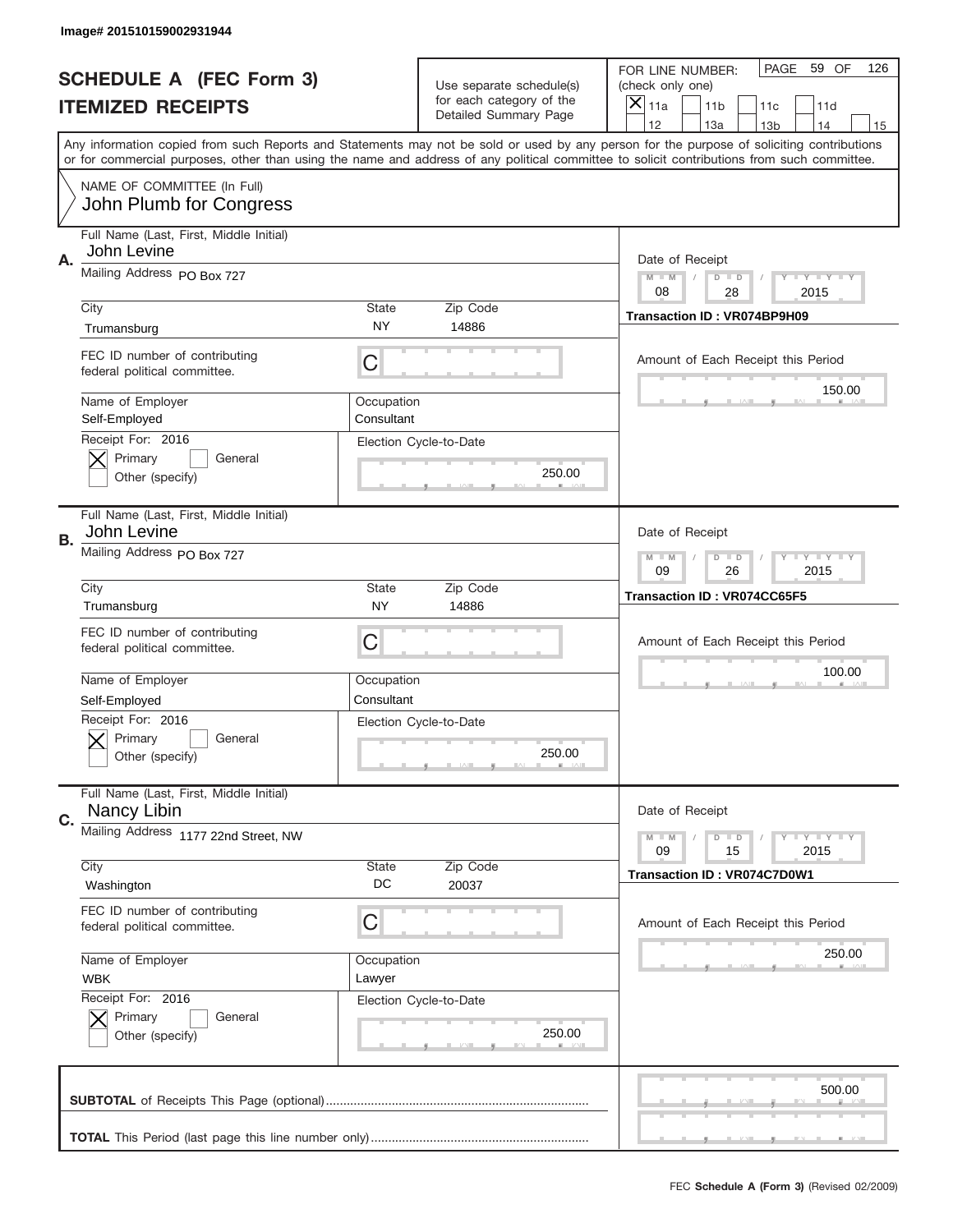|    | Image# 201510159002931945                                     |                        |                                                   |                                                                                                                                                                                                                                                                                                                                     |
|----|---------------------------------------------------------------|------------------------|---------------------------------------------------|-------------------------------------------------------------------------------------------------------------------------------------------------------------------------------------------------------------------------------------------------------------------------------------------------------------------------------------|
|    | <b>SCHEDULE A (FEC Form 3)</b>                                |                        | Use separate schedule(s)                          | PAGE<br>60 OF<br>126<br>FOR LINE NUMBER:<br>(check only one)                                                                                                                                                                                                                                                                        |
|    | <b>ITEMIZED RECEIPTS</b>                                      |                        | for each category of the<br>Detailed Summary Page | ×<br>11a<br>11 <sub>b</sub><br>11c<br>11d                                                                                                                                                                                                                                                                                           |
|    |                                                               |                        |                                                   | 12<br>13a<br>14<br>13 <sub>b</sub><br>15<br>Any information copied from such Reports and Statements may not be sold or used by any person for the purpose of soliciting contributions<br>or for commercial purposes, other than using the name and address of any political committee to solicit contributions from such committee. |
|    | NAME OF COMMITTEE (In Full)<br>John Plumb for Congress        |                        |                                                   |                                                                                                                                                                                                                                                                                                                                     |
| Α. | Full Name (Last, First, Middle Initial)<br>Don Lichter        |                        |                                                   | Date of Receipt                                                                                                                                                                                                                                                                                                                     |
|    | Mailing Address 200 East 58th St. #9H                         |                        |                                                   | $M - M$<br><b>LYLYLY</b><br>$D$ $D$<br>08<br>2015<br>14                                                                                                                                                                                                                                                                             |
|    | City<br>New York                                              | State<br><b>NY</b>     | Zip Code<br>10022                                 | <b>Transaction ID: VR074B6RFC3</b>                                                                                                                                                                                                                                                                                                  |
|    | FEC ID number of contributing<br>federal political committee. | C                      |                                                   | Amount of Each Receipt this Period<br>1000.00                                                                                                                                                                                                                                                                                       |
|    | Name of Employer<br>Time, Inc.                                | Occupation             | Vice President Finance                            |                                                                                                                                                                                                                                                                                                                                     |
|    | Receipt For: 2016<br>Primary<br>General<br>Other (specify)    |                        | Election Cycle-to-Date<br>1000.00                 |                                                                                                                                                                                                                                                                                                                                     |
| В. | Full Name (Last, First, Middle Initial)<br>Eva Loser          |                        |                                                   | Date of Receipt                                                                                                                                                                                                                                                                                                                     |
|    | Mailing Address 633 20th Street South                         |                        |                                                   | $M$ M<br><b>LYLYLY</b><br>$D$ $D$<br>09<br>30<br>2015                                                                                                                                                                                                                                                                               |
|    | City<br>Arlington                                             | State<br>VA            | Zip Code<br>22202                                 | <b>Transaction ID: VR074CD9KX0</b>                                                                                                                                                                                                                                                                                                  |
|    |                                                               |                        |                                                   |                                                                                                                                                                                                                                                                                                                                     |
|    | FEC ID number of contributing<br>federal political committee. | C                      |                                                   | Amount of Each Receipt this Period                                                                                                                                                                                                                                                                                                  |
|    | Name of Employer<br>US Navy                                   | Occupation<br>Attorney |                                                   | 1000.00                                                                                                                                                                                                                                                                                                                             |
|    | Receipt For: 2016<br>General<br>Primary<br>Other (specify)    |                        | Election Cycle-to-Date<br>1000.00                 |                                                                                                                                                                                                                                                                                                                                     |
| C. | Full Name (Last, First, Middle Initial)<br>Marianne R. Lubin  |                        |                                                   | Date of Receipt                                                                                                                                                                                                                                                                                                                     |
|    | Mailing Address 193 Draht Hill Rd                             |                        |                                                   | <b>LEY LEY LEY</b><br>$M - M$<br>$D$ $D$<br>09<br>2015<br>30                                                                                                                                                                                                                                                                        |
|    | City<br>Elmira                                                | <b>State</b><br>NY.    | Zip Code<br>14901-9420                            | <b>Transaction ID: VR074CENNN7</b>                                                                                                                                                                                                                                                                                                  |
|    | FEC ID number of contributing<br>federal political committee. | C                      |                                                   | Amount of Each Receipt this Period                                                                                                                                                                                                                                                                                                  |
|    | Name of Employer<br>L Enterprises                             | Occupation             | Real Estate Development                           | 500.00                                                                                                                                                                                                                                                                                                                              |
|    | Receipt For: 2016<br>Primary<br>General<br>Other (specify)    |                        | Election Cycle-to-Date<br>500.00                  |                                                                                                                                                                                                                                                                                                                                     |
|    |                                                               |                        |                                                   | 2500.00                                                                                                                                                                                                                                                                                                                             |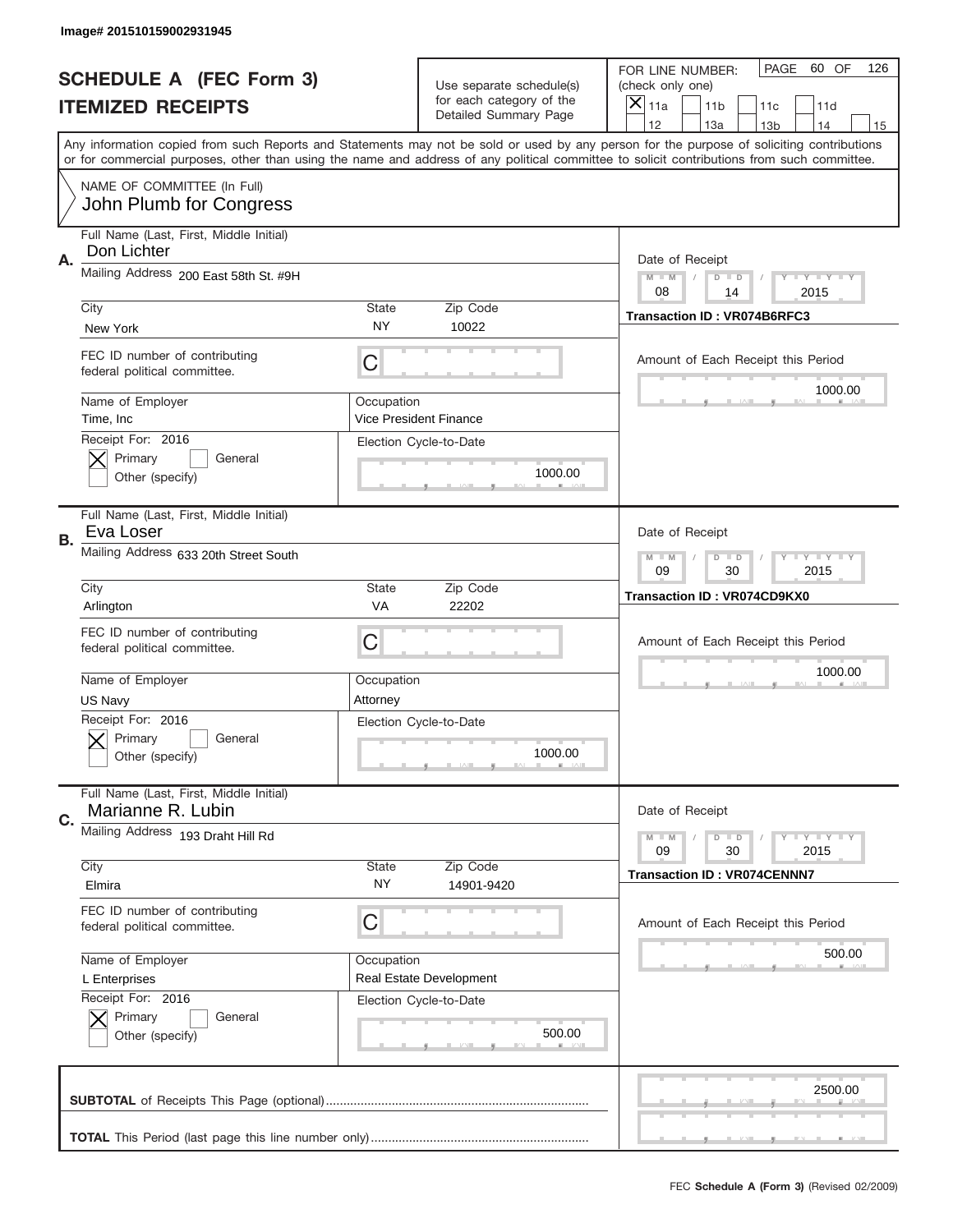|    | Image# 201510159002931946                                             |                                                            |                                                      |                                                                                                                                                                                                                                                                                         |
|----|-----------------------------------------------------------------------|------------------------------------------------------------|------------------------------------------------------|-----------------------------------------------------------------------------------------------------------------------------------------------------------------------------------------------------------------------------------------------------------------------------------------|
|    | <b>SCHEDULE A (FEC Form 3)</b><br><b>ITEMIZED RECEIPTS</b>            |                                                            | Use separate schedule(s)<br>for each category of the | PAGE<br>61 OF<br>126<br>FOR LINE NUMBER:<br>(check only one)<br>$\times$<br>11a<br>11 <sub>b</sub><br>11c<br>11d                                                                                                                                                                        |
|    |                                                                       |                                                            | Detailed Summary Page                                | 12<br>13a<br>14<br>13 <sub>b</sub><br>15                                                                                                                                                                                                                                                |
|    |                                                                       |                                                            |                                                      | Any information copied from such Reports and Statements may not be sold or used by any person for the purpose of soliciting contributions<br>or for commercial purposes, other than using the name and address of any political committee to solicit contributions from such committee. |
|    | NAME OF COMMITTEE (In Full)<br>John Plumb for Congress                |                                                            |                                                      |                                                                                                                                                                                                                                                                                         |
|    | Full Name (Last, First, Middle Initial)<br><b>Stan Nelson Lundine</b> |                                                            |                                                      |                                                                                                                                                                                                                                                                                         |
| Α. | Mailing Address 2718 Route 394                                        |                                                            |                                                      | Date of Receipt<br>$M - M$<br>Y FY FY FY<br>$D$ $D$                                                                                                                                                                                                                                     |
|    | City                                                                  | State                                                      | Zip Code                                             | 07<br>25<br>2015                                                                                                                                                                                                                                                                        |
|    | Ashville                                                              | NY                                                         | 14710-9725                                           | Transaction ID: VR074AT92G4                                                                                                                                                                                                                                                             |
|    | FEC ID number of contributing<br>federal political committee.         | C                                                          |                                                      | Amount of Each Receipt this Period                                                                                                                                                                                                                                                      |
|    | Name of Employer                                                      | Occupation                                                 |                                                      | 500.00                                                                                                                                                                                                                                                                                  |
|    | N/A<br>Receipt For: 2016                                              | Retired                                                    | Election Cycle-to-Date                               |                                                                                                                                                                                                                                                                                         |
|    | Primary<br>General<br>Other (specify)                                 |                                                            | 500.00                                               | * Earmarked Contribution: See Below                                                                                                                                                                                                                                                     |
| В. | Full Name (Last, First, Middle Initial)<br><b>ACTBLUE</b>             |                                                            |                                                      | Date of Receipt                                                                                                                                                                                                                                                                         |
|    | Mailing Address PO Box 441146                                         | <b>THEY THEY</b><br>$M - M$<br>$D$ $D$<br>07<br>26<br>2015 |                                                      |                                                                                                                                                                                                                                                                                         |
|    | City<br><b>West Somerville</b>                                        | <b>State</b><br>МA                                         | Zip Code<br>02144-0031                               | <b>Transaction ID: VR074AT92G4E</b>                                                                                                                                                                                                                                                     |
|    | FEC ID number of contributing<br>federal political committee.         | C                                                          | C00401224                                            | Amount of Each Receipt this Period                                                                                                                                                                                                                                                      |
|    | Name of Employer                                                      | Occupation                                                 | Conduit total listed in Agg. field                   | 500.00                                                                                                                                                                                                                                                                                  |
|    | Receipt For: 2016<br>General<br>Primary<br>Other (specify)            |                                                            | Election Cycle-to-Date<br>26263.00                   | [MEMO ITEM]<br>Note: Above Contribution earmarked through this<br>organization.                                                                                                                                                                                                         |
|    | Full Name (Last, First, Middle Initial)                               |                                                            |                                                      |                                                                                                                                                                                                                                                                                         |
| C. | John P MacMahon<br>Mailing Address 11867 Jolley Way                   |                                                            |                                                      | Date of Receipt                                                                                                                                                                                                                                                                         |
|    |                                                                       |                                                            |                                                      | <b>LYLYLY</b><br>$M - M$<br>$D$ $D$<br>09<br>28<br>2015                                                                                                                                                                                                                                 |
|    | City<br>Corning                                                       | State<br>NY.                                               | Zip Code<br>14830                                    | <b>Transaction ID: VR074CCJSR5</b>                                                                                                                                                                                                                                                      |
|    | FEC ID number of contributing<br>federal political committee.         | C                                                          |                                                      | Amount of Each Receipt this Period                                                                                                                                                                                                                                                      |
|    | Name of Employer                                                      | Occupation                                                 |                                                      | 1000.00                                                                                                                                                                                                                                                                                 |
|    | Corning Incorporated<br>Receipt For: 2016                             | Executive                                                  | Election Cycle-to-Date                               |                                                                                                                                                                                                                                                                                         |
|    | Primary<br>General<br>Other (specify)                                 |                                                            | 1000.00                                              |                                                                                                                                                                                                                                                                                         |
|    |                                                                       |                                                            |                                                      | 1500.00                                                                                                                                                                                                                                                                                 |
|    |                                                                       |                                                            |                                                      |                                                                                                                                                                                                                                                                                         |
|    |                                                                       |                                                            |                                                      | FEC Schedule A (Form 3) (Revised 02/2009)                                                                                                                                                                                                                                               |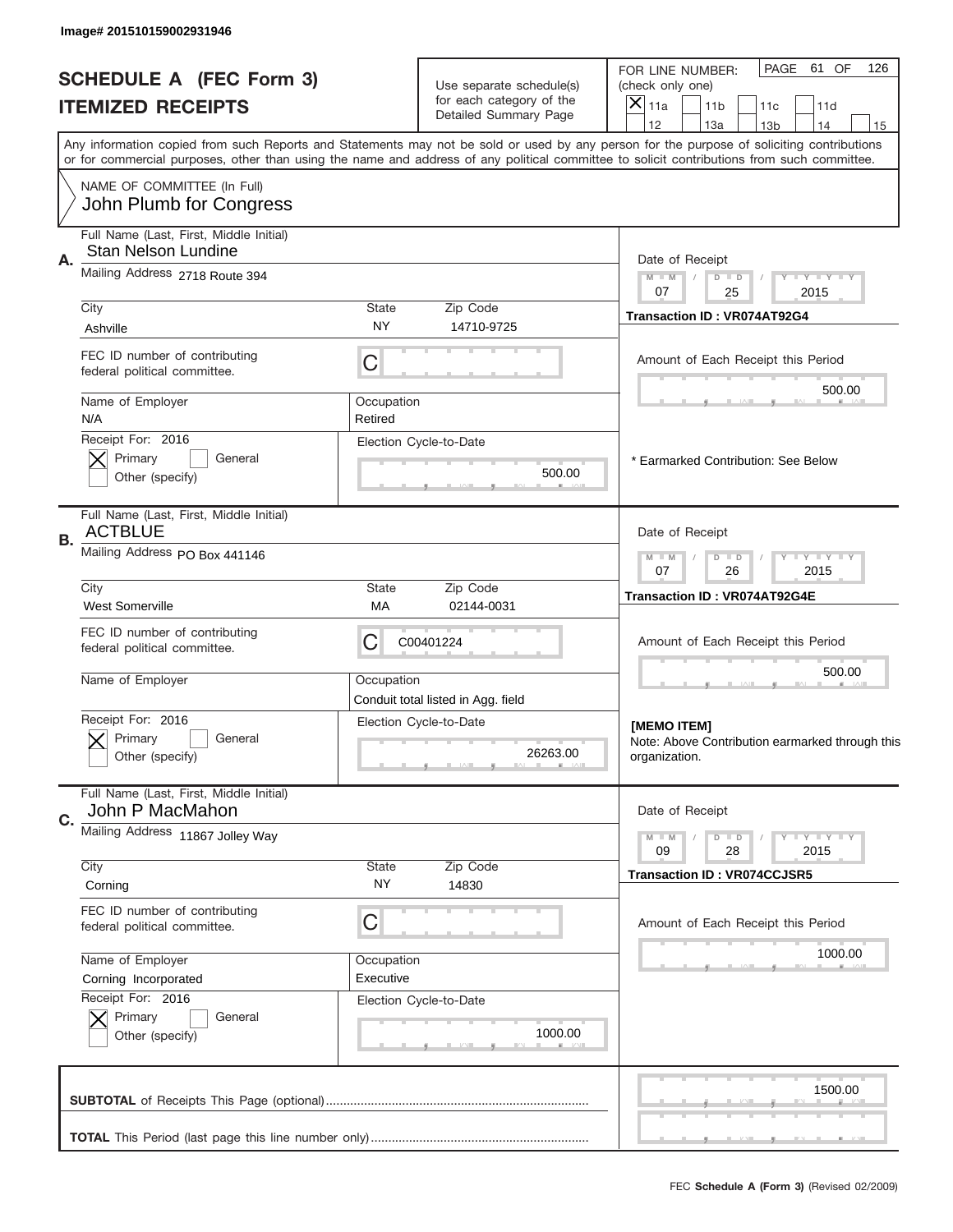|    | Image# 201510159002931947                                     |                                                                                                                                                                                       |                                                                               |                                                                                                                                            |
|----|---------------------------------------------------------------|---------------------------------------------------------------------------------------------------------------------------------------------------------------------------------------|-------------------------------------------------------------------------------|--------------------------------------------------------------------------------------------------------------------------------------------|
|    | <b>SCHEDULE A (FEC Form 3)</b><br><b>ITEMIZED RECEIPTS</b>    |                                                                                                                                                                                       | Use separate schedule(s)<br>for each category of the<br>Detailed Summary Page | PAGE<br>62 OF<br>126<br>FOR LINE NUMBER:<br>(check only one)<br>×<br>11a<br>11 <sub>b</sub><br>11c<br>11d                                  |
|    |                                                               | 12<br>13a<br>14<br>13 <sub>b</sub><br>15<br>Any information copied from such Reports and Statements may not be sold or used by any person for the purpose of soliciting contributions |                                                                               |                                                                                                                                            |
|    | NAME OF COMMITTEE (In Full)<br>John Plumb for Congress        |                                                                                                                                                                                       |                                                                               | or for commercial purposes, other than using the name and address of any political committee to solicit contributions from such committee. |
|    | Full Name (Last, First, Middle Initial)                       |                                                                                                                                                                                       |                                                                               |                                                                                                                                            |
| Α. | John MacWilliams<br>Mailing Address 62 Strawberry Hill Street |                                                                                                                                                                                       |                                                                               | Date of Receipt<br>$M - M$<br><b>LEY LEY LEY</b><br>$D$ $D$<br>09                                                                          |
|    | City                                                          | State                                                                                                                                                                                 | Zip Code                                                                      | 29<br>2015<br><b>Transaction ID: VR074CD6XA8</b>                                                                                           |
|    | Dover                                                         | МA                                                                                                                                                                                    | 02030                                                                         |                                                                                                                                            |
|    | FEC ID number of contributing<br>federal political committee. | C                                                                                                                                                                                     |                                                                               | Amount of Each Receipt this Period<br>1000.00                                                                                              |
|    | Name of Employer                                              | Occupation                                                                                                                                                                            |                                                                               |                                                                                                                                            |
|    | U.S. Department of Energy<br>Receipt For: 2016                |                                                                                                                                                                                       | <b>Associate Deputy Secretary</b><br>Election Cycle-to-Date                   |                                                                                                                                            |
|    | Primary<br>General                                            |                                                                                                                                                                                       |                                                                               |                                                                                                                                            |
|    | Other (specify)                                               |                                                                                                                                                                                       | 1000.00                                                                       |                                                                                                                                            |
| В. | Full Name (Last, First, Middle Initial)<br><b>Archer Macy</b> |                                                                                                                                                                                       |                                                                               | Date of Receipt                                                                                                                            |
|    | Mailing Address 4043 N Stuart St                              |                                                                                                                                                                                       | $M$ M<br><b>LEYTEY LEY</b><br>$D$ $D$<br>09<br>18<br>2015                     |                                                                                                                                            |
|    | City<br>Arlington                                             | State<br>VA                                                                                                                                                                           | Zip Code<br>22207                                                             | Transaction ID: VR074C7XWA6                                                                                                                |
|    | FEC ID number of contributing<br>federal political committee. | C                                                                                                                                                                                     |                                                                               | Amount of Each Receipt this Period                                                                                                         |
|    | Name of Employer                                              | Occupation                                                                                                                                                                            |                                                                               | 500.00                                                                                                                                     |
|    | Cypress International, Inc.                                   | Consultant                                                                                                                                                                            |                                                                               |                                                                                                                                            |
|    | Receipt For: 2016<br>General<br>Primary<br>Other (specify)    |                                                                                                                                                                                       | Election Cycle-to-Date<br>500.00                                              |                                                                                                                                            |
|    | Full Name (Last, First, Middle Initial)                       |                                                                                                                                                                                       |                                                                               |                                                                                                                                            |
| C. | Jun Makihara<br>Mailing Address 259 E 7th St                  |                                                                                                                                                                                       |                                                                               | Date of Receipt                                                                                                                            |
|    | Ph                                                            |                                                                                                                                                                                       |                                                                               | <b>LYLYLY</b><br>$M - M$<br>$D$ $D$<br>09<br>25<br>2015                                                                                    |
|    | City<br>New York                                              | State<br>NY.                                                                                                                                                                          | Zip Code<br>10009-6085                                                        | <b>Transaction ID: VR074CDH6F4</b>                                                                                                         |
|    | FEC ID number of contributing<br>federal political committee. | C                                                                                                                                                                                     |                                                                               | Amount of Each Receipt this Period                                                                                                         |
|    | Name of Employer                                              | Occupation                                                                                                                                                                            |                                                                               | 1000.00                                                                                                                                    |
|    | N/A                                                           | Not Employed                                                                                                                                                                          |                                                                               |                                                                                                                                            |
|    | Receipt For: 2016<br>Primary<br>General                       |                                                                                                                                                                                       | Election Cycle-to-Date                                                        |                                                                                                                                            |
|    | Other (specify)                                               |                                                                                                                                                                                       | 1000.00                                                                       | * Earmarked Contribution: See Below                                                                                                        |
|    |                                                               |                                                                                                                                                                                       |                                                                               | 2500.00                                                                                                                                    |
|    |                                                               |                                                                                                                                                                                       |                                                                               | FEC Schedule A (Form 3) (Revised 02/2009)                                                                                                  |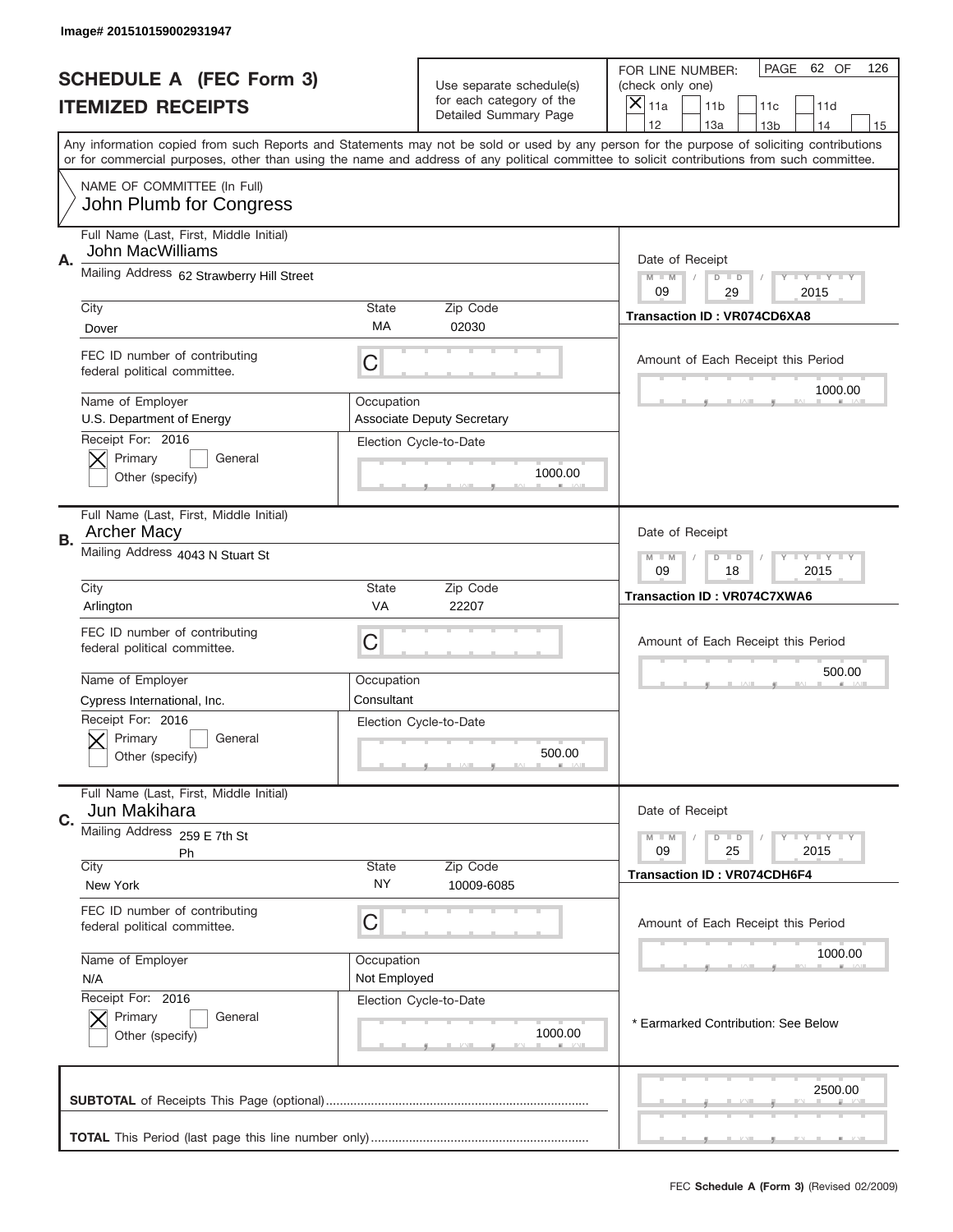|    | Image# 201510159002931948                                     |                                                              |                                                              |                                                                                                                                                                                                                                                                                         |
|----|---------------------------------------------------------------|--------------------------------------------------------------|--------------------------------------------------------------|-----------------------------------------------------------------------------------------------------------------------------------------------------------------------------------------------------------------------------------------------------------------------------------------|
|    | <b>SCHEDULE A (FEC Form 3)</b><br><b>ITEMIZED RECEIPTS</b>    |                                                              | Use separate schedule(s)<br>for each category of the         | PAGE<br>63 OF<br>126<br>FOR LINE NUMBER:<br>(check only one)<br>$\times$<br>11a<br>11 <sub>b</sub><br>11c<br>11d                                                                                                                                                                        |
|    |                                                               |                                                              | Detailed Summary Page                                        | 12<br>13a<br>14<br>13 <sub>b</sub><br>15                                                                                                                                                                                                                                                |
|    |                                                               |                                                              |                                                              | Any information copied from such Reports and Statements may not be sold or used by any person for the purpose of soliciting contributions<br>or for commercial purposes, other than using the name and address of any political committee to solicit contributions from such committee. |
|    | NAME OF COMMITTEE (In Full)<br>John Plumb for Congress        |                                                              |                                                              |                                                                                                                                                                                                                                                                                         |
|    | Full Name (Last, First, Middle Initial)                       |                                                              |                                                              |                                                                                                                                                                                                                                                                                         |
| Α. | <b>ACTBLUE</b>                                                |                                                              |                                                              | Date of Receipt                                                                                                                                                                                                                                                                         |
|    | Mailing Address PO Box 441146                                 |                                                              |                                                              | Y LY LY LY<br>$M - M$<br>$D$ $D$<br>09<br>27<br>2015                                                                                                                                                                                                                                    |
|    | City                                                          | State                                                        | Zip Code                                                     | <b>Transaction ID: VR074CDH6F4E</b>                                                                                                                                                                                                                                                     |
|    | <b>West Somerville</b>                                        | МA                                                           | 02144-0031                                                   |                                                                                                                                                                                                                                                                                         |
|    | FEC ID number of contributing<br>federal political committee. | С                                                            | C00401224                                                    | Amount of Each Receipt this Period<br>1000.00                                                                                                                                                                                                                                           |
|    | Name of Employer                                              | Occupation                                                   |                                                              |                                                                                                                                                                                                                                                                                         |
|    | Receipt For: 2016                                             |                                                              | Conduit total listed in Agg. field<br>Election Cycle-to-Date |                                                                                                                                                                                                                                                                                         |
|    | Primary<br>General                                            |                                                              |                                                              | [MEMO ITEM]<br>Note: Above Contribution earmarked through this                                                                                                                                                                                                                          |
|    | Other (specify)                                               |                                                              | 26263.00                                                     | organization.                                                                                                                                                                                                                                                                           |
| В. | Full Name (Last, First, Middle Initial)<br>Kenneth A. Manning |                                                              |                                                              | Date of Receipt                                                                                                                                                                                                                                                                         |
|    | Mailing Address 655 N Forest Rd                               | $D$ $D$<br><b>TEY TEY TEY</b><br>$M - M$<br>09<br>30<br>2015 |                                                              |                                                                                                                                                                                                                                                                                         |
|    | City<br><b>Buffalo</b>                                        | State<br>NY                                                  | Zip Code<br>14221-4964                                       | <b>Transaction ID: VR074CENNF9</b>                                                                                                                                                                                                                                                      |
|    | FEC ID number of contributing<br>federal political committee. | C                                                            |                                                              | Amount of Each Receipt this Period                                                                                                                                                                                                                                                      |
|    | Name of Employer                                              | Occupation                                                   |                                                              | 500.00                                                                                                                                                                                                                                                                                  |
|    | Phillips Lytle LLP                                            | Attorney                                                     |                                                              |                                                                                                                                                                                                                                                                                         |
|    | Receipt For: 2016                                             |                                                              | Election Cycle-to-Date                                       |                                                                                                                                                                                                                                                                                         |
|    | General<br>Primary<br>Other (specify)                         |                                                              | 500.00                                                       |                                                                                                                                                                                                                                                                                         |
|    | Full Name (Last, First, Middle Initial)                       |                                                              |                                                              |                                                                                                                                                                                                                                                                                         |
| C. | <b>Jared Marx</b>                                             |                                                              |                                                              | Date of Receipt                                                                                                                                                                                                                                                                         |
|    | Mailing Address 4106 Farragut St                              |                                                              |                                                              | $D$ $D$<br>$Y - Y - Y - Y - Y$<br>$M - M$<br>25<br>2015<br>09                                                                                                                                                                                                                           |
|    | City                                                          | State                                                        | Zip Code                                                     | <b>Transaction ID: VR074CBPA01</b>                                                                                                                                                                                                                                                      |
|    | Hyattsville                                                   | MD                                                           | 20781                                                        |                                                                                                                                                                                                                                                                                         |
|    | FEC ID number of contributing<br>federal political committee. | С                                                            |                                                              | Amount of Each Receipt this Period                                                                                                                                                                                                                                                      |
|    | Name of Employer                                              | Occupation                                                   |                                                              | 250.00                                                                                                                                                                                                                                                                                  |
|    | Harris, Wiltshire & Grannis, LLP<br>Receipt For: 2016         | Attorney                                                     | Election Cycle-to-Date                                       |                                                                                                                                                                                                                                                                                         |
|    | Primary<br>General                                            |                                                              |                                                              |                                                                                                                                                                                                                                                                                         |
|    | Other (specify)                                               |                                                              | 250.00                                                       |                                                                                                                                                                                                                                                                                         |
|    |                                                               |                                                              |                                                              | 750.00                                                                                                                                                                                                                                                                                  |
|    |                                                               |                                                              |                                                              |                                                                                                                                                                                                                                                                                         |
|    |                                                               |                                                              |                                                              |                                                                                                                                                                                                                                                                                         |
|    |                                                               |                                                              |                                                              | FEC Schedule A (Form 3) (Revised 02/2009)                                                                                                                                                                                                                                               |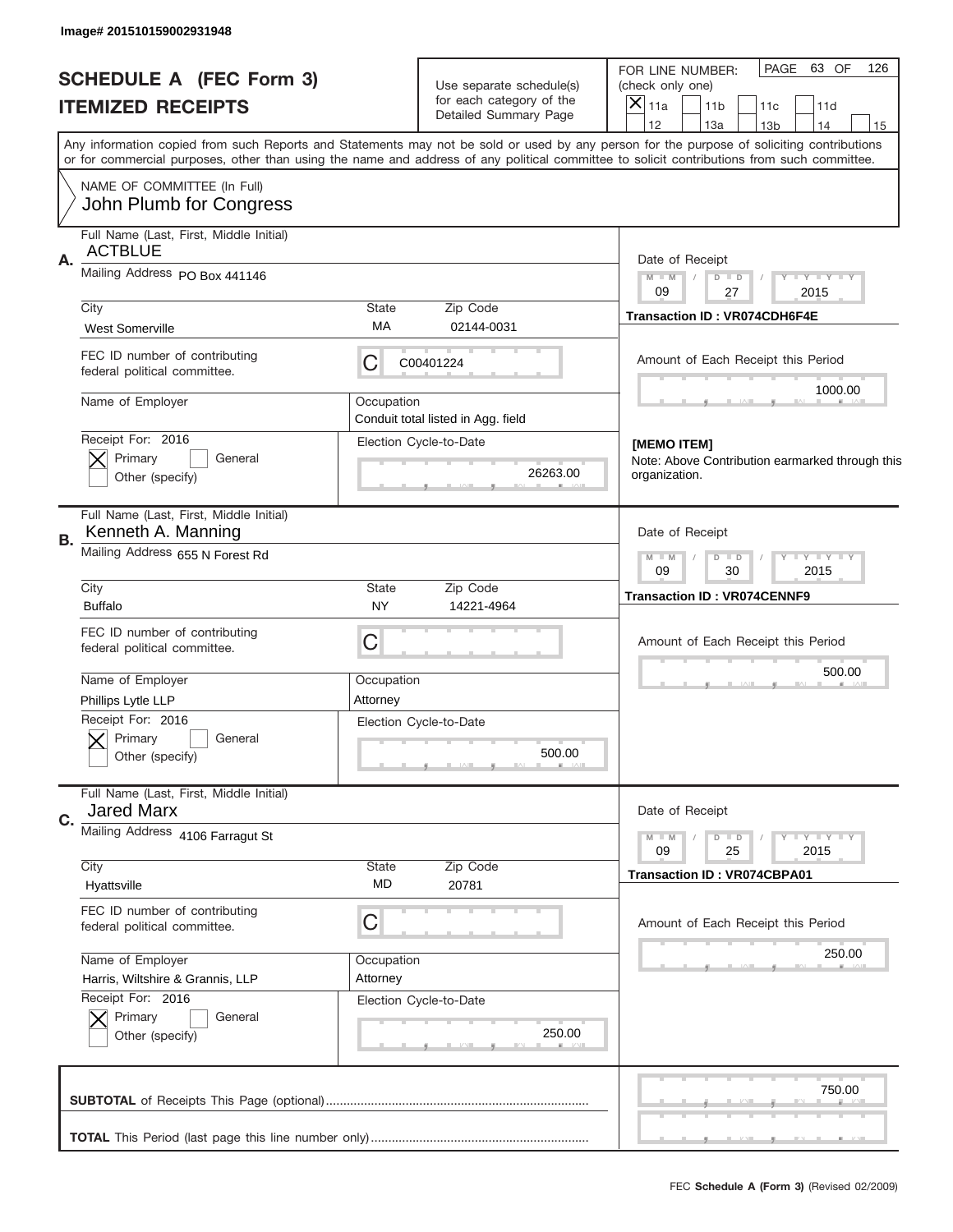|                          | Image# 201510159002931949                                         |                                                                                                                                                                                                                                                                                                                               |                                                   |                                                                                 |
|--------------------------|-------------------------------------------------------------------|-------------------------------------------------------------------------------------------------------------------------------------------------------------------------------------------------------------------------------------------------------------------------------------------------------------------------------|---------------------------------------------------|---------------------------------------------------------------------------------|
|                          | <b>SCHEDULE A (FEC Form 3)</b>                                    |                                                                                                                                                                                                                                                                                                                               | Use separate schedule(s)                          | PAGE<br>64 OF<br>126<br>FOR LINE NUMBER:<br>(check only one)                    |
| <b>ITEMIZED RECEIPTS</b> |                                                                   |                                                                                                                                                                                                                                                                                                                               | for each category of the<br>Detailed Summary Page | $\times$<br>11a<br>11 <sub>b</sub><br>11d<br>11c<br>12                          |
|                          |                                                                   | 13a<br>14<br>13 <sub>b</sub><br>15<br>Any information copied from such Reports and Statements may not be sold or used by any person for the purpose of soliciting contributions<br>or for commercial purposes, other than using the name and address of any political committee to solicit contributions from such committee. |                                                   |                                                                                 |
|                          | NAME OF COMMITTEE (In Full)<br>John Plumb for Congress            |                                                                                                                                                                                                                                                                                                                               |                                                   |                                                                                 |
|                          | Full Name (Last, First, Middle Initial)                           |                                                                                                                                                                                                                                                                                                                               |                                                   |                                                                                 |
| Α.                       | <b>Ellen McCollister</b>                                          |                                                                                                                                                                                                                                                                                                                               |                                                   | Date of Receipt                                                                 |
|                          | Mailing Address 221 Bryant Ave                                    |                                                                                                                                                                                                                                                                                                                               |                                                   | Y TY TY TY<br>$M - M$<br>$D$ $D$                                                |
|                          | City                                                              | <b>State</b>                                                                                                                                                                                                                                                                                                                  | Zip Code                                          | 09<br>24<br>2015                                                                |
|                          | Ithaca                                                            | NY.                                                                                                                                                                                                                                                                                                                           | 14850                                             | <b>Transaction ID: VR074CBNW02</b>                                              |
|                          | FEC ID number of contributing<br>federal political committee.     | C                                                                                                                                                                                                                                                                                                                             |                                                   | Amount of Each Receipt this Period                                              |
|                          | Name of Employer                                                  | Occupation                                                                                                                                                                                                                                                                                                                    |                                                   | 250.00                                                                          |
|                          | Self-Employed<br>Receipt For: 2016                                |                                                                                                                                                                                                                                                                                                                               | Independent Architecture & Planning Pr            |                                                                                 |
|                          | Primary<br>General                                                |                                                                                                                                                                                                                                                                                                                               | Election Cycle-to-Date                            |                                                                                 |
|                          | Other (specify)                                                   |                                                                                                                                                                                                                                                                                                                               | 250.00                                            |                                                                                 |
| В.                       | Full Name (Last, First, Middle Initial)<br><b>Brendan McGuire</b> |                                                                                                                                                                                                                                                                                                                               |                                                   | Date of Receipt                                                                 |
|                          | Mailing Address 1632 S. Clayton St.                               |                                                                                                                                                                                                                                                                                                                               |                                                   | Y LY LY LY<br>$D$ $D$<br>$M - M$<br>07<br>09<br>2015                            |
|                          | City<br>Denver                                                    | <b>State</b><br>CO                                                                                                                                                                                                                                                                                                            | Zip Code<br>80210                                 | Transaction ID: VR074ASQ1H8                                                     |
|                          | FEC ID number of contributing<br>federal political committee.     | C                                                                                                                                                                                                                                                                                                                             |                                                   | Amount of Each Receipt this Period                                              |
|                          | Name of Employer                                                  | Occupation                                                                                                                                                                                                                                                                                                                    |                                                   | 50.00                                                                           |
|                          | Vail Resorts Management Company                                   | Government Affairs                                                                                                                                                                                                                                                                                                            |                                                   |                                                                                 |
|                          | Receipt For: 2016<br>General<br>Primary<br>Other (specify)        |                                                                                                                                                                                                                                                                                                                               | Election Cycle-to-Date<br>240.00                  | * Earmarked Contribution: See Below                                             |
|                          | Full Name (Last, First, Middle Initial)<br><b>ACTBLUE</b>         |                                                                                                                                                                                                                                                                                                                               |                                                   | Date of Receipt                                                                 |
| C.                       | Mailing Address PO Box 441146                                     |                                                                                                                                                                                                                                                                                                                               |                                                   | $T - Y = Y - T Y$                                                               |
|                          |                                                                   |                                                                                                                                                                                                                                                                                                                               |                                                   | $D$ $D$<br>$M - M$<br>12<br>2015<br>07                                          |
|                          | City<br><b>West Somerville</b>                                    | State<br>МA                                                                                                                                                                                                                                                                                                                   | Zip Code<br>02144-0031                            | Transaction ID: VR074ASQ1H8E                                                    |
|                          | FEC ID number of contributing<br>federal political committee.     | C                                                                                                                                                                                                                                                                                                                             | C00401224                                         | Amount of Each Receipt this Period                                              |
|                          | Name of Employer                                                  | Occupation                                                                                                                                                                                                                                                                                                                    | Conduit total listed in Agg. field                | 50.00                                                                           |
|                          | Receipt For: 2016<br>Primary<br>General<br>Other (specify)        |                                                                                                                                                                                                                                                                                                                               | Election Cycle-to-Date<br>26263.00                | [MEMO ITEM]<br>Note: Above Contribution earmarked through this<br>organization. |
|                          |                                                                   |                                                                                                                                                                                                                                                                                                                               |                                                   | 300.00                                                                          |
|                          |                                                                   |                                                                                                                                                                                                                                                                                                                               |                                                   |                                                                                 |
|                          |                                                                   |                                                                                                                                                                                                                                                                                                                               |                                                   | FEC Schedule A (Form 3) (Revised 02/2009)                                       |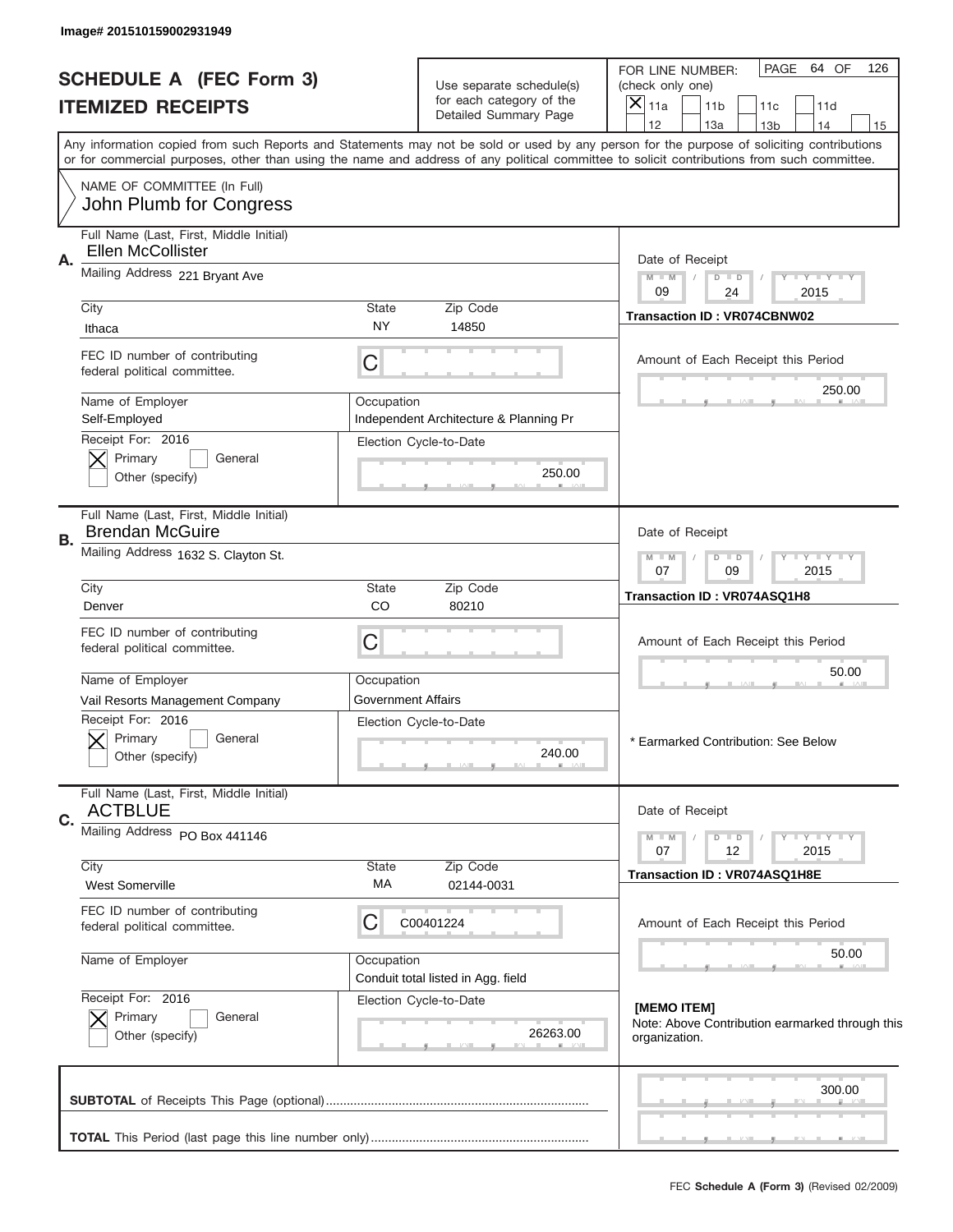|    | Image# 201510159002931950                                     |                                                                                                                                                                                                                                                                                         |                                                      |                                                                                  |  |
|----|---------------------------------------------------------------|-----------------------------------------------------------------------------------------------------------------------------------------------------------------------------------------------------------------------------------------------------------------------------------------|------------------------------------------------------|----------------------------------------------------------------------------------|--|
|    | <b>SCHEDULE A (FEC Form 3)</b>                                |                                                                                                                                                                                                                                                                                         | Use separate schedule(s)<br>for each category of the | PAGE<br>65 OF<br>126<br>FOR LINE NUMBER:<br>(check only one)<br>$\times$         |  |
|    | <b>ITEMIZED RECEIPTS</b>                                      |                                                                                                                                                                                                                                                                                         | Detailed Summary Page                                | 11a<br>11 <sub>b</sub><br>11c<br>11d<br>12<br>13a<br>14<br>13 <sub>b</sub><br>15 |  |
|    |                                                               | Any information copied from such Reports and Statements may not be sold or used by any person for the purpose of soliciting contributions<br>or for commercial purposes, other than using the name and address of any political committee to solicit contributions from such committee. |                                                      |                                                                                  |  |
|    | NAME OF COMMITTEE (In Full)<br>John Plumb for Congress        |                                                                                                                                                                                                                                                                                         |                                                      |                                                                                  |  |
|    | Full Name (Last, First, Middle Initial)                       |                                                                                                                                                                                                                                                                                         |                                                      |                                                                                  |  |
| Α. | <b>Brendan McGuire</b>                                        |                                                                                                                                                                                                                                                                                         |                                                      | Date of Receipt                                                                  |  |
|    | Mailing Address 1632 S. Clayton St.                           |                                                                                                                                                                                                                                                                                         |                                                      | $M$ $M$<br>Y FY FY FY<br>$D$ $D$<br>07<br>22<br>2015                             |  |
|    | City                                                          | State                                                                                                                                                                                                                                                                                   | Zip Code                                             | <b>Transaction ID: VR074AT91R4</b>                                               |  |
|    | Denver                                                        | CO                                                                                                                                                                                                                                                                                      | 80210                                                |                                                                                  |  |
|    | FEC ID number of contributing<br>federal political committee. | C                                                                                                                                                                                                                                                                                       |                                                      | Amount of Each Receipt this Period                                               |  |
|    | Name of Employer                                              | Occupation                                                                                                                                                                                                                                                                              |                                                      | 25.00                                                                            |  |
|    | Vail Resorts Management Company<br>Receipt For: 2016          | <b>Government Affairs</b>                                                                                                                                                                                                                                                               |                                                      |                                                                                  |  |
|    | Primary<br>General                                            |                                                                                                                                                                                                                                                                                         | Election Cycle-to-Date                               | * Earmarked Contribution: See Below                                              |  |
|    | Other (specify)                                               |                                                                                                                                                                                                                                                                                         | 240.00                                               |                                                                                  |  |
|    | Full Name (Last, First, Middle Initial)<br><b>ACTBLUE</b>     |                                                                                                                                                                                                                                                                                         |                                                      | Date of Receipt                                                                  |  |
| В. | Mailing Address PO Box 441146                                 | <b>LY LY LY</b><br>$M - M$<br>$D$ $D$<br>07<br>26<br>2015                                                                                                                                                                                                                               |                                                      |                                                                                  |  |
|    | City<br><b>West Somerville</b>                                | <b>State</b><br>МA                                                                                                                                                                                                                                                                      | Zip Code<br>02144-0031                               | <b>Transaction ID: VR074AT91R4E</b>                                              |  |
|    | FEC ID number of contributing<br>federal political committee. | C<br>C00401224                                                                                                                                                                                                                                                                          |                                                      |                                                                                  |  |
|    | Name of Employer                                              | Occupation                                                                                                                                                                                                                                                                              | Conduit total listed in Agg. field                   | 25.00                                                                            |  |
|    | Receipt For: 2016                                             |                                                                                                                                                                                                                                                                                         | Election Cycle-to-Date                               | [MEMO ITEM]                                                                      |  |
|    | General<br>Primary<br>Other (specify)                         |                                                                                                                                                                                                                                                                                         | 26263.00                                             | Note: Above Contribution earmarked through this<br>organization.                 |  |
|    | Full Name (Last, First, Middle Initial)                       |                                                                                                                                                                                                                                                                                         |                                                      |                                                                                  |  |
| C. | <b>Brendan McGuire</b>                                        |                                                                                                                                                                                                                                                                                         |                                                      | Date of Receipt                                                                  |  |
|    | Mailing Address 1632 S. Clayton St.                           |                                                                                                                                                                                                                                                                                         |                                                      | <b>LYLYLY</b><br>$M - M$<br>$D$ $D$<br>08<br>17<br>2015                          |  |
|    | City                                                          | <b>State</b>                                                                                                                                                                                                                                                                            | Zip Code                                             | Transaction ID: VR074B7F871                                                      |  |
|    | Denver                                                        | CO                                                                                                                                                                                                                                                                                      | 80210                                                |                                                                                  |  |
|    | FEC ID number of contributing<br>federal political committee. | C                                                                                                                                                                                                                                                                                       |                                                      | Amount of Each Receipt this Period                                               |  |
|    | Name of Employer                                              | Occupation                                                                                                                                                                                                                                                                              |                                                      | 20.00                                                                            |  |
|    | Vail Resorts Management Company<br>Receipt For: 2016          | <b>Government Affairs</b>                                                                                                                                                                                                                                                               |                                                      |                                                                                  |  |
|    | Primary<br>General                                            |                                                                                                                                                                                                                                                                                         | Election Cycle-to-Date                               |                                                                                  |  |
|    | Other (specify)                                               |                                                                                                                                                                                                                                                                                         | 240.00                                               |                                                                                  |  |
|    |                                                               |                                                                                                                                                                                                                                                                                         |                                                      | 45.00                                                                            |  |
|    |                                                               |                                                                                                                                                                                                                                                                                         |                                                      |                                                                                  |  |
|    |                                                               |                                                                                                                                                                                                                                                                                         |                                                      |                                                                                  |  |
|    |                                                               |                                                                                                                                                                                                                                                                                         |                                                      | FEC Schedule A (Form 3) (Revised 02/2009)                                        |  |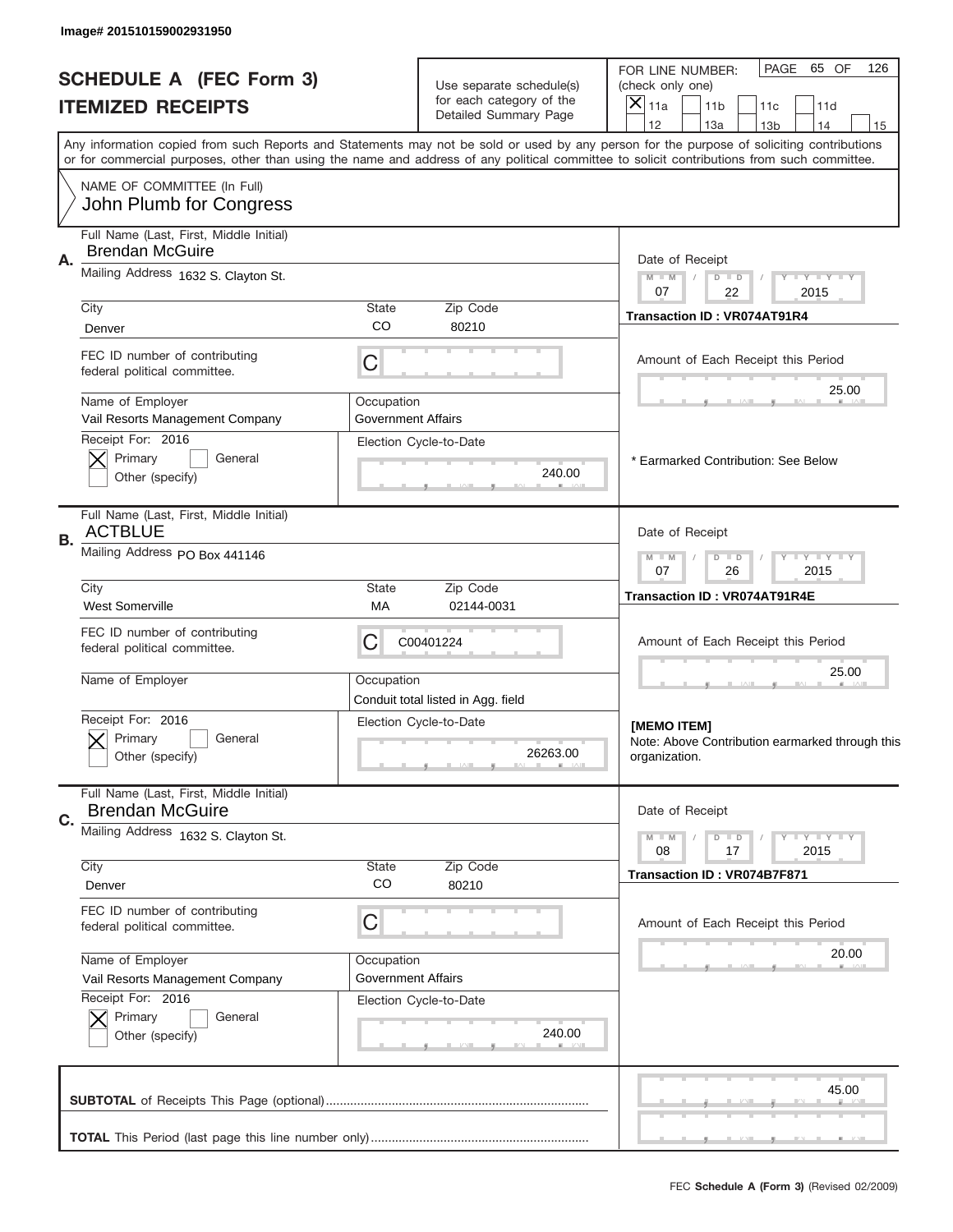|    | Image# 201510159002931951                                                |                                                             |                                                      |                                                                                                                                                                                                                                                                                                                                     |
|----|--------------------------------------------------------------------------|-------------------------------------------------------------|------------------------------------------------------|-------------------------------------------------------------------------------------------------------------------------------------------------------------------------------------------------------------------------------------------------------------------------------------------------------------------------------------|
|    | <b>SCHEDULE A (FEC Form 3)</b>                                           |                                                             | Use separate schedule(s)<br>for each category of the | PAGE<br>66 OF<br>126<br>FOR LINE NUMBER:<br>(check only one)                                                                                                                                                                                                                                                                        |
|    | <b>ITEMIZED RECEIPTS</b>                                                 |                                                             | Detailed Summary Page                                | ×<br>11a<br>11 <sub>b</sub><br>11c<br>11d                                                                                                                                                                                                                                                                                           |
|    |                                                                          |                                                             |                                                      | 12<br>13a<br>14<br>13 <sub>b</sub><br>15<br>Any information copied from such Reports and Statements may not be sold or used by any person for the purpose of soliciting contributions<br>or for commercial purposes, other than using the name and address of any political committee to solicit contributions from such committee. |
|    | NAME OF COMMITTEE (In Full)<br>John Plumb for Congress                   |                                                             |                                                      |                                                                                                                                                                                                                                                                                                                                     |
| Α. | Full Name (Last, First, Middle Initial)<br><b>Brendan McGuire</b>        |                                                             |                                                      | Date of Receipt                                                                                                                                                                                                                                                                                                                     |
|    | Mailing Address 1632 S. Clayton St.                                      |                                                             |                                                      | $M - M$<br><b>LEY LEY LEY</b><br>$D$ $D$<br>08<br>28<br>2015                                                                                                                                                                                                                                                                        |
|    | City<br>Denver                                                           | State<br>CO                                                 | Zip Code<br>80210                                    | <b>Transaction ID: VR074BP9GV9</b>                                                                                                                                                                                                                                                                                                  |
|    | FEC ID number of contributing<br>federal political committee.            | C                                                           |                                                      | Amount of Each Receipt this Period<br>50.00                                                                                                                                                                                                                                                                                         |
|    | Name of Employer<br>Vail Resorts Management Company<br>Receipt For: 2016 | Occupation<br><b>Government Affairs</b>                     |                                                      |                                                                                                                                                                                                                                                                                                                                     |
|    | Primary<br>General<br>Other (specify)                                    |                                                             | Election Cycle-to-Date<br>240.00                     |                                                                                                                                                                                                                                                                                                                                     |
| В. | Full Name (Last, First, Middle Initial)<br><b>Brendan McGuire</b>        |                                                             |                                                      | Date of Receipt                                                                                                                                                                                                                                                                                                                     |
|    | Mailing Address 1632 S. Clayton St.                                      | $M - M$<br><b>LEYTEY LEY</b><br>$D$ $D$<br>09<br>01<br>2015 |                                                      |                                                                                                                                                                                                                                                                                                                                     |
|    | City<br>Denver                                                           | State<br>CO                                                 | Zip Code<br>80210                                    | <b>Transaction ID: VR074BPKQ67</b>                                                                                                                                                                                                                                                                                                  |
|    | FEC ID number of contributing                                            | C                                                           |                                                      | Amount of Each Receipt this Period                                                                                                                                                                                                                                                                                                  |
|    | federal political committee.                                             |                                                             |                                                      |                                                                                                                                                                                                                                                                                                                                     |
|    | Name of Employer<br>Vail Resorts Management Company                      | Occupation<br><b>Government Affairs</b>                     |                                                      | 20.00                                                                                                                                                                                                                                                                                                                               |
|    | Receipt For: 2016<br>General<br>Primary<br>Other (specify)               |                                                             | Election Cycle-to-Date<br>240.00                     |                                                                                                                                                                                                                                                                                                                                     |
| C. | Full Name (Last, First, Middle Initial)<br><b>Brendan McGuire</b>        |                                                             |                                                      | Date of Receipt                                                                                                                                                                                                                                                                                                                     |
|    | Mailing Address 1632 S. Clayton St.                                      |                                                             |                                                      | <b>LEY LEY LEY</b><br>$M - M$<br>$D$ $D$<br>09<br>2015<br>28                                                                                                                                                                                                                                                                        |
|    | City<br>Denver                                                           | State<br>CO                                                 | Zip Code<br>80210                                    | <b>Transaction ID: VR074CCDYJ6</b>                                                                                                                                                                                                                                                                                                  |
|    | FEC ID number of contributing<br>federal political committee.            | C                                                           |                                                      | Amount of Each Receipt this Period                                                                                                                                                                                                                                                                                                  |
|    | Name of Employer<br>Vail Resorts Management Company                      | Occupation<br><b>Government Affairs</b>                     |                                                      | 50.00                                                                                                                                                                                                                                                                                                                               |
|    | Receipt For: 2016<br>Primary<br>General<br>Other (specify)               |                                                             | Election Cycle-to-Date<br>240.00                     |                                                                                                                                                                                                                                                                                                                                     |
|    |                                                                          |                                                             |                                                      | 120.00                                                                                                                                                                                                                                                                                                                              |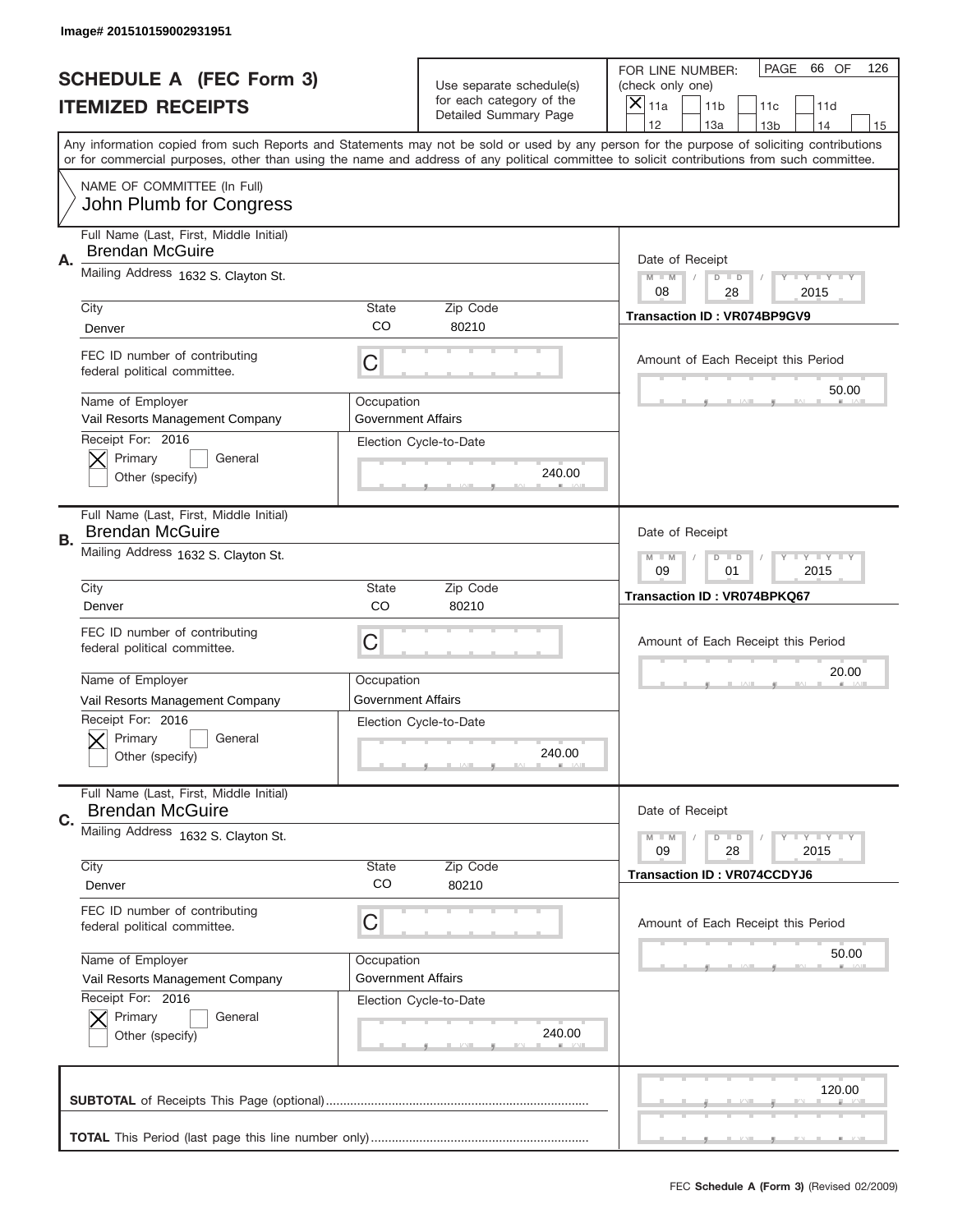|    | Image# 201510159002931952                                         |                                                           |                                                      |                                                                                                                                                                                                                                                                                                                  |
|----|-------------------------------------------------------------------|-----------------------------------------------------------|------------------------------------------------------|------------------------------------------------------------------------------------------------------------------------------------------------------------------------------------------------------------------------------------------------------------------------------------------------------------------|
|    | <b>SCHEDULE A (FEC Form 3)</b>                                    |                                                           | Use separate schedule(s)<br>for each category of the | PAGE 67 OF<br>126<br>FOR LINE NUMBER:<br>(check only one)                                                                                                                                                                                                                                                        |
|    | <b>ITEMIZED RECEIPTS</b>                                          |                                                           | Detailed Summary Page                                | ×<br>11a<br>11 <sub>b</sub><br>11c<br>11d<br>12<br>13a<br>14                                                                                                                                                                                                                                                     |
|    |                                                                   |                                                           |                                                      | 13 <sub>b</sub><br>15<br>Any information copied from such Reports and Statements may not be sold or used by any person for the purpose of soliciting contributions<br>or for commercial purposes, other than using the name and address of any political committee to solicit contributions from such committee. |
|    | NAME OF COMMITTEE (In Full)<br>John Plumb for Congress            |                                                           |                                                      |                                                                                                                                                                                                                                                                                                                  |
| Α. | Full Name (Last, First, Middle Initial)<br><b>Brendan McGuire</b> |                                                           |                                                      | Date of Receipt                                                                                                                                                                                                                                                                                                  |
|    | Mailing Address 1632 S. Clayton St.                               |                                                           |                                                      | $M - M$<br><b>LEY LEY LEY</b><br>$D$ $D$<br>09<br>30<br>2015                                                                                                                                                                                                                                                     |
|    | City<br>Denver                                                    | State<br>CO                                               | Zip Code<br>80210                                    | <b>Transaction ID: VR074CDA0Z4</b>                                                                                                                                                                                                                                                                               |
|    | FEC ID number of contributing<br>federal political committee.     | C                                                         |                                                      | Amount of Each Receipt this Period<br>25.00                                                                                                                                                                                                                                                                      |
|    | Name of Employer<br>Vail Resorts Management Company               | Occupation<br><b>Government Affairs</b>                   |                                                      |                                                                                                                                                                                                                                                                                                                  |
|    | Receipt For: 2016<br>Primary<br>General<br>Other (specify)        |                                                           | Election Cycle-to-Date<br>240.00                     |                                                                                                                                                                                                                                                                                                                  |
| В. | Full Name (Last, First, Middle Initial)<br>Marie T. McKellar      |                                                           |                                                      | Date of Receipt                                                                                                                                                                                                                                                                                                  |
|    | Mailing Address P O Box 149                                       | $M$ M<br><b>LEYTEY LEY</b><br>$D$ $D$<br>09<br>26<br>2015 |                                                      |                                                                                                                                                                                                                                                                                                                  |
|    | City<br>Dobbs Ferry                                               | State<br><b>NY</b>                                        | Zip Code<br>10522                                    | Transaction ID: VR074CC6598                                                                                                                                                                                                                                                                                      |
|    |                                                                   |                                                           |                                                      |                                                                                                                                                                                                                                                                                                                  |
|    | FEC ID number of contributing<br>federal political committee.     | C                                                         |                                                      | Amount of Each Receipt this Period                                                                                                                                                                                                                                                                               |
|    | Name of Employer<br>N/A                                           | Occupation<br>Not Employed                                |                                                      | 2700.00                                                                                                                                                                                                                                                                                                          |
|    | Receipt For: 2016<br>General<br>Primary<br>Other (specify)        |                                                           | Election Cycle-to-Date<br>2700.00                    |                                                                                                                                                                                                                                                                                                                  |
| C. | Full Name (Last, First, Middle Initial)<br>Donna McLean           |                                                           |                                                      | Date of Receipt                                                                                                                                                                                                                                                                                                  |
|    | Mailing Address 212 Gibbons St.                                   |                                                           |                                                      | <b>LYLYLY</b><br>$M - M$<br>$D$ $D$<br>09<br>2015<br>29                                                                                                                                                                                                                                                          |
|    | City<br>Alexandria                                                | <b>State</b><br>VA                                        | Zip Code<br>22314                                    | <b>Transaction ID: VR074CCMHQ5</b>                                                                                                                                                                                                                                                                               |
|    | FEC ID number of contributing<br>federal political committee.     | C                                                         |                                                      | Amount of Each Receipt this Period                                                                                                                                                                                                                                                                               |
|    | Name of Employer<br>N/A                                           | Occupation<br>Retired                                     |                                                      | 500.00                                                                                                                                                                                                                                                                                                           |
|    | Receipt For: 2016<br>Primary<br>General<br>Other (specify)        |                                                           | Election Cycle-to-Date<br>500.00                     |                                                                                                                                                                                                                                                                                                                  |
|    |                                                                   |                                                           |                                                      | 3225.00                                                                                                                                                                                                                                                                                                          |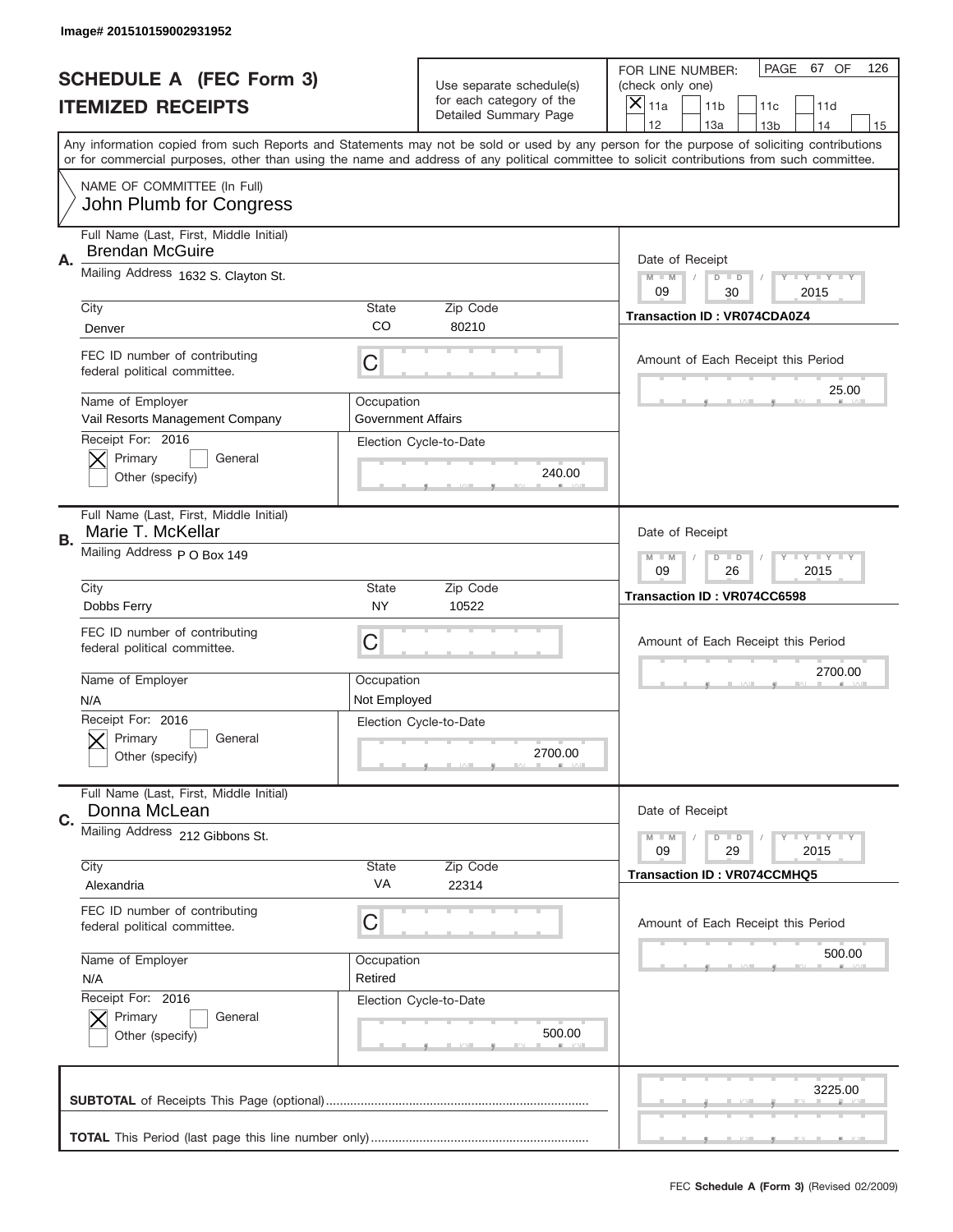|    | Image# 201510159002931953                                             |                                                              |                                                      |                                                                                                                                                                                                                                                                                         |
|----|-----------------------------------------------------------------------|--------------------------------------------------------------|------------------------------------------------------|-----------------------------------------------------------------------------------------------------------------------------------------------------------------------------------------------------------------------------------------------------------------------------------------|
|    | <b>SCHEDULE A (FEC Form 3)</b>                                        |                                                              | Use separate schedule(s)<br>for each category of the | PAGE<br>68 OF<br>126<br>FOR LINE NUMBER:<br>(check only one)<br>$\overline{\mathsf{x}}$                                                                                                                                                                                                 |
|    | <b>ITEMIZED RECEIPTS</b>                                              |                                                              | Detailed Summary Page                                | 11a<br>11 <sub>b</sub><br>11c<br>11d<br>12<br>13a<br>14<br>13 <sub>b</sub><br>15                                                                                                                                                                                                        |
|    |                                                                       |                                                              |                                                      | Any information copied from such Reports and Statements may not be sold or used by any person for the purpose of soliciting contributions<br>or for commercial purposes, other than using the name and address of any political committee to solicit contributions from such committee. |
|    | NAME OF COMMITTEE (In Full)<br>John Plumb for Congress                |                                                              |                                                      |                                                                                                                                                                                                                                                                                         |
| Α. | Full Name (Last, First, Middle Initial)<br>Karen E. Meara             |                                                              |                                                      | Date of Receipt                                                                                                                                                                                                                                                                         |
|    | Mailing Address 496 6th Ave                                           | Y TY TY TY<br>$M - M$<br>$D$ $D$<br>09<br>23<br>2015         |                                                      |                                                                                                                                                                                                                                                                                         |
|    | City<br>Brooklyn                                                      | State<br><b>NY</b>                                           | Zip Code<br>11215-4905                               | Transaction ID: VR074CB9Y76                                                                                                                                                                                                                                                             |
|    | FEC ID number of contributing<br>federal political committee.         | C                                                            |                                                      | Amount of Each Receipt this Period<br>250.00                                                                                                                                                                                                                                            |
|    | Name of Employer<br>Carter Ledyard & Milburn LLP<br>Receipt For: 2016 | Occupation                                                   | Environmental, Land Use and Litigation               |                                                                                                                                                                                                                                                                                         |
|    | Primary<br>General<br>Other (specify)                                 |                                                              | Election Cycle-to-Date<br>250.00                     |                                                                                                                                                                                                                                                                                         |
| В. | Full Name (Last, First, Middle Initial)<br>Nina Miller                |                                                              |                                                      | Date of Receipt                                                                                                                                                                                                                                                                         |
|    | Mailing Address 15 Spruce Lane                                        | <b>LY LY LY</b><br>$M - M$<br>$D$ $D$<br>09<br>24<br>2015    |                                                      |                                                                                                                                                                                                                                                                                         |
|    | City<br>Ithaca                                                        | State<br>NY                                                  | Zip Code<br>14850                                    | <b>Transaction ID: VR074CBNPA8</b>                                                                                                                                                                                                                                                      |
|    | FEC ID number of contributing<br>federal political committee.         | C                                                            |                                                      | Amount of Each Receipt this Period                                                                                                                                                                                                                                                      |
|    | Name of Employer<br>N/A                                               | Occupation<br>Retired                                        |                                                      | 250.00                                                                                                                                                                                                                                                                                  |
|    | Receipt For: 2016<br>General<br>Primary<br>Other (specify)            |                                                              | Election Cycle-to-Date<br>250.00                     |                                                                                                                                                                                                                                                                                         |
| C. | Full Name (Last, First, Middle Initial)<br><b>Patrick Minshew</b>     |                                                              |                                                      | Date of Receipt                                                                                                                                                                                                                                                                         |
|    | Mailing Address 20323 French Open Ct                                  | <b>TEY TEY TEY</b><br>$M - M$<br>$D$ $D$<br>2015<br>08<br>14 |                                                      |                                                                                                                                                                                                                                                                                         |
|    | City<br>Ashburn                                                       | State<br>VA                                                  | Zip Code<br>20147                                    | <b>Transaction ID: VR074B6RFP2</b>                                                                                                                                                                                                                                                      |
|    | FEC ID number of contributing<br>federal political committee.         | C                                                            |                                                      | Amount of Each Receipt this Period                                                                                                                                                                                                                                                      |
|    | Name of Employer<br>Navy                                              | Occupation<br>Analyst                                        |                                                      | 800.00                                                                                                                                                                                                                                                                                  |
|    | Receipt For: 2016<br>Primary<br>General<br>Other (specify)            |                                                              | Election Cycle-to-Date<br>800.00                     |                                                                                                                                                                                                                                                                                         |
|    |                                                                       |                                                              |                                                      | 1300.00                                                                                                                                                                                                                                                                                 |
|    |                                                                       |                                                              |                                                      |                                                                                                                                                                                                                                                                                         |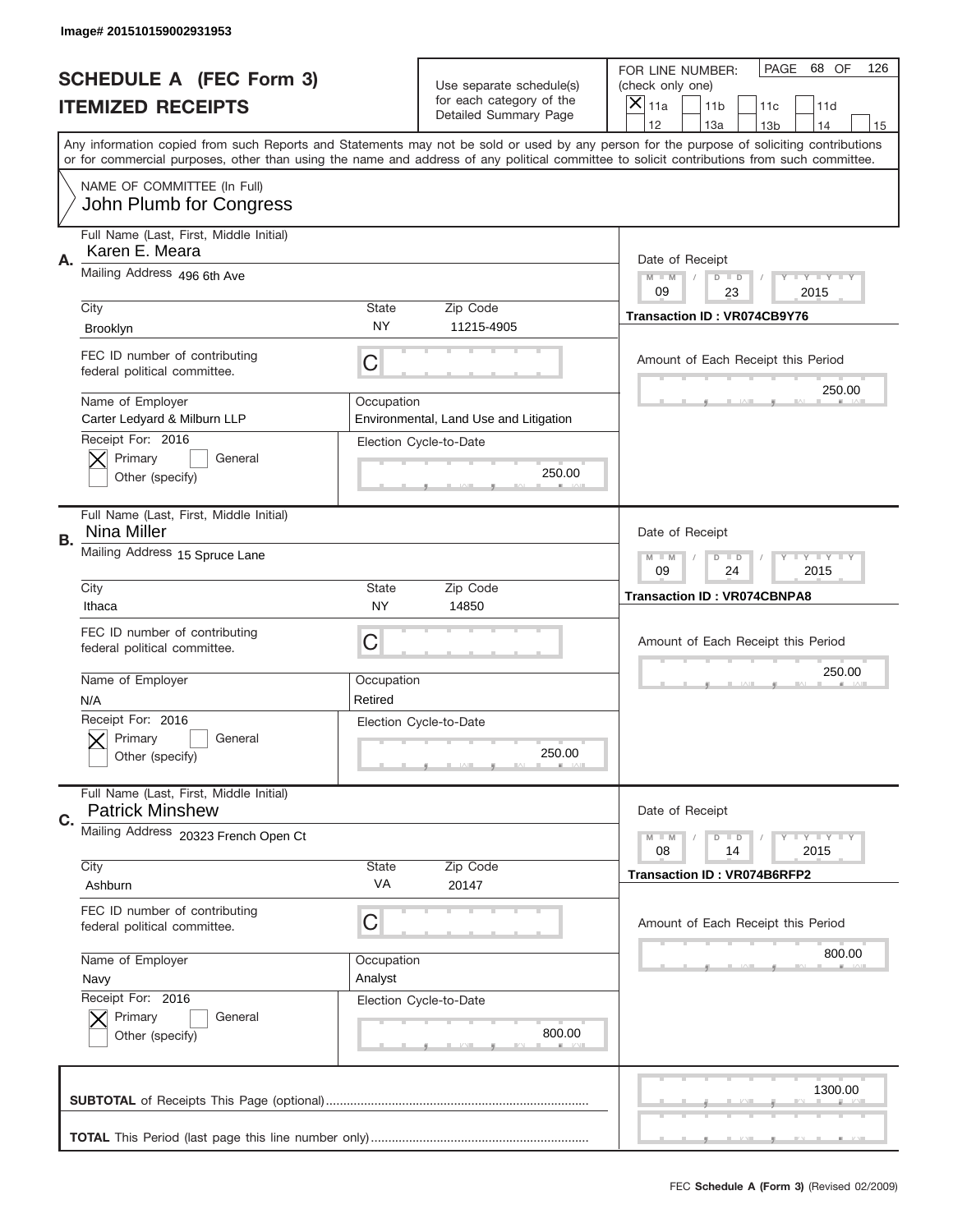|    | Image# 201510159002931954                                       |                                                         |                                                   |                                                                                                                                                                                                                                                                                                                                     |
|----|-----------------------------------------------------------------|---------------------------------------------------------|---------------------------------------------------|-------------------------------------------------------------------------------------------------------------------------------------------------------------------------------------------------------------------------------------------------------------------------------------------------------------------------------------|
|    | <b>SCHEDULE A (FEC Form 3)</b>                                  |                                                         | Use separate schedule(s)                          | PAGE 69 OF<br>126<br>FOR LINE NUMBER:<br>(check only one)                                                                                                                                                                                                                                                                           |
|    | <b>ITEMIZED RECEIPTS</b>                                        |                                                         | for each category of the<br>Detailed Summary Page | ×<br>11a<br>11 <sub>b</sub><br>11c<br>11d                                                                                                                                                                                                                                                                                           |
|    |                                                                 |                                                         |                                                   | 12<br>13a<br>14<br>13 <sub>b</sub><br>15<br>Any information copied from such Reports and Statements may not be sold or used by any person for the purpose of soliciting contributions<br>or for commercial purposes, other than using the name and address of any political committee to solicit contributions from such committee. |
|    | NAME OF COMMITTEE (In Full)<br>John Plumb for Congress          |                                                         |                                                   |                                                                                                                                                                                                                                                                                                                                     |
| Α. | Full Name (Last, First, Middle Initial)<br>Elisa Montoya        |                                                         |                                                   | Date of Receipt                                                                                                                                                                                                                                                                                                                     |
|    | Mailing Address 691 14th St NW<br>401                           |                                                         |                                                   | $M - M$<br><b>LYLYLY</b><br>$D$ $D$<br>09<br>16<br>2015                                                                                                                                                                                                                                                                             |
|    | City<br>Atlanta                                                 | State<br>GА                                             | Zip Code<br>30318                                 | Transaction ID: VR074C7QCA5                                                                                                                                                                                                                                                                                                         |
|    | FEC ID number of contributing<br>federal political committee.   | C                                                       |                                                   | Amount of Each Receipt this Period                                                                                                                                                                                                                                                                                                  |
|    | Name of Employer<br><b>CARE USA</b>                             | Occupation                                              | Senior Executive Officer                          | 250.00                                                                                                                                                                                                                                                                                                                              |
|    | Receipt For: 2016<br>Primary<br>General<br>Other (specify)      |                                                         | Election Cycle-to-Date<br>250.00                  |                                                                                                                                                                                                                                                                                                                                     |
| В. | Full Name (Last, First, Middle Initial)<br>Alice D Moore        |                                                         |                                                   | Date of Receipt                                                                                                                                                                                                                                                                                                                     |
|    | Mailing Address 105 Warwick Pl                                  | <b>LY LY LY</b><br>$M$ M<br>$D$ $D$<br>09<br>30<br>2015 |                                                   |                                                                                                                                                                                                                                                                                                                                     |
|    | City<br>Ithaca                                                  | State<br><b>NY</b>                                      | Zip Code<br>14850-1730                            | <b>Transaction ID: VR074CENNK1</b>                                                                                                                                                                                                                                                                                                  |
|    | FEC ID number of contributing<br>federal political committee.   | C                                                       |                                                   | Amount of Each Receipt this Period                                                                                                                                                                                                                                                                                                  |
|    | Name of Employer                                                |                                                         |                                                   | 250.00                                                                                                                                                                                                                                                                                                                              |
|    | Warren Real Estate of Ithaca                                    | Occupation<br>Realtor                                   |                                                   |                                                                                                                                                                                                                                                                                                                                     |
|    | Receipt For: 2016<br>General<br>Primary<br>Other (specify)      |                                                         | Election Cycle-to-Date<br>250.00                  |                                                                                                                                                                                                                                                                                                                                     |
| C. | Full Name (Last, First, Middle Initial)<br><b>Brigid Morris</b> |                                                         |                                                   | Date of Receipt                                                                                                                                                                                                                                                                                                                     |
|    | Mailing Address 44 Rhode Island Ave NW                          |                                                         |                                                   | <b>LYLYLY</b><br>$M - M$<br>$D$ $D$<br>09<br>22<br>2015                                                                                                                                                                                                                                                                             |
|    | City<br>Washington                                              | State<br>DC                                             | Zip Code<br>20001                                 | Transaction ID: VR074C968Z1                                                                                                                                                                                                                                                                                                         |
|    | FEC ID number of contributing<br>federal political committee.   | C                                                       |                                                   | Amount of Each Receipt this Period                                                                                                                                                                                                                                                                                                  |
|    | Name of Employer                                                | Occupation                                              |                                                   | 250.00                                                                                                                                                                                                                                                                                                                              |
|    | Latham & Watkins<br>Receipt For: 2016                           | Attorney                                                |                                                   |                                                                                                                                                                                                                                                                                                                                     |
|    | Primary<br>General<br>Other (specify)                           |                                                         | Election Cycle-to-Date<br>250.00                  |                                                                                                                                                                                                                                                                                                                                     |
|    |                                                                 |                                                         |                                                   | 750.00                                                                                                                                                                                                                                                                                                                              |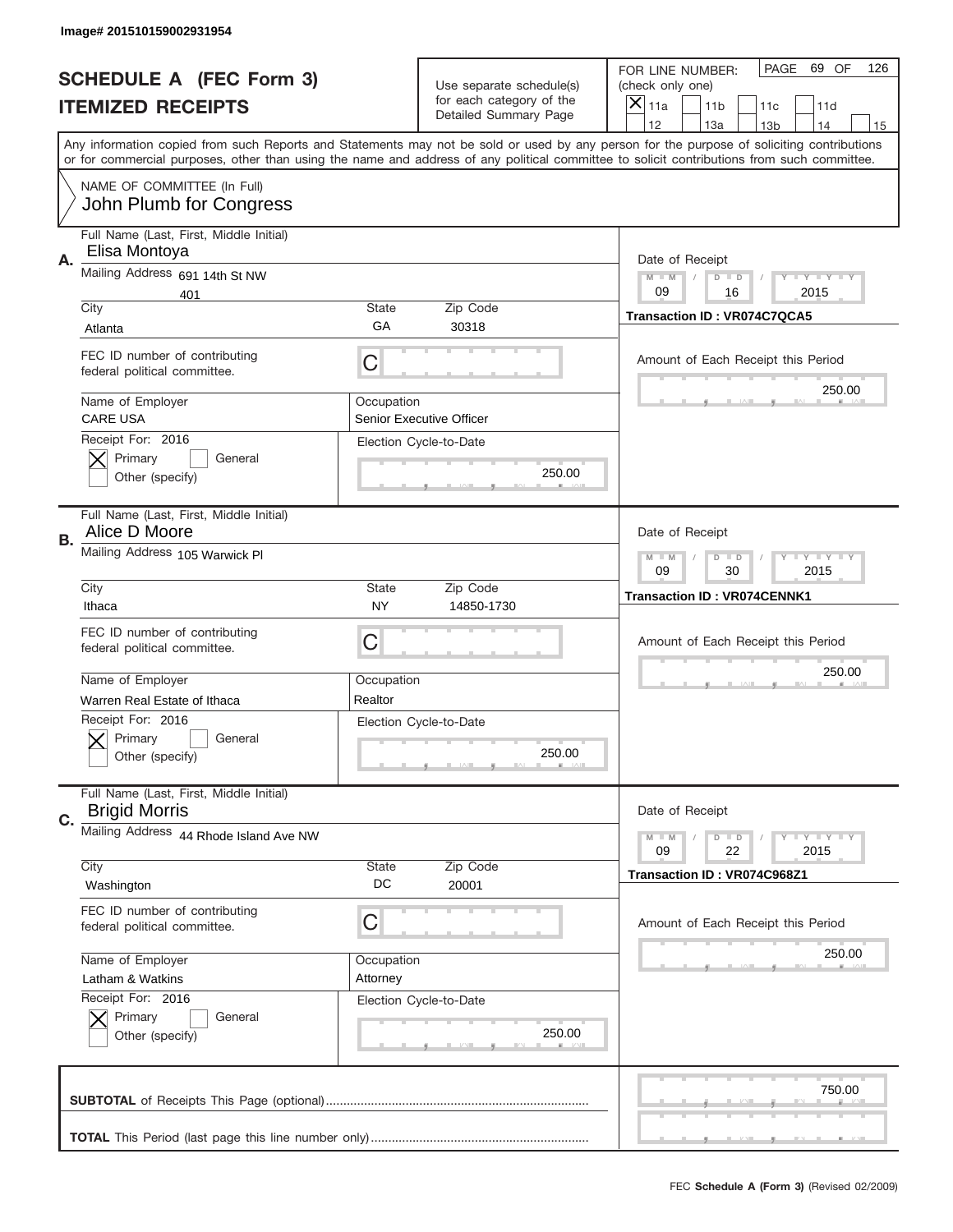|    | Image# 201510159002931955                                       |                                                           |                                                   |                                                                                                                                                                                                                                                                                                                                     |
|----|-----------------------------------------------------------------|-----------------------------------------------------------|---------------------------------------------------|-------------------------------------------------------------------------------------------------------------------------------------------------------------------------------------------------------------------------------------------------------------------------------------------------------------------------------------|
|    | <b>SCHEDULE A (FEC Form 3)</b>                                  |                                                           | Use separate schedule(s)                          | PAGE<br>70 OF<br>126<br>FOR LINE NUMBER:<br>(check only one)                                                                                                                                                                                                                                                                        |
|    | <b>ITEMIZED RECEIPTS</b>                                        |                                                           | for each category of the<br>Detailed Summary Page | $\overline{X} _{11a}$<br>11 <sub>b</sub><br>11c<br>11d                                                                                                                                                                                                                                                                              |
|    |                                                                 |                                                           |                                                   | 12<br>13a<br>14<br>13 <sub>b</sub><br>15<br>Any information copied from such Reports and Statements may not be sold or used by any person for the purpose of soliciting contributions<br>or for commercial purposes, other than using the name and address of any political committee to solicit contributions from such committee. |
|    | NAME OF COMMITTEE (In Full)<br>John Plumb for Congress          |                                                           |                                                   |                                                                                                                                                                                                                                                                                                                                     |
| Α. | Full Name (Last, First, Middle Initial)<br>Susan D. Multer      |                                                           |                                                   | Date of Receipt                                                                                                                                                                                                                                                                                                                     |
|    | Mailing Address 343 Rachel Carson Trail                         | <b>LYLYLY</b><br>$M - M$<br>$D$ $D$<br>09<br>29<br>2015   |                                                   |                                                                                                                                                                                                                                                                                                                                     |
|    | City<br>Ithaca                                                  | <b>State</b><br>NY                                        | Zip Code<br>14850                                 | <b>Transaction ID: VR074CCM4P9</b>                                                                                                                                                                                                                                                                                                  |
|    | FEC ID number of contributing<br>federal political committee.   | C                                                         |                                                   | Amount of Each Receipt this Period<br>1030.00                                                                                                                                                                                                                                                                                       |
|    | Name of Employer<br>N/A                                         | Occupation<br>Retired                                     |                                                   |                                                                                                                                                                                                                                                                                                                                     |
|    | Receipt For: 2016<br>Primary<br>General<br>Other (specify)      |                                                           | Election Cycle-to-Date<br>1030.00                 |                                                                                                                                                                                                                                                                                                                                     |
| В. | Full Name (Last, First, Middle Initial)<br>James W. Murphy      |                                                           |                                                   | Date of Receipt                                                                                                                                                                                                                                                                                                                     |
|    | Mailing Address 326 Sunnyview Ln                                | <b>LY LY LY</b><br>$M - M$<br>$D$ $D$<br>09<br>30<br>2015 |                                                   |                                                                                                                                                                                                                                                                                                                                     |
|    | City<br>Ithaca                                                  | <b>State</b><br>NY.                                       | Zip Code<br>14850-6258                            | <b>Transaction ID: VR074CENK73</b>                                                                                                                                                                                                                                                                                                  |
|    | FEC ID number of contributing<br>federal political committee.   | С                                                         |                                                   | Amount of Each Receipt this Period                                                                                                                                                                                                                                                                                                  |
|    | Name of Employer<br>N/A                                         | Occupation<br>Retired                                     |                                                   | 500.00                                                                                                                                                                                                                                                                                                                              |
|    | Receipt For: 2016<br>General<br>Primary<br>Other (specify)      |                                                           | Election Cycle-to-Date<br>500.00                  |                                                                                                                                                                                                                                                                                                                                     |
| C. | Full Name (Last, First, Middle Initial)<br><b>Todd Murray</b>   |                                                           |                                                   | Date of Receipt                                                                                                                                                                                                                                                                                                                     |
|    | Mailing Address 512 N. Jackson St<br>City                       | <b>State</b>                                              | Zip Code                                          | <b>LYLYLY</b><br>$M - M$<br>$D$ $D$<br>12<br>2015<br>08                                                                                                                                                                                                                                                                             |
|    | Golden                                                          | CO                                                        | 80403                                             | Transaction ID: VR074B3QVC5                                                                                                                                                                                                                                                                                                         |
|    | FEC ID number of contributing<br>federal political committee.   | С                                                         |                                                   | Amount of Each Receipt this Period                                                                                                                                                                                                                                                                                                  |
|    | Name of Employer<br>University of Colorado<br>Receipt For: 2016 | Occupation<br>Professor                                   |                                                   | 500.00                                                                                                                                                                                                                                                                                                                              |
|    | Primary<br>General<br>Other (specify)                           |                                                           | Election Cycle-to-Date<br>500.00                  |                                                                                                                                                                                                                                                                                                                                     |
|    |                                                                 |                                                           |                                                   | 2030.00                                                                                                                                                                                                                                                                                                                             |
|    |                                                                 |                                                           |                                                   |                                                                                                                                                                                                                                                                                                                                     |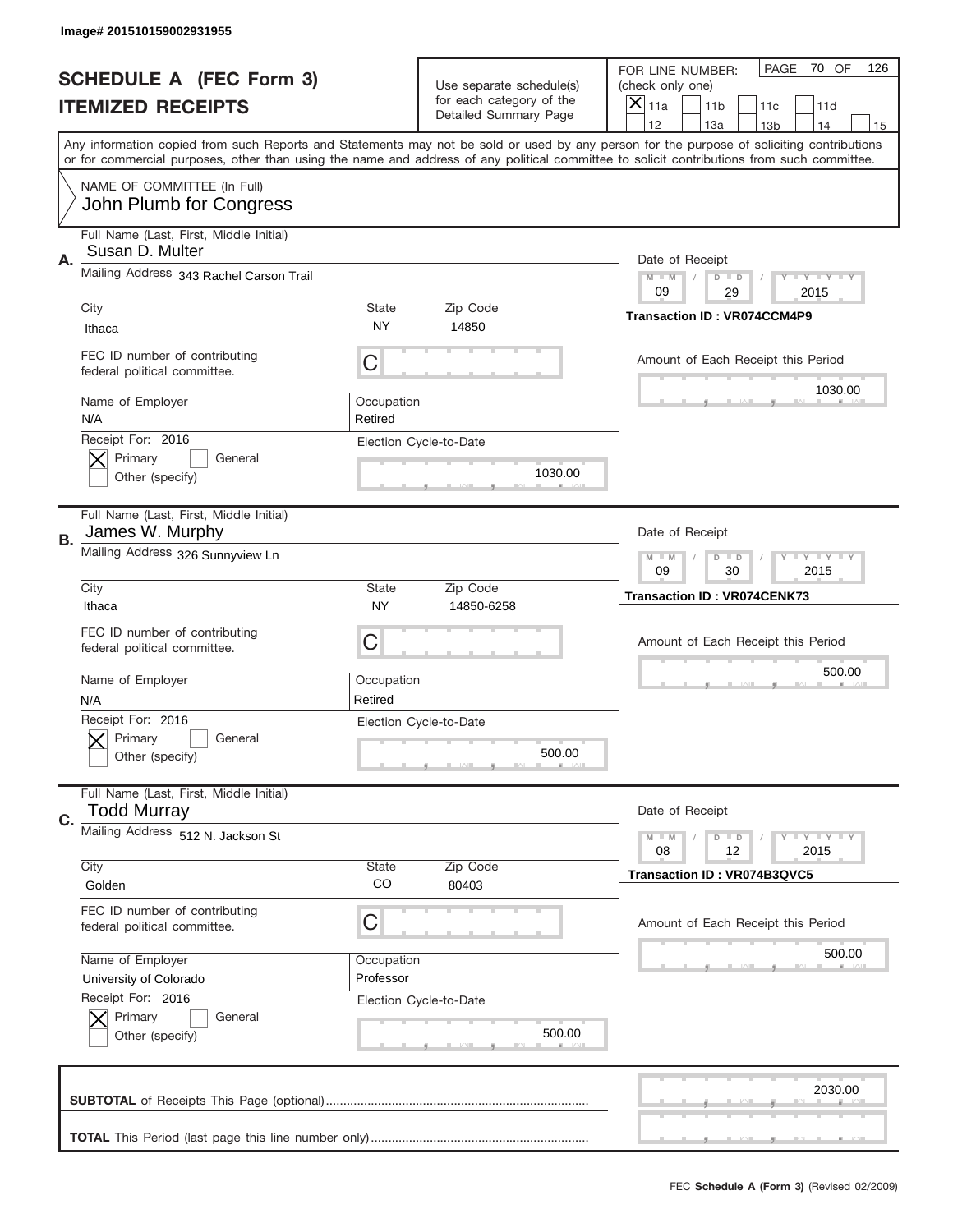|    | Image# 201510159002931956                                     |                                                      |                                                      |                                                                                                                                                                                                                                                                                         |  |
|----|---------------------------------------------------------------|------------------------------------------------------|------------------------------------------------------|-----------------------------------------------------------------------------------------------------------------------------------------------------------------------------------------------------------------------------------------------------------------------------------------|--|
|    | <b>SCHEDULE A (FEC Form 3)</b><br><b>ITEMIZED RECEIPTS</b>    |                                                      | Use separate schedule(s)<br>for each category of the | PAGE<br>71 OF<br>126<br>FOR LINE NUMBER:<br>(check only one)<br>$\boldsymbol{\times}$<br>11a<br>11 <sub>b</sub><br>11c<br>11d                                                                                                                                                           |  |
|    |                                                               |                                                      | Detailed Summary Page                                | 12<br>13a<br>14<br>13 <sub>b</sub><br>15                                                                                                                                                                                                                                                |  |
|    |                                                               |                                                      |                                                      | Any information copied from such Reports and Statements may not be sold or used by any person for the purpose of soliciting contributions<br>or for commercial purposes, other than using the name and address of any political committee to solicit contributions from such committee. |  |
|    | NAME OF COMMITTEE (In Full)<br>John Plumb for Congress        |                                                      |                                                      |                                                                                                                                                                                                                                                                                         |  |
|    | Full Name (Last, First, Middle Initial)                       |                                                      |                                                      |                                                                                                                                                                                                                                                                                         |  |
| Α. | John E Mustin                                                 |                                                      |                                                      | Date of Receipt                                                                                                                                                                                                                                                                         |  |
|    | Mailing Address 156 Franklin St                               |                                                      |                                                      | $M$ $M$<br>Y FY FY FY<br>$D$ $D$<br>07<br>08<br>2015                                                                                                                                                                                                                                    |  |
|    | FI <sub>6</sub><br>City                                       | State                                                | Zip Code                                             | Transaction ID: VR074ASQ111                                                                                                                                                                                                                                                             |  |
|    | New York                                                      | NY                                                   | 10013-2945                                           |                                                                                                                                                                                                                                                                                         |  |
|    | FEC ID number of contributing<br>federal political committee. | C                                                    |                                                      | Amount of Each Receipt this Period                                                                                                                                                                                                                                                      |  |
|    | Name of Employer<br>Wasabi Rabbit                             | Occupation<br>CEO                                    |                                                      | 1000.00                                                                                                                                                                                                                                                                                 |  |
|    | Receipt For: 2016                                             |                                                      | Election Cycle-to-Date                               |                                                                                                                                                                                                                                                                                         |  |
|    | Primary<br>General<br>Other (specify)                         |                                                      | 2000.00                                              | * Earmarked Contribution: See Below                                                                                                                                                                                                                                                     |  |
|    | Full Name (Last, First, Middle Initial)<br><b>ACTBLUE</b>     |                                                      |                                                      | Date of Receipt                                                                                                                                                                                                                                                                         |  |
| В. | Mailing Address PO Box 441146                                 | Y TY TY TY<br>$M - M$<br>$D$ $D$<br>07<br>12<br>2015 |                                                      |                                                                                                                                                                                                                                                                                         |  |
|    | City<br><b>West Somerville</b>                                | <b>State</b><br>МA                                   | Zip Code<br>02144-0031                               | Transaction ID: VR074ASQ111E                                                                                                                                                                                                                                                            |  |
|    | FEC ID number of contributing<br>federal political committee. | C<br>C00401224                                       |                                                      |                                                                                                                                                                                                                                                                                         |  |
|    | Name of Employer                                              | Occupation                                           | Conduit total listed in Agg. field                   | 1000.00                                                                                                                                                                                                                                                                                 |  |
|    | Receipt For: 2016<br>General<br>Primary<br>Other (specify)    |                                                      | Election Cycle-to-Date<br>26263.00                   | [MEMO ITEM]<br>Note: Above Contribution earmarked through this<br>organization.                                                                                                                                                                                                         |  |
|    | Full Name (Last, First, Middle Initial)<br>John E Mustin      |                                                      |                                                      | Date of Receipt                                                                                                                                                                                                                                                                         |  |
| C. | Mailing Address 156 Franklin St                               |                                                      |                                                      |                                                                                                                                                                                                                                                                                         |  |
|    | FI <sub>6</sub>                                               |                                                      |                                                      | <b>LYLYLY</b><br>$M - M$<br>$D$ $D$<br>09<br>23<br>2015                                                                                                                                                                                                                                 |  |
|    | City<br>New York                                              | State<br>NY                                          | Zip Code<br>10013-2945                               | <b>Transaction ID: VR074CB9YA9</b>                                                                                                                                                                                                                                                      |  |
|    | FEC ID number of contributing<br>federal political committee. | C                                                    |                                                      | Amount of Each Receipt this Period                                                                                                                                                                                                                                                      |  |
|    | Name of Employer                                              | Occupation                                           |                                                      | 1000.00                                                                                                                                                                                                                                                                                 |  |
|    | Wasabi Rabbit                                                 | CEO                                                  |                                                      |                                                                                                                                                                                                                                                                                         |  |
|    | Receipt For: 2016<br>Primary<br>General                       |                                                      | Election Cycle-to-Date                               |                                                                                                                                                                                                                                                                                         |  |
|    | Other (specify)                                               |                                                      | 2000.00                                              |                                                                                                                                                                                                                                                                                         |  |
|    |                                                               |                                                      |                                                      | 2000.00                                                                                                                                                                                                                                                                                 |  |
|    |                                                               |                                                      |                                                      |                                                                                                                                                                                                                                                                                         |  |
|    |                                                               |                                                      |                                                      | FEC Schedule A (Form 3) (Revised 02/2009)                                                                                                                                                                                                                                               |  |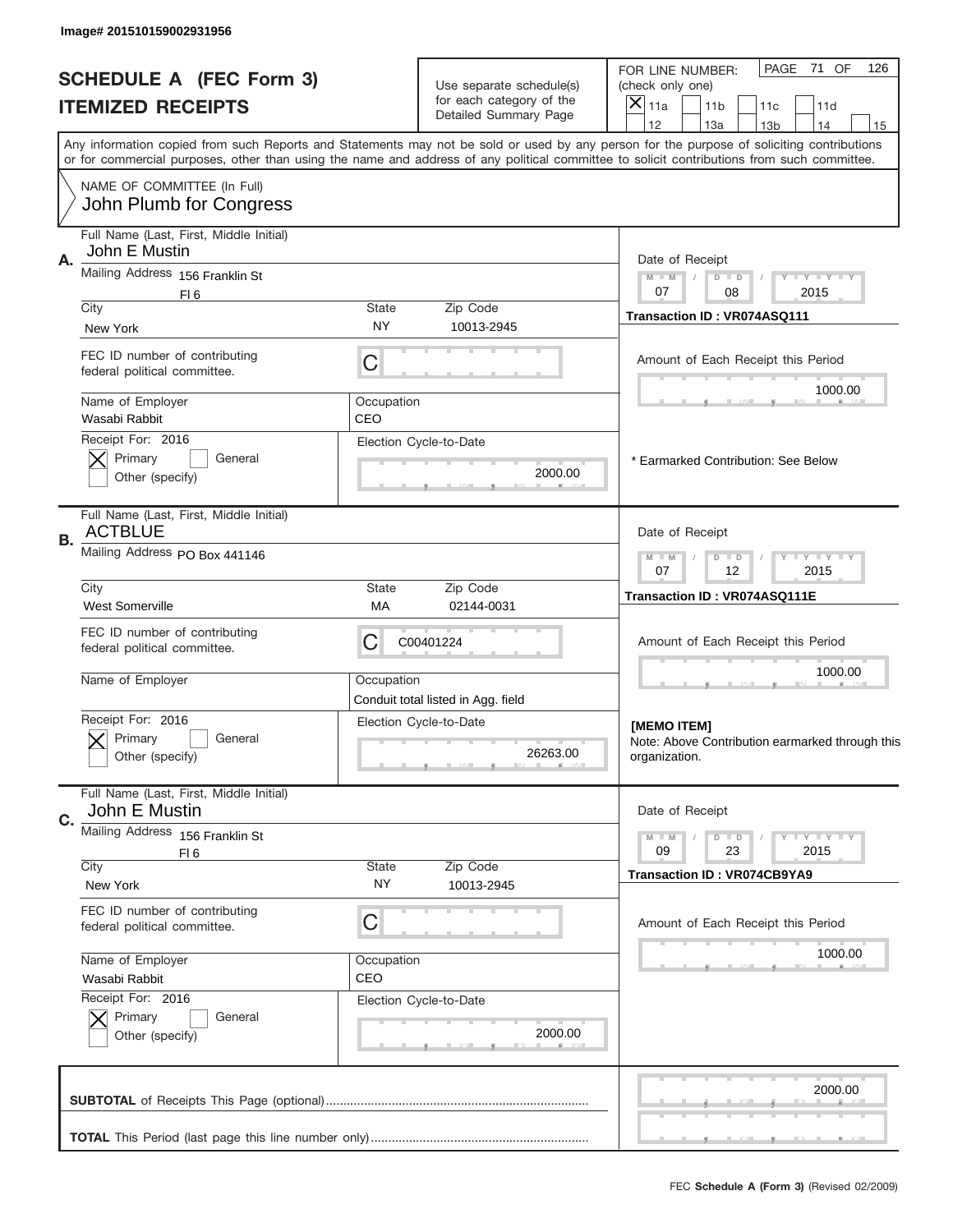|    | Image# 201510159002931957                                     |                         |                                                           |                                                                                                                                                                                                                                                                                         |  |
|----|---------------------------------------------------------------|-------------------------|-----------------------------------------------------------|-----------------------------------------------------------------------------------------------------------------------------------------------------------------------------------------------------------------------------------------------------------------------------------------|--|
|    | <b>SCHEDULE A (FEC Form 3)</b><br><b>ITEMIZED RECEIPTS</b>    |                         | Use separate schedule(s)<br>for each category of the      | PAGE<br>72 OF<br>126<br>FOR LINE NUMBER:<br>(check only one)<br>×<br>11a<br>11 <sub>b</sub><br>11c<br>11d                                                                                                                                                                               |  |
|    |                                                               |                         | Detailed Summary Page                                     | 12<br>13a<br>13 <sub>b</sub><br>14<br>15                                                                                                                                                                                                                                                |  |
|    |                                                               |                         |                                                           | Any information copied from such Reports and Statements may not be sold or used by any person for the purpose of soliciting contributions<br>or for commercial purposes, other than using the name and address of any political committee to solicit contributions from such committee. |  |
|    | NAME OF COMMITTEE (In Full)<br>John Plumb for Congress        |                         |                                                           |                                                                                                                                                                                                                                                                                         |  |
|    | Full Name (Last, First, Middle Initial)                       |                         |                                                           |                                                                                                                                                                                                                                                                                         |  |
| А. | <b>Andrew Nannis</b><br>Mailing Address 2853 29th St NW       |                         |                                                           | Date of Receipt                                                                                                                                                                                                                                                                         |  |
|    |                                                               |                         |                                                           | $M - M$<br><b>LY LY LY</b><br>$D$ $D$<br>07<br>25<br>2015                                                                                                                                                                                                                               |  |
|    | City<br>Washington                                            | State<br>DC             | Zip Code<br>20008-4111                                    | <b>Transaction ID: VR074AT91Y1</b>                                                                                                                                                                                                                                                      |  |
|    | FEC ID number of contributing                                 |                         |                                                           |                                                                                                                                                                                                                                                                                         |  |
|    | federal political committee.                                  | C                       |                                                           | Amount of Each Receipt this Period                                                                                                                                                                                                                                                      |  |
|    | Name of Employer                                              | Occupation              |                                                           | 500.00                                                                                                                                                                                                                                                                                  |  |
|    | <b>PHA</b>                                                    | <b>CMO</b>              |                                                           |                                                                                                                                                                                                                                                                                         |  |
|    | Receipt For: 2016<br>Primary<br>General                       |                         | Election Cycle-to-Date                                    | * Earmarked Contribution: See Below                                                                                                                                                                                                                                                     |  |
|    | Other (specify)                                               |                         | 500.00                                                    |                                                                                                                                                                                                                                                                                         |  |
| В. | Full Name (Last, First, Middle Initial)<br><b>ACTBLUE</b>     |                         |                                                           | Date of Receipt                                                                                                                                                                                                                                                                         |  |
|    | Mailing Address PO Box 441146                                 |                         | $D$ $D$<br><b>LY LY LY</b><br>$M - M$<br>07<br>26<br>2015 |                                                                                                                                                                                                                                                                                         |  |
|    | City<br><b>West Somerville</b>                                | State<br>МA             | Zip Code<br>02144-0031                                    | Transaction ID: VR074AT91Y1E                                                                                                                                                                                                                                                            |  |
|    | FEC ID number of contributing<br>federal political committee. | C<br>C00401224          |                                                           |                                                                                                                                                                                                                                                                                         |  |
|    | Name of Employer                                              | Occupation              | Conduit total listed in Agg. field                        | 500.00                                                                                                                                                                                                                                                                                  |  |
|    | Receipt For: 2016                                             |                         | Election Cycle-to-Date                                    | [MEMO ITEM]                                                                                                                                                                                                                                                                             |  |
|    | General<br>Primary<br>Other (specify)                         |                         | 26263.00                                                  | Note: Above Contribution earmarked through this<br>organization.                                                                                                                                                                                                                        |  |
|    | Full Name (Last, First, Middle Initial)                       |                         |                                                           |                                                                                                                                                                                                                                                                                         |  |
| C. | <b>Patrick Newbrough</b><br>Mailing Address 43174 Tuthill In  |                         |                                                           | Date of Receipt                                                                                                                                                                                                                                                                         |  |
|    |                                                               |                         |                                                           | <b>LY LY LY</b><br>$M - M$<br>$D$ $D$<br>2015<br>09<br>27                                                                                                                                                                                                                               |  |
|    | City<br>Chantilly                                             | <b>State</b><br>VA      | Zip Code<br>20152                                         | <b>Transaction ID: VR074CC6CE2</b>                                                                                                                                                                                                                                                      |  |
|    | FEC ID number of contributing                                 |                         |                                                           |                                                                                                                                                                                                                                                                                         |  |
|    | federal political committee.                                  | C                       |                                                           | Amount of Each Receipt this Period<br>300.00                                                                                                                                                                                                                                            |  |
|    | Name of Employer<br>U.S. Navy                                 | Occupation<br>Commander |                                                           |                                                                                                                                                                                                                                                                                         |  |
|    | Receipt For: 2016                                             |                         | Election Cycle-to-Date                                    |                                                                                                                                                                                                                                                                                         |  |
|    | Primary<br>General                                            |                         |                                                           |                                                                                                                                                                                                                                                                                         |  |
|    | Other (specify)                                               |                         | 300.00                                                    |                                                                                                                                                                                                                                                                                         |  |
|    |                                                               |                         |                                                           | 800.00                                                                                                                                                                                                                                                                                  |  |
|    |                                                               |                         |                                                           |                                                                                                                                                                                                                                                                                         |  |
|    |                                                               |                         |                                                           | FEC Schedule A (Form 3) (Revised 02/2009)                                                                                                                                                                                                                                               |  |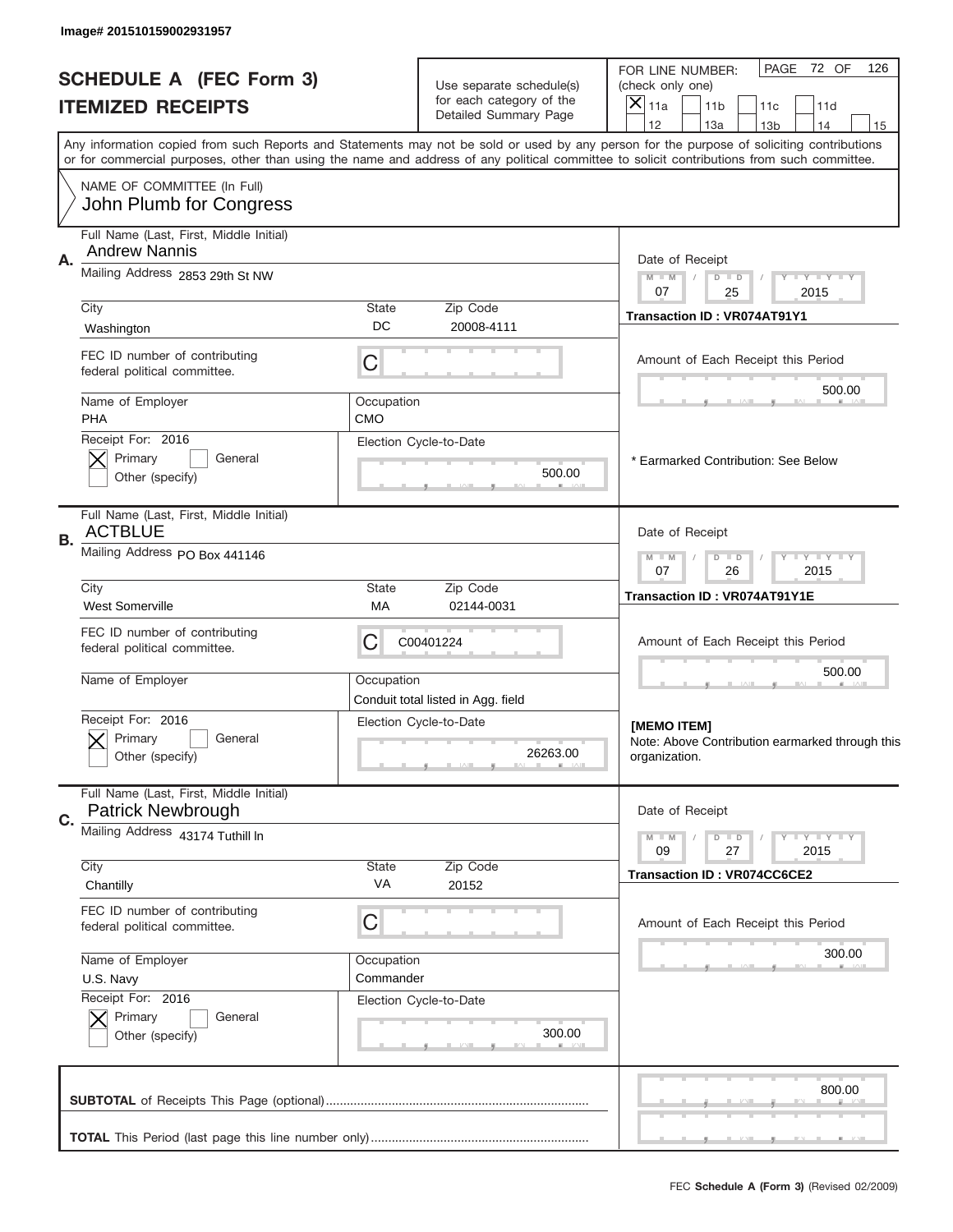|    | Image# 201510159002931958                                     |                    |                                                      |                                                                                                                                                                                                                                                                                         |
|----|---------------------------------------------------------------|--------------------|------------------------------------------------------|-----------------------------------------------------------------------------------------------------------------------------------------------------------------------------------------------------------------------------------------------------------------------------------------|
|    | <b>SCHEDULE A (FEC Form 3)</b><br><b>ITEMIZED RECEIPTS</b>    |                    | Use separate schedule(s)<br>for each category of the | PAGE<br>73 OF<br>126<br>FOR LINE NUMBER:<br>(check only one)<br>$\boldsymbol{\times}$<br>11a<br>11 <sub>b</sub><br>11c<br>11d                                                                                                                                                           |
|    |                                                               |                    | Detailed Summary Page                                | 12<br>13a<br>14<br>13 <sub>b</sub><br>15                                                                                                                                                                                                                                                |
|    |                                                               |                    |                                                      | Any information copied from such Reports and Statements may not be sold or used by any person for the purpose of soliciting contributions<br>or for commercial purposes, other than using the name and address of any political committee to solicit contributions from such committee. |
|    | NAME OF COMMITTEE (In Full)<br>John Plumb for Congress        |                    |                                                      |                                                                                                                                                                                                                                                                                         |
|    | Full Name (Last, First, Middle Initial)                       |                    |                                                      |                                                                                                                                                                                                                                                                                         |
| Α. | <b>Piper Nieters Su</b>                                       |                    |                                                      | Date of Receipt                                                                                                                                                                                                                                                                         |
|    | Mailing Address 6015 Masondale Rd                             |                    |                                                      | $M$ $M$<br>Y FY FY FY<br>$D$ $D$<br>07<br>09<br>2015                                                                                                                                                                                                                                    |
|    | City<br>Alexandria                                            | State<br>VA        | Zip Code<br>22315-5596                               | Transaction ID: VR074ASQ1D6                                                                                                                                                                                                                                                             |
|    |                                                               |                    |                                                      |                                                                                                                                                                                                                                                                                         |
|    | FEC ID number of contributing<br>federal political committee. | C                  |                                                      | Amount of Each Receipt this Period                                                                                                                                                                                                                                                      |
|    | Name of Employer                                              | Occupation         |                                                      | 500.00                                                                                                                                                                                                                                                                                  |
|    | The Advisory Board Company<br>Receipt For: 2016               | Attorney           |                                                      |                                                                                                                                                                                                                                                                                         |
|    | Primary<br>General                                            |                    | Election Cycle-to-Date                               | * Earmarked Contribution: See Below                                                                                                                                                                                                                                                     |
|    | Other (specify)                                               |                    | 500.00                                               |                                                                                                                                                                                                                                                                                         |
| В. | Full Name (Last, First, Middle Initial)<br><b>ACTBLUE</b>     |                    |                                                      | Date of Receipt                                                                                                                                                                                                                                                                         |
|    | Mailing Address PO Box 441146                                 |                    |                                                      | $D$ $D$<br><b>THEY THEY</b><br>$M - M$<br>07<br>12<br>2015                                                                                                                                                                                                                              |
|    | City<br><b>West Somerville</b>                                | <b>State</b><br>МA | Zip Code<br>02144-0031                               | Transaction ID: VR074ASQ1D6E                                                                                                                                                                                                                                                            |
|    | FEC ID number of contributing<br>federal political committee. | C                  | C00401224                                            | Amount of Each Receipt this Period                                                                                                                                                                                                                                                      |
|    | Name of Employer                                              | Occupation         | Conduit total listed in Agg. field                   | 500.00                                                                                                                                                                                                                                                                                  |
|    | Receipt For: 2016                                             |                    | Election Cycle-to-Date                               | [MEMO ITEM]                                                                                                                                                                                                                                                                             |
|    | General<br>Primary<br>Other (specify)                         |                    | 26263.00                                             | Note: Above Contribution earmarked through this<br>organization.                                                                                                                                                                                                                        |
|    | Full Name (Last, First, Middle Initial)                       |                    |                                                      |                                                                                                                                                                                                                                                                                         |
| C. | Drew Noden                                                    |                    |                                                      | Date of Receipt                                                                                                                                                                                                                                                                         |
|    | Mailing Address 211 W. Remington Rd.                          |                    |                                                      | <b>LYLYLY</b><br>$M - M$<br>$D$ $D$<br>09<br>29<br>2015                                                                                                                                                                                                                                 |
|    | City<br>Ithaca                                                | <b>State</b><br>ΝY | Zip Code<br>14850                                    | <b>Transaction ID: VR074CD7MM5</b>                                                                                                                                                                                                                                                      |
|    | FEC ID number of contributing<br>federal political committee. | C                  |                                                      | Amount of Each Receipt this Period                                                                                                                                                                                                                                                      |
|    | Name of Employer                                              | Occupation         |                                                      | 250.00                                                                                                                                                                                                                                                                                  |
|    | N/A                                                           | Retired            |                                                      |                                                                                                                                                                                                                                                                                         |
|    | Receipt For: 2016<br>Primary<br>General                       |                    | Election Cycle-to-Date                               |                                                                                                                                                                                                                                                                                         |
|    | Other (specify)                                               |                    | 250.00                                               |                                                                                                                                                                                                                                                                                         |
|    |                                                               |                    |                                                      | 750.00                                                                                                                                                                                                                                                                                  |
|    |                                                               |                    |                                                      |                                                                                                                                                                                                                                                                                         |
|    |                                                               |                    |                                                      |                                                                                                                                                                                                                                                                                         |
|    |                                                               |                    |                                                      | FEC Schedule A (Form 3) (Revised 02/2009)                                                                                                                                                                                                                                               |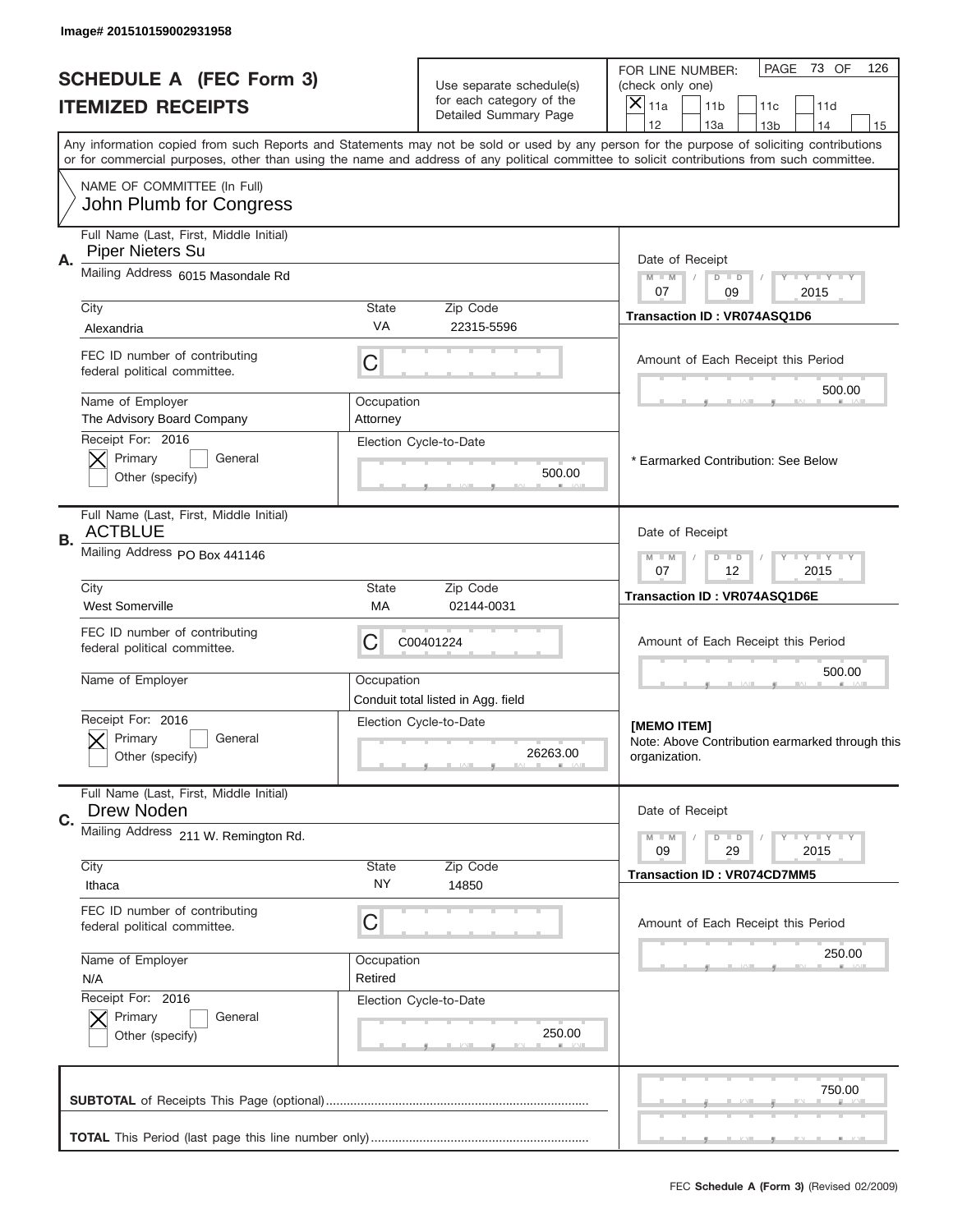|    | Image# 201510159002931959                                     |                           |                                                      |                                                                                                                                                                                                                                                                                         |
|----|---------------------------------------------------------------|---------------------------|------------------------------------------------------|-----------------------------------------------------------------------------------------------------------------------------------------------------------------------------------------------------------------------------------------------------------------------------------------|
|    | <b>SCHEDULE A (FEC Form 3)</b><br><b>ITEMIZED RECEIPTS</b>    |                           | Use separate schedule(s)<br>for each category of the | PAGE<br>74 OF<br>126<br>FOR LINE NUMBER:<br>(check only one)<br>X<br>11a<br>11 <sub>b</sub><br>11c<br>11d                                                                                                                                                                               |
|    |                                                               |                           | Detailed Summary Page                                | 12<br>13a<br>14<br>13 <sub>b</sub><br>15                                                                                                                                                                                                                                                |
|    |                                                               |                           |                                                      | Any information copied from such Reports and Statements may not be sold or used by any person for the purpose of soliciting contributions<br>or for commercial purposes, other than using the name and address of any political committee to solicit contributions from such committee. |
|    | NAME OF COMMITTEE (In Full)<br>John Plumb for Congress        |                           |                                                      |                                                                                                                                                                                                                                                                                         |
|    | Full Name (Last, First, Middle Initial)                       |                           |                                                      |                                                                                                                                                                                                                                                                                         |
| Α. | <b>Thomas Norton</b>                                          |                           |                                                      | Date of Receipt                                                                                                                                                                                                                                                                         |
|    | Mailing Address 290 W Mt Pleasant Ave<br>Ste 2300             |                           |                                                      | $M - M$<br>Y FY FY FY<br>$D$ $D$<br>07<br>09<br>2015                                                                                                                                                                                                                                    |
|    | City<br>Livingston                                            | <b>State</b><br><b>NJ</b> | Zip Code<br>07039-2764                               | Transaction ID: VR074ASQ179                                                                                                                                                                                                                                                             |
|    |                                                               |                           |                                                      |                                                                                                                                                                                                                                                                                         |
|    | FEC ID number of contributing<br>federal political committee. | C                         |                                                      | Amount of Each Receipt this Period<br>500.00                                                                                                                                                                                                                                            |
|    | Name of Employer<br><b>Acorn Financial Services</b>           | Occupation                | Insurance Agency Executive                           |                                                                                                                                                                                                                                                                                         |
|    | Receipt For: 2016                                             |                           | Election Cycle-to-Date                               |                                                                                                                                                                                                                                                                                         |
|    | Primary<br>General<br>Other (specify)                         |                           | 500.00                                               | * Earmarked Contribution: See Below                                                                                                                                                                                                                                                     |
|    | Full Name (Last, First, Middle Initial)<br><b>ACTBLUE</b>     |                           |                                                      | Date of Receipt                                                                                                                                                                                                                                                                         |
| В. | Mailing Address PO Box 441146                                 |                           |                                                      | <b>LY LY LY</b><br>$M - M$<br>$D$ $D$<br>07<br>12<br>2015                                                                                                                                                                                                                               |
|    | City<br><b>West Somerville</b>                                | <b>State</b><br>МA        | Zip Code<br>02144-0031                               | Transaction ID: VR074ASQ179E                                                                                                                                                                                                                                                            |
|    | FEC ID number of contributing<br>federal political committee. | C                         | C00401224                                            | Amount of Each Receipt this Period                                                                                                                                                                                                                                                      |
|    | Name of Employer                                              | Occupation                | Conduit total listed in Agg. field                   | 500.00                                                                                                                                                                                                                                                                                  |
|    | Receipt For: 2016<br>General<br>Primary<br>Other (specify)    |                           | Election Cycle-to-Date<br>26263.00                   | [MEMO ITEM]<br>Note: Above Contribution earmarked through this<br>organization.                                                                                                                                                                                                         |
|    | Full Name (Last, First, Middle Initial)                       |                           |                                                      |                                                                                                                                                                                                                                                                                         |
| C. | <b>Robert O'Brien</b>                                         |                           |                                                      | Date of Receipt                                                                                                                                                                                                                                                                         |
|    | Mailing Address 2047 Ellis Hollow Road                        |                           |                                                      | $I - Y - I - Y - I - Y$<br>$M - M$<br>$D$ $D$<br>29<br>2015<br>09                                                                                                                                                                                                                       |
|    | City<br>Ithaca                                                | <b>State</b><br>NY.       | Zip Code<br>14850                                    | <b>Transaction ID: VR074CD67T8</b>                                                                                                                                                                                                                                                      |
|    | FEC ID number of contributing<br>federal political committee. | С                         |                                                      | Amount of Each Receipt this Period                                                                                                                                                                                                                                                      |
|    | Name of Employer                                              | Occupation                |                                                      | 250.00                                                                                                                                                                                                                                                                                  |
|    | Chiang O'Brien Architects<br>Receipt For: 2016                | Architect                 | Election Cycle-to-Date                               |                                                                                                                                                                                                                                                                                         |
|    | Primary<br>General<br>Other (specify)                         |                           | 250.00                                               |                                                                                                                                                                                                                                                                                         |
|    |                                                               |                           |                                                      | 750.00                                                                                                                                                                                                                                                                                  |
|    |                                                               |                           |                                                      |                                                                                                                                                                                                                                                                                         |
|    |                                                               |                           |                                                      | FEC Schedule A (Form 3) (Revised 02/2009)                                                                                                                                                                                                                                               |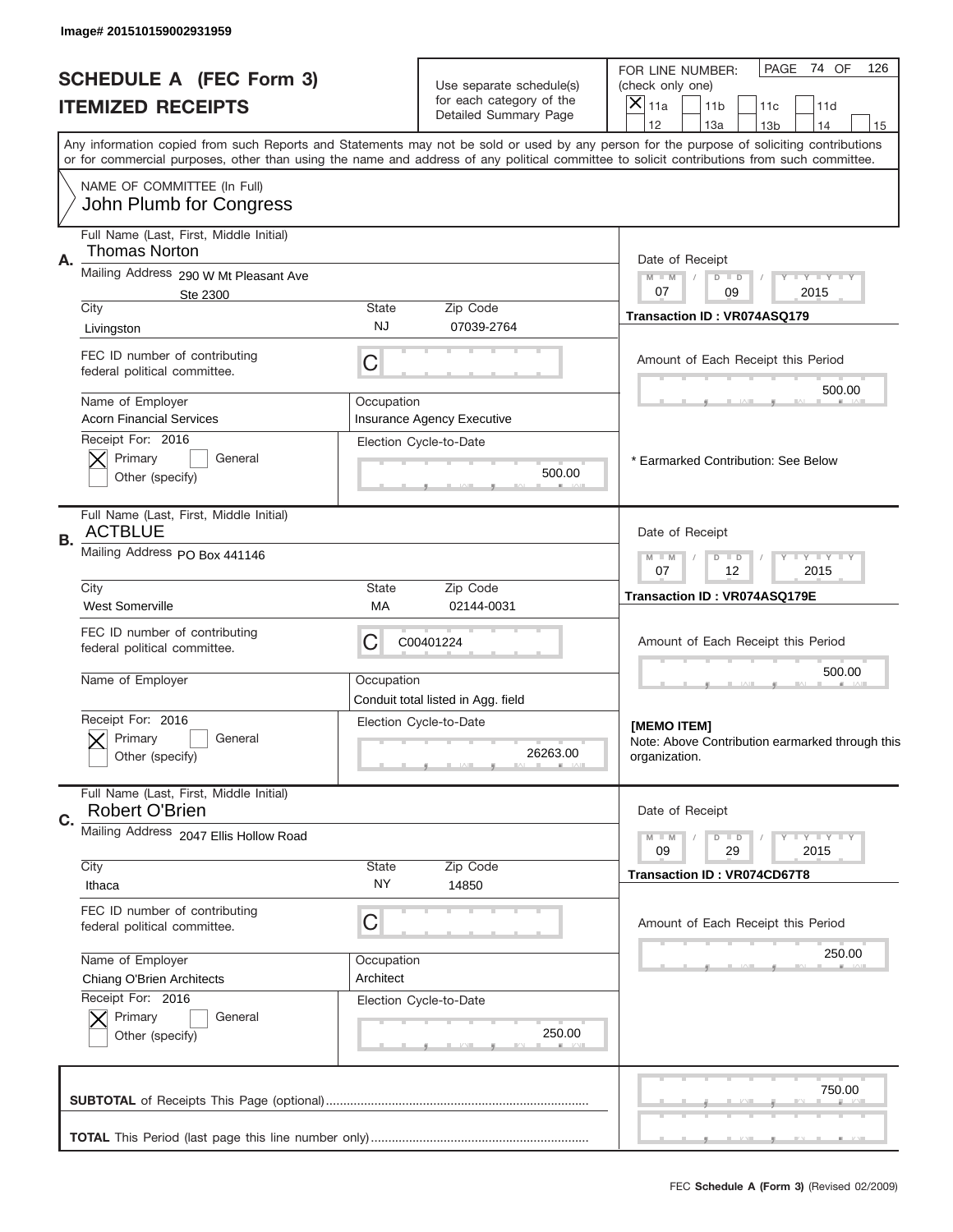|    | Image# 201510159002931960                                      |                         |                                                      |                                                                                                                                                                                                                                                                                                                                     |
|----|----------------------------------------------------------------|-------------------------|------------------------------------------------------|-------------------------------------------------------------------------------------------------------------------------------------------------------------------------------------------------------------------------------------------------------------------------------------------------------------------------------------|
|    | <b>SCHEDULE A (FEC Form 3)</b>                                 |                         | Use separate schedule(s)<br>for each category of the | 75 OF<br>PAGE<br>126<br>FOR LINE NUMBER:<br>(check only one)                                                                                                                                                                                                                                                                        |
|    | <b>ITEMIZED RECEIPTS</b>                                       |                         | <b>Detailed Summary Page</b>                         | ×<br>11a<br>11 <sub>b</sub><br>11c<br>11d                                                                                                                                                                                                                                                                                           |
|    |                                                                |                         |                                                      | 12<br>13a<br>14<br>13 <sub>b</sub><br>15<br>Any information copied from such Reports and Statements may not be sold or used by any person for the purpose of soliciting contributions<br>or for commercial purposes, other than using the name and address of any political committee to solicit contributions from such committee. |
|    | NAME OF COMMITTEE (In Full)<br>John Plumb for Congress         |                         |                                                      |                                                                                                                                                                                                                                                                                                                                     |
| Α. | Full Name (Last, First, Middle Initial)<br>Deborah J. O'Connor |                         |                                                      | Date of Receipt                                                                                                                                                                                                                                                                                                                     |
|    | Mailing Address 9 John St                                      |                         |                                                      | $M$ M<br><b>LYLYLY</b><br>$D$ $D$<br>09<br>19<br>2015                                                                                                                                                                                                                                                                               |
|    | City<br>Ithaca                                                 | State<br>NY             | Zip Code<br>14850                                    | Transaction ID: VR074C80CZ2                                                                                                                                                                                                                                                                                                         |
|    | FEC ID number of contributing<br>federal political committee.  | C                       |                                                      | Amount of Each Receipt this Period<br>1000.00                                                                                                                                                                                                                                                                                       |
|    | Name of Employer<br>N/A                                        | Occupation<br>Homemaker |                                                      |                                                                                                                                                                                                                                                                                                                                     |
|    | Receipt For: 2016<br>Primary<br>General<br>Other (specify)     |                         | Election Cycle-to-Date<br>1000.00                    |                                                                                                                                                                                                                                                                                                                                     |
| В. | Full Name (Last, First, Middle Initial)<br>Thandi Onami        |                         |                                                      | Date of Receipt                                                                                                                                                                                                                                                                                                                     |
|    | Mailing Address 4313 13th St. NE                               |                         |                                                      | $M - M$<br><b>LEYTEY LEY</b><br>$D$ $D$<br>09<br>30<br>2015                                                                                                                                                                                                                                                                         |
|    | City<br>Washington                                             | State<br>DC             | Zip Code<br>20017                                    | <b>Transaction ID: VR074CD7P28</b>                                                                                                                                                                                                                                                                                                  |
|    | FEC ID number of contributing                                  | C                       |                                                      | Amount of Each Receipt this Period                                                                                                                                                                                                                                                                                                  |
|    | federal political committee.                                   |                         |                                                      |                                                                                                                                                                                                                                                                                                                                     |
|    | Name of Employer                                               | Occupation              |                                                      | 500.00                                                                                                                                                                                                                                                                                                                              |
|    | <b>Bill &amp; Melinda Gates Foundation</b>                     | Scientist               |                                                      |                                                                                                                                                                                                                                                                                                                                     |
|    | Receipt For: 2016<br>General<br>Primary<br>Other (specify)     |                         | Election Cycle-to-Date<br>500.00                     |                                                                                                                                                                                                                                                                                                                                     |
| C. | Full Name (Last, First, Middle Initial)<br><b>Anthony Pane</b> |                         |                                                      | Date of Receipt                                                                                                                                                                                                                                                                                                                     |
|    | Mailing Address 235 Renwick Drive                              |                         |                                                      | <b>LEY LEY LEY</b><br>$M - M$<br>$D$ $D$<br>09<br>2015<br>28                                                                                                                                                                                                                                                                        |
|    | City<br>Ithaca                                                 | <b>State</b><br>NY.     | Zip Code<br>14850                                    | Transaction ID: VR074CC9238                                                                                                                                                                                                                                                                                                         |
|    | FEC ID number of contributing<br>federal political committee.  | C                       |                                                      | Amount of Each Receipt this Period                                                                                                                                                                                                                                                                                                  |
|    | Name of Employer                                               | Occupation              |                                                      | 500.00                                                                                                                                                                                                                                                                                                                              |
|    | Self-Employed                                                  | Psychologist            |                                                      |                                                                                                                                                                                                                                                                                                                                     |
|    | Receipt For: 2016<br>Primary<br>General<br>Other (specify)     |                         | Election Cycle-to-Date<br>500.00                     |                                                                                                                                                                                                                                                                                                                                     |
|    |                                                                |                         |                                                      | 2000.00                                                                                                                                                                                                                                                                                                                             |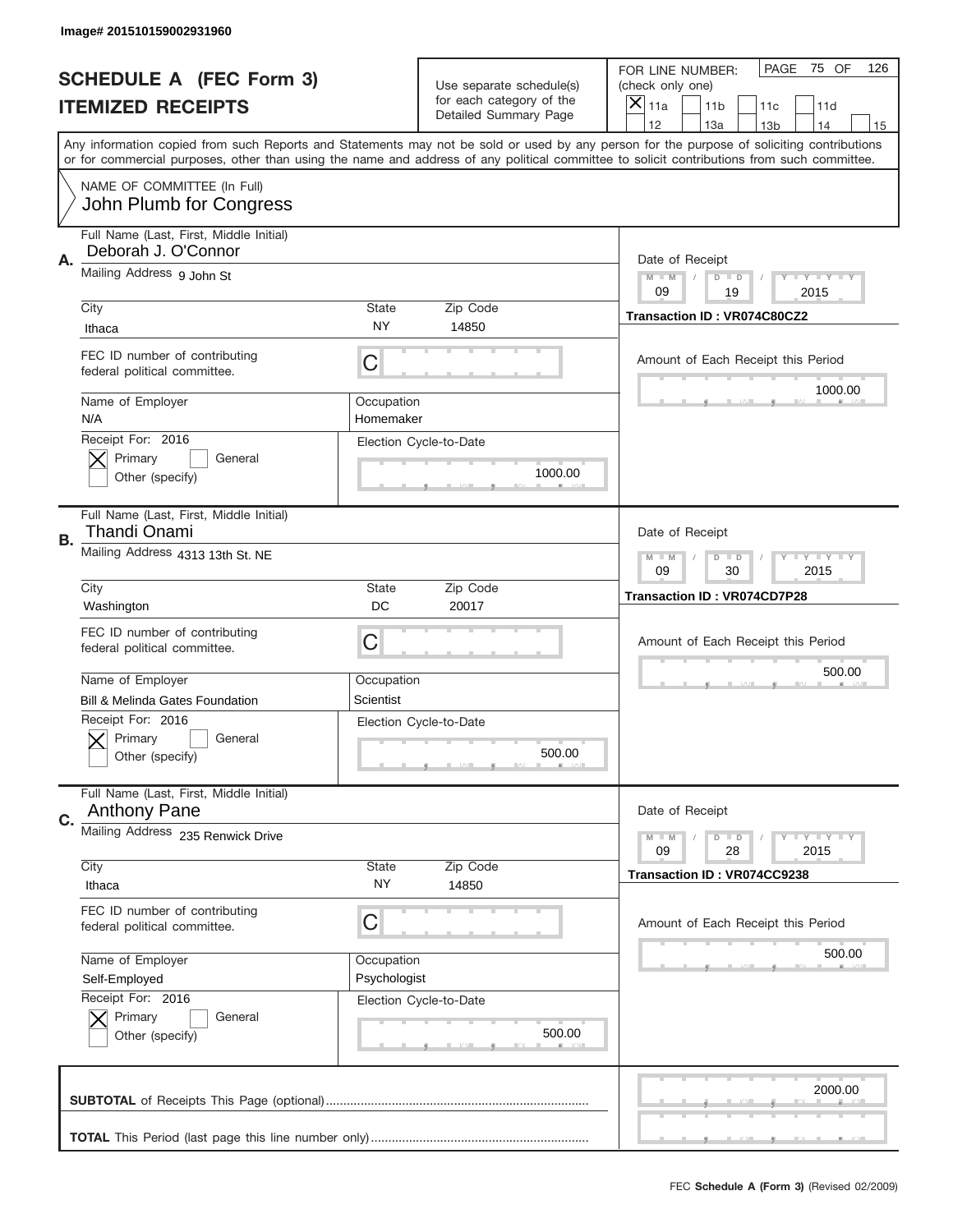|    | Image# 201510159002931961                                     |                       |                                                      |                                                                                                                                                                                                                                                                                         |
|----|---------------------------------------------------------------|-----------------------|------------------------------------------------------|-----------------------------------------------------------------------------------------------------------------------------------------------------------------------------------------------------------------------------------------------------------------------------------------|
|    | <b>SCHEDULE A (FEC Form 3)</b><br><b>ITEMIZED RECEIPTS</b>    |                       | Use separate schedule(s)<br>for each category of the | PAGE<br>76 OF<br>126<br>FOR LINE NUMBER:<br>(check only one)<br>×<br>11a<br>11 <sub>b</sub><br>11c<br>11d                                                                                                                                                                               |
|    |                                                               |                       | Detailed Summary Page                                | 12<br>13a<br>14<br>13 <sub>b</sub><br>15                                                                                                                                                                                                                                                |
|    |                                                               |                       |                                                      | Any information copied from such Reports and Statements may not be sold or used by any person for the purpose of soliciting contributions<br>or for commercial purposes, other than using the name and address of any political committee to solicit contributions from such committee. |
|    | NAME OF COMMITTEE (In Full)<br>John Plumb for Congress        |                       |                                                      |                                                                                                                                                                                                                                                                                         |
|    | Full Name (Last, First, Middle Initial)                       |                       |                                                      |                                                                                                                                                                                                                                                                                         |
| А. | Jane Pedersen<br>Mailing Address 559 Camino Del Monte Sol     |                       |                                                      | Date of Receipt                                                                                                                                                                                                                                                                         |
|    |                                                               |                       |                                                      | $M - M$<br><b>TEY LY LY</b><br>$D$ $D$<br>09<br>24<br>2015                                                                                                                                                                                                                              |
|    | City<br>Santa Fe                                              | State<br><b>NM</b>    | Zip Code<br>87505-2827                               | <b>Transaction ID: VR074CDH6E6</b>                                                                                                                                                                                                                                                      |
|    | FEC ID number of contributing                                 |                       |                                                      |                                                                                                                                                                                                                                                                                         |
|    | federal political committee.                                  | C                     |                                                      | Amount of Each Receipt this Period                                                                                                                                                                                                                                                      |
|    | Name of Employer                                              | Occupation            |                                                      | 750.00                                                                                                                                                                                                                                                                                  |
|    | N/A<br>Receipt For: 2016                                      | Retired               |                                                      |                                                                                                                                                                                                                                                                                         |
|    | Primary<br>General                                            |                       | Election Cycle-to-Date                               | * Earmarked Contribution: See Below                                                                                                                                                                                                                                                     |
|    | Other (specify)                                               |                       | 750.00                                               |                                                                                                                                                                                                                                                                                         |
| В. | Full Name (Last, First, Middle Initial)<br><b>ACTBLUE</b>     |                       |                                                      | Date of Receipt                                                                                                                                                                                                                                                                         |
|    | Mailing Address PO Box 441146                                 |                       |                                                      | <b>LY LY LY</b><br>$M - M$<br>$D$ $D$<br>09<br>27<br>2015                                                                                                                                                                                                                               |
|    | City<br><b>West Somerville</b>                                | State<br>МA           | Zip Code<br>02144-0031                               | <b>Transaction ID: VR074CDH6E6E</b>                                                                                                                                                                                                                                                     |
|    | FEC ID number of contributing<br>federal political committee. | C                     | C00401224                                            | Amount of Each Receipt this Period                                                                                                                                                                                                                                                      |
|    | Name of Employer                                              | Occupation            | Conduit total listed in Agg. field                   | 750.00                                                                                                                                                                                                                                                                                  |
|    | Receipt For: 2016<br>General<br>Primary<br>Other (specify)    |                       | Election Cycle-to-Date<br>26263.00                   | [MEMO ITEM]<br>Note: Above Contribution earmarked through this<br>organization.                                                                                                                                                                                                         |
|    | Full Name (Last, First, Middle Initial)                       |                       |                                                      |                                                                                                                                                                                                                                                                                         |
| C. | Nancy M Pedersen                                              |                       |                                                      | Date of Receipt                                                                                                                                                                                                                                                                         |
|    | Mailing Address 1251 Hinging Post Rd                          |                       |                                                      | <b>LY LY LY</b><br>$M - M$<br>$D$ $D$<br>2015<br>09<br>27                                                                                                                                                                                                                               |
|    | City                                                          | State                 | Zip Code                                             | <b>Transaction ID: VR074CC6CT7</b>                                                                                                                                                                                                                                                      |
|    | Ithaca                                                        | NY                    | 14850                                                |                                                                                                                                                                                                                                                                                         |
|    | FEC ID number of contributing<br>federal political committee. | C                     |                                                      | Amount of Each Receipt this Period                                                                                                                                                                                                                                                      |
|    | Name of Employer<br>N/A                                       | Occupation<br>Retired |                                                      | 250.00                                                                                                                                                                                                                                                                                  |
|    | Receipt For: 2016                                             |                       | Election Cycle-to-Date                               |                                                                                                                                                                                                                                                                                         |
|    | Primary<br>General<br>Other (specify)                         |                       | 250.00                                               |                                                                                                                                                                                                                                                                                         |
|    |                                                               |                       |                                                      | 1000.00                                                                                                                                                                                                                                                                                 |
|    |                                                               |                       |                                                      |                                                                                                                                                                                                                                                                                         |
|    |                                                               |                       |                                                      | FEC Schedule A (Form 3) (Revised 02/2009)                                                                                                                                                                                                                                               |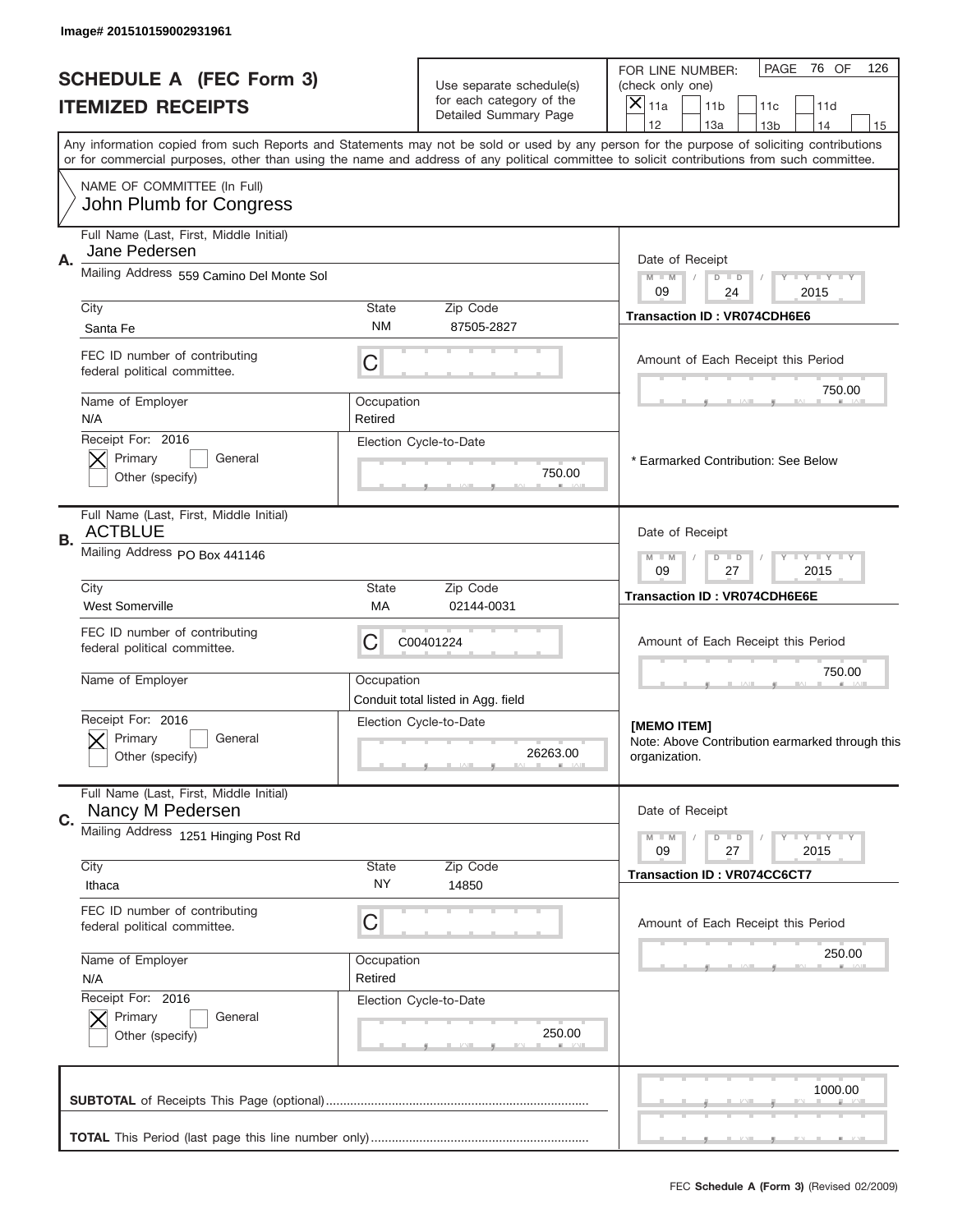|    | Image# 201510159002931962                                       |                       |                                                   |                                                                                                                                                                                                                                                                                                                                     |
|----|-----------------------------------------------------------------|-----------------------|---------------------------------------------------|-------------------------------------------------------------------------------------------------------------------------------------------------------------------------------------------------------------------------------------------------------------------------------------------------------------------------------------|
|    | <b>SCHEDULE A (FEC Form 3)</b>                                  |                       | Use separate schedule(s)                          | PAGE<br>77 OF<br>126<br>FOR LINE NUMBER:<br>(check only one)                                                                                                                                                                                                                                                                        |
|    | <b>ITEMIZED RECEIPTS</b>                                        |                       | for each category of the<br>Detailed Summary Page | ×<br>11a<br>11 <sub>b</sub><br>11c<br>11d                                                                                                                                                                                                                                                                                           |
|    |                                                                 |                       |                                                   | 12<br>13a<br>14<br>13 <sub>b</sub><br>15<br>Any information copied from such Reports and Statements may not be sold or used by any person for the purpose of soliciting contributions<br>or for commercial purposes, other than using the name and address of any political committee to solicit contributions from such committee. |
|    | NAME OF COMMITTEE (In Full)<br>John Plumb for Congress          |                       |                                                   |                                                                                                                                                                                                                                                                                                                                     |
| Α. | Full Name (Last, First, Middle Initial)<br>Elizabeth J Petiprin |                       |                                                   | Date of Receipt                                                                                                                                                                                                                                                                                                                     |
|    | Mailing Address 231 Clyde Ave                                   |                       |                                                   | $M - M$<br><b>LYLYLY</b><br>$D$ $D$<br>09<br>23<br>2015                                                                                                                                                                                                                                                                             |
|    | City<br>Jamestown                                               | State<br><b>NY</b>    | Zip Code<br>14701-1765                            | Transaction ID: VR074CB9Y84                                                                                                                                                                                                                                                                                                         |
|    | FEC ID number of contributing<br>federal political committee.   | C                     |                                                   | Amount of Each Receipt this Period                                                                                                                                                                                                                                                                                                  |
|    | Name of Employer<br>N/A                                         | Occupation<br>Retired |                                                   | 250.00                                                                                                                                                                                                                                                                                                                              |
|    | Receipt For: 2016<br>Primary<br>General<br>Other (specify)      |                       | Election Cycle-to-Date<br>250.00                  |                                                                                                                                                                                                                                                                                                                                     |
| В. | Full Name (Last, First, Middle Initial)<br>J. Jason Phillips    |                       |                                                   | Date of Receipt                                                                                                                                                                                                                                                                                                                     |
|    | Mailing Address 114 28th Avenue                                 |                       |                                                   | $M$ M<br>$D$ $D$<br><b>LYLYLY</b><br>08<br>28<br>2015                                                                                                                                                                                                                                                                               |
|    | City<br>San Francisco                                           | State<br>CA           | Zip Code<br>94121                                 | <b>Transaction ID: VR074BP9D67</b>                                                                                                                                                                                                                                                                                                  |
|    |                                                                 |                       |                                                   |                                                                                                                                                                                                                                                                                                                                     |
|    | FEC ID number of contributing<br>federal political committee.   | C                     |                                                   | Amount of Each Receipt this Period                                                                                                                                                                                                                                                                                                  |
|    | Name of Employer                                                | Occupation            |                                                   | 300.00                                                                                                                                                                                                                                                                                                                              |
|    | McKinsey & Company                                              |                       | <b>Management Consultant</b>                      |                                                                                                                                                                                                                                                                                                                                     |
|    | Receipt For: 2016<br>General<br>Primary<br>Other (specify)      |                       | Election Cycle-to-Date<br>300.00                  |                                                                                                                                                                                                                                                                                                                                     |
| C. | Full Name (Last, First, Middle Initial)<br>Michael D. Pinnisi   |                       |                                                   | Date of Receipt                                                                                                                                                                                                                                                                                                                     |
|    | Mailing Address 520 Cayuga Heights Road                         |                       |                                                   | <b>LEY LEY LEY</b><br>$M - M$<br>$D$ $D$<br>09<br>2015<br>30                                                                                                                                                                                                                                                                        |
|    | City<br>Ithaca                                                  | <b>State</b><br>NY.   | Zip Code<br>14850-1422                            | <b>Transaction ID: VR074CD88A0</b>                                                                                                                                                                                                                                                                                                  |
|    | FEC ID number of contributing<br>federal political committee.   | C                     |                                                   | Amount of Each Receipt this Period                                                                                                                                                                                                                                                                                                  |
|    | Name of Employer                                                | Occupation            |                                                   | 225.00                                                                                                                                                                                                                                                                                                                              |
|    | Pinnisi & Anderson                                              | Attorney              |                                                   |                                                                                                                                                                                                                                                                                                                                     |
|    | Receipt For: 2016<br>Primary<br>General<br>Other (specify)      |                       | Election Cycle-to-Date<br>225.00                  |                                                                                                                                                                                                                                                                                                                                     |
|    |                                                                 |                       |                                                   | 775.00                                                                                                                                                                                                                                                                                                                              |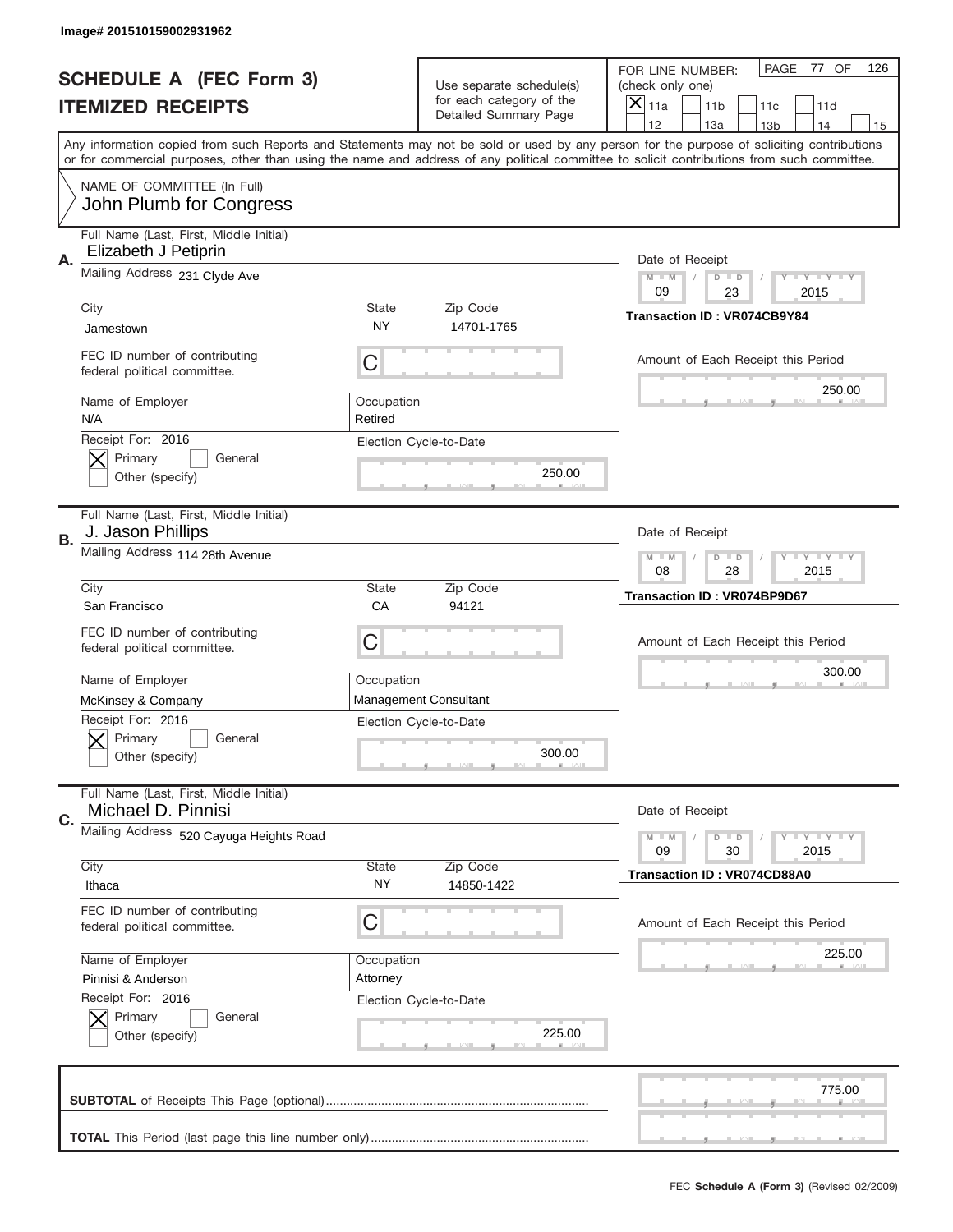|    | Image# 201510159002931963                                     |                    |                                                                               |                                                                                                                                                                                       |
|----|---------------------------------------------------------------|--------------------|-------------------------------------------------------------------------------|---------------------------------------------------------------------------------------------------------------------------------------------------------------------------------------|
|    | <b>SCHEDULE A (FEC Form 3)</b><br><b>ITEMIZED RECEIPTS</b>    |                    | Use separate schedule(s)<br>for each category of the<br>Detailed Summary Page | PAGE<br>78 OF<br>126<br>FOR LINE NUMBER:<br>(check only one)<br>×<br>11a<br>11 <sub>b</sub><br>11c<br>11d                                                                             |
|    |                                                               |                    |                                                                               | 12<br>13a<br>14<br>13 <sub>b</sub><br>15<br>Any information copied from such Reports and Statements may not be sold or used by any person for the purpose of soliciting contributions |
|    | NAME OF COMMITTEE (In Full)                                   |                    |                                                                               | or for commercial purposes, other than using the name and address of any political committee to solicit contributions from such committee.                                            |
|    | John Plumb for Congress                                       |                    |                                                                               |                                                                                                                                                                                       |
|    | Full Name (Last, First, Middle Initial)<br>John Plumb         |                    |                                                                               |                                                                                                                                                                                       |
| Α. | Mailing Address PO Box 2016                                   |                    |                                                                               | Date of Receipt<br>$M - M$<br><b>LEY LEY LEY</b><br>$D$ $D$<br>07<br>01<br>2015                                                                                                       |
|    | City                                                          | State              | Zip Code                                                                      | <b>Transaction ID: VR074CCM599</b>                                                                                                                                                    |
|    | Jamestown                                                     | <b>NY</b>          | 14702-2016                                                                    |                                                                                                                                                                                       |
|    | FEC ID number of contributing<br>federal political committee. | C                  |                                                                               | Amount of Each Receipt this Period                                                                                                                                                    |
|    | Name of Employer                                              | Occupation         |                                                                               | 1500.00                                                                                                                                                                               |
|    | House of Representatives<br>Receipt For: 2016                 |                    | <b>Candidate for Congress</b>                                                 |                                                                                                                                                                                       |
|    | Primary<br>General                                            |                    | Election Cycle-to-Date                                                        | * In-Kind: Consultant - Website                                                                                                                                                       |
|    | Other (specify)                                               |                    | 1588.83                                                                       |                                                                                                                                                                                       |
| В. | Full Name (Last, First, Middle Initial)<br>John Plumb         |                    |                                                                               | Date of Receipt                                                                                                                                                                       |
|    | Mailing Address PO Box 2016                                   |                    |                                                                               | $M$ M<br>$D$ $D$<br><b>LEYTEY LEY</b><br>07<br>01<br>2015                                                                                                                             |
|    | City<br>Jamestown                                             | State<br><b>NY</b> | Zip Code<br>14702-2016                                                        | Transaction ID: VR074CD5Z12                                                                                                                                                           |
|    | FEC ID number of contributing<br>federal political committee. | C                  |                                                                               | Amount of Each Receipt this Period                                                                                                                                                    |
|    | Name of Employer                                              | Occupation         |                                                                               | 88.83                                                                                                                                                                                 |
|    | House of Representatives                                      |                    | <b>Candidate for Congress</b>                                                 |                                                                                                                                                                                       |
|    | Receipt For: 2016<br>General<br>Primary<br>Other (specify)    |                    | Election Cycle-to-Date<br>1588.83                                             | * In-Kind: Email Services                                                                                                                                                             |
|    | Full Name (Last, First, Middle Initial)                       |                    |                                                                               |                                                                                                                                                                                       |
| C. | John K Plumb Sr.                                              |                    |                                                                               | Date of Receipt                                                                                                                                                                       |
|    | Mailing Address 19 Crowley St                                 |                    |                                                                               | <b>LYLYLY</b><br>$M - M$<br>$D$ $D$<br>08<br>21<br>2015                                                                                                                               |
|    | City<br>Randolph                                              | State<br>NY.       | Zip Code<br>14772-1303                                                        | <b>Transaction ID: VR074BH3PZ6</b>                                                                                                                                                    |
|    | FEC ID number of contributing<br>federal political committee. | C                  |                                                                               | Amount of Each Receipt this Period                                                                                                                                                    |
|    | Name of Employer                                              | Occupation         |                                                                               | 500.00                                                                                                                                                                                |
|    | N/A<br>Receipt For: 2016                                      | Not Employed       | Election Cycle-to-Date                                                        |                                                                                                                                                                                       |
|    | Primary<br>General                                            |                    |                                                                               |                                                                                                                                                                                       |
|    | Other (specify)                                               |                    | 1000.00                                                                       |                                                                                                                                                                                       |
|    |                                                               |                    |                                                                               | 2088.83                                                                                                                                                                               |
|    |                                                               |                    |                                                                               |                                                                                                                                                                                       |
|    |                                                               |                    |                                                                               | FEC Schedule A (Form 3) (Revised 02/2009)                                                                                                                                             |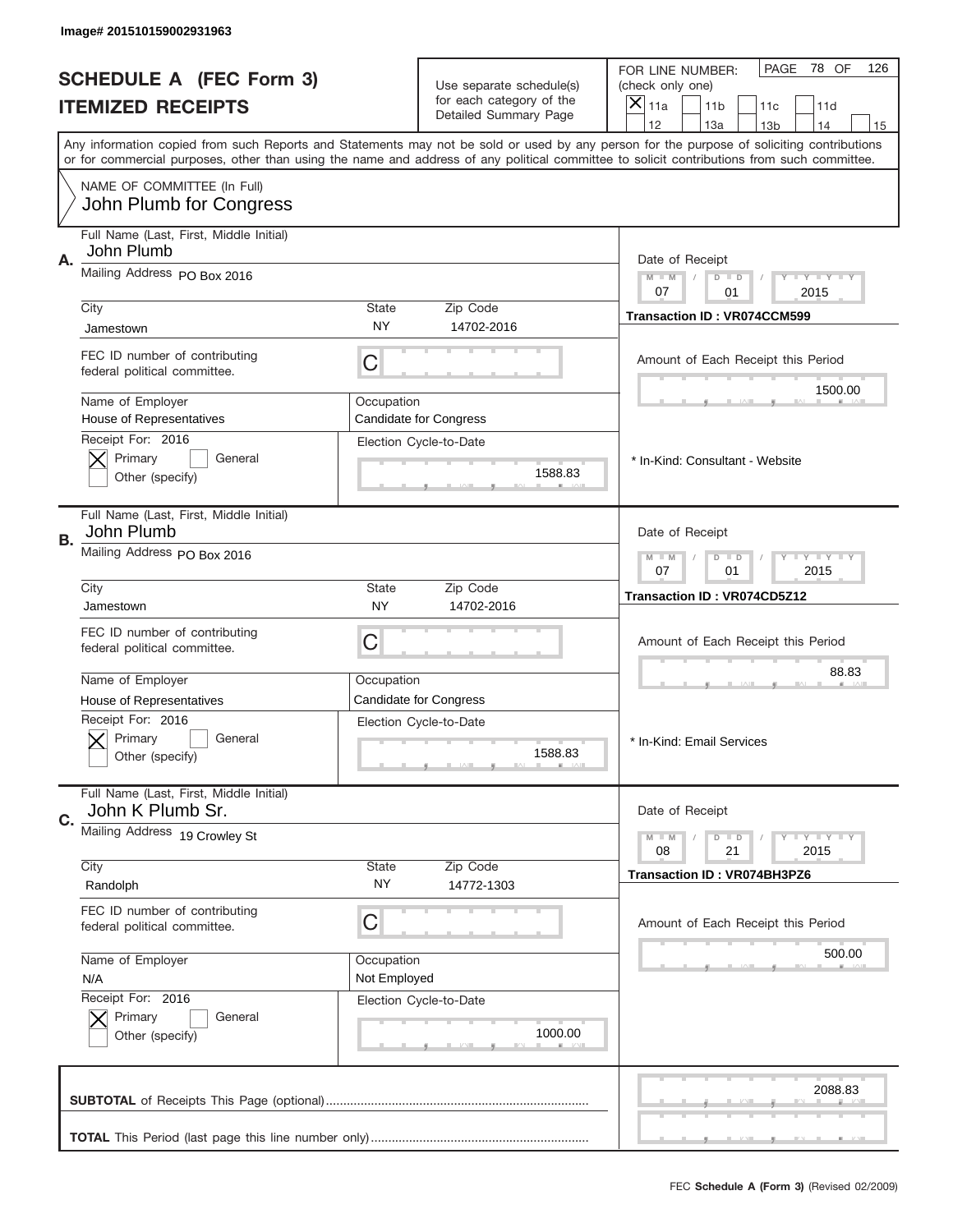|    | Image# 201510159002931964                                     |                            |                                                      |                                                                                                                                                                                                                                                                                         |
|----|---------------------------------------------------------------|----------------------------|------------------------------------------------------|-----------------------------------------------------------------------------------------------------------------------------------------------------------------------------------------------------------------------------------------------------------------------------------------|
|    | <b>SCHEDULE A (FEC Form 3)</b>                                |                            | Use separate schedule(s)<br>for each category of the | PAGE<br>79 OF<br>126<br>FOR LINE NUMBER:<br>(check only one)                                                                                                                                                                                                                            |
|    | <b>ITEMIZED RECEIPTS</b>                                      |                            | Detailed Summary Page                                | $\overline{\mathsf{x}}$<br>11a<br>11 <sub>b</sub><br>11c<br>11d<br>12<br>13a<br>14<br>13 <sub>b</sub><br>15                                                                                                                                                                             |
|    |                                                               |                            |                                                      | Any information copied from such Reports and Statements may not be sold or used by any person for the purpose of soliciting contributions<br>or for commercial purposes, other than using the name and address of any political committee to solicit contributions from such committee. |
|    | NAME OF COMMITTEE (In Full)<br>John Plumb for Congress        |                            |                                                      |                                                                                                                                                                                                                                                                                         |
| Α. | Full Name (Last, First, Middle Initial)<br>John K Plumb Sr.   |                            |                                                      | Date of Receipt                                                                                                                                                                                                                                                                         |
|    | Mailing Address 19 Crowley St                                 |                            |                                                      | Y TY TY TY<br>$M - M$<br>$D$ $D$<br>09<br>23<br>2015                                                                                                                                                                                                                                    |
|    | City<br>Randolph                                              | State<br><b>NY</b>         | Zip Code<br>14772-1303                               | <b>Transaction ID: VR074CB9YB7</b>                                                                                                                                                                                                                                                      |
|    | FEC ID number of contributing<br>federal political committee. | C                          |                                                      | Amount of Each Receipt this Period<br>250.00                                                                                                                                                                                                                                            |
|    | Name of Employer<br>N/A                                       | Occupation<br>Not Employed |                                                      |                                                                                                                                                                                                                                                                                         |
|    | Receipt For: 2016<br>Primary<br>General<br>Other (specify)    |                            | Election Cycle-to-Date<br>1000.00                    |                                                                                                                                                                                                                                                                                         |
| В. | Full Name (Last, First, Middle Initial)<br>John K Plumb Sr.   |                            |                                                      | Date of Receipt                                                                                                                                                                                                                                                                         |
|    | Mailing Address 19 Crowley St                                 |                            |                                                      | <b>LY LY LY</b><br>$M - M$<br>$D$ $D$<br>09<br>30<br>2015                                                                                                                                                                                                                               |
|    | City<br>Randolph                                              | State<br><b>NY</b>         | Zip Code<br>14772-1303                               | <b>Transaction ID: VR074CENN92</b>                                                                                                                                                                                                                                                      |
|    | FEC ID number of contributing<br>federal political committee. | C                          |                                                      | Amount of Each Receipt this Period                                                                                                                                                                                                                                                      |
|    | Name of Employer<br>N/A                                       | Occupation<br>Not Employed |                                                      | 250.00                                                                                                                                                                                                                                                                                  |
|    | Receipt For: 2016<br>General<br>Primary<br>Other (specify)    |                            | Election Cycle-to-Date<br>1000.00                    |                                                                                                                                                                                                                                                                                         |
| C. | Full Name (Last, First, Middle Initial)<br>Marie F Plumb      |                            |                                                      | Date of Receipt                                                                                                                                                                                                                                                                         |
|    | Mailing Address 19 Crowley St                                 |                            |                                                      | <b>TEY LY LY</b><br>$M - M$<br>$D$ $D$<br>21<br>2015<br>08                                                                                                                                                                                                                              |
|    | City<br>Randolph                                              | State<br>NY                | Zip Code<br>14772-1303                               | <b>Transaction ID: VR074BH3PM9</b>                                                                                                                                                                                                                                                      |
|    | FEC ID number of contributing<br>federal political committee. | C                          |                                                      | Amount of Each Receipt this Period                                                                                                                                                                                                                                                      |
|    | Name of Employer<br>N/A                                       | Occupation<br>Not Employed |                                                      | 500.00                                                                                                                                                                                                                                                                                  |
|    | Receipt For: 2016<br>Primary<br>General<br>Other (specify)    |                            | Election Cycle-to-Date<br>1000.00                    |                                                                                                                                                                                                                                                                                         |
|    |                                                               |                            |                                                      | 1000.00                                                                                                                                                                                                                                                                                 |
|    |                                                               |                            |                                                      |                                                                                                                                                                                                                                                                                         |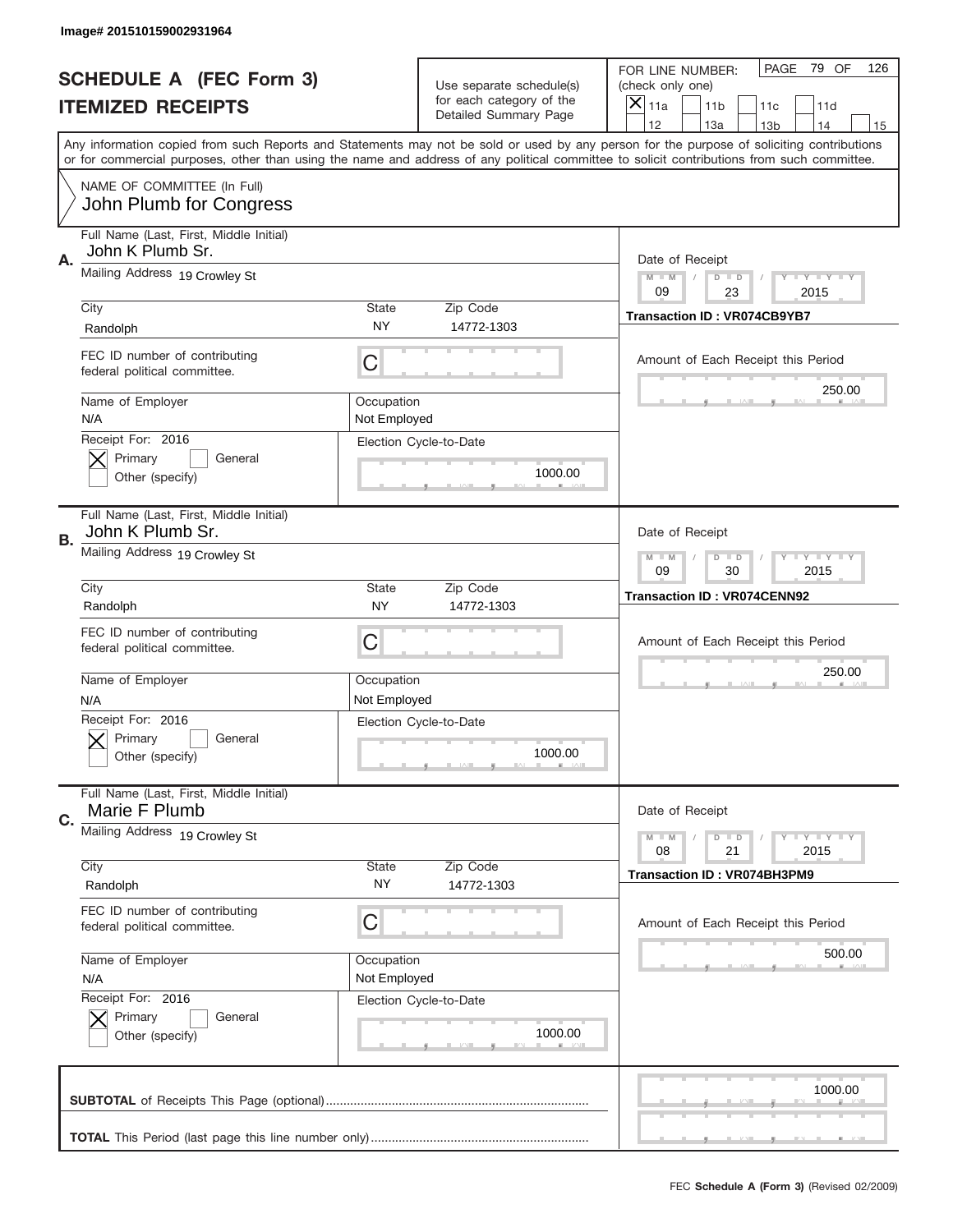|           | Image# 201510159002931965                                     |                    |                                                      |                                                                                                                                                                                                                                                                                         |
|-----------|---------------------------------------------------------------|--------------------|------------------------------------------------------|-----------------------------------------------------------------------------------------------------------------------------------------------------------------------------------------------------------------------------------------------------------------------------------------|
|           | <b>SCHEDULE A (FEC Form 3)</b><br><b>ITEMIZED RECEIPTS</b>    |                    | Use separate schedule(s)<br>for each category of the | PAGE 80 OF<br>126<br>FOR LINE NUMBER:<br>(check only one)<br>×<br>11a<br>11 <sub>b</sub><br>11c<br>11d                                                                                                                                                                                  |
|           |                                                               |                    | Detailed Summary Page                                | 12<br>13a<br>14<br>13 <sub>b</sub><br>15                                                                                                                                                                                                                                                |
|           |                                                               |                    |                                                      | Any information copied from such Reports and Statements may not be sold or used by any person for the purpose of soliciting contributions<br>or for commercial purposes, other than using the name and address of any political committee to solicit contributions from such committee. |
|           | NAME OF COMMITTEE (In Full)<br>John Plumb for Congress        |                    |                                                      |                                                                                                                                                                                                                                                                                         |
|           | Full Name (Last, First, Middle Initial)                       |                    |                                                      |                                                                                                                                                                                                                                                                                         |
| Α.        | Marie F Plumb<br>Mailing Address 19 Crowley St                |                    |                                                      | Date of Receipt                                                                                                                                                                                                                                                                         |
|           |                                                               |                    |                                                      | $M - M$<br><b>LYLYLY</b><br>$D$ $D$<br>09<br>23<br>2015                                                                                                                                                                                                                                 |
|           | City<br>Randolph                                              | State<br>NY        | Zip Code<br>14772-1303                               | <b>Transaction ID: VR074CB9YG7</b>                                                                                                                                                                                                                                                      |
|           | FEC ID number of contributing                                 |                    |                                                      |                                                                                                                                                                                                                                                                                         |
|           | federal political committee.                                  | C                  |                                                      | Amount of Each Receipt this Period                                                                                                                                                                                                                                                      |
|           | Name of Employer                                              | Occupation         |                                                      | 250.00                                                                                                                                                                                                                                                                                  |
|           | N/A<br>Receipt For: 2016                                      | Not Employed       | Election Cycle-to-Date                               |                                                                                                                                                                                                                                                                                         |
|           | Primary<br>General                                            |                    |                                                      |                                                                                                                                                                                                                                                                                         |
|           | Other (specify)                                               |                    | 1000.00                                              |                                                                                                                                                                                                                                                                                         |
| <b>B.</b> | Full Name (Last, First, Middle Initial)<br>Marie F Plumb      |                    |                                                      | Date of Receipt                                                                                                                                                                                                                                                                         |
|           | Mailing Address 19 Crowley St                                 |                    |                                                      | $M - M$<br><b>LEYTEY LEY</b><br>$D$ $D$<br>09<br>30<br>2015                                                                                                                                                                                                                             |
|           | City<br>Randolph                                              | State<br><b>NY</b> | Zip Code<br>14772-1303                               | <b>Transaction ID: VR074CENKA6</b>                                                                                                                                                                                                                                                      |
|           | FEC ID number of contributing<br>federal political committee. | C                  |                                                      | Amount of Each Receipt this Period                                                                                                                                                                                                                                                      |
|           | Name of Employer                                              | Occupation         |                                                      | 250.00                                                                                                                                                                                                                                                                                  |
|           | N/A                                                           | Not Employed       |                                                      |                                                                                                                                                                                                                                                                                         |
|           | Receipt For: 2016<br>General<br>Primary<br>Other (specify)    |                    | Election Cycle-to-Date<br>1000.00                    |                                                                                                                                                                                                                                                                                         |
|           | Full Name (Last, First, Middle Initial)                       |                    |                                                      |                                                                                                                                                                                                                                                                                         |
| C.        | Mary K Plumb<br>Mailing Address 524 Front St                  |                    |                                                      | Date of Receipt                                                                                                                                                                                                                                                                         |
|           |                                                               |                    |                                                      | <b>LY LY LY</b><br>$M - M$<br>$D$ $D$<br>07<br>2015<br>14                                                                                                                                                                                                                               |
|           | City<br>Jamestown                                             | State<br>NY.       | Zip Code<br>14701-6006                               | <b>Transaction ID: VR074AT5MA4</b>                                                                                                                                                                                                                                                      |
|           | FEC ID number of contributing<br>federal political committee. | С                  |                                                      | Amount of Each Receipt this Period                                                                                                                                                                                                                                                      |
|           | Name of Employer                                              | Occupation         |                                                      | 25.00                                                                                                                                                                                                                                                                                   |
|           | <b>Falconer Central School</b><br>Receipt For: 2016           | Teacher            |                                                      |                                                                                                                                                                                                                                                                                         |
|           | Primary<br>General<br>Other (specify)                         |                    | Election Cycle-to-Date<br>225.00                     | * Earmarked Contribution: See Below                                                                                                                                                                                                                                                     |
|           |                                                               |                    |                                                      | 525.00                                                                                                                                                                                                                                                                                  |
|           |                                                               |                    |                                                      |                                                                                                                                                                                                                                                                                         |
|           |                                                               |                    |                                                      | FEC Schedule A (Form 3) (Revised 02/2009)                                                                                                                                                                                                                                               |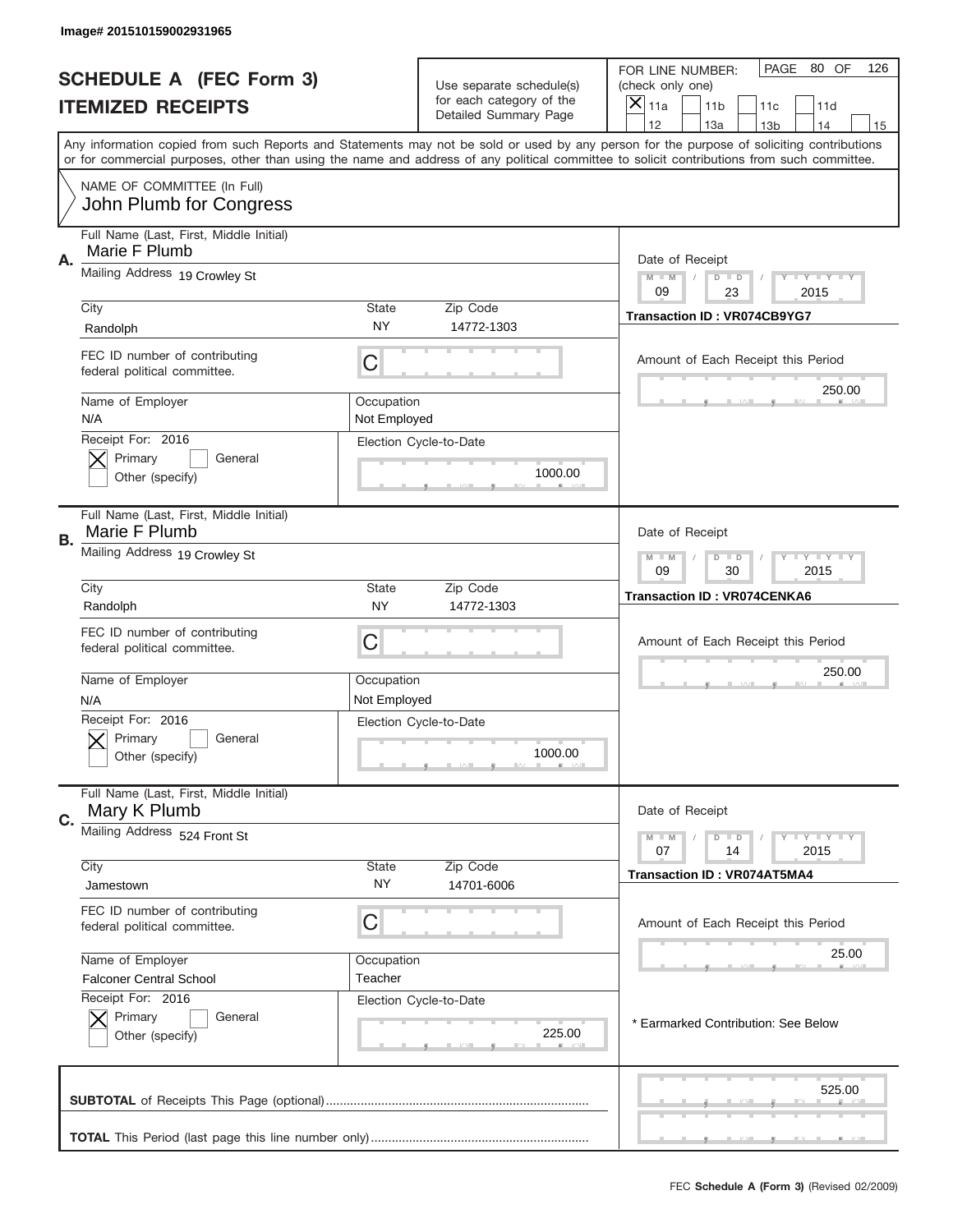| Image# 201510159002931966                                       |                           |                                                   |                                                                                                                                                                                                                                                                                                                                     |
|-----------------------------------------------------------------|---------------------------|---------------------------------------------------|-------------------------------------------------------------------------------------------------------------------------------------------------------------------------------------------------------------------------------------------------------------------------------------------------------------------------------------|
| <b>SCHEDULE A (FEC Form 3)</b>                                  |                           | Use separate schedule(s)                          | PAGE 81 OF<br>126<br>FOR LINE NUMBER:<br>(check only one)                                                                                                                                                                                                                                                                           |
| <b>ITEMIZED RECEIPTS</b>                                        |                           | for each category of the<br>Detailed Summary Page | $\boldsymbol{\times}$<br>11a<br>11 <sub>b</sub><br>11d<br>11c                                                                                                                                                                                                                                                                       |
|                                                                 |                           |                                                   | 12<br>13a<br>14<br>13 <sub>b</sub><br>15<br>Any information copied from such Reports and Statements may not be sold or used by any person for the purpose of soliciting contributions<br>or for commercial purposes, other than using the name and address of any political committee to solicit contributions from such committee. |
| NAME OF COMMITTEE (In Full)                                     |                           |                                                   |                                                                                                                                                                                                                                                                                                                                     |
| John Plumb for Congress                                         |                           |                                                   |                                                                                                                                                                                                                                                                                                                                     |
| Full Name (Last, First, Middle Initial)<br><b>ACTBLUE</b><br>Α. |                           |                                                   | Date of Receipt                                                                                                                                                                                                                                                                                                                     |
| Mailing Address PO Box 441146                                   |                           |                                                   | Y TY TY TY<br>$M$ $M$<br>$D$ $D$<br>07<br>19<br>2015                                                                                                                                                                                                                                                                                |
| City                                                            | <b>State</b>              | Zip Code                                          | <b>Transaction ID: VR074AT5MA4E</b>                                                                                                                                                                                                                                                                                                 |
| <b>West Somerville</b>                                          | МA                        | 02144-0031                                        |                                                                                                                                                                                                                                                                                                                                     |
| FEC ID number of contributing<br>federal political committee.   | С                         | C00401224                                         | Amount of Each Receipt this Period                                                                                                                                                                                                                                                                                                  |
| Name of Employer                                                | Occupation                | Conduit total listed in Agg. field                | 25.00                                                                                                                                                                                                                                                                                                                               |
| Receipt For: 2016                                               |                           | Election Cycle-to-Date                            | [MEMO ITEM]                                                                                                                                                                                                                                                                                                                         |
| Primary<br>General                                              |                           |                                                   | Note: Above Contribution earmarked through this                                                                                                                                                                                                                                                                                     |
| Other (specify)                                                 |                           | 26263.00                                          | organization.                                                                                                                                                                                                                                                                                                                       |
| Full Name (Last, First, Middle Initial)<br>Mary K Plumb<br>В.   |                           |                                                   | Date of Receipt                                                                                                                                                                                                                                                                                                                     |
| Mailing Address 524 Front St                                    |                           |                                                   | Y LY LY LY<br>$M$ M<br>$D$ $D$<br>08<br>2015<br>14                                                                                                                                                                                                                                                                                  |
| City<br>Jamestown                                               | <b>State</b><br><b>NY</b> | Zip Code<br>14701-6006                            | Transaction ID: VR074B95Y08                                                                                                                                                                                                                                                                                                         |
| FEC ID number of contributing<br>federal political committee.   | C                         |                                                   | Amount of Each Receipt this Period                                                                                                                                                                                                                                                                                                  |
| Name of Employer                                                | Occupation                |                                                   | 25.00                                                                                                                                                                                                                                                                                                                               |
| <b>Falconer Central School</b>                                  | Teacher                   |                                                   |                                                                                                                                                                                                                                                                                                                                     |
| Receipt For: 2016<br>Primary<br>General<br>Other (specify)      |                           | Election Cycle-to-Date<br>225.00                  | * Earmarked Contribution: See Below                                                                                                                                                                                                                                                                                                 |
| Full Name (Last, First, Middle Initial)<br><b>ACTBLUE</b>       |                           |                                                   | Date of Receipt                                                                                                                                                                                                                                                                                                                     |
| C.<br>Mailing Address PO Box 441146                             |                           |                                                   | $D$ $D$<br>$T + Y = Y + Y$                                                                                                                                                                                                                                                                                                          |
|                                                                 |                           |                                                   | $M - M$<br>2015<br>08<br>16                                                                                                                                                                                                                                                                                                         |
| City<br><b>West Somerville</b>                                  | <b>State</b><br>МA        | Zip Code<br>02144-0031                            | Transaction ID: VR074B95Y08E                                                                                                                                                                                                                                                                                                        |
| FEC ID number of contributing<br>federal political committee.   | С                         | C00401224                                         | Amount of Each Receipt this Period                                                                                                                                                                                                                                                                                                  |
| Name of Employer                                                | Occupation                | Conduit total listed in Agg. field                | 25.00                                                                                                                                                                                                                                                                                                                               |
| Receipt For: 2016                                               |                           | Election Cycle-to-Date                            | [MEMO ITEM]                                                                                                                                                                                                                                                                                                                         |
| Primary<br>General<br>Other (specify)                           |                           | 26263.00                                          | Note: Above Contribution earmarked through this<br>organization.                                                                                                                                                                                                                                                                    |
|                                                                 |                           |                                                   | 25.00                                                                                                                                                                                                                                                                                                                               |
|                                                                 |                           |                                                   |                                                                                                                                                                                                                                                                                                                                     |
|                                                                 |                           |                                                   |                                                                                                                                                                                                                                                                                                                                     |
|                                                                 |                           |                                                   | FEC Schedule A (Form 3) (Revised 02/2009)                                                                                                                                                                                                                                                                                           |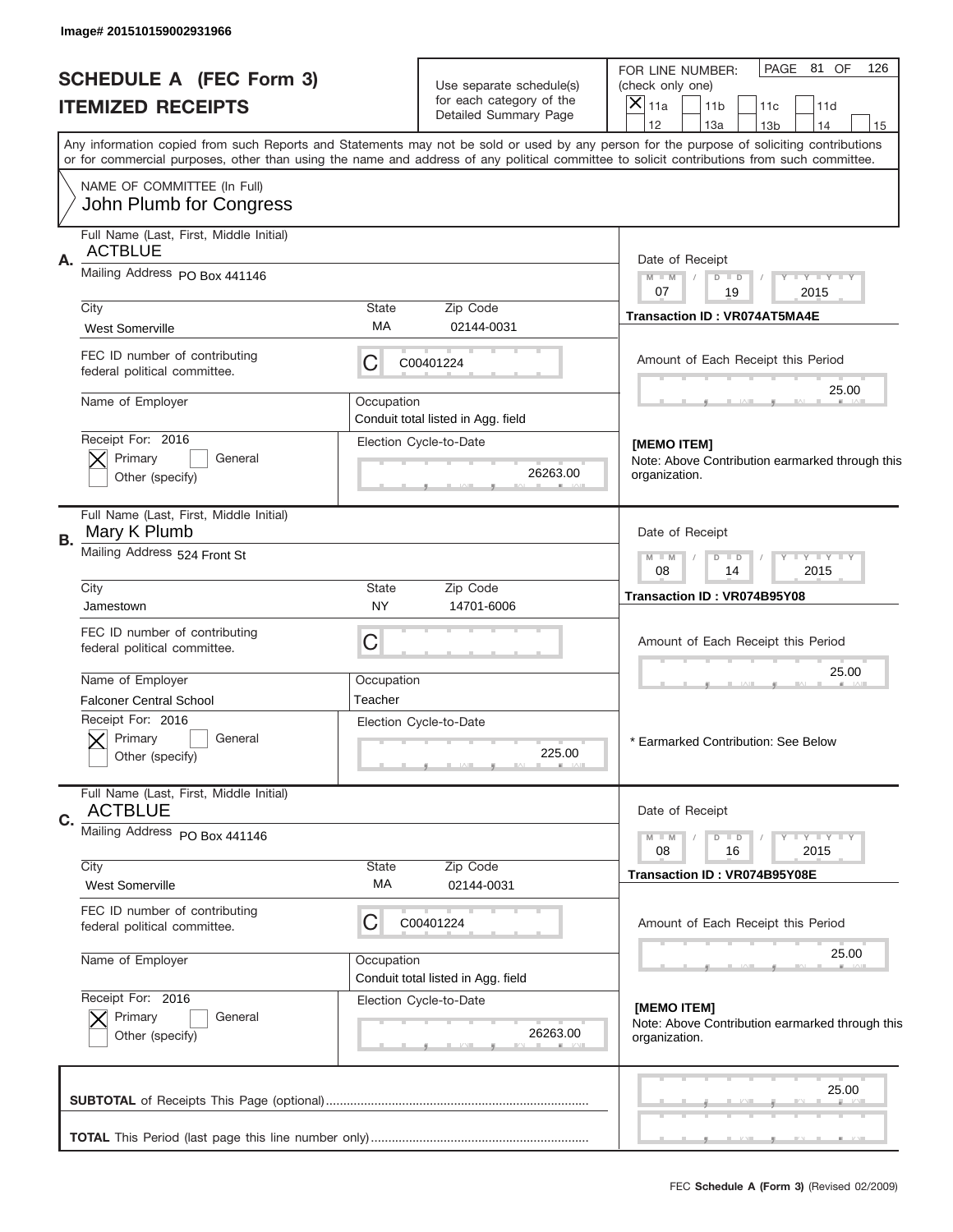| Image# 201510159002931967                                                                                                                  |                    |                                                      |                                                                                                                                           |
|--------------------------------------------------------------------------------------------------------------------------------------------|--------------------|------------------------------------------------------|-------------------------------------------------------------------------------------------------------------------------------------------|
| <b>SCHEDULE A (FEC Form 3)</b><br><b>ITEMIZED RECEIPTS</b>                                                                                 |                    | Use separate schedule(s)<br>for each category of the | PAGE 82 OF<br>126<br>FOR LINE NUMBER:<br>(check only one)<br>X<br>11a<br>11 <sub>b</sub><br>11c<br>11d                                    |
|                                                                                                                                            |                    | Detailed Summary Page                                | 12<br>13a<br>14<br>13 <sub>b</sub><br>15                                                                                                  |
| or for commercial purposes, other than using the name and address of any political committee to solicit contributions from such committee. |                    |                                                      | Any information copied from such Reports and Statements may not be sold or used by any person for the purpose of soliciting contributions |
| NAME OF COMMITTEE (In Full)<br>John Plumb for Congress                                                                                     |                    |                                                      |                                                                                                                                           |
| Full Name (Last, First, Middle Initial)                                                                                                    |                    |                                                      |                                                                                                                                           |
| Mary K Plumb<br>Α.<br>Mailing Address 524 Front St                                                                                         |                    |                                                      | Date of Receipt                                                                                                                           |
|                                                                                                                                            |                    |                                                      | $M - M$<br>Y FY FY FY<br>$D$ $D$<br>09<br>14<br>2015                                                                                      |
| City<br>Jamestown                                                                                                                          | <b>State</b><br>NY | Zip Code<br>14701-6006                               | Transaction ID: VR074CC8HZ3                                                                                                               |
| FEC ID number of contributing                                                                                                              |                    |                                                      |                                                                                                                                           |
| federal political committee.                                                                                                               | С                  |                                                      | Amount of Each Receipt this Period                                                                                                        |
| Name of Employer                                                                                                                           | Occupation         |                                                      | 25.00                                                                                                                                     |
| <b>Falconer Central School</b>                                                                                                             | Teacher            |                                                      |                                                                                                                                           |
| Receipt For: 2016<br>Primary<br>General                                                                                                    |                    | Election Cycle-to-Date                               | * Earmarked Contribution: See Below                                                                                                       |
| Other (specify)                                                                                                                            |                    | 225.00                                               |                                                                                                                                           |
| Full Name (Last, First, Middle Initial)<br><b>ACTBLUE</b><br>В.                                                                            |                    |                                                      | Date of Receipt                                                                                                                           |
| Mailing Address PO Box 441146                                                                                                              |                    |                                                      | <b>LY LY LY</b><br>$M - M$<br>$D$ $D$<br>09<br>20<br>2015                                                                                 |
| City<br><b>West Somerville</b>                                                                                                             | <b>State</b><br>МA | Zip Code<br>02144-0031                               | Transaction ID: VR074CC8HZ3E                                                                                                              |
| FEC ID number of contributing<br>federal political committee.                                                                              | C                  | C00401224                                            | Amount of Each Receipt this Period                                                                                                        |
| Name of Employer                                                                                                                           | Occupation         | Conduit total listed in Agg. field                   | 25.00                                                                                                                                     |
| Receipt For: 2016<br>General<br>Primary<br>Other (specify)                                                                                 |                    | Election Cycle-to-Date<br>26263.00                   | [MEMO ITEM]<br>Note: Above Contribution earmarked through this<br>organization.                                                           |
|                                                                                                                                            |                    |                                                      |                                                                                                                                           |
| Full Name (Last, First, Middle Initial)<br>Mary K Plumb                                                                                    |                    |                                                      | Date of Receipt                                                                                                                           |
| C.<br>Mailing Address 524 Front St                                                                                                         |                    |                                                      | <b>LY LY LY</b><br>$M - M$<br>$D$ $D$                                                                                                     |
| City                                                                                                                                       | State              | Zip Code                                             | 2015<br>09<br>23<br><b>Transaction ID: VR074CB9YF9</b>                                                                                    |
| Jamestown                                                                                                                                  | NY.                | 14701-6006                                           |                                                                                                                                           |
| FEC ID number of contributing<br>federal political committee.                                                                              | С                  |                                                      | Amount of Each Receipt this Period                                                                                                        |
| Name of Employer                                                                                                                           | Occupation         |                                                      | 150.00                                                                                                                                    |
| <b>Falconer Central School</b><br>Receipt For: 2016                                                                                        | Teacher            | Election Cycle-to-Date                               |                                                                                                                                           |
| Primary<br>General                                                                                                                         |                    |                                                      |                                                                                                                                           |
| Other (specify)                                                                                                                            |                    | 225.00                                               |                                                                                                                                           |
|                                                                                                                                            |                    |                                                      | 175.00                                                                                                                                    |
|                                                                                                                                            |                    |                                                      |                                                                                                                                           |
|                                                                                                                                            |                    |                                                      | FEC Schedule A (Form 3) (Revised 02/2009)                                                                                                 |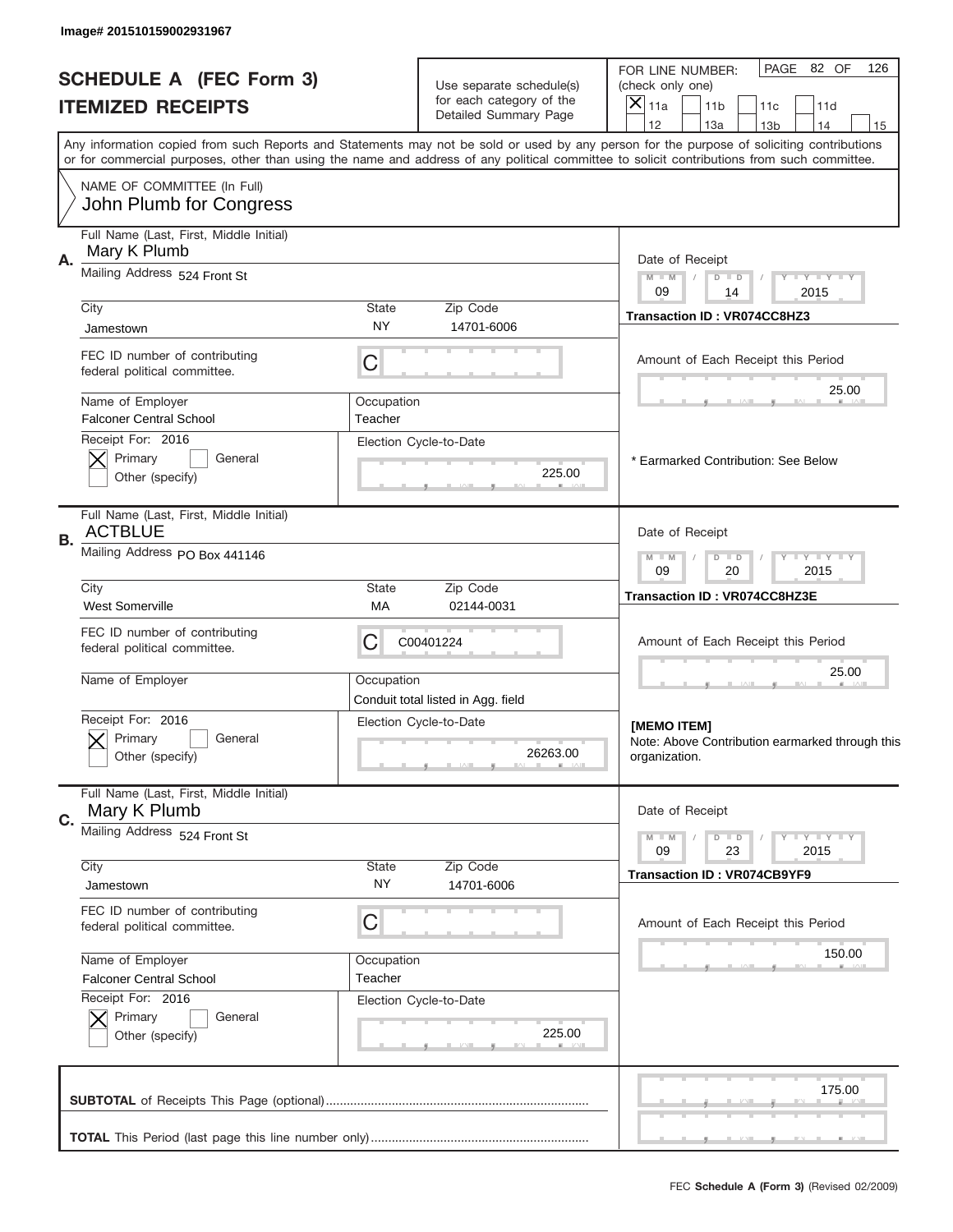|    | Image# 201510159002931968                                                 |                           |                                                   |                                                                                                                                                                                                                                                                                                                                     |  |
|----|---------------------------------------------------------------------------|---------------------------|---------------------------------------------------|-------------------------------------------------------------------------------------------------------------------------------------------------------------------------------------------------------------------------------------------------------------------------------------------------------------------------------------|--|
|    | <b>SCHEDULE A (FEC Form 3)</b>                                            |                           | Use separate schedule(s)                          | PAGE 83 OF<br>126<br>FOR LINE NUMBER:<br>(check only one)                                                                                                                                                                                                                                                                           |  |
|    | <b>ITEMIZED RECEIPTS</b>                                                  |                           | for each category of the<br>Detailed Summary Page | $\overline{X} _{11a}$<br>11 <sub>b</sub><br>11c<br>11d                                                                                                                                                                                                                                                                              |  |
|    |                                                                           |                           |                                                   | 12<br>13a<br>14<br>13 <sub>b</sub><br>15<br>Any information copied from such Reports and Statements may not be sold or used by any person for the purpose of soliciting contributions<br>or for commercial purposes, other than using the name and address of any political committee to solicit contributions from such committee. |  |
|    | NAME OF COMMITTEE (In Full)<br>John Plumb for Congress                    |                           |                                                   |                                                                                                                                                                                                                                                                                                                                     |  |
| Α. | Full Name (Last, First, Middle Initial)<br>Mike Plumb                     |                           |                                                   | Date of Receipt                                                                                                                                                                                                                                                                                                                     |  |
|    | Mailing Address 114 Center Ave                                            |                           |                                                   | <b>LYLYLY</b><br>$M - M$<br>$D$ $D$<br>09<br>30<br>2015                                                                                                                                                                                                                                                                             |  |
|    | City<br>Chatham                                                           | <b>State</b><br><b>NJ</b> | Zip Code<br>07928-2643                            | <b>Transaction ID: VR074CERY12</b>                                                                                                                                                                                                                                                                                                  |  |
|    | FEC ID number of contributing<br>federal political committee.             | C                         |                                                   | Amount of Each Receipt this Period<br>2700.00                                                                                                                                                                                                                                                                                       |  |
|    | Name of Employer<br>Chiesa Shahinian & Giantomasi PC<br>Receipt For: 2016 | Occupation<br>Lawyer      |                                                   |                                                                                                                                                                                                                                                                                                                                     |  |
|    | Primary<br>General<br>Other (specify)                                     |                           | Election Cycle-to-Date<br>4000.00                 |                                                                                                                                                                                                                                                                                                                                     |  |
| В. | Full Name (Last, First, Middle Initial)<br>Mike Plumb                     |                           |                                                   | Date of Receipt                                                                                                                                                                                                                                                                                                                     |  |
|    | Mailing Address 114 Center Ave                                            |                           |                                                   | <b>LY LY LY</b><br>$M - M$<br>$D$ $D$<br>09<br>30<br>2015                                                                                                                                                                                                                                                                           |  |
|    | City<br>Chatham                                                           | <b>State</b><br><b>NJ</b> | Zip Code<br>07928-2643                            | <b>Transaction ID: VR074CERYE5</b>                                                                                                                                                                                                                                                                                                  |  |
|    | FEC ID number of contributing<br>federal political committee.             | C                         |                                                   | Amount of Each Receipt this Period                                                                                                                                                                                                                                                                                                  |  |
|    | Name of Employer<br>Chiesa Shahinian & Giantomasi PC                      | Occupation<br>Lawyer      |                                                   | 1300.00                                                                                                                                                                                                                                                                                                                             |  |
|    | Receipt For: 2016<br>Primary<br>General<br>Other (specify)                |                           | Election Cycle-to-Date<br>4000.00                 |                                                                                                                                                                                                                                                                                                                                     |  |
| C. | Full Name (Last, First, Middle Initial)<br>Linda Pope                     |                           |                                                   | Date of Receipt                                                                                                                                                                                                                                                                                                                     |  |
|    | Mailing Address 14 Chase Ln                                               |                           |                                                   | $T - Y = Y - T Y$<br>$M \perp M$<br>$D$ $D$<br>2015<br>09<br>17                                                                                                                                                                                                                                                                     |  |
|    | City<br>Ithaca                                                            | State<br>NY.              | Zip Code<br>14850-9462                            | <b>Transaction ID: VR074CC8HD1</b>                                                                                                                                                                                                                                                                                                  |  |
|    | FEC ID number of contributing<br>federal political committee.             | С                         |                                                   | Amount of Each Receipt this Period                                                                                                                                                                                                                                                                                                  |  |
|    | Name of Employer<br>N/A                                                   | Occupation<br>Retired     |                                                   | 500.00                                                                                                                                                                                                                                                                                                                              |  |
|    | Receipt For: 2016<br>Primary<br>General<br>Other (specify)                |                           | Election Cycle-to-Date<br>500.00                  |                                                                                                                                                                                                                                                                                                                                     |  |
|    |                                                                           |                           |                                                   | 4500.00                                                                                                                                                                                                                                                                                                                             |  |
|    |                                                                           |                           |                                                   |                                                                                                                                                                                                                                                                                                                                     |  |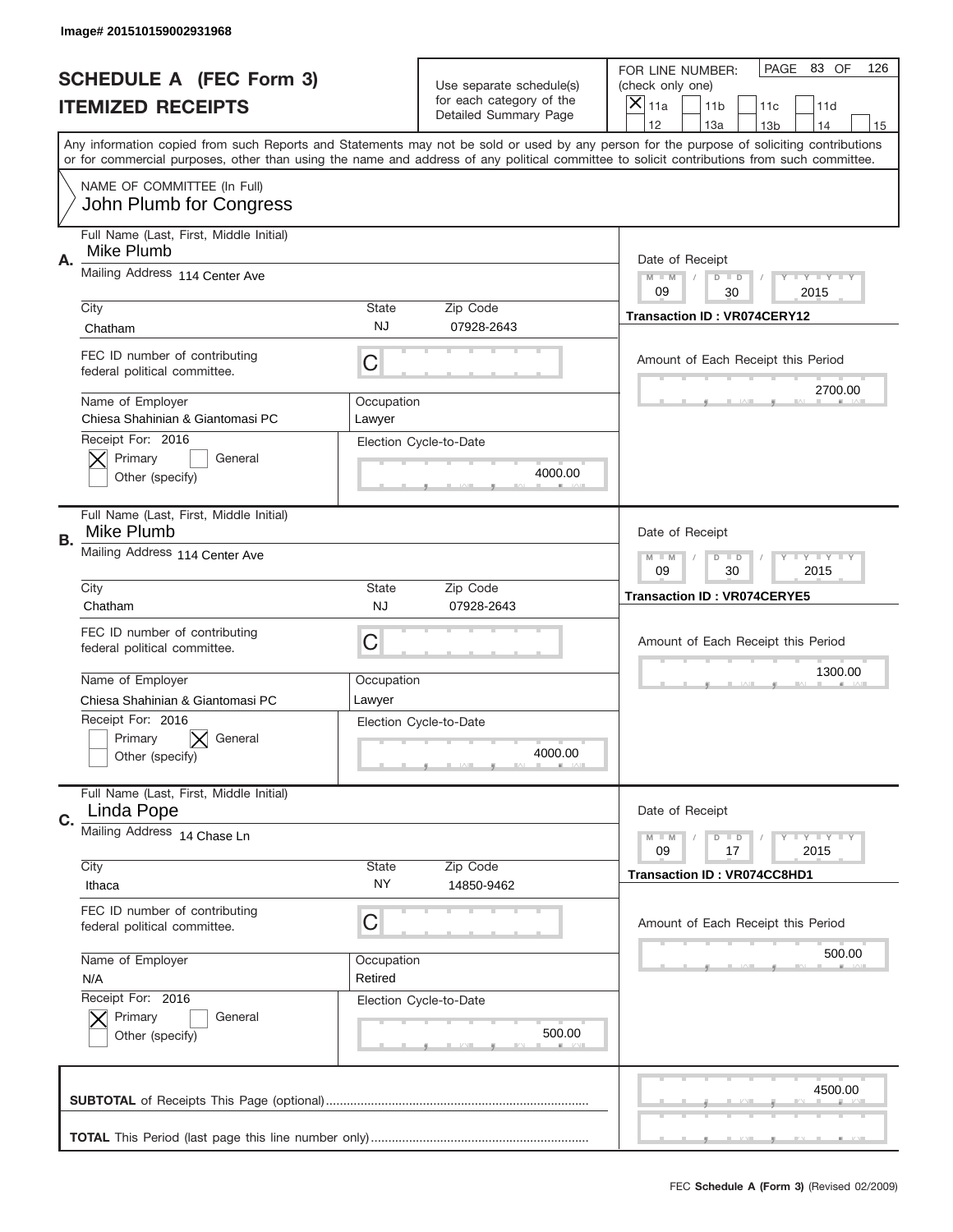|    | Image# 201510159002931969                                        |                            |                                                   |                                                                                                                                                                                                                                                                                                                                     |
|----|------------------------------------------------------------------|----------------------------|---------------------------------------------------|-------------------------------------------------------------------------------------------------------------------------------------------------------------------------------------------------------------------------------------------------------------------------------------------------------------------------------------|
|    | <b>SCHEDULE A (FEC Form 3)</b>                                   |                            | Use separate schedule(s)                          | PAGE 84 OF<br>126<br>FOR LINE NUMBER:<br>(check only one)                                                                                                                                                                                                                                                                           |
|    | <b>ITEMIZED RECEIPTS</b>                                         |                            | for each category of the<br>Detailed Summary Page | ×<br>11a<br>11 <sub>b</sub><br>11c<br>11d                                                                                                                                                                                                                                                                                           |
|    |                                                                  |                            |                                                   | 12<br>13a<br>14<br>13 <sub>b</sub><br>15<br>Any information copied from such Reports and Statements may not be sold or used by any person for the purpose of soliciting contributions<br>or for commercial purposes, other than using the name and address of any political committee to solicit contributions from such committee. |
|    | NAME OF COMMITTEE (In Full)<br>John Plumb for Congress           |                            |                                                   |                                                                                                                                                                                                                                                                                                                                     |
| Α. | Full Name (Last, First, Middle Initial)<br><b>Neal Pritchard</b> |                            |                                                   | Date of Receipt                                                                                                                                                                                                                                                                                                                     |
|    | Mailing Address 180 Decatur St.                                  |                            |                                                   | $M - M$<br><b>LYLYLY</b><br>$D$ $D$<br>09<br>07<br>2015                                                                                                                                                                                                                                                                             |
|    | City<br><b>CORNING</b>                                           | State<br><b>NY</b>         | Zip Code<br>14830                                 | Transaction ID: VR074C1KB42                                                                                                                                                                                                                                                                                                         |
|    | FEC ID number of contributing<br>federal political committee.    | C                          |                                                   | Amount of Each Receipt this Period<br>500.00                                                                                                                                                                                                                                                                                        |
|    | Name of Employer<br>Corning, Inc                                 | Occupation<br>Process Tech |                                                   |                                                                                                                                                                                                                                                                                                                                     |
|    | Receipt For: 2016<br>Primary<br>General<br>Other (specify)       |                            | Election Cycle-to-Date<br>500.00                  |                                                                                                                                                                                                                                                                                                                                     |
| В. | Full Name (Last, First, Middle Initial)<br>Thomas H. Quinn       |                            |                                                   | Date of Receipt                                                                                                                                                                                                                                                                                                                     |
|    | Mailing Address 575 7th St NW                                    |                            |                                                   | $M$ M<br><b>LYLYLY</b><br>$D$ $D$<br>09<br>25<br>2015                                                                                                                                                                                                                                                                               |
|    | City<br>Washington                                               | State<br>DC                | Zip Code<br>20004-1607                            | <b>Transaction ID: VR074CC8JX8</b>                                                                                                                                                                                                                                                                                                  |
|    | FEC ID number of contributing<br>federal political committee.    | C                          |                                                   | Amount of Each Receipt this Period                                                                                                                                                                                                                                                                                                  |
|    |                                                                  |                            |                                                   | 500.00                                                                                                                                                                                                                                                                                                                              |
|    | Name of Employer<br>Venable LLP                                  | Occupation<br>Attorney     |                                                   |                                                                                                                                                                                                                                                                                                                                     |
|    | Receipt For: 2016<br>General<br>Primary<br>Other (specify)       |                            | Election Cycle-to-Date<br>500.00                  |                                                                                                                                                                                                                                                                                                                                     |
| C. | Full Name (Last, First, Middle Initial)<br>Kathleen Rasmussen    |                            |                                                   | Date of Receipt                                                                                                                                                                                                                                                                                                                     |
|    | Mailing Address 511 Strawberry Hill Circle<br>Unit 6             |                            |                                                   | <b>LEY LEY LEY</b><br>$M - M$<br>$D$ $D$<br>09<br>29<br>2015                                                                                                                                                                                                                                                                        |
|    | City<br>Ithaca                                                   | <b>State</b><br>NY.        | Zip Code<br>14850                                 | <b>Transaction ID: VR074CD6M34</b>                                                                                                                                                                                                                                                                                                  |
|    | FEC ID number of contributing<br>federal political committee.    | C                          |                                                   | Amount of Each Receipt this Period                                                                                                                                                                                                                                                                                                  |
|    | Name of Employer<br><b>Cornell University</b>                    | Occupation<br>Professor    |                                                   | 500.00                                                                                                                                                                                                                                                                                                                              |
|    | Receipt For: 2016<br>Primary<br>General<br>Other (specify)       |                            | Election Cycle-to-Date<br>500.00                  |                                                                                                                                                                                                                                                                                                                                     |
|    |                                                                  |                            |                                                   | 1500.00                                                                                                                                                                                                                                                                                                                             |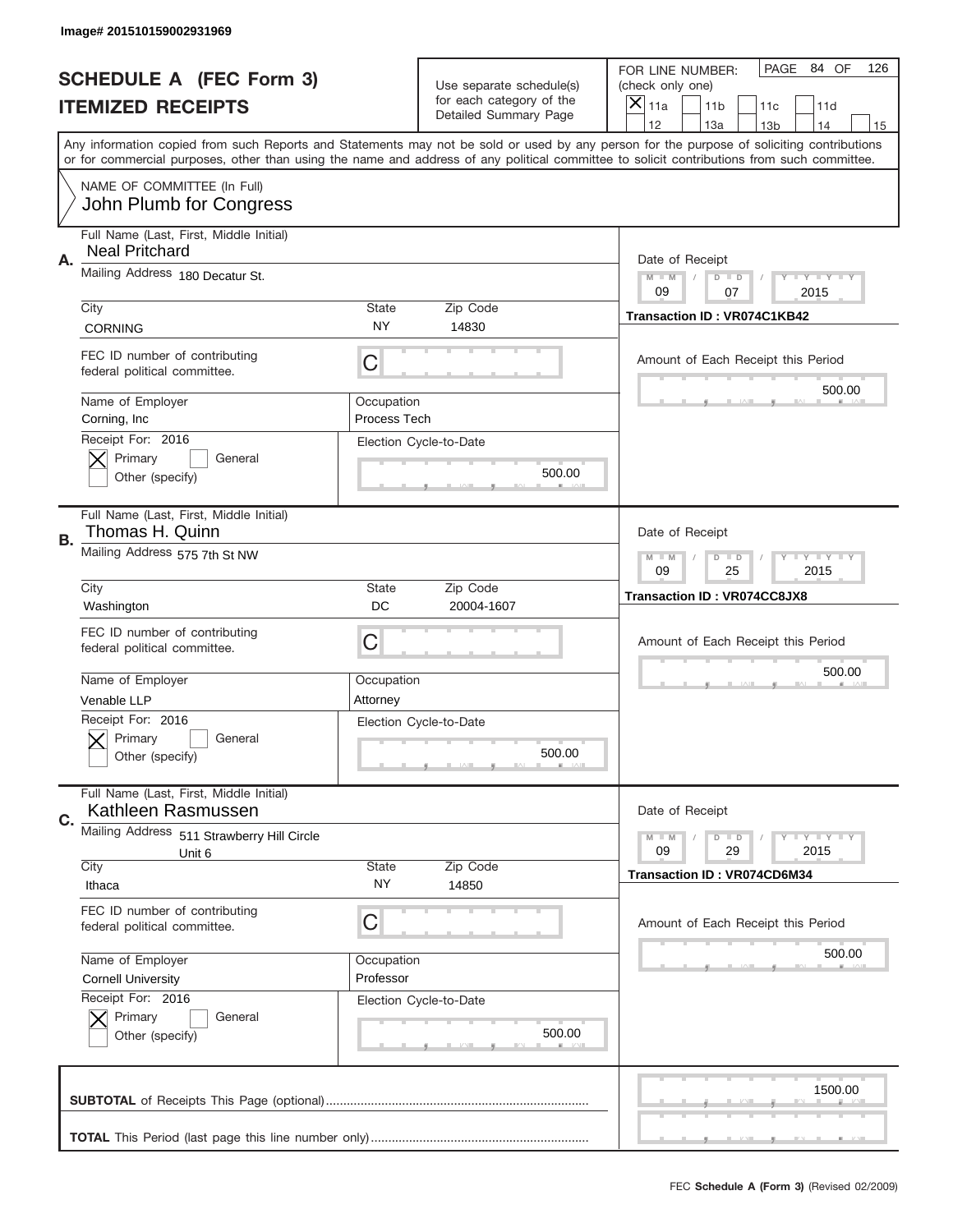|             | Image# 201510159002931970                                      |                       |                                                      |                                                                                                                                                                                                                                                                                         |
|-------------|----------------------------------------------------------------|-----------------------|------------------------------------------------------|-----------------------------------------------------------------------------------------------------------------------------------------------------------------------------------------------------------------------------------------------------------------------------------------|
|             | <b>SCHEDULE A (FEC Form 3)</b>                                 |                       | Use separate schedule(s)<br>for each category of the | PAGE 85 OF<br>126<br>FOR LINE NUMBER:<br>(check only one)                                                                                                                                                                                                                               |
|             | <b>ITEMIZED RECEIPTS</b>                                       |                       | Detailed Summary Page                                | ×<br>11a<br>11 <sub>b</sub><br>11c<br>11d<br>12<br>13a<br>14<br>13 <sub>b</sub><br>15                                                                                                                                                                                                   |
|             |                                                                |                       |                                                      | Any information copied from such Reports and Statements may not be sold or used by any person for the purpose of soliciting contributions<br>or for commercial purposes, other than using the name and address of any political committee to solicit contributions from such committee. |
|             | NAME OF COMMITTEE (In Full)<br>John Plumb for Congress         |                       |                                                      |                                                                                                                                                                                                                                                                                         |
| Α.          | Full Name (Last, First, Middle Initial)<br>Ellen Ratner        |                       |                                                      | Date of Receipt                                                                                                                                                                                                                                                                         |
|             | Mailing Address 25 Central Park West<br>10V                    |                       |                                                      | $M - M$<br><b>LYLYLY</b><br>$D$ $D$<br>09<br>30<br>2015                                                                                                                                                                                                                                 |
|             | City<br>New York City                                          | State<br>NY           | Zip Code<br>10023                                    | <b>Transaction ID: VR074CDA0F8</b>                                                                                                                                                                                                                                                      |
|             | FEC ID number of contributing<br>federal political committee.  | C                     |                                                      | Amount of Each Receipt this Period                                                                                                                                                                                                                                                      |
|             | Name of Employer<br><b>E-Squared Communications</b>            | Occupation<br>Manager |                                                      | 300.00                                                                                                                                                                                                                                                                                  |
|             | Receipt For: 2016<br>Primary<br>General<br>Other (specify)     |                       | Election Cycle-to-Date<br>300.00                     |                                                                                                                                                                                                                                                                                         |
| <b>B.</b>   | Full Name (Last, First, Middle Initial)<br><b>Scott Remley</b> |                       |                                                      | Date of Receipt                                                                                                                                                                                                                                                                         |
|             | Mailing Address 3440 Brown St NW<br>Apt 202                    |                       |                                                      | $M - M$<br><b>LEYTEY LEY</b><br>$D$ $D$<br>09<br>29<br>2015                                                                                                                                                                                                                             |
|             | City<br>Washington                                             | State<br>DC           | Zip Code<br>20010                                    | <b>Transaction ID: VR074CD5W57</b>                                                                                                                                                                                                                                                      |
|             | FEC ID number of contributing<br>federal political committee.  | C                     |                                                      | Amount of Each Receipt this Period                                                                                                                                                                                                                                                      |
|             |                                                                |                       |                                                      | 500.00                                                                                                                                                                                                                                                                                  |
|             | Name of Employer                                               | Occupation            |                                                      |                                                                                                                                                                                                                                                                                         |
|             | Vaquero Blue LLC                                               | Principal             |                                                      |                                                                                                                                                                                                                                                                                         |
|             | Receipt For: 2016<br>General<br>Primary<br>Other (specify)     |                       | Election Cycle-to-Date<br>500.00                     |                                                                                                                                                                                                                                                                                         |
| $C_{\cdot}$ | Full Name (Last, First, Middle Initial)<br>Margaret Richardson |                       |                                                      | Date of Receipt                                                                                                                                                                                                                                                                         |
|             | Mailing Address 1527 E Capitol Street SE                       |                       |                                                      | <b>LY LY LY</b><br>$M - M$<br>$\overline{D}$<br>$\blacksquare$<br>09<br>2015<br>24                                                                                                                                                                                                      |
|             | City<br>Washington                                             | State<br>DC           | Zip Code<br>20003                                    | <b>Transaction ID: VR074CB9YZ5</b>                                                                                                                                                                                                                                                      |
|             | FEC ID number of contributing<br>federal political committee.  | С                     |                                                      | Amount of Each Receipt this Period                                                                                                                                                                                                                                                      |
|             | Name of Employer                                               | Occupation            |                                                      | 500.00                                                                                                                                                                                                                                                                                  |
|             | Covington & Burling LLP                                        | Attorney              |                                                      |                                                                                                                                                                                                                                                                                         |
|             | Receipt For: 2016<br>Primary<br>General<br>Other (specify)     |                       | Election Cycle-to-Date<br>500.00                     |                                                                                                                                                                                                                                                                                         |
|             |                                                                |                       |                                                      | 1300.00                                                                                                                                                                                                                                                                                 |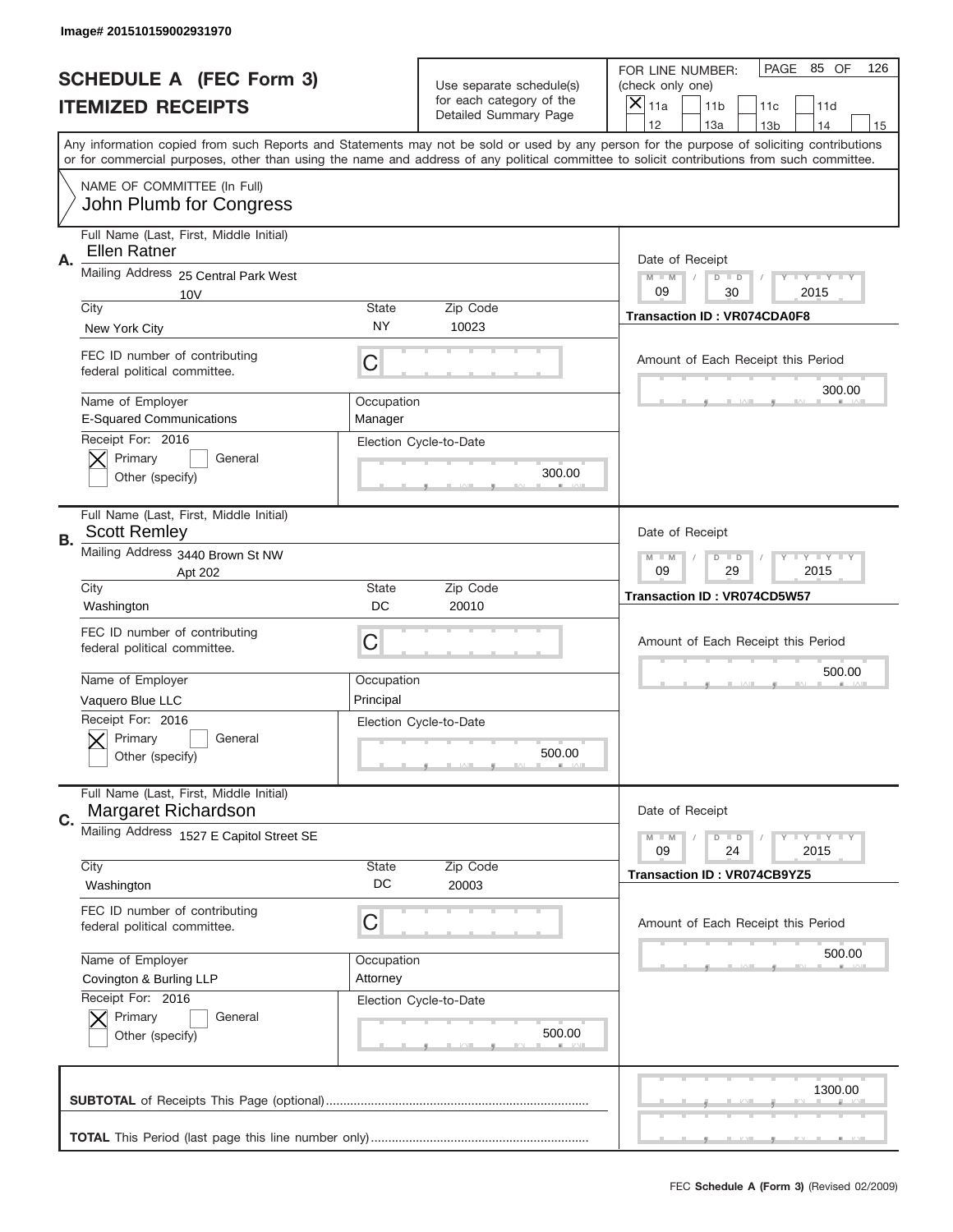|      | Image# 201510159002931971                                       |                        |                                                                |                                                                                                                                                                                                                                                                                         |
|------|-----------------------------------------------------------------|------------------------|----------------------------------------------------------------|-----------------------------------------------------------------------------------------------------------------------------------------------------------------------------------------------------------------------------------------------------------------------------------------|
|      | <b>SCHEDULE A (FEC Form 3)</b>                                  |                        | Use separate schedule(s)<br>for each category of the           | PAGE<br>86 OF<br>126<br>FOR LINE NUMBER:<br>(check only one)<br>$\times$                                                                                                                                                                                                                |
|      | <b>ITEMIZED RECEIPTS</b>                                        |                        | Detailed Summary Page                                          | 11a<br>11 <sub>b</sub><br>11c<br>11d<br>12<br>13a<br>14<br>13 <sub>b</sub><br>15                                                                                                                                                                                                        |
|      |                                                                 |                        |                                                                | Any information copied from such Reports and Statements may not be sold or used by any person for the purpose of soliciting contributions<br>or for commercial purposes, other than using the name and address of any political committee to solicit contributions from such committee. |
|      | NAME OF COMMITTEE (In Full)<br>John Plumb for Congress          |                        |                                                                |                                                                                                                                                                                                                                                                                         |
|      | Full Name (Last, First, Middle Initial)                         |                        |                                                                |                                                                                                                                                                                                                                                                                         |
| Α.   | <b>Bradley Roberts</b><br>Mailing Address 11130 Boathouse Court |                        |                                                                | Date of Receipt<br>$M$ $M$<br>$D$ $D$<br>Y FY FY FY                                                                                                                                                                                                                                     |
| City |                                                                 | State                  | Zip Code                                                       | 08<br>22<br>2015<br>Transaction ID: VR074B9JQX5                                                                                                                                                                                                                                         |
|      | Reston                                                          | VA                     | 20191                                                          |                                                                                                                                                                                                                                                                                         |
|      | FEC ID number of contributing<br>federal political committee.   | C                      |                                                                | Amount of Each Receipt this Period                                                                                                                                                                                                                                                      |
|      | Name of Employer<br>Lawrence Livermore National Laboratory      | Occupation             |                                                                | 1000.00                                                                                                                                                                                                                                                                                 |
|      | Receipt For: 2016                                               |                        | Director, Center for Global Research<br>Election Cycle-to-Date |                                                                                                                                                                                                                                                                                         |
|      | Primary<br>General                                              |                        |                                                                |                                                                                                                                                                                                                                                                                         |
|      | Other (specify)                                                 |                        | 1000.00                                                        |                                                                                                                                                                                                                                                                                         |
| В.   | Full Name (Last, First, Middle Initial)<br>James Roberts        |                        |                                                                | Date of Receipt                                                                                                                                                                                                                                                                         |
|      | Mailing Address 512 Pendleton St<br>Apt 1                       |                        |                                                                | <b>LY LY LY</b><br>$D$ $D$<br>$M - M$<br>09<br>08<br>2015                                                                                                                                                                                                                               |
| City | Alexandria                                                      | State<br>VA            | Zip Code<br>22314-1945                                         | Transaction ID: VR074C1KJ11                                                                                                                                                                                                                                                             |
|      | FEC ID number of contributing<br>federal political committee.   | C                      |                                                                | Amount of Each Receipt this Period                                                                                                                                                                                                                                                      |
|      | Name of Employer                                                | Occupation             |                                                                | 250.00                                                                                                                                                                                                                                                                                  |
|      | nsight2day                                                      | <b>Client Services</b> |                                                                |                                                                                                                                                                                                                                                                                         |
|      | Receipt For: 2016                                               |                        | Election Cycle-to-Date                                         |                                                                                                                                                                                                                                                                                         |
|      | General<br>Primary<br>Other (specify)                           |                        | 250.00                                                         |                                                                                                                                                                                                                                                                                         |
|      | Full Name (Last, First, Middle Initial)                         |                        |                                                                |                                                                                                                                                                                                                                                                                         |
| C.   | Martha O Robertson                                              |                        |                                                                | Date of Receipt                                                                                                                                                                                                                                                                         |
|      | Mailing Address 1655 Ellis Hollow Rd                            |                        |                                                                | $D$ $D$<br><b>LEY LEY LEY</b><br>$M - M$<br>07<br>10<br>2015                                                                                                                                                                                                                            |
| City | Ithaca                                                          | <b>State</b><br>ΝY     | Zip Code<br>14850-9689                                         | Transaction ID: VR074ASQ1A3                                                                                                                                                                                                                                                             |
|      | FEC ID number of contributing                                   |                        |                                                                |                                                                                                                                                                                                                                                                                         |
|      | federal political committee.                                    | C                      |                                                                | Amount of Each Receipt this Period                                                                                                                                                                                                                                                      |
|      | Name of Employer                                                | Occupation             |                                                                | 1000.00                                                                                                                                                                                                                                                                                 |
|      | <b>Tompkins County</b>                                          | County Legislature     |                                                                |                                                                                                                                                                                                                                                                                         |
|      | Receipt For: 2016<br>Primary<br>General                         |                        | Election Cycle-to-Date                                         |                                                                                                                                                                                                                                                                                         |
|      | Other (specify)                                                 |                        | 1000.00                                                        | * Earmarked Contribution: See Below                                                                                                                                                                                                                                                     |
|      |                                                                 |                        |                                                                | 2250.00                                                                                                                                                                                                                                                                                 |
|      |                                                                 |                        |                                                                |                                                                                                                                                                                                                                                                                         |
|      |                                                                 |                        |                                                                |                                                                                                                                                                                                                                                                                         |
|      |                                                                 |                        |                                                                | FEC Schedule A (Form 3) (Revised 02/2009)                                                                                                                                                                                                                                               |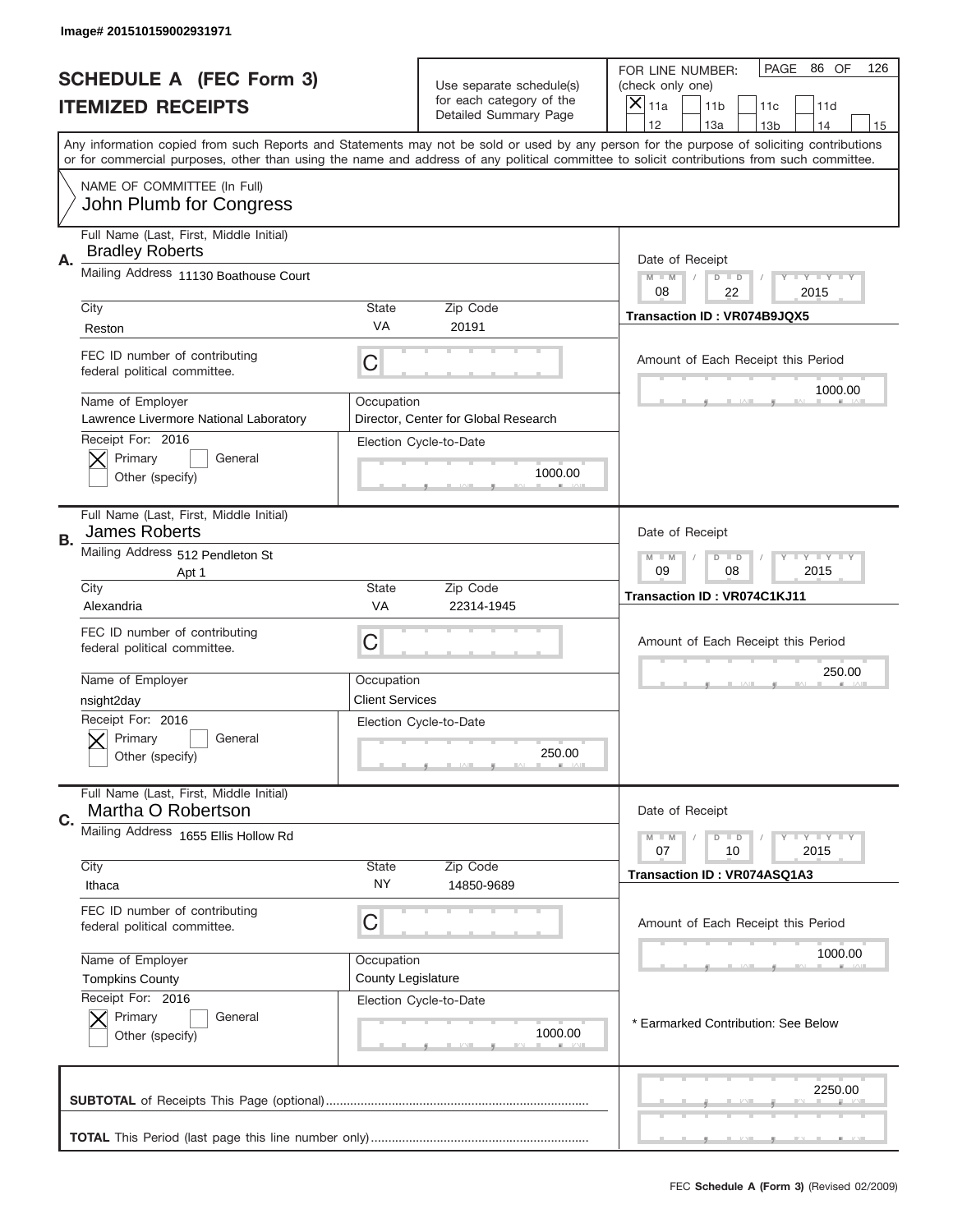|    | Image# 201510159002931972                                     |             |                                                              |                                                                                                                                                                                                                                                                                         |
|----|---------------------------------------------------------------|-------------|--------------------------------------------------------------|-----------------------------------------------------------------------------------------------------------------------------------------------------------------------------------------------------------------------------------------------------------------------------------------|
|    | <b>SCHEDULE A (FEC Form 3)</b>                                |             | Use separate schedule(s)<br>for each category of the         | PAGE 87 OF<br>126<br>FOR LINE NUMBER:<br>(check only one)                                                                                                                                                                                                                               |
|    | <b>ITEMIZED RECEIPTS</b>                                      |             | Detailed Summary Page                                        | $ \mathsf{\overline{X}} _{\mathsf{11a}}$<br>11 <sub>b</sub><br>11c<br>11d<br>12<br>13a<br>14<br>13 <sub>b</sub><br>15                                                                                                                                                                   |
|    |                                                               |             |                                                              | Any information copied from such Reports and Statements may not be sold or used by any person for the purpose of soliciting contributions<br>or for commercial purposes, other than using the name and address of any political committee to solicit contributions from such committee. |
|    | NAME OF COMMITTEE (In Full)<br>John Plumb for Congress        |             |                                                              |                                                                                                                                                                                                                                                                                         |
|    | Full Name (Last, First, Middle Initial)                       |             |                                                              |                                                                                                                                                                                                                                                                                         |
| Α. | <b>ACTBLUE</b>                                                |             |                                                              | Date of Receipt                                                                                                                                                                                                                                                                         |
|    | Mailing Address PO Box 441146                                 |             |                                                              | Y LY LY LY<br>$M$ $M$<br>$D$ $D$                                                                                                                                                                                                                                                        |
|    | City                                                          | State       | Zip Code                                                     | 07<br>12<br>2015                                                                                                                                                                                                                                                                        |
|    | <b>West Somerville</b>                                        | МA          | 02144-0031                                                   | Transaction ID: VR074ASQ1A3E                                                                                                                                                                                                                                                            |
|    | FEC ID number of contributing<br>federal political committee. | C           | C00401224                                                    | Amount of Each Receipt this Period                                                                                                                                                                                                                                                      |
|    | Name of Employer                                              | Occupation  |                                                              | 1000.00                                                                                                                                                                                                                                                                                 |
|    | Receipt For: 2016                                             |             | Conduit total listed in Agg. field<br>Election Cycle-to-Date |                                                                                                                                                                                                                                                                                         |
|    | Primary<br>General                                            |             |                                                              | [MEMO ITEM]<br>Note: Above Contribution earmarked through this                                                                                                                                                                                                                          |
|    | Other (specify)                                               |             | 26263.00                                                     | organization.                                                                                                                                                                                                                                                                           |
| В. | Full Name (Last, First, Middle Initial)<br>George Rosborough  |             |                                                              | Date of Receipt                                                                                                                                                                                                                                                                         |
|    | Mailing Address 3647 Larkwood Ct                              |             |                                                              | $T$ $Y$ $Y$ $Y$ $Y$<br>$M - M$<br>$D$ $D$<br>08<br>08<br>2015                                                                                                                                                                                                                           |
|    | City<br><b>Boulder</b>                                        | State<br>CO | Zip Code<br>80304                                            | Transaction ID: VR074B1J500                                                                                                                                                                                                                                                             |
|    | FEC ID number of contributing<br>federal political committee. | C           |                                                              | Amount of Each Receipt this Period                                                                                                                                                                                                                                                      |
|    | Name of Employer                                              | Occupation  |                                                              | 500.00                                                                                                                                                                                                                                                                                  |
|    | N/A                                                           | Retired     |                                                              |                                                                                                                                                                                                                                                                                         |
|    | Receipt For: 2016<br>General                                  |             | Election Cycle-to-Date                                       |                                                                                                                                                                                                                                                                                         |
|    | Primary<br>Other (specify)                                    |             | 500.00                                                       |                                                                                                                                                                                                                                                                                         |
|    | Full Name (Last, First, Middle Initial)                       |             |                                                              |                                                                                                                                                                                                                                                                                         |
| C. | <b>Frank Rose</b>                                             |             |                                                              | Date of Receipt                                                                                                                                                                                                                                                                         |
|    | Mailing Address 3718 Huntley Meadows Ln                       |             |                                                              | $D$ $D$<br>$Y - Y - Y - Y - Y$<br>$M - M$<br>19<br>2015<br>07                                                                                                                                                                                                                           |
|    | City<br>Alexandria                                            | State<br>VA | Zip Code<br>22306-1469                                       | Transaction ID: VR074AT5MJ4                                                                                                                                                                                                                                                             |
|    | FEC ID number of contributing                                 |             |                                                              |                                                                                                                                                                                                                                                                                         |
|    | federal political committee.                                  | C           |                                                              | Amount of Each Receipt this Period                                                                                                                                                                                                                                                      |
|    | Name of Employer                                              | Occupation  |                                                              | 500.00                                                                                                                                                                                                                                                                                  |
|    | U.S. Department of State                                      | Diplomat    |                                                              |                                                                                                                                                                                                                                                                                         |
|    | Receipt For: 2016                                             |             | Election Cycle-to-Date                                       |                                                                                                                                                                                                                                                                                         |
|    | Primary<br>General<br>Other (specify)                         |             | 500.00                                                       | * Earmarked Contribution: See Below                                                                                                                                                                                                                                                     |
|    |                                                               |             |                                                              | 1000.00                                                                                                                                                                                                                                                                                 |
|    |                                                               |             |                                                              |                                                                                                                                                                                                                                                                                         |
|    |                                                               |             |                                                              |                                                                                                                                                                                                                                                                                         |
|    |                                                               |             |                                                              | FEC Schedule A (Form 3) (Revised 02/2009)                                                                                                                                                                                                                                               |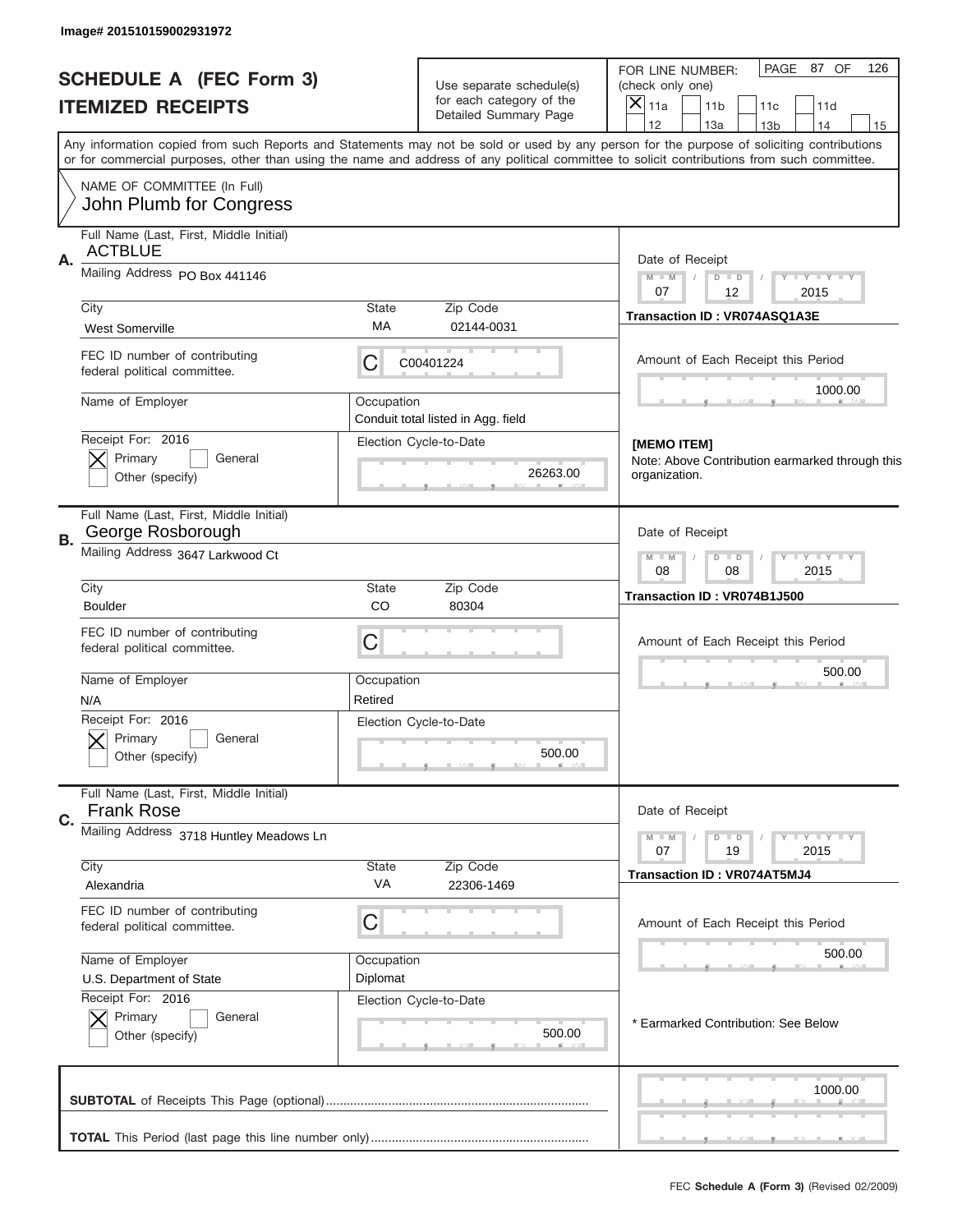| Image# 201510159002931973                                                                                                                                                                                                                                                               |                    |                                                              |                                                                       |                                           |
|-----------------------------------------------------------------------------------------------------------------------------------------------------------------------------------------------------------------------------------------------------------------------------------------|--------------------|--------------------------------------------------------------|-----------------------------------------------------------------------|-------------------------------------------|
| <b>SCHEDULE A (FEC Form 3)</b>                                                                                                                                                                                                                                                          |                    | Use separate schedule(s)<br>for each category of the         | FOR LINE NUMBER:<br>(check only one)                                  | PAGE 88 OF<br>126                         |
| <b>ITEMIZED RECEIPTS</b>                                                                                                                                                                                                                                                                |                    | Detailed Summary Page                                        | $\overline{X} _{11a}$<br>11 <sub>b</sub><br>12<br>13a                 | 11c<br>11d<br>14<br>13 <sub>b</sub><br>15 |
| Any information copied from such Reports and Statements may not be sold or used by any person for the purpose of soliciting contributions<br>or for commercial purposes, other than using the name and address of any political committee to solicit contributions from such committee. |                    |                                                              |                                                                       |                                           |
| NAME OF COMMITTEE (In Full)<br>John Plumb for Congress                                                                                                                                                                                                                                  |                    |                                                              |                                                                       |                                           |
| Full Name (Last, First, Middle Initial)                                                                                                                                                                                                                                                 |                    |                                                              |                                                                       |                                           |
| <b>ACTBLUE</b><br>Α.                                                                                                                                                                                                                                                                    |                    |                                                              | Date of Receipt                                                       |                                           |
| Mailing Address PO Box 441146                                                                                                                                                                                                                                                           |                    |                                                              | $M$ M<br>$D$ $D$<br>07<br>19                                          | Y FY FY FY<br>2015                        |
| City                                                                                                                                                                                                                                                                                    | State              | Zip Code                                                     | <b>Transaction ID: VR074AT5MJ4E</b>                                   |                                           |
| <b>West Somerville</b>                                                                                                                                                                                                                                                                  | МA                 | 02144-0031                                                   |                                                                       |                                           |
| FEC ID number of contributing<br>federal political committee.                                                                                                                                                                                                                           | С                  | C00401224                                                    | Amount of Each Receipt this Period                                    |                                           |
| Name of Employer                                                                                                                                                                                                                                                                        | Occupation         |                                                              |                                                                       | 500.00                                    |
| Receipt For: 2016                                                                                                                                                                                                                                                                       |                    | Conduit total listed in Agg. field<br>Election Cycle-to-Date |                                                                       |                                           |
| Primary<br>General                                                                                                                                                                                                                                                                      |                    |                                                              | <b>IMEMO ITEM1</b><br>Note: Above Contribution earmarked through this |                                           |
| Other (specify)                                                                                                                                                                                                                                                                         |                    | 26263.00                                                     | organization.                                                         |                                           |
| Full Name (Last, First, Middle Initial)<br>Katheryn Rosen<br>В.                                                                                                                                                                                                                         |                    |                                                              | Date of Receipt                                                       |                                           |
| Mailing Address 100 riverside drive                                                                                                                                                                                                                                                     |                    |                                                              | $D$ $D$<br>$M - M$                                                    | $Y - Y - Y - Y - Y$                       |
| apt 18c<br>City                                                                                                                                                                                                                                                                         | State              | Zip Code                                                     | 09<br>17                                                              | 2015                                      |
| New York                                                                                                                                                                                                                                                                                | NY                 | 10024                                                        | Transaction ID: VR074C7WA92                                           |                                           |
| FEC ID number of contributing<br>federal political committee.                                                                                                                                                                                                                           | C                  |                                                              | Amount of Each Receipt this Period                                    |                                           |
| Name of Employer                                                                                                                                                                                                                                                                        | Occupation         |                                                              |                                                                       | 2700.00                                   |
| <b>BlackRock Solutions</b>                                                                                                                                                                                                                                                              | Consultant         |                                                              |                                                                       |                                           |
| Receipt For: 2016<br>General<br>Primary                                                                                                                                                                                                                                                 |                    | Election Cycle-to-Date                                       |                                                                       |                                           |
| Other (specify)                                                                                                                                                                                                                                                                         |                    | 2700.00                                                      |                                                                       |                                           |
| Full Name (Last, First, Middle Initial)                                                                                                                                                                                                                                                 |                    |                                                              |                                                                       |                                           |
| <b>Todd Rosenblum</b><br>C.                                                                                                                                                                                                                                                             |                    |                                                              | Date of Receipt                                                       |                                           |
| Mailing Address 1958 Valleywood Road                                                                                                                                                                                                                                                    |                    |                                                              | $D$ $D$<br>$M - M$<br>19<br>09                                        | <b>LYLYLY</b><br>2015                     |
| City<br>Mc LeanMcLean                                                                                                                                                                                                                                                                   | <b>State</b><br>VA | Zip Code<br>22101                                            | Transaction ID: VR074C809A0                                           |                                           |
| FEC ID number of contributing                                                                                                                                                                                                                                                           |                    |                                                              |                                                                       |                                           |
| federal political committee.                                                                                                                                                                                                                                                            | C                  |                                                              | Amount of Each Receipt this Period                                    |                                           |
| Name of Employer                                                                                                                                                                                                                                                                        | Occupation         |                                                              |                                                                       | 500.00                                    |
| <b>IBM</b>                                                                                                                                                                                                                                                                              |                    | <b>Business Development</b>                                  |                                                                       |                                           |
| Receipt For: 2016<br>Primary<br>General                                                                                                                                                                                                                                                 |                    | Election Cycle-to-Date                                       |                                                                       |                                           |
| Other (specify)                                                                                                                                                                                                                                                                         |                    | 500.00                                                       |                                                                       |                                           |
|                                                                                                                                                                                                                                                                                         |                    |                                                              |                                                                       | 3200.00                                   |
|                                                                                                                                                                                                                                                                                         |                    |                                                              |                                                                       |                                           |
|                                                                                                                                                                                                                                                                                         |                    |                                                              |                                                                       |                                           |
|                                                                                                                                                                                                                                                                                         |                    |                                                              |                                                                       | FEC Schedule A (Form 3) (Revised 02/2009) |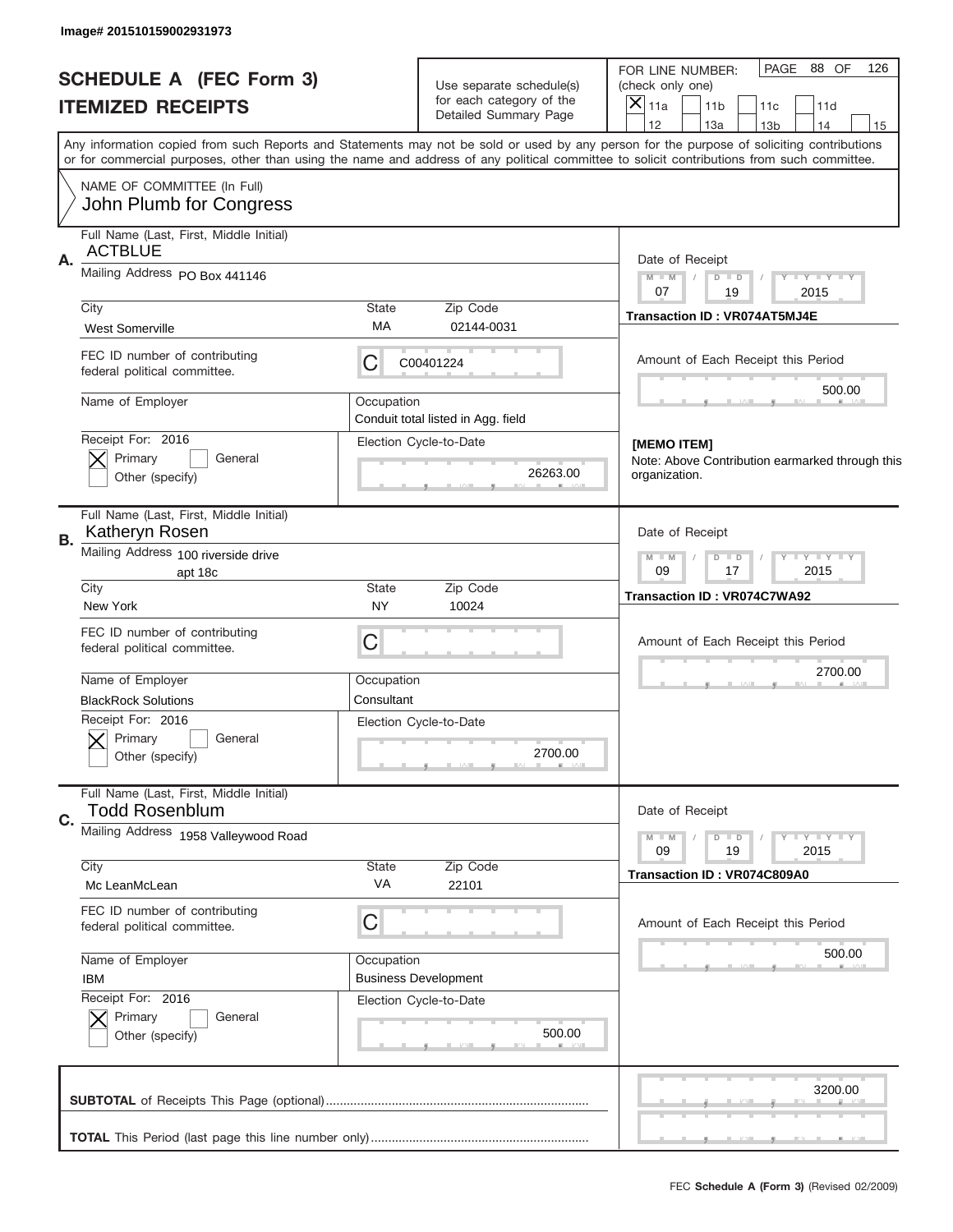|    | Image# 201510159002931974                                         |                                                           |                                                   |                                                                                                                                                                                                                                                                                                                                     |
|----|-------------------------------------------------------------------|-----------------------------------------------------------|---------------------------------------------------|-------------------------------------------------------------------------------------------------------------------------------------------------------------------------------------------------------------------------------------------------------------------------------------------------------------------------------------|
|    | <b>SCHEDULE A (FEC Form 3)</b>                                    |                                                           | Use separate schedule(s)                          | PAGE<br>89 OF<br>126<br>FOR LINE NUMBER:<br>(check only one)                                                                                                                                                                                                                                                                        |
|    | <b>ITEMIZED RECEIPTS</b>                                          |                                                           | for each category of the<br>Detailed Summary Page | $\overline{X} _{11a}$<br>11 <sub>b</sub><br>11c<br>11d                                                                                                                                                                                                                                                                              |
|    |                                                                   |                                                           |                                                   | 12<br>13a<br>14<br>13 <sub>b</sub><br>15<br>Any information copied from such Reports and Statements may not be sold or used by any person for the purpose of soliciting contributions<br>or for commercial purposes, other than using the name and address of any political committee to solicit contributions from such committee. |
|    | NAME OF COMMITTEE (In Full)<br>John Plumb for Congress            |                                                           |                                                   |                                                                                                                                                                                                                                                                                                                                     |
| Α. | Full Name (Last, First, Middle Initial)<br><b>Tracey Ross</b>     |                                                           |                                                   | Date of Receipt                                                                                                                                                                                                                                                                                                                     |
|    | Mailing Address 3220 17th street, NW #401B                        |                                                           |                                                   | <b>LEY LEY LEY</b><br>$M - M$<br>$D$ $D$<br>09<br>29<br>2015                                                                                                                                                                                                                                                                        |
|    | City<br>Washington                                                | <b>State</b><br>DC                                        | Zip Code<br>20010                                 | <b>Transaction ID: VR074CCMGT6</b>                                                                                                                                                                                                                                                                                                  |
|    | FEC ID number of contributing<br>federal political committee.     | C                                                         |                                                   | Amount of Each Receipt this Period                                                                                                                                                                                                                                                                                                  |
|    | Name of Employer<br><b>Center for American Progress</b>           | Occupation<br><b>Policy Analyst</b>                       |                                                   | 250.00                                                                                                                                                                                                                                                                                                                              |
|    | Receipt For: 2016<br>Primary<br>General<br>Other (specify)        |                                                           | Election Cycle-to-Date<br>250.00                  |                                                                                                                                                                                                                                                                                                                                     |
| В. | Full Name (Last, First, Middle Initial)<br>Don Rychnowski         |                                                           |                                                   | Date of Receipt                                                                                                                                                                                                                                                                                                                     |
|    | Mailing Address 1399 Braley Hill Rd                               | <b>LY LY LY</b><br>$M - M$<br>$D$ $D$<br>09<br>30<br>2015 |                                                   |                                                                                                                                                                                                                                                                                                                                     |
|    | City<br>Frewsburg                                                 | <b>State</b><br><b>NY</b>                                 | Zip Code<br>14738-9612                            | <b>Transaction ID: VR074CERXN9</b>                                                                                                                                                                                                                                                                                                  |
|    | FEC ID number of contributing<br>federal political committee.     | С                                                         |                                                   | Amount of Each Receipt this Period                                                                                                                                                                                                                                                                                                  |
|    | Name of Employer<br>N/A                                           | Occupation<br>Retired                                     |                                                   | 300.00                                                                                                                                                                                                                                                                                                                              |
|    | Receipt For: 2016<br>General<br>Primary<br>Other (specify)        |                                                           | Election Cycle-to-Date<br>300.00                  |                                                                                                                                                                                                                                                                                                                                     |
| C. | Full Name (Last, First, Middle Initial)<br><b>Kenneth Salazar</b> |                                                           |                                                   | Date of Receipt                                                                                                                                                                                                                                                                                                                     |
|    | Mailing Address 5140 Chase Street                                 |                                                           |                                                   | <b>LYLYLY</b><br>$M - M$<br>$D$ $D$<br>29<br>2015<br>09                                                                                                                                                                                                                                                                             |
|    | City<br>Denver                                                    | <b>State</b><br>CO                                        | Zip Code<br>80212                                 | <b>Transaction ID: VR074CCMVJ8</b>                                                                                                                                                                                                                                                                                                  |
|    | FEC ID number of contributing<br>federal political committee.     | С                                                         |                                                   | Amount of Each Receipt this Period                                                                                                                                                                                                                                                                                                  |
|    | Name of Employer<br>WilmerHale                                    | Occupation<br>Attorney                                    |                                                   | 500.00                                                                                                                                                                                                                                                                                                                              |
|    | Receipt For: 2016<br>Primary<br>General<br>Other (specify)        |                                                           | Election Cycle-to-Date<br>500.00                  |                                                                                                                                                                                                                                                                                                                                     |
|    |                                                                   |                                                           |                                                   |                                                                                                                                                                                                                                                                                                                                     |
|    |                                                                   |                                                           |                                                   | 1050.00                                                                                                                                                                                                                                                                                                                             |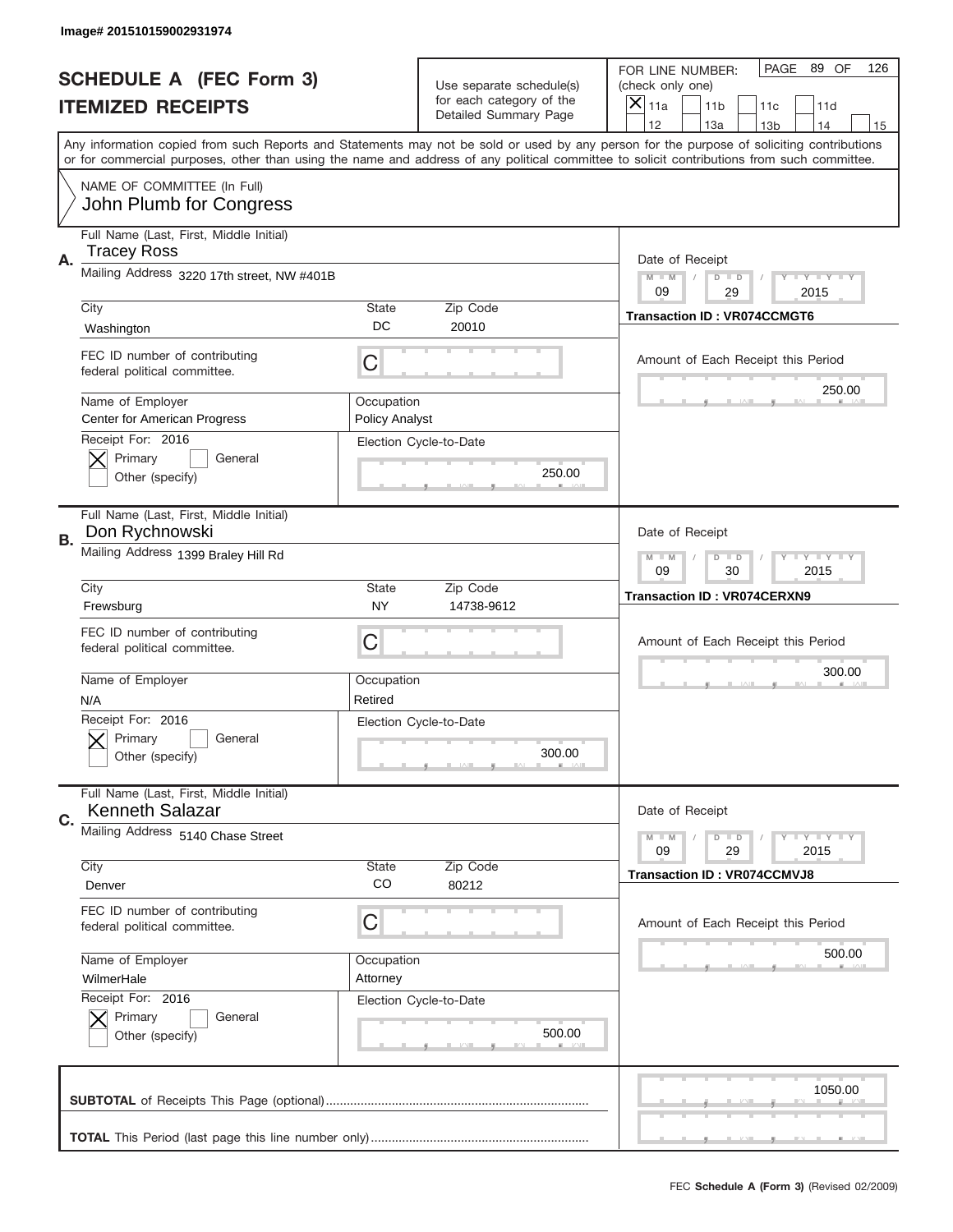|    | Image# 201510159002931975                                        |                                                           |                                                          |                                                                                                                                                                                                                                                                                                                                     |
|----|------------------------------------------------------------------|-----------------------------------------------------------|----------------------------------------------------------|-------------------------------------------------------------------------------------------------------------------------------------------------------------------------------------------------------------------------------------------------------------------------------------------------------------------------------------|
|    | <b>SCHEDULE A (FEC Form 3)</b>                                   |                                                           | Use separate schedule(s)                                 | PAGE<br>90 OF<br>126<br>FOR LINE NUMBER:<br>(check only one)                                                                                                                                                                                                                                                                        |
|    | <b>ITEMIZED RECEIPTS</b>                                         |                                                           | for each category of the<br><b>Detailed Summary Page</b> | $\boldsymbol{\times}$<br>11a<br>11 <sub>b</sub><br>11c<br>11d                                                                                                                                                                                                                                                                       |
|    |                                                                  |                                                           |                                                          | 12<br>13a<br>14<br>13 <sub>b</sub><br>15<br>Any information copied from such Reports and Statements may not be sold or used by any person for the purpose of soliciting contributions<br>or for commercial purposes, other than using the name and address of any political committee to solicit contributions from such committee. |
|    | NAME OF COMMITTEE (In Full)<br>John Plumb for Congress           |                                                           |                                                          |                                                                                                                                                                                                                                                                                                                                     |
| Α. | Full Name (Last, First, Middle Initial)<br>Sambhay Sankar        |                                                           |                                                          | Date of Receipt                                                                                                                                                                                                                                                                                                                     |
|    | Mailing Address 3020 Rodman St NW                                |                                                           |                                                          | $M - M$<br><b>LYLYLY</b><br>$D$ $D$<br>08<br>10<br>2015                                                                                                                                                                                                                                                                             |
|    | City<br>Washington                                               | State<br>DC                                               | Zip Code<br>20008-3149                                   | Transaction ID: VR074B1JXV5                                                                                                                                                                                                                                                                                                         |
|    | FEC ID number of contributing<br>federal political committee.    | C                                                         |                                                          | Amount of Each Receipt this Period                                                                                                                                                                                                                                                                                                  |
|    | Name of Employer<br><b>General Electric</b>                      | Occupation<br>Attorney                                    |                                                          | 2700.00                                                                                                                                                                                                                                                                                                                             |
|    | Receipt For: 2016<br>Primary<br>General<br>Other (specify)       |                                                           | Election Cycle-to-Date<br>3000.00                        |                                                                                                                                                                                                                                                                                                                                     |
| В. | Full Name (Last, First, Middle Initial)<br>Sambhav Sankar        |                                                           |                                                          | Date of Receipt                                                                                                                                                                                                                                                                                                                     |
|    | Mailing Address 3020 Rodman St NW                                | <b>LY LY LY</b><br>$M - M$<br>$D$ $D$<br>08<br>10<br>2015 |                                                          |                                                                                                                                                                                                                                                                                                                                     |
|    | City<br>Washington                                               | <b>State</b><br>DC                                        | Zip Code<br>20008-3149                                   | Transaction ID: VR074B59N44                                                                                                                                                                                                                                                                                                         |
|    | FEC ID number of contributing<br>federal political committee.    | C                                                         |                                                          | Amount of Each Receipt this Period                                                                                                                                                                                                                                                                                                  |
|    | Name of Employer<br><b>General Electric</b>                      | Occupation<br>Attorney                                    |                                                          | 300.00                                                                                                                                                                                                                                                                                                                              |
|    | Receipt For: 2016<br>Primary<br>General<br>Other (specify)       |                                                           | Election Cycle-to-Date<br>3000.00                        |                                                                                                                                                                                                                                                                                                                                     |
| C. | Full Name (Last, First, Middle Initial)<br><b>Chris Saunders</b> |                                                           |                                                          | Date of Receipt                                                                                                                                                                                                                                                                                                                     |
|    | Mailing Address 3343 Corte Panorama                              |                                                           |                                                          | <b>LYLYLY</b><br>$M - M$<br>$D$ $D$<br>31<br>2015<br>08                                                                                                                                                                                                                                                                             |
|    | City<br>Carlsbad                                                 | <b>State</b><br>CA                                        | Zip Code<br>92009                                        | <b>Transaction ID: VR074BPADF5</b>                                                                                                                                                                                                                                                                                                  |
|    | FEC ID number of contributing<br>federal political committee.    | С                                                         |                                                          | Amount of Each Receipt this Period                                                                                                                                                                                                                                                                                                  |
|    | Name of Employer<br>N/A                                          | Occupation<br>Not Employed                                |                                                          | 1000.00                                                                                                                                                                                                                                                                                                                             |
|    | Receipt For: 2016<br>Primary<br>General<br>Other (specify)       |                                                           | Election Cycle-to-Date<br>1000.00                        |                                                                                                                                                                                                                                                                                                                                     |
|    |                                                                  |                                                           |                                                          | 4000.00                                                                                                                                                                                                                                                                                                                             |
|    |                                                                  |                                                           |                                                          |                                                                                                                                                                                                                                                                                                                                     |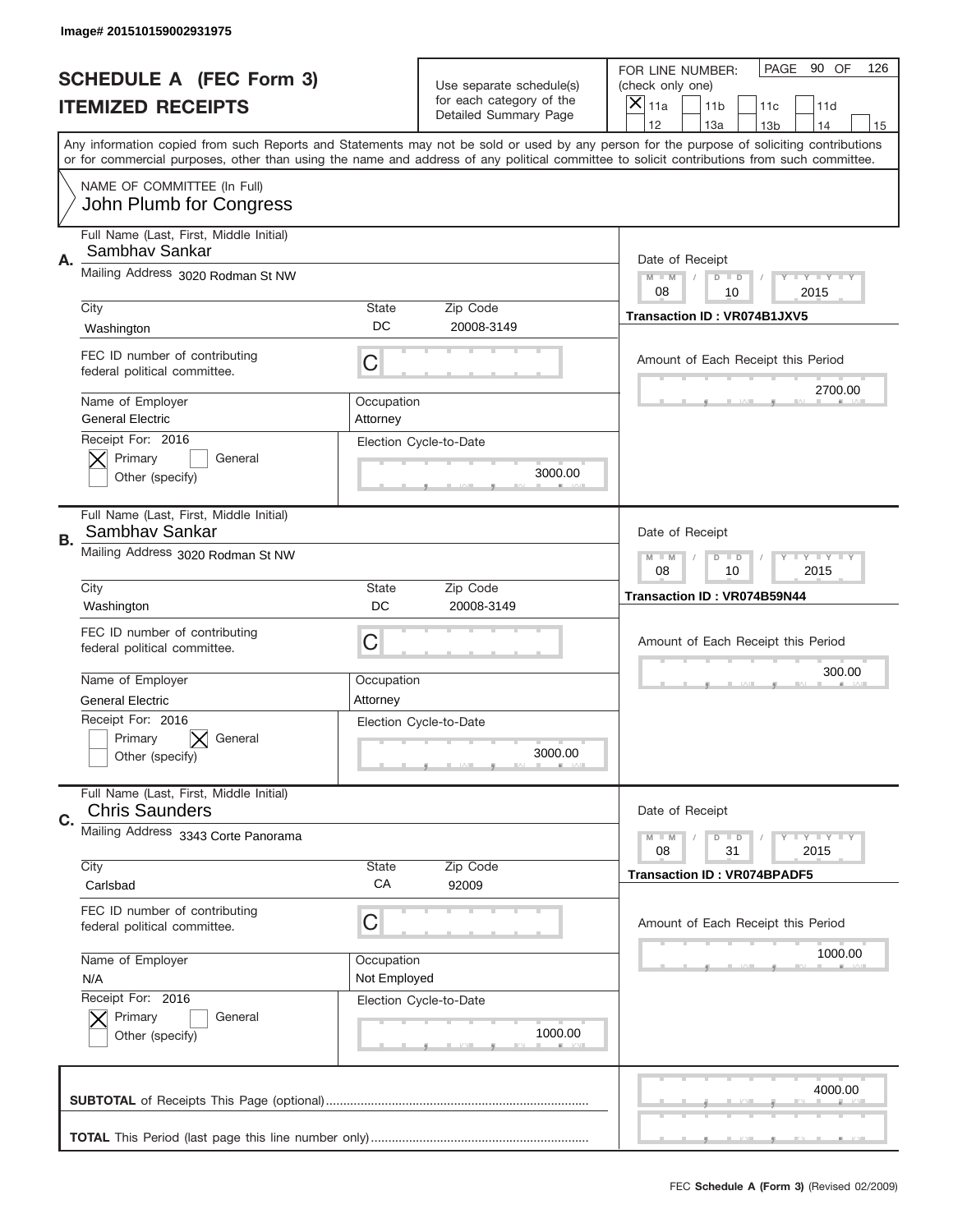|    | Image# 201510159002931976                                     |                                                           |                                                   |                                                                                                                                                                                                                                                                                                                                     |
|----|---------------------------------------------------------------|-----------------------------------------------------------|---------------------------------------------------|-------------------------------------------------------------------------------------------------------------------------------------------------------------------------------------------------------------------------------------------------------------------------------------------------------------------------------------|
|    | <b>SCHEDULE A (FEC Form 3)</b>                                |                                                           | Use separate schedule(s)                          | PAGE 91 OF<br>126<br>FOR LINE NUMBER:<br>(check only one)                                                                                                                                                                                                                                                                           |
|    | <b>ITEMIZED RECEIPTS</b>                                      |                                                           | for each category of the<br>Detailed Summary Page | $\overline{X} _{11a}$<br>11 <sub>b</sub><br>11c<br>11d                                                                                                                                                                                                                                                                              |
|    |                                                               |                                                           |                                                   | 12<br>13a<br>14<br>13 <sub>b</sub><br>15<br>Any information copied from such Reports and Statements may not be sold or used by any person for the purpose of soliciting contributions<br>or for commercial purposes, other than using the name and address of any political committee to solicit contributions from such committee. |
|    | NAME OF COMMITTEE (In Full)<br>John Plumb for Congress        |                                                           |                                                   |                                                                                                                                                                                                                                                                                                                                     |
| Α. | Full Name (Last, First, Middle Initial)<br>Ravi K Sawhney     |                                                           |                                                   | Date of Receipt                                                                                                                                                                                                                                                                                                                     |
|    | Mailing Address 3830 10th St NW                               |                                                           |                                                   | <b>LYLYLY</b><br>$M - M$<br>$D$ $D$<br>09<br>23<br>2015                                                                                                                                                                                                                                                                             |
|    | City<br>Washington                                            | State<br>DC                                               | Zip Code<br>20011-5708                            | <b>Transaction ID: VR074CB9YE1</b>                                                                                                                                                                                                                                                                                                  |
|    | FEC ID number of contributing<br>federal political committee. | С                                                         |                                                   | Amount of Each Receipt this Period<br>250.00                                                                                                                                                                                                                                                                                        |
|    | Name of Employer<br><b>RKS Design</b>                         | Occupation<br>CEO                                         |                                                   |                                                                                                                                                                                                                                                                                                                                     |
|    | Receipt For: 2016<br>Primary<br>General<br>Other (specify)    |                                                           | Election Cycle-to-Date<br>250.00                  |                                                                                                                                                                                                                                                                                                                                     |
| В. | Full Name (Last, First, Middle Initial)<br>Chris B. Schaffer  |                                                           |                                                   | Date of Receipt                                                                                                                                                                                                                                                                                                                     |
|    | Mailing Address 1291 Taughannock Blvd.                        | <b>LY LY LY</b><br>$M - M$<br>$D$ $D$<br>09<br>30<br>2015 |                                                   |                                                                                                                                                                                                                                                                                                                                     |
|    | City<br>Ithaca                                                | <b>State</b><br>NY                                        | Zip Code<br>14850                                 | Transaction ID: VR074CD9Q75                                                                                                                                                                                                                                                                                                         |
|    | FEC ID number of contributing<br>federal political committee. | С                                                         |                                                   | Amount of Each Receipt this Period                                                                                                                                                                                                                                                                                                  |
|    | Name of Employer<br><b>Cornell University</b>                 | Occupation<br>Professor                                   |                                                   | 500.00                                                                                                                                                                                                                                                                                                                              |
|    | Receipt For: 2016                                             |                                                           |                                                   |                                                                                                                                                                                                                                                                                                                                     |
|    | General<br>Primary<br>Other (specify)                         | Election Cycle-to-Date                                    | 500.00                                            |                                                                                                                                                                                                                                                                                                                                     |
| C. | Full Name (Last, First, Middle Initial)<br>Sandra Schifano    |                                                           |                                                   | Date of Receipt                                                                                                                                                                                                                                                                                                                     |
|    | Mailing Address 1352 Orr St                                   |                                                           |                                                   | <b>LYLYLY</b><br>$M - M$<br>$D$ $D$<br>09<br>2015<br>30                                                                                                                                                                                                                                                                             |
|    | City<br>Jamestown                                             | <b>State</b><br>NY.                                       | Zip Code<br>14701-9490                            | <b>Transaction ID: VR074CERYY1</b>                                                                                                                                                                                                                                                                                                  |
|    | FEC ID number of contributing<br>federal political committee. | С                                                         |                                                   | Amount of Each Receipt this Period                                                                                                                                                                                                                                                                                                  |
|    | Name of Employer<br>Thomas V. Siderits, RPH                   | Occupation<br>Pharmacist                                  |                                                   | 1000.00                                                                                                                                                                                                                                                                                                                             |
|    | Receipt For: 2016<br>Primary<br>General<br>Other (specify)    |                                                           | Election Cycle-to-Date<br>1000.00                 |                                                                                                                                                                                                                                                                                                                                     |
|    |                                                               |                                                           |                                                   | 1750.00                                                                                                                                                                                                                                                                                                                             |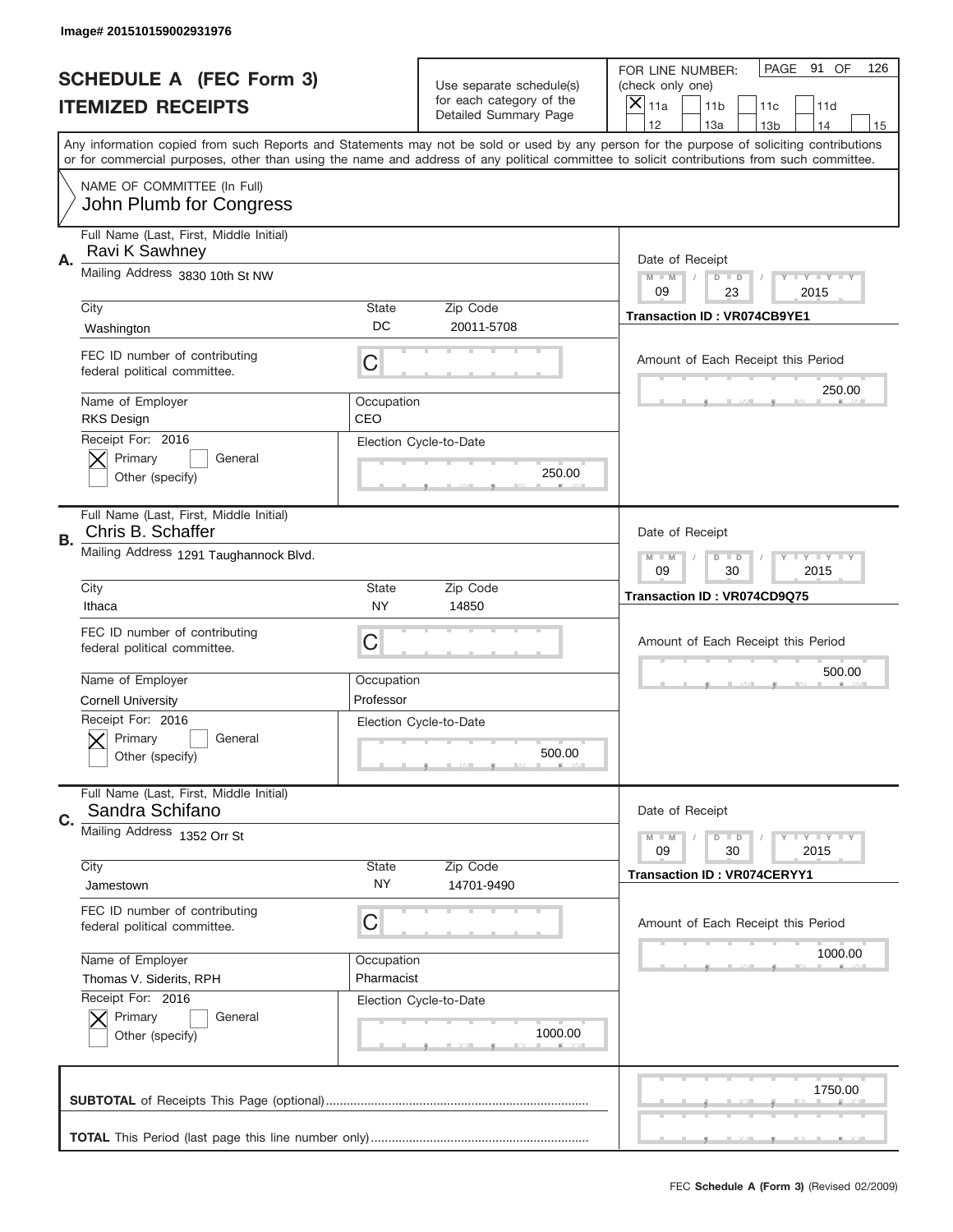|    | Image# 201510159002931977                                       |                      |                                                      |                                                                                                                                                                                       |
|----|-----------------------------------------------------------------|----------------------|------------------------------------------------------|---------------------------------------------------------------------------------------------------------------------------------------------------------------------------------------|
|    | <b>SCHEDULE A (FEC Form 3)</b>                                  |                      | Use separate schedule(s)<br>for each category of the | PAGE 92 OF<br>126<br>FOR LINE NUMBER:<br>(check only one)                                                                                                                             |
|    | <b>ITEMIZED RECEIPTS</b>                                        |                      | Detailed Summary Page                                | ×<br>11a<br>11 <sub>b</sub><br>11c<br>11d                                                                                                                                             |
|    |                                                                 |                      |                                                      | 12<br>13a<br>14<br>13 <sub>b</sub><br>15<br>Any information copied from such Reports and Statements may not be sold or used by any person for the purpose of soliciting contributions |
|    |                                                                 |                      |                                                      | or for commercial purposes, other than using the name and address of any political committee to solicit contributions from such committee.                                            |
|    | NAME OF COMMITTEE (In Full)<br>John Plumb for Congress          |                      |                                                      |                                                                                                                                                                                       |
| Α. | Full Name (Last, First, Middle Initial)<br><b>Ray Schlather</b> |                      |                                                      | Date of Receipt                                                                                                                                                                       |
|    | Mailing Address 201 Sunrise Road                                |                      |                                                      | $M - M$<br><b>LYLYLY</b><br>$D$ $D$<br>09<br>28<br>2015                                                                                                                               |
|    | City                                                            | State                | Zip Code                                             | Transaction ID: VR074CCK2H7                                                                                                                                                           |
|    | Ithaca                                                          | ΝY                   | 14850                                                |                                                                                                                                                                                       |
|    | FEC ID number of contributing<br>federal political committee.   | C                    |                                                      | Amount of Each Receipt this Period                                                                                                                                                    |
|    | Name of Employer<br>Schlather, Stumbar, Parks & Salk, LLP       | Occupation<br>Lawyer |                                                      | 250.00                                                                                                                                                                                |
|    | Receipt For: 2016<br>Primary<br>General<br>Other (specify)      |                      | Election Cycle-to-Date<br>250.00                     |                                                                                                                                                                                       |
| В. | Full Name (Last, First, Middle Initial)<br><b>Robert Schor</b>  |                      |                                                      | Date of Receipt                                                                                                                                                                       |
|    | Mailing Address 10 Ambassador Drive                             |                      |                                                      | $M$ M<br><b>LYLYLY</b><br>$D$ $D$<br>09<br>27<br>2015                                                                                                                                 |
|    | City<br>Rochester                                               | State<br><b>NY</b>   | Zip Code<br>14610-3407                               | Transaction ID: VR074CC6J79                                                                                                                                                           |
|    | FEC ID number of contributing<br>federal political committee.   | C                    |                                                      | Amount of Each Receipt this Period                                                                                                                                                    |
|    | Name of Employer                                                | Occupation           |                                                      | 600.00                                                                                                                                                                                |
|    | University of Rochester                                         | Faculty              |                                                      |                                                                                                                                                                                       |
|    |                                                                 |                      |                                                      |                                                                                                                                                                                       |
|    | Receipt For: 2016<br>General<br>Primary<br>Other (specify)      |                      | Election Cycle-to-Date<br>600.00                     |                                                                                                                                                                                       |
| C. | Full Name (Last, First, Middle Initial)<br>lan Schuler          |                      |                                                      | Date of Receipt                                                                                                                                                                       |
|    | Mailing Address 1431 Decatur Ave                                |                      |                                                      | <b>LY LY LY</b><br>$M - M$<br>$D$ $D$<br>09<br>22<br>2015                                                                                                                             |
|    | City                                                            | <b>State</b>         | Zip Code                                             |                                                                                                                                                                                       |
|    | Washington                                                      | DC                   | 20001                                                | Transaction ID: VR074C96HJ7                                                                                                                                                           |
|    | FEC ID number of contributing<br>federal political committee.   | C                    |                                                      | Amount of Each Receipt this Period                                                                                                                                                    |
|    | Name of Employer                                                | Occupation           |                                                      | 250.00                                                                                                                                                                                |
|    | Development Seed                                                | CEO                  |                                                      |                                                                                                                                                                                       |
|    | Receipt For: 2016<br>Primary<br>General<br>Other (specify)      |                      | Election Cycle-to-Date<br>250.00                     |                                                                                                                                                                                       |
|    |                                                                 |                      |                                                      | 1100.00                                                                                                                                                                               |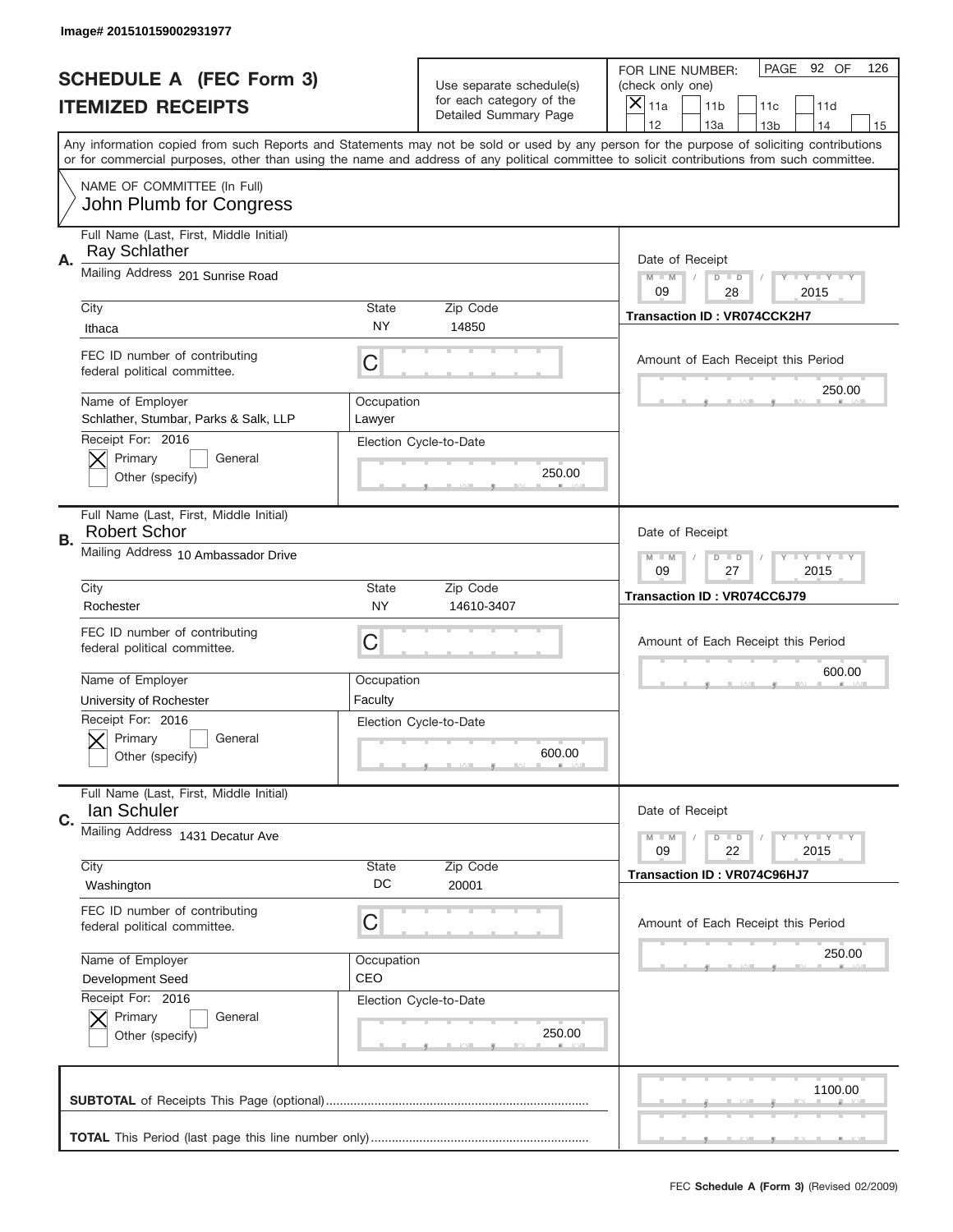|           | Image# 201510159002931978                                       |                                                         |                                                      |                                                                                                                                                                                                                                                                                                                               |
|-----------|-----------------------------------------------------------------|---------------------------------------------------------|------------------------------------------------------|-------------------------------------------------------------------------------------------------------------------------------------------------------------------------------------------------------------------------------------------------------------------------------------------------------------------------------|
|           | <b>SCHEDULE A (FEC Form 3)</b>                                  |                                                         | Use separate schedule(s)<br>for each category of the | PAGE 93 OF<br>126<br>FOR LINE NUMBER:<br>(check only one)                                                                                                                                                                                                                                                                     |
|           | <b>ITEMIZED RECEIPTS</b>                                        |                                                         | Detailed Summary Page                                | ×<br>11a<br>11 <sub>b</sub><br>11c<br>11d<br>12                                                                                                                                                                                                                                                                               |
|           |                                                                 |                                                         |                                                      | 13a<br>14<br>13 <sub>b</sub><br>15<br>Any information copied from such Reports and Statements may not be sold or used by any person for the purpose of soliciting contributions<br>or for commercial purposes, other than using the name and address of any political committee to solicit contributions from such committee. |
|           | NAME OF COMMITTEE (In Full)<br>John Plumb for Congress          |                                                         |                                                      |                                                                                                                                                                                                                                                                                                                               |
| Α.        | Full Name (Last, First, Middle Initial)<br><b>Gudrun Scott</b>  |                                                         |                                                      | Date of Receipt                                                                                                                                                                                                                                                                                                               |
|           | Mailing Address 1759 Hawks Rd<br>Apt 602                        |                                                         |                                                      | $M - M$<br><b>LYLYLY</b><br>$D$ $D$<br>09<br>17<br>2015                                                                                                                                                                                                                                                                       |
|           | City                                                            | State                                                   | Zip Code                                             | Transaction ID: VR074CC8HG5                                                                                                                                                                                                                                                                                                   |
|           | Andover                                                         | NY                                                      | 14806-9636                                           |                                                                                                                                                                                                                                                                                                                               |
|           | FEC ID number of contributing<br>federal political committee.   | C                                                       |                                                      | Amount of Each Receipt this Period                                                                                                                                                                                                                                                                                            |
|           | Name of Employer<br>N/A                                         | Occupation<br>Retired                                   |                                                      | 500.00                                                                                                                                                                                                                                                                                                                        |
|           | Receipt For: 2016<br>Primary<br>General<br>Other (specify)      |                                                         | Election Cycle-to-Date<br>500.00                     |                                                                                                                                                                                                                                                                                                                               |
| <b>B.</b> | Full Name (Last, First, Middle Initial)<br>Diane H Shafer       |                                                         |                                                      | Date of Receipt                                                                                                                                                                                                                                                                                                               |
|           | Mailing Address 95 Teeter Rd                                    | $M - M$<br><b>LYLYLY</b><br>$D$ $D$<br>09<br>30<br>2015 |                                                      |                                                                                                                                                                                                                                                                                                                               |
|           | City<br>Ithaca                                                  | State<br><b>NY</b>                                      | Zip Code<br>14850-8507                               | <b>Transaction ID: VR074CENNE2</b>                                                                                                                                                                                                                                                                                            |
|           | FEC ID number of contributing<br>federal political committee.   | C                                                       |                                                      | Amount of Each Receipt this Period                                                                                                                                                                                                                                                                                            |
|           |                                                                 |                                                         |                                                      |                                                                                                                                                                                                                                                                                                                               |
|           | Name of Employer<br>N/A                                         | Occupation<br>Not Employed                              |                                                      | 1000.00                                                                                                                                                                                                                                                                                                                       |
|           | Receipt For: 2016<br>General<br>Primary<br>Other (specify)      |                                                         | Election Cycle-to-Date<br>1000.00                    |                                                                                                                                                                                                                                                                                                                               |
|           | Full Name (Last, First, Middle Initial)<br><b>Robin Shapiro</b> |                                                         |                                                      | Date of Receipt                                                                                                                                                                                                                                                                                                               |
| C.        | Mailing Address 111 W 89th St                                   |                                                         |                                                      | <b>LEY LEY LEY</b><br>$M - M$<br>$D$ $D$                                                                                                                                                                                                                                                                                      |
|           | Apt GA                                                          | State                                                   |                                                      | 09<br>22<br>2015                                                                                                                                                                                                                                                                                                              |
|           | City<br>New York                                                | <b>NY</b>                                               | Zip Code<br>10024-1950                               | Transaction ID: VR074C95YY2                                                                                                                                                                                                                                                                                                   |
|           | FEC ID number of contributing<br>federal political committee.   | С                                                       |                                                      | Amount of Each Receipt this Period                                                                                                                                                                                                                                                                                            |
|           | Name of Employer                                                | Occupation                                              |                                                      | 2700.00                                                                                                                                                                                                                                                                                                                       |
|           | <b>Novation Ventures</b>                                        | Executive                                               |                                                      |                                                                                                                                                                                                                                                                                                                               |
|           | Receipt For: 2016<br>Primary<br>General<br>Other (specify)      |                                                         | Election Cycle-to-Date<br>2700.00                    |                                                                                                                                                                                                                                                                                                                               |
|           |                                                                 |                                                         |                                                      | 4200.00                                                                                                                                                                                                                                                                                                                       |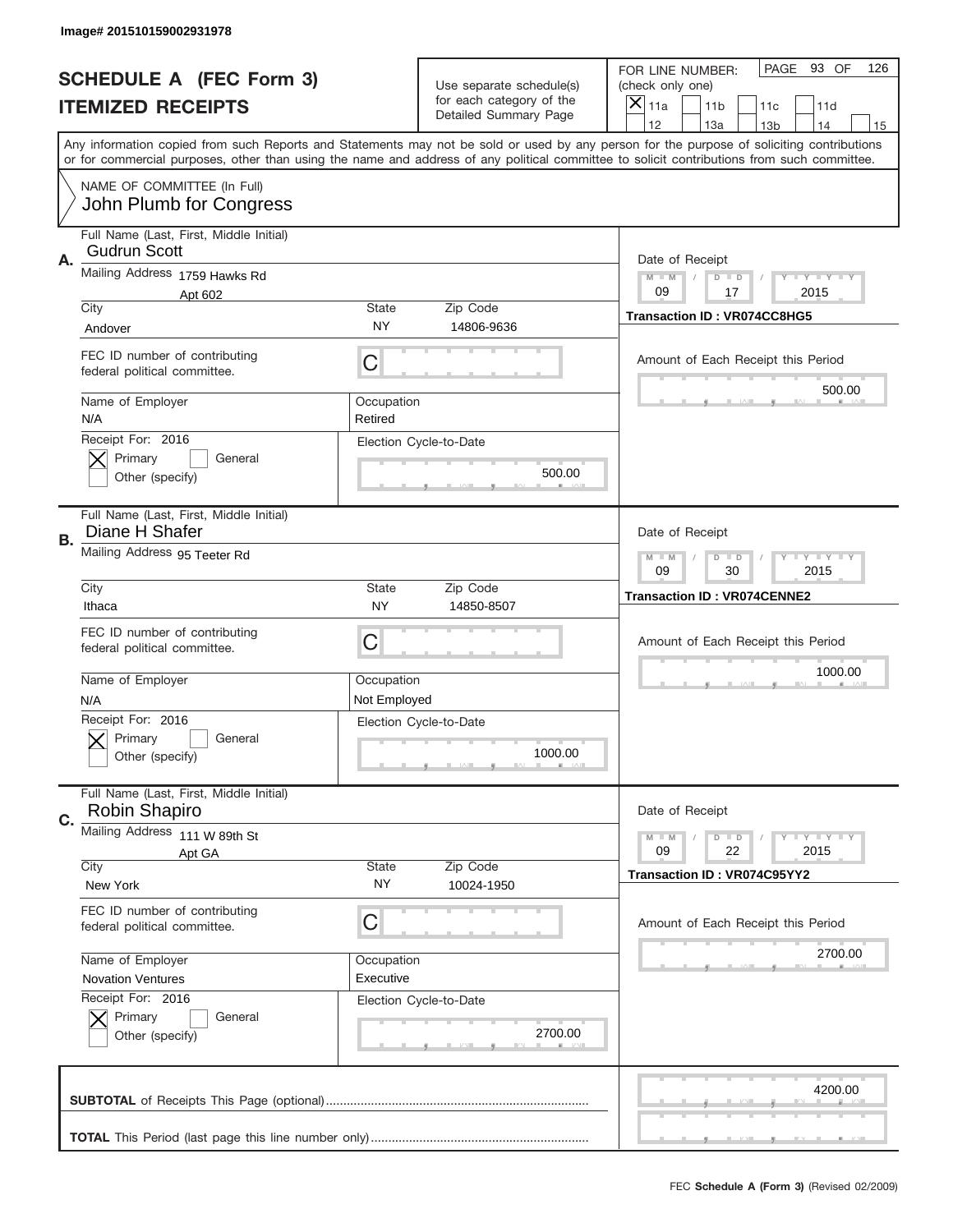|    | Image# 201510159002931979                                       |                            |                                                           |                                                                                                                                                                                                                                                                                         |
|----|-----------------------------------------------------------------|----------------------------|-----------------------------------------------------------|-----------------------------------------------------------------------------------------------------------------------------------------------------------------------------------------------------------------------------------------------------------------------------------------|
|    | <b>SCHEDULE A (FEC Form 3)</b>                                  |                            | Use separate schedule(s)<br>for each category of the      | PAGE<br>94 OF<br>126<br>FOR LINE NUMBER:<br>(check only one)                                                                                                                                                                                                                            |
|    | <b>ITEMIZED RECEIPTS</b>                                        |                            | Detailed Summary Page                                     | $\boldsymbol{\times}$<br>11a<br>11 <sub>b</sub><br>11c<br>11d<br>12<br>13a<br>14<br>13 <sub>b</sub><br>15                                                                                                                                                                               |
|    |                                                                 |                            |                                                           | Any information copied from such Reports and Statements may not be sold or used by any person for the purpose of soliciting contributions<br>or for commercial purposes, other than using the name and address of any political committee to solicit contributions from such committee. |
|    | NAME OF COMMITTEE (In Full)<br>John Plumb for Congress          |                            |                                                           |                                                                                                                                                                                                                                                                                         |
| Α. | Full Name (Last, First, Middle Initial)<br><b>Bushra Sheikh</b> |                            |                                                           | Date of Receipt                                                                                                                                                                                                                                                                         |
|    | Mailing Address 49 Estates Drive<br>Apt 90                      |                            |                                                           | <b>LYLYLY</b><br>$M - M$<br>$D$ $D$<br>09<br>30<br>2015                                                                                                                                                                                                                                 |
|    | City<br>Elmira                                                  | <b>State</b><br>NY         | Zip Code<br>14903                                         | Transaction ID: VR074CD90H5                                                                                                                                                                                                                                                             |
|    | FEC ID number of contributing<br>federal political committee.   | C                          |                                                           | Amount of Each Receipt this Period                                                                                                                                                                                                                                                      |
|    | Name of Employer<br>N/A                                         | Occupation<br>Not Employed |                                                           | 250.00                                                                                                                                                                                                                                                                                  |
|    | Receipt For: 2016<br>Primary<br>General<br>Other (specify)      |                            | Election Cycle-to-Date<br>250.00                          |                                                                                                                                                                                                                                                                                         |
| В. | Full Name (Last, First, Middle Initial)<br>Myra Shulman         |                            |                                                           | Date of Receipt                                                                                                                                                                                                                                                                         |
|    | Mailing Address 20 Tyler Rd                                     |                            | <b>LY LY LY</b><br>$M - M$<br>$D$ $D$<br>09<br>30<br>2015 |                                                                                                                                                                                                                                                                                         |
|    | City<br>Ithaca                                                  | <b>State</b><br><b>NY</b>  | Zip Code<br>14850-1478                                    | <b>Transaction ID: VR074CENNB8</b>                                                                                                                                                                                                                                                      |
|    | FEC ID number of contributing<br>federal political committee.   | C                          |                                                           | Amount of Each Receipt this Period                                                                                                                                                                                                                                                      |
|    | Name of Employer<br>N/A                                         | Occupation<br>Retired      |                                                           | 500.00                                                                                                                                                                                                                                                                                  |
|    | Receipt For: 2016<br>General<br>Primary<br>Other (specify)      |                            | Election Cycle-to-Date<br>500.00                          |                                                                                                                                                                                                                                                                                         |
| C. | Full Name (Last, First, Middle Initial)<br>Robert H. Silsbee    |                            |                                                           | Date of Receipt                                                                                                                                                                                                                                                                         |
|    | Mailing Address 433 Savage Farm Drive                           |                            |                                                           | <b>LY LY LY</b><br>$M - M$<br>$D$ $D$<br>09<br>2015<br>30                                                                                                                                                                                                                               |
|    | City<br>Ithaca                                                  | <b>State</b><br>NY.        | Zip Code<br>14850                                         | <b>Transaction ID: VR074CDA1T8</b>                                                                                                                                                                                                                                                      |
|    |                                                                 |                            |                                                           |                                                                                                                                                                                                                                                                                         |
|    | FEC ID number of contributing<br>federal political committee.   | С                          |                                                           | Amount of Each Receipt this Period                                                                                                                                                                                                                                                      |
|    | Name of Employer<br>N/A                                         | Occupation<br>Retired      |                                                           | 500.00                                                                                                                                                                                                                                                                                  |
|    | Receipt For: 2016<br>Primary<br>General<br>Other (specify)      |                            | Election Cycle-to-Date<br>500.00                          |                                                                                                                                                                                                                                                                                         |
|    |                                                                 |                            |                                                           | 1250.00                                                                                                                                                                                                                                                                                 |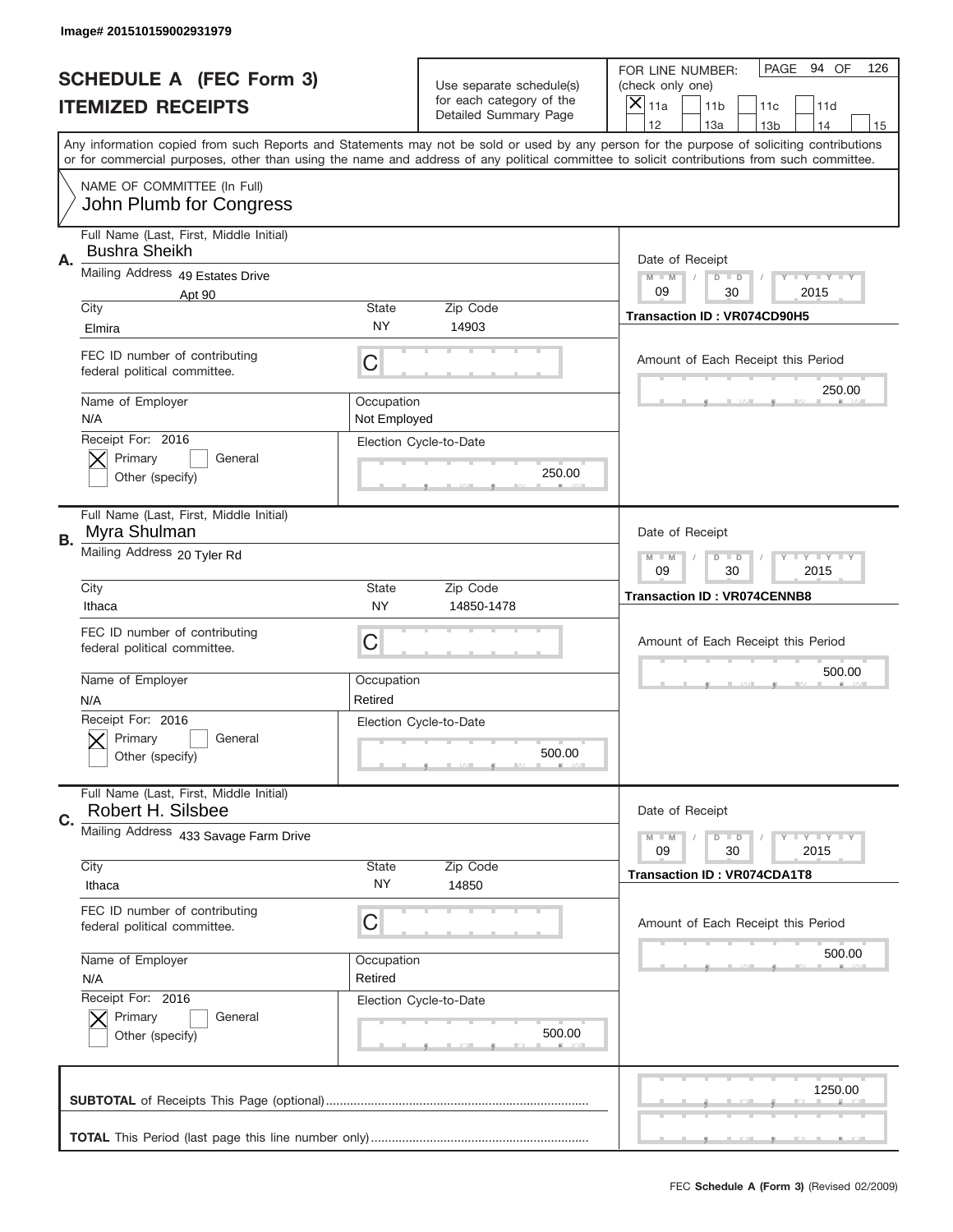|    | Image# 201510159002931980                                                          |                       |                                                      |                                                                                                                                                                                                                                                                                                                                     |
|----|------------------------------------------------------------------------------------|-----------------------|------------------------------------------------------|-------------------------------------------------------------------------------------------------------------------------------------------------------------------------------------------------------------------------------------------------------------------------------------------------------------------------------------|
|    | <b>SCHEDULE A (FEC Form 3)</b>                                                     |                       | Use separate schedule(s)<br>for each category of the | PAGE 95 OF<br>126<br>FOR LINE NUMBER:<br>(check only one)                                                                                                                                                                                                                                                                           |
|    | <b>ITEMIZED RECEIPTS</b>                                                           |                       | Detailed Summary Page                                | ×<br>11a<br>11 <sub>b</sub><br>11c<br>11d                                                                                                                                                                                                                                                                                           |
|    |                                                                                    |                       |                                                      | 12<br>13a<br>14<br>13 <sub>b</sub><br>15<br>Any information copied from such Reports and Statements may not be sold or used by any person for the purpose of soliciting contributions<br>or for commercial purposes, other than using the name and address of any political committee to solicit contributions from such committee. |
|    | NAME OF COMMITTEE (In Full)<br>John Plumb for Congress                             |                       |                                                      |                                                                                                                                                                                                                                                                                                                                     |
| Α. | Full Name (Last, First, Middle Initial)<br>Seymour Smidt                           |                       |                                                      | Date of Receipt                                                                                                                                                                                                                                                                                                                     |
|    | Mailing Address @2Fairway Dr                                                       |                       |                                                      | $M - M$<br><b>LYLYLY</b><br>$D$ $D$<br>08<br>28<br>2015                                                                                                                                                                                                                                                                             |
|    | City<br>Ithaca                                                                     | State<br><b>NY</b>    | Zip Code<br>14850                                    | <b>Transaction ID: VR074BP9AG0</b>                                                                                                                                                                                                                                                                                                  |
|    | FEC ID number of contributing<br>federal political committee.                      | C                     |                                                      | Amount of Each Receipt this Period<br>1000.00                                                                                                                                                                                                                                                                                       |
|    | Name of Employer<br>N/A                                                            | Occupation<br>Retired |                                                      |                                                                                                                                                                                                                                                                                                                                     |
|    | Receipt For: 2016<br>Primary<br>General<br>Other (specify)                         |                       | Election Cycle-to-Date<br>1000.00                    |                                                                                                                                                                                                                                                                                                                                     |
| В. | Full Name (Last, First, Middle Initial)<br>R J Smith                               |                       |                                                      | Date of Receipt                                                                                                                                                                                                                                                                                                                     |
|    | Mailing Address 930 Westminster St., NW                                            |                       |                                                      | $M$ M<br><b>LYLYLY</b><br>$D$ $D$<br>08<br>11<br>2015                                                                                                                                                                                                                                                                               |
|    | City<br>Washington                                                                 | State<br>DC           | Zip Code<br>20001                                    | Transaction ID: VR074B1K5F5                                                                                                                                                                                                                                                                                                         |
|    | FEC ID number of contributing<br>federal political committee.                      | C                     |                                                      | Amount of Each Receipt this Period                                                                                                                                                                                                                                                                                                  |
|    | Name of Employer                                                                   | Occupation            |                                                      | 250.00                                                                                                                                                                                                                                                                                                                              |
|    |                                                                                    |                       |                                                      |                                                                                                                                                                                                                                                                                                                                     |
|    | <b>US Government</b><br>Receipt For: 2016<br>General<br>Primary<br>Other (specify) | Attorney              | Election Cycle-to-Date<br>250.00                     |                                                                                                                                                                                                                                                                                                                                     |
| C. | Full Name (Last, First, Middle Initial)<br>Irene W Stein                           |                       |                                                      | Date of Receipt                                                                                                                                                                                                                                                                                                                     |
|    | Mailing Address 101 Brandywine Dr                                                  |                       |                                                      | <b>LY LY LY</b><br>$M - M$<br>$D$ $D$<br>09<br>2015<br>17                                                                                                                                                                                                                                                                           |
|    | City<br>Ithaca                                                                     | <b>State</b><br>NY.   | Zip Code<br>14850-1707                               | Transaction ID: VR074CC8HH3                                                                                                                                                                                                                                                                                                         |
|    | FEC ID number of contributing<br>federal political committee.                      | C                     |                                                      | Amount of Each Receipt this Period                                                                                                                                                                                                                                                                                                  |
|    | Name of Employer<br>N/A                                                            | Occupation<br>Retired |                                                      | 500.00                                                                                                                                                                                                                                                                                                                              |
|    | Receipt For: 2016<br>Primary<br>General<br>Other (specify)                         |                       | Election Cycle-to-Date<br>500.00                     |                                                                                                                                                                                                                                                                                                                                     |
|    |                                                                                    |                       |                                                      | 1750.00                                                                                                                                                                                                                                                                                                                             |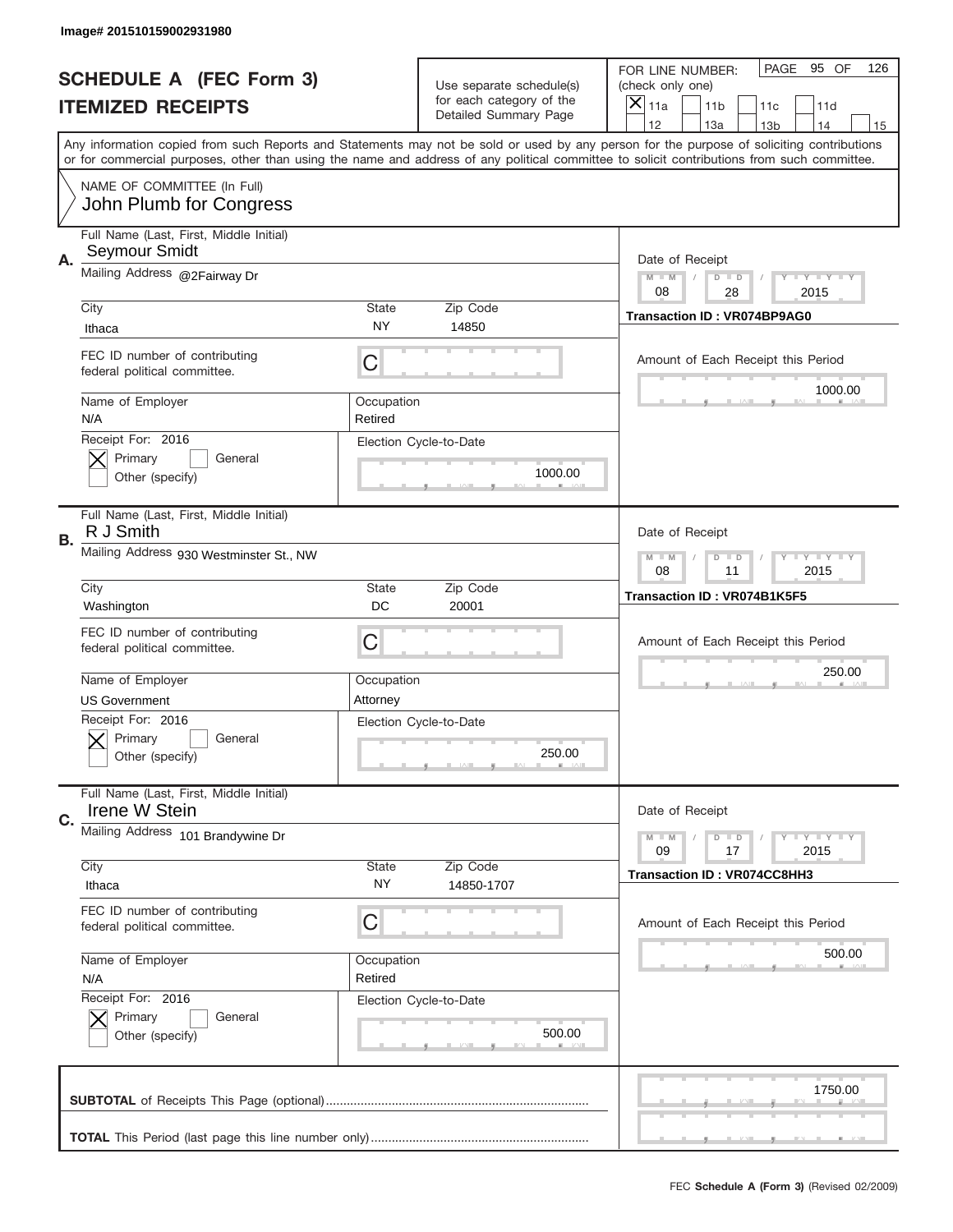|    | Image# 201510159002931981                                     |                         |                                                      |                                                                                                                                                                                                                                                                                                                                     |
|----|---------------------------------------------------------------|-------------------------|------------------------------------------------------|-------------------------------------------------------------------------------------------------------------------------------------------------------------------------------------------------------------------------------------------------------------------------------------------------------------------------------------|
|    | <b>SCHEDULE A (FEC Form 3)</b>                                |                         | Use separate schedule(s)<br>for each category of the | PAGE 96 OF<br>126<br>FOR LINE NUMBER:<br>(check only one)                                                                                                                                                                                                                                                                           |
|    | <b>ITEMIZED RECEIPTS</b>                                      |                         | Detailed Summary Page                                | ×<br>11a<br>11 <sub>b</sub><br>11c<br>11d                                                                                                                                                                                                                                                                                           |
|    |                                                               |                         |                                                      | 12<br>13a<br>14<br>13 <sub>b</sub><br>15<br>Any information copied from such Reports and Statements may not be sold or used by any person for the purpose of soliciting contributions<br>or for commercial purposes, other than using the name and address of any political committee to solicit contributions from such committee. |
|    | NAME OF COMMITTEE (In Full)<br>John Plumb for Congress        |                         |                                                      |                                                                                                                                                                                                                                                                                                                                     |
| Α. | Full Name (Last, First, Middle Initial)<br>Laurie A. Stupak   |                         |                                                      | Date of Receipt                                                                                                                                                                                                                                                                                                                     |
|    | Mailing Address W5499 48th Ave                                |                         |                                                      | $M - M$<br><b>LYLYLY</b><br>$D$ $D$<br>09<br>25<br>2015                                                                                                                                                                                                                                                                             |
|    | City<br>Menominee                                             | State<br>MI             | Zip Code<br>49858-9580                               | Transaction ID: VR074CC8JY6                                                                                                                                                                                                                                                                                                         |
|    | FEC ID number of contributing<br>federal political committee. | C                       |                                                      | Amount of Each Receipt this Period<br>250.00                                                                                                                                                                                                                                                                                        |
|    | Name of Employer<br>N/A                                       | Occupation<br>Retired   |                                                      |                                                                                                                                                                                                                                                                                                                                     |
|    | Receipt For: 2016<br>Primary<br>General<br>Other (specify)    |                         | Election Cycle-to-Date<br>250.00                     |                                                                                                                                                                                                                                                                                                                                     |
| В. | Full Name (Last, First, Middle Initial)<br>Ann H. Sullivan    |                         |                                                      | Date of Receipt                                                                                                                                                                                                                                                                                                                     |
|    | Mailing Address 109 Irving Place                              |                         |                                                      | <b>LY LY LY</b><br>$M$ M<br>$D$ $D$<br>09<br>25<br>2015                                                                                                                                                                                                                                                                             |
|    | City<br>Ithaca                                                | State<br>NY.            | Zip Code<br>14850                                    | <b>Transaction ID: VR074CBPCP1</b>                                                                                                                                                                                                                                                                                                  |
|    | FEC ID number of contributing<br>federal political committee. | C                       |                                                      | Amount of Each Receipt this Period                                                                                                                                                                                                                                                                                                  |
|    |                                                               |                         |                                                      |                                                                                                                                                                                                                                                                                                                                     |
|    | Name of Employer<br>N/A                                       | Occupation<br>Retired   |                                                      | 250.00                                                                                                                                                                                                                                                                                                                              |
|    | Receipt For: 2016<br>General<br>Primary<br>Other (specify)    |                         | Election Cycle-to-Date<br>250.00                     |                                                                                                                                                                                                                                                                                                                                     |
| C. | Full Name (Last, First, Middle Initial)<br>Pamela Swieringa   |                         |                                                      | Date of Receipt                                                                                                                                                                                                                                                                                                                     |
|    | Mailing Address 529 Cayuga Heights Road                       |                         |                                                      | <b>LEY LEY LEY</b><br>$M - M$<br>$D$ $D$<br>09<br>2015<br>30                                                                                                                                                                                                                                                                        |
|    | City<br>Ithaca                                                | State<br>NY.            | Zip Code<br>14850                                    | <b>Transaction ID: VR074CD9SW5</b>                                                                                                                                                                                                                                                                                                  |
|    | FEC ID number of contributing<br>federal political committee. | C                       |                                                      | Amount of Each Receipt this Period                                                                                                                                                                                                                                                                                                  |
|    | Name of Employer<br>N/A                                       | Occupation<br>Homemaker |                                                      | 1000.00                                                                                                                                                                                                                                                                                                                             |
|    | Receipt For: 2016<br>Primary<br>General<br>Other (specify)    |                         | Election Cycle-to-Date<br>1000.00                    |                                                                                                                                                                                                                                                                                                                                     |
|    |                                                               |                         |                                                      | 1500.00                                                                                                                                                                                                                                                                                                                             |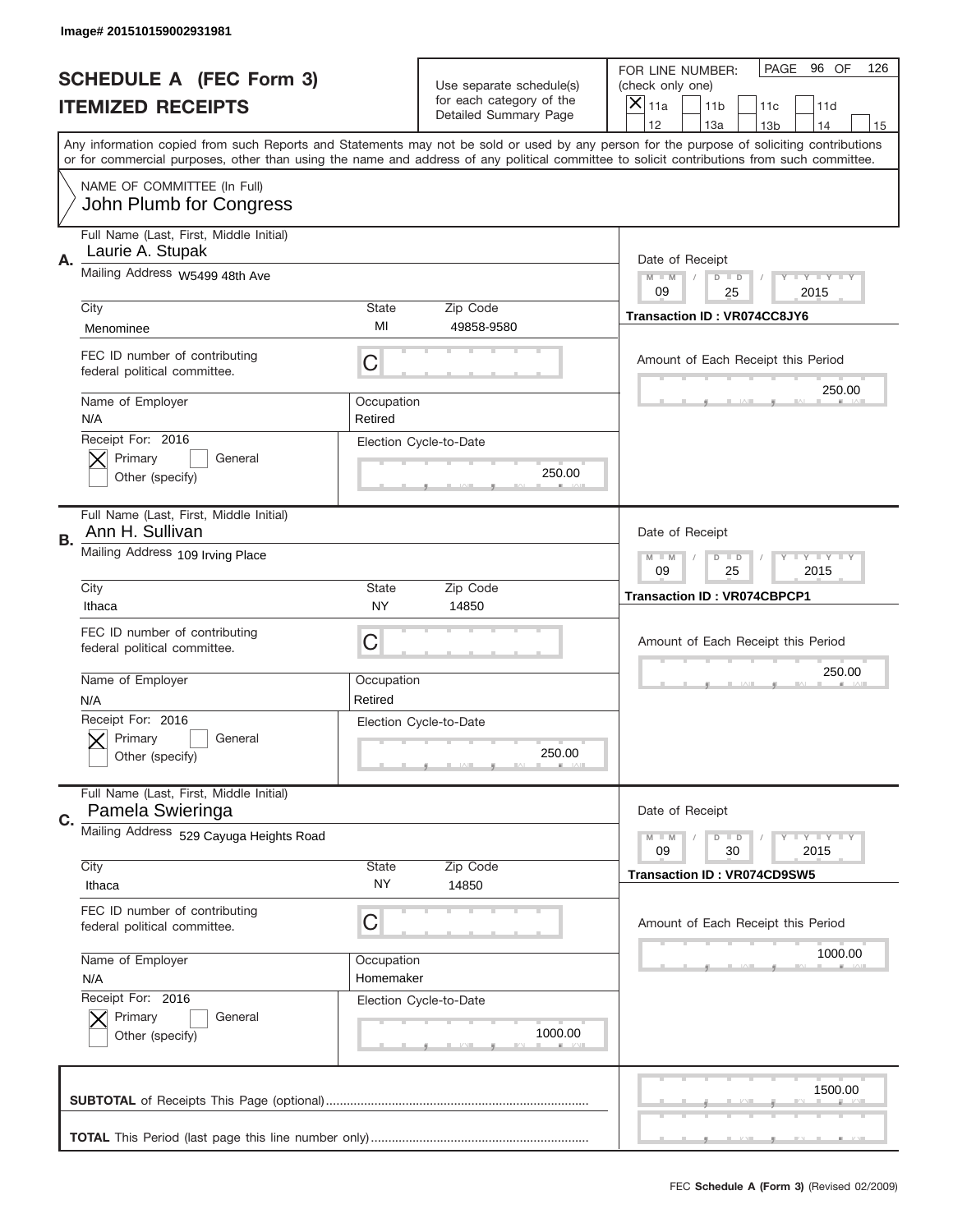|                                | Image# 201510159002931982                                          |                          |                                                   |                                                                                                                                                                                                                                                                                                                                     |
|--------------------------------|--------------------------------------------------------------------|--------------------------|---------------------------------------------------|-------------------------------------------------------------------------------------------------------------------------------------------------------------------------------------------------------------------------------------------------------------------------------------------------------------------------------------|
| <b>SCHEDULE A (FEC Form 3)</b> |                                                                    | Use separate schedule(s) |                                                   | PAGE 97 OF<br>126<br>FOR LINE NUMBER:<br>(check only one)                                                                                                                                                                                                                                                                           |
|                                | <b>ITEMIZED RECEIPTS</b>                                           |                          | for each category of the<br>Detailed Summary Page | ×<br>11a<br>11 <sub>b</sub><br>11c<br>11d                                                                                                                                                                                                                                                                                           |
|                                |                                                                    |                          |                                                   | 12<br>13a<br>14<br>13 <sub>b</sub><br>15<br>Any information copied from such Reports and Statements may not be sold or used by any person for the purpose of soliciting contributions<br>or for commercial purposes, other than using the name and address of any political committee to solicit contributions from such committee. |
|                                | NAME OF COMMITTEE (In Full)<br>John Plumb for Congress             |                          |                                                   |                                                                                                                                                                                                                                                                                                                                     |
| Α.                             | Full Name (Last, First, Middle Initial)<br><b>Richard M Talman</b> |                          |                                                   | Date of Receipt                                                                                                                                                                                                                                                                                                                     |
|                                | Mailing Address 309 Winthrop Drive                                 |                          |                                                   | $M - M$<br><b>LYLYLY</b><br>$D$ $D$<br>09<br>25<br>2015                                                                                                                                                                                                                                                                             |
|                                | City<br>Ithaca                                                     | State<br>NY              | Zip Code<br>14850                                 | Transaction ID: VR074CC4H71                                                                                                                                                                                                                                                                                                         |
|                                | FEC ID number of contributing<br>federal political committee.      | C                        |                                                   | Amount of Each Receipt this Period<br>1000.00                                                                                                                                                                                                                                                                                       |
|                                | Name of Employer<br><b>Cornell University</b>                      | Occupation<br>Professor  |                                                   |                                                                                                                                                                                                                                                                                                                                     |
|                                | Receipt For: 2016<br>Primary<br>General<br>Other (specify)         |                          | Election Cycle-to-Date<br>1000.00                 |                                                                                                                                                                                                                                                                                                                                     |
| <b>B.</b>                      | Full Name (Last, First, Middle Initial)<br><b>Ellen Tauscher</b>   |                          |                                                   | Date of Receipt                                                                                                                                                                                                                                                                                                                     |
|                                | Mailing Address 1015 33 rd Street NW<br>608                        |                          |                                                   | $M - M$<br><b>LEYTEY LEY</b><br>$D$ $D$<br>09<br>29<br>2015                                                                                                                                                                                                                                                                         |
|                                | City<br>Washington                                                 | State<br>DC              | Zip Code<br>20007                                 | Transaction ID: VR074CCM1D2                                                                                                                                                                                                                                                                                                         |
|                                | FEC ID number of contributing<br>federal political committee.      | C                        |                                                   | Amount of Each Receipt this Period                                                                                                                                                                                                                                                                                                  |
|                                | Name of Employer<br><b>Baker Donelson</b>                          | Occupation<br>Advisor    |                                                   | 1000.00                                                                                                                                                                                                                                                                                                                             |
|                                |                                                                    |                          | Election Cycle-to-Date                            |                                                                                                                                                                                                                                                                                                                                     |
|                                | Receipt For: 2016<br>General<br>Primary<br>Other (specify)         |                          | 1000.00                                           |                                                                                                                                                                                                                                                                                                                                     |
| C.                             | Full Name (Last, First, Middle Initial)<br>Jennifer Thaler         |                          |                                                   | Date of Receipt                                                                                                                                                                                                                                                                                                                     |
|                                | Mailing Address 207 Homestead Ter                                  |                          |                                                   | <b>LY LY LY</b><br>$M - M$<br>$D$ $D$<br>09<br>2015<br>25                                                                                                                                                                                                                                                                           |
|                                | City<br>Ithaca                                                     | State<br>ΝY              | Zip Code<br>14850                                 | <b>Transaction ID: VR074CC4JN3</b>                                                                                                                                                                                                                                                                                                  |
|                                | FEC ID number of contributing<br>federal political committee.      | С                        |                                                   | Amount of Each Receipt this Period                                                                                                                                                                                                                                                                                                  |
|                                | Name of Employer<br><b>Cornell University</b>                      | Occupation               | Professor of Entymology                           | 1000.00                                                                                                                                                                                                                                                                                                                             |
|                                | Receipt For: 2016<br>Primary<br>General<br>Other (specify)         |                          | Election Cycle-to-Date<br>1000.00                 |                                                                                                                                                                                                                                                                                                                                     |
|                                |                                                                    |                          |                                                   | 3000.00                                                                                                                                                                                                                                                                                                                             |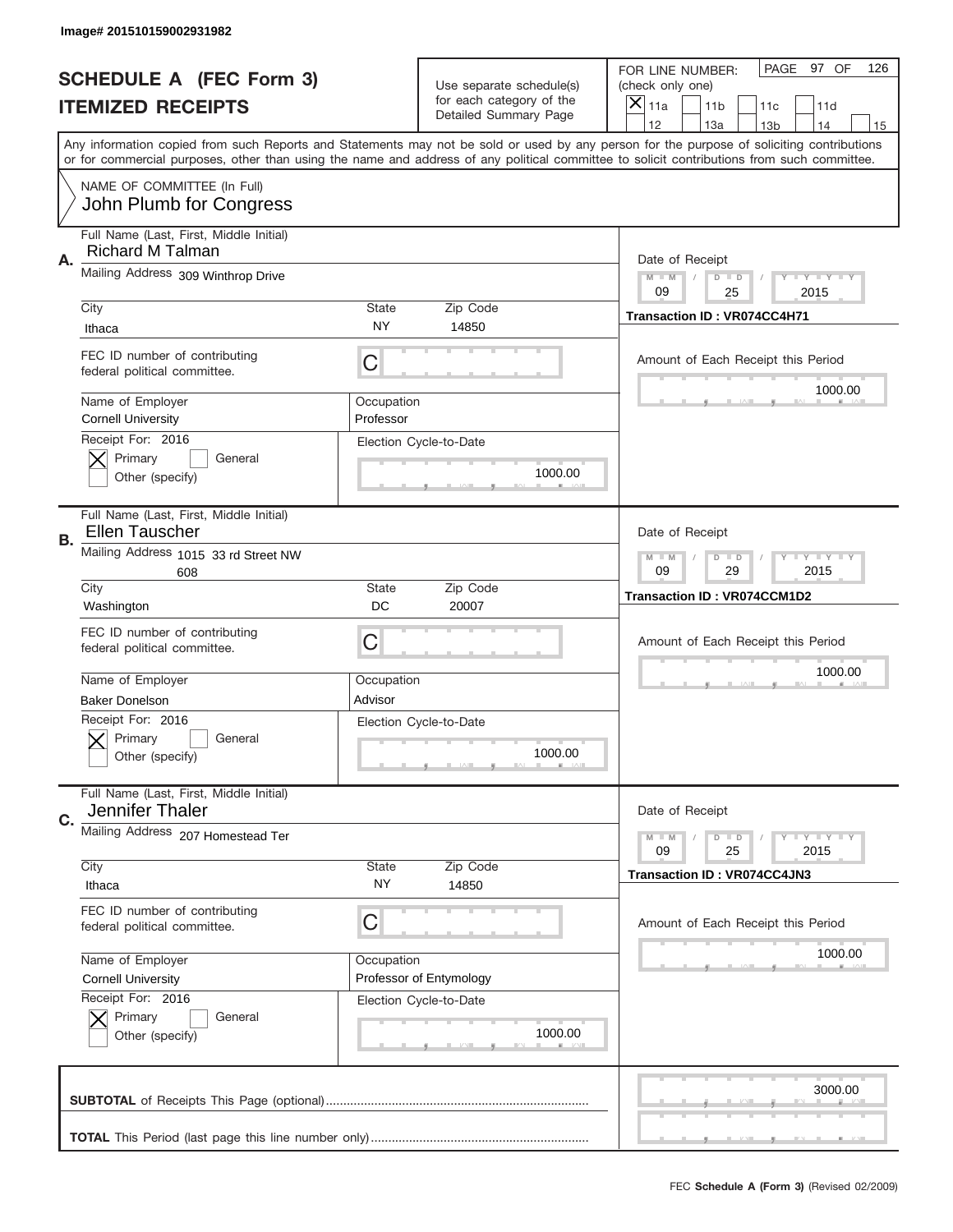|                                | Image# 201510159002931983                                                               |                            |                                                   |                                                                                                                                                                                                                                                                                                                                     |
|--------------------------------|-----------------------------------------------------------------------------------------|----------------------------|---------------------------------------------------|-------------------------------------------------------------------------------------------------------------------------------------------------------------------------------------------------------------------------------------------------------------------------------------------------------------------------------------|
| <b>SCHEDULE A (FEC Form 3)</b> |                                                                                         |                            | Use separate schedule(s)                          | PAGE<br>98 OF<br>126<br>FOR LINE NUMBER:<br>(check only one)                                                                                                                                                                                                                                                                        |
|                                | <b>ITEMIZED RECEIPTS</b>                                                                |                            | for each category of the<br>Detailed Summary Page | $\times$<br>11a<br>11 <sub>b</sub><br>11c<br>11d                                                                                                                                                                                                                                                                                    |
|                                |                                                                                         |                            |                                                   | 12<br>13a<br>14<br>13 <sub>b</sub><br>15<br>Any information copied from such Reports and Statements may not be sold or used by any person for the purpose of soliciting contributions<br>or for commercial purposes, other than using the name and address of any political committee to solicit contributions from such committee. |
|                                | NAME OF COMMITTEE (In Full)<br>John Plumb for Congress                                  |                            |                                                   |                                                                                                                                                                                                                                                                                                                                     |
| А.                             | Full Name (Last, First, Middle Initial)<br>Maury Tigner                                 |                            |                                                   | Date of Receipt                                                                                                                                                                                                                                                                                                                     |
|                                | Mailing Address 103 Campbell Ave                                                        |                            |                                                   | $M$ $M$<br>Y FY FY FY<br>$D$ $D$<br>09<br>30<br>2015                                                                                                                                                                                                                                                                                |
|                                | City<br>Ithaca                                                                          | State<br><b>NY</b>         | Zip Code<br>14850-2057                            | <b>Transaction ID: VR074CERXV6</b>                                                                                                                                                                                                                                                                                                  |
|                                | FEC ID number of contributing<br>federal political committee.                           | C                          |                                                   | Amount of Each Receipt this Period<br>500.00                                                                                                                                                                                                                                                                                        |
|                                | Name of Employer<br>N/A                                                                 | Occupation<br>Retired      |                                                   |                                                                                                                                                                                                                                                                                                                                     |
|                                | Receipt For: 2016<br>Primary<br>General<br>Other (specify)                              |                            | Election Cycle-to-Date<br>500.00                  |                                                                                                                                                                                                                                                                                                                                     |
| В.                             | Full Name (Last, First, Middle Initial)<br>Pam Tolbert                                  | Date of Receipt            |                                                   |                                                                                                                                                                                                                                                                                                                                     |
|                                | Mailing Address 122 W. Upland Road                                                      |                            |                                                   | $T$ $Y$ $Y$ $Y$ $Y$<br>$M - M$<br>$D$ $D$<br>09<br>24<br>2015                                                                                                                                                                                                                                                                       |
|                                | City<br>Ithaca                                                                          | State<br>NY                | Zip Code<br>14850                                 | <b>Transaction ID: VR074CBNVP3</b>                                                                                                                                                                                                                                                                                                  |
|                                | FEC ID number of contributing<br>federal political committee.                           | C                          |                                                   | Amount of Each Receipt this Period                                                                                                                                                                                                                                                                                                  |
|                                | Name of Employer                                                                        | Occupation                 |                                                   | 250.00                                                                                                                                                                                                                                                                                                                              |
|                                |                                                                                         |                            |                                                   |                                                                                                                                                                                                                                                                                                                                     |
|                                | <b>Cornell University</b><br>Receipt For: 2016<br>General<br>Primary<br>Other (specify) | Professor                  | Election Cycle-to-Date<br>250.00                  |                                                                                                                                                                                                                                                                                                                                     |
|                                | Full Name (Last, First, Middle Initial)<br><b>Gretchen Toles</b>                        |                            |                                                   | Date of Receipt                                                                                                                                                                                                                                                                                                                     |
| C.                             | Mailing Address 4625 46th St NW                                                         |                            |                                                   | Y I Y I Y I Y<br>$M - M$<br>$D$ $D$<br>09<br>2015<br>17                                                                                                                                                                                                                                                                             |
|                                | City<br>Washington                                                                      | State<br>DC                | Zip Code<br>20016-4477                            | Transaction ID: VR074CC8HB5                                                                                                                                                                                                                                                                                                         |
|                                | FEC ID number of contributing<br>federal political committee.                           | C                          |                                                   | Amount of Each Receipt this Period                                                                                                                                                                                                                                                                                                  |
|                                | Name of Employer<br>N/A                                                                 | Occupation<br>Not Employed |                                                   | 250.00                                                                                                                                                                                                                                                                                                                              |
|                                | Receipt For: 2016<br>Primary<br>General<br>Other (specify)                              |                            | Election Cycle-to-Date<br>250.00                  |                                                                                                                                                                                                                                                                                                                                     |
|                                |                                                                                         |                            |                                                   | 1000.00                                                                                                                                                                                                                                                                                                                             |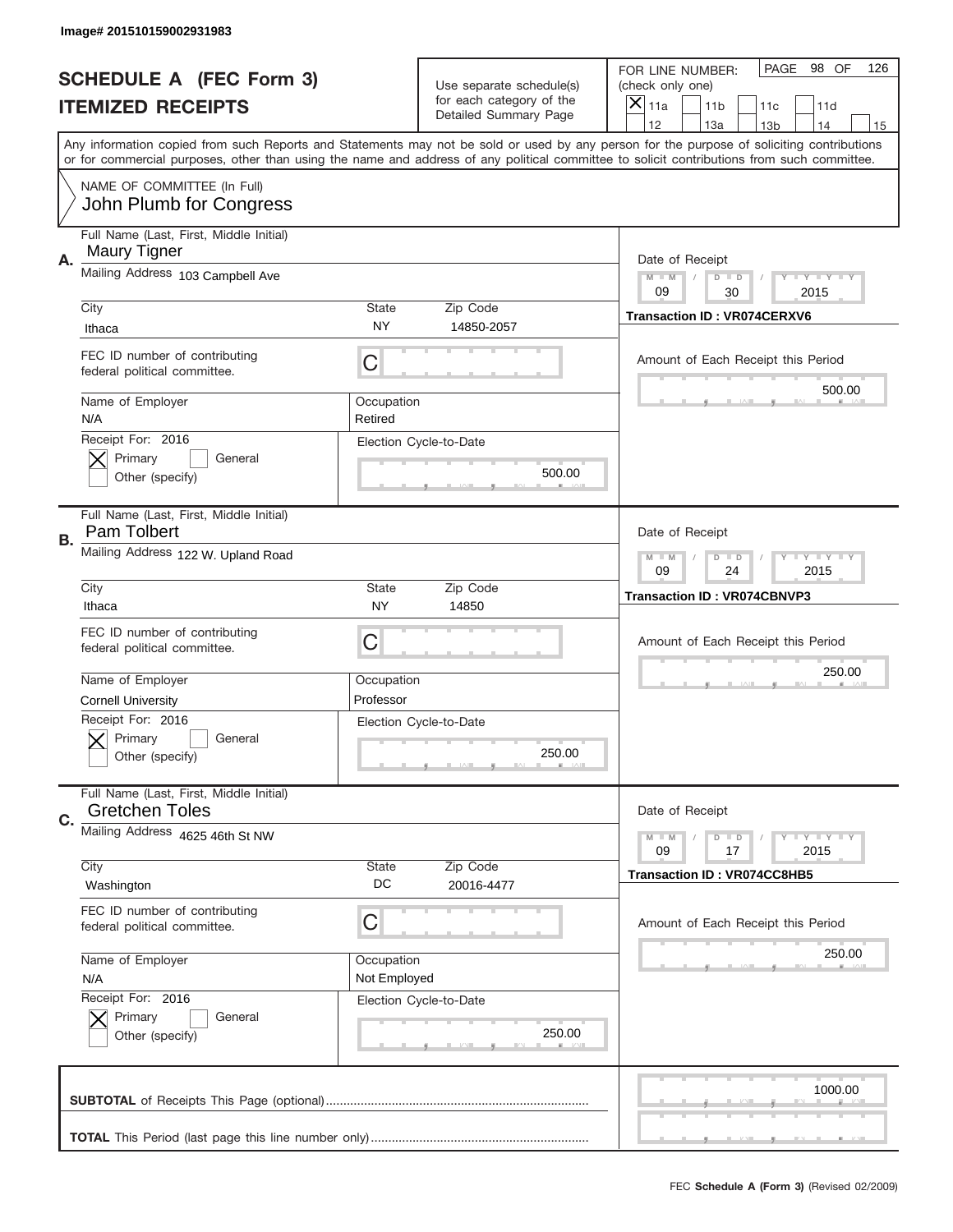|    | Image# 201510159002931984                                     |                            |                                                          |                                                                                                                                                                                                                                                                                                                                     |  |  |
|----|---------------------------------------------------------------|----------------------------|----------------------------------------------------------|-------------------------------------------------------------------------------------------------------------------------------------------------------------------------------------------------------------------------------------------------------------------------------------------------------------------------------------|--|--|
|    | <b>SCHEDULE A (FEC Form 3)</b>                                |                            | Use separate schedule(s)                                 | PAGE<br>99 OF<br>126<br>FOR LINE NUMBER:<br>(check only one)                                                                                                                                                                                                                                                                        |  |  |
|    | <b>ITEMIZED RECEIPTS</b>                                      |                            | for each category of the<br><b>Detailed Summary Page</b> | $\overline{X} _{11a}$<br>11 <sub>b</sub><br>11c<br>11d                                                                                                                                                                                                                                                                              |  |  |
|    |                                                               |                            |                                                          | 12<br>13a<br>14<br>13 <sub>b</sub><br>15<br>Any information copied from such Reports and Statements may not be sold or used by any person for the purpose of soliciting contributions<br>or for commercial purposes, other than using the name and address of any political committee to solicit contributions from such committee. |  |  |
|    | NAME OF COMMITTEE (In Full)<br>John Plumb for Congress        |                            |                                                          |                                                                                                                                                                                                                                                                                                                                     |  |  |
| Α. | Full Name (Last, First, Middle Initial)<br>Joan D. Townsend   |                            |                                                          | Date of Receipt                                                                                                                                                                                                                                                                                                                     |  |  |
|    | Mailing Address 4980 Quebec St NW                             |                            |                                                          | <b>LYLYLY</b><br>$M - M$<br>$D$ $D$<br>09<br>23<br>2015                                                                                                                                                                                                                                                                             |  |  |
|    | City<br>Washington                                            | State<br>DC                | Zip Code<br>20016-3231                                   | <b>Transaction ID: VR074CB9YD3</b>                                                                                                                                                                                                                                                                                                  |  |  |
|    | FEC ID number of contributing<br>federal political committee. | C                          |                                                          | Amount of Each Receipt this Period<br>750.00                                                                                                                                                                                                                                                                                        |  |  |
|    | Name of Employer<br>N/A                                       | Occupation<br>Not Employed |                                                          |                                                                                                                                                                                                                                                                                                                                     |  |  |
|    | Receipt For: 2016<br>Primary<br>General<br>Other (specify)    |                            | Election Cycle-to-Date<br>750.00                         |                                                                                                                                                                                                                                                                                                                                     |  |  |
| В. | Full Name (Last, First, Middle Initial)<br>A. Frost Travis    | Date of Receipt            |                                                          |                                                                                                                                                                                                                                                                                                                                     |  |  |
|    | Mailing Address 323 N Tioga St                                |                            |                                                          | <b>LY LY LY</b><br>$M - M$<br>$D$ $D$<br>09<br>30<br>2015                                                                                                                                                                                                                                                                           |  |  |
|    | City<br>Ithaca                                                | <b>State</b><br>NY         | Zip Code<br>14850-4205                                   | <b>Transaction ID: VR074CENK98</b>                                                                                                                                                                                                                                                                                                  |  |  |
|    | FEC ID number of contributing<br>federal political committee. | C                          |                                                          | Amount of Each Receipt this Period                                                                                                                                                                                                                                                                                                  |  |  |
|    | Name of Employer<br>Ithaca Rentals And Renovations            | Occupation                 | <b>Property Management</b>                               | 1000.00                                                                                                                                                                                                                                                                                                                             |  |  |
|    | Receipt For: 2016<br>General<br>Primary<br>Other (specify)    |                            | Election Cycle-to-Date<br>1000.00                        |                                                                                                                                                                                                                                                                                                                                     |  |  |
| C. | Full Name (Last, First, Middle Initial)<br><b>Mack Travis</b> |                            |                                                          | Date of Receipt                                                                                                                                                                                                                                                                                                                     |  |  |
|    | Mailing Address 7598 CR 153                                   |                            |                                                          | <b>LY LY LY</b><br>$M - M$<br>$D$ $D$<br>09<br>2015<br>30                                                                                                                                                                                                                                                                           |  |  |
|    | City<br>Interlaken                                            | <b>State</b><br>NY.        | Zip Code<br>14847                                        | <b>Transaction ID: VR074CD9RH7</b>                                                                                                                                                                                                                                                                                                  |  |  |
|    | FEC ID number of contributing<br>federal political committee. | С                          |                                                          | Amount of Each Receipt this Period                                                                                                                                                                                                                                                                                                  |  |  |
|    |                                                               |                            |                                                          |                                                                                                                                                                                                                                                                                                                                     |  |  |
|    | Name of Employer<br>Self-Employed                             | Occupation                 | <b>Real Estate Developer</b>                             | 1000.00                                                                                                                                                                                                                                                                                                                             |  |  |
|    | Receipt For: 2016<br>Primary<br>General<br>Other (specify)    |                            | Election Cycle-to-Date<br>1000.00                        |                                                                                                                                                                                                                                                                                                                                     |  |  |
|    |                                                               |                            |                                                          | 2750.00                                                                                                                                                                                                                                                                                                                             |  |  |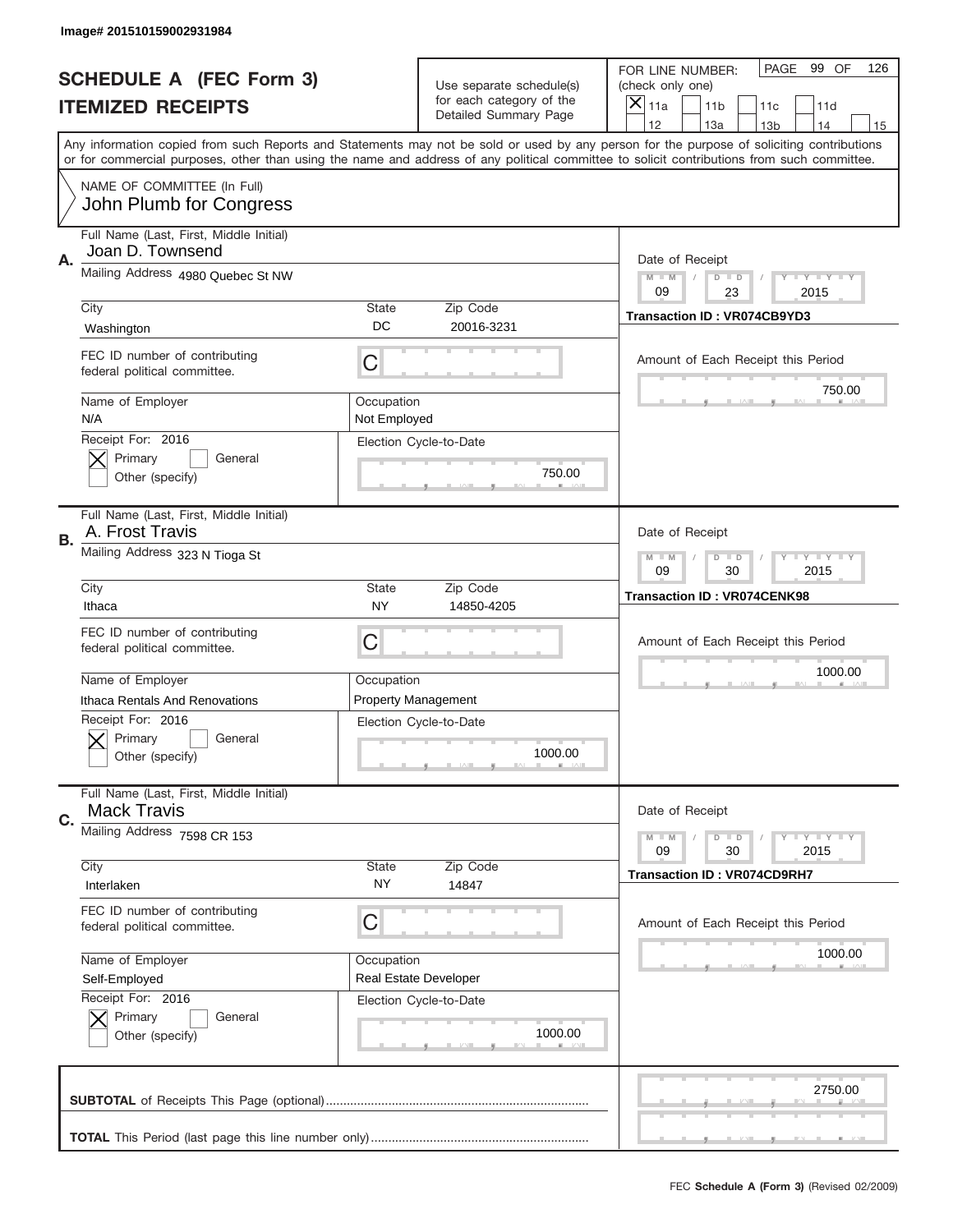| Image# 201510159002931985                                                                                                                  |                        |                                                      |                                                                                                                                           |
|--------------------------------------------------------------------------------------------------------------------------------------------|------------------------|------------------------------------------------------|-------------------------------------------------------------------------------------------------------------------------------------------|
| <b>SCHEDULE A (FEC Form 3)</b><br><b>ITEMIZED RECEIPTS</b>                                                                                 |                        | Use separate schedule(s)<br>for each category of the | PAGE 100 OF<br>126<br>FOR LINE NUMBER:<br>(check only one)<br>X                                                                           |
|                                                                                                                                            |                        | Detailed Summary Page                                | 11a<br>11 <sub>b</sub><br>11c<br>11d<br>12<br>13a<br>14<br>13 <sub>b</sub><br>15                                                          |
| or for commercial purposes, other than using the name and address of any political committee to solicit contributions from such committee. |                        |                                                      | Any information copied from such Reports and Statements may not be sold or used by any person for the purpose of soliciting contributions |
| NAME OF COMMITTEE (In Full)<br>John Plumb for Congress                                                                                     |                        |                                                      |                                                                                                                                           |
| Full Name (Last, First, Middle Initial)                                                                                                    |                        |                                                      |                                                                                                                                           |
| <b>Donald Trotter</b><br>Α.                                                                                                                |                        |                                                      | Date of Receipt                                                                                                                           |
| Mailing Address 749 Millard Hill Rd                                                                                                        |                        |                                                      | $M - M$<br>Y FY FY FY<br>$D$ $D$<br>08<br>01<br>2015                                                                                      |
| City<br>Newfield                                                                                                                           | <b>State</b><br>NY     | Zip Code<br>14867-9484                               | Transaction ID: VR074B1JGZ8                                                                                                               |
| FEC ID number of contributing                                                                                                              |                        |                                                      |                                                                                                                                           |
| federal political committee.                                                                                                               | С                      |                                                      | Amount of Each Receipt this Period                                                                                                        |
| Name of Employer                                                                                                                           | Occupation             |                                                      | 1000.00                                                                                                                                   |
| N/A<br>Receipt For: 2016                                                                                                                   | Retired                | Election Cycle-to-Date                               |                                                                                                                                           |
| Primary<br>General                                                                                                                         |                        |                                                      | * Earmarked Contribution: See Below                                                                                                       |
| Other (specify)                                                                                                                            |                        | 1000.00                                              |                                                                                                                                           |
| Full Name (Last, First, Middle Initial)<br><b>ACTBLUE</b><br>В.                                                                            |                        |                                                      | Date of Receipt                                                                                                                           |
| Mailing Address PO Box 441146                                                                                                              |                        |                                                      | <b>LY LY LY</b><br>$M - M$<br>$D$ $D$<br>08<br>02<br>2015                                                                                 |
| City<br><b>West Somerville</b>                                                                                                             | <b>State</b><br>МA     | Zip Code<br>02144-0031                               | <b>Transaction ID: VR074B1JGZ8E</b>                                                                                                       |
| FEC ID number of contributing<br>federal political committee.                                                                              | C                      | C00401224                                            | Amount of Each Receipt this Period                                                                                                        |
| Name of Employer                                                                                                                           | Occupation             | Conduit total listed in Agg. field                   | 1000.00                                                                                                                                   |
| Receipt For: 2016<br>Primary<br>General<br>Other (specify)                                                                                 |                        | Election Cycle-to-Date<br>26263.00                   | [MEMO ITEM]<br>Note: Above Contribution earmarked through this<br>organization.                                                           |
| Full Name (Last, First, Middle Initial)                                                                                                    |                        |                                                      |                                                                                                                                           |
| Ana Unruh Cohen<br>C.                                                                                                                      |                        |                                                      | Date of Receipt                                                                                                                           |
| Mailing Address 628 South Carolina Ave SE<br>#1                                                                                            |                        |                                                      | $I - Y - I - Y - I - Y$<br>$M - M$<br>$D$ $D$<br>2015<br>09<br>30                                                                         |
| City<br>WashingtonWashington                                                                                                               | State<br>DC            | Zip Code<br>20003                                    | <b>Transaction ID: VR074CDA4P2</b>                                                                                                        |
| FEC ID number of contributing<br>federal political committee.                                                                              | C                      |                                                      | Amount of Each Receipt this Period                                                                                                        |
| Name of Employer                                                                                                                           | Occupation             |                                                      | 500.00                                                                                                                                    |
| U.S. Senate<br>Receipt For: 2016                                                                                                           | <b>Policy Director</b> |                                                      |                                                                                                                                           |
| Primary<br>General                                                                                                                         |                        | Election Cycle-to-Date                               |                                                                                                                                           |
| Other (specify)                                                                                                                            |                        | 500.00                                               |                                                                                                                                           |
|                                                                                                                                            |                        |                                                      | 1500.00                                                                                                                                   |
|                                                                                                                                            |                        |                                                      |                                                                                                                                           |
|                                                                                                                                            |                        |                                                      | FEC Schedule A (Form 3) (Revised 02/2009)                                                                                                 |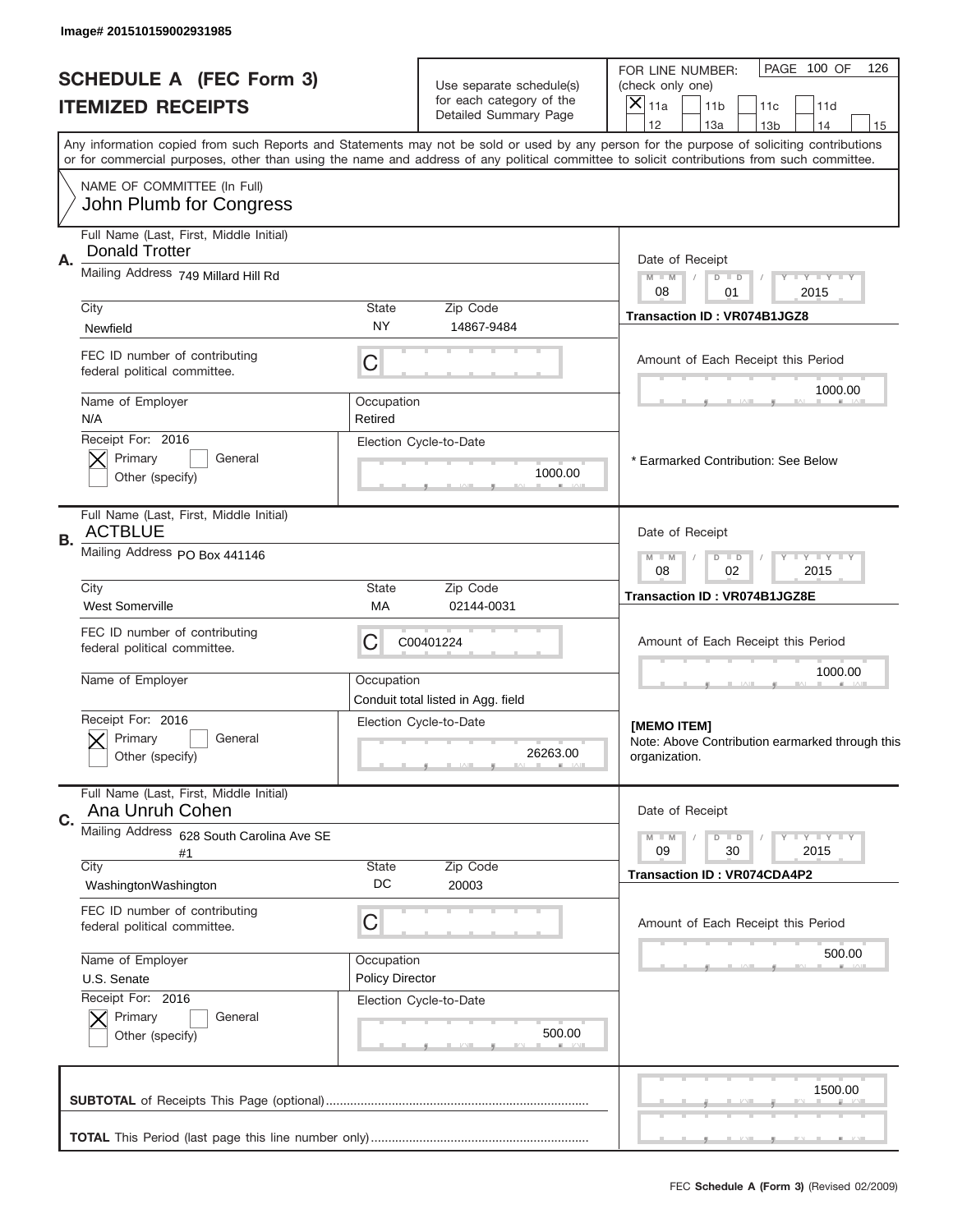|                                | Image# 201510159002931986                                     |                                       |                                                   |                                                                                                                                                                                                                                                                                                                                     |
|--------------------------------|---------------------------------------------------------------|---------------------------------------|---------------------------------------------------|-------------------------------------------------------------------------------------------------------------------------------------------------------------------------------------------------------------------------------------------------------------------------------------------------------------------------------------|
| <b>SCHEDULE A (FEC Form 3)</b> |                                                               |                                       | Use separate schedule(s)                          | PAGE 101 OF<br>126<br>FOR LINE NUMBER:<br>(check only one)                                                                                                                                                                                                                                                                          |
|                                | <b>ITEMIZED RECEIPTS</b>                                      |                                       | for each category of the<br>Detailed Summary Page | ×<br>11a<br>11 <sub>b</sub><br>11c<br>11d                                                                                                                                                                                                                                                                                           |
|                                |                                                               |                                       |                                                   | 12<br>13a<br>14<br>13 <sub>b</sub><br>15<br>Any information copied from such Reports and Statements may not be sold or used by any person for the purpose of soliciting contributions<br>or for commercial purposes, other than using the name and address of any political committee to solicit contributions from such committee. |
|                                | NAME OF COMMITTEE (In Full)<br>John Plumb for Congress        |                                       |                                                   |                                                                                                                                                                                                                                                                                                                                     |
| Α.                             | Full Name (Last, First, Middle Initial)<br>Ed Van Buren       |                                       |                                                   | Date of Receipt                                                                                                                                                                                                                                                                                                                     |
|                                | Mailing Address 7733 Wellington Rd                            |                                       |                                                   | $M - M$<br><b>LEY LEY LEY</b><br>$D$ $D$<br>09<br>03<br>2015                                                                                                                                                                                                                                                                        |
|                                | City<br>Alexandria                                            | State<br>VA                           | Zip Code<br>22306-2751                            | <b>Transaction ID: VR074C1HDA5</b>                                                                                                                                                                                                                                                                                                  |
|                                | FEC ID number of contributing<br>federal political committee. | C                                     |                                                   | Amount of Each Receipt this Period<br>2700.00                                                                                                                                                                                                                                                                                       |
|                                | Name of Employer<br><b>Deloitte Consulting</b>                | Occupation<br><b>Strategy Partner</b> |                                                   |                                                                                                                                                                                                                                                                                                                                     |
|                                | Receipt For: 2016<br>Primary<br>General<br>Other (specify)    |                                       | Election Cycle-to-Date<br>5400.00                 |                                                                                                                                                                                                                                                                                                                                     |
| В.                             | Full Name (Last, First, Middle Initial)<br>Ed Van Buren       |                                       |                                                   | Date of Receipt                                                                                                                                                                                                                                                                                                                     |
|                                | Mailing Address 7733 Wellington Rd                            |                                       |                                                   | $M$ M<br><b>LEYTEY LEY</b><br>$D$ $D$<br>09<br>03<br>2015                                                                                                                                                                                                                                                                           |
|                                | City<br>Alexandria                                            | State<br><b>VA</b>                    | Zip Code<br>22306-2751                            | <b>Transaction ID: VR074C1HDE6</b>                                                                                                                                                                                                                                                                                                  |
|                                | FEC ID number of contributing<br>federal political committee. | C                                     |                                                   | Amount of Each Receipt this Period                                                                                                                                                                                                                                                                                                  |
|                                |                                                               |                                       |                                                   | 2700.00                                                                                                                                                                                                                                                                                                                             |
|                                | Name of Employer                                              | Occupation                            |                                                   |                                                                                                                                                                                                                                                                                                                                     |
|                                | <b>Deloitte Consulting</b>                                    | <b>Strategy Partner</b>               |                                                   |                                                                                                                                                                                                                                                                                                                                     |
|                                | Receipt For: 2016<br>General<br>Primary<br>Other (specify)    |                                       | Election Cycle-to-Date<br>5400.00                 |                                                                                                                                                                                                                                                                                                                                     |
| C.                             | Full Name (Last, First, Middle Initial)<br>John Van de north  |                                       |                                                   | Date of Receipt                                                                                                                                                                                                                                                                                                                     |
|                                | Mailing Address 20 Palm Ave                                   |                                       |                                                   | <b>LYLYLY</b><br>$M - M$<br>$D$ $D$<br>08<br>07<br>2015                                                                                                                                                                                                                                                                             |
|                                | City<br>LarkspUr                                              | State<br>CA                           | Zip Code<br>94939                                 | <b>Transaction ID: VR074AX5PZ9</b>                                                                                                                                                                                                                                                                                                  |
|                                | FEC ID number of contributing<br>federal political committee. | C                                     |                                                   | Amount of Each Receipt this Period                                                                                                                                                                                                                                                                                                  |
|                                | Name of Employer                                              | Occupation                            |                                                   | 1000.00                                                                                                                                                                                                                                                                                                                             |
|                                | Nexsteppe inc                                                 | Attorney                              |                                                   |                                                                                                                                                                                                                                                                                                                                     |
|                                | Receipt For: 2016<br>Primary<br>General<br>Other (specify)    |                                       | Election Cycle-to-Date<br>1000.00                 |                                                                                                                                                                                                                                                                                                                                     |
|                                |                                                               |                                       |                                                   | 6400.00                                                                                                                                                                                                                                                                                                                             |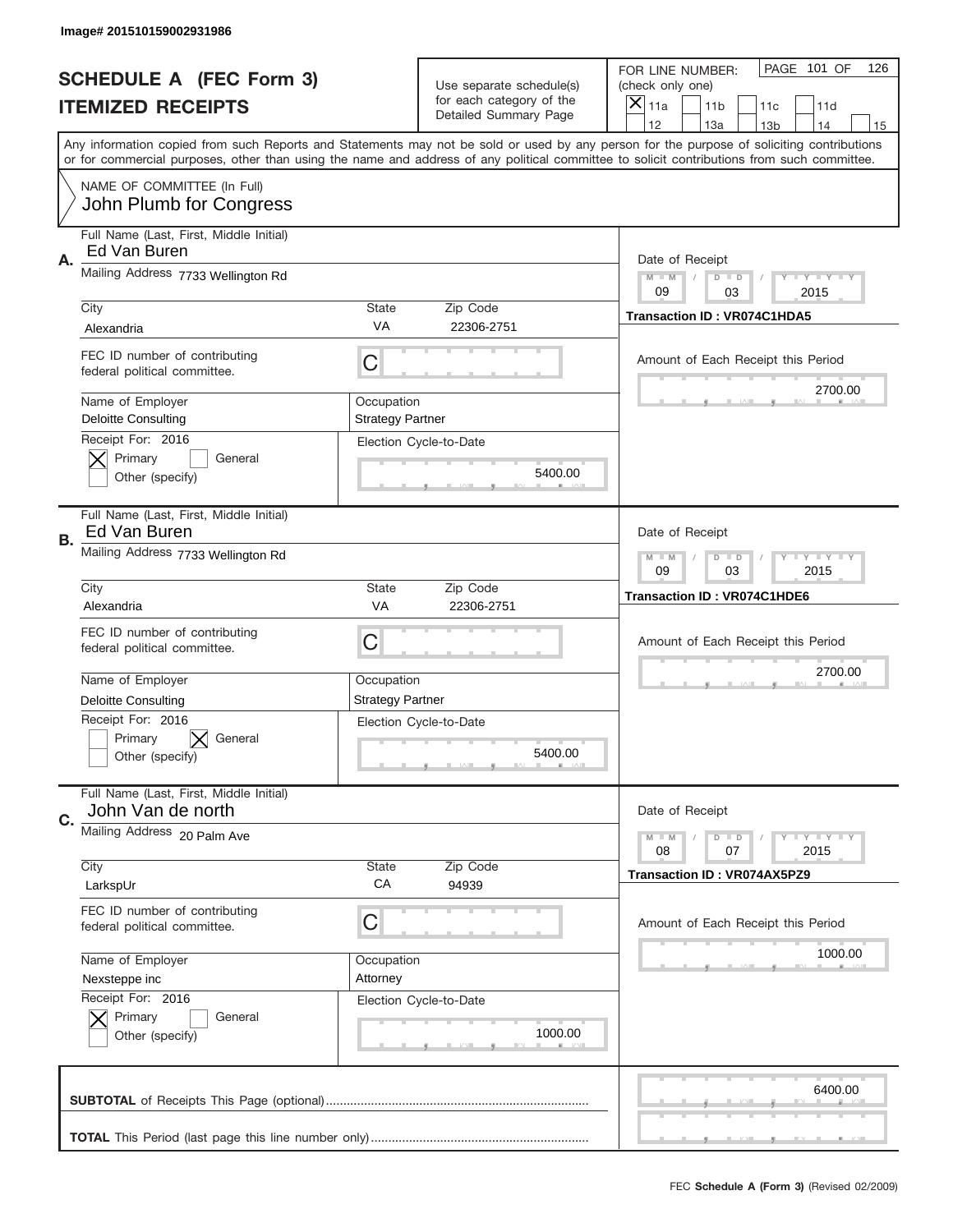|           | Image# 201510159002931987                                            |                                         |                                                   |                                                                                                                                                                                                                                                                                                                                     |
|-----------|----------------------------------------------------------------------|-----------------------------------------|---------------------------------------------------|-------------------------------------------------------------------------------------------------------------------------------------------------------------------------------------------------------------------------------------------------------------------------------------------------------------------------------------|
|           | <b>SCHEDULE A (FEC Form 3)</b>                                       |                                         | Use separate schedule(s)                          | PAGE 102 OF<br>126<br>FOR LINE NUMBER:<br>(check only one)                                                                                                                                                                                                                                                                          |
|           | <b>ITEMIZED RECEIPTS</b>                                             |                                         | for each category of the<br>Detailed Summary Page | ×<br>11a<br>11 <sub>b</sub><br>11c<br>11d                                                                                                                                                                                                                                                                                           |
|           |                                                                      |                                         |                                                   | 12<br>13a<br>14<br>13 <sub>b</sub><br>15<br>Any information copied from such Reports and Statements may not be sold or used by any person for the purpose of soliciting contributions<br>or for commercial purposes, other than using the name and address of any political committee to solicit contributions from such committee. |
|           | NAME OF COMMITTEE (In Full)<br>John Plumb for Congress               |                                         |                                                   |                                                                                                                                                                                                                                                                                                                                     |
| Α.        | Full Name (Last, First, Middle Initial)<br><b>Robbert Vanrenesse</b> |                                         |                                                   | Date of Receipt                                                                                                                                                                                                                                                                                                                     |
|           | Mailing Address 100 Franklin St                                      |                                         |                                                   | $M - M$<br><b>LYLYLY</b><br>$D$ $D$<br>09<br>30<br>2015                                                                                                                                                                                                                                                                             |
|           | City<br>Ithaca                                                       | State<br>NY                             | Zip Code<br>14850                                 | <b>Transaction ID: VR074CD8KZ7</b>                                                                                                                                                                                                                                                                                                  |
|           | FEC ID number of contributing<br>federal political committee.        | C                                       |                                                   | Amount of Each Receipt this Period<br>500.00                                                                                                                                                                                                                                                                                        |
|           | Name of Employer<br><b>Cornell University</b>                        | Occupation<br><b>Research Scientist</b> |                                                   |                                                                                                                                                                                                                                                                                                                                     |
|           | Receipt For: 2016<br>Primary<br>General<br>Other (specify)           |                                         | Election Cycle-to-Date<br>500.00                  |                                                                                                                                                                                                                                                                                                                                     |
| <b>B.</b> | Full Name (Last, First, Middle Initial)<br>David Vernal              | Date of Receipt                         |                                                   |                                                                                                                                                                                                                                                                                                                                     |
|           | Mailing Address 8731 Sturbridge Dr                                   |                                         |                                                   | $M - M$<br>$D$ $D$<br><b>LYLYLY</b><br>09<br>19<br>2015                                                                                                                                                                                                                                                                             |
|           | City<br>Montgomery                                                   | State<br>AL                             | Zip Code<br>36116                                 | Transaction ID: VR074C807Z0                                                                                                                                                                                                                                                                                                         |
|           |                                                                      |                                         |                                                   |                                                                                                                                                                                                                                                                                                                                     |
|           | FEC ID number of contributing<br>federal political committee.        | C                                       |                                                   | Amount of Each Receipt this Period                                                                                                                                                                                                                                                                                                  |
|           | Name of Employer<br><b>USAF</b>                                      | Occupation<br>Officer                   |                                                   | 300.00                                                                                                                                                                                                                                                                                                                              |
|           | Receipt For: 2016<br>General<br>Primary<br>Other (specify)           |                                         | Election Cycle-to-Date<br>300.00                  |                                                                                                                                                                                                                                                                                                                                     |
| C.        | Full Name (Last, First, Middle Initial)<br><b>Lauren Vicary</b>      |                                         |                                                   | Date of Receipt                                                                                                                                                                                                                                                                                                                     |
|           | Mailing Address 1600 Q Street NW #6                                  |                                         |                                                   | <b>LEY LEY LEY</b><br>$M - M$<br>$D$ $D$<br>09<br>2015<br>21                                                                                                                                                                                                                                                                        |
|           | City<br>Washington                                                   | State<br>DC                             | Zip Code<br>20009                                 | Transaction ID: VR074C82GS8                                                                                                                                                                                                                                                                                                         |
|           | FEC ID number of contributing<br>federal political committee.        | С                                       |                                                   | Amount of Each Receipt this Period                                                                                                                                                                                                                                                                                                  |
|           | Name of Employer<br><b>Center for American Progress</b>              | Occupation<br>Editor                    |                                                   | 250.00                                                                                                                                                                                                                                                                                                                              |
|           | Receipt For: 2016<br>Primary<br>General<br>Other (specify)           |                                         | Election Cycle-to-Date<br>250.00                  |                                                                                                                                                                                                                                                                                                                                     |
|           |                                                                      |                                         |                                                   | 1050.00                                                                                                                                                                                                                                                                                                                             |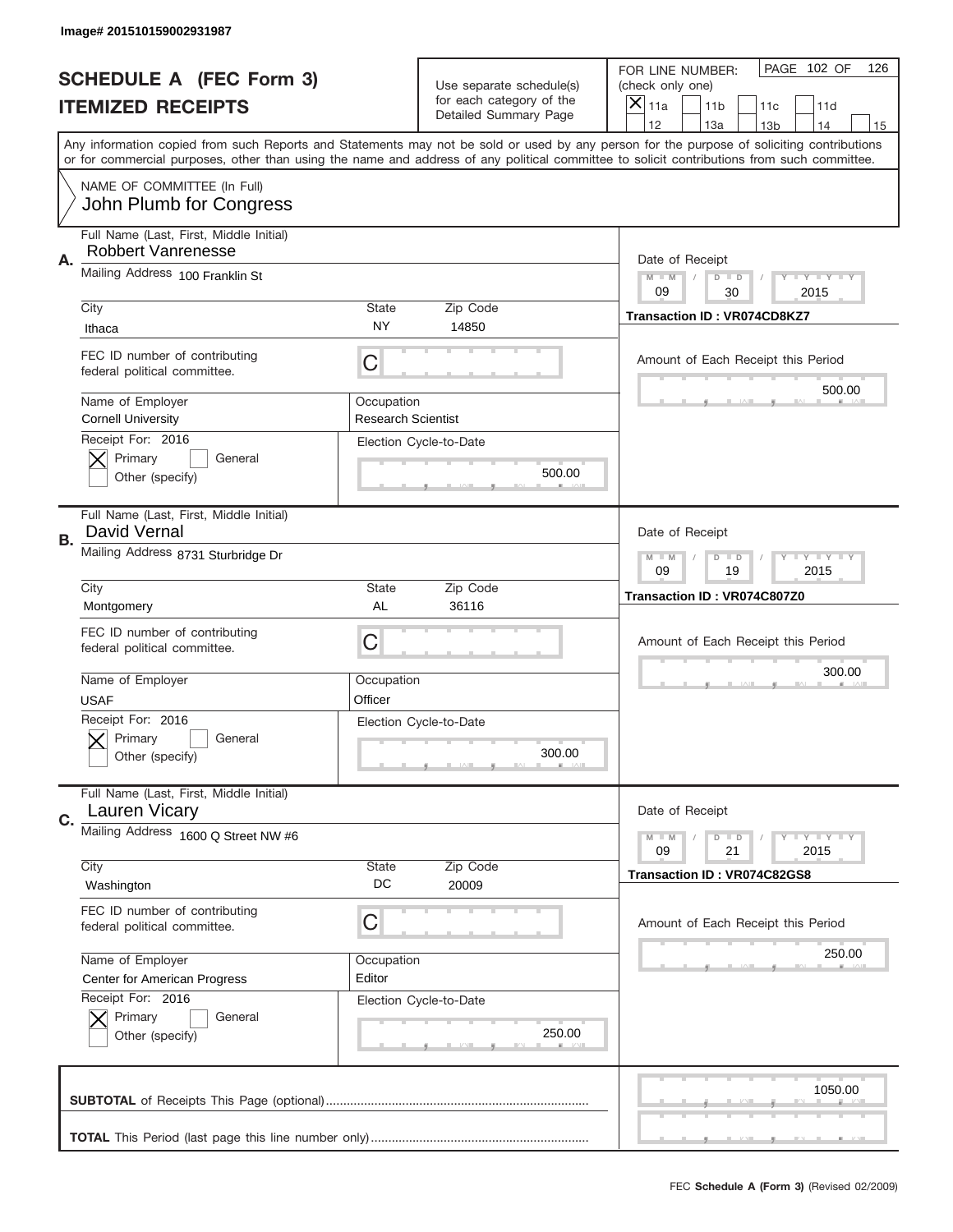|    | Image# 201510159002931988                                           |                                        |                                                      |                                                                                                                                                                                                                                                                                                                                     |
|----|---------------------------------------------------------------------|----------------------------------------|------------------------------------------------------|-------------------------------------------------------------------------------------------------------------------------------------------------------------------------------------------------------------------------------------------------------------------------------------------------------------------------------------|
|    | <b>SCHEDULE A (FEC Form 3)</b>                                      |                                        | Use separate schedule(s)<br>for each category of the | PAGE 103 OF<br>126<br>FOR LINE NUMBER:<br>(check only one)                                                                                                                                                                                                                                                                          |
|    | <b>ITEMIZED RECEIPTS</b>                                            |                                        | Detailed Summary Page                                | ×<br>11a<br>11 <sub>b</sub><br>11c<br>11d                                                                                                                                                                                                                                                                                           |
|    |                                                                     |                                        |                                                      | 12<br>13a<br>14<br>13 <sub>b</sub><br>15<br>Any information copied from such Reports and Statements may not be sold or used by any person for the purpose of soliciting contributions<br>or for commercial purposes, other than using the name and address of any political committee to solicit contributions from such committee. |
|    | NAME OF COMMITTEE (In Full)<br>John Plumb for Congress              |                                        |                                                      |                                                                                                                                                                                                                                                                                                                                     |
| Α. | Full Name (Last, First, Middle Initial)<br>Jason Vogel              |                                        |                                                      | Date of Receipt                                                                                                                                                                                                                                                                                                                     |
|    | Mailing Address 1245 Berea Drive                                    |                                        |                                                      | $M - M$<br><b>LYLYLY</b><br>$D$ $D$<br>08<br>07<br>2015                                                                                                                                                                                                                                                                             |
|    | City<br><b>Boulder</b>                                              | State<br>CO                            | Zip Code<br>80305                                    | Transaction ID: VR074AX5QC0                                                                                                                                                                                                                                                                                                         |
|    | FEC ID number of contributing<br>federal political committee.       | C                                      |                                                      | Amount of Each Receipt this Period                                                                                                                                                                                                                                                                                                  |
|    | Name of Employer<br><b>ABT Environmental Research</b>               | Occupation                             | <b>Environmental Consultant</b>                      | 500.00                                                                                                                                                                                                                                                                                                                              |
|    | Receipt For: 2016<br>Primary<br>General<br>Other (specify)          |                                        | Election Cycle-to-Date<br>500.00                     |                                                                                                                                                                                                                                                                                                                                     |
| В. | Full Name (Last, First, Middle Initial)<br>David Vorland            | Date of Receipt                        |                                                      |                                                                                                                                                                                                                                                                                                                                     |
|    | Mailing Address 901 Raymond Rd                                      |                                        |                                                      | $M$ M<br><b>LYLYLY</b><br>$D$ $D$<br>08<br>14<br>2015                                                                                                                                                                                                                                                                               |
|    | City<br>Charlottesville                                             | State<br>VA                            | Zip Code<br>22902                                    | <b>Transaction ID: VR074B5ATV4</b>                                                                                                                                                                                                                                                                                                  |
|    |                                                                     |                                        |                                                      |                                                                                                                                                                                                                                                                                                                                     |
|    | FEC ID number of contributing<br>federal political committee.       | C                                      |                                                      | Amount of Each Receipt this Period                                                                                                                                                                                                                                                                                                  |
|    | Name of Employer<br><b>DOD</b>                                      | Occupation<br><b>Special Assistant</b> |                                                      | 500.00                                                                                                                                                                                                                                                                                                                              |
|    | Receipt For: 2016<br>General<br>Primary<br>Other (specify)          |                                        | Election Cycle-to-Date<br>500.00                     |                                                                                                                                                                                                                                                                                                                                     |
| C. | Full Name (Last, First, Middle Initial)<br><b>Celeste Wallander</b> |                                        |                                                      | Date of Receipt                                                                                                                                                                                                                                                                                                                     |
|    | Mailing Address 7105 Whittier Blvd                                  |                                        |                                                      | <b>LEY LEY LEY</b><br>$M - M$<br>$D$ $D$<br>09<br>13<br>2015                                                                                                                                                                                                                                                                        |
|    | City<br>Bethesda                                                    | <b>State</b><br>MD                     | Zip Code<br>20817                                    | Transaction ID: VR074C3NY41                                                                                                                                                                                                                                                                                                         |
|    | FEC ID number of contributing<br>federal political committee.       | C                                      |                                                      | Amount of Each Receipt this Period                                                                                                                                                                                                                                                                                                  |
|    | Name of Employer<br><b>National Security Council</b>                | Occupation<br>Policy Official          |                                                      | 500.00                                                                                                                                                                                                                                                                                                                              |
|    | Receipt For: 2016<br>Primary<br>General<br>Other (specify)          |                                        | Election Cycle-to-Date<br>500.00                     |                                                                                                                                                                                                                                                                                                                                     |
|    |                                                                     |                                        |                                                      | 1500.00                                                                                                                                                                                                                                                                                                                             |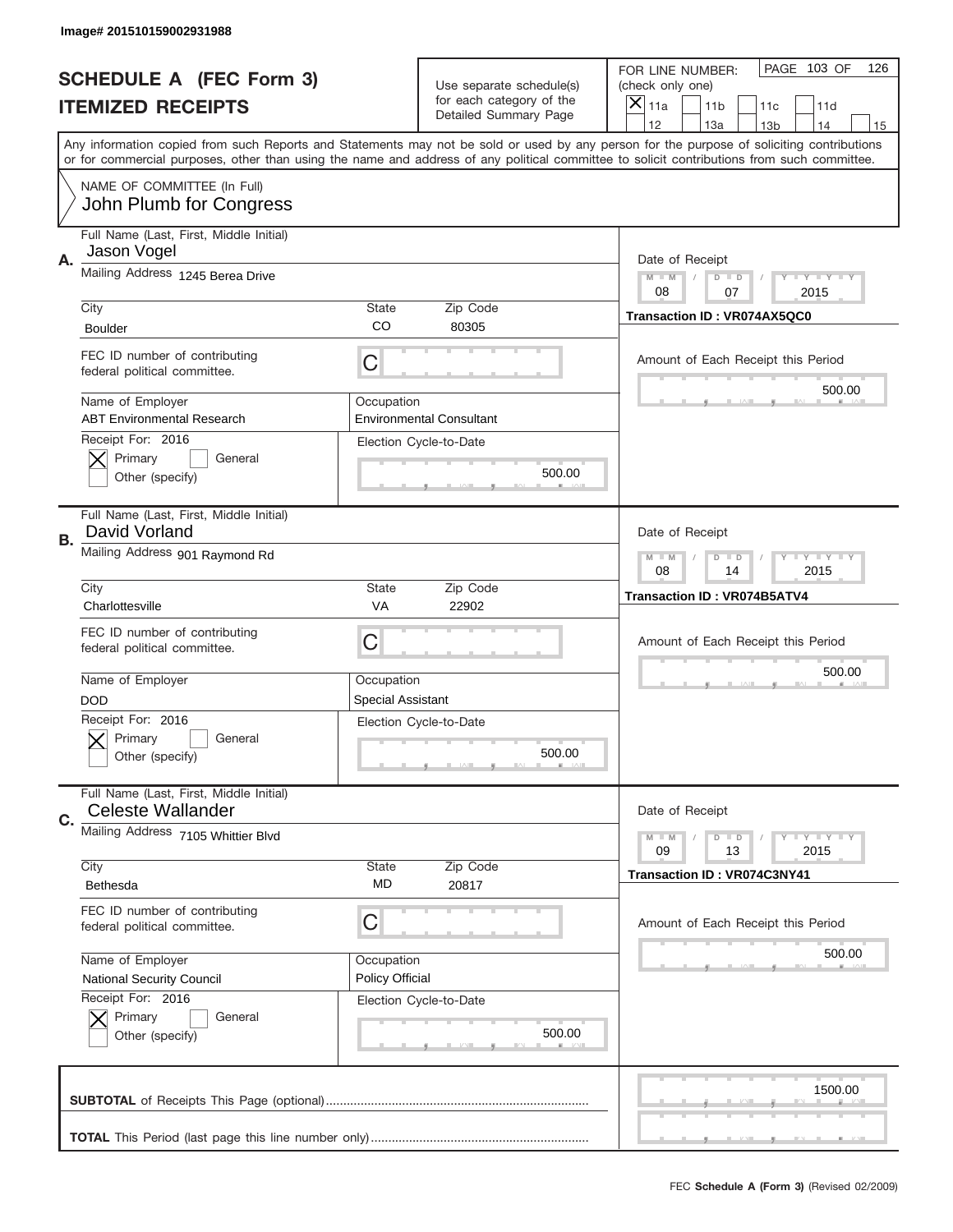|    | Image# 201510159002931989                                     |                                       |                                                   |                                                                                                                                                                                                                                                                                                                                     |
|----|---------------------------------------------------------------|---------------------------------------|---------------------------------------------------|-------------------------------------------------------------------------------------------------------------------------------------------------------------------------------------------------------------------------------------------------------------------------------------------------------------------------------------|
|    | <b>SCHEDULE A (FEC Form 3)</b>                                |                                       | Use separate schedule(s)                          | PAGE 104 OF<br>126<br>FOR LINE NUMBER:<br>(check only one)                                                                                                                                                                                                                                                                          |
|    | <b>ITEMIZED RECEIPTS</b>                                      |                                       | for each category of the<br>Detailed Summary Page | $\overline{X} _{11a}$<br>11 <sub>b</sub><br>11c<br>11d                                                                                                                                                                                                                                                                              |
|    |                                                               |                                       |                                                   | 12<br>13a<br>14<br>13 <sub>b</sub><br>15<br>Any information copied from such Reports and Statements may not be sold or used by any person for the purpose of soliciting contributions<br>or for commercial purposes, other than using the name and address of any political committee to solicit contributions from such committee. |
|    | NAME OF COMMITTEE (In Full)<br>John Plumb for Congress        |                                       |                                                   |                                                                                                                                                                                                                                                                                                                                     |
| Α. | Full Name (Last, First, Middle Initial)<br>Sherry C. Walton   |                                       |                                                   | Date of Receipt                                                                                                                                                                                                                                                                                                                     |
|    | Mailing Address po box 483                                    |                                       |                                                   | <b>LYLYLY</b><br>$M - M$<br>$D$ $D$<br>09<br>29<br>2015                                                                                                                                                                                                                                                                             |
|    | City<br>Wellsville                                            | <b>State</b><br>NY                    | Zip Code<br>14895                                 | <b>Transaction ID: VR074CCK7N9</b>                                                                                                                                                                                                                                                                                                  |
|    | FEC ID number of contributing<br>federal political committee. | C                                     |                                                   | Amount of Each Receipt this Period                                                                                                                                                                                                                                                                                                  |
|    | Name of Employer<br>N/A                                       | Occupation<br>Not Employed            |                                                   | 1000.00                                                                                                                                                                                                                                                                                                                             |
|    | Receipt For: 2016<br>Primary<br>General<br>Other (specify)    |                                       | Election Cycle-to-Date<br>1000.00                 |                                                                                                                                                                                                                                                                                                                                     |
| В. | Full Name (Last, First, Middle Initial)<br>Julian P. Webb     | Date of Receipt                       |                                                   |                                                                                                                                                                                                                                                                                                                                     |
|    | Mailing Address 4 Brookwood Rd                                |                                       |                                                   | <b>LY LY LY</b><br>$M - M$<br>$D$ $D$<br>09<br>30<br>2015                                                                                                                                                                                                                                                                           |
|    | City<br>Pittsford                                             | <b>State</b><br><b>NY</b>             | Zip Code<br>14534-1808                            | Transaction ID: VR074CE9425                                                                                                                                                                                                                                                                                                         |
|    | FEC ID number of contributing<br>federal political committee. | C                                     |                                                   | Amount of Each Receipt this Period                                                                                                                                                                                                                                                                                                  |
|    | Name of Employer<br>N/A                                       | Occupation<br>Retired                 |                                                   | 750.00                                                                                                                                                                                                                                                                                                                              |
|    | Receipt For: 2016<br>General<br>Primary<br>Other (specify)    |                                       | Election Cycle-to-Date<br>750.00                  |                                                                                                                                                                                                                                                                                                                                     |
| C. | Full Name (Last, First, Middle Initial)<br>David Weinstein    |                                       |                                                   | Date of Receipt                                                                                                                                                                                                                                                                                                                     |
|    | Mailing Address 51 Freese Rd                                  |                                       |                                                   | <b>LY LY LY</b><br>$M - M$<br>$D$ $D$<br>09<br>29<br>2015                                                                                                                                                                                                                                                                           |
|    | City<br>Ithaca                                                | <b>State</b><br>NY.                   | Zip Code<br>14850                                 | <b>Transaction ID: VR074CCMH79</b>                                                                                                                                                                                                                                                                                                  |
|    | FEC ID number of contributing<br>federal political committee. | С                                     |                                                   | Amount of Each Receipt this Period                                                                                                                                                                                                                                                                                                  |
|    | Name of Employer<br><b>Cornell University</b>                 | Occupation<br><b>Forest Ecologist</b> |                                                   | 500.00                                                                                                                                                                                                                                                                                                                              |
|    | Receipt For: 2016<br>Primary<br>General<br>Other (specify)    |                                       | Election Cycle-to-Date<br>500.00                  |                                                                                                                                                                                                                                                                                                                                     |
|    |                                                               |                                       |                                                   | 2250.00                                                                                                                                                                                                                                                                                                                             |
|    |                                                               |                                       |                                                   |                                                                                                                                                                                                                                                                                                                                     |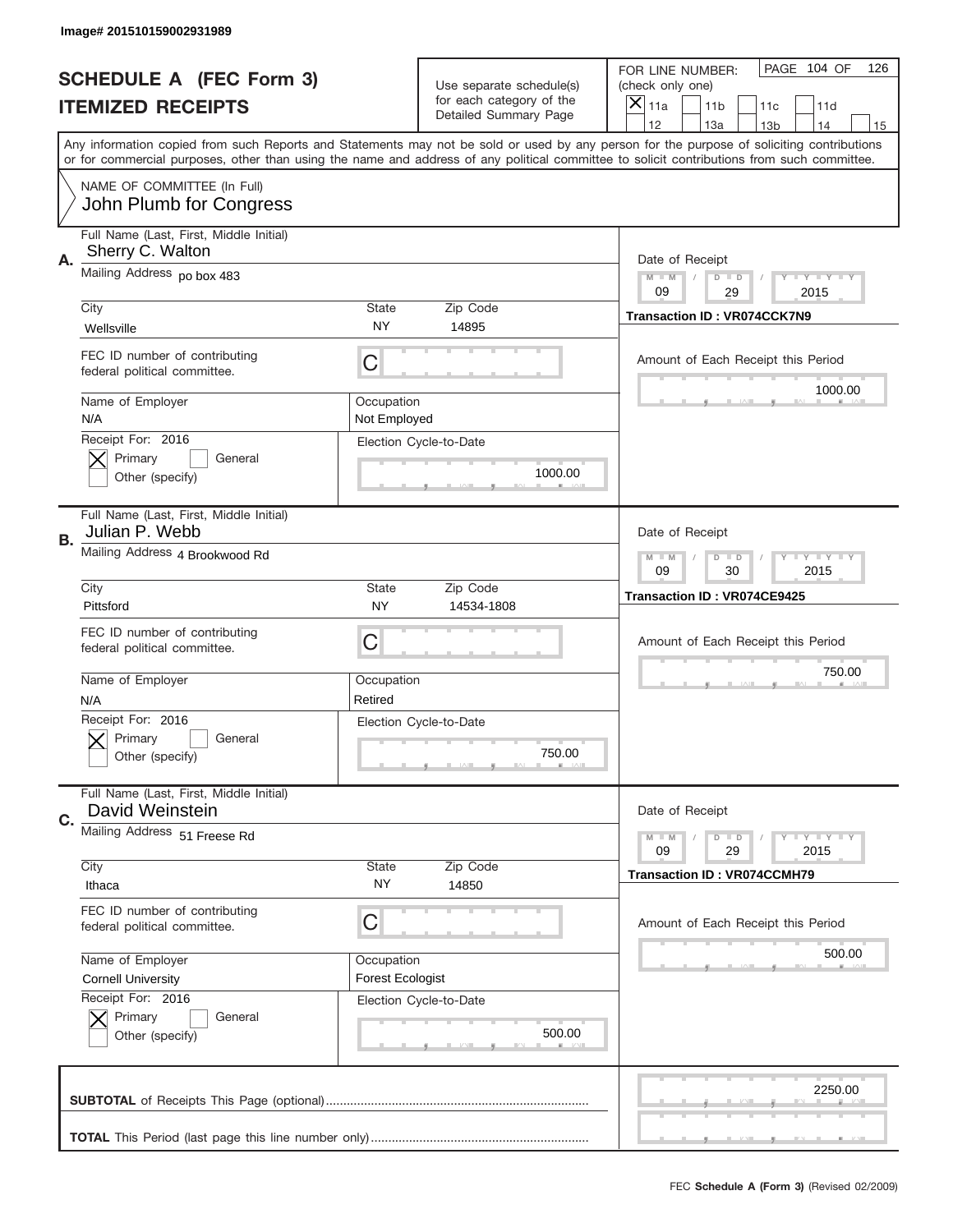|           | Image# 201510159002931990                                                                                                                                                                                                                                                               |                         |                                                   |                                                               |                                    |                         |                         |     |
|-----------|-----------------------------------------------------------------------------------------------------------------------------------------------------------------------------------------------------------------------------------------------------------------------------------------|-------------------------|---------------------------------------------------|---------------------------------------------------------------|------------------------------------|-------------------------|-------------------------|-----|
|           | <b>SCHEDULE A (FEC Form 3)</b>                                                                                                                                                                                                                                                          |                         | Use separate schedule(s)                          | FOR LINE NUMBER:<br>(check only one)<br>$\overline{X} _{11a}$ |                                    |                         | PAGE 105 OF             | 126 |
|           | <b>ITEMIZED RECEIPTS</b>                                                                                                                                                                                                                                                                |                         | for each category of the<br>Detailed Summary Page |                                                               | 11 <sub>b</sub>                    | 11c                     | 11d                     |     |
|           | Any information copied from such Reports and Statements may not be sold or used by any person for the purpose of soliciting contributions<br>or for commercial purposes, other than using the name and address of any political committee to solicit contributions from such committee. |                         |                                                   | 12                                                            | 13a                                | 13 <sub>b</sub>         | 14                      | 15  |
|           | NAME OF COMMITTEE (In Full)<br>John Plumb for Congress                                                                                                                                                                                                                                  |                         |                                                   |                                                               |                                    |                         |                         |     |
| Α.        | Full Name (Last, First, Middle Initial)<br>Penelope Wickham                                                                                                                                                                                                                             |                         |                                                   | Date of Receipt                                               |                                    |                         |                         |     |
|           | Mailing Address 608 Cayuga Heights Rd.                                                                                                                                                                                                                                                  | $M - M$<br>09           | $D$ $D$<br>21                                     |                                                               | <b>LEY LEY LEY</b><br>2015         |                         |                         |     |
|           | City<br>Ithaca                                                                                                                                                                                                                                                                          | <b>State</b><br>NY      | Zip Code<br>14850                                 | Transaction ID: VR074C82HE4                                   |                                    |                         |                         |     |
|           | FEC ID number of contributing<br>federal political committee.                                                                                                                                                                                                                           | С                       |                                                   |                                                               | Amount of Each Receipt this Period |                         | 1000.00                 |     |
|           | Name of Employer<br>N/A                                                                                                                                                                                                                                                                 | Occupation<br>Retired   |                                                   |                                                               |                                    |                         |                         |     |
|           | Receipt For: 2016<br>Primary<br>General<br>Other (specify)                                                                                                                                                                                                                              |                         | Election Cycle-to-Date<br>1000.00                 |                                                               |                                    |                         |                         |     |
| <b>B.</b> | Full Name (Last, First, Middle Initial)<br>Anne Wiegard                                                                                                                                                                                                                                 | Date of Receipt         |                                                   |                                                               |                                    |                         |                         |     |
|           | Mailing Address 203 E. Cortland St.                                                                                                                                                                                                                                                     |                         | $M - M$<br>08                                     | $D$ $D$<br>28                                                 |                                    | <b>LY LY LY</b><br>2015 |                         |     |
|           | City<br>Groton                                                                                                                                                                                                                                                                          | <b>State</b><br>NY      | Zip Code<br>13073                                 | <b>Transaction ID: VR074BP9EE1</b>                            |                                    |                         |                         |     |
|           | FEC ID number of contributing<br>federal political committee.                                                                                                                                                                                                                           | С                       |                                                   |                                                               | Amount of Each Receipt this Period |                         |                         |     |
|           | Name of Employer<br><b>SUNY Cortland</b>                                                                                                                                                                                                                                                | Occupation<br>Professor |                                                   |                                                               |                                    |                         | 50.00                   |     |
|           | Receipt For: 2016<br>General<br>Primary<br>Other (specify)                                                                                                                                                                                                                              |                         | Election Cycle-to-Date<br>300.00                  |                                                               |                                    |                         |                         |     |
| C.        | Full Name (Last, First, Middle Initial)<br>Anne Wiegard                                                                                                                                                                                                                                 |                         |                                                   | Date of Receipt                                               |                                    |                         |                         |     |
|           | Mailing Address 203 E. Cortland St.                                                                                                                                                                                                                                                     |                         |                                                   | $M - M$<br>09                                                 | $D$ $D$<br>24                      |                         | <b>LY LY LY</b><br>2015 |     |
|           | City<br>Groton                                                                                                                                                                                                                                                                          | <b>State</b><br>NY.     | Zip Code<br>13073                                 |                                                               | <b>Transaction ID: VR074CBN882</b> |                         |                         |     |
|           | FEC ID number of contributing<br>federal political committee.                                                                                                                                                                                                                           | С                       |                                                   |                                                               | Amount of Each Receipt this Period |                         |                         |     |
|           | Name of Employer<br><b>SUNY Cortland</b><br>Receipt For: 2016                                                                                                                                                                                                                           | Occupation<br>Professor |                                                   |                                                               |                                    |                         | 250.00                  |     |
|           | Primary<br>General<br>Other (specify)                                                                                                                                                                                                                                                   |                         | Election Cycle-to-Date<br>300.00                  |                                                               |                                    |                         |                         |     |
|           |                                                                                                                                                                                                                                                                                         |                         |                                                   |                                                               |                                    |                         | 1300.00                 |     |
|           |                                                                                                                                                                                                                                                                                         |                         |                                                   |                                                               |                                    |                         |                         |     |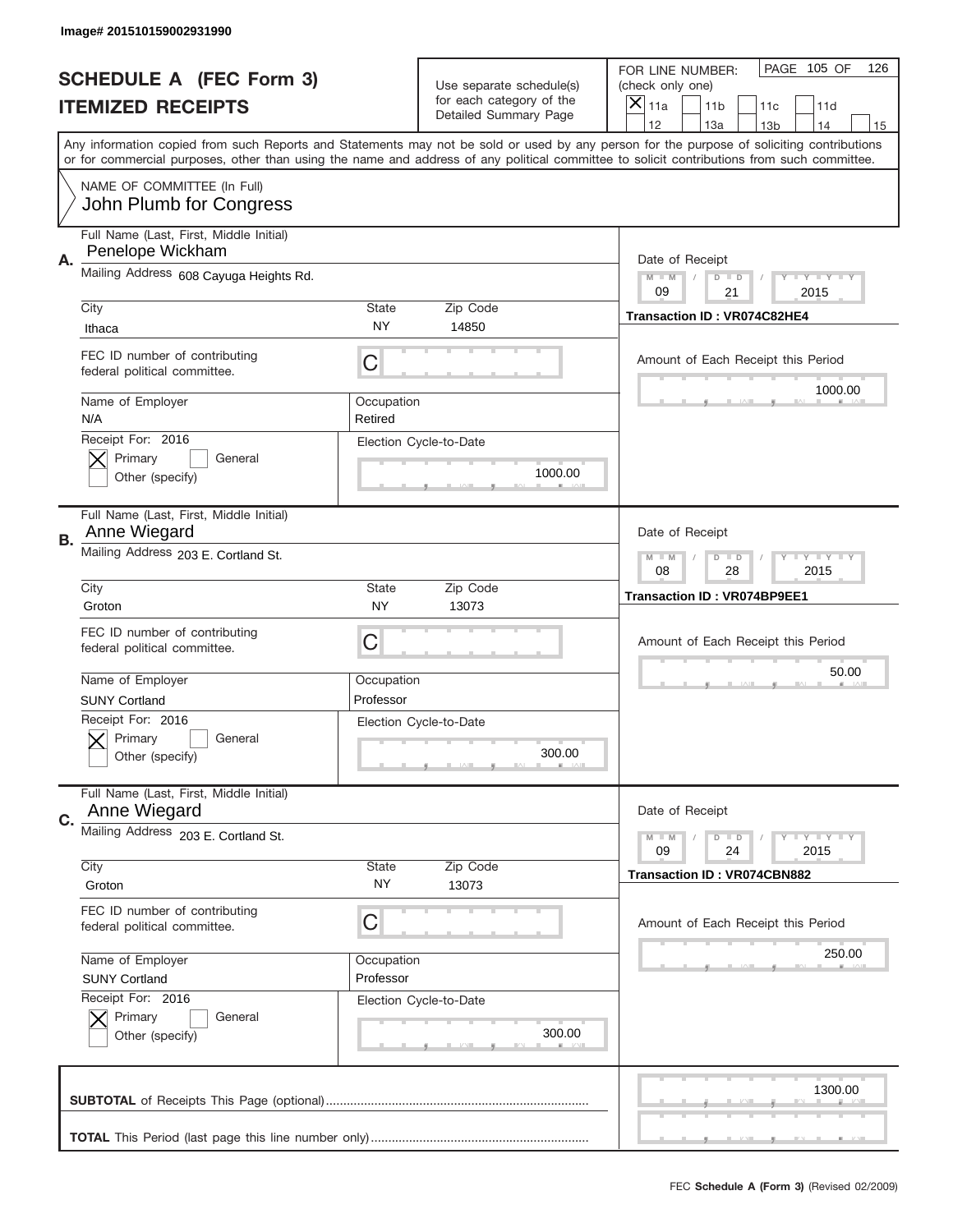|    | Image# 201510159002931991                                                            |                                                         |                                                      |                                                                                                                                                                                                                                                                                                                  |
|----|--------------------------------------------------------------------------------------|---------------------------------------------------------|------------------------------------------------------|------------------------------------------------------------------------------------------------------------------------------------------------------------------------------------------------------------------------------------------------------------------------------------------------------------------|
|    | <b>SCHEDULE A (FEC Form 3)</b>                                                       |                                                         | Use separate schedule(s)<br>for each category of the | PAGE 106 OF<br>126<br>FOR LINE NUMBER:<br>(check only one)                                                                                                                                                                                                                                                       |
|    | <b>ITEMIZED RECEIPTS</b>                                                             |                                                         | Detailed Summary Page                                | $\boldsymbol{\times}$<br>11a<br>11 <sub>b</sub><br>11c<br>11d<br>12<br>13a<br>14                                                                                                                                                                                                                                 |
|    |                                                                                      |                                                         |                                                      | 13 <sub>b</sub><br>15<br>Any information copied from such Reports and Statements may not be sold or used by any person for the purpose of soliciting contributions<br>or for commercial purposes, other than using the name and address of any political committee to solicit contributions from such committee. |
|    | NAME OF COMMITTEE (In Full)<br>John Plumb for Congress                               |                                                         |                                                      |                                                                                                                                                                                                                                                                                                                  |
| Α. | Full Name (Last, First, Middle Initial)<br>Catherine Wiesner                         |                                                         |                                                      | Date of Receipt                                                                                                                                                                                                                                                                                                  |
|    | Mailing Address 1390 V St NW<br><b>Unit 217</b>                                      | $M - M$<br><b>LYLYLY</b><br>$D$ $D$<br>09<br>13<br>2015 |                                                      |                                                                                                                                                                                                                                                                                                                  |
|    | City<br>Washington                                                                   | State<br>DC                                             | Zip Code<br>20009                                    | <b>Transaction ID: VR074C3MZK1</b>                                                                                                                                                                                                                                                                               |
|    | FEC ID number of contributing<br>federal political committee.                        | C                                                       |                                                      | Amount of Each Receipt this Period                                                                                                                                                                                                                                                                               |
|    | Name of Employer<br><b>US Department of State</b>                                    | Occupation<br>Diplomat                                  |                                                      | 250.00                                                                                                                                                                                                                                                                                                           |
|    | Receipt For: 2016<br>Primary<br>General<br>Other (specify)                           |                                                         | Election Cycle-to-Date<br>250.00                     |                                                                                                                                                                                                                                                                                                                  |
| В. | Full Name (Last, First, Middle Initial)<br><b>Alicia Wittink</b>                     | Date of Receipt                                         |                                                      |                                                                                                                                                                                                                                                                                                                  |
|    | Mailing Address 512 Highland Rd.                                                     |                                                         |                                                      | <b>LY LY LY</b><br>$M - M$<br>$D$ $D$<br>09<br>30<br>2015                                                                                                                                                                                                                                                        |
|    | City<br>Ithacalthaca                                                                 | <b>State</b><br>NY                                      | Zip Code<br>14850                                    | Transaction ID: VR074CD88D3                                                                                                                                                                                                                                                                                      |
|    |                                                                                      |                                                         |                                                      |                                                                                                                                                                                                                                                                                                                  |
|    | FEC ID number of contributing<br>federal political committee.                        | С                                                       |                                                      | Amount of Each Receipt this Period                                                                                                                                                                                                                                                                               |
|    | Name of Employer                                                                     | Occupation                                              |                                                      | 500.00                                                                                                                                                                                                                                                                                                           |
|    | <b>Park Foundation</b><br>Receipt For: 2016<br>General<br>Primary<br>Other (specify) | Consultant                                              | Election Cycle-to-Date<br>500.00                     |                                                                                                                                                                                                                                                                                                                  |
| C. | Full Name (Last, First, Middle Initial)<br>Susan Wolff                               |                                                         |                                                      | Date of Receipt                                                                                                                                                                                                                                                                                                  |
|    | Mailing Address 4418 Champlin Road                                                   |                                                         |                                                      | <b>LY LY LY</b><br>$M - M$<br>$D$ $D$<br>2015<br>09<br>30                                                                                                                                                                                                                                                        |
|    | City<br>Penn Yan                                                                     | <b>State</b><br>NY.                                     | Zip Code<br>14527                                    | <b>Transaction ID: VR074CDA4M7</b>                                                                                                                                                                                                                                                                               |
|    | FEC ID number of contributing<br>federal political committee.                        | С                                                       |                                                      | Amount of Each Receipt this Period                                                                                                                                                                                                                                                                               |
|    | Name of Employer<br>N/A                                                              | Occupation<br>Retired                                   |                                                      | 500.00                                                                                                                                                                                                                                                                                                           |
|    | Receipt For: 2016<br>Primary<br>General<br>Other (specify)                           |                                                         | Election Cycle-to-Date<br>500.00                     |                                                                                                                                                                                                                                                                                                                  |
|    |                                                                                      |                                                         |                                                      | 1250.00                                                                                                                                                                                                                                                                                                          |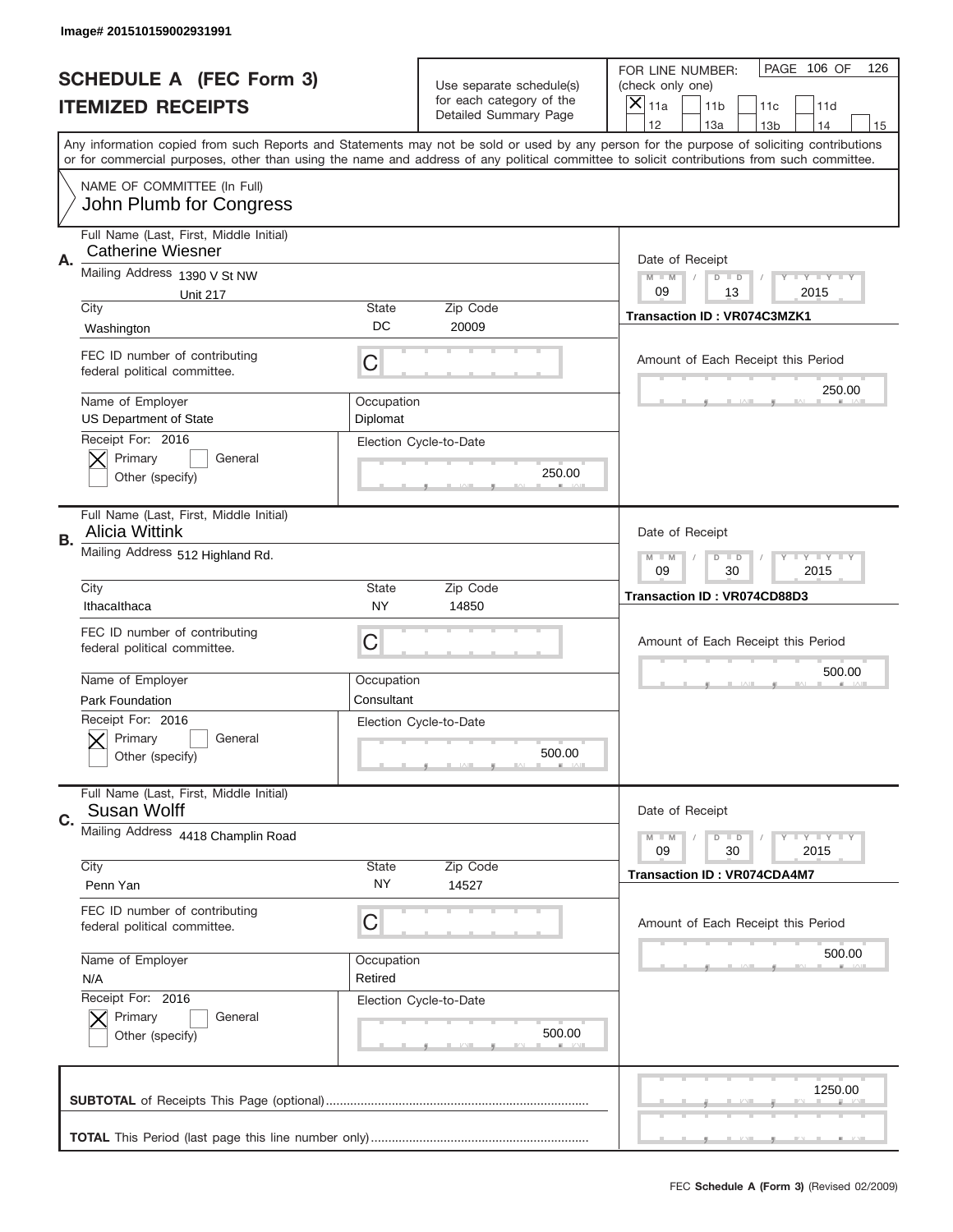| Image# 201510159002931992                                          |                            |                                                   |                                                                                                                                                                                                                                                                                                                                     |
|--------------------------------------------------------------------|----------------------------|---------------------------------------------------|-------------------------------------------------------------------------------------------------------------------------------------------------------------------------------------------------------------------------------------------------------------------------------------------------------------------------------------|
| <b>SCHEDULE A (FEC Form 3)</b>                                     |                            | Use separate schedule(s)                          | PAGE 107 OF<br>126<br>FOR LINE NUMBER:<br>(check only one)                                                                                                                                                                                                                                                                          |
| <b>ITEMIZED RECEIPTS</b>                                           |                            | for each category of the<br>Detailed Summary Page | $\times$<br>11a<br>11 <sub>b</sub><br>11d<br>11c                                                                                                                                                                                                                                                                                    |
|                                                                    |                            |                                                   | 12<br>13a<br>14<br>13 <sub>b</sub><br>15<br>Any information copied from such Reports and Statements may not be sold or used by any person for the purpose of soliciting contributions<br>or for commercial purposes, other than using the name and address of any political committee to solicit contributions from such committee. |
| NAME OF COMMITTEE (In Full)<br>John Plumb for Congress             |                            |                                                   |                                                                                                                                                                                                                                                                                                                                     |
|                                                                    |                            |                                                   |                                                                                                                                                                                                                                                                                                                                     |
| Full Name (Last, First, Middle Initial)<br>Martha A. Wright        |                            |                                                   |                                                                                                                                                                                                                                                                                                                                     |
| Α.<br>Mailing Address 318 Savage Farm Dr                           |                            |                                                   | Date of Receipt<br>Y TY TY TY<br>$M - M$<br>$D$ $D$<br>09<br>30<br>2015                                                                                                                                                                                                                                                             |
| City<br>Ithaca                                                     | <b>State</b><br>NY.        | Zip Code<br>14850-6503                            | Transaction ID: VR074CE97P9                                                                                                                                                                                                                                                                                                         |
| FEC ID number of contributing<br>federal political committee.      | C                          |                                                   | Amount of Each Receipt this Period                                                                                                                                                                                                                                                                                                  |
| Name of Employer<br>N/A                                            | Occupation<br>Not Employed |                                                   | 1000.00                                                                                                                                                                                                                                                                                                                             |
| Receipt For: 2016                                                  |                            | Election Cycle-to-Date                            |                                                                                                                                                                                                                                                                                                                                     |
| Primary<br>General<br>Other (specify)                              |                            | 1000.00                                           |                                                                                                                                                                                                                                                                                                                                     |
| Full Name (Last, First, Middle Initial)<br>Eugene A. Yarussi<br>В. |                            |                                                   | Date of Receipt                                                                                                                                                                                                                                                                                                                     |
| Mailing Address 56 Waterview Heights Road                          |                            |                                                   | Y LY LY LY<br>$D$ $D$<br>$M - M$<br>07<br>25<br>2015                                                                                                                                                                                                                                                                                |
| City<br>Ithaca                                                     | <b>State</b><br><b>NY</b>  | Zip Code<br>14850                                 | Transaction ID: VR074AT91Z9                                                                                                                                                                                                                                                                                                         |
| FEC ID number of contributing<br>federal political committee.      | C                          |                                                   | Amount of Each Receipt this Period                                                                                                                                                                                                                                                                                                  |
| Name of Employer<br>N/A                                            | Occupation<br>Retired      |                                                   | 1000.00                                                                                                                                                                                                                                                                                                                             |
| Receipt For: 2016<br>General<br>Primary<br>Other (specify)         |                            | Election Cycle-to-Date<br>1000.00                 | * Earmarked Contribution: See Below                                                                                                                                                                                                                                                                                                 |
| Full Name (Last, First, Middle Initial)<br><b>ACTBLUE</b>          |                            |                                                   | Date of Receipt                                                                                                                                                                                                                                                                                                                     |
| C.<br>Mailing Address PO Box 441146                                |                            |                                                   | $D$ $D$<br>$T + Y = Y + Y$<br>$M - M$<br>26<br>2015<br>07                                                                                                                                                                                                                                                                           |
| City<br><b>West Somerville</b>                                     | State<br>МA                | Zip Code<br>02144-0031                            | Transaction ID: VR074AT91Z9E                                                                                                                                                                                                                                                                                                        |
| FEC ID number of contributing<br>federal political committee.      | C                          | C00401224                                         | Amount of Each Receipt this Period                                                                                                                                                                                                                                                                                                  |
| Name of Employer                                                   | Occupation                 | Conduit total listed in Agg. field                | 1000.00                                                                                                                                                                                                                                                                                                                             |
| Receipt For: 2016<br>Primary<br>General<br>Other (specify)         |                            | Election Cycle-to-Date<br>26263.00                | [MEMO ITEM]<br>Note: Above Contribution earmarked through this<br>organization.                                                                                                                                                                                                                                                     |
|                                                                    |                            |                                                   | 2000.00                                                                                                                                                                                                                                                                                                                             |
|                                                                    |                            |                                                   |                                                                                                                                                                                                                                                                                                                                     |
|                                                                    |                            |                                                   | FEC Schedule A (Form 3) (Revised 02/2009)                                                                                                                                                                                                                                                                                           |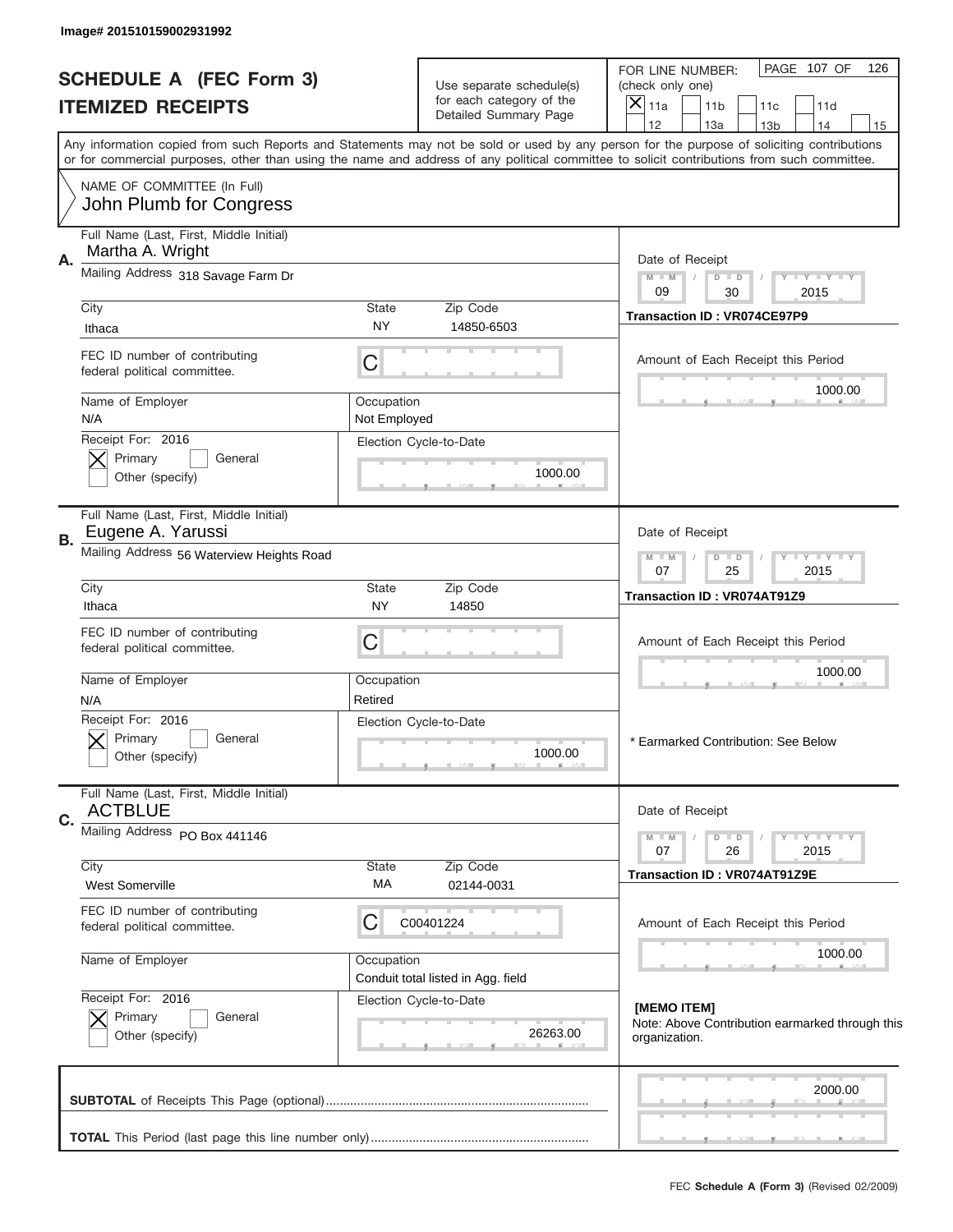|           | Image# 201510159002931993                                         |             |                                                                               |                                                                                                                                                                                       |
|-----------|-------------------------------------------------------------------|-------------|-------------------------------------------------------------------------------|---------------------------------------------------------------------------------------------------------------------------------------------------------------------------------------|
|           | <b>SCHEDULE A (FEC Form 3)</b><br><b>ITEMIZED RECEIPTS</b>        |             | Use separate schedule(s)<br>for each category of the<br>Detailed Summary Page | PAGE 108 OF<br>126<br>FOR LINE NUMBER:<br>(check only one)<br>×<br>11a<br>11 <sub>b</sub><br>11c<br>11d                                                                               |
|           |                                                                   |             |                                                                               | 12<br>13a<br>14<br>13 <sub>b</sub><br>15<br>Any information copied from such Reports and Statements may not be sold or used by any person for the purpose of soliciting contributions |
|           |                                                                   |             |                                                                               | or for commercial purposes, other than using the name and address of any political committee to solicit contributions from such committee.                                            |
|           | NAME OF COMMITTEE (In Full)<br>John Plumb for Congress            |             |                                                                               |                                                                                                                                                                                       |
|           | Full Name (Last, First, Middle Initial)                           |             |                                                                               |                                                                                                                                                                                       |
| Α.        | Vincent 'Ed' Ed Yealdhall<br>Mailing Address 20323 French Open Ct |             |                                                                               | Date of Receipt                                                                                                                                                                       |
|           |                                                                   |             |                                                                               | $M - M$<br><b>LYLYLY</b><br>$D$ $D$<br>08<br>22<br>2015                                                                                                                               |
|           | City<br>Ashburn                                                   | State<br>VA | Zip Code<br>20147                                                             | Transaction ID: VR074B9JQZ1                                                                                                                                                           |
|           | FEC ID number of contributing<br>federal political committee.     | C           |                                                                               | Amount of Each Receipt this Period                                                                                                                                                    |
|           | Name of Employer                                                  | Occupation  |                                                                               | 500.00                                                                                                                                                                                |
|           | Orma-Transatlantic Energy Inc<br>Receipt For: 2016                | Engineer    |                                                                               |                                                                                                                                                                                       |
|           | Primary<br>General                                                |             | Election Cycle-to-Date                                                        |                                                                                                                                                                                       |
|           | Other (specify)                                                   |             | 500.00                                                                        |                                                                                                                                                                                       |
| <b>B.</b> | Full Name (Last, First, Middle Initial)<br>Frank W Young          |             |                                                                               | Date of Receipt                                                                                                                                                                       |
|           | Mailing Address 318 Sunnyview Ln                                  |             | $M - M$<br>$D$ $D$<br><b>LYLYLY</b><br>09<br>17<br>2015                       |                                                                                                                                                                                       |
|           | City<br>Ithaca                                                    | State<br>NY | Zip Code<br>14850-6258                                                        | <b>Transaction ID: VR074CC8HN4</b>                                                                                                                                                    |
|           | FEC ID number of contributing<br>federal political committee.     | C           |                                                                               | Amount of Each Receipt this Period                                                                                                                                                    |
|           | Name of Employer                                                  | Occupation  |                                                                               | 1000.00                                                                                                                                                                               |
|           | <b>Cornell University</b>                                         |             | Professor Emeritus of Sociology                                               |                                                                                                                                                                                       |
|           | Receipt For: 2016<br>General<br>Primary<br>Other (specify)        |             | Election Cycle-to-Date<br>1000.00                                             |                                                                                                                                                                                       |
|           | Full Name (Last, First, Middle Initial)                           |             |                                                                               |                                                                                                                                                                                       |
| C.        | David Zee<br>Mailing Address 12229 Carroll Mill Rd                |             |                                                                               | Date of Receipt                                                                                                                                                                       |
|           |                                                                   |             |                                                                               | <b>LY LY LY</b><br>$M - M$<br>$D$ $D$<br>07<br>2015<br>21                                                                                                                             |
|           | City<br><b>Ellicott City</b>                                      | State<br>MD | Zip Code<br>21042-1311                                                        | Transaction ID: VR074AT91X3                                                                                                                                                           |
|           | FEC ID number of contributing<br>federal political committee.     | С           |                                                                               | Amount of Each Receipt this Period                                                                                                                                                    |
|           | Name of Employer                                                  | Occupation  |                                                                               | 250.00                                                                                                                                                                                |
|           | Johns Hopkins University<br>Receipt For: 2016                     | Professor   | Election Cycle-to-Date                                                        |                                                                                                                                                                                       |
|           | Primary<br>General<br>Other (specify)                             |             | 250.00                                                                        | * Earmarked Contribution: See Below                                                                                                                                                   |
|           |                                                                   |             |                                                                               | 1750.00                                                                                                                                                                               |
|           |                                                                   |             |                                                                               |                                                                                                                                                                                       |
|           |                                                                   |             |                                                                               | FEC Schedule A (Form 3) (Revised 02/2009)                                                                                                                                             |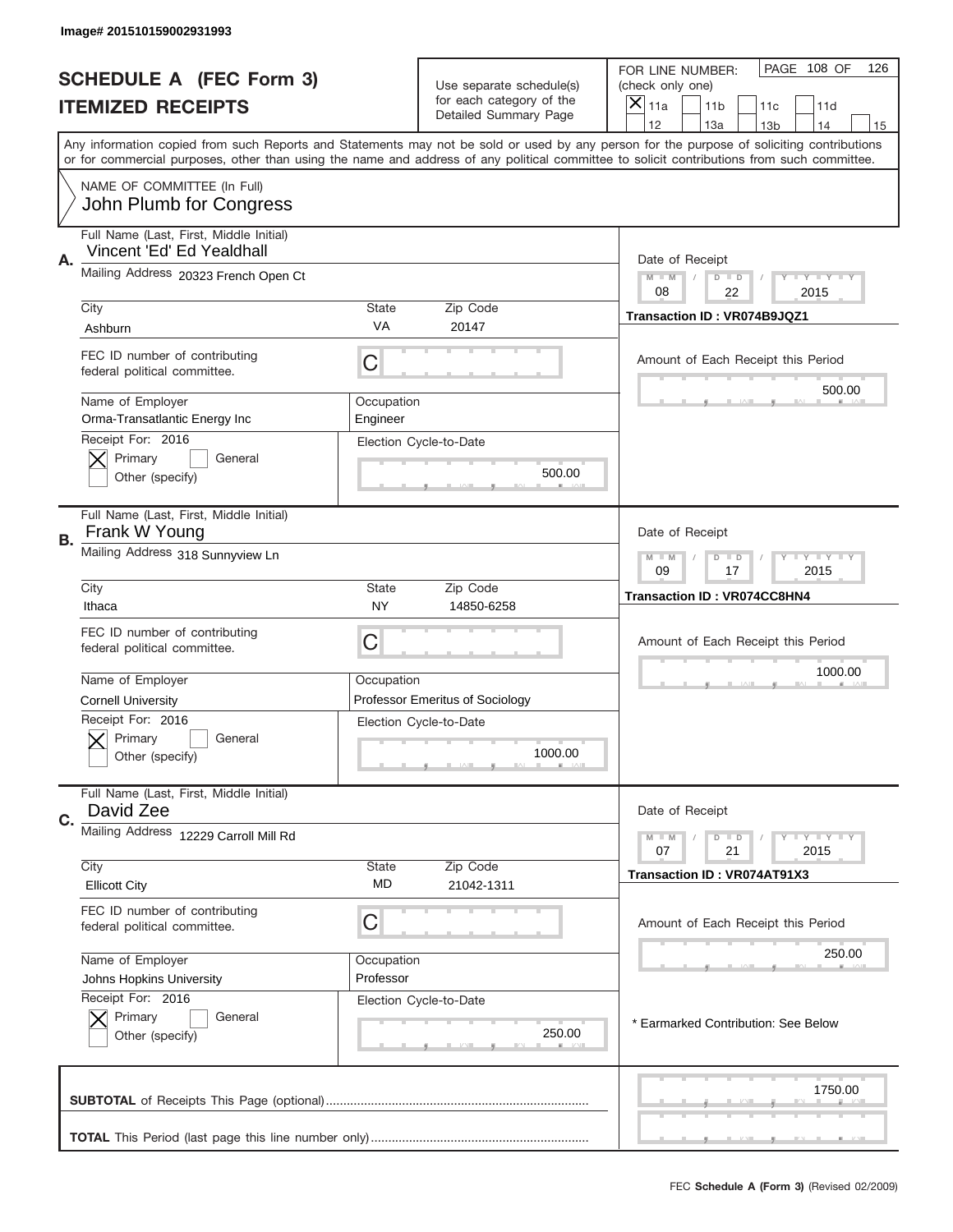|    | Image# 201510159002931994                                     |            |                                                              |                                                                                                                                                                                                                                                                                         |
|----|---------------------------------------------------------------|------------|--------------------------------------------------------------|-----------------------------------------------------------------------------------------------------------------------------------------------------------------------------------------------------------------------------------------------------------------------------------------|
|    | <b>SCHEDULE A (FEC Form 3)</b>                                |            | Use separate schedule(s)<br>for each category of the         | PAGE 109 OF<br>126<br>FOR LINE NUMBER:<br>(check only one)<br>$ \overline{\mathsf{x}} _{\text{11a}}$                                                                                                                                                                                    |
|    | <b>ITEMIZED RECEIPTS</b>                                      |            | Detailed Summary Page                                        | 11 <sub>b</sub><br>11c<br>11d<br>12<br>13a<br>14<br>13 <sub>b</sub><br>15                                                                                                                                                                                                               |
|    |                                                               |            |                                                              | Any information copied from such Reports and Statements may not be sold or used by any person for the purpose of soliciting contributions<br>or for commercial purposes, other than using the name and address of any political committee to solicit contributions from such committee. |
|    | NAME OF COMMITTEE (In Full)<br>John Plumb for Congress        |            |                                                              |                                                                                                                                                                                                                                                                                         |
|    | Full Name (Last, First, Middle Initial)                       |            |                                                              |                                                                                                                                                                                                                                                                                         |
| Α. | <b>ACTBLUE</b><br>Mailing Address PO Box 441146               |            |                                                              | Date of Receipt<br>$Y - Y - Y - Y - Y$<br>$M - M$<br>$D$ $D$                                                                                                                                                                                                                            |
|    | City                                                          | State      | Zip Code                                                     | 07<br>26<br>2015                                                                                                                                                                                                                                                                        |
|    | <b>West Somerville</b>                                        | МA         | 02144-0031                                                   | Transaction ID: VR074AT91X3E                                                                                                                                                                                                                                                            |
|    | FEC ID number of contributing<br>federal political committee. | C          | C00401224                                                    | Amount of Each Receipt this Period                                                                                                                                                                                                                                                      |
|    | Name of Employer                                              | Occupation |                                                              | 250.00                                                                                                                                                                                                                                                                                  |
|    | Receipt For: 2016                                             |            | Conduit total listed in Agg. field<br>Election Cycle-to-Date |                                                                                                                                                                                                                                                                                         |
|    | Primary<br>General<br>Other (specify)                         |            | 26263.00                                                     | [MEMO ITEM]<br>Note: Above Contribution earmarked through this<br>organization.                                                                                                                                                                                                         |
|    | Full Name (Last, First, Middle Initial)                       |            |                                                              | Date of Receipt                                                                                                                                                                                                                                                                         |
| В. | <b>Mailing Address</b>                                        |            |                                                              | Y LY LY LY<br>$M$ $M$<br>$D$ $D$                                                                                                                                                                                                                                                        |
|    | City                                                          | State      | Zip Code                                                     |                                                                                                                                                                                                                                                                                         |
|    | FEC ID number of contributing<br>federal political committee. | C          |                                                              | Amount of Each Receipt this Period                                                                                                                                                                                                                                                      |
|    | Name of Employer                                              | Occupation |                                                              |                                                                                                                                                                                                                                                                                         |
|    | Receipt For:<br>Primary<br>General<br>Other (specify)         |            | Election Cycle-to-Date                                       |                                                                                                                                                                                                                                                                                         |
|    | Full Name (Last, First, Middle Initial)                       |            |                                                              |                                                                                                                                                                                                                                                                                         |
| C. | <b>Mailing Address</b>                                        |            |                                                              | Date of Receipt                                                                                                                                                                                                                                                                         |
|    | City                                                          | State      | Zip Code                                                     | $D$ $D$<br>$Y - Y - Y - Y - Y$<br>$M - M$                                                                                                                                                                                                                                               |
|    |                                                               |            |                                                              |                                                                                                                                                                                                                                                                                         |
|    | FEC ID number of contributing<br>federal political committee. | C          |                                                              | Amount of Each Receipt this Period                                                                                                                                                                                                                                                      |
|    | Name of Employer                                              | Occupation |                                                              |                                                                                                                                                                                                                                                                                         |
|    | Receipt For:                                                  |            | Election Cycle-to-Date                                       |                                                                                                                                                                                                                                                                                         |
|    | Primary<br>General<br>Other (specify)                         |            |                                                              |                                                                                                                                                                                                                                                                                         |
|    |                                                               |            |                                                              | 0.00                                                                                                                                                                                                                                                                                    |
|    |                                                               |            |                                                              | 157696.05                                                                                                                                                                                                                                                                               |
|    |                                                               |            |                                                              | FEC Schedule A (Form 3) (Revised 02/2009)                                                                                                                                                                                                                                               |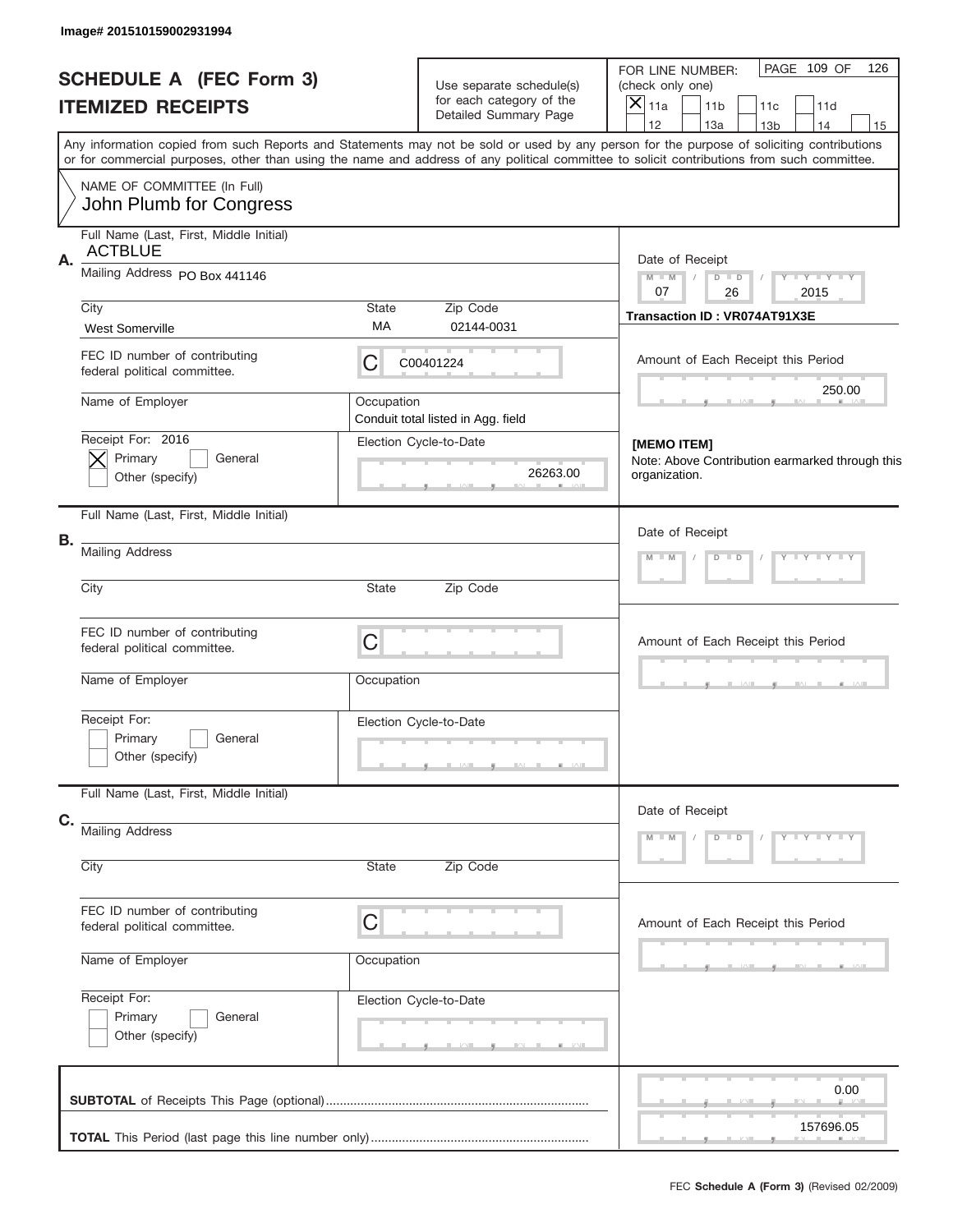|    | Image# 201510159002931995                                                                                      |             |                                                                               |                                                                                                                                                                                                                                                                                         |
|----|----------------------------------------------------------------------------------------------------------------|-------------|-------------------------------------------------------------------------------|-----------------------------------------------------------------------------------------------------------------------------------------------------------------------------------------------------------------------------------------------------------------------------------------|
|    | <b>SCHEDULE A (FEC Form 3)</b><br><b>ITEMIZED RECEIPTS</b>                                                     |             | Use separate schedule(s)<br>for each category of the<br>Detailed Summary Page | PAGE 110 OF<br>126<br>FOR LINE NUMBER:<br>(check only one)<br>$ \mathsf{X} _{\text{11b}}$<br>11a<br>11d<br>11c<br>12<br>13a<br>14<br>13 <sub>b</sub><br>15                                                                                                                              |
|    |                                                                                                                |             |                                                                               | Any information copied from such Reports and Statements may not be sold or used by any person for the purpose of soliciting contributions<br>or for commercial purposes, other than using the name and address of any political committee to solicit contributions from such committee. |
|    | NAME OF COMMITTEE (In Full)<br>John Plumb for Congress                                                         |             |                                                                               |                                                                                                                                                                                                                                                                                         |
| Α. | Full Name (Last, First, Middle Initial)<br>TOMPKINS COUNTY DEMOCRATIC COMMITTEE<br>Mailing Address PO Box 6798 |             |                                                                               | Date of Receipt<br>$M - M$<br>$Y - Y - Y - Y - Y$<br>$D$ $D$<br>09<br>30<br>2015                                                                                                                                                                                                        |
|    | City<br>Ithaca                                                                                                 | State<br>NY | Zip Code<br>14851-6798                                                        | <b>Transaction ID: VR074CET9Z9</b>                                                                                                                                                                                                                                                      |
|    | FEC ID number of contributing<br>federal political committee.                                                  | C           | C00490615                                                                     | Amount of Each Receipt this Period                                                                                                                                                                                                                                                      |
|    | Name of Employer                                                                                               | Occupation  |                                                                               | 1500.00                                                                                                                                                                                                                                                                                 |
|    | Receipt For: 2016<br>Primary<br>General<br>Other (specify)                                                     |             | Election Cycle-to-Date<br>1500.00                                             | <b>Comprised of Permissible Funds</b>                                                                                                                                                                                                                                                   |
| В. | Full Name (Last, First, Middle Initial)                                                                        |             |                                                                               | Date of Receipt                                                                                                                                                                                                                                                                         |
|    | <b>Mailing Address</b>                                                                                         |             |                                                                               | $Y = Y = Y + Y$<br>$M$ M<br>$D$ $D$                                                                                                                                                                                                                                                     |
|    | City                                                                                                           | State       | Zip Code                                                                      |                                                                                                                                                                                                                                                                                         |
|    | FEC ID number of contributing<br>federal political committee.                                                  | C           |                                                                               | Amount of Each Receipt this Period                                                                                                                                                                                                                                                      |
|    | Name of Employer                                                                                               | Occupation  |                                                                               |                                                                                                                                                                                                                                                                                         |
|    | Receipt For:<br>Primary<br>General<br>Other (specify)                                                          |             | Election Cycle-to-Date                                                        |                                                                                                                                                                                                                                                                                         |
|    | Full Name (Last, First, Middle Initial)                                                                        |             |                                                                               | Date of Receipt                                                                                                                                                                                                                                                                         |
| C. | <b>Mailing Address</b>                                                                                         |             |                                                                               | $D$ $D$<br>$Y - Y - Y - Y - Y$<br>$M - M$                                                                                                                                                                                                                                               |
|    | City                                                                                                           | State       | Zip Code                                                                      |                                                                                                                                                                                                                                                                                         |
|    | FEC ID number of contributing<br>federal political committee.                                                  | C           |                                                                               | Amount of Each Receipt this Period                                                                                                                                                                                                                                                      |
|    | Name of Employer                                                                                               | Occupation  |                                                                               |                                                                                                                                                                                                                                                                                         |
|    | Receipt For:<br>Primary<br>General<br>Other (specify)                                                          |             | Election Cycle-to-Date                                                        |                                                                                                                                                                                                                                                                                         |
|    |                                                                                                                |             |                                                                               | 1500.00<br>1500.00                                                                                                                                                                                                                                                                      |
|    |                                                                                                                |             |                                                                               |                                                                                                                                                                                                                                                                                         |
|    |                                                                                                                |             |                                                                               | FEC Schedule A (Form 3) (Revised 02/2009)                                                                                                                                                                                                                                               |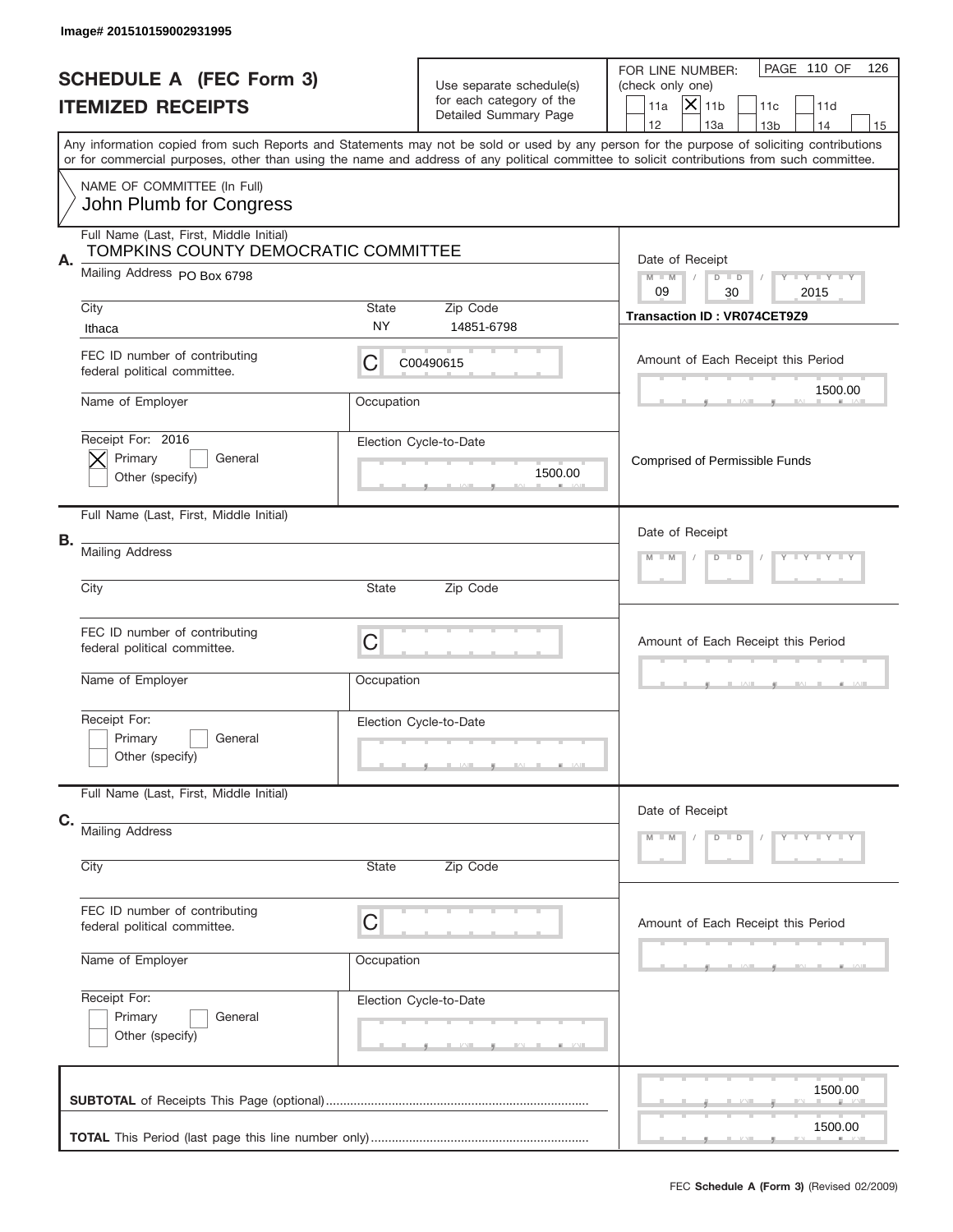|    | Image# 201510159002931996                                                           |                    |                                                      |                                                                                                                                                                                                                                                                                         |
|----|-------------------------------------------------------------------------------------|--------------------|------------------------------------------------------|-----------------------------------------------------------------------------------------------------------------------------------------------------------------------------------------------------------------------------------------------------------------------------------------|
|    |                                                                                     |                    |                                                      | PAGE 111 OF<br>126<br>FOR LINE NUMBER:                                                                                                                                                                                                                                                  |
|    | <b>SCHEDULE A (FEC Form 3)</b>                                                      |                    | Use separate schedule(s)<br>for each category of the | (check only one)<br>$ \mathsf{X} _{\mathsf{11c}}$                                                                                                                                                                                                                                       |
|    | <b>ITEMIZED RECEIPTS</b>                                                            |                    | Detailed Summary Page                                | 11 <sub>b</sub><br>11d<br>11a<br>12<br>13a<br>13 <sub>b</sub><br>14<br>15                                                                                                                                                                                                               |
|    |                                                                                     |                    |                                                      | Any information copied from such Reports and Statements may not be sold or used by any person for the purpose of soliciting contributions<br>or for commercial purposes, other than using the name and address of any political committee to solicit contributions from such committee. |
|    | NAME OF COMMITTEE (In Full)<br>John Plumb for Congress                              |                    |                                                      |                                                                                                                                                                                                                                                                                         |
| Α. | Full Name (Last, First, Middle Initial)<br>AmeriPAC: The Fund for a Greater America |                    |                                                      | Date of Receipt                                                                                                                                                                                                                                                                         |
|    | Mailing Address 700 13th St NW<br>Ste 600                                           |                    |                                                      | Y I Y I Y I Y<br>$M - M$<br>$D$ $D$<br>09<br>26<br>2015                                                                                                                                                                                                                                 |
|    | City<br>Washington                                                                  | State<br>DC        | Zip Code<br>20005-5998                               | <b>Transaction ID: VR074CB9XZ2</b>                                                                                                                                                                                                                                                      |
|    | FEC ID number of contributing<br>federal political committee.                       | С                  | C00271338                                            | Amount of Each Receipt this Period<br>5000.00                                                                                                                                                                                                                                           |
|    | Name of Employer                                                                    | Occupation         |                                                      |                                                                                                                                                                                                                                                                                         |
|    | Receipt For: 2016<br>Primary<br>General<br>Other (specify)                          |                    | Election Cycle-to-Date<br>5000.00                    |                                                                                                                                                                                                                                                                                         |
| В. | Full Name (Last, First, Middle Initial)<br><b>Brian Higgins for Congress</b>        |                    |                                                      | Date of Receipt                                                                                                                                                                                                                                                                         |
|    | Mailing Address PO Box 28                                                           |                    |                                                      | <b>LY LY LY</b><br>$M - M$<br>$D$ $D$<br>09<br>30<br>2015                                                                                                                                                                                                                               |
|    | City<br><b>Buffalo</b>                                                              | State<br>NY        | Zip Code<br>14220-0028                               | <b>Transaction ID: VR074CERNV8</b>                                                                                                                                                                                                                                                      |
|    | FEC ID number of contributing<br>federal political committee.                       | С                  | C00401034                                            | Amount of Each Receipt this Period                                                                                                                                                                                                                                                      |
|    | Name of Employer                                                                    | Occupation         |                                                      | 500.00                                                                                                                                                                                                                                                                                  |
|    | Receipt For: 2016                                                                   |                    | Election Cycle-to-Date                               |                                                                                                                                                                                                                                                                                         |
|    | Primary<br>General<br>Other (specify)                                               |                    | 500.00                                               |                                                                                                                                                                                                                                                                                         |
|    | Full Name (Last, First, Middle Initial)<br><b>EMPIRE POLITICAL ACTION COMMITTEE</b> |                    |                                                      | Date of Receipt                                                                                                                                                                                                                                                                         |
| C. | Mailing Address PO Box 15033                                                        |                    |                                                      | <b>LYLYLY</b><br>$M - M$<br>$D$ $D$<br>09<br>30<br>2015                                                                                                                                                                                                                                 |
|    | City<br>Washington                                                                  | <b>State</b><br>DC | Zip Code<br>20003-0033                               | Transaction ID: VR074CE9399                                                                                                                                                                                                                                                             |
|    | FEC ID number of contributing<br>federal political committee.                       | C                  | C00477067                                            | Amount of Each Receipt this Period                                                                                                                                                                                                                                                      |
|    | Name of Employer                                                                    | Occupation         |                                                      | 5000.00                                                                                                                                                                                                                                                                                 |
|    | Receipt For: 2016<br>Primary<br>General<br>Other (specify)                          |                    | Election Cycle-to-Date<br>10000.00                   |                                                                                                                                                                                                                                                                                         |
|    |                                                                                     |                    |                                                      | 10500.00                                                                                                                                                                                                                                                                                |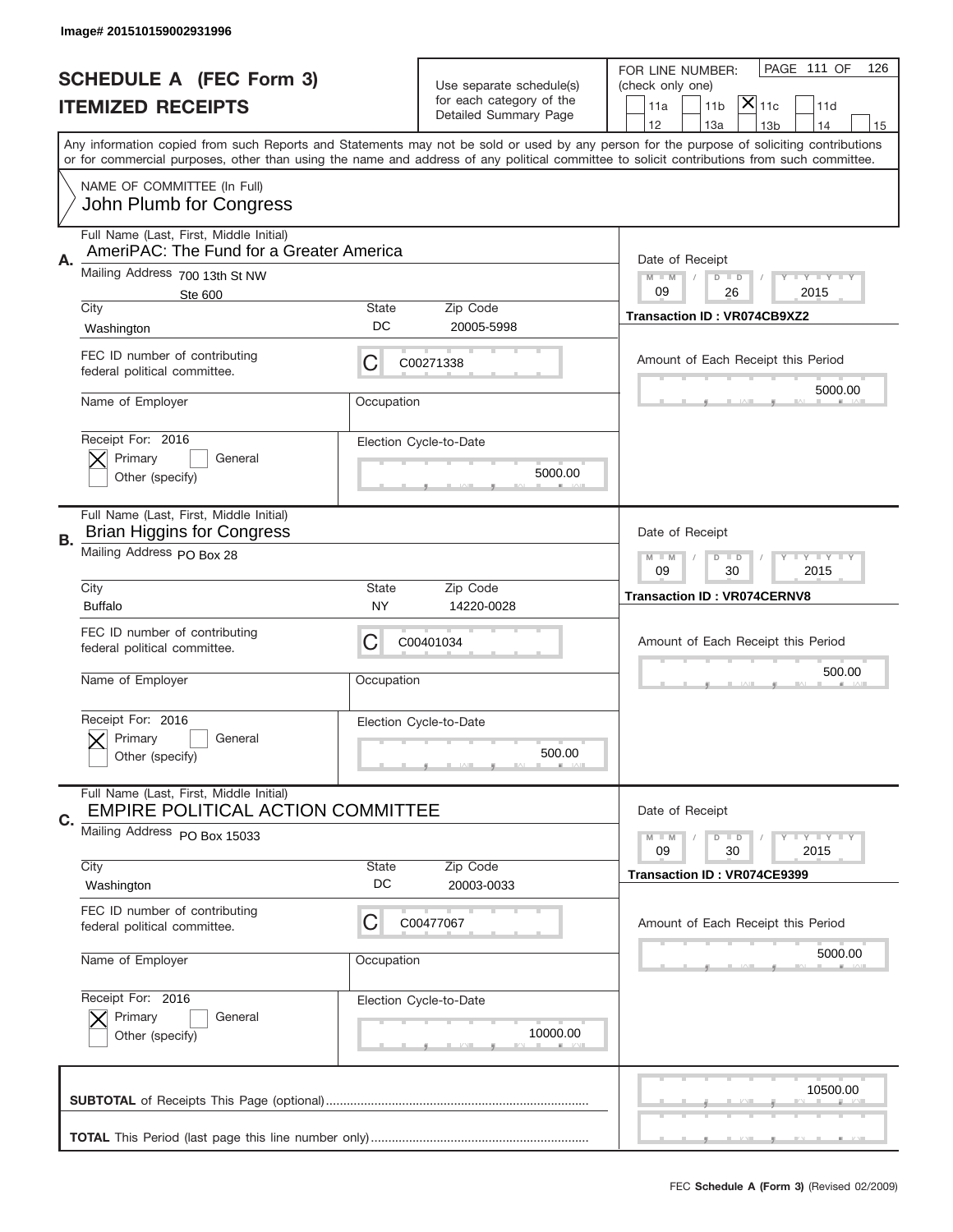|    | Image# 201510159002931997                                                   |            |                                                                               |                                                                                                                                                                                                                                                                                                                                     |
|----|-----------------------------------------------------------------------------|------------|-------------------------------------------------------------------------------|-------------------------------------------------------------------------------------------------------------------------------------------------------------------------------------------------------------------------------------------------------------------------------------------------------------------------------------|
|    | <b>SCHEDULE A (FEC Form 3)</b><br><b>ITEMIZED RECEIPTS</b>                  |            | Use separate schedule(s)<br>for each category of the<br>Detailed Summary Page | PAGE 112 OF<br>126<br>FOR LINE NUMBER:<br>(check only one)<br>$ \mathsf{\overline{X}} _{\mathsf{11c}}$<br>11 <sub>b</sub><br>11d<br>11a                                                                                                                                                                                             |
|    |                                                                             |            |                                                                               | 12<br>13a<br>13 <sub>b</sub><br>14<br>15<br>Any information copied from such Reports and Statements may not be sold or used by any person for the purpose of soliciting contributions<br>or for commercial purposes, other than using the name and address of any political committee to solicit contributions from such committee. |
|    | NAME OF COMMITTEE (In Full)<br>John Plumb for Congress                      |            |                                                                               |                                                                                                                                                                                                                                                                                                                                     |
|    | Full Name (Last, First, Middle Initial)                                     |            |                                                                               |                                                                                                                                                                                                                                                                                                                                     |
| А. | <b>EMPIRE POLITICAL ACTION COMMITTEE</b><br>Mailing Address PO Box 15033    |            |                                                                               | Date of Receipt<br>$M$ M<br>Y I Y I Y I Y<br>$D$ $D$<br>09<br>30<br>2015                                                                                                                                                                                                                                                            |
|    | City                                                                        | State      | Zip Code                                                                      | Transaction ID: VR074CE93A7                                                                                                                                                                                                                                                                                                         |
|    | Washington                                                                  | DC         | 20003-0033                                                                    |                                                                                                                                                                                                                                                                                                                                     |
|    | FEC ID number of contributing<br>federal political committee.               | C          | C00477067                                                                     | Amount of Each Receipt this Period<br>5000.00                                                                                                                                                                                                                                                                                       |
|    | Name of Employer                                                            | Occupation |                                                                               |                                                                                                                                                                                                                                                                                                                                     |
|    | Receipt For: 2016<br>$\bm{\times}$<br>Primary<br>General<br>Other (specify) |            | Election Cycle-to-Date<br>10000.00                                            |                                                                                                                                                                                                                                                                                                                                     |
| В. | Full Name (Last, First, Middle Initial)<br><b>Friends of Willie Rosas</b>   |            |                                                                               | Date of Receipt                                                                                                                                                                                                                                                                                                                     |
|    | Mailing Address 768 Central Ave<br>City                                     | State      | Zip Code                                                                      | $T$ $Y$ $T$ $Y$ $T$ $Y$<br>$M$ $M$<br>$D$ $D$<br>09<br>30<br>2015                                                                                                                                                                                                                                                                   |
|    | <b>Dunkirk</b>                                                              | <b>NY</b>  | 14048-2505                                                                    | <b>Transaction ID: VR074CGFPF0</b>                                                                                                                                                                                                                                                                                                  |
|    | FEC ID number of contributing<br>federal political committee.               | C          |                                                                               | Amount of Each Receipt this Period                                                                                                                                                                                                                                                                                                  |
|    | Name of Employer                                                            | Occupation |                                                                               | 100.00                                                                                                                                                                                                                                                                                                                              |
|    | Receipt For: 2016<br>General<br>Primary<br>Other (specify)                  |            | Election Cycle-to-Date<br>100.00                                              | <b>Comprised of Permissible Funds</b>                                                                                                                                                                                                                                                                                               |
|    | Full Name (Last, First, Middle Initial)<br><b>Hoyer for Congress</b>        |            |                                                                               | Date of Receipt                                                                                                                                                                                                                                                                                                                     |
| C. | Mailing Address 700 13th St NW                                              |            |                                                                               | Y TY TY TY<br>$M - M$<br>$D$ $D$                                                                                                                                                                                                                                                                                                    |
|    | Ste 600<br>City                                                             | State      | Zip Code                                                                      | 09<br>26<br>2015                                                                                                                                                                                                                                                                                                                    |
|    | Washington                                                                  | DC         | 20005-5998                                                                    | <b>Transaction ID: VR074CB9Y00</b>                                                                                                                                                                                                                                                                                                  |
|    | FEC ID number of contributing<br>federal political committee.               | C          | C00140715                                                                     | Amount of Each Receipt this Period                                                                                                                                                                                                                                                                                                  |
|    | Name of Employer                                                            | Occupation |                                                                               | 2000.00                                                                                                                                                                                                                                                                                                                             |
|    | Receipt For: 2016                                                           |            | Election Cycle-to-Date                                                        |                                                                                                                                                                                                                                                                                                                                     |
|    | Primary<br>General<br>Other (specify)                                       |            | 2000.00                                                                       |                                                                                                                                                                                                                                                                                                                                     |
|    |                                                                             |            |                                                                               | 7100.00                                                                                                                                                                                                                                                                                                                             |
|    |                                                                             |            |                                                                               |                                                                                                                                                                                                                                                                                                                                     |
|    |                                                                             |            |                                                                               | FEC Schedule A (Form 3) (Revised 02/2009)                                                                                                                                                                                                                                                                                           |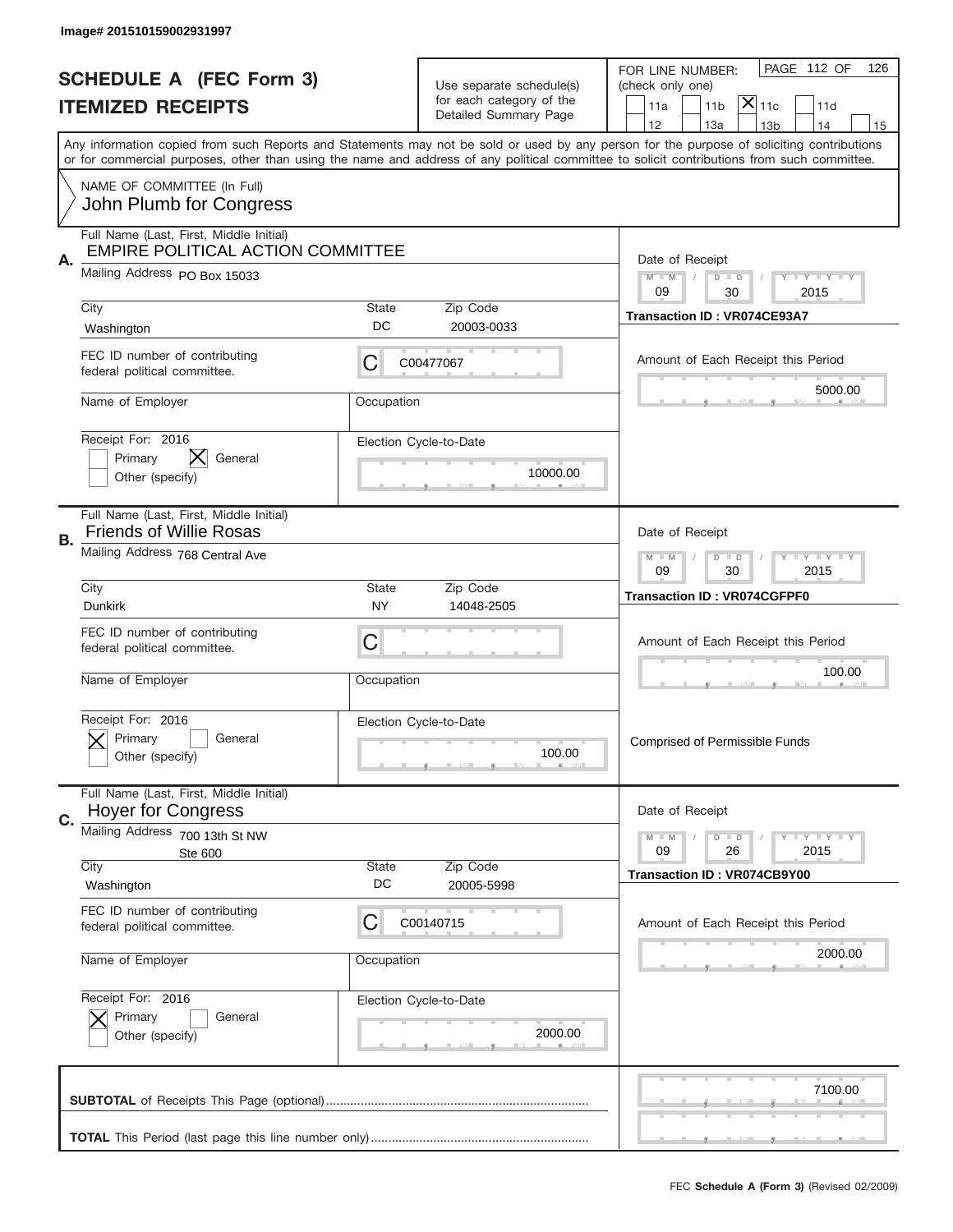|           | Image# 201510159002931998                                                                               |                    |                                                                               |                                                                                                                                                                                       |
|-----------|---------------------------------------------------------------------------------------------------------|--------------------|-------------------------------------------------------------------------------|---------------------------------------------------------------------------------------------------------------------------------------------------------------------------------------|
|           | <b>SCHEDULE A (FEC Form 3)</b><br><b>ITEMIZED RECEIPTS</b>                                              |                    | Use separate schedule(s)<br>for each category of the<br>Detailed Summary Page | PAGE 113 OF<br>126<br>FOR LINE NUMBER:<br>(check only one)<br>$ \mathsf{X} _{\mathsf{11c}}$<br>11 <sub>b</sub><br>11d<br>11a                                                          |
|           |                                                                                                         |                    |                                                                               | 12<br>13a<br>14<br>13 <sub>b</sub><br>15<br>Any information copied from such Reports and Statements may not be sold or used by any person for the purpose of soliciting contributions |
|           | NAME OF COMMITTEE (In Full)<br>John Plumb for Congress                                                  |                    |                                                                               | or for commercial purposes, other than using the name and address of any political committee to solicit contributions from such committee.                                            |
|           | Full Name (Last, First, Middle Initial)                                                                 |                    |                                                                               |                                                                                                                                                                                       |
| Α.        | International Brotherhood of Electrical Workers PAC (IBEW PA<br>Mailing Address 900 7th St NW           |                    |                                                                               | Date of Receipt<br>$M$ $M$<br><b>TEY LY LY</b><br>$D$ $D$<br>09<br>30<br>2015                                                                                                         |
|           | City                                                                                                    | State<br>DC        | Zip Code                                                                      | <b>Transaction ID: VR074CE6T96</b>                                                                                                                                                    |
|           | Washington                                                                                              |                    | 20001-3886                                                                    |                                                                                                                                                                                       |
|           | FEC ID number of contributing<br>federal political committee.                                           | С                  | C00027342                                                                     | Amount of Each Receipt this Period<br>5000.00                                                                                                                                         |
|           | Name of Employer                                                                                        | Occupation         |                                                                               |                                                                                                                                                                                       |
|           | Receipt For: 2016                                                                                       |                    | Election Cycle-to-Date                                                        |                                                                                                                                                                                       |
|           | X.<br>Primary<br>General<br>Other (specify)                                                             |                    | 10000.00                                                                      |                                                                                                                                                                                       |
|           |                                                                                                         |                    |                                                                               |                                                                                                                                                                                       |
| <b>B.</b> | Full Name (Last, First, Middle Initial)<br>International Brotherhood of Electrical Workers PAC (IBEW PA |                    |                                                                               | Date of Receipt                                                                                                                                                                       |
|           | Mailing Address 900 7th St NW                                                                           |                    |                                                                               | <b>LY LY LY</b><br>$M - M$<br>$D$ $D$<br>09<br>30<br>2015                                                                                                                             |
|           | City<br>Washington                                                                                      | <b>State</b><br>DC | Zip Code<br>20001-3886                                                        | <b>Transaction ID: VR074CE6TA4</b>                                                                                                                                                    |
|           | FEC ID number of contributing<br>federal political committee.                                           | C                  | C00027342                                                                     | Amount of Each Receipt this Period                                                                                                                                                    |
|           | Name of Employer                                                                                        | Occupation         |                                                                               | 5000.00                                                                                                                                                                               |
|           | Receipt For: 2016<br>General<br>Primary<br>Other (specify)                                              |                    | Election Cycle-to-Date<br>10000.00                                            |                                                                                                                                                                                       |
|           | Full Name (Last, First, Middle Initial)<br>Jamestown Democratic Campaign Committee                      |                    |                                                                               | Date of Receipt                                                                                                                                                                       |
| C.        | Mailing Address 106 Arcade Ave                                                                          |                    |                                                                               | <b>LEY LEY LEY</b><br>$M - M$<br>$D$ $D$                                                                                                                                              |
|           | City                                                                                                    | <b>State</b>       | Zip Code                                                                      | 09<br>30<br>2015                                                                                                                                                                      |
|           | Jamestown                                                                                               | ΝY                 | 14701-7706                                                                    | Transaction ID: VR074CE93J1                                                                                                                                                           |
|           | FEC ID number of contributing<br>federal political committee.                                           | C                  |                                                                               | Amount of Each Receipt this Period                                                                                                                                                    |
|           | Name of Employer                                                                                        | Occupation         |                                                                               | 500.00                                                                                                                                                                                |
|           | Receipt For: 2016                                                                                       |                    | Election Cycle-to-Date                                                        |                                                                                                                                                                                       |
|           | Primary<br>General<br>Other (specify)                                                                   |                    | 500.00                                                                        | Comprised of Permissible Funds                                                                                                                                                        |
|           |                                                                                                         |                    |                                                                               | 10500.00                                                                                                                                                                              |
|           |                                                                                                         |                    |                                                                               | FEC Schedule A (Form 3) (Revised 02/2009)                                                                                                                                             |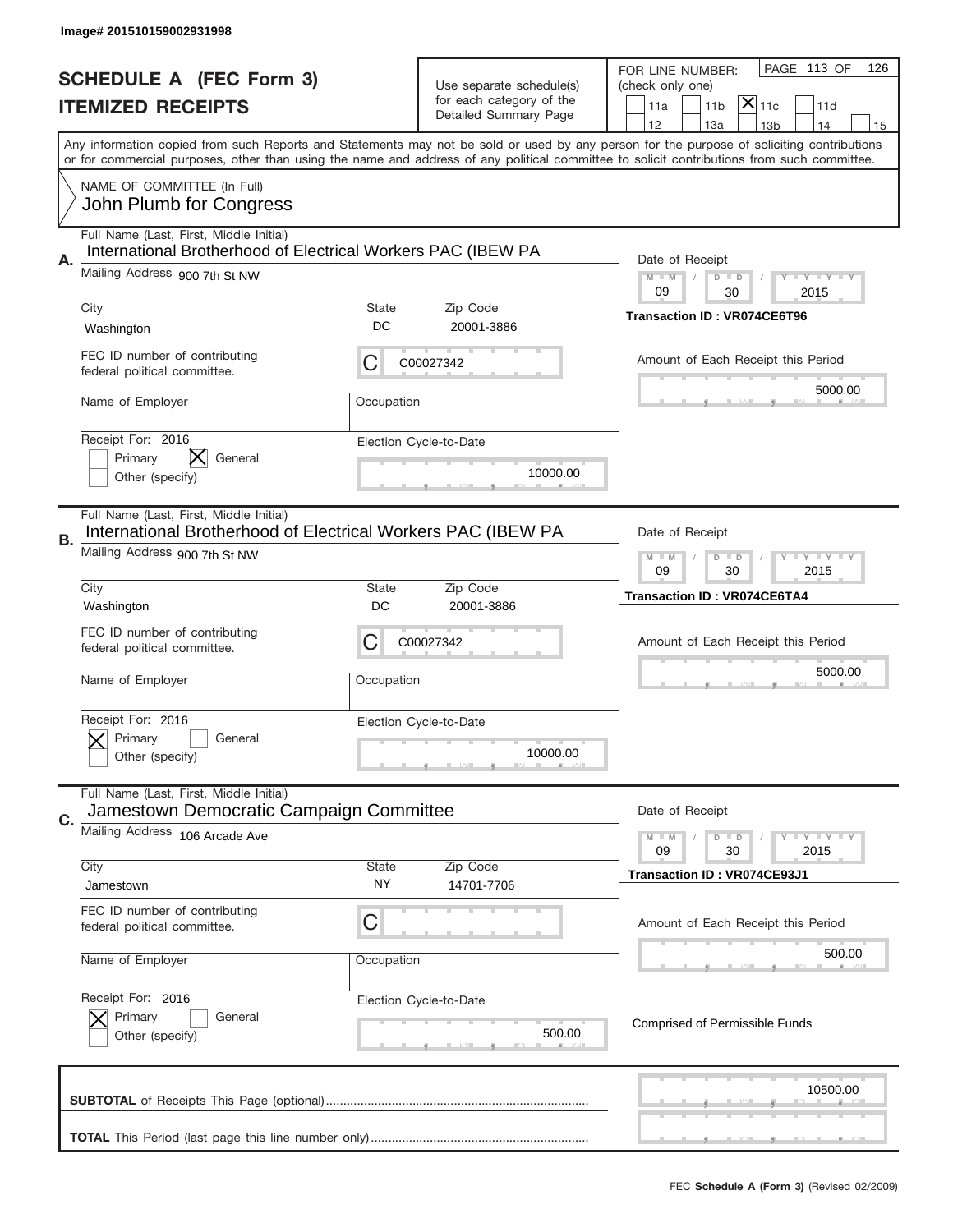|    | Image# 201510159002931999                                                                                         |                    |                                                                               |                                                                                                                                                                                                                                                                                                                               |
|----|-------------------------------------------------------------------------------------------------------------------|--------------------|-------------------------------------------------------------------------------|-------------------------------------------------------------------------------------------------------------------------------------------------------------------------------------------------------------------------------------------------------------------------------------------------------------------------------|
|    | <b>SCHEDULE A (FEC Form 3)</b><br><b>ITEMIZED RECEIPTS</b>                                                        |                    | Use separate schedule(s)<br>for each category of the<br>Detailed Summary Page | PAGE 114 OF<br>126<br>FOR LINE NUMBER:<br>(check only one)<br>$ \overline{\mathsf{X}} _{\mathsf{11c}}$<br>11 <sub>b</sub><br>11d<br>11a<br>14                                                                                                                                                                                 |
|    |                                                                                                                   |                    |                                                                               | 12<br>13a<br>13 <sub>b</sub><br>15<br>Any information copied from such Reports and Statements may not be sold or used by any person for the purpose of soliciting contributions<br>or for commercial purposes, other than using the name and address of any political committee to solicit contributions from such committee. |
|    | NAME OF COMMITTEE (In Full)<br>John Plumb for Congress                                                            |                    |                                                                               |                                                                                                                                                                                                                                                                                                                               |
|    | Full Name (Last, First, Middle Initial)                                                                           |                    |                                                                               |                                                                                                                                                                                                                                                                                                                               |
| Α. | Kennedy for Senate<br>Mailing Address PO Box 73                                                                   |                    |                                                                               | Date of Receipt<br>$M - M$<br><b>LYLYLY</b><br>$D$ $D$<br>09<br>30<br>2015                                                                                                                                                                                                                                                    |
|    | City<br><b>Buffalo</b>                                                                                            | State<br><b>NY</b> | Zip Code<br>14220-0073                                                        | Transaction ID: VR074CF7XS7                                                                                                                                                                                                                                                                                                   |
|    | FEC ID number of contributing<br>federal political committee.                                                     | C                  |                                                                               | Amount of Each Receipt this Period                                                                                                                                                                                                                                                                                            |
|    | Name of Employer                                                                                                  | Occupation         |                                                                               | 500.00                                                                                                                                                                                                                                                                                                                        |
|    | Receipt For: 2016<br>Primary<br>General<br>Other (specify)                                                        |                    | Election Cycle-to-Date<br>500.00                                              | <b>Comprised of Permissible Funds</b>                                                                                                                                                                                                                                                                                         |
| В. | Full Name (Last, First, Middle Initial)<br>LOUISE SLAUGHTER RE-ELECTION COMMITTEE<br>Mailing Address PO Box 30632 |                    |                                                                               | Date of Receipt                                                                                                                                                                                                                                                                                                               |
|    | City                                                                                                              | State              | Zip Code                                                                      | $M - M$<br>$D$ $D$<br><b>LYLYLY</b><br>09<br>03<br>2015                                                                                                                                                                                                                                                                       |
|    | Rochester                                                                                                         | NY.                | 14603-0632                                                                    | <b>Transaction ID: VR074C1HDF4</b>                                                                                                                                                                                                                                                                                            |
|    | FEC ID number of contributing<br>federal political committee.                                                     | C                  | C00213611                                                                     | Amount of Each Receipt this Period                                                                                                                                                                                                                                                                                            |
|    | Name of Employer                                                                                                  | Occupation         |                                                                               | 1000.00                                                                                                                                                                                                                                                                                                                       |
|    | Receipt For: 2016<br>Primary<br>General<br>Other (specify)                                                        |                    | Election Cycle-to-Date<br>1000.00                                             |                                                                                                                                                                                                                                                                                                                               |
|    | Full Name (Last, First, Middle Initial)                                                                           |                    |                                                                               |                                                                                                                                                                                                                                                                                                                               |
| C. | New York Jobs Political Action Committee<br>Mailing Address PO Box 708                                            |                    |                                                                               | Date of Receipt                                                                                                                                                                                                                                                                                                               |
|    | City                                                                                                              | <b>State</b>       | Zip Code                                                                      | <b>LEY LEY LEY</b><br>$M - M$<br>$D$ $D$<br>09<br>2015<br>30<br><b>Transaction ID: VR074CE93Z1</b>                                                                                                                                                                                                                            |
|    | Melville                                                                                                          | NY.                | 11747-0719                                                                    |                                                                                                                                                                                                                                                                                                                               |
|    | FEC ID number of contributing<br>federal political committee.                                                     | C                  | C00413716                                                                     | Amount of Each Receipt this Period                                                                                                                                                                                                                                                                                            |
|    | Name of Employer                                                                                                  | Occupation         |                                                                               | 1000.00                                                                                                                                                                                                                                                                                                                       |
|    | Receipt For: 2016<br>Primary<br>General                                                                           |                    | Election Cycle-to-Date                                                        |                                                                                                                                                                                                                                                                                                                               |
|    | Other (specify)                                                                                                   |                    | 1000.00                                                                       |                                                                                                                                                                                                                                                                                                                               |
|    |                                                                                                                   |                    |                                                                               | 2500.00                                                                                                                                                                                                                                                                                                                       |
|    |                                                                                                                   |                    |                                                                               | FEC Schedule A (Form 3) (Revised 02/2009)                                                                                                                                                                                                                                                                                     |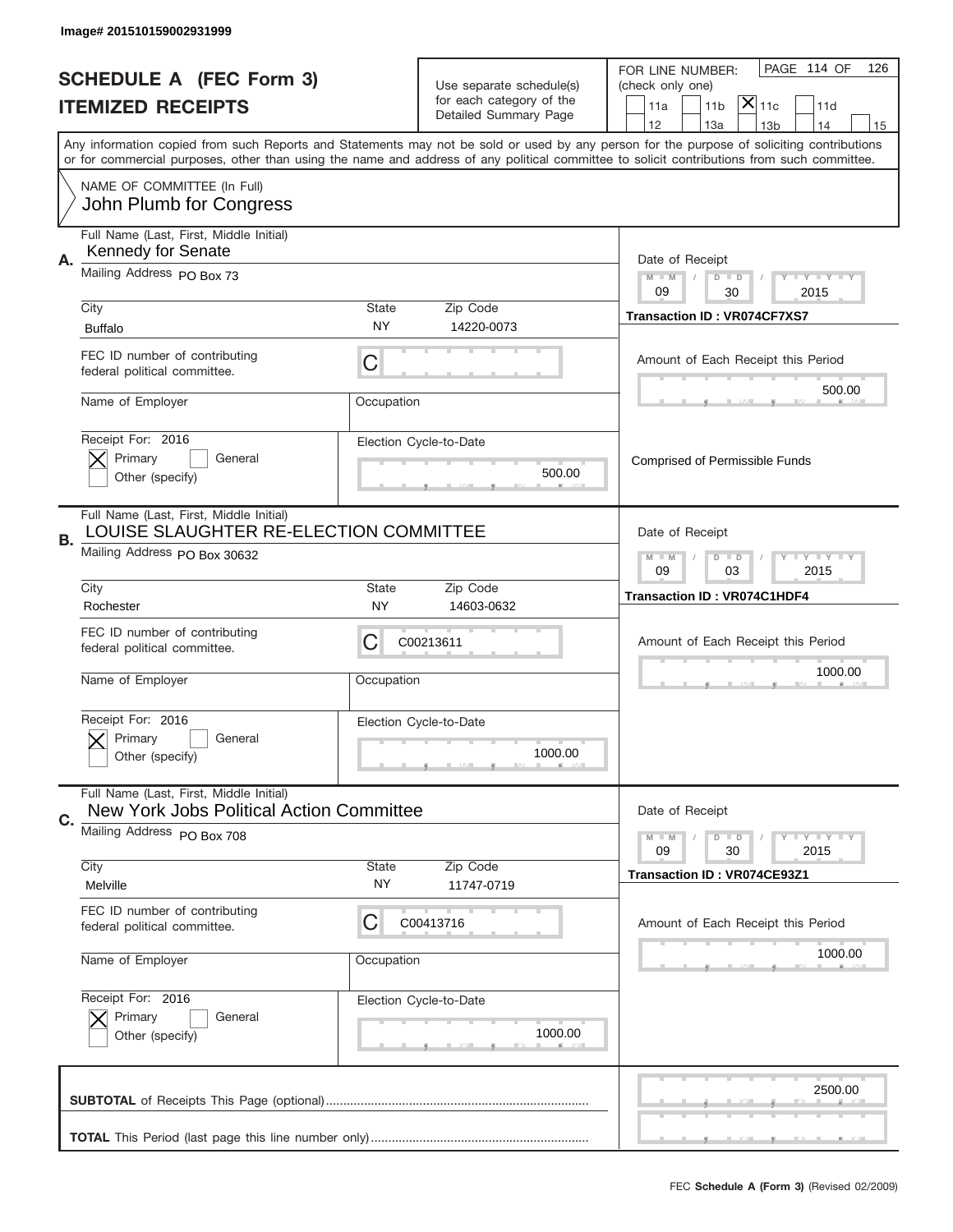| Image# 201510159002932000                                                                                                                  |                    |                                                                               |                                                                                                                                                                                       |
|--------------------------------------------------------------------------------------------------------------------------------------------|--------------------|-------------------------------------------------------------------------------|---------------------------------------------------------------------------------------------------------------------------------------------------------------------------------------|
| <b>SCHEDULE A (FEC Form 3)</b><br><b>ITEMIZED RECEIPTS</b>                                                                                 |                    | Use separate schedule(s)<br>for each category of the<br>Detailed Summary Page | PAGE 115 OF<br>126<br>FOR LINE NUMBER:<br>(check only one)<br>$ \mathsf{X} _{\mathsf{11c}}$<br>11 <sub>b</sub><br>11d<br>11a                                                          |
| or for commercial purposes, other than using the name and address of any political committee to solicit contributions from such committee. |                    |                                                                               | 12<br>13a<br>14<br>13 <sub>b</sub><br>15<br>Any information copied from such Reports and Statements may not be sold or used by any person for the purpose of soliciting contributions |
| NAME OF COMMITTEE (In Full)<br>John Plumb for Congress                                                                                     |                    |                                                                               |                                                                                                                                                                                       |
| Full Name (Last, First, Middle Initial)                                                                                                    |                    |                                                                               |                                                                                                                                                                                       |
| Progressives Advancing United Leadership AKA PAUL PAC<br>А.<br>Mailing Address 911 Central Ave                                             |                    |                                                                               | Date of Receipt<br>$M$ $M$<br><b>THEY THEY</b><br>$D$ $D$                                                                                                                             |
| #362<br>City                                                                                                                               | State              | Zip Code                                                                      | 09<br>30<br>2015                                                                                                                                                                      |
| Albany                                                                                                                                     | NY                 | 12206-1350                                                                    | <b>Transaction ID: VR074CERNT0</b>                                                                                                                                                    |
| FEC ID number of contributing<br>federal political committee.                                                                              | C                  | C00508010                                                                     | Amount of Each Receipt this Period                                                                                                                                                    |
| Name of Employer                                                                                                                           | Occupation         |                                                                               | 1000.00                                                                                                                                                                               |
| Receipt For: 2016                                                                                                                          |                    | Election Cycle-to-Date                                                        |                                                                                                                                                                                       |
| Primary<br>General                                                                                                                         |                    |                                                                               |                                                                                                                                                                                       |
| Other (specify)                                                                                                                            |                    | 1000.00                                                                       |                                                                                                                                                                                       |
| Full Name (Last, First, Middle Initial)<br>Time to Unite Lead and Serve with Integrity - TULSI PAC<br><b>B.</b>                            |                    |                                                                               | Date of Receipt                                                                                                                                                                       |
| Mailing Address PO Box 1174                                                                                                                |                    |                                                                               | <b>LY LY LY</b><br>$M - M$<br>$D$ $D$<br>09<br>17<br>2015                                                                                                                             |
| City<br>Springfield                                                                                                                        | <b>State</b><br>VA | Zip Code<br>22151-0174                                                        | <b>Transaction ID: VR074CC8GW7</b>                                                                                                                                                    |
| FEC ID number of contributing<br>federal political committee.                                                                              | C                  | C00542993                                                                     | Amount of Each Receipt this Period                                                                                                                                                    |
| Name of Employer                                                                                                                           | Occupation         |                                                                               | 1000.00                                                                                                                                                                               |
| Receipt For: 2016<br>General<br>Primary<br>Other (specify)                                                                                 |                    | Election Cycle-to-Date<br>1000.00                                             |                                                                                                                                                                                       |
| Full Name (Last, First, Middle Initial)<br><b>TURQUOISE PAC</b>                                                                            |                    |                                                                               | Date of Receipt                                                                                                                                                                       |
| C.<br>Mailing Address 1050 17th St NW                                                                                                      |                    |                                                                               | <b>LYLYLY</b><br>$M - M$<br>$D$ $D$                                                                                                                                                   |
| Ste 590<br>City                                                                                                                            | State              | Zip Code                                                                      | 09<br>30<br>2015                                                                                                                                                                      |
| Washington                                                                                                                                 | DC                 | 20036-5592                                                                    | <b>Transaction ID: VR074CDH632</b>                                                                                                                                                    |
| FEC ID number of contributing<br>federal political committee.                                                                              | С                  | C00517235                                                                     | Amount of Each Receipt this Period                                                                                                                                                    |
| Name of Employer                                                                                                                           | Occupation         |                                                                               | 1000.00                                                                                                                                                                               |
| Receipt For: 2016                                                                                                                          |                    | Election Cycle-to-Date                                                        |                                                                                                                                                                                       |
| Primary<br>General<br>Other (specify)                                                                                                      |                    | 1000.00                                                                       | * Earmarked Contribution: See Below                                                                                                                                                   |
|                                                                                                                                            |                    |                                                                               | 3000.00                                                                                                                                                                               |
|                                                                                                                                            |                    |                                                                               | FEC Schedule A (Form 3) (Revised 02/2009)                                                                                                                                             |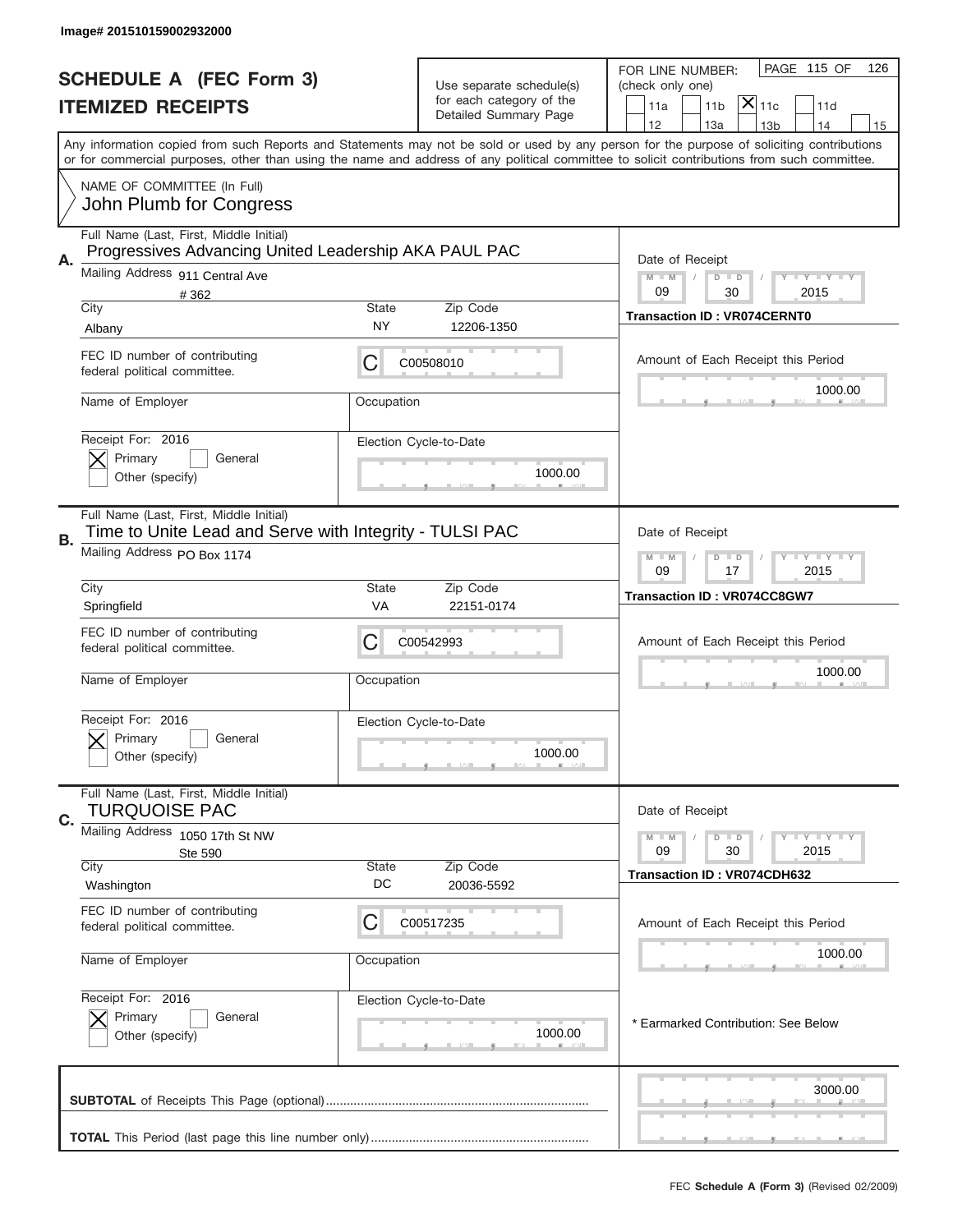|      | Image# 201510159002932001                                                              |            |                                                                               |                                                                                                                                                                                       |
|------|----------------------------------------------------------------------------------------|------------|-------------------------------------------------------------------------------|---------------------------------------------------------------------------------------------------------------------------------------------------------------------------------------|
|      | <b>SCHEDULE A (FEC Form 3)</b><br><b>ITEMIZED RECEIPTS</b>                             |            | Use separate schedule(s)<br>for each category of the<br>Detailed Summary Page | PAGE 116 OF<br>126<br>FOR LINE NUMBER:<br>(check only one)<br>$ \mathsf{\overline{X}} _{\mathsf{11c}}$<br>11a<br>11 <sub>b</sub><br>11d                                               |
|      |                                                                                        |            |                                                                               | 12<br>13a<br>13 <sub>b</sub><br>14<br>15<br>Any information copied from such Reports and Statements may not be sold or used by any person for the purpose of soliciting contributions |
|      | NAME OF COMMITTEE (In Full)                                                            |            |                                                                               | or for commercial purposes, other than using the name and address of any political committee to solicit contributions from such committee.                                            |
|      | John Plumb for Congress                                                                |            |                                                                               |                                                                                                                                                                                       |
|      | Full Name (Last, First, Middle Initial)<br>DEMOCRATIC CONGRESSIONAL CAMPAIGN COMMITTEE |            |                                                                               |                                                                                                                                                                                       |
| Α.   | Mailing Address 430 S Capitol St SE                                                    |            |                                                                               | Date of Receipt<br>Y LY LY LY<br>$M$ M<br>$D$ $D$                                                                                                                                     |
| City | FI <sub>2</sub>                                                                        | State      | Zip Code                                                                      | 09<br>30<br>2015<br><b>Transaction ID: VR074CDH632E</b>                                                                                                                               |
|      | Washington                                                                             | DC         | 20003-4024                                                                    |                                                                                                                                                                                       |
|      | FEC ID number of contributing<br>federal political committee.                          | C          | C00000935                                                                     | Amount of Each Receipt this Period<br>1000.00                                                                                                                                         |
|      | Name of Employer                                                                       | Occupation | Conduit total listed in Agg. field                                            |                                                                                                                                                                                       |
|      | Receipt For: 2016                                                                      |            | Election Cycle-to-Date                                                        | [MEMO ITEM]                                                                                                                                                                           |
|      | Primary<br>General<br>Other (specify)                                                  |            | 1000.00                                                                       | Note: Above Contribution earmarked through this<br>organization.                                                                                                                      |
|      | Full Name (Last, First, Middle Initial)                                                |            |                                                                               |                                                                                                                                                                                       |
| В.   |                                                                                        |            |                                                                               | Date of Receipt                                                                                                                                                                       |
|      | <b>Mailing Address</b>                                                                 |            |                                                                               | $Y = Y = Y + Y$<br>$M$ M<br>$D$ $D$                                                                                                                                                   |
| City |                                                                                        | State      | Zip Code                                                                      |                                                                                                                                                                                       |
|      | FEC ID number of contributing<br>federal political committee.                          | C          |                                                                               | Amount of Each Receipt this Period                                                                                                                                                    |
|      | Name of Employer                                                                       | Occupation |                                                                               |                                                                                                                                                                                       |
|      | Receipt For:<br>Primary<br>General<br>Other (specify)                                  |            | Election Cycle-to-Date                                                        |                                                                                                                                                                                       |
|      | Full Name (Last, First, Middle Initial)                                                |            |                                                                               |                                                                                                                                                                                       |
| C.   | <b>Mailing Address</b>                                                                 |            |                                                                               | Date of Receipt<br>$D$ $D$<br>Y TY TY TY<br>$M - M$                                                                                                                                   |
| City |                                                                                        | State      | Zip Code                                                                      |                                                                                                                                                                                       |
|      | FEC ID number of contributing<br>federal political committee.                          | C          |                                                                               | Amount of Each Receipt this Period                                                                                                                                                    |
|      | Name of Employer                                                                       | Occupation |                                                                               |                                                                                                                                                                                       |
|      | Receipt For:                                                                           |            | Election Cycle-to-Date                                                        |                                                                                                                                                                                       |
|      | Primary<br>General<br>Other (specify)                                                  |            |                                                                               |                                                                                                                                                                                       |
|      |                                                                                        |            |                                                                               | 0.00                                                                                                                                                                                  |
|      |                                                                                        |            |                                                                               | 33600.00                                                                                                                                                                              |
|      |                                                                                        |            |                                                                               | FEC Schedule A (Form 3) (Revised 02/2009)                                                                                                                                             |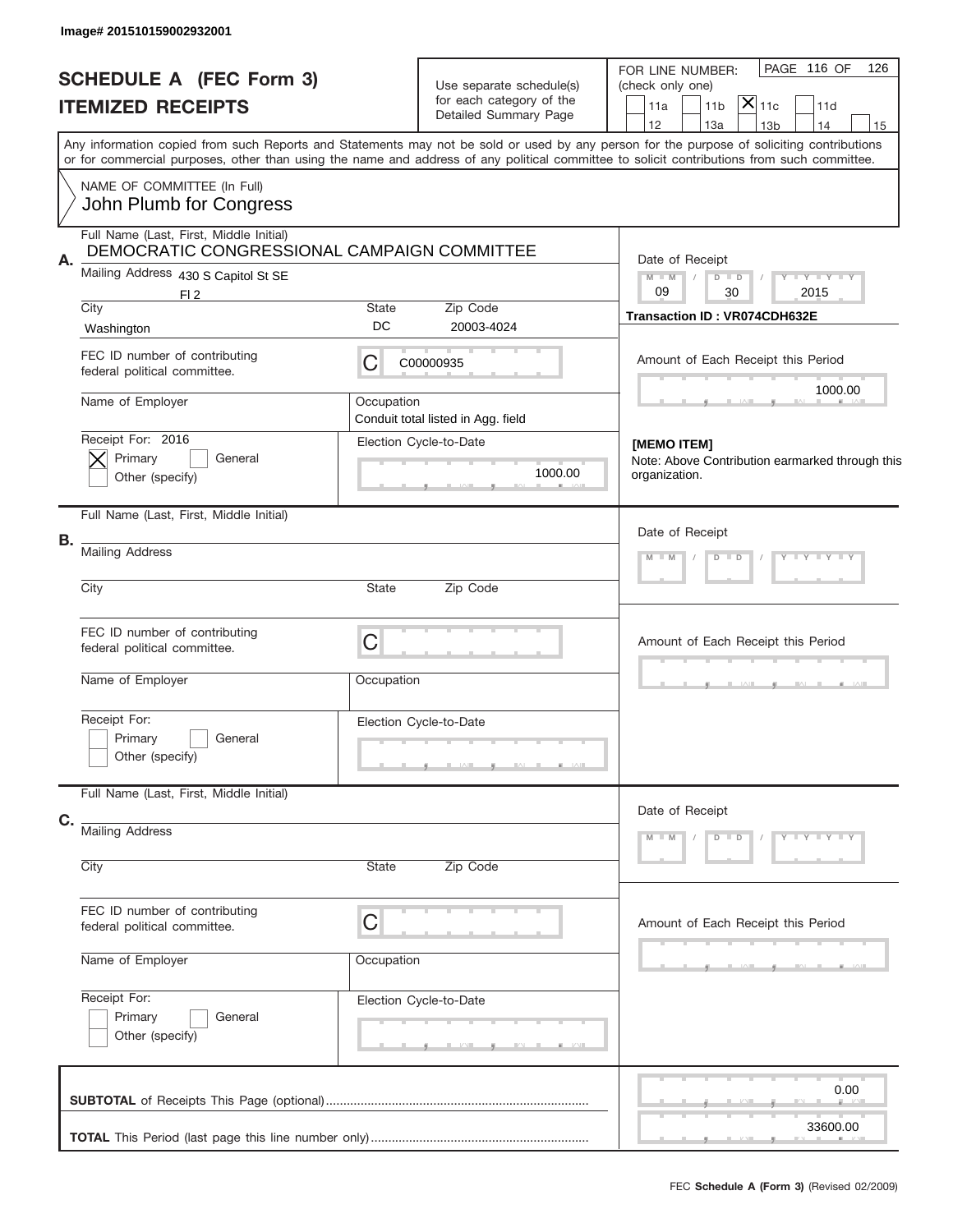| Image# 201510159002932002                                                                      |                                                         |                                                                               |                                                                                                                                                                                                                                                                                         |
|------------------------------------------------------------------------------------------------|---------------------------------------------------------|-------------------------------------------------------------------------------|-----------------------------------------------------------------------------------------------------------------------------------------------------------------------------------------------------------------------------------------------------------------------------------------|
| <b>SCHEDULE B (FEC Form 3)</b><br><b>ITEMIZED DISBURSEMENTS</b>                                |                                                         | Use separate schedule(s)<br>for each category of the<br>Detailed Summary Page | PAGE 117 OF<br>126<br>FOR LINE NUMBER:<br>(check only one)<br>$ \mathsf{X} _{17}$<br>18<br>19a<br>19 <sub>b</sub><br>20a<br>20 <sub>b</sub><br>20 <sub>c</sub><br>21                                                                                                                    |
|                                                                                                |                                                         |                                                                               | Any information copied from such Reports and Statements may not be sold or used by any person for the purpose of soliciting contributions<br>or for commercial purposes, other than using the name and address of any political committee to solicit contributions from such committee. |
| NAME OF COMMITTEE (In Full)<br>John Plumb for Congress                                         |                                                         |                                                                               |                                                                                                                                                                                                                                                                                         |
| Full Name (Last, First, Middle Initial)<br><b>ActBlue Technical Services</b>                   |                                                         |                                                                               | Date of Disbursement<br>Y TY TY TY                                                                                                                                                                                                                                                      |
| Mailing Address 14 Arrow St                                                                    |                                                         |                                                                               | $M - M$<br>$D$ $D$<br>2015<br>07<br>16                                                                                                                                                                                                                                                  |
| City<br>Cambridge                                                                              | <b>State</b><br>Zip Code<br>MA                          | 02138-5106                                                                    | Amount of Each Disbursement this Period                                                                                                                                                                                                                                                 |
| Purpose of Disbursement<br><b>Credit Card Processing Fees</b>                                  |                                                         |                                                                               | 356.12<br>Transaction ID: VQZ7W9Q2945                                                                                                                                                                                                                                                   |
| Candidate Name                                                                                 |                                                         | Category/<br>Type                                                             |                                                                                                                                                                                                                                                                                         |
| Office Sought:<br>House<br>Senate<br>President<br>District:<br>State:                          | Disbursement For: 2016<br>Primary<br>Other (specify)    | General                                                                       |                                                                                                                                                                                                                                                                                         |
| Full Name (Last, First, Middle Initial)<br><b>ActBlue Technical Services</b><br>B <sub>1</sub> |                                                         |                                                                               | Date of Disbursement                                                                                                                                                                                                                                                                    |
| Mailing Address 14 Arrow St                                                                    |                                                         |                                                                               | $\cdots$ $\gamma$ $\cdots$ $\gamma$ $\cdots$ $\gamma$<br>$-$ M<br>M<br>D<br>D<br>2015<br>07<br>23                                                                                                                                                                                       |
| City<br>Cambridge                                                                              | State<br>Zip Code<br>MA                                 | 02138-5106                                                                    | Amount of Each Disbursement this Period                                                                                                                                                                                                                                                 |
| Purpose of Disbursement<br><b>Credit Card Processing Fees</b><br>Candidate Name                |                                                         | Category/                                                                     | 116.87<br>Transaction ID: VQZ7W9Q47H9                                                                                                                                                                                                                                                   |
| Office Sought:<br>House<br>Senate<br>President<br>State:<br>District:                          | Disbursement For:<br>2016<br>Primary<br>Other (specify) | Type<br>General                                                               |                                                                                                                                                                                                                                                                                         |
| Full Name (Last, First, Middle Initial)<br>c. ActBlue Technical Services                       |                                                         |                                                                               | Date of Disbursement                                                                                                                                                                                                                                                                    |
| Mailing Address 14 Arrow St                                                                    |                                                         |                                                                               | $\overline{Y}$ $\overline{Y}$ $\overline{Y}$ $\overline{Y}$ $\overline{Y}$<br>D<br>M<br>M<br>D<br>2015<br>07<br>30                                                                                                                                                                      |
| City<br>Cambridge                                                                              | State<br>Zip Code<br>МA<br>02138-5106                   |                                                                               | Amount of Each Disbursement this Period                                                                                                                                                                                                                                                 |
| Purpose of Disbursement<br><b>Credit Card Processing Fees</b><br>Candidate Name                |                                                         |                                                                               | 431.29<br>Transaction ID: VQZ7W9Q9FC4                                                                                                                                                                                                                                                   |
|                                                                                                |                                                         | Category/<br>Type                                                             |                                                                                                                                                                                                                                                                                         |
| Office Sought:<br>House<br>Senate<br>President<br>State:<br>District:                          | Disbursement For: 2016<br>Primary<br>Other (specify)    | General                                                                       |                                                                                                                                                                                                                                                                                         |
|                                                                                                |                                                         |                                                                               | 904.28                                                                                                                                                                                                                                                                                  |
|                                                                                                |                                                         |                                                                               |                                                                                                                                                                                                                                                                                         |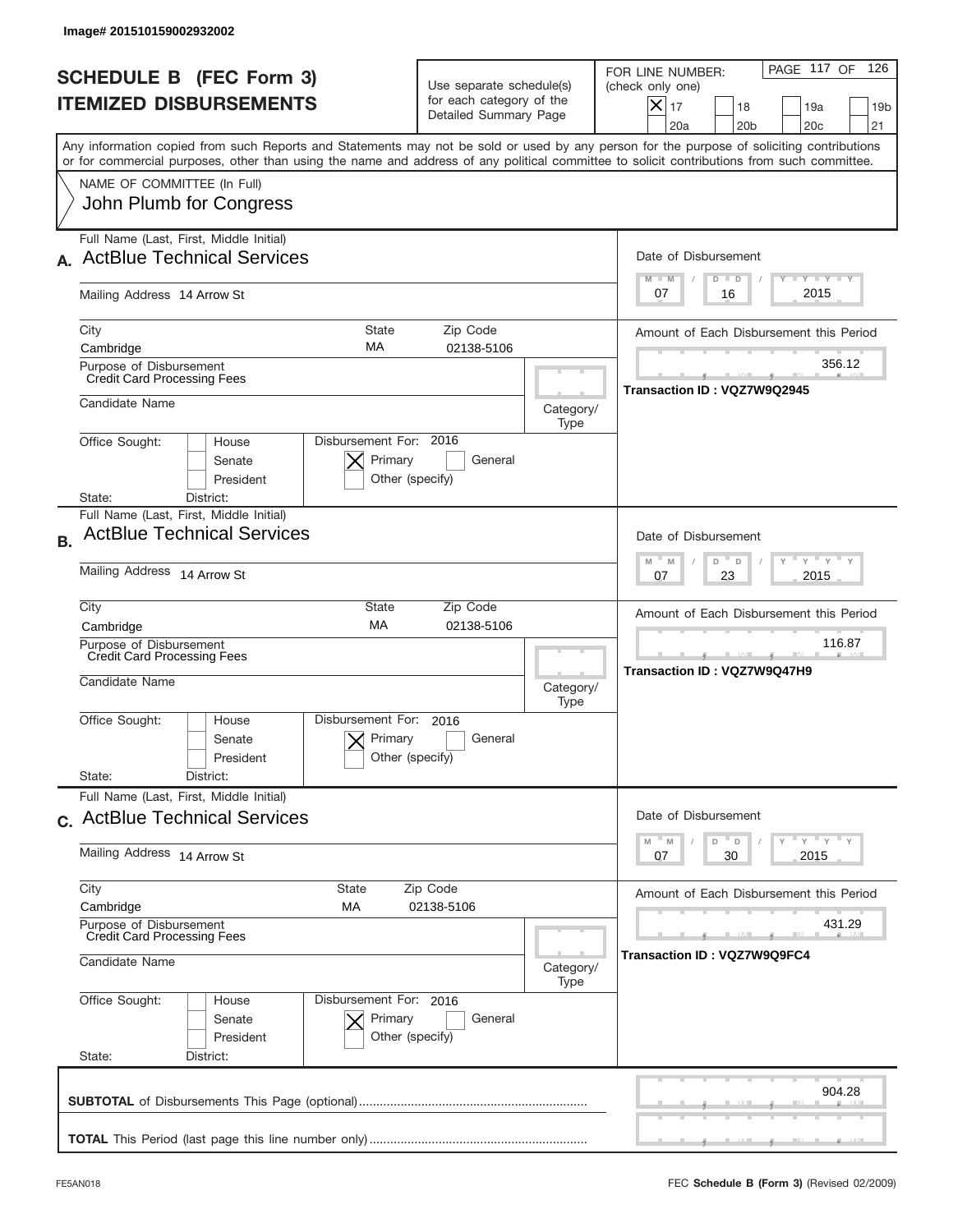| Image# 201510159002932003                                                                                                                                                                                                                                                               |                                                                               |                   |                                                                                                                                                                 |
|-----------------------------------------------------------------------------------------------------------------------------------------------------------------------------------------------------------------------------------------------------------------------------------------|-------------------------------------------------------------------------------|-------------------|-----------------------------------------------------------------------------------------------------------------------------------------------------------------|
| <b>SCHEDULE B (FEC Form 3)</b><br><b>ITEMIZED DISBURSEMENTS</b>                                                                                                                                                                                                                         | Use separate schedule(s)<br>for each category of the<br>Detailed Summary Page |                   | PAGE 118 OF<br>126<br>FOR LINE NUMBER:<br>(check only one)<br>$\times$<br>17<br>18<br>19a<br>19 <sub>b</sub><br>20a<br>20 <sub>b</sub><br>20 <sub>c</sub><br>21 |
| Any information copied from such Reports and Statements may not be sold or used by any person for the purpose of soliciting contributions<br>or for commercial purposes, other than using the name and address of any political committee to solicit contributions from such committee. |                                                                               |                   |                                                                                                                                                                 |
| NAME OF COMMITTEE (In Full)<br>John Plumb for Congress                                                                                                                                                                                                                                  |                                                                               |                   |                                                                                                                                                                 |
| Full Name (Last, First, Middle Initial)<br><b>ActBlue Technical Services</b>                                                                                                                                                                                                            |                                                                               |                   | Date of Disbursement<br>Y TY TY TY<br>$M - M$<br>$D$ $D$                                                                                                        |
| Mailing Address 14 Arrow St                                                                                                                                                                                                                                                             |                                                                               |                   | 2015<br>08<br>06                                                                                                                                                |
| City<br><b>State</b><br>MA<br>Cambridge                                                                                                                                                                                                                                                 | Zip Code<br>02138-5106                                                        |                   | Amount of Each Disbursement this Period                                                                                                                         |
| Purpose of Disbursement<br><b>Credit Card Processing Fees</b>                                                                                                                                                                                                                           |                                                                               |                   | 45.23<br>Transaction ID: VQZ7W9QW9Z3                                                                                                                            |
| Candidate Name                                                                                                                                                                                                                                                                          |                                                                               | Category/<br>Type |                                                                                                                                                                 |
| Office Sought:<br>House<br>Senate<br>President<br>District:<br>State:                                                                                                                                                                                                                   | Disbursement For: 2016<br>Primary<br>General<br>Other (specify)               |                   |                                                                                                                                                                 |
| Full Name (Last, First, Middle Initial)<br><b>ActBlue Technical Services</b><br><b>B.</b>                                                                                                                                                                                               |                                                                               |                   | Date of Disbursement                                                                                                                                            |
| Mailing Address 14 Arrow St                                                                                                                                                                                                                                                             |                                                                               |                   | $\cdots$ $\gamma$ $\cdots$ $\gamma$ $\cdots$<br>$M$ M<br>D<br>D<br>2015<br>08<br>13                                                                             |
| City<br>State<br>MA<br>Cambridge                                                                                                                                                                                                                                                        | Zip Code<br>02138-5106                                                        |                   | Amount of Each Disbursement this Period                                                                                                                         |
| Purpose of Disbursement<br><b>Credit Card Processing Fees</b><br>Candidate Name                                                                                                                                                                                                         |                                                                               | Category/<br>Type | 0.99<br>Transaction ID: VQZ7W9VP4D2                                                                                                                             |
| Disbursement For:<br>Office Sought:<br>House<br>Senate<br>President<br>State:<br>District:                                                                                                                                                                                              | 2016<br>Primary<br>General<br>Other (specify)                                 |                   |                                                                                                                                                                 |
| Full Name (Last, First, Middle Initial)                                                                                                                                                                                                                                                 |                                                                               |                   |                                                                                                                                                                 |
| c. ActBlue Technical Services                                                                                                                                                                                                                                                           |                                                                               |                   | Date of Disbursement<br>$\mathbb{F}$ $\mathsf{y}$ $\mathbb{F}$ $\mathsf{y}$ $\mathbb{F}$ $\mathsf{y}$<br>M<br>D<br>M<br>D                                       |
| Mailing Address 14 Arrow St                                                                                                                                                                                                                                                             |                                                                               |                   | 2015<br>08<br>20                                                                                                                                                |
| City<br>State<br>Cambridge<br>МA                                                                                                                                                                                                                                                        | Zip Code<br>02138-5106                                                        |                   | Amount of Each Disbursement this Period                                                                                                                         |
| Purpose of Disbursement<br><b>Credit Card Processing Fees</b><br>Candidate Name                                                                                                                                                                                                         |                                                                               |                   | 0.99<br>Transaction ID : VQZ7W9X36S3                                                                                                                            |
|                                                                                                                                                                                                                                                                                         |                                                                               | Category/<br>Type |                                                                                                                                                                 |
| Office Sought:<br>House<br>Senate<br>President<br>State:<br>District:                                                                                                                                                                                                                   | Disbursement For: 2016<br>Primary<br>General<br>Other (specify)               |                   |                                                                                                                                                                 |
|                                                                                                                                                                                                                                                                                         |                                                                               |                   | 47.21                                                                                                                                                           |
|                                                                                                                                                                                                                                                                                         |                                                                               |                   |                                                                                                                                                                 |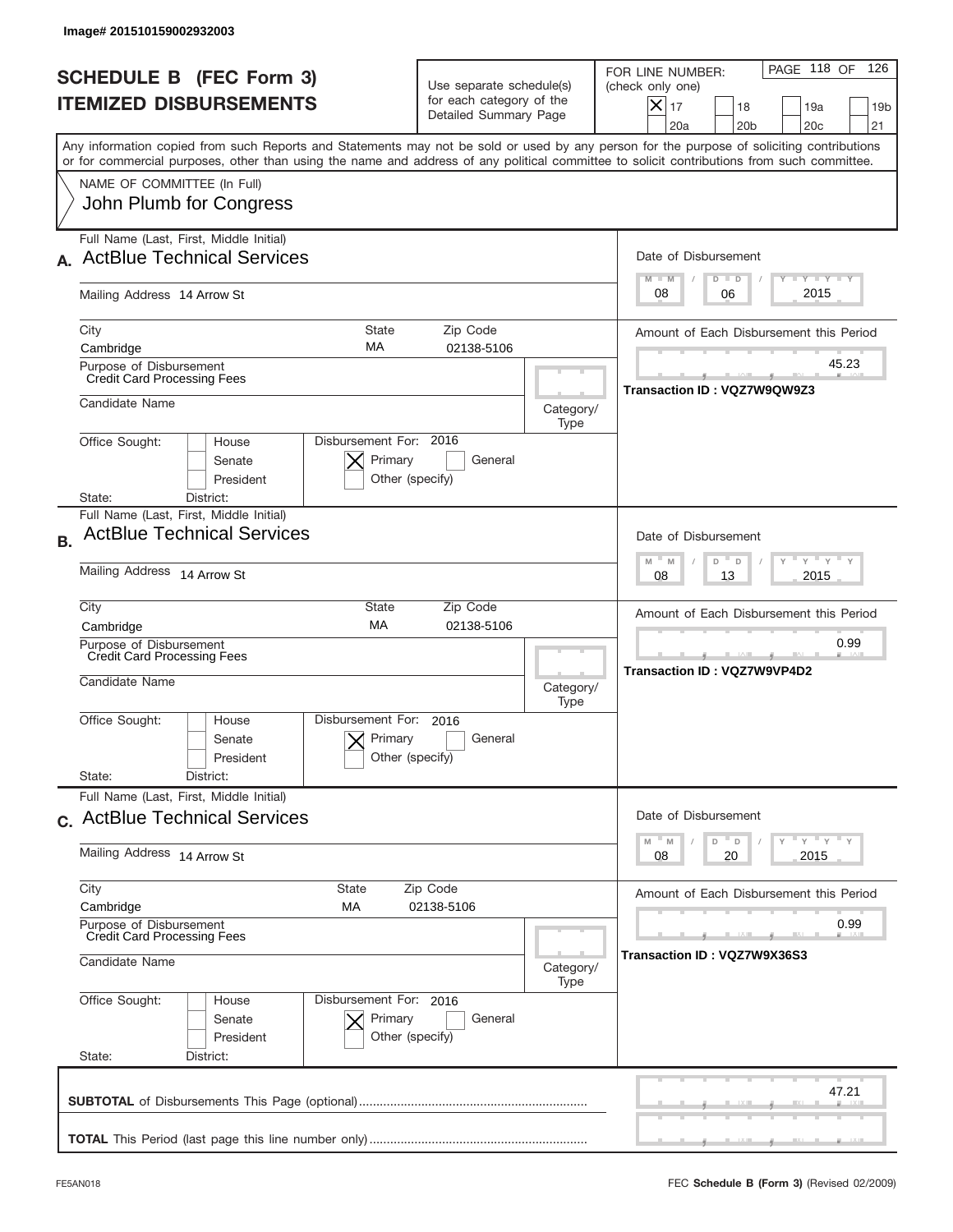| Image# 201510159002932004                                                                                                                                                                                                                                                               |                                                                               |                   |                                                                                                                                                                 |
|-----------------------------------------------------------------------------------------------------------------------------------------------------------------------------------------------------------------------------------------------------------------------------------------|-------------------------------------------------------------------------------|-------------------|-----------------------------------------------------------------------------------------------------------------------------------------------------------------|
| <b>SCHEDULE B (FEC Form 3)</b><br><b>ITEMIZED DISBURSEMENTS</b>                                                                                                                                                                                                                         | Use separate schedule(s)<br>for each category of the<br>Detailed Summary Page |                   | PAGE 119 OF<br>126<br>FOR LINE NUMBER:<br>(check only one)<br>$\times$<br>17<br>18<br>19a<br>19 <sub>b</sub><br>20a<br>20 <sub>b</sub><br>20 <sub>c</sub><br>21 |
| Any information copied from such Reports and Statements may not be sold or used by any person for the purpose of soliciting contributions<br>or for commercial purposes, other than using the name and address of any political committee to solicit contributions from such committee. |                                                                               |                   |                                                                                                                                                                 |
| NAME OF COMMITTEE (In Full)<br>John Plumb for Congress                                                                                                                                                                                                                                  |                                                                               |                   |                                                                                                                                                                 |
| Full Name (Last, First, Middle Initial)<br><b>ActBlue Technical Services</b>                                                                                                                                                                                                            |                                                                               |                   | Date of Disbursement<br>Y TY TY TY<br>$M - M$<br>$D$ $D$                                                                                                        |
| Mailing Address 14 Arrow St                                                                                                                                                                                                                                                             |                                                                               |                   | 2015<br>09<br>04                                                                                                                                                |
| City<br><b>State</b><br>МA<br>Cambridge                                                                                                                                                                                                                                                 | Zip Code<br>02138-5106                                                        |                   | Amount of Each Disbursement this Period                                                                                                                         |
| Purpose of Disbursement<br><b>Credit Card Processing Fees</b>                                                                                                                                                                                                                           |                                                                               |                   | 3.17<br>Transaction ID: VQZ7W9Z0ZK0                                                                                                                             |
| Candidate Name                                                                                                                                                                                                                                                                          |                                                                               | Category/<br>Type |                                                                                                                                                                 |
| Office Sought:<br>House<br>Senate<br>President<br>State:<br>District:                                                                                                                                                                                                                   | Disbursement For: 2016<br>Primary<br>General<br>Other (specify)               |                   |                                                                                                                                                                 |
| Full Name (Last, First, Middle Initial)<br><b>ActBlue Technical Services</b><br><b>B.</b>                                                                                                                                                                                               |                                                                               |                   | Date of Disbursement                                                                                                                                            |
| Mailing Address 14 Arrow St                                                                                                                                                                                                                                                             |                                                                               |                   | $\cdots$ $\gamma$ $\cdots$ $\gamma$ $\cdots$<br>$M$ M<br>D<br>D<br>2015<br>09<br>17                                                                             |
| City<br>State<br>MA<br>Cambridge                                                                                                                                                                                                                                                        | Zip Code<br>02138-5106                                                        |                   | Amount of Each Disbursement this Period                                                                                                                         |
| Purpose of Disbursement<br><b>Credit Card Processing Fees</b><br>Candidate Name                                                                                                                                                                                                         |                                                                               | Category/<br>Type | 4.94<br><b>Transaction ID: VQZ7W9ZCSR2</b>                                                                                                                      |
| Disbursement For:<br>Office Sought:<br>House<br>Senate<br>President                                                                                                                                                                                                                     | 2016<br>Primary<br>General<br>Other (specify)                                 |                   |                                                                                                                                                                 |
| State:<br>District:<br>Full Name (Last, First, Middle Initial)                                                                                                                                                                                                                          |                                                                               |                   |                                                                                                                                                                 |
| c. ActBlue Technical Services                                                                                                                                                                                                                                                           |                                                                               |                   | Date of Disbursement<br>$\mathbb{F}$ $\mathsf{y}$ $\mathbb{F}$ $\mathsf{y}$ $\mathbb{F}$ $\mathsf{y}$<br>D<br>M<br>M<br>D                                       |
| Mailing Address 14 Arrow St                                                                                                                                                                                                                                                             |                                                                               |                   | 2015<br>09<br>25                                                                                                                                                |
| City<br>State<br>Cambridge<br>МA                                                                                                                                                                                                                                                        | Zip Code<br>02138-5106                                                        |                   | Amount of Each Disbursement this Period                                                                                                                         |
| Purpose of Disbursement<br><b>Credit Card Processing Fees</b><br>Candidate Name                                                                                                                                                                                                         |                                                                               |                   | 0.99<br>Transaction ID : VQZ7W9ZRP29                                                                                                                            |
|                                                                                                                                                                                                                                                                                         |                                                                               | Category/<br>Type |                                                                                                                                                                 |
| Office Sought:<br>House<br>Senate<br>President<br>State:<br>District:                                                                                                                                                                                                                   | Disbursement For: 2016<br>Primary<br>General<br>Other (specify)               |                   |                                                                                                                                                                 |
|                                                                                                                                                                                                                                                                                         |                                                                               |                   | 9.10                                                                                                                                                            |
|                                                                                                                                                                                                                                                                                         |                                                                               |                   |                                                                                                                                                                 |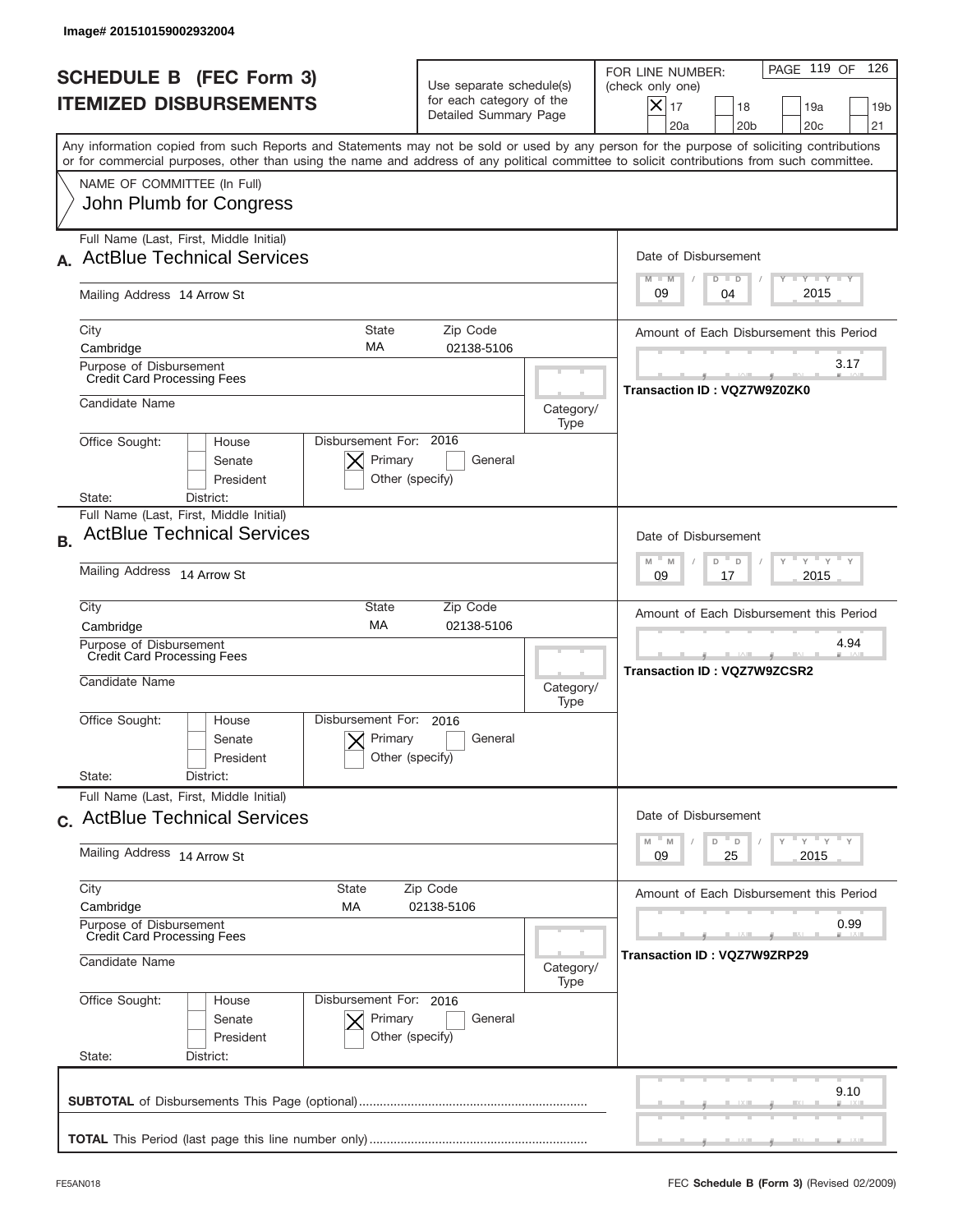|                          | <b>SCHEDULE B (FEC Form 3)</b><br><b>ITEMIZED DISBURSEMENTS</b>     |                                                      | Use separate schedule(s)<br>for each category of the<br>Detailed Summary Page |                   | 126<br>PAGE 120 OF<br>FOR LINE NUMBER:<br>(check only one)<br>$\boldsymbol{\times}$<br>17<br>18<br>19a<br>19 <sub>b</sub><br>20a<br>20 <sub>b</sub><br>20 <sub>c</sub><br>21                                                                                                            |
|--------------------------|---------------------------------------------------------------------|------------------------------------------------------|-------------------------------------------------------------------------------|-------------------|-----------------------------------------------------------------------------------------------------------------------------------------------------------------------------------------------------------------------------------------------------------------------------------------|
|                          |                                                                     |                                                      |                                                                               |                   | Any information copied from such Reports and Statements may not be sold or used by any person for the purpose of soliciting contributions<br>or for commercial purposes, other than using the name and address of any political committee to solicit contributions from such committee. |
|                          | NAME OF COMMITTEE (In Full)<br>John Plumb for Congress              |                                                      |                                                                               |                   |                                                                                                                                                                                                                                                                                         |
|                          | Full Name (Last, First, Middle Initial)<br>A. AmTrust North America |                                                      |                                                                               |                   | Date of Disbursement<br><b>TANK TANK</b><br>$M - M$                                                                                                                                                                                                                                     |
|                          | Mailing Address 800 Superior Ave E                                  |                                                      |                                                                               |                   | $D$ $D$<br>2015<br>31<br>08                                                                                                                                                                                                                                                             |
| City<br>Cleveland        |                                                                     | State<br>OН                                          | Zip Code<br>44114-2601                                                        |                   | Amount of Each Disbursement this Period                                                                                                                                                                                                                                                 |
|                          | Purpose of Disbursement<br>Workers' Compensation                    |                                                      |                                                                               |                   | 402.00<br>Transaction ID: VQZ7W9XWKZ7                                                                                                                                                                                                                                                   |
|                          | Candidate Name                                                      |                                                      |                                                                               | Category/<br>Type |                                                                                                                                                                                                                                                                                         |
| Office Sought:           | House<br>Senate<br>President                                        | Disbursement For: 2016<br>Primary<br>Other (specify) | General                                                                       |                   |                                                                                                                                                                                                                                                                                         |
| State:                   | District:<br>Full Name (Last, First, Middle Initial)                |                                                      |                                                                               |                   |                                                                                                                                                                                                                                                                                         |
| <b>B.</b>                | Jennifer Bruton                                                     |                                                      |                                                                               |                   | Date of Disbursement<br>$\cdots$ $\gamma$ $\cdots$ $\gamma$ $\cdots$ $\gamma$<br>$M - M$<br>D<br>$\Box$                                                                                                                                                                                 |
|                          | Mailing Address 618 C St SE                                         |                                                      |                                                                               |                   | 2015<br>09<br>25                                                                                                                                                                                                                                                                        |
| City<br>Washington       |                                                                     | State<br>DC                                          | Zip Code<br>20003-4302                                                        |                   | Amount of Each Disbursement this Period                                                                                                                                                                                                                                                 |
|                          | Purpose of Disbursement<br>Event Catering<br>Candidate Name         |                                                      |                                                                               | Category/<br>Type | 302.23<br><b>Transaction ID: VR074CD8Z91I</b>                                                                                                                                                                                                                                           |
| Office Sought:           | House<br>Senate<br>President                                        | Disbursement For:<br>Primary<br>Other (specify)      | 2016<br>General                                                               |                   | * In-Kind Received                                                                                                                                                                                                                                                                      |
| State:                   | District:<br>Full Name (Last, First, Middle Initial)                |                                                      |                                                                               |                   |                                                                                                                                                                                                                                                                                         |
|                          | c. Norma DeJoy                                                      |                                                      |                                                                               |                   | Date of Disbursement<br>$\mathbb{F}$ $\mathsf{y}$ $\mathbb{F}$ $\mathsf{y}$ $\mathbb{F}$ $\mathsf{y}$<br>M<br>D                                                                                                                                                                         |
|                          | Mailing Address 310 Arlington Ave                                   |                                                      |                                                                               |                   | M<br>D<br>09<br>2015<br>18                                                                                                                                                                                                                                                              |
| City<br>Jamestown        |                                                                     | <b>State</b><br>NY.                                  | Zip Code<br>14701-2108                                                        |                   | Amount of Each Disbursement this Period                                                                                                                                                                                                                                                 |
|                          | Purpose of Disbursement<br>Food & Beverages for Event               |                                                      |                                                                               |                   | 404.60<br><b>Transaction ID: VR074CGNBZ1I</b>                                                                                                                                                                                                                                           |
|                          | Candidate Name<br>Category/<br>Type                                 |                                                      |                                                                               |                   |                                                                                                                                                                                                                                                                                         |
| Office Sought:<br>State: | House<br>Senate<br>President<br>District:                           | Disbursement For: 2016<br>Primary<br>Other (specify) | General                                                                       |                   | * In-Kind Received                                                                                                                                                                                                                                                                      |
|                          |                                                                     |                                                      |                                                                               |                   |                                                                                                                                                                                                                                                                                         |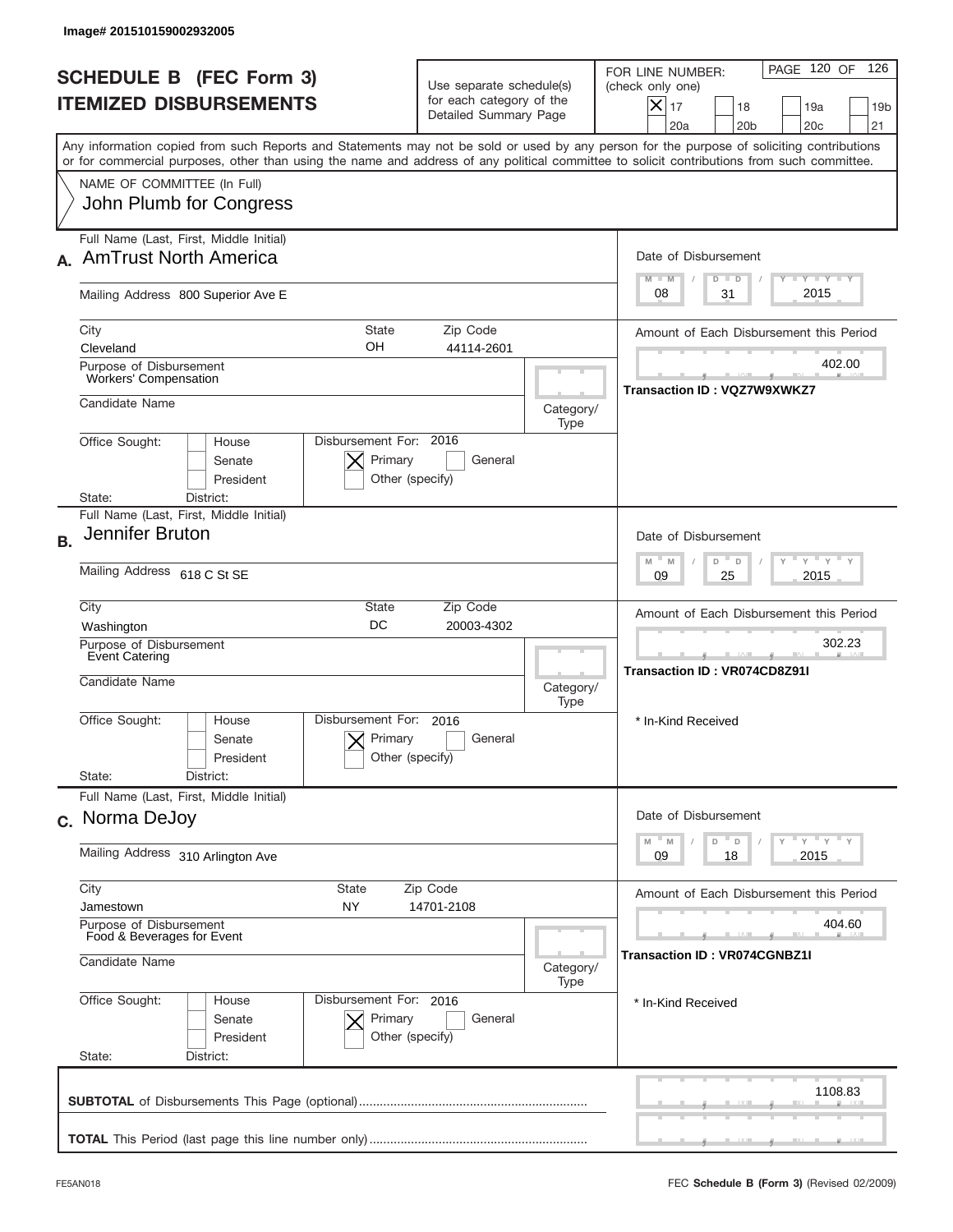| Image# 201510159002932006                                                                                                                                                                                                                                                               |                                                                                                                     |                                                                                                                                                     |
|-----------------------------------------------------------------------------------------------------------------------------------------------------------------------------------------------------------------------------------------------------------------------------------------|---------------------------------------------------------------------------------------------------------------------|-----------------------------------------------------------------------------------------------------------------------------------------------------|
| <b>SCHEDULE B (FEC Form 3)</b><br><b>ITEMIZED DISBURSEMENTS</b>                                                                                                                                                                                                                         | Use separate schedule(s)<br>for each category of the<br>Detailed Summary Page                                       | PAGE 121 OF<br>126<br>FOR LINE NUMBER:<br>(check only one)<br>$\times$<br>17<br>18<br>19a<br>19 <sub>b</sub><br>20a<br>20 <sub>b</sub><br>20c<br>21 |
| Any information copied from such Reports and Statements may not be sold or used by any person for the purpose of soliciting contributions<br>or for commercial purposes, other than using the name and address of any political committee to solicit contributions from such committee. |                                                                                                                     |                                                                                                                                                     |
| NAME OF COMMITTEE (In Full)<br>John Plumb for Congress                                                                                                                                                                                                                                  |                                                                                                                     |                                                                                                                                                     |
| Full Name (Last, First, Middle Initial)                                                                                                                                                                                                                                                 |                                                                                                                     |                                                                                                                                                     |
| <b>Eleanor Roosevelt Legacy Committee</b>                                                                                                                                                                                                                                               |                                                                                                                     | Date of Disbursement                                                                                                                                |
| Mailing Address PO Box 20293                                                                                                                                                                                                                                                            | $T$ $Y$ $Y$ $Y$ $Y$<br>$M - M$<br>$D$ $D$<br>2015<br>09<br>21                                                       |                                                                                                                                                     |
| City<br>State                                                                                                                                                                                                                                                                           | Zip Code                                                                                                            | Amount of Each Disbursement this Period                                                                                                             |
| NY<br>New York                                                                                                                                                                                                                                                                          | 10001-0003                                                                                                          |                                                                                                                                                     |
| Purpose of Disbursement<br><b>Event Tickets</b>                                                                                                                                                                                                                                         | 250.00<br>Transaction ID: VQZ7W9ZDVK6                                                                               |                                                                                                                                                     |
| Candidate Name                                                                                                                                                                                                                                                                          | Category/<br>Type                                                                                                   |                                                                                                                                                     |
| Disbursement For: 2016<br>Office Sought:<br>House<br>Primary<br>Senate<br>President<br>District:<br>State:                                                                                                                                                                              | General<br>Other (specify)                                                                                          |                                                                                                                                                     |
| Full Name (Last, First, Middle Initial)<br>Mieke Y Eoyang<br><b>B.</b>                                                                                                                                                                                                                  |                                                                                                                     | Date of Disbursement                                                                                                                                |
| Mailing Address<br>1801 Calvert St NW<br>Apt 410                                                                                                                                                                                                                                        | $-\gamma + \gamma - \gamma$<br>$M$ <sup><math>\Box</math></sup><br>D<br>M<br>D<br>2015<br>09<br>28                  |                                                                                                                                                     |
| City<br>State<br>DC<br>Washington                                                                                                                                                                                                                                                       | Zip Code<br>20009-1912                                                                                              | Amount of Each Disbursement this Period                                                                                                             |
| Purpose of Disbursement<br>Event Catering<br>Candidate Name                                                                                                                                                                                                                             | Category/                                                                                                           | 189.89<br><b>Transaction ID: VR074CCJMA2I</b>                                                                                                       |
| Disbursement For:<br>Office Sought:<br>House<br>Primary<br>Senate<br>President<br>State:<br>District:                                                                                                                                                                                   | Type<br>2016<br>General<br>Other (specify)                                                                          | * In-Kind Received                                                                                                                                  |
| Full Name (Last, First, Middle Initial)                                                                                                                                                                                                                                                 |                                                                                                                     |                                                                                                                                                     |
| c. First Data                                                                                                                                                                                                                                                                           | Date of Disbursement                                                                                                |                                                                                                                                                     |
| Mailing Address<br>5565 Glenridge Connector NE<br>Ste 2000                                                                                                                                                                                                                              | $=\frac{1}{\gamma}+\frac{1}{\gamma}+\frac{1}{\gamma}+\frac{1}{\gamma}$<br>D<br>M<br>M<br>$\Box$<br>2015<br>09<br>03 |                                                                                                                                                     |
| City<br>State                                                                                                                                                                                                                                                                           | Zip Code<br>30342-1651                                                                                              | Amount of Each Disbursement this Period                                                                                                             |
| Atlanta<br>GА<br>Purpose of Disbursement<br><b>Credit Card Processing Fees</b>                                                                                                                                                                                                          | 492.66                                                                                                              |                                                                                                                                                     |
| Candidate Name                                                                                                                                                                                                                                                                          | Category/<br>Type                                                                                                   | <b>Transaction ID: VQZ7W9YEB48</b>                                                                                                                  |
| Office Sought:<br>Disbursement For: 2016<br>House<br>Senate<br>Primary<br>President<br>State:<br>District:                                                                                                                                                                              | General<br>Other (specify)                                                                                          |                                                                                                                                                     |
|                                                                                                                                                                                                                                                                                         |                                                                                                                     | 932.55                                                                                                                                              |
|                                                                                                                                                                                                                                                                                         |                                                                                                                     |                                                                                                                                                     |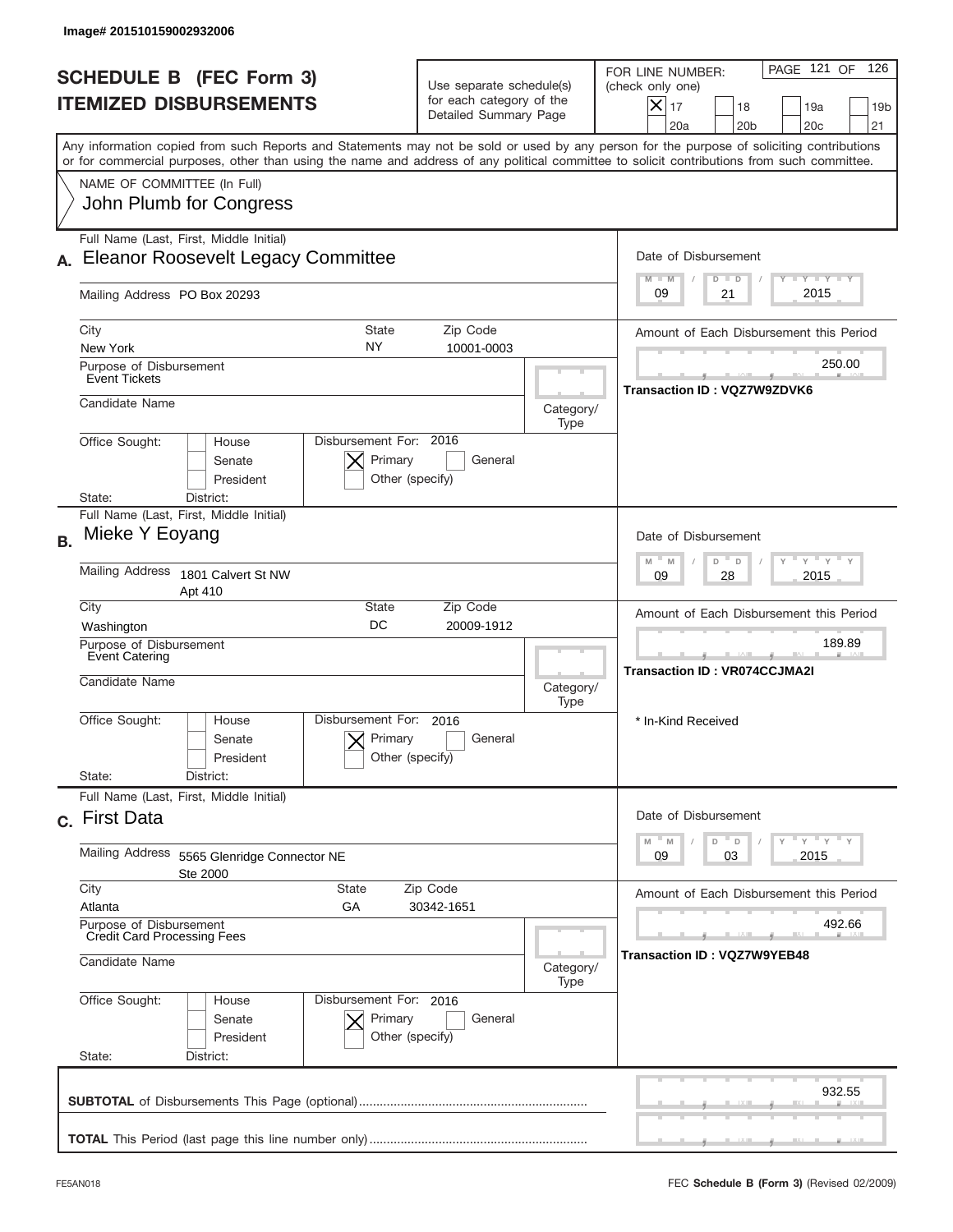|                 | Image# 201510159002932007                                                       |                                                                 |                                                      |                                                                                                            |                                               |                                                                                                                                                                                                                                                                                         |  |  |
|-----------------|---------------------------------------------------------------------------------|-----------------------------------------------------------------|------------------------------------------------------|------------------------------------------------------------------------------------------------------------|-----------------------------------------------|-----------------------------------------------------------------------------------------------------------------------------------------------------------------------------------------------------------------------------------------------------------------------------------------|--|--|
|                 |                                                                                 | <b>SCHEDULE B (FEC Form 3)</b><br><b>ITEMIZED DISBURSEMENTS</b> |                                                      | Use separate schedule(s)<br>for each category of the<br>Detailed Summary Page                              |                                               | PAGE 122 OF<br>126<br>FOR LINE NUMBER:<br>(check only one)<br>$ \boldsymbol{\times} $<br>17<br>18<br>19a<br>19 <sub>b</sub><br>20a<br>20 <sub>b</sub><br>20 <sub>c</sub><br>21                                                                                                          |  |  |
|                 |                                                                                 |                                                                 |                                                      |                                                                                                            |                                               | Any information copied from such Reports and Statements may not be sold or used by any person for the purpose of soliciting contributions<br>or for commercial purposes, other than using the name and address of any political committee to solicit contributions from such committee. |  |  |
|                 |                                                                                 | NAME OF COMMITTEE (In Full)<br>John Plumb for Congress          |                                                      |                                                                                                            |                                               |                                                                                                                                                                                                                                                                                         |  |  |
| A.              | <b>First Data</b>                                                               | Full Name (Last, First, Middle Initial)                         |                                                      |                                                                                                            |                                               | Date of Disbursement<br>$T - Y$ $T - Y$<br>$M - M$<br>$D$ $D$                                                                                                                                                                                                                           |  |  |
|                 | Mailing Address 5565 Glenridge Connector NE<br>Ste 2000                         |                                                                 |                                                      |                                                                                                            | 2015<br>09<br>03                              |                                                                                                                                                                                                                                                                                         |  |  |
| City            |                                                                                 |                                                                 | <b>State</b><br>GA                                   | Zip Code<br>30342-1651                                                                                     |                                               | Amount of Each Disbursement this Period                                                                                                                                                                                                                                                 |  |  |
|                 | Atlanta<br>Purpose of Disbursement<br><b>Credit Card Processing Fees</b>        |                                                                 |                                                      |                                                                                                            | 130.85                                        |                                                                                                                                                                                                                                                                                         |  |  |
|                 | Candidate Name                                                                  |                                                                 |                                                      | Category/<br>Type                                                                                          | Transaction ID: VQZ7W9YEB56                   |                                                                                                                                                                                                                                                                                         |  |  |
| State:          | Office Sought:                                                                  | House<br>Senate<br>President<br>District:                       | Disbursement For: 2016<br>Primary<br>Other (specify) | General                                                                                                    |                                               |                                                                                                                                                                                                                                                                                         |  |  |
| <b>B.</b>       | <b>First Data</b>                                                               | Full Name (Last, First, Middle Initial)                         |                                                      |                                                                                                            |                                               | Date of Disbursement                                                                                                                                                                                                                                                                    |  |  |
|                 | <b>Mailing Address</b><br>5565 Glenridge Connector NE<br>Ste 2000               |                                                                 |                                                      | $\cdots$ $\gamma$ $\cdots$ $\gamma$ $\cdots$ $\gamma$<br>$M - M$<br>D "<br>$\Box$<br>03<br>2015<br>09      |                                               |                                                                                                                                                                                                                                                                                         |  |  |
| City<br>Atlanta |                                                                                 |                                                                 | <b>State</b><br>GA                                   | Zip Code<br>30342-1651                                                                                     |                                               | Amount of Each Disbursement this Period                                                                                                                                                                                                                                                 |  |  |
|                 | Purpose of Disbursement<br><b>Credit Card Processing Fees</b><br>Candidate Name |                                                                 |                                                      | Category/<br>Type                                                                                          | 123.76<br><b>Transaction ID : VQZ7W9YEB64</b> |                                                                                                                                                                                                                                                                                         |  |  |
|                 | Office Sought:                                                                  | House<br>Senate<br>President                                    | Disbursement For:<br>Primary<br>Other (specify)      | 2016<br>General                                                                                            |                                               |                                                                                                                                                                                                                                                                                         |  |  |
| State:          |                                                                                 | District:<br>Full Name (Last, First, Middle Initial)            |                                                      |                                                                                                            |                                               |                                                                                                                                                                                                                                                                                         |  |  |
|                 | c. Mary Grainger                                                                |                                                                 |                                                      | Date of Disbursement<br>$\overline{y}$ $\overline{y}$ $\overline{y}$ $\overline{y}$ $\overline{y}$<br>$-M$ |                                               |                                                                                                                                                                                                                                                                                         |  |  |
|                 | Mailing Address 421 Highland Rd                                                 |                                                                 |                                                      |                                                                                                            | M<br>D<br>$\mathsf D$<br>2015<br>09<br>29     |                                                                                                                                                                                                                                                                                         |  |  |
| City<br>Ithaca  |                                                                                 |                                                                 | <b>State</b><br>NY                                   | Zip Code<br>14850-2215                                                                                     |                                               | Amount of Each Disbursement this Period                                                                                                                                                                                                                                                 |  |  |
|                 | Purpose of Disbursement<br><b>Event Catering</b>                                |                                                                 |                                                      | 2560.50                                                                                                    |                                               |                                                                                                                                                                                                                                                                                         |  |  |
|                 | Candidate Name<br>Category/<br>Type                                             |                                                                 |                                                      | <b>Transaction ID: VR074CDAS36I</b>                                                                        |                                               |                                                                                                                                                                                                                                                                                         |  |  |
| State:          | Office Sought:                                                                  | House<br>Senate<br>President<br>District:                       | Disbursement For: 2016<br>Primary<br>Other (specify) | General                                                                                                    |                                               | * In-Kind Received                                                                                                                                                                                                                                                                      |  |  |
|                 |                                                                                 |                                                                 |                                                      |                                                                                                            |                                               | 2815.11                                                                                                                                                                                                                                                                                 |  |  |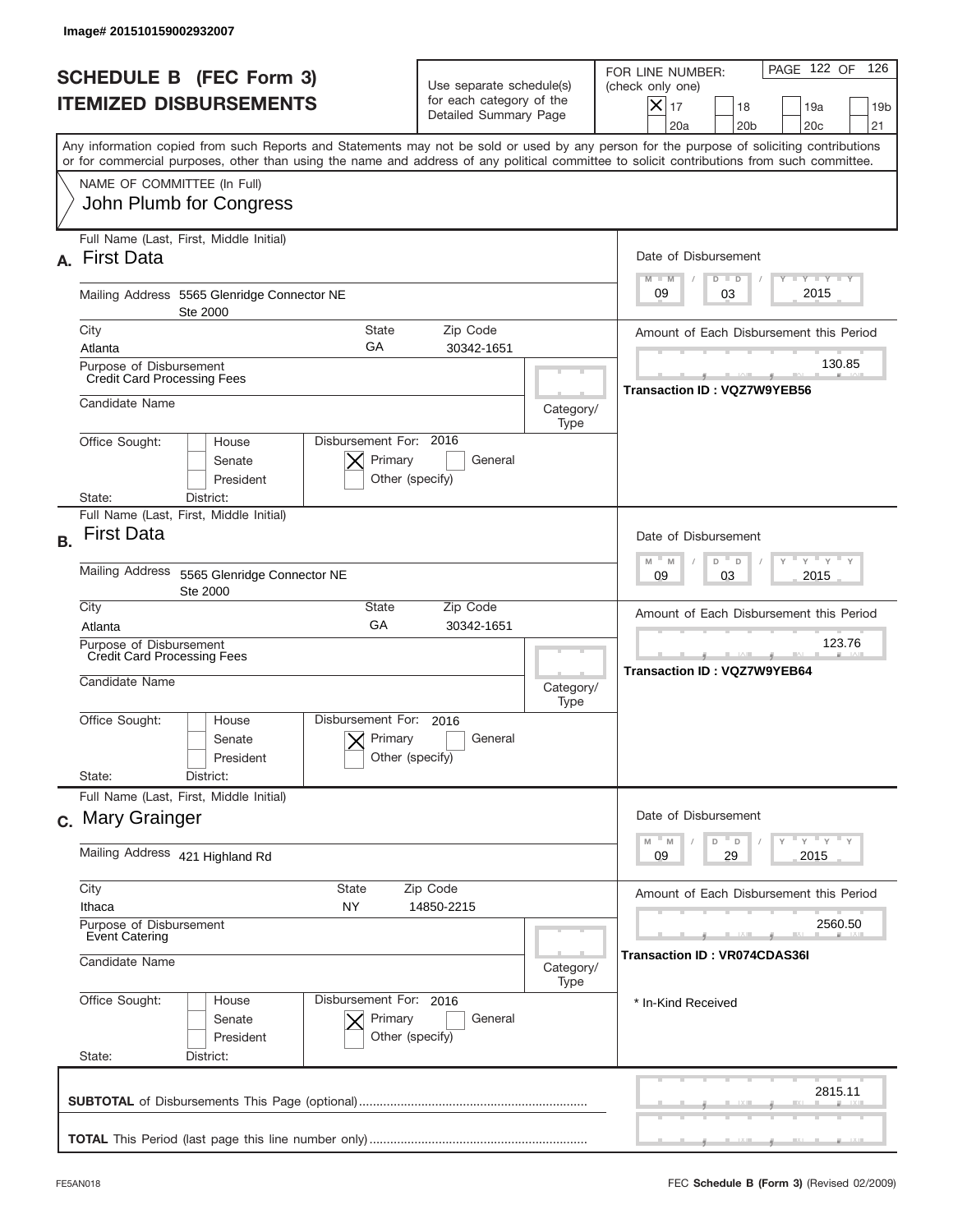| Image# 201510159002932008                                                                                                                                                                                                                                                               |                                                                                        |                                         |                                                                                                                                                                 |  |
|-----------------------------------------------------------------------------------------------------------------------------------------------------------------------------------------------------------------------------------------------------------------------------------------|----------------------------------------------------------------------------------------|-----------------------------------------|-----------------------------------------------------------------------------------------------------------------------------------------------------------------|--|
| <b>SCHEDULE B (FEC Form 3)</b><br><b>ITEMIZED DISBURSEMENTS</b>                                                                                                                                                                                                                         | Use separate schedule(s)<br>for each category of the<br>Detailed Summary Page          |                                         | PAGE 123 OF<br>126<br>FOR LINE NUMBER:<br>(check only one)<br>$\times$<br>17<br>18<br>19a<br>19 <sub>b</sub><br>20a<br>20 <sub>b</sub><br>20 <sub>c</sub><br>21 |  |
| Any information copied from such Reports and Statements may not be sold or used by any person for the purpose of soliciting contributions<br>or for commercial purposes, other than using the name and address of any political committee to solicit contributions from such committee. |                                                                                        |                                         |                                                                                                                                                                 |  |
| NAME OF COMMITTEE (In Full)<br>John Plumb for Congress                                                                                                                                                                                                                                  |                                                                                        |                                         |                                                                                                                                                                 |  |
| Full Name (Last, First, Middle Initial)<br>Nicole Hushla<br>А.                                                                                                                                                                                                                          |                                                                                        |                                         | Date of Disbursement                                                                                                                                            |  |
| Mailing Address 15 Ridgewood Dr                                                                                                                                                                                                                                                         | <b>TANK TANK</b><br>$M - M$<br>$D$ $D$<br>2015<br>30<br>07                             |                                         |                                                                                                                                                                 |  |
| City<br>Rochester                                                                                                                                                                                                                                                                       | <b>State</b><br>Zip Code<br>NY.<br>14622-2617                                          | Amount of Each Disbursement this Period |                                                                                                                                                                 |  |
| Purpose of Disbursement<br>Consultant - Fundraising                                                                                                                                                                                                                                     |                                                                                        |                                         |                                                                                                                                                                 |  |
| Candidate Name<br>Office Sought:<br>House                                                                                                                                                                                                                                               | Disbursement For: 2016                                                                 | Category/<br>Type                       | * In-Kind Received                                                                                                                                              |  |
| Senate<br>President<br>State:<br>District:                                                                                                                                                                                                                                              | Primary<br>General<br>Other (specify)                                                  |                                         |                                                                                                                                                                 |  |
| Full Name (Last, First, Middle Initial)<br><b>Next Level Partners, LLC</b><br><b>B.</b>                                                                                                                                                                                                 |                                                                                        |                                         | Date of Disbursement                                                                                                                                            |  |
| Mailing Address 410 1st St SE<br>Ste 310                                                                                                                                                                                                                                                |                                                                                        |                                         | $\cdots$ $\gamma$ $\cdots$ $\gamma$ $\cdots$<br>$M - M$<br>D<br>D<br>2015<br>07<br>17                                                                           |  |
| City<br>Washington                                                                                                                                                                                                                                                                      | State<br>Zip Code<br>DC<br>20003-1819                                                  |                                         | Amount of Each Disbursement this Period                                                                                                                         |  |
| Purpose of Disbursement<br>Consultant - Compliance<br>Candidate Name                                                                                                                                                                                                                    | Category/<br>Type                                                                      | 1750.00<br>Transaction ID: VQZ7W9Q2937  |                                                                                                                                                                 |  |
| Office Sought:<br>House<br>Senate<br>President                                                                                                                                                                                                                                          | Disbursement For:<br>2016<br>Primary<br>General<br>Other (specify)                     |                                         |                                                                                                                                                                 |  |
| State:<br>District:<br>Full Name (Last, First, Middle Initial)<br>c. NGP VAN, Inc.                                                                                                                                                                                                      |                                                                                        |                                         | Date of Disbursement                                                                                                                                            |  |
| Mailing Address 1101 15th St NW<br>Ste 500                                                                                                                                                                                                                                              | γ <sup>=</sup> γ <sup>=</sup> γ <sup>=</sup> γ<br>M<br>M<br>D<br>D<br>2015<br>07<br>17 |                                         |                                                                                                                                                                 |  |
| City<br>Washington                                                                                                                                                                                                                                                                      | State<br>Zip Code<br>DC<br>20005-5006                                                  |                                         | Amount of Each Disbursement this Period                                                                                                                         |  |
| Purpose of Disbursement<br>Software<br>Candidate Name<br>Category/                                                                                                                                                                                                                      |                                                                                        |                                         | 2100.00<br>Transaction ID : VQZ7W9Q2929                                                                                                                         |  |
| Office Sought:<br>Disbursement For: 2016<br>House                                                                                                                                                                                                                                       |                                                                                        |                                         |                                                                                                                                                                 |  |
| Senate<br>President<br>State:<br>District:                                                                                                                                                                                                                                              | Primary<br>General<br>Other (specify)                                                  |                                         |                                                                                                                                                                 |  |
|                                                                                                                                                                                                                                                                                         |                                                                                        |                                         | 5350.00                                                                                                                                                         |  |
|                                                                                                                                                                                                                                                                                         |                                                                                        |                                         |                                                                                                                                                                 |  |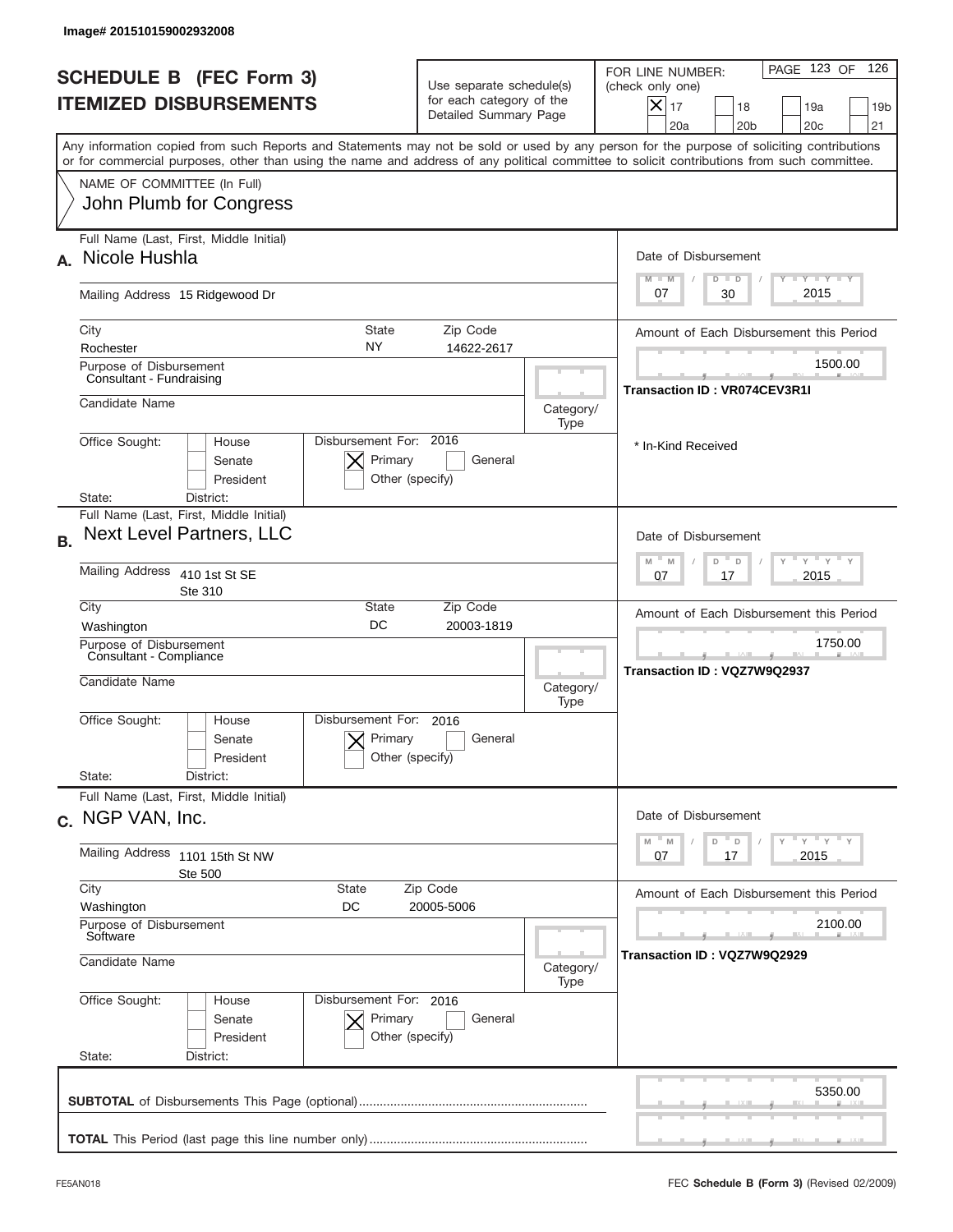| Image# 201510159002932009                                                                                                                                                                                                                                                               |                                                                               |                                                                   |                                                                                                                                                            |  |
|-----------------------------------------------------------------------------------------------------------------------------------------------------------------------------------------------------------------------------------------------------------------------------------------|-------------------------------------------------------------------------------|-------------------------------------------------------------------|------------------------------------------------------------------------------------------------------------------------------------------------------------|--|
| <b>SCHEDULE B (FEC Form 3)</b><br><b>ITEMIZED DISBURSEMENTS</b>                                                                                                                                                                                                                         | Use separate schedule(s)<br>for each category of the<br>Detailed Summary Page |                                                                   | 126<br>PAGE 124 OF<br>FOR LINE NUMBER:<br>(check only one)<br>$X _{17}$<br>18<br>19a<br>19 <sub>b</sub><br>20 <sub>c</sub><br>20a<br>20 <sub>b</sub><br>21 |  |
| Any information copied from such Reports and Statements may not be sold or used by any person for the purpose of soliciting contributions<br>or for commercial purposes, other than using the name and address of any political committee to solicit contributions from such committee. |                                                                               |                                                                   |                                                                                                                                                            |  |
| NAME OF COMMITTEE (In Full)<br>John Plumb for Congress                                                                                                                                                                                                                                  |                                                                               |                                                                   |                                                                                                                                                            |  |
| Full Name (Last, First, Middle Initial)<br>Paychex<br>А.                                                                                                                                                                                                                                |                                                                               |                                                                   | Date of Disbursement<br>$T - Y$ $T - Y$                                                                                                                    |  |
| Mailing Address 911 Panorama Trl S                                                                                                                                                                                                                                                      | $M - M$<br>$D$ $D$<br>2015<br>09<br>03                                        |                                                                   |                                                                                                                                                            |  |
| City<br>State<br>NY<br>Rochester<br>Purpose of Disbursement                                                                                                                                                                                                                             | Zip Code<br>14625-2311                                                        |                                                                   | Amount of Each Disbursement this Period<br>1941.90                                                                                                         |  |
| Payroll<br>Candidate Name<br>Category/                                                                                                                                                                                                                                                  |                                                                               |                                                                   | Transaction ID: VQZ7W9YE7Z2                                                                                                                                |  |
| Disbursement For: 2016<br>Office Sought:<br>House<br>Senate<br>President<br>State:<br>District:                                                                                                                                                                                         | Primary<br>General<br>Other (specify)                                         | Type                                                              |                                                                                                                                                            |  |
| Full Name (Last, First, Middle Initial)<br>Alex P. Hipolito<br><b>B.</b>                                                                                                                                                                                                                |                                                                               |                                                                   | Date of Disbursement                                                                                                                                       |  |
| Mailing Address 715 Harding Ave                                                                                                                                                                                                                                                         |                                                                               |                                                                   | $\frac{1}{\gamma}$ $\frac{1}{\gamma}$ $\frac{1}{\gamma}$ $\frac{1}{\gamma}$<br>$M - M$<br>D<br>$\Box$<br>2015<br>09<br>03                                  |  |
| City<br>State<br><b>NY</b><br>Jamestown                                                                                                                                                                                                                                                 | Zip Code<br>14701-4505                                                        |                                                                   | Amount of Each Disbursement this Period                                                                                                                    |  |
| Purpose of Disbursement<br>Payroll<br>Candidate Name                                                                                                                                                                                                                                    | Category/<br>Type                                                             | 757.02<br>--<br><b>Transaction ID: VQZ7W9YEAY1</b><br>[MEMO ITEM] |                                                                                                                                                            |  |
| Disbursement For:<br>Office Sought:<br>House<br>Senate<br>President                                                                                                                                                                                                                     | 2016<br>Primary<br>General<br>Other (specify)                                 |                                                                   | $\star$                                                                                                                                                    |  |
| State:<br>District:<br>Full Name (Last, First, Middle Initial)                                                                                                                                                                                                                          |                                                                               |                                                                   |                                                                                                                                                            |  |
| c. Alex P. Hipolito<br>Mailing Address 715 Harding Ave                                                                                                                                                                                                                                  |                                                                               |                                                                   | Date of Disbursement<br>≡ γ ≡ γ ≡ γ<br>$-M$<br>$\mathbb M$<br>D<br>$\mathsf D$<br>03<br>2015<br>09                                                         |  |
| City<br><b>State</b><br>NY<br>Jamestown                                                                                                                                                                                                                                                 | Amount of Each Disbursement this Period                                       |                                                                   |                                                                                                                                                            |  |
| 14701-4505<br>Purpose of Disbursement<br>Payroll                                                                                                                                                                                                                                        |                                                                               |                                                                   | 1184.88<br>Transaction ID : VQZ7W9YEAZ9                                                                                                                    |  |
| Candidate Name<br>Category/<br>Type<br>Disbursement For: 2016                                                                                                                                                                                                                           |                                                                               |                                                                   | [MEMO ITEM]                                                                                                                                                |  |
| Office Sought:<br>House<br>Senate<br>President<br>State:<br>District:                                                                                                                                                                                                                   | Primary<br>General<br>Other (specify)                                         |                                                                   |                                                                                                                                                            |  |
|                                                                                                                                                                                                                                                                                         |                                                                               |                                                                   | 1941.90                                                                                                                                                    |  |
|                                                                                                                                                                                                                                                                                         |                                                                               |                                                                   |                                                                                                                                                            |  |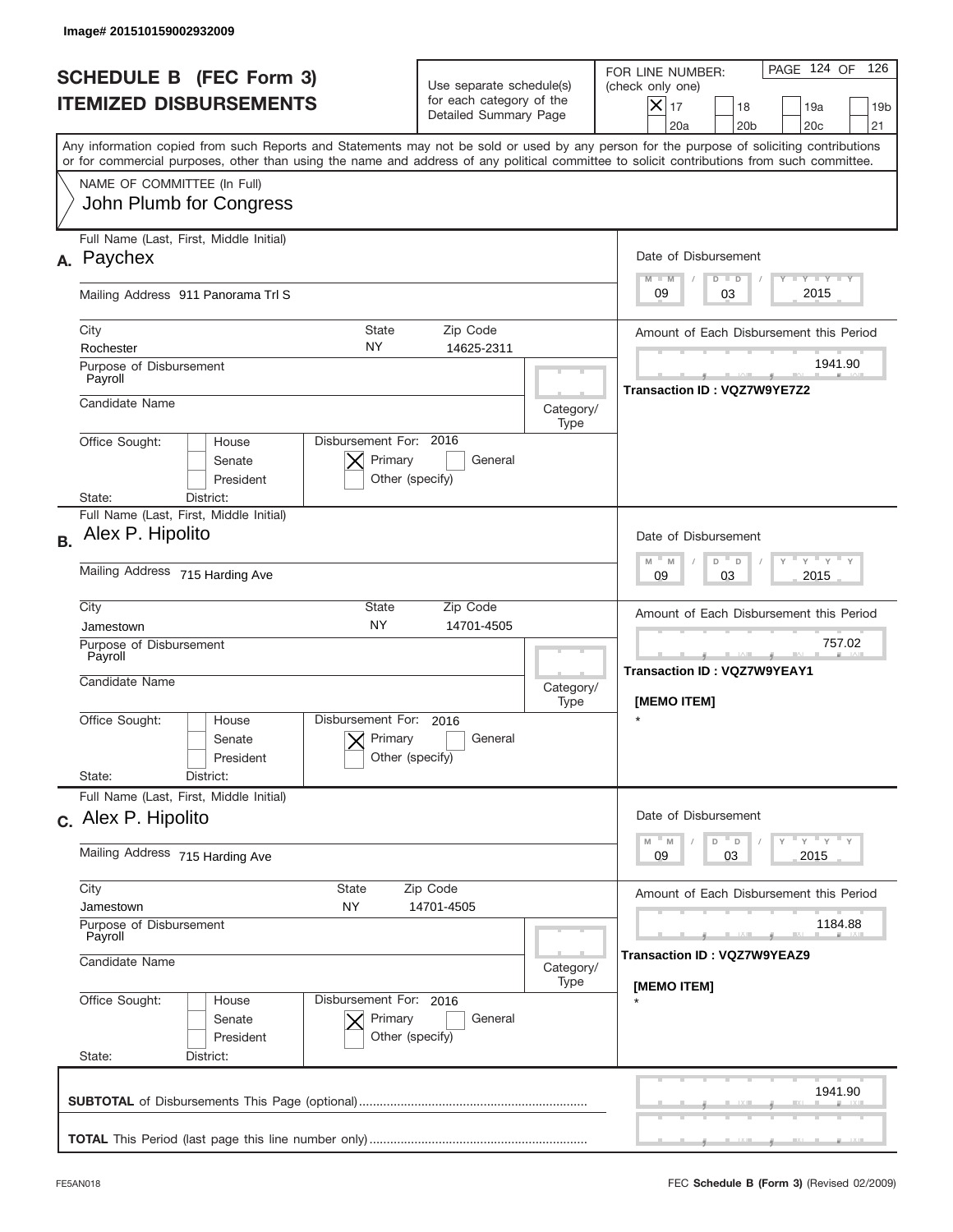|           | Image# 201510159002932010                                                                                                                                                                                                                                                               |                                                                               |                                                   |                                                                                                                                                            |  |
|-----------|-----------------------------------------------------------------------------------------------------------------------------------------------------------------------------------------------------------------------------------------------------------------------------------------|-------------------------------------------------------------------------------|---------------------------------------------------|------------------------------------------------------------------------------------------------------------------------------------------------------------|--|
|           | <b>SCHEDULE B (FEC Form 3)</b><br><b>ITEMIZED DISBURSEMENTS</b>                                                                                                                                                                                                                         | Use separate schedule(s)<br>for each category of the<br>Detailed Summary Page |                                                   | 126<br>PAGE 125 OF<br>FOR LINE NUMBER:<br>(check only one)<br>$X _{17}$<br>18<br>19a<br>19 <sub>b</sub><br>20 <sub>c</sub><br>20a<br>20 <sub>b</sub><br>21 |  |
|           | Any information copied from such Reports and Statements may not be sold or used by any person for the purpose of soliciting contributions<br>or for commercial purposes, other than using the name and address of any political committee to solicit contributions from such committee. |                                                                               |                                                   |                                                                                                                                                            |  |
|           | NAME OF COMMITTEE (In Full)<br>John Plumb for Congress                                                                                                                                                                                                                                  |                                                                               |                                                   |                                                                                                                                                            |  |
| А.        | Full Name (Last, First, Middle Initial)<br>Paychex                                                                                                                                                                                                                                      |                                                                               |                                                   | Date of Disbursement<br>$T - Y$ $T - Y$<br>$M - M$<br>$D$ $D$                                                                                              |  |
|           | Mailing Address 911 Panorama Trl S                                                                                                                                                                                                                                                      | 2015<br>09<br>03                                                              |                                                   |                                                                                                                                                            |  |
|           | City<br>State<br>NY<br>Rochester<br>Purpose of Disbursement                                                                                                                                                                                                                             | Zip Code<br>14625-2311                                                        | Amount of Each Disbursement this Period<br>653.50 |                                                                                                                                                            |  |
|           | Payroll - Taxes<br>Candidate Name<br>Category/                                                                                                                                                                                                                                          |                                                                               |                                                   | Transaction ID: VQZ7W9YEB07                                                                                                                                |  |
|           | Office Sought:<br>House<br>Senate<br>President<br>State:<br>District:                                                                                                                                                                                                                   | Disbursement For: 2016<br>Primary<br>General<br>Other (specify)               | Type                                              |                                                                                                                                                            |  |
| <b>B.</b> | Full Name (Last, First, Middle Initial)<br>Paychex                                                                                                                                                                                                                                      |                                                                               |                                                   | Date of Disbursement                                                                                                                                       |  |
|           | Mailing Address 911 Panorama Trl S                                                                                                                                                                                                                                                      |                                                                               |                                                   | $\cdots$ $\gamma$ $\cdots$ $\gamma$ $\cdots$<br>$M$ M<br>D<br>D<br>2015<br>09<br>04                                                                        |  |
|           | City<br>State<br><b>NY</b><br>Rochester                                                                                                                                                                                                                                                 | Zip Code<br>14625-2311                                                        |                                                   | Amount of Each Disbursement this Period                                                                                                                    |  |
|           | Purpose of Disbursement<br>Payroll - Invoice<br>Candidate Name                                                                                                                                                                                                                          |                                                                               |                                                   | 157.80<br>Transaction ID: VQZ7W9Z0ZM8                                                                                                                      |  |
|           | Disbursement For:<br>Office Sought:<br>House<br>Senate<br>President                                                                                                                                                                                                                     | 2016<br>Primary<br>General<br>Other (specify)                                 | Type                                              |                                                                                                                                                            |  |
|           | State:<br>District:<br>Full Name (Last, First, Middle Initial)                                                                                                                                                                                                                          |                                                                               |                                                   |                                                                                                                                                            |  |
|           | c. John Plumb<br>Mailing Address PO Box 2016                                                                                                                                                                                                                                            |                                                                               |                                                   | Date of Disbursement<br>≡ γ ≡ γ ≡ γ<br>D<br>M<br>M<br>D                                                                                                    |  |
|           | City<br><b>State</b>                                                                                                                                                                                                                                                                    | 2015<br>07<br>01                                                              |                                                   |                                                                                                                                                            |  |
|           | Zip Code<br>NY<br>14702-2016<br>Jamestown                                                                                                                                                                                                                                               |                                                                               |                                                   | Amount of Each Disbursement this Period                                                                                                                    |  |
|           | Purpose of Disbursement<br>Consultant - Website<br>Candidate Name<br>Category/                                                                                                                                                                                                          |                                                                               |                                                   | 1500.00<br>Transaction ID : VR074CCM599I                                                                                                                   |  |
|           | Office Sought:<br>House<br>Senate<br>President<br>State:<br>District:                                                                                                                                                                                                                   | Disbursement For: 2016<br>Primary<br>General<br>Other (specify)               | Type                                              | * In-Kind Received                                                                                                                                         |  |
|           |                                                                                                                                                                                                                                                                                         |                                                                               |                                                   | 2311.30                                                                                                                                                    |  |
|           |                                                                                                                                                                                                                                                                                         |                                                                               |                                                   |                                                                                                                                                            |  |